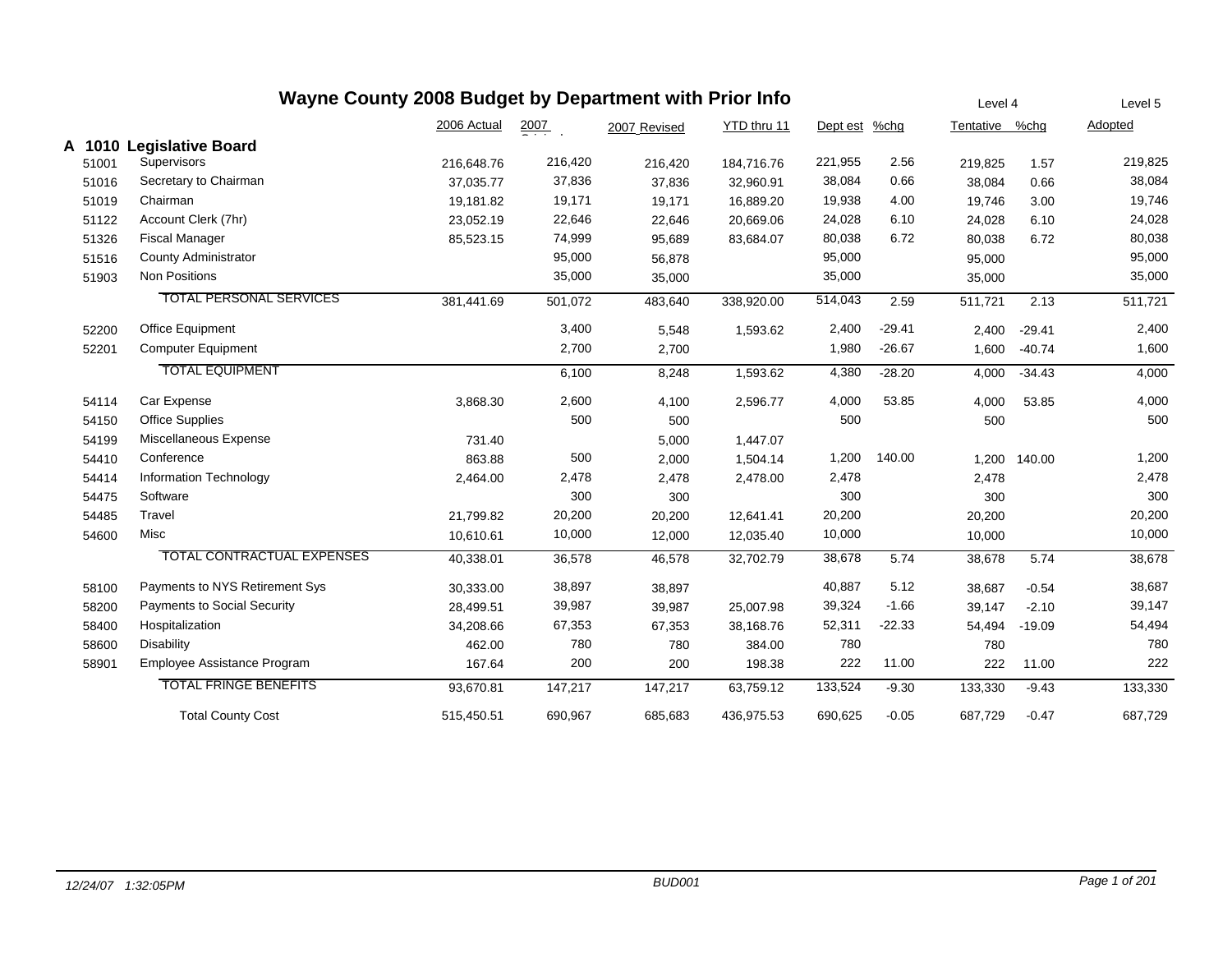|       | Wayne County 2008 Budget by Department with Prior Info |             |                  |              |             |               |          | Level 4        |          | Level 5 |
|-------|--------------------------------------------------------|-------------|------------------|--------------|-------------|---------------|----------|----------------|----------|---------|
|       |                                                        | 2006 Actual | $\frac{2007}{4}$ | 2007 Revised | YTD thru 11 | Dept est %chg |          | Tentative %chg |          | Adopted |
|       | A 1040 Clerk Legislative Board                         |             |                  |              |             |               |          |                |          |         |
| 41292 | COTB Freedom of Info Fees                              | $-895.52$   | $-750$           | $-750$       | $-634.94$   | $-750$        |          | $-750$         |          | $-750$  |
| 42770 | <b>Miscellaneous Revenues</b>                          | $-11.50$    | $-5$             | $-5$         | $-28.00$    | -6            | 20.00    | -6             | 20.00    | $-6$    |
|       | <b>TOTAL REVENUES</b>                                  | $-907.02$   | $-755$           | $-755$       | $-662.94$   | $-756$        | 0.13     | $-756$         | 0.13     | $-756$  |
| 51018 | Clerk of Board                                         |             | 40,289           | 40,289       |             | 40,553        | 0.66     | 40,553         | 0.66     | 40,553  |
| 51020 | Deputy Clerk                                           | 39,722.21   |                  |              | 34,835.05   |               |          |                |          |         |
|       | <b>TOTAL PERSONAL SERVICES</b>                         | 39,722.21   | 40,289           | 40,289       | 34,835.05   | 40,553        | 0.66     | 40,553         | 0.66     | 40,553  |
| 52200 | Office Equipment                                       | 430.46      |                  |              |             |               |          |                |          |         |
|       | <b>TOTAL EQUIPMENT</b>                                 | 430.46      |                  |              |             |               |          |                |          |         |
| 54150 | <b>Office Supplies</b>                                 | 362.34      | 750              | 750          | 468.83      | 750           |          | 750            |          | 750     |
| 54166 | Postage                                                | 3,680.09    | 4,250            | 4,250        | 2,774.25    | 4,750         | 11.76    | 4,750          | 11.76    | 4,750   |
| 54210 | Gas                                                    | 11,069.73   | 14,500           | 14,500       | 8,316.75    | 14,500        |          | 14,500         |          | 14,500  |
| 54220 | Light & Power                                          | 7,752.94    | 5,000            | 11,445       | 9,137.56    | 7,000         | 40.00    | 7,000          | 40.00    | 7,000   |
| 54230 | Telephone                                              | 3,882.19    | 5,000            | 5,000        | 4,376.44    | 6,000         | 20.00    | 6,000          | 20.00    | 6,000   |
| 54240 | Water                                                  | 1,626.53    | 600              | 2,600        | 2,024.53    | 1,600         | 166.67   | 1,600          | 166.67   | 1,600   |
| 54402 | Advertising                                            | 1,008.31    | 1,500            | 2,500        | 1,894.22    | 1,500         |          | 1,500          |          | 1,500   |
| 54408 | Copier Expense                                         | 1,612.38    | 1,000            | 1,000        | 583.58      | 1,000         |          | 1,000          |          | 1,000   |
| 54414 | Information Technology                                 | 18,905.00   | 19,853           | 19,853       | 19,853.00   | 19,853        |          | 19,853         |          | 19,853  |
| 54425 | Equipment - Maint & Repair                             |             | 250              | 250          |             | 250           |          | 250            |          | 250     |
| 54438 | Maintenance/Repairs                                    | 29,094.00   | 29,094           | 29,094       | 29,094.00   | 29,094        |          | 29,094         |          | 29,094  |
| 54456 | Printing                                               | 3,100.00    | 2,000            | 2,000        | 34.34       | 2,000         |          | 2,000          |          | 2,000   |
| 54458 | <b>Printing Proceedings</b>                            | 2,605.42    | 1,800            | 1,800        | 2,489.95    | 750           | $-58.33$ | 750            | $-58.33$ | 750     |
| 54485 | Travel                                                 |             | 90               | 90           |             | 90            |          | 90             |          | 90      |
| 54521 | Record Storage                                         | 1,480.75    | 1,200            | 1,200        |             | 1,300         | 8.33     | 1,300          | 8.33     | 1,300   |
| 54600 | Misc                                                   | 131.25      | 150              | 150          | 359.74      | 200           | 33.33    | 200            | 33.33    | 200     |
|       | <b>TOTAL CONTRACTUAL EXPENSES</b>                      | 86,310.93   | 87,037           | 96,482       | 81,407.19   | 90,637        | 4.14     | 90,637         | 4.14     | 90,637  |
| 58100 | Payments to NYS Retirement Sys                         | 3,853.00    | 3,908            | 3,908        |             | 4,055         | 3.76     | 4,055          | 3.76     | 4,055   |
| 58200 | Payments to Social Security                            | 2,998.04    | 3,082            | 3,082        | 2,619.09    | 3,102         | 0.65     | 3,102          | 0.65     | 3,102   |
| 58600 | Disability                                             | 154.00      | 156              | 156          | 128.00      | 156           |          | 156            |          | 156     |
| 58901 | Employee Assistance Program                            | 15.25       | 16               | 18           | 17.25       | 18            | 12.50    | 18             | 12.50    | 18      |
|       | <b>TOTAL FRINGE BENEFITS</b>                           | 7,020.29    | 7,162            | 7,164        | 2,764.34    | 7,331         | 2.36     | 7,331          | 2.36     | 7,331   |
|       | <b>Total County Cost</b>                               | 132,576.87  | 133,733          | 143,180      | 118,343.64  | 137,765       | 3.01     | 137,765        | 3.01     | 137,765 |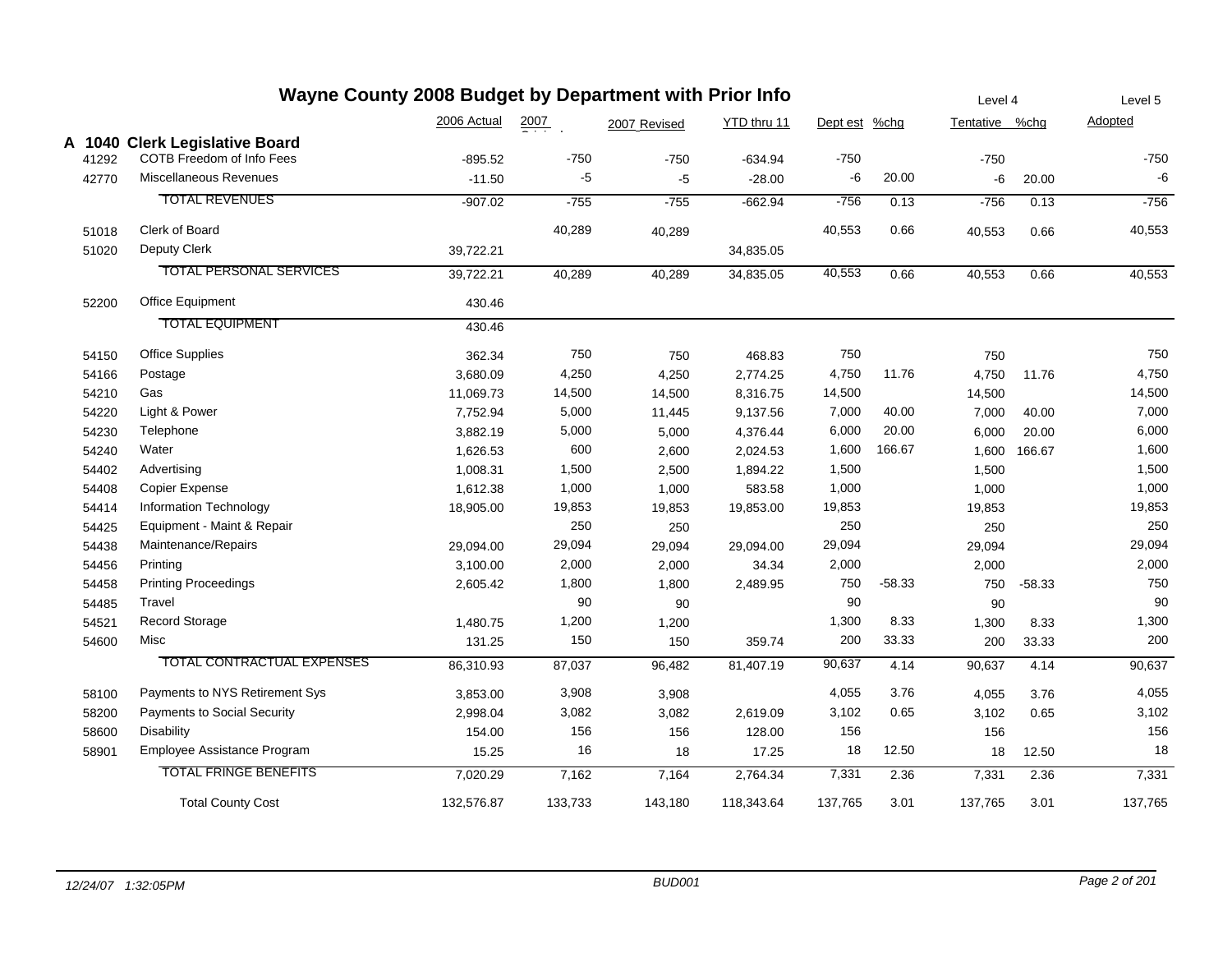| Wayne County 2008 Budget by Department with Prior Info |        |                                       |               |                  |              |               |            |          |                |          | Level 5    |
|--------------------------------------------------------|--------|---------------------------------------|---------------|------------------|--------------|---------------|------------|----------|----------------|----------|------------|
|                                                        |        |                                       | 2006 Actual   | $\frac{2007}{4}$ | 2007 Revised | YTD thru 11   | Dept est   | $%$ chg  | Tentative %chg |          | Adopted    |
|                                                        | A 1165 | <b>District Attorney</b>              |               |                  |              |               |            |          |                |          |            |
|                                                        | 41265  | <b>District Attorney Fees</b>         | $-50,000.00$  | $-25,000$        | $-25,000$    | $-25,000.00$  | $-25,000$  |          | $-25,000$      |          | $-25,000$  |
|                                                        | 41267  | <b>Clerical Reimbursement Fees</b>    | $-2,050.00$   | $-1,200$         | $-1,200$     |               | $-1,200$   |          | $-2,350$       | 95.83    | $-2,350$   |
|                                                        | 42770  | Miscellaneous Revenues                |               |                  |              | $-103.08$     |            |          |                |          |            |
|                                                        | 43307  | DA Salary Reimbursement               | $-7,500.00$   | $-53,380$        | $-53,380$    | $-98,672.00$  | $-53,380$  |          | $-53,380$      |          | $-53,380$  |
|                                                        | 43322  | Legislative Grant - DA                | $-62,950.15$  | $-40,375$        | $-51,725$    | $-8,200.29$   | $-40,375$  |          | $-53,150$      | 31.64    | $-53,150$  |
|                                                        | 43716  | State Aid                             |               |                  | $-59,215$    | $-58,577.50$  |            |          | $-54,000$      |          | $-54,000$  |
|                                                        |        | <b>TOTAL REVENUES</b>                 | $-122,500.15$ | $-119,955$       | $-190,520$   | $-190,552.87$ | $-119,955$ |          | $-187,880$     | 56.63    | $-187,880$ |
|                                                        | 51022  | <b>District Attorney</b>              | 119,799.94    | 119,800          | 119,800      | 105,111.92    | 119,800    |          | 119,800        |          | 119,800    |
|                                                        | 51024  | <b>Assistant District Attorney</b>    | 45,977.11     | 47,357           | 47,357       | 41,710.52     | 47,357     |          | 47,357         |          | 47,357     |
|                                                        | 51025  | <b>Assistant District Attorney FT</b> | 123,673.01    | 127,071          | 132,271      | 111,758.21    | 127,471    | 0.31     | 135,383        | 6.54     | 135,383    |
|                                                        | 51026  | Asst District Attorney 2nd            | 41,877.28     | 43,134           | 43,134       | 37,991.10     | 43,134     |          | 43,134         |          | 43,134     |
|                                                        | 51027  | Asst District Attorney 2nd FT         | 51,800.06     | 53,345           | 55,945       | 46,541.50     | 53,345     |          | 57,300         | 7.41     | 57,300     |
|                                                        | 51028  | Asst District Attorney 3rd            | 25,120.25     | 25,875           | 25,875       | 22,789.85     | 25,875     |          | 25,875         |          | 25,875     |
|                                                        | 51029  | Asst District Attorney 7th            | 16,315.17     | 21,000           | 21,000       | 18,496.10     | 21,000     |          | 21,000         |          | 21,000     |
|                                                        | 51030  | Asst District Attorney 4th            | 27,137.32     | 27,630           | 27,630       | 24,619.33     | 27,952     | 1.17     | 27,952         | 1.17     | 27,952     |
|                                                        | 51031  | Asst District Attorney 6th            | 27,137.32     | 27,630           | 27,630       | 24,619.33     | 27,952     | 1.17     | 27,952         | 1.17     | 27,952     |
|                                                        | 51032  | Asst District Attorney 5th            | 27,137.32     | 27,630           | 27,630       | 24,619.33     | 27,952     | 1.17     | 27,952         | 1.17     | 27,952     |
|                                                        | 51033  | Secretary to District Attorney        | 65,409.08     | 67,284           | 67,284       | 58,086.29     | 67,834     | 0.82     | 67,834         | 0.82     | 67,834     |
|                                                        | 51142  | Senior Clerk-Typist                   | 26,966.63     | 27,069           | 27,069       | 23,487.15     | 27,521     | 1.67     | 27,521         | 1.67     | 27,521     |
|                                                        | 51311  | Criminal Investigator                 | 22,320.97     | 23,018           | 23,018       | 19,432.11     | 23,018     |          | 23,018         |          | 23,018     |
|                                                        |        | <b>TOTAL PERSONAL SERVICES</b>        | 620,671.46    | 637,843          | 645,643      | 559,262.74    | 640,211    | 0.37     | 652,078        | 2.23     | 652,078    |
|                                                        | 52200  | Office Equipment                      | 8,502.52      |                  |              |               | 2,000      |          | 2,000          |          | 2,000      |
|                                                        | 52201  | <b>Computer Equipment</b>             | 1,727.87      | 8,000            | 10,903       | 4,455.41      | 6,000      | $-25.00$ | 6,000          | $-25.00$ | 6,000      |
|                                                        | 52300  | Motor Vehicles                        | 13,322.80     |                  |              |               |            |          |                |          |            |
|                                                        |        | <b>TOTAL EQUIPMENT</b>                | 23,553.19     | 8,000            | 10,903       | 4,455.41      | 8,000      |          | 8,000          |          | 8,000      |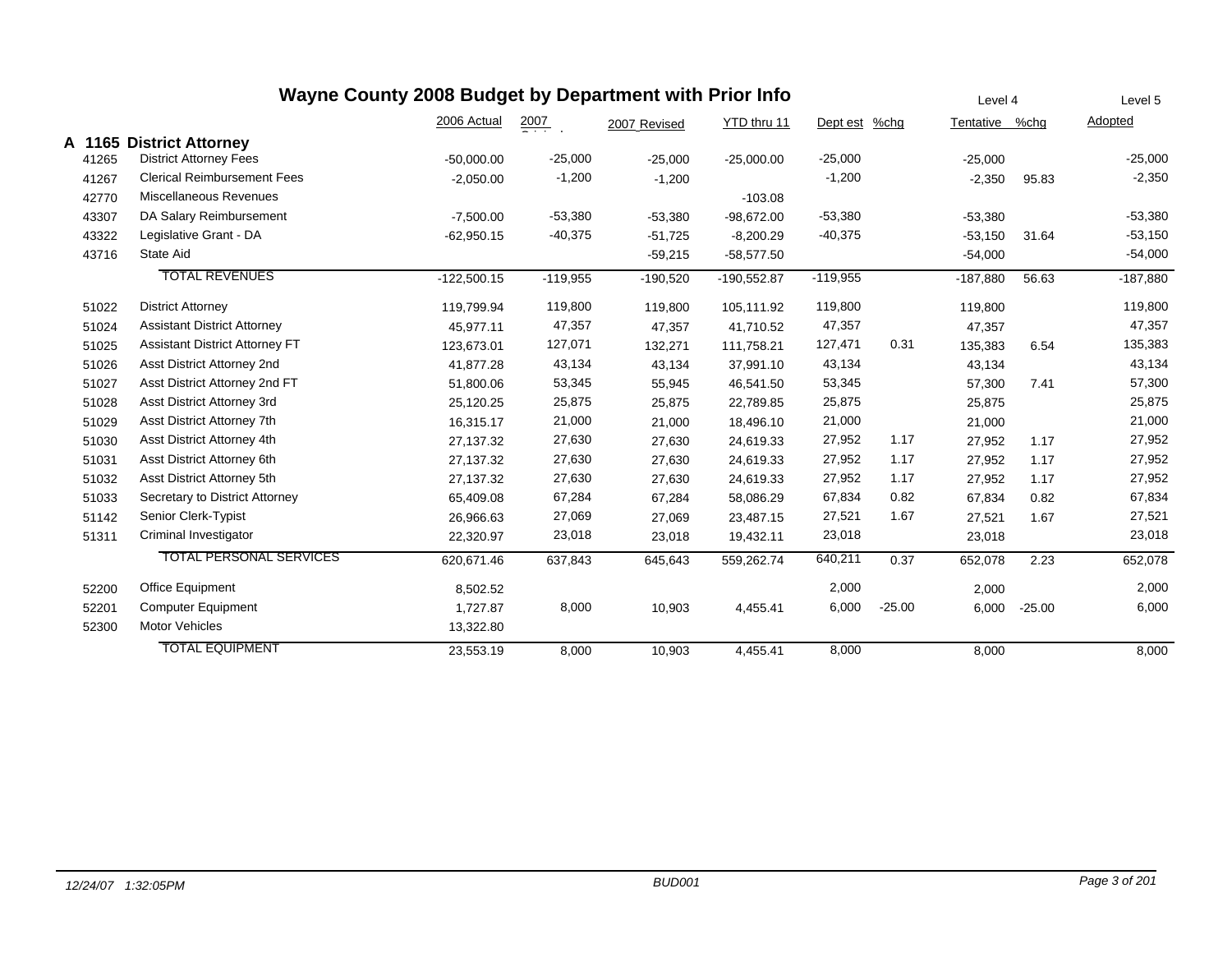|        | Wayne County 2008 Budget by Department with Prior Info |             | Level 4          |              | Level 5     |               |          |                |          |         |
|--------|--------------------------------------------------------|-------------|------------------|--------------|-------------|---------------|----------|----------------|----------|---------|
|        |                                                        | 2006 Actual | $\frac{2007}{4}$ | 2007 Revised | YTD thru 11 | Dept est %chg |          | Tentative %chg |          | Adopted |
| A 1165 | <b>District Attorney</b>                               |             |                  |              |             |               |          |                |          |         |
| 54114  | Car Expense                                            | 3,028.64    | 2,500            | 2,500        | 2,140.36    | 2,500         |          | 2,500          |          | 2,500   |
| 54150  | Office Supplies                                        | 3.811.10    | 5,000            | 5,000        | 2,372.28    | 5,000         |          | 5,000          |          | 5,000   |
| 54166  | Postage                                                | 2,450.79    | 3,000            | 3,000        | 1,802.54    | 3,000         |          | 3,000          |          | 3,000   |
| 54210  | Gas                                                    | 3,097.64    | 3,900            | 3,900        | 2,616.15    | 4,500         | 15.38    | 4,500          | 15.38    | 4,500   |
| 54220  | Light & Power                                          | 5,471.73    | 5,500            | 5,500        | 6,375.29    | 6,600         | 20.00    | 6,600          | 20.00    | 6,600   |
| 54230  | Telephone                                              | 6,462.76    | 7,000            | 7,000        | 4,833.73    | 4,000         | $-42.86$ | 4,000          | $-42.86$ | 4,000   |
| 54240  | Water                                                  | 403.32      | 250              | 250          | 432.15      | 400           | 60.00    | 400            | 60.00    | 400     |
| 54410  | Conference                                             | 760.60      | 850              | 850          | 795.00      | 1,000         | 17.65    | 1,000          | 17.65    | 1,000   |
| 54414  | Information Technology                                 | 10,060.00   | 10,460           | 10,460       | 10,460.00   | 10,460        |          | 10,460         |          | 10,460  |
| 54424  | <b>Equipment - Maint Contract</b>                      | 853.40      | 1,000            | 1,000        | 869.00      | 1,000         |          | 1,000          |          | 1,000   |
| 54426  | Equipment - Rental                                     | 2,570.10    | 2,000            | 2,000        | 2,098.27    | 2,500         | 25.00    | 2,500          | 25.00    | 2,500   |
| 54438  | Maintenance/Repairs                                    | 25,488.00   | 26,988           | 26,988       | 25,488.00   | 25,488        | $-5.56$  | 25,488         | $-5.56$  | 25,488  |
| 54471  | Secretarial Allowance                                  | 13,500.00   | 13,500           | 13,500       | 10,125.00   | 13,500        |          | 13,500         |          | 13,500  |
| 54472  | Subscriptions                                          | 8,967.91    | 10,000           | 10,000       | 8,327.33    | 10,000        |          | 10,000         |          | 10,000  |
| 54483  | Training-Seminars & Schools                            | 6,508.57    | 7,254            | 7,254        | 4,301.84    | 6,867         | $-5.33$  | 6,867          | $-5.33$  | 6,867   |
| 54485  | Travel                                                 | 3,734.66    | 7,000            | 7,000        | 3,686.67    | 7,000         |          | 7,000          |          | 7,000   |
| 54500  | Fees for Services Non-employ                           | 4,396.67    | 10,000           | 10,000       | 7,495.65    | 10,000        |          | 10,000         |          | 10,000  |
| 54513  | <b>Appellate Service</b>                               | 6,293.77    | 7,500            | 7,500        |             | 7,500         |          | 7,500          |          | 7,500   |
| 54528  | Leglative Grant-DA                                     | 726.82      |                  | 59,215       | 58,001.52   |               |          | 54,000         |          | 54,000  |
| 54600  | Misc                                                   | 1,657.86    | 1,500            | 1,500        | 958.03      | 1,500         |          | 1,500          |          | 1,500   |
|        | TOTAL CONTRACTUAL EXPENSES                             | 110,244.34  | 125,202          | 184,417      | 153,178.81  | 122,815       | $-1.91$  | 176,815        | 41.22    | 176,815 |
| 58100  | Payments to NYS Retirement Sys                         | 58,861.00   | 63,031           | 63,031       |             | 67,056        | 6.39     | 61,321         | $-2.71$  | 61,321  |
| 58200  | <b>Payments to Social Security</b>                     | 44,416.47   | 46,837           | 47,484       | 40,558.55   | 47,067        | 0.49     | 47,975         | 2.43     | 47,975  |
| 58400  | Hospitalization                                        | 91,879.20   | 102,905          | 102,905      | 97,708.94   | 112,500       | 9.32     | 118,235        | 14.90    | 118,235 |
| 58600  | <b>Disability</b>                                      | 924.00      | 1,092            | 1,092        | 768.00      | 1,092         |          | 1,092          |          | 1,092   |
| 58901  | Employee Assistance Program                            | 167.75      | 176              | 176          | 189.75      | 195           | 10.80    | 195            | 10.80    | 195     |
|        | <b>TOTAL FRINGE BENEFITS</b>                           | 196,248.42  | 214,041          | 214,688      | 139,225.24  | 227,910       | 6.48     | 228,818        | 6.90     | 228,818 |
|        | <b>Total County Cost</b>                               | 828,217.26  | 865,131          | 865,131      | 665,569.33  | 878,981       | 1.60     | 877,831        | 1.47     | 877,831 |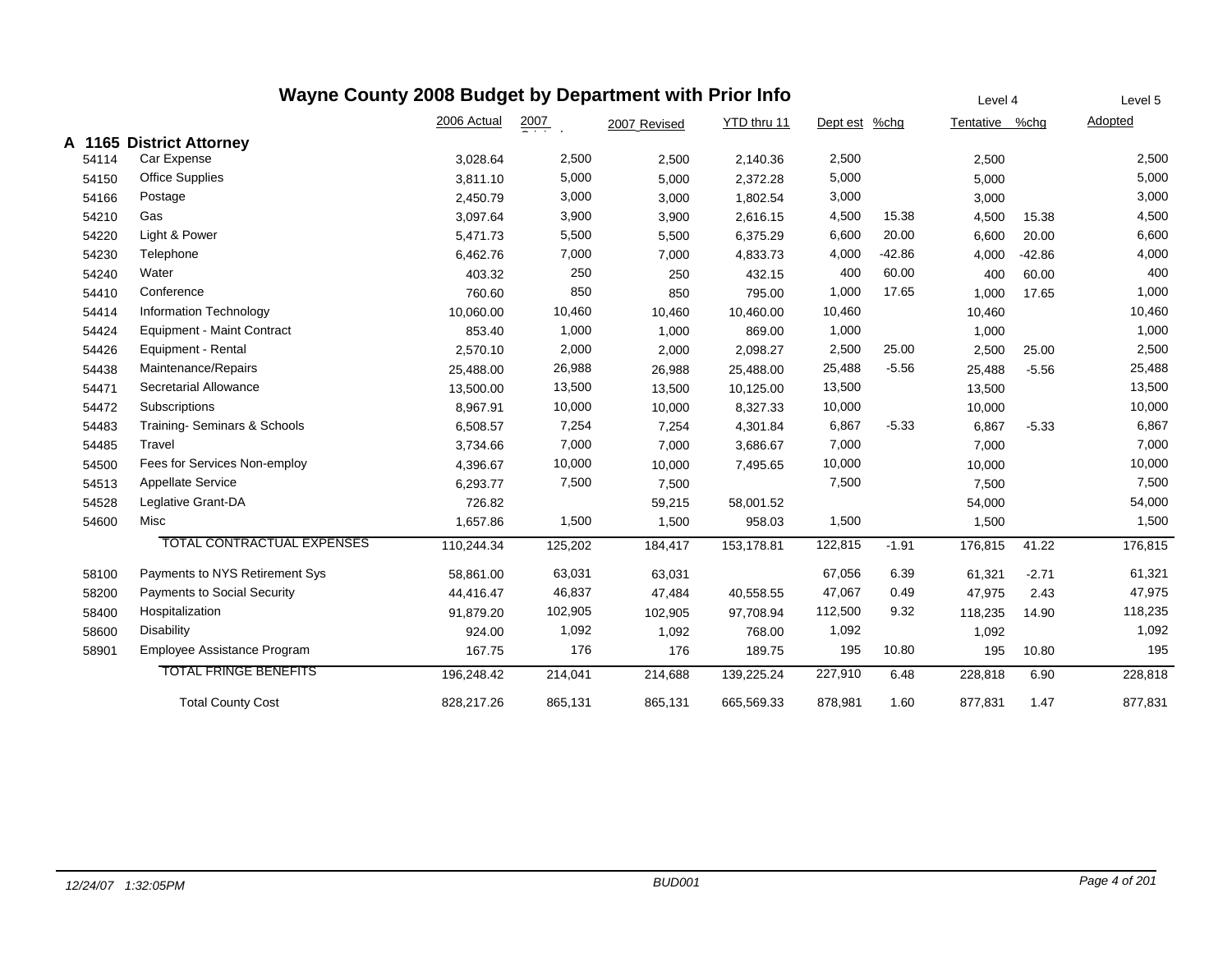| Wayne County 2008 Budget by Department with Prior Info |                                                                 |              |                  |              |              |           |                |           |               | Level 5   |
|--------------------------------------------------------|-----------------------------------------------------------------|--------------|------------------|--------------|--------------|-----------|----------------|-----------|---------------|-----------|
|                                                        |                                                                 | 2006 Actual  | $\frac{2007}{2}$ | 2007 Revised | YTD thru 11  | Dept est  | %chg           | Tentative | %chg          | Adopted   |
| A 1167<br>43026                                        | <b>Crimes Victims Board Grants</b><br><b>Crime Victim Grant</b> | $-44,237.00$ | $-44,400$        | $-44,400$    | $-24,647.50$ | $-43,749$ | $-1.47$        | $-43,749$ | $-1.47$       | $-43,749$ |
|                                                        | <b>TOTAL REVENUES</b>                                           | $-44,237.00$ | $-44,400$        | $-44,400$    | $-24,647.50$ | $-43,749$ | $-1.47$        | $-43,749$ | $-1.47$       | $-43,749$ |
| 51480                                                  | Victim/Witness Coordinator                                      | 27,591.39    | 30,000           | 30,000       | 28,586.20    | 34,350    | 14.50          | 34,350    | 14.50         | 34,350    |
|                                                        | <b>TOTAL PERSONAL SERVICES</b>                                  | 27,591.39    | 30,000           | 30,000       | 28,586.20    | 34,350    | 14.50          | 34,350    | 14.50         | 34,350    |
|                                                        | <b>TOTAL EQUIPMENT</b>                                          |              |                  |              |              |           |                |           |               |           |
| 54150                                                  | Office Supplies                                                 | 60.00        | 350              | 350          | 195.35       | 350       |                | 350       |               | 350       |
| 54166                                                  | Postage                                                         | 77.74        | 200              | 200          | 194.96       | 250       | 25.00          | 250       | 25.00         | 250       |
| 54230                                                  | Telephone                                                       | 832.09       | 924              | 924          | 702.19       | 950       | 2.81           | 950       | 2.81          | 950       |
| 54414                                                  | Information Technology                                          | 762.00       | 774              | 774          | 774.00       | 774       |                | 774       |               | 774       |
| 54456                                                  | Printing                                                        |              | 350              | 350          | 275.91       | 400       | 14.29          | 400       | 14.29         | 400       |
| 54485                                                  | Travel                                                          |              | 250              | 250          | 250.00       | 400       | 60.00          | 400       | 60.00         | 400       |
| 54493                                                  | <b>Clerical Service Contracts</b>                               | 2,050.00     | 2,350            | 2,350        |              | 2,350     |                | 2,350     |               | 2,350     |
| 54600                                                  | Misc                                                            |              | 250              | 250          | 94.04        |           | 6,583 2,533.39 |           | 6,583 .533.20 | 6,583     |
|                                                        | <b>TOTAL CONTRACTUAL EXPENSES</b>                               | 3,781.83     | 5,448            | 5,448        | 2,486.45     | 12,057    | 121.32         | 12,057    | 121.31        | 12,057    |
| 58100                                                  | Payments to NYS Retirement Sys                                  |              | 2,910            | 2,910        |              | 3,435     | 18.04          | 3,435     | 18.04         | 3,435     |
| 58200                                                  | <b>Payments to Social Security</b>                              | 1.974.76     | 2,295            | 2,295        | 2,180.22     | 2,628     | 14.50          | 2,628     | 14.51         | 2,628     |
| 58400                                                  | Hospitalization                                                 | 392.17       | 12,470           | 12,470       |              |           | $-100.00$      |           | $-100.00$     |           |
| 58600                                                  | Disability                                                      |              | 156              | 156          | 103.00       | 156       |                | 156       |               | 156       |
| 58901                                                  | Employee Assistance Program                                     | 7.63         | 16               | 16           | 17.25        | 18        | 10.94          | 18        | 12.50         | 18        |
|                                                        | <b>TOTAL FRINGE BENEFITS</b>                                    | 2,374.56     | 17,847           | 17,847       | 2,300.47     | 6,237     | $-65.06$       | 6,237     | $-65.05$      | 6,237     |
|                                                        | <b>Total County Cost</b>                                        | $-10,489.22$ | 8,895            | 8,895        | 8,725.62     | 8,895     |                | 8,895     |               | 8,895     |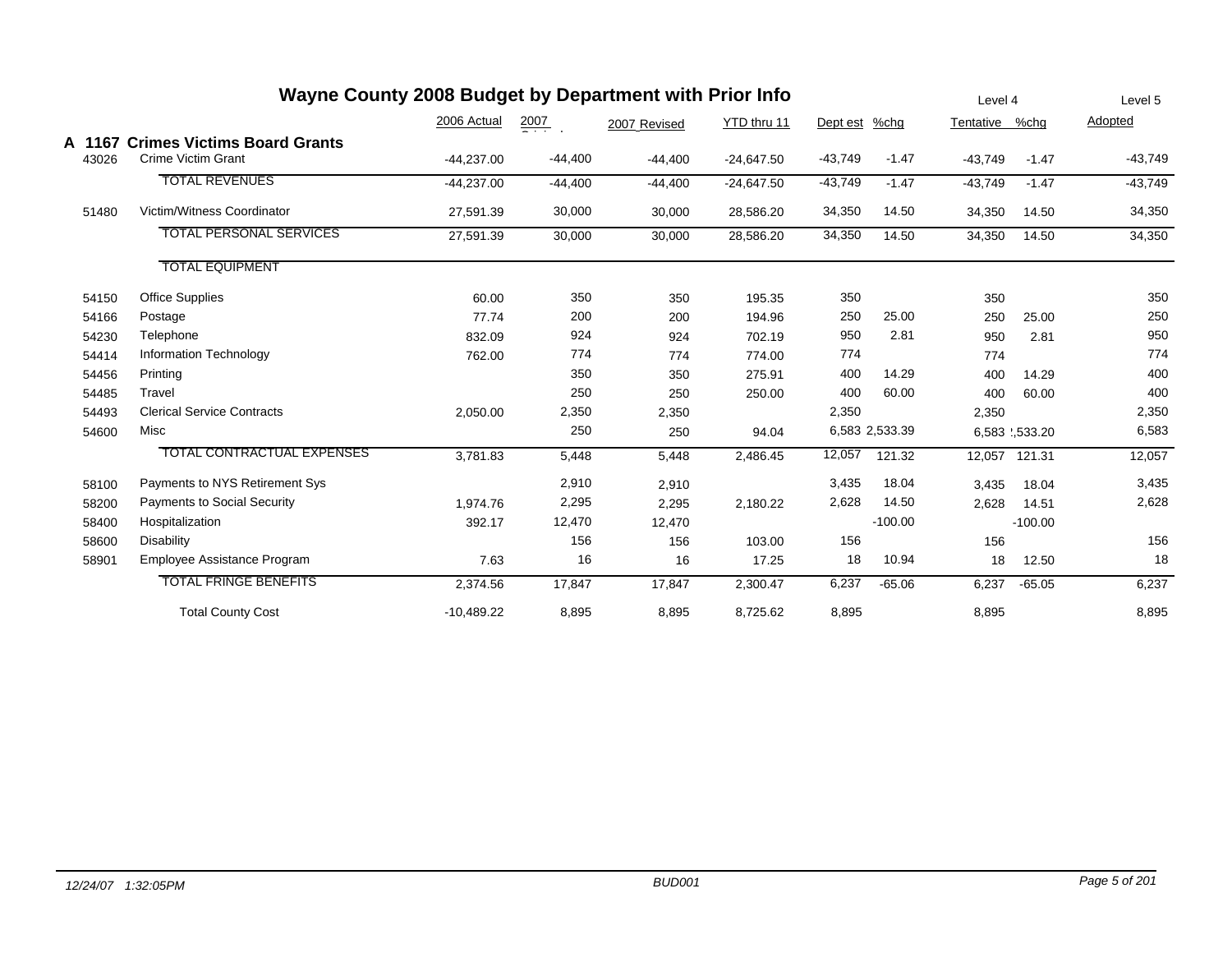| Wayne County 2008 Budget by Department with Prior Info |                                |             |                  |              |             |               |           |                  |          | Level 5        |
|--------------------------------------------------------|--------------------------------|-------------|------------------|--------------|-------------|---------------|-----------|------------------|----------|----------------|
|                                                        |                                | 2006 Actual | $\frac{2007}{2}$ | 2007 Revised | YTD thru 11 | Dept est %chg |           | Tentative %chg   |          | <b>Adopted</b> |
|                                                        | A 1170 Public Defender         |             |                  |              |             |               |           |                  |          |                |
| 43716                                                  | State Aid                      | $-9,308.50$ | $-2,473$         | $-2,473$     | $-3,629.57$ |               | $-100.00$ | -293,473, 767.08 |          | $-293,473$     |
|                                                        | <b>TOTAL REVENUES</b>          | $-9,308.50$ | $-2,473$         | $-2,473$     | $-3,629.57$ |               | $-100.00$ | -293,473,767.08  |          | $-293,473$     |
| 51040                                                  | <b>Public Defender</b>         | 77,537.05   | 79,864           | 79,864       | 70,071.25   | 82,260        | 3.00      | 79,864           |          | 79,864         |
| 51042                                                  | Asst Public Defender           | 35,381.49   | 36,444           | 36,444       | 32,097.78   | 37,538        | 3.00      | 36,444           |          | 36,444         |
| 51043                                                  | Asst Public Defender FT        | 65,339.99   | 67,265           | 67,265       | 59,022.13   | 71,250        | 5.92      | 67,265           |          | 67,265         |
| 51044                                                  | Asst Public Defender 2nd       | 39,368.69   | 40,550           | 40,550       | 35,715.30   | 41,767        | 3.00      | 40,550           |          | 40,550         |
| 51045                                                  | Asst Public Defender 2nd FT    | 54,292.94   | 55,556           | 55,556       | 48,745.93   | 59,700        | 7.46      | 55,556           |          | 55,556         |
| 51046                                                  | Asst Public Defender 3rd       | 27,137.32   | 27,953           | 27,953       | 24,619.33   | 28,792        | 3.00      | 27,953           |          | 27,953         |
| 51047                                                  | Secretary to Public Defender   | 31,583.89   | 32,257           | 32,257       | 28,411.93   | 37,507        | 16.28     | 32,357           | 0.31     | 32,357         |
| 51048                                                  | Asst Public Defender 4th       | 27.137.32   | 27,953           | 27,953       | 24,619.33   | 28,792        | 3.00      | 27,953           |          | 27,953         |
| 51051                                                  | Asst Public Defender 6th       | 27,137.32   | 27,953           | 27,953       | 24,619.33   | 28,792        | 3.00      | 27,953           |          | 27,953         |
| 51053                                                  | Asst Public Defender 7th       | 27,137.32   | 27,953           | 27,953       | 24,619.33   | 28,792        | 3.00      | 27,953           |          | 27,953         |
| 51104                                                  | <b>Clerk Typist</b>            | 25,697.39   | 25,938           | 25,938       | 18,227.34   | 23,298        | $-10.18$  | 21,528           | $-17.00$ | 21,528         |
| 51142                                                  | Senior Clerk-Typist            |             |                  |              | 14,234.11   | 24,493        |           | 23,917           |          | 23,917         |
| 51160                                                  | Senior Stenographer            | 57,473.45   | 57,310           | 57,310       | 34,472.00   | 28,608        | $-50.08$  | 28,608           | $-50.08$ | 28,608         |
| 51312                                                  | Investigator                   | 44,459.57   | 44,283           | 44,283       | 38,853.06   | 44,283        |           | 44,444           | 0.36     | 44,444         |
| 51903                                                  | Non Positions                  |             |                  |              |             |               |           | 62,000           |          | 62,000         |
| 51904                                                  | Overtime                       | 3,296.92    | 3,500            | 3,500        | 3,223.62    | 3,500         |           | 3,500            |          | 3,500          |
|                                                        | <b>TOTAL PERSONAL SERVICES</b> | 542,980.66  | 554,779          | 554,779      | 481,551.77  | 569,372       | 2.63      | 607,845          | 9.57     | 607,845        |
| 52100                                                  | Furniture & Furnishings        |             |                  |              |             | 1,087         |           | 525              |          | 525            |
| 52200                                                  | Office Equipment               |             |                  |              |             | 9,500         |           | 34,495           |          | 34,495         |
| 52300                                                  | <b>Motor Vehicles</b>          |             |                  |              |             |               |           | 18,000           |          | 18,000         |
|                                                        | <b>TOTAL EQUIPMENT</b>         |             |                  |              |             | 10,587        |           | 53.020           |          | 53,020         |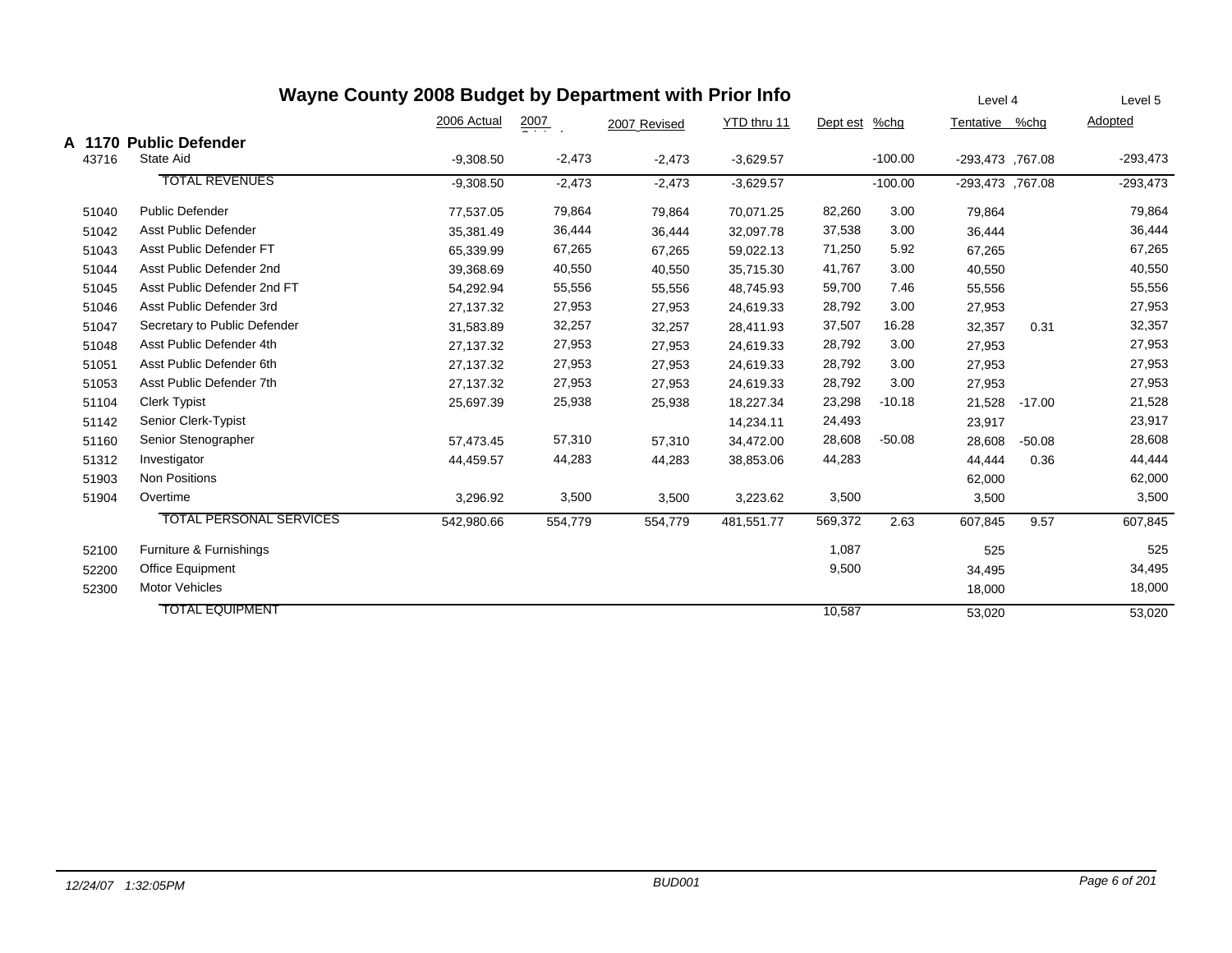|        | Wayne County 2008 Budget by Department with Prior Info |             |         |              |             |          |         | Level 4        |         | Level 5 |
|--------|--------------------------------------------------------|-------------|---------|--------------|-------------|----------|---------|----------------|---------|---------|
|        |                                                        | 2006 Actual | 2007    | 2007 Revised | YTD thru 11 | Dept est | $%$ chg | Tentative %chg |         | Adopted |
| A 1170 | <b>Public Defender</b>                                 |             |         |              |             |          |         |                |         |         |
| 54114  | Car Expense                                            | 1,916.89    | 1,000   | 1,000        | 867.26      | 1,500    | 50.00   | 1,500          | 50.00   | 1,500   |
| 54150  | <b>Office Supplies</b>                                 | 2,976.56    | 3,000   | 3,000        | 3,025.15    | 3,000    |         | 4,265          | 42.17   | 4,265   |
| 54166  | Postage                                                | 798.74      | 600     | 600          | 630.40      | 600      |         | 600            |         | 600     |
| 54210  | Gas                                                    | 5,620.78    | 7,000   | 7,000        | 4,554.45    | 7,600    | 8.57    | 7,600          | 8.57    | 7,600   |
| 54220  | Light & Power                                          | 4,245.70    | 3,000   | 3,000        | 5,003.98    | 4,500    | 50.00   | 4,500          | 50.00   | 4,500   |
| 54230  | Telephone                                              | 8,054.05    | 7,000   | 7,000        | 5.708.79    | 7,300    | 4.29    | 7,300          | 4.29    | 7,300   |
| 54240  | Water                                                  | 890.72      | 260     | 260          | 1,108.68    | 850      | 226.92  | 850            | 226.92  | 850     |
| 54410  | Conference                                             | 373.00      | 1,500   | 1,500        | 1,575.69    | 1,700    | 13.33   | 1,700          | 13.33   | 1,700   |
| 54414  | Information Technology                                 | 6,860.00    | 7,972   | 7,972        | 7,972.00    | 7,972    |         | 7,972          |         | 7,972   |
| 54424  | <b>Equipment - Maint Contract</b>                      | 1,500.00    | 3,249   | 3,249        | 3,193.52    | 3,240    | $-0.28$ | 3,240          | $-0.28$ | 3,240   |
| 54438  | Maintenance/Repairs                                    | 15,930.00   | 15,930  | 15,930       | 15,930.00   | 15,930   |         | 26,930         | 69.05   | 26,930  |
| 54471  | Secretarial Allowance                                  | 13,500.00   | 13,500  | 13,500       | 10,125.00   | 13,500   |         | 13,500         |         | 13,500  |
| 54472  | Subscriptions                                          | 13,357.23   | 8,500   | 8,500        | 11,011.16   | 9,500    | 11.76   | 9,500          | 11.76   | 9,500   |
| 54475  | Software                                               |             | 1,630   | 1,630        |             | 3,000    | 84.05   | 3,000          | 84.05   | 3,000   |
| 54483  | Training-Seminars & Schools                            | 689.00      | 2,600   | 2,600        | 757.00      | 2,600    |         | 15,600         | 500.00  | 15,600  |
| 54485  | Travel                                                 | 3,422.31    | 2,600   | 2,600        | 2,566.98    | 3,000    | 15.38   | 6,000          | 130.77  | 6,000   |
| 54500  | Fees for Services Non-employ                           | 13,264.38   | 15,000  | 15,000       | 10,736.93   | 17,000   | 13.33   | 149,740        | 898.27  | 149,740 |
| 54502  | <b>Appeal Service</b>                                  | 15,494.26   | 25,000  | 25,000       | 1,232.90    | 25,000   |         | 25,000         |         | 25,000  |
| 54600  | Misc                                                   | 1,937.64    | 487     | 487          | 321.26      | 500      | 2.67    | 500            | 2.67    | 500     |
|        | <b>TOTAL CONTRACTUAL EXPENSES</b>                      | 110,831.26  | 119,828 | 119,828      | 86,321.15   | 128,292  | 7.06    | 289,297        | 141.43  | 289,297 |
| 58100  | Payments to NYS Retirement Sys                         | 46,483.00   | 55,414  | 55,414       |             | 58,614   | 5.77    | 51.183         | $-7.64$ | 51,183  |
| 58200  | <b>Payments to Social Security</b>                     | 39,677.58   | 42,366  | 42,366       | 35,651.54   | 43,534   | 2.76    | 46,500         | 9.76    | 46,500  |
| 58400  | Hospitalization                                        | 58,777.39   | 66,337  | 66,337       | 57,590.51   | 60,785   | $-8.37$ | 78,354         | 18.12   | 78,354  |
| 58500  | Unemployment                                           | 2,059.41    |         |              |             |          |         |                |         |         |
| 58600  | <b>Disability</b>                                      | 1,078.00    | 1,092   | 1,092        | 861.00      | 1,092    |         | 1,248          | 14.29   | 1,248   |
| 58901  | Employee Assistance Program                            | 122.00      | 168     | 168          | 155.25      | 195      | 16.07   | 214            | 27.38   | 214     |
|        | <b>TOTAL FRINGE BENEFITS</b>                           | 148,197.38  | 165,377 | 165,377      | 94,258.30   | 164,220  | $-0.70$ | 177,499        | 7.33    | 177,499 |
|        | <b>Total County Cost</b>                               | 792,700.80  | 837,511 | 837,511      | 658,501.65  | 872,471  | 4.17    | 834,188        | $-0.40$ | 834,188 |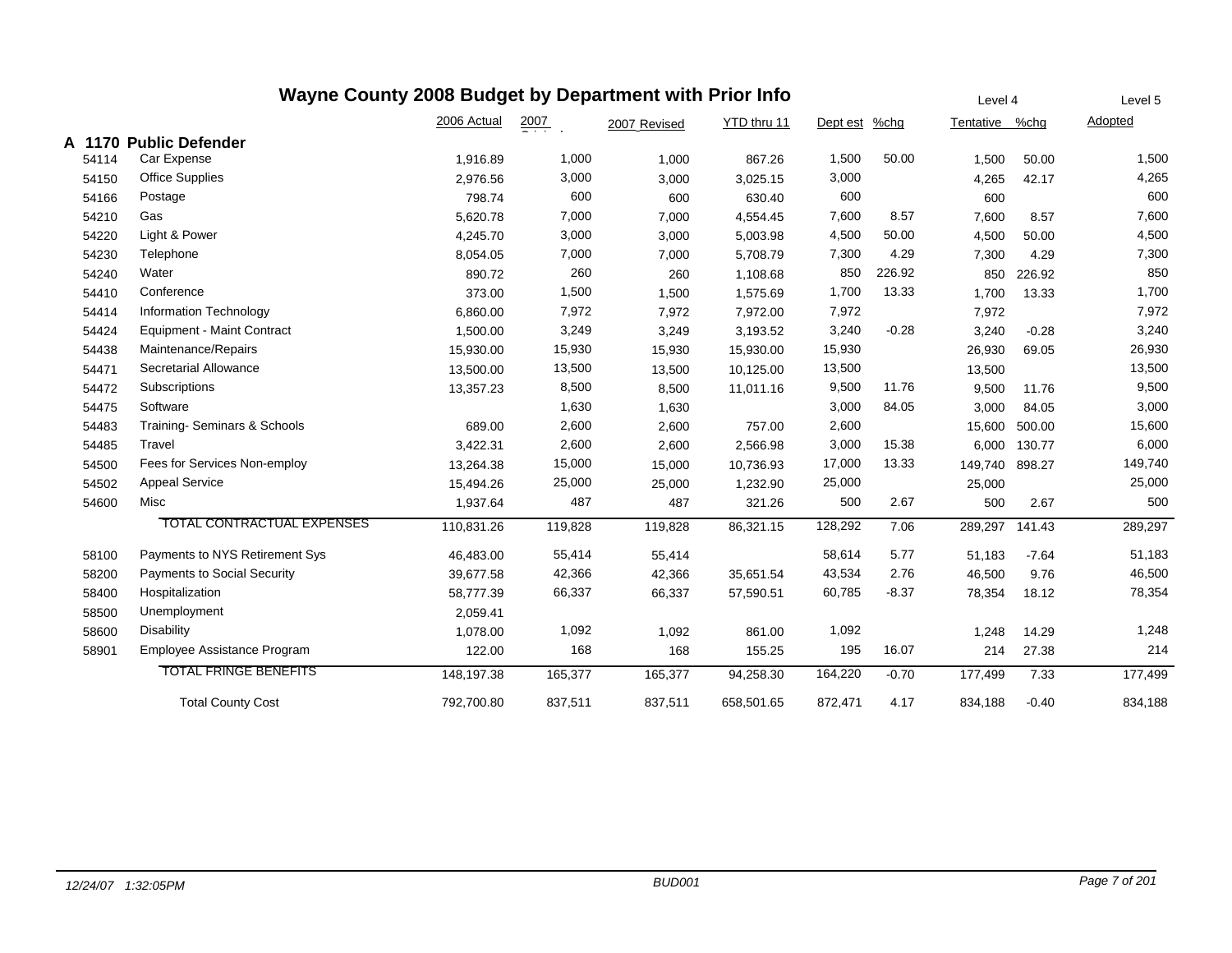| Wayne County 2008 Budget by Department with Prior Info |                                                                   |               |                 |              |             |          |           |            |          | Level 5    |
|--------------------------------------------------------|-------------------------------------------------------------------|---------------|-----------------|--------------|-------------|----------|-----------|------------|----------|------------|
|                                                        |                                                                   | 2006 Actual   | 2007<br>- - - - | 2007 Revised | YTD thru 11 | Dept est | %chg      | Tentative  | %chq     | Adopted    |
| A 1172<br>43024                                        | <b>Legal Defense of Indigents</b><br>Indigent Legal Services Fund | $-261,000.18$ | $-261,000$      | $-261,000$   | $-1,252.00$ |          | $-100.00$ | $-328,063$ | 25.69    | $-328,063$ |
|                                                        | <b>TOTAL REVENUES</b>                                             | $-261.000.18$ | $-261,000$      | $-261,000$   | $-1,252.00$ |          | $-100.00$ | $-328,063$ | 25.69    | $-328,063$ |
|                                                        | <b>TOTAL EQUIPMENT</b>                                            |               |                 |              |             |          |           |            |          |            |
| 54000                                                  | <b>Contractual Expenses</b>                                       | .162.50       | 7,500           | 7,500        | 1.770.00    | 7,500    |           | 7,500      |          | 7,500      |
| 54505                                                  | Assigned Counsel - Family                                         | 219,771.65    | 213,350         | 213,350      | 211,721.65  | 213,350  |           | 213,350    |          | 213,350    |
| 54507                                                  | Assigned Counsel - Felony                                         | 154.799.32    | 185,000         | 185,000      | 113,085.84  | 185,000  |           | 185,000    |          | 185,000    |
| 54556                                                  | Assigned Counsel-Misdemeanor                                      | 69,909.28     | 85,000          | 85,000       | 52.486.54   | 85,000   |           | 85,000     |          | 85,000     |
| 54561                                                  | Legal Aid For Indigents                                           | 157,855.92    | 173,643         | 173,643      | 159,172.75  | 185,443  | 6.80      | 178,843    | 2.99     | 178,843    |
|                                                        | TOTAL CONTRACTUAL EXPENSES                                        | 603,498.67    | 664,493         | 664,493      | 538,236.78  | 676,293  | 1.78      | 669,693    | 0.78     | 669,693    |
|                                                        | <b>Total County Cost</b>                                          | 342.498.49    | 403,493         | 403,493      | 536.984.78  | 676,293  | 67.61     | 341,630    | $-15.33$ | 341,630    |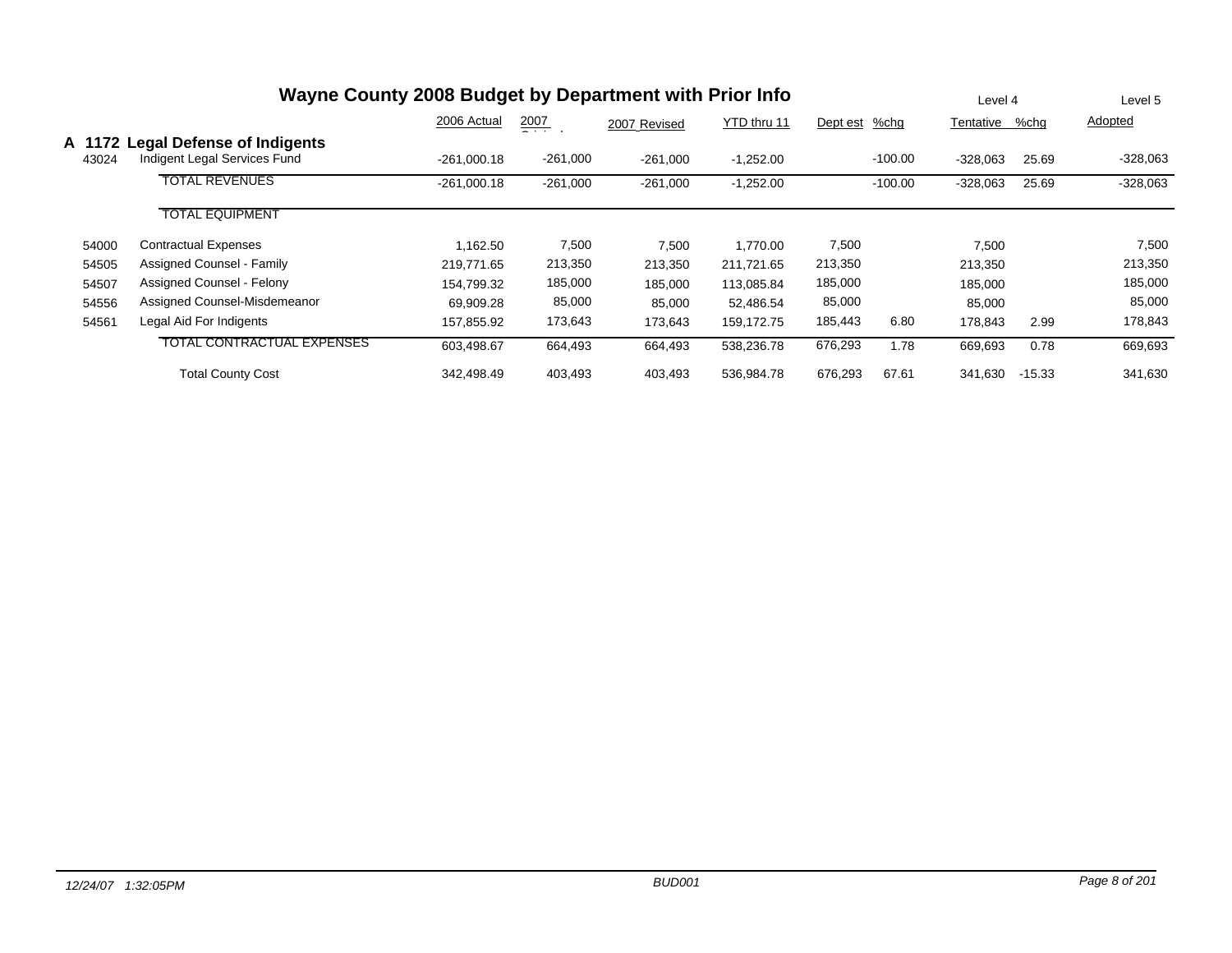|                 | Wayne County 2008 Budget by Department with Prior Info            | Level 4     | Level 5   |              |              |               |                   |           |
|-----------------|-------------------------------------------------------------------|-------------|-----------|--------------|--------------|---------------|-------------------|-----------|
|                 |                                                                   | 2006 Actual | 2007<br>_ | 2007 Revised | YTD thru 11  | Dept est %chg | Tentative<br>%chg | Adopted   |
| A 1173<br>43279 | <b>Wayne Pre-Trial Services, Inc.</b><br><b>Pre-Trial Release</b> | -47.507.92  | $-31,260$ | $-31.260$    | $-21.507.36$ | $-31.260$     | $-31.260$         | $-31.260$ |
|                 | <b>TOTAL REVENUES</b>                                             | -47.507.92  | $-31.260$ | $-31.260$    | $-21.507.36$ | $-31,260$     | $-31.260$         | $-31,260$ |
| 54624           | <b>Pre-trial Release</b>                                          | 102.333.96  | 106,439   | 106.439      | 97.569.12    | 106,439       | 106.439           | 106,439   |
|                 | TOTAL CONTRACTUAL EXPENSES                                        | 102.333.96  | 106,439   | 106,439      | 97.569.12    | 106,439       | 106.439           | 106,439   |
|                 | <b>Total County Cost</b>                                          | 54.826.04   | 75.179    | 75.179       | 76.061.76    | 75.179        | 75.179            | 75.179    |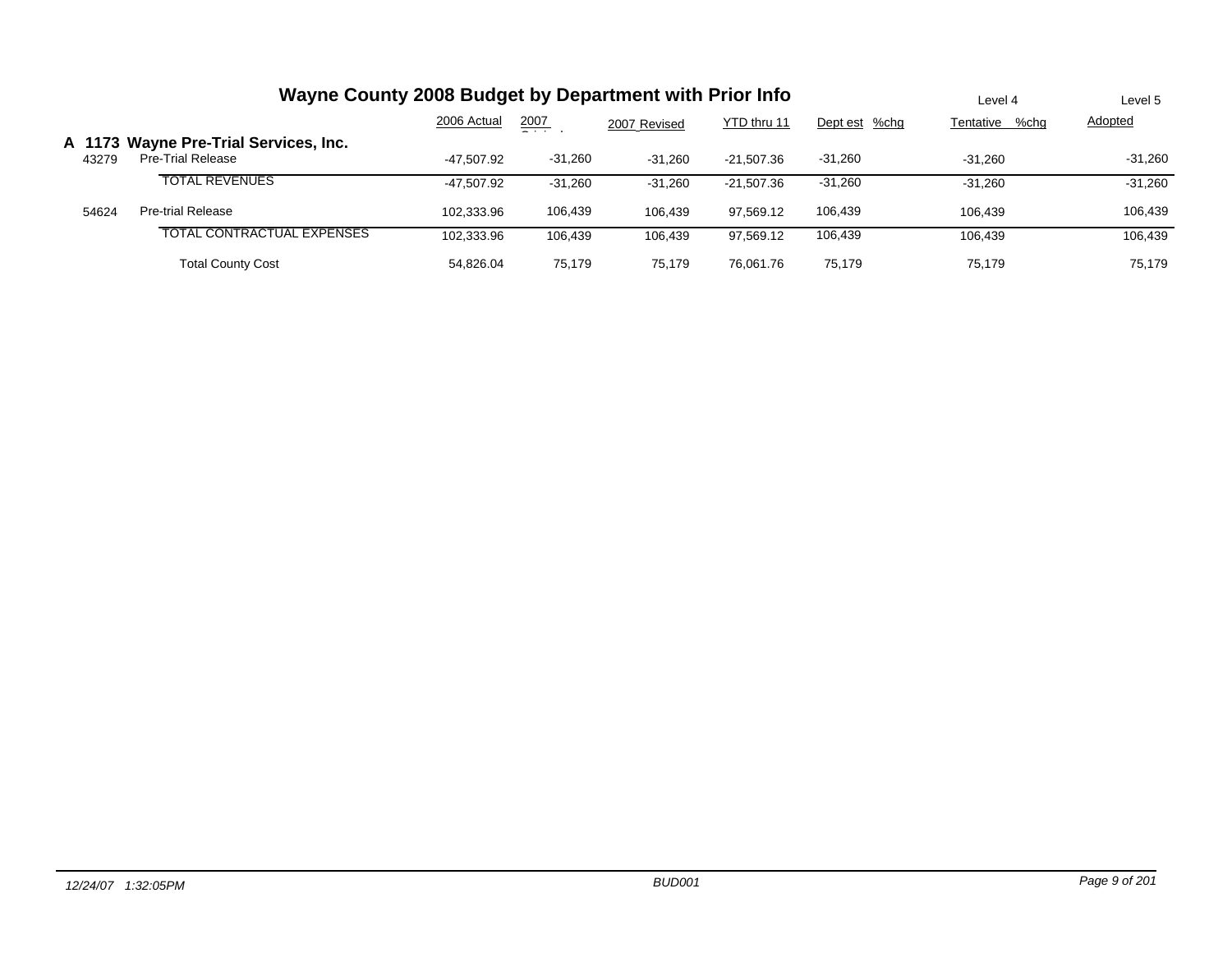| Wayne County 2008 Budget by Department with Prior Info | Level 4     | Level 5 |              |             |               |                |                |
|--------------------------------------------------------|-------------|---------|--------------|-------------|---------------|----------------|----------------|
|                                                        | 2006 Actual | 2007    | 2007 Revised | YTD thru 11 | Dept est %chg | Tentative %chg | <b>Adopted</b> |
| A 1174 Local Conditional Release Comm                  |             |         |              |             |               |                |                |
| <b>TOTAL CONTRACTUAL EXPENSES</b>                      |             |         |              |             |               |                |                |
| <b>Total County Cost</b>                               |             |         |              |             |               |                |                |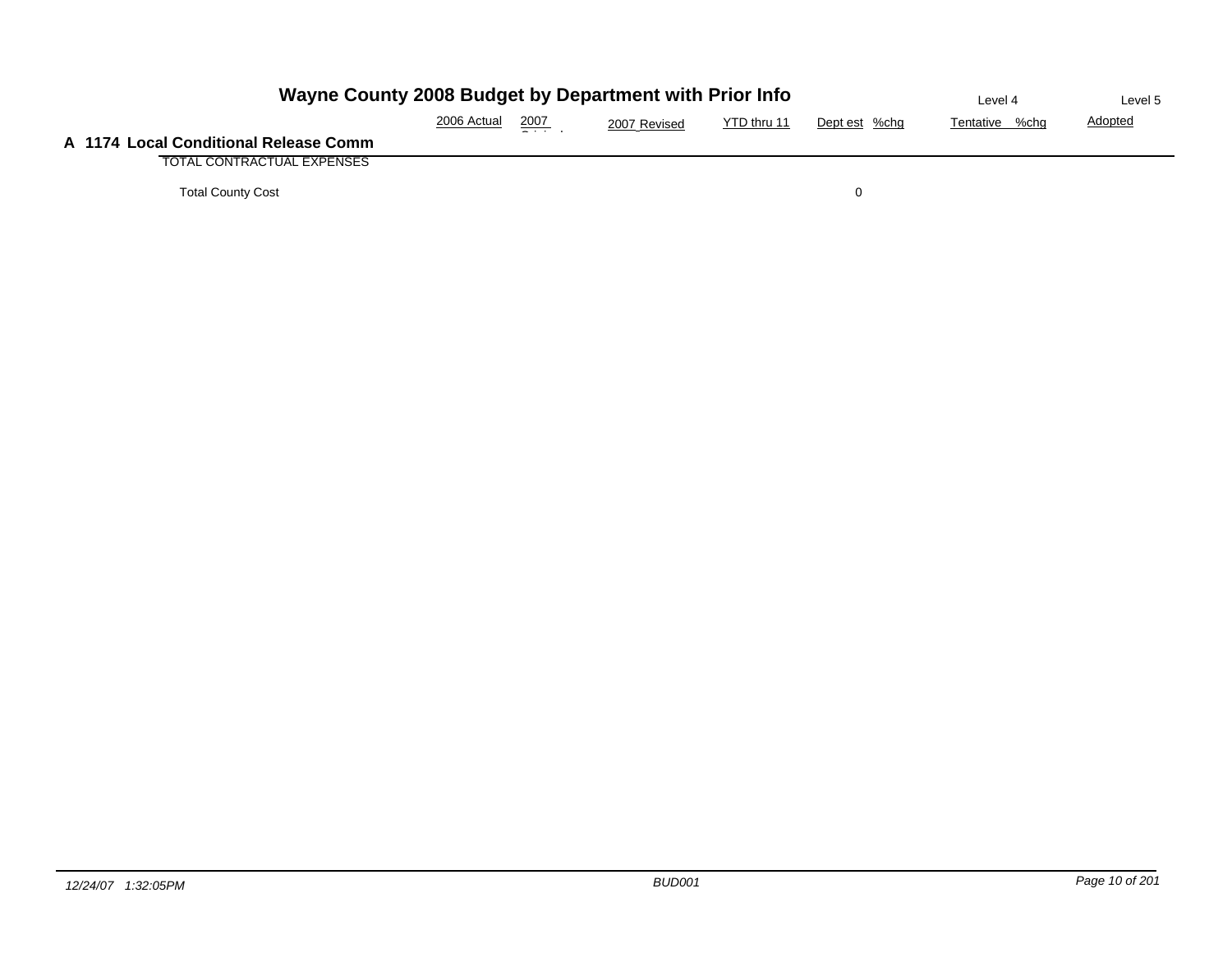|       | Wayne County 2008 Budget by Department with Prior Info     | Level 4     |       | Level 5      |             |               |       |           |       |                |
|-------|------------------------------------------------------------|-------------|-------|--------------|-------------|---------------|-------|-----------|-------|----------------|
|       |                                                            | 2006 Actual | 2007  | 2007 Revised | YTD thru 11 | Dept est %chg |       | Tentative | %chq  | <b>Adopted</b> |
| 54500 | A 1180 J of P & Constables<br>Fees for Services Non-employ | 5,790.00    | 6,000 | 6,000        | 5.820.00    | 7,000         | 16.67 | 7.000     | 16.67 | 7,000          |
|       | TOTAL CONTRACTUAL EXPENSES                                 | 5,790.00    | 6,000 | 6.000        | 5.820.00    | 7,000         | 16.67 | 7.000     | 16.67 | 7,000          |
|       | <b>Total County Cost</b>                                   | 5,790.00    | 6,000 | 6,000        | 5.820.00    | 7,000         | 16.67 | 7.000     | 16.67 | 7,000          |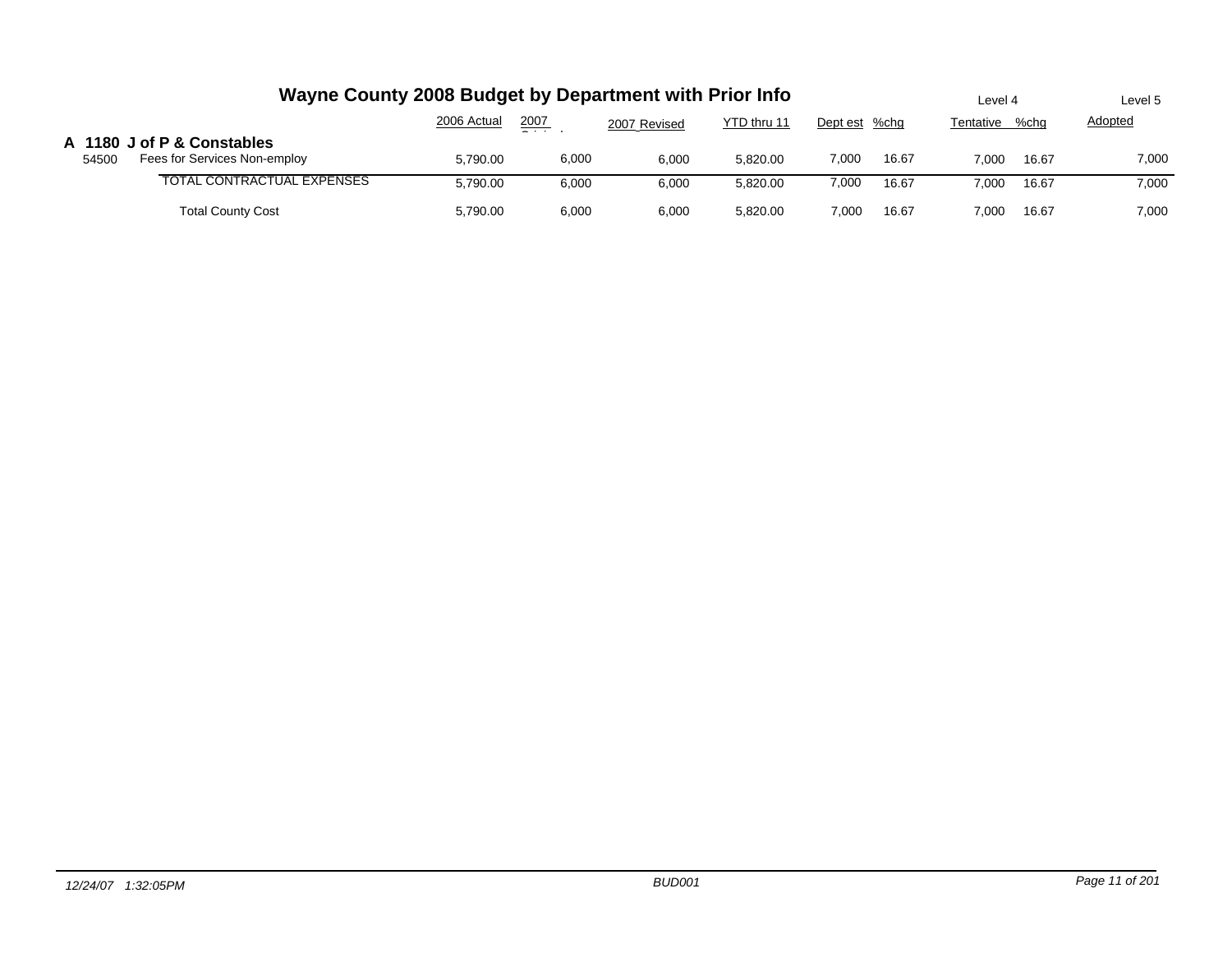| Wayne County 2008 Budget by Department with Prior Info |                                    |             |                  |              |             |          |       |           |       | Level 5 |
|--------------------------------------------------------|------------------------------------|-------------|------------------|--------------|-------------|----------|-------|-----------|-------|---------|
|                                                        |                                    | 2006 Actual | $\frac{2007}{1}$ | 2007 Revised | YTD thru 11 | Dept est | %chg  | Tentative | %chg  | Adopted |
| A 1185                                                 | Coroner                            |             |                  |              |             |          |       |           |       |         |
| 51049                                                  | Coroner                            | 34,118.93   | 35,143           | 35,143       | 30,834.16   | 35,143   |       | 35,143    |       | 35,143  |
| 51493                                                  | Coroner Physician                  | 1,560.00    | 1,737            | 1,737        |             | 1,737    |       | 1,737     |       | 1,737   |
|                                                        | <b>TOTAL PERSONAL SERVICES</b>     | 35,678.93   | 36,880           | 36,880       | 30,834.16   | 36,880   |       | 36,880    |       | 36,880  |
| 54414                                                  | Information Technology             |             | 52               | 52           | 52.00       | 52       |       | 52        |       | 52      |
| 54485                                                  | Travel                             | 100.00      | 450              | 450          |             | 450      |       | 450       |       | 450     |
| 54509                                                  | Autopsies                          | 68,074.25   | 50,000           | 80,000       | 67,988.84   | 65,000   | 30.00 | 65,000    | 30.00 | 65,000  |
|                                                        | <b>TOTAL CONTRACTUAL EXPENSES</b>  | 68,174.25   | 50,502           | 80,502       | 68,040.84   | 65,502   | 29.70 | 65,502    | 29.70 | 65,502  |
| 58100                                                  | Payments to NYS Retirement Sys     | 3,371.00    | 3,409            | 3,409        |             | 3,515    | 3.11  | 3,515     | 3.11  | 3,515   |
| 58200                                                  | <b>Payments to Social Security</b> | 2,375.59    | 2,689            | 2,689        | 2,036.98    | 2,689    |       | 2,689     |       | 2,689   |
| 58400                                                  | Hospitalization                    | 18,399.36   | 20,608           | 21,843       | 23,444.50   | 21,150   | 2.63  | 21,150    | 2.63  | 21,150  |
|                                                        | <b>TOTAL FRINGE BENEFITS</b>       | 24,145.95   | 26,706           | 27,941       | 25,481.48   | 27,354   | 2.43  | 27,354    | 2.43  | 27,354  |
|                                                        | <b>Total County Cost</b>           | 127,999.13  | 114,088          | 145,323      | 124,356.48  | 129,736  | 13.72 | 129,736   | 13.72 | 129,736 |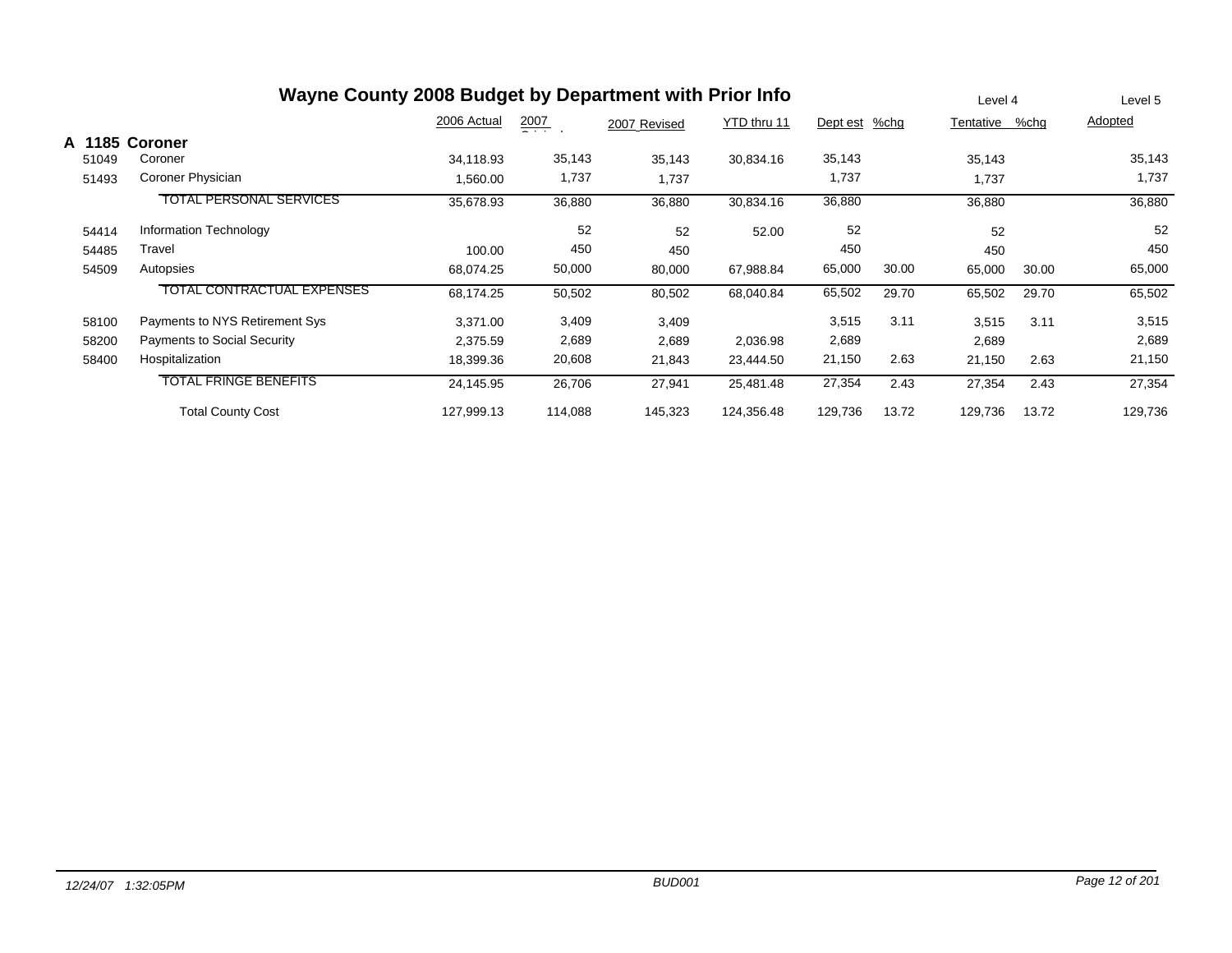|       | Wayne County 2008 Budget by Department with Prior Info | Level 4     | Level 5       |              |             |               |                   |                |
|-------|--------------------------------------------------------|-------------|---------------|--------------|-------------|---------------|-------------------|----------------|
|       |                                                        | 2006 Actual | 2007<br>$  -$ | 2007 Revised | YTD thru 11 | Dept est %chg | Tentative<br>%chg | <b>Adopted</b> |
| 54500 | A 1190 Grand Jury<br>Fees for Services Non-employ      | 20.756.39   | 27,000        | 27.000       | 22.998.92   | 27,000        | 27,000            | 27,000         |
|       | TOTAL CONTRACTUAL EXPENSES                             | 20,756.39   | 27,000        | 27,000       | 22.998.92   | 27,000        | 27,000            | 27,000         |
|       | <b>Total County Cost</b>                               | 20,756.39   | 27,000        | 27,000       | 22.998.92   | 27,000        | 27,000            | 27,000         |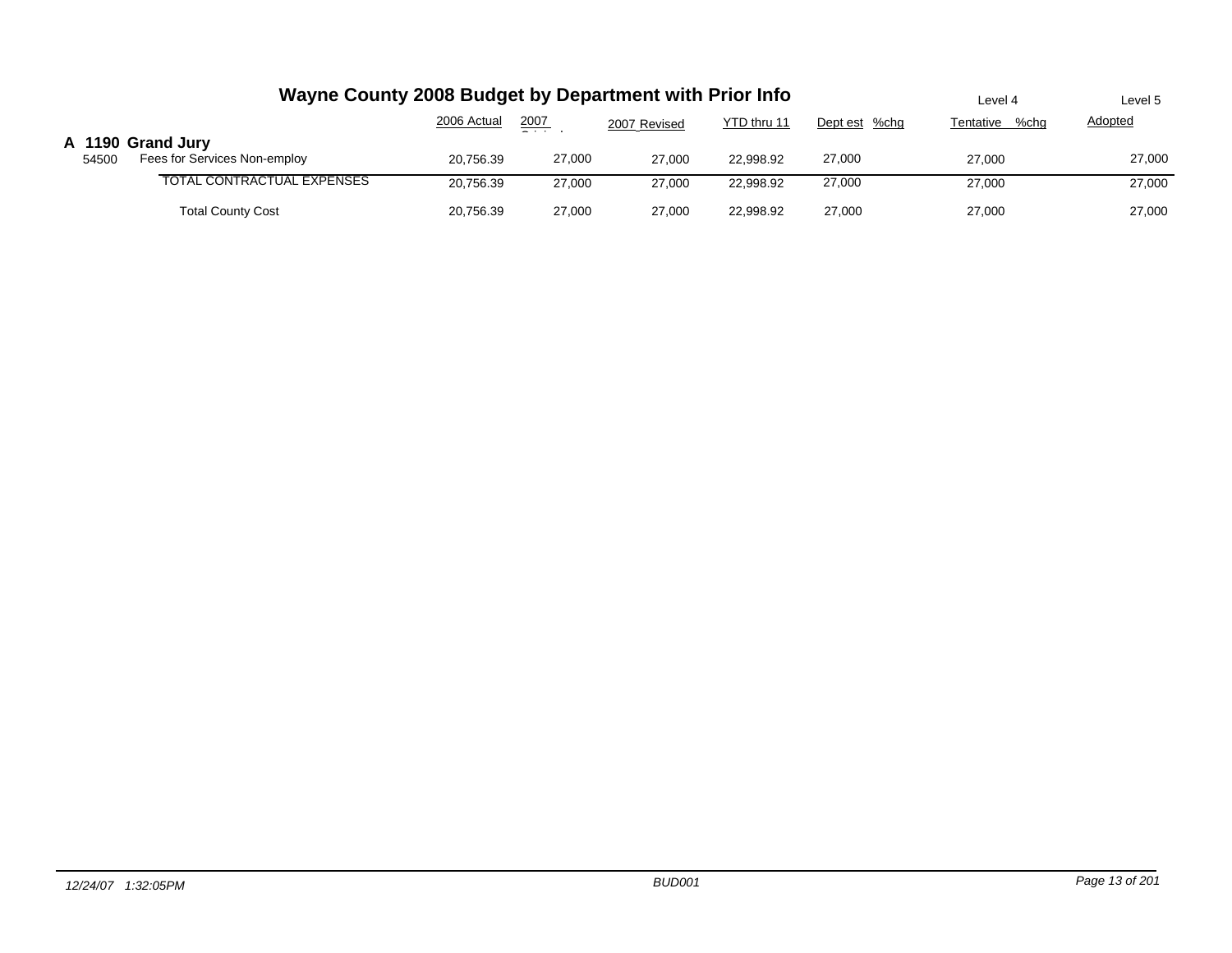|       | Wayne County 2008 Budget by Department with Prior Info | Level 4                         |              | Level 5     |          |          |           |          |         |
|-------|--------------------------------------------------------|---------------------------------|--------------|-------------|----------|----------|-----------|----------|---------|
|       |                                                        | 2006 Actual<br>$\frac{2007}{4}$ | 2007 Revised | YTD thru 11 | Dept est | $%$ chg  | Tentative | %chg     | Adopted |
|       | A 1320 County Auditor                                  |                                 |              |             |          |          |           |          |         |
| 51071 | Manager of Audit                                       | 55,000                          | 55,000       |             | 55,000   |          | 55,000    |          | 55,000  |
|       | <b>TOTAL PERSONAL SERVICES</b>                         | 55,000                          | 55,000       |             | 55,000   |          | 55,000    |          | 55,000  |
| 52201 | <b>Computer Equipment</b>                              | 1,800                           | 1,800        |             | 1,600    | $-11.11$ | 1,300     | $-27.78$ | 1,300   |
|       | <b>TOTAL EQUIPMENT</b>                                 | 1,800                           | 1,800        |             | 1,600    | $-11.11$ | 1,300     | $-27.78$ | 1,300   |
| 54150 | <b>Office Supplies</b>                                 |                                 |              |             | 250      |          | 250       |          | 250     |
| 54166 | Postage                                                |                                 |              |             | 100      |          | 100       |          | 100     |
| 54230 | Telephone                                              |                                 |              |             | 750      |          | 750       |          | 750     |
| 54408 | Copier Expense                                         |                                 |              |             | 500      |          | 500       |          | 500     |
| 54410 | Conference                                             |                                 |              |             | 750      |          | 750       |          | 750     |
| 54485 | Travel                                                 |                                 |              |             | 750      |          | 750       |          | 750     |
| 54600 | Misc                                                   |                                 |              |             | 500      |          | 500       |          | 500     |
|       | <b>TOTAL CONTRACTUAL EXPENSES</b>                      |                                 |              |             | 3,600    |          | 3,600     |          | 3,600   |
| 58100 | Payments to NYS Retirement Sys                         | 5,335                           | 5,335        |             | 5,500    | 3.09     | 5,500     | 3.09     | 5,500   |
| 58200 | <b>Payments to Social Security</b>                     | 4,208                           | 4,208        |             | 4,208    |          | 4,208     |          | 4,208   |
| 58400 | Hospitalization                                        | 16,000                          | 16,000       |             | 16,000   |          | 16,000    |          | 16,000  |
| 58600 | <b>Disability</b>                                      | 156                             | 156          |             | 156      |          | 156       |          | 156     |
| 58901 | Employee Assistance Program                            | 16                              | 16           | 17.25       | 18       | 12.50    | 18        | 12.50    | 18      |
|       | <b>TOTAL FRINGE BENEFITS</b>                           | 25,715                          | 25,715       | 17.25       | 25,882   | 0.65     | 25,882    | 0.65     | 25,882  |
|       | <b>Total County Cost</b>                               | 82,515                          | 82,515       | 17.25       | 86,082   | 4.32     | 85,782    | 3.96     | 85,782  |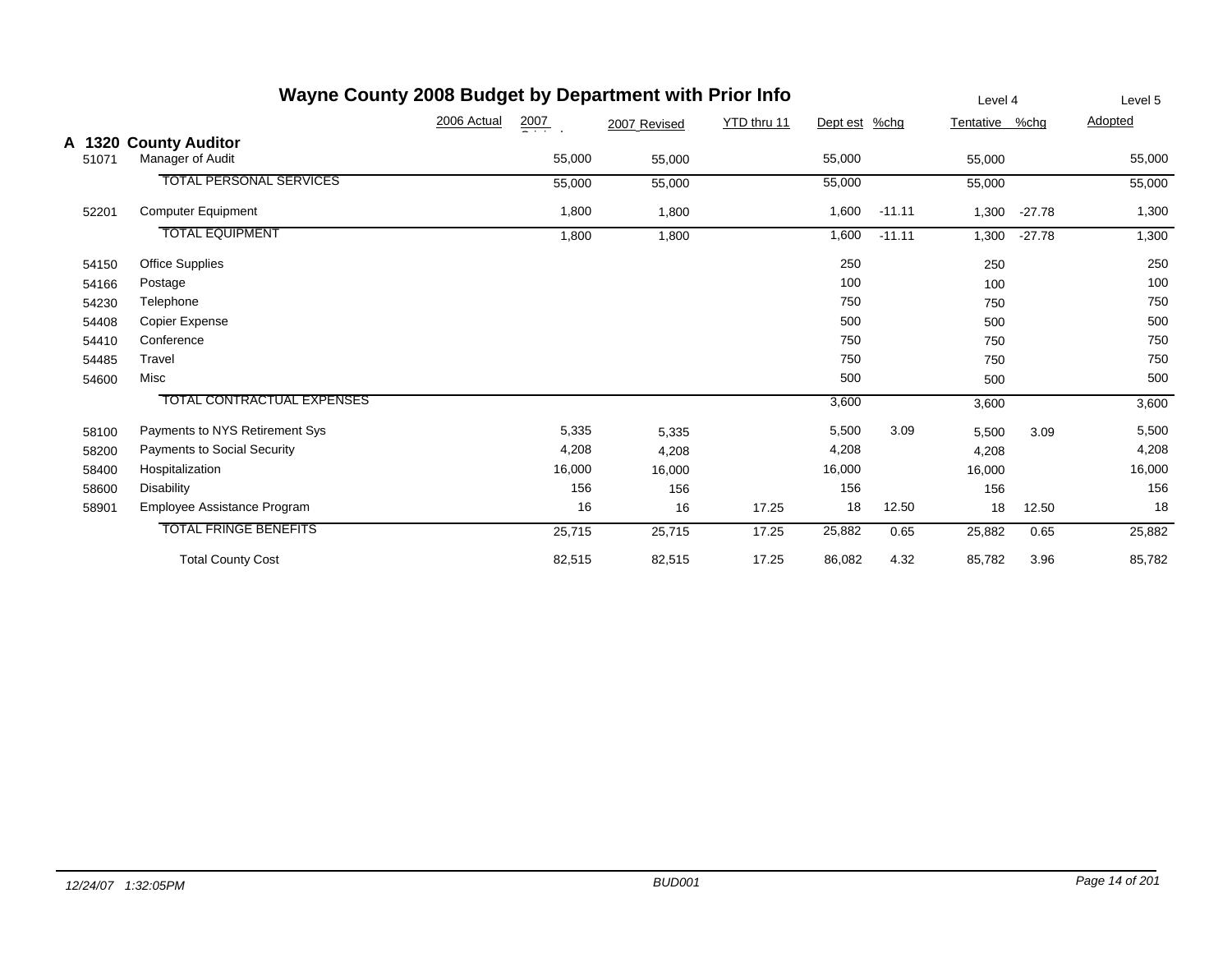|        |                                | Wayne County 2008 Budget by Department with Prior Info |                  |              |              |          |           | Level 4   |           | Level 5   |
|--------|--------------------------------|--------------------------------------------------------|------------------|--------------|--------------|----------|-----------|-----------|-----------|-----------|
|        |                                | 2006 Actual                                            | $\frac{2007}{2}$ | 2007 Revised | YTD thru 11  | Dept est | $%$ chg   | Tentative | %chg      | Adopted   |
| A 1325 | <b>Treasurer</b>               |                                                        |                  |              |              |          |           |           |           |           |
| 41230  | Treasurer Fees                 | $-13,889.99$                                           | $-16,000$        | $-16,000$    | $-13,847.73$ | 16,000   | $-200.00$ | $-16,000$ |           | $-16,000$ |
| 41231  | Title Search & Mail Fees       | $-55,171.00$                                           | $-44,000$        | $-44,000$    | $-9,208.50$  | 44,000   | $-200.00$ | $-44,000$ |           | $-44,000$ |
|        | <b>TOTAL REVENUES</b>          | $-69,060.99$                                           | $-60,000$        | $-60,000$    | $-23,056.23$ | 60,000   | $-200.00$ | $-60,000$ |           | $-60,000$ |
| 51050  | Treasurer                      | 63,697.21                                              | 65,608           | 65,608       | 56,726.25    | 91,608   | 39.63     | 64,653    | $-1.46$   | 64,653    |
| 51052  | Deputy Treasurer               | 43,929.47                                              | 45,082           | 45,082       | 42,132.10    | 75,419   | 67.29     | 48,010    | 6.49      | 48,010    |
| 51055  | Secretary to Treasurer         | 28,522.14                                              | 29,141           | 29,141       | 25,571.26    | 32,142   | 10.30     | 29,142    | 0.00      | 29,142    |
| 51057  | Deputy County Treasurer 2nd    | 38,315.31                                              | 39,393           | 39,393       | 34,356.61    | 68,625   | 74.21     | 39,142    | $-0.64$   | 39,142    |
| 51110  | Receptionist 7Hr               | 16,092.80                                              | 23,704           | 23,704       | 3,552.27     |          | $-100.00$ |           | $-100.00$ |           |
| 51121  | <b>Account Clerk Part Time</b> | 9,722.90                                               | 10,521           | 10,521       | 8,547.20     | 8,600    | $-18.26$  | 8,600     | $-18.26$  | 8,600     |
| 51122  | Account Clerk (7hr)            |                                                        |                  |              | 14,189.70    | 26,800   |           | 24,785    |           | 24,785    |
| 51154  | Senior Account Clerk           | 37,300.74                                              | 47,590           | 47,590       | 37,539.91    | 52,000   | 9.27      | 48,768    | 2.48      | 48,768    |
| 51490  | Accountant                     |                                                        |                  |              |              | 55,350   |           |           |           |           |
| 51491  | <b>Principal Tax Clerk</b>     | 32,783.15                                              | 34,333           | 34,333       | 29,063.69    | 33,700   | $-1.84$   | 33,091    | $-3.62$   | 33,091    |
| 51538  | <b>Chief Accountant</b>        |                                                        |                  |              |              | 64,625   |           |           |           |           |
|        | <b>TOTAL PERSONAL SERVICES</b> | 270,363.72                                             | 295,372          | 295,372      | 251,678.99   | 508,869  | 72.28     | 296,191   | 0.28      | 296,191   |
| 52200  | Office Equipment               |                                                        |                  |              |              | 24,000   |           | 7,890     |           | 7,890     |
|        | <b>TOTAL EQUIPMENT</b>         |                                                        |                  |              |              | 24,000   |           | 7,890     |           | 7,890     |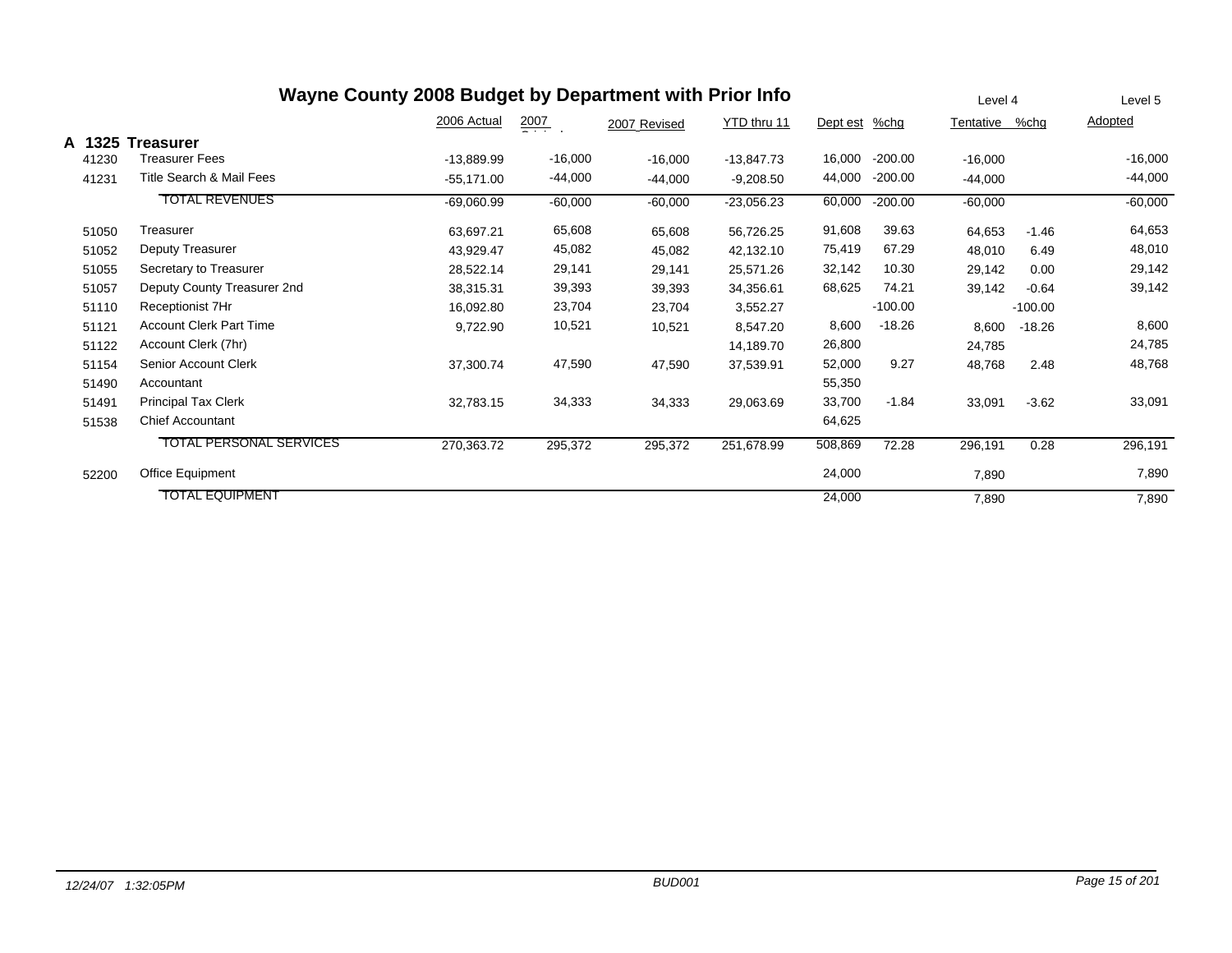| Wayne County 2008 Budget by Department with Prior Info |                                   |             |                  |              |             |               |          |                |          | Level 5 |
|--------------------------------------------------------|-----------------------------------|-------------|------------------|--------------|-------------|---------------|----------|----------------|----------|---------|
|                                                        |                                   | 2006 Actual | $\frac{2007}{4}$ | 2007 Revised | YTD thru 11 | Dept est %chg |          | Tentative %chg |          | Adopted |
| A 1325                                                 | <b>Treasurer</b>                  |             |                  |              |             |               |          |                |          |         |
| 54150                                                  | Office Supplies                   | 4,487.26    | 6,343            | 6,343        | 5,283.44    | 6,800         | 7.20     | 6,800          | 7.20     | 6,800   |
| 54166                                                  | Postage                           | 9,143.85    | 13,000           | 13,000       | 6,467.88    | 24,000        | 84.62    | 24,000         | 84.62    | 24,000  |
| 54210                                                  | Gas                               | 1,250.01    | 1,900            | 1,900        | 801.49      | 1,900         |          | 1,900          |          | 1,900   |
| 54220                                                  | Light & Power                     | 4,898.26    | 4,400            | 4,400        | 4,657.64    | 4,400         |          | 4,400          |          | 4,400   |
| 54230                                                  | Telephone                         | 3,267.91    | 6,000            | 6,000        | 2,497.27    | 7,000         | 16.67    | 7,000          | 16.67    | 7,000   |
| 54240                                                  | Water                             | 270.88      | 250              | 250          | 248.36      | 250           |          | 250            |          | 250     |
| 54402                                                  | Advertising                       | 5,211.19    | 7,000            | 7,000        | 5,493.51    | 7,000         |          | 7,000          |          | 7,000   |
| 54408                                                  | <b>Copier Expense</b>             | 100.00      | 1,500            | 1,500        | 1,242.77    | 1,500         |          | 1,500          |          | 1,500   |
| 54410                                                  | Conference                        |             | 3,000            | 3,000        |             | 3,000         |          | 3,000          |          | 3,000   |
| 54411                                                  | <b>Cost Allocation</b>            | 4,000.00    | 5,000            | 5,000        | 4,000.00    | 5,000         |          | 5,000          |          | 5,000   |
| 54414                                                  | Information Technology            | 234,220.00  | 263,288          | 263,288      | 263,288.00  | 263,288       |          | 263,288        |          | 263,288 |
| 54438                                                  | Maintenance/Repairs               | 13,752.00   | 19,752           | 19,752       | 13,752.00   | 19,752        |          | 19,752         |          | 19,752  |
| 54485                                                  | Travel                            | 334.34      | 1,000            | 1,000        |             | 1,000         |          | 1,000          |          | 1,000   |
| 54501                                                  | <b>Accountants &amp; Auditors</b> | 70,500.00   | 70,000           | 70,000       | 64,500.00   | 71,000        | 1.43     | 71,000         | 1.43     | 71,000  |
| 54515                                                  | <b>Estate Expenses</b>            |             | 1,000            | 1,000        |             | 1,000         |          | 1,000          |          | 1,000   |
| 54520                                                  | Consultants                       | 7,585.00    | 30,000           | 30,000       | 6,630.00    | 20,000        | $-33.33$ | 20,000         | $-33.33$ | 20,000  |
| 54521                                                  | <b>Record Storage</b>             | 1,384.75    | 3,000            | 3,000        |             | 3,000         |          | 3,000          |          | 3,000   |
|                                                        | TOTAL CONTRACTUAL EXPENSES        | 360,405.45  | 436,433          | 436,433      | 378,862.36  | 439,890       | 0.79     | 439,890        | 0.79     | 439,890 |
| 58100                                                  | Payments to NYS Retirement Sys    | 24,120.00   | 29,600           | 29,600       |             | 45,000        | 52.03    | 30,554         | 3.22     | 30,554  |
| 58200                                                  | Payments to Social Security       | 20,217.53   | 22,563           | 22,563       | 18,661.48   | 38,929        | 72.53    | 22,656         | 0.41     | 22,656  |
| 58400                                                  | Hospitalization                   | 46,450.96   | 71,000           | 71,000       | 60,834.96   | 100,100       | 40.99    | 69,789         | $-1.71$  | 69,789  |
| 58600                                                  | <b>Disability</b>                 | 991.00      | 936              | 936          | 899.00      | 1,560         | 66.67    | 1,248          | 33.33    | 1,248   |
| 58901                                                  | Employee Assistance Program       | 129.63      | 120              | 120          | 146.53      | 178           | 47.92    | 151            | 25.83    | 151     |
|                                                        | <b>TOTAL FRINGE BENEFITS</b>      | 91,909.12   | 124,219          | 124,219      | 80,541.97   | 185,767       | 49.55    | 124,398        | 0.14     | 124,398 |
|                                                        | <b>Total County Cost</b>          | 653,617.30  | 796,024          | 796,024      | 688,027.09  | 1,218,526     | 53.08    | 808,369        | 1.55     | 808,369 |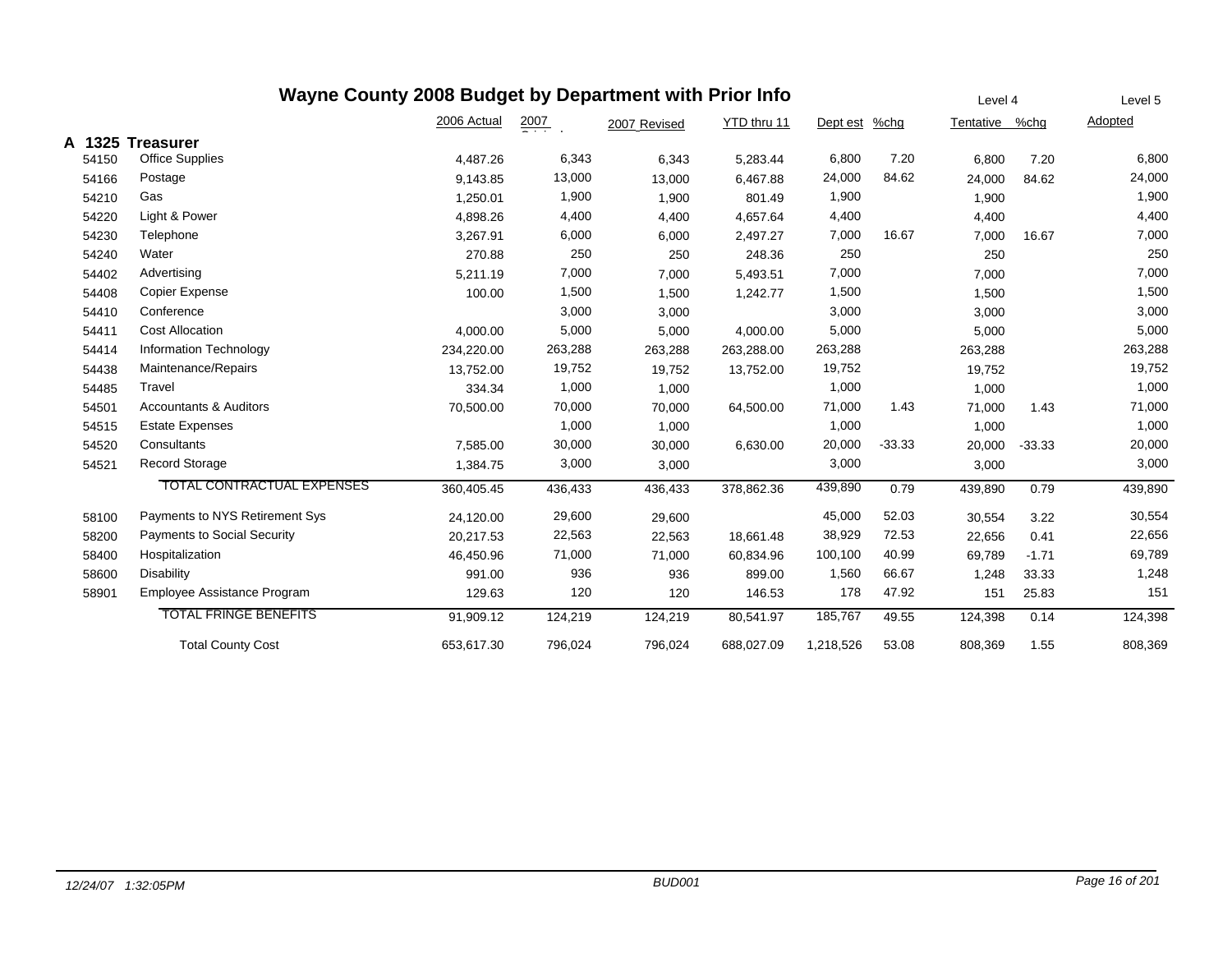| Wayne County 2008 Budget by Department with Prior Info |       |                                       |              |                    |              |              |               |          |                | Level 4  |           |
|--------------------------------------------------------|-------|---------------------------------------|--------------|--------------------|--------------|--------------|---------------|----------|----------------|----------|-----------|
|                                                        |       |                                       | 2006 Actual  | $\frac{2007}{200}$ | 2007 Revised | YTD thru 11  | Dept est %chg |          | Tentative %chg |          | Adopted   |
|                                                        |       | A 1355 Assessment - Real Property Tax |              |                    |              |              |               |          |                |          |           |
|                                                        | 41250 | Real Property/Assessment Fees         | $-4,552.00$  | $-4,000$           | $-4,000$     | $-4,650.53$  | $-4,000$      |          | $-4,000$       |          | $-4,000$  |
|                                                        | 42216 | <b>Real Property</b>                  | $-43,300.73$ | $-52,500$          | $-52,500$    | $-40,561.50$ | $-52,500$     |          | $-52,500$      |          | $-52,500$ |
|                                                        |       | <b>TOTAL REVENUES</b>                 | $-47.852.73$ | $-56,500$          | $-56,500$    | $-45,212.03$ | $-56,500$     |          | $-56,500$      |          | $-56,500$ |
|                                                        | 51054 | Director Real Property Tax            | 65,387.09    | 65,387             | 65,387       | 49,922.13    | 67,100        | 2.62     | 65,000         | $-0.59$  | 65,000    |
|                                                        | 51220 | <b>Asst Tax Service Aide</b>          | 100,991.19   | 101,981            | 101,981      | 88,569.19    | 101,800       | $-0.18$  | 101,612        | $-0.36$  | 101,612   |
|                                                        | 51286 | Tax Map Technician                    | 36,169.38    | 36,588             | 36,588       | 32,024.25    | 36,700        | 0.31     | 36,645         | 0.16     | 36,645    |
|                                                        | 51332 | Tax Map Supervisor                    | 47,407.12    | 47,932             | 47,932       | 44,893.17    | 47,900        | $-0.07$  | 47,757         | $-0.37$  | 47,757    |
|                                                        | 51542 | Senior Real Property Tax Aide         | 40,303.98    | 40,439             | 40,439       | 35,221.80    | 40,500        | 0.15     | 40,292         | $-0.36$  | 40,292    |
|                                                        |       | <b>TOTAL PERSONAL SERVICES</b>        | 290,258.76   | 292,327            | 292,327      | 250,630.54   | 294,000       | 0.57     | 291,306        | $-0.35$  | 291,306   |
|                                                        | 52200 | Office Equipment                      | 279.58       |                    |              |              | 340           |          | 175            |          | 175       |
|                                                        | 52201 | <b>Computer Equipment</b>             |              | 4,000              | 4,000        | 3,873.24     | 1,300         | $-67.50$ | 1,000          | $-75.00$ | 1,000     |
|                                                        | 52500 | Other Equipment                       | 3,196.52     |                    |              |              |               |          |                |          |           |
|                                                        |       | <b>TOTAL EQUIPMENT</b>                | 3,476.10     | 4,000              | 4,000        | 3,873.24     | 1,640         | $-59.00$ | 1,175          | $-70.63$ | 1,175     |
|                                                        | 54116 | <b>Computer Supplies</b>              | 2,995.87     | 3,000              | 3,000        | 171.10       | 3,000         |          | 3,000          |          | 3,000     |
|                                                        | 54150 | <b>Office Supplies</b>                | 2,436.11     | 3,500              | 3,500        | 2,606.30     | 3,500         |          | 3,500          |          | 3,500     |
|                                                        | 54166 | Postage                               | 608.77       | 800                | 800          | 602.74       | 800           |          | 800            |          | 800       |
|                                                        | 54177 | Tax Map Supplies                      | 1,450.45     | 2,000              | 2,000        | 821.06       | 2,000         |          | 2,000          |          | 2,000     |
|                                                        | 54178 | <b>Tax Roll Supplies</b>              | 1,161.28     | 2,000              | 2,000        | 1,804.23     | 2,000         |          | 2,000          |          | 2,000     |
|                                                        | 54210 | Gas                                   | 817.21       | 1,400              | 1,400        | 523.95       | 1,400         |          | 1,400          |          | 1,400     |
|                                                        | 54220 | Light & Power                         | 3,130.93     | 3,500              | 3,500        | 3,044.96     | 3,500         |          | 3,500          |          | 3,500     |
|                                                        | 54230 | Telephone                             | 2,460.34     | 2,300              | 2,300        | 1,964.85     | 2,300         |          | 2,300          |          | 2,300     |
|                                                        | 54240 | Water                                 | 177.09       | 300                | 300          | 162.37       | 300           |          | 300            |          | 300       |
|                                                        | 54408 | Copier Expense                        | 78.25        |                    |              |              |               |          |                |          |           |
|                                                        | 54410 | Conference                            | 1,625.79     | 1,700              | 1,700        | 1,607.44     | 1,700         |          | 1,700          |          | 1,700     |
|                                                        | 54414 | Information Technology                | 176,665.00   | 190,434            | 190,434      | 190,434.00   | 190,434       |          | 190,434        |          | 190,434   |
|                                                        | 54418 | Dues                                  | 265.00       | 300                | 300          | 55.00        | 300           |          | 300            |          | 300       |
|                                                        | 54424 | <b>Equipment - Maint Contract</b>     |              | 1,500              | 1,500        | 935.52       | 1,700         | 13.33    | 1,700          | 13.33    | 1,700     |
|                                                        | 54438 | Maintenance/Repairs                   | 10,470.00    | 10,470             | 10,470       | 10,470.00    | 10,470        |          | 10,470         |          | 10,470    |
|                                                        | 54475 | Software                              | 13,250.00    | 19,750             | 19,750       | 19,750.00    | 19,750        |          | 19,750         |          | 19,750    |
|                                                        | 54485 | Travel                                | 677.18       | 1,300              | 1,300        | 583.13       | 1,300         |          | 1,300          |          | 1,300     |
|                                                        | 54506 | Attorneys                             | 30,760.98    |                    | 7,356        | 4,358.48     |               |          |                |          |           |
|                                                        | 54600 | Misc                                  | 145.46       | 300                | 300          | 105.00       | 300           |          | 300            |          | 300       |
|                                                        |       | TOTAL CONTRACTUAL EXPENSES            | 249,175.71   | 244,554            | 251,910      | 240,000.13   | 244,754       | 0.08     | 244,754        | 0.08     | 244,754   |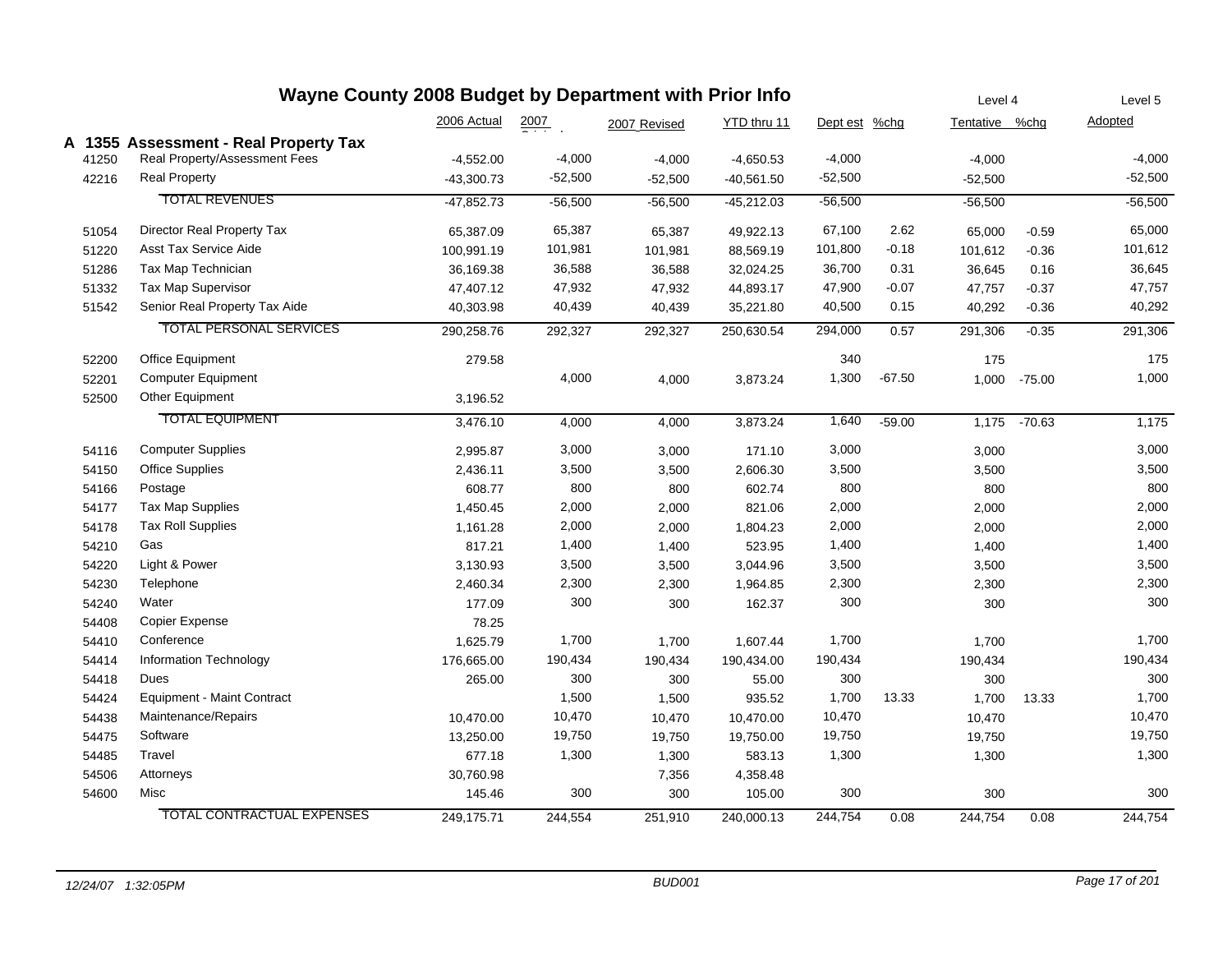|       | Wayne County 2008 Budget by Department with Prior Info |             |               |              |             |               |       |           |          | Level 5 |
|-------|--------------------------------------------------------|-------------|---------------|--------------|-------------|---------------|-------|-----------|----------|---------|
|       |                                                        | 2006 Actual | 2007<br>- - - | 2007 Revised | YTD thru 11 | Dept est %chg |       | Tentative | %chg     | Adopted |
|       | A 1355 Assessment - Real Property Tax                  |             |               |              |             |               |       |           |          |         |
| 58100 | Payments to NYS Retirement Sys                         | 31.178.00   | 33,140        | 33.140       |             | 34,238        | 3.31  | 29.617    | $-10.63$ | 29,617  |
| 58200 | Payments to Social Security                            | 21,345.98   | 22,364        | 22,364       | 18,444.13   | 22,491        | 0.57  | 22,285    | $-0.35$  | 22,285  |
| 58400 | Hospitalization                                        | 83,008.32   | 92,970        | 92,970       | 85,241.88   | 96,911        | 4.24  | 98,911    | 6.39     | 98,911  |
| 58600 | <b>Disability</b>                                      | 1.078.00    | 1,092         | 1,092        | 884.00      | 1,092         |       | 1,092     |          | 1,092   |
| 58901 | Employee Assistance Program                            | 106.75      | 112           | 112          | 120.75      | 125           | 11.61 | 125       | 11.61    | 125     |
|       | <b>TOTAL FRINGE BENEFITS</b>                           | 136.717.05  | 149.678       | 149,678      | 104.690.76  | 154,857       | 3.46  | 152,030   | 1.57     | 152,030 |
|       | <b>Total County Cost</b>                               | 631.774.89  | 634.059       | 641.415      | 553.982.64  | 638.751       | 0.74  | 632.765   | $-0.20$  | 632.765 |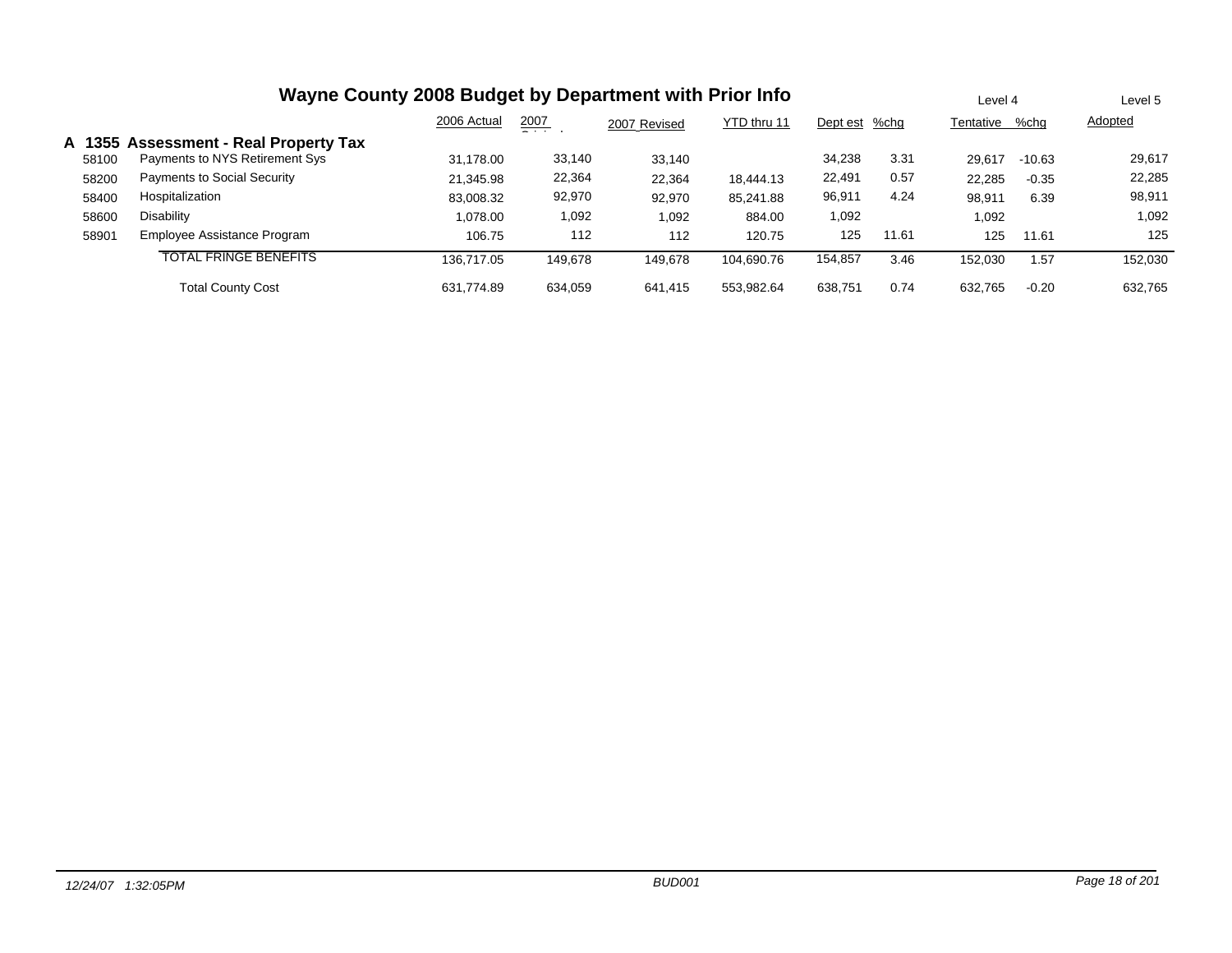|       | Wayne County 2008 Budget by Department with Prior Info         | Level 4     | Level 5       |              |             |               |                |          |
|-------|----------------------------------------------------------------|-------------|---------------|--------------|-------------|---------------|----------------|----------|
|       |                                                                | 2006 Actual | 2007<br>$  -$ | 2007 Revised | YTD thru 11 | Dept est %chg | Tentative %chg | Adopted  |
| 41235 | A 1362 Tax Advertising & Expense<br>Charge for Tax Advertising | $-26.81$    | $-5,000$      | $-5.000$     |             | $-5,000$      | $-5.000$       | -5,000   |
|       | <b>TOTAL REVENUES</b>                                          | $-26.81$    | $-5,000$      | $-5,000$     |             | $-5,000$      | $-5,000$       | $-5,000$ |
| 54402 | Advertising                                                    |             | 5,000         | 5.000        |             | 5,000         | 5.000          | 5,000    |
|       | <b>TOTAL CONTRACTUAL EXPENSES</b>                              |             | 5,000         | 5,000        |             | 5,000         | 5,000          | 5,000    |
|       | <b>Total County Cost</b>                                       | $-26.81$    |               |              |             | 0             |                |          |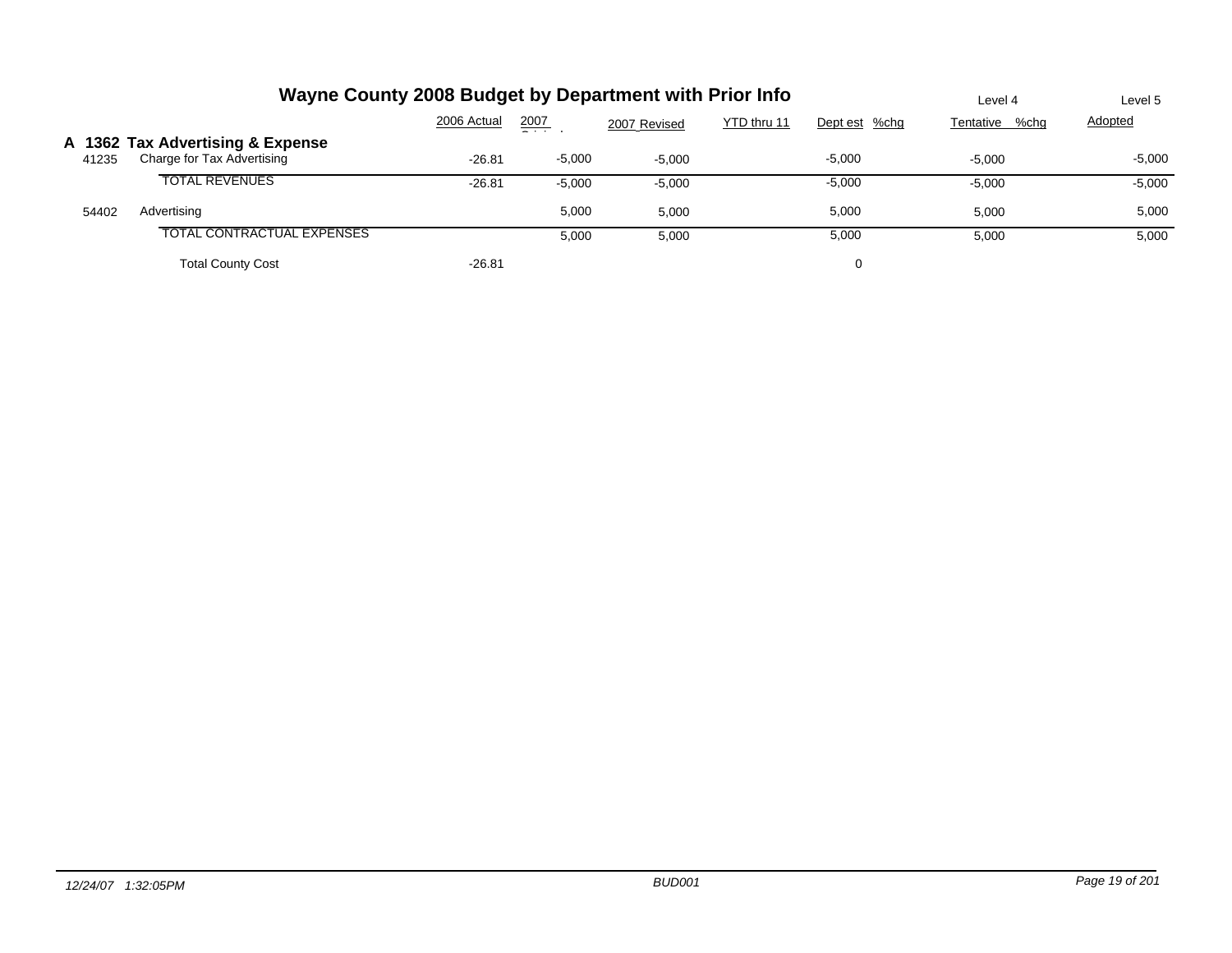|       | Wayne County 2008 Budget by Department with Prior Info              |             |       |              |             |               | Level 4           | Level 5        |
|-------|---------------------------------------------------------------------|-------------|-------|--------------|-------------|---------------|-------------------|----------------|
|       |                                                                     | 2006 Actual | 2007  | 2007 Revised | YTD thru 11 | Dept est %chg | %chq<br>Tentative | <b>Adopted</b> |
| 54000 | A 1364 Expenses on Prop Acquired For<br><b>Contractual Expenses</b> | 3,786.09    | 5,750 | 5.750        | 3.901.86    | 5,750         | 5,750             | 5,750          |
|       | TOTAL CONTRACTUAL EXPENSES                                          | 3.786.09    | 5.750 | 5.750        | 3.901.86    | 5,750         | 5.750             | 5,750          |
|       | <b>Total County Cost</b>                                            | 3,786.09    | 5,750 | 5.750        | 3.901.86    | 5,750         | 5,750             | 5,750          |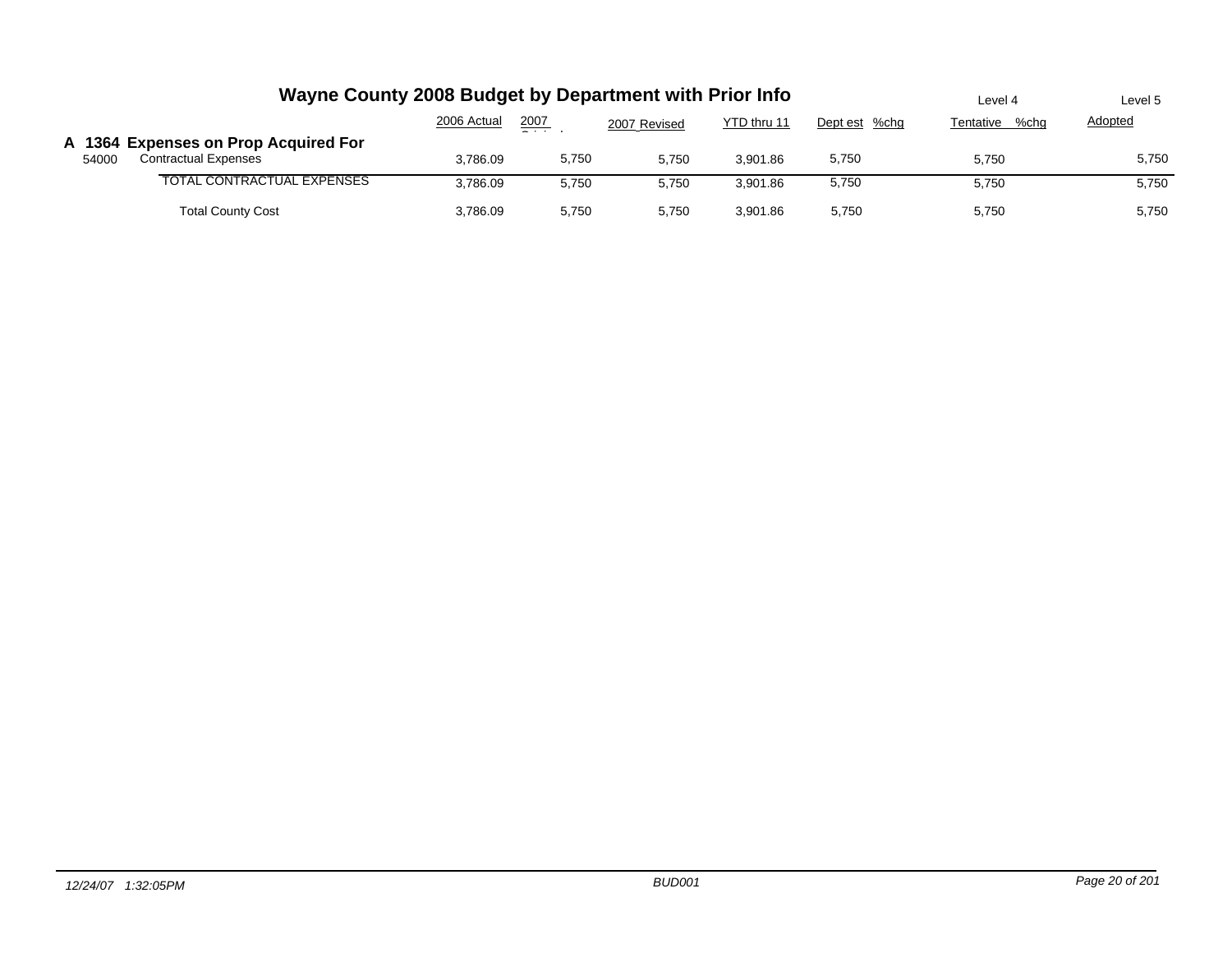|        |                                | Wayne County 2008 Budget by Department with Prior Info |                  |              |                 |              |                  | Level 4          |           | Level 5        |
|--------|--------------------------------|--------------------------------------------------------|------------------|--------------|-----------------|--------------|------------------|------------------|-----------|----------------|
|        |                                | 2006 Actual                                            | $\frac{2007}{2}$ | 2007 Revised | YTD thru 11     | Dept est     | $%$ chg          | Tentative        | %chg      | <b>Adopted</b> |
| A 1410 | <b>County Clerk</b>            |                                                        |                  |              |                 |              |                  |                  |           |                |
| 41189  | Other Non-Property Tax         | -743,299.36                                            | $-642,000$       | $-642,000$   | $-680,203.49$   | $-624,000$   | $-2.80$          | $-624,000$       | $-2.80$   | $-624,000$     |
| 41255  | <b>County Clerk Fees</b>       | $-1,053,462.62$                                        | $-1,023,960$     | $-1,024,835$ | -997,089.17     | $-1,046,835$ | 2.23             | $-1,046,835$     | 2.23      | $-1,046,835$   |
| 41256  | <b>Record Retention Fees</b>   | $-6,809.50$                                            | $-7,000$         | $-7,000$     | $-3,697.25$     | $-7,000$     |                  | $-7.000$         |           | $-7,000$       |
| 41258  | Co Clerk Tax Redemption Fees   | $-3,275.00$                                            | $-5,900$         | $-5,900$     | $-2,458.00$     | $-5,900$     |                  | $-5,900$         |           | $-5,900$       |
| 42401  | <b>Interest Earnings</b>       | $-763.25$                                              | $-900$           | $-900$       | $-1,611.17$     | $-1,000$     | 11.11            | $-1,000$         | 11.11     | $-1,000$       |
| 42412  | <b>Title Company Charges</b>   | $-2,139.70$                                            | $-2,600$         | $-2,600$     | $-2,139.70$     | $-2,600$     |                  | $-2,600$         |           | $-2,600$       |
|        | <b>TOTAL REVENUES</b>          | $-1,809,749.43$                                        | $-1,682,360$     | $-1,683,235$ | $-1,687,198.78$ | $-1,687,335$ | 0.30             | $-1,687,335$     | 0.30      | $-1,687,335$   |
| 51058  | <b>County Clerk</b>            | 63,697.21                                              | 65,608           | 65,608       | 57,564.16       | 65,608       | 0.00             | 65,608           | 0.00      | 65,608         |
| 51059  | Deputy County Clerk 2nd        | 35,057.58                                              | 35,949           | 35,949       | 30,417.53       | 34,660       | $-3.59$          | 34,660           | $-3.59$   | 34,660         |
| 51060  | <b>Deputy County Clerk</b>     | 40,446.84                                              | 41,617           | 41,617       | 36.683.40       | 41,867       | 0.60             | 41.867           | 0.60      | 41,867         |
| 51111  | Clerk PT                       | 20,303.82                                              | 21,445           | 21,445       | 18,182.18       | 21,527       | 0.38             | 21,527           | 0.38      | 21,527         |
| 51122  | Account Clerk (7hr)            | 2,492.28                                               |                  |              | 19,024.40       | 22,784       |                  | 22,784           |           | 22,784         |
| 51132  | <b>Recording Clerk</b>         | 109,934.87                                             | 109,927          | 109,927      | 96,740.35       | 56,144       | $-48.93$         | 56,144           | $-48.93$  | 56,144         |
| 51146  | <b>MV License Clerk</b>        | 134,212.88                                             | 137,054          | 137,054      | 105,837.33      | 136,137      | $-0.67$          | 136,137          | $-0.67$   | 136,137        |
| 51147  | MV License Clerk Part Time     | 25,432.62                                              | 46,534           | 46,534       | 15,231.60       | 35,829       | $-23.00$         | 35,829           | $-23.00$  | 35,829         |
| 51154  | Senior Account Clerk           | 5,446.12                                               | 27,000           | 27,000       |                 |              | $-100.00$        |                  | $-100.00$ |                |
| 51166  | Senior Recording Clerk         | 29,415.63                                              | 29,321           | 29,321       | 25,463.20       | 86,931       | 196.48           | 86,931           | 196.48    | 86,931         |
| 51224  | Senior MV License Clerk        | 42,271.53                                              | 33,832           | 33,832       | 23,721.57       | 29,916       | $-11.57$         | 29,916           | $-11.57$  | 29,916         |
| 51611  | <b>Account Clerk PT</b>        | 1,079.99                                               |                  |              |                 |              |                  |                  |           |                |
| 51904  | Overtime                       | 234.65                                                 | 450              | 450          |                 | 450          |                  | 450              |           | 450            |
|        | <b>TOTAL PERSONAL SERVICES</b> | 510,026.02                                             | 548,736          | 548,736      | 428,865.72      | 531,853      | $-3.08$          | 531,853          | $-3.08$   | 531,853        |
| 52200  | Office Equipment               | 3,184.84                                               | 2,440            | 2,440        | 2,106.22        |              | 133,900 5,387.70 | 133,900 1,387.70 |           | 133,900        |
| 52201  | <b>Computer Equipment</b>      | 560.00                                                 |                  |              |                 |              |                  |                  |           |                |
|        | <b>TOTAL EQUIPMENT</b>         | 3,744.84                                               | 2,440            | 2,440        | 2,106.22        |              | 133,900 5,387.70 | 133,900 .387.70  |           | 133,900        |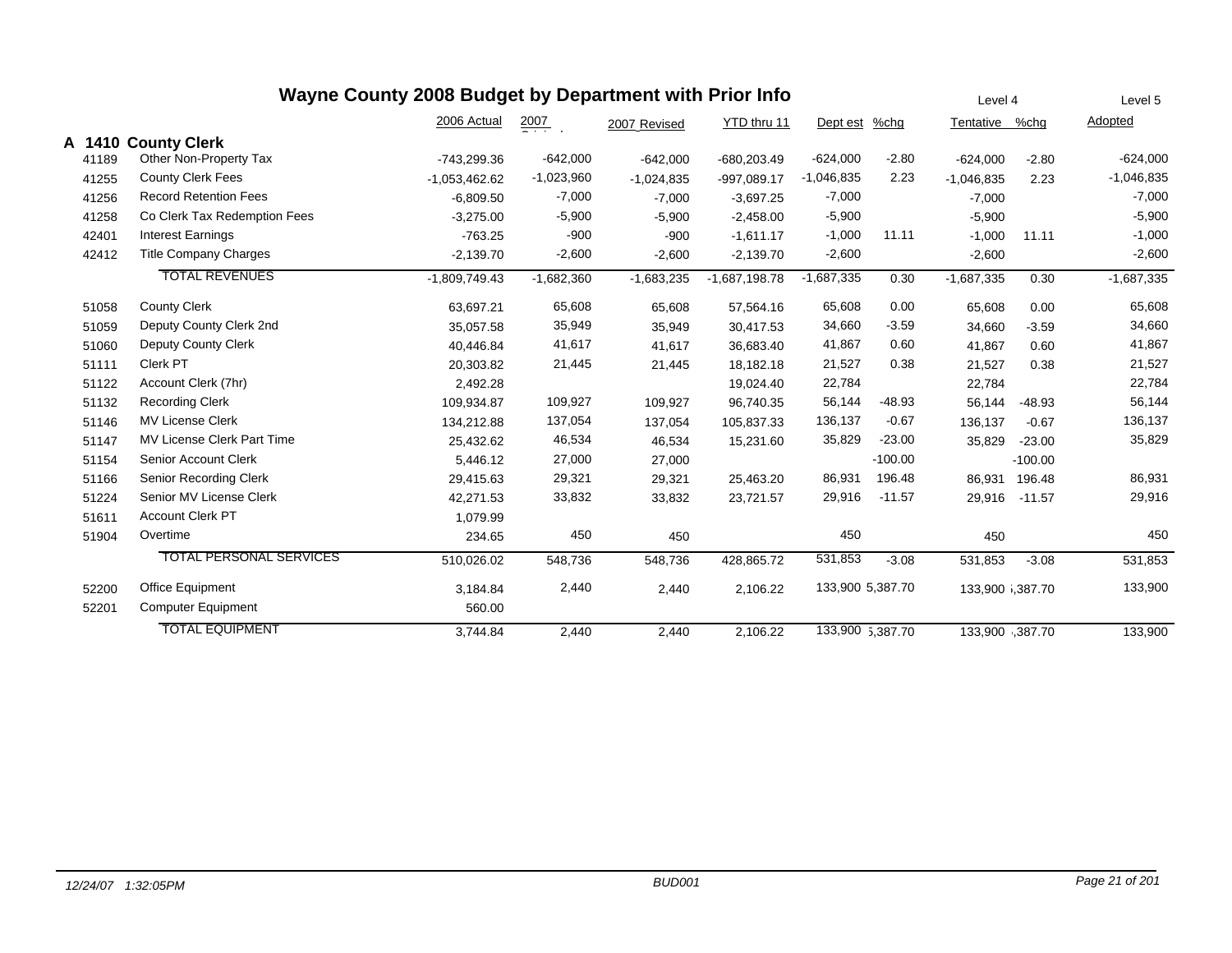|       | Wayne County 2008 Budget by Department with Prior Info |               |                  |              |               |            |          | Level 4        |              | Level 5    |
|-------|--------------------------------------------------------|---------------|------------------|--------------|---------------|------------|----------|----------------|--------------|------------|
|       |                                                        | 2006 Actual   | $\frac{2007}{2}$ | 2007 Revised | YTD thru 11   | Dept est   | $%$ chg  | Tentative %chg |              | Adopted    |
|       | A 1410 County Clerk                                    |               |                  |              |               |            |          |                |              |            |
| 54106 | Book Bindings & Maps                                   | 1,090.44      | 2,300            | 2,300        |               | 3,000      | 30.43    | 3,000          | 30.43        | 3,000      |
| 54150 | <b>Office Supplies</b>                                 | 18,241.32     | 15,000           | 15,000       | 14,342.73     | 15,000     |          | 15,000         |              | 15,000     |
| 54166 | Postage                                                | 8,417.79      | 18,700           | 18,700       | 7,979.90      | 18,700     |          | 18,700         |              | 18,700     |
| 54210 | Gas                                                    | 8,872.89      | 13,800           | 13,800       | 6,257.86      | 13,800     |          | 13,800         |              | 13,800     |
| 54220 | Light & Power                                          | 9,168.44      | 8,200            | 8,200        | 9,255.98      | 8,200      |          | 8,200          |              | 8,200      |
| 54230 | Telephone                                              | 5,715.98      | 5,500            | 5,500        | 4,936.30      | 5,700      | 3.64     | 5,700          | 3.64         | 5,700      |
| 54240 | Water                                                  | 909.15        | 950              | 950          | 1,059.87      | 1,000      | 5.26     | 1,000          | 5.26         | 1,000      |
| 54400 | <b>Contracted Services</b>                             | 1,193.00      |                  |              |               |            |          |                |              |            |
| 54408 | <b>Copier Expense</b>                                  | 4,592.74      | 5,350            | 5,350        | 1,424.14      | 5,350      |          | 5,350          |              | 5,350      |
| 54410 | Conference                                             | 75.00         | 1,100            | 1,100        | 129.00        | 1,400      | 27.27    | 1,400          | 27.27        | 1,400      |
| 54414 | Information Technology                                 | 46,680.00     | 57,028           | 57,028       | 57,028.00     | 57,208     | 0.32     | 57,208         | 0.32         | 57,208     |
| 54418 | Dues                                                   | 200.00        | 200              | 200          | 200.00        | 200        |          | 200            |              | 200        |
| 54424 | <b>Equipment - Maint Contract</b>                      | 17,542.00     | 18,477           | 18,477       | 18,155.97     | 18,477     |          | 18,477         |              | 18,477     |
| 54438 | Maintenance/Repairs                                    | 60,590.00     | 61,190           | 61,190       | 60,792.81     | 61,190     |          | 61,190         |              | 61,190     |
| 54442 | Micro Records                                          | 1,807.85      | 7,500            | 7,500        | 4,034.27      | 7,500      |          | 7,500          |              | 7,500      |
| 54485 | Travel                                                 | 155.74        | 500              | 500          | 505.40        | 800        | 60.00    | 800            | 60.00        | 800        |
| 54572 | <b>Tuition Reimbursement</b>                           |               | 300              | 300          |               | 300        |          | 300            |              | 300        |
| 54600 | Misc                                                   |               | 500              | 1,375        | 1,120.04      | 1,375      | 175.00   |                | 1,375 175.00 | 1,375      |
|       | <b>TOTAL CONTRACTUAL EXPENSES</b>                      | 185,252.34    | 216,595          | 217,470      | 187,222.27    | 219,200    | 1.20     | 219,200        | 1.20         | 219,200    |
| 58100 | Payments to NYS Retirement Sys                         | 48,385.00     | 50,890           | 50,890       |               | 50,106     | $-1.54$  | 40,106         | $-21.19$     | 40,106     |
| 58200 | <b>Payments to Social Security</b>                     | 38,121.68     | 41,982           | 41,982       | 31,836.22     | 40,315     | $-3.97$  | 40,315         | $-3.97$      | 40,315     |
| 58400 | Hospitalization                                        | 69,128.50     | 77,257           | 77,257       | 85,872.35     | 76,393     | $-1.12$  | 86,393         | 11.83        | 86,393     |
| 58600 | <b>Disability</b>                                      | 2,259.00      | 2,340            | 2,340        | 1,897.00      | 2,340      |          | 2,340          |              | 2,340      |
| 58901 | Employee Assistance Program                            | 289.75        | 288              | 288          | 310.50        | 311        | 7.86     | 311            | 7.99         | 311        |
|       | <b>TOTAL FRINGE BENEFITS</b>                           | 158,183.93    | 172,758          | 172,758      | 119.916.07    | 169,465    | $-1.91$  | 169,465        | $-1.91$      | 169,465    |
|       | <b>Total County Cost</b>                               | $-952.542.30$ | $-741,831$       | $-741.831$   | $-949.088.50$ | $-632.917$ | $-14.68$ | $-632.917$     | $-14.68$     | $-632.917$ |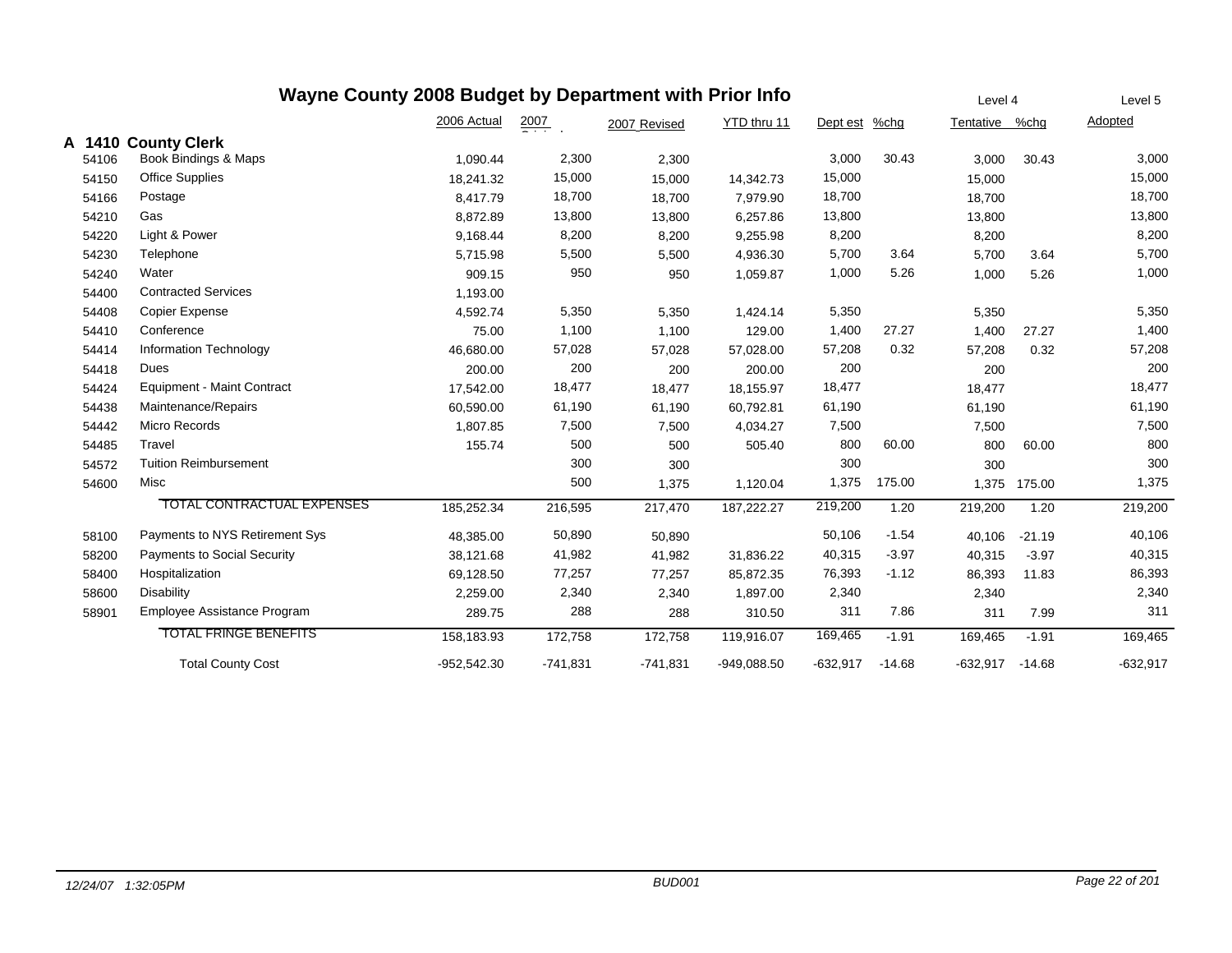| Wayne County 2008 Budget by Department with Prior Info |                                        |             |                  |              |             | Level 4       |          | Level 5        |          |         |
|--------------------------------------------------------|----------------------------------------|-------------|------------------|--------------|-------------|---------------|----------|----------------|----------|---------|
|                                                        |                                        | 2006 Actual | $\frac{2007}{2}$ | 2007 Revised | YTD thru 11 | Dept est %chg |          | Tentative %chg |          | Adopted |
|                                                        | A 1420 County Attorney                 |             |                  |              |             |               |          |                |          |         |
| 42770                                                  | Miscellaneous Revenues                 | $-5,032.70$ |                  |              | $-821.00$   |               |          |                |          |         |
|                                                        | <b>TOTAL REVENUES</b>                  | $-5,032.70$ |                  |              | $-821.00$   |               |          |                |          |         |
| 51061                                                  | Secretary to County Attorney           | 77,392.79   | 85,732           | 84,949       | 58,586.22   | 58,350        | $-31.94$ | 58,350         | $-31.94$ | 58,350  |
| 51062                                                  | <b>County Attorney</b>                 | 83,702.95   | 86,802           | 86,802       | 75,599.31   | 86,154        | $-0.75$  | 86,154         | $-0.75$  | 86,154  |
| 51083                                                  | <b>Asst County Attorney</b>            | 64,450.03   | 67,273           | 67,273       | 68,315.96   | 66,667        | $-0.90$  | 66,667         | $-0.90$  | 66,667  |
|                                                        | <b>TOTAL PERSONAL SERVICES</b>         | 225,545.77  | 239,807          | 239,024      | 202,501.49  | 211,171       | $-11.94$ | 211,171        | $-11.94$ | 211,171 |
| 52200                                                  | <b>Office Equipment</b>                |             |                  | 150          | 270.14      |               |          |                |          |         |
| 52201                                                  | <b>Computer Equipment</b>              | 1,368.84    |                  | 783          | 783.00      |               |          |                |          |         |
|                                                        | <b>TOTAL EQUIPMENT</b>                 | 1,368.84    |                  | 933          | 1,053.14    |               |          |                |          |         |
| 54150                                                  | <b>Office Supplies</b>                 | 1,365.42    | 1,500            | 1,350        | 568.20      | 1,500         |          | 1,500          |          | 1,500   |
| 54166                                                  | Postage                                | 754.44      | 1,100            | 1,100        | 611.95      | 1,100         |          | 1,100          |          | 1,100   |
| 54184                                                  | <b>Litigation Expense</b>              | 493.96      | 600              | 600          | 248.59      | 600           |          | 600            |          | 600     |
| 54185                                                  | Transcripts                            | 14.00       | 250              | 250          | 337.85      | 250           |          | 250            |          | 250     |
| 54210                                                  | Gas                                    | 3,216.02    | 4,000            | 4,000        | 2,605.94    | 4,500         | 12.50    | 4,500          | 12.50    | 4,500   |
| 54220                                                  | Light & Power                          | 2,429.29    | 1,800            | 1,800        | 2,863.11    | 2,500         | 38.89    | 2,500          | 38.89    | 2,500   |
| 54230                                                  | Telephone                              | 2,348.92    | 3,200            | 3,200        | 1,640.04    | 3,200         |          | 3,200          |          | 3,200   |
| 54240                                                  | Water                                  | 509.63      | 350              | 350          | 634.35      | 500           | 42.86    | 500            | 42.86    | 500     |
| 54408                                                  | Copier Expense                         | 1,828.80    | 2,300            | 2,300        | 690.52      | 2,300         |          | 2,300          |          | 2,300   |
| 54414                                                  | Information Technology                 | 3,640.00    | 3,768            | 3,768        | 3,768.00    | 3,768         |          | 3,768          |          | 3,768   |
| 54418                                                  | Dues                                   | 484.00      | 600              | 600          | 484.00      | 600           |          | 600            |          | 600     |
| 54438                                                  | Maintenance/Repairs                    | 9,114.00    | 9,114            | 9,114        | 9,114.00    | 9,114         |          | 9,114          |          | 9,114   |
| 54472                                                  | Subscriptions                          | 11,555.01   | 8,500            | 8,500        | 10,662.33   | 7,500         | $-11.76$ | 7,500          | $-11.76$ | 7,500   |
| 54483                                                  | <b>Training Seminars &amp; Schools</b> | 575.00      | 1,500            | 1,500        | 175.00      | 1,500         |          | 1,500          |          | 1,500   |
| 54485                                                  | Travel                                 | 756.25      | 1,500            | 1,500        | 800.92      | 1,500         |          | 1,500          |          | 1,500   |
| 54486                                                  | <b>Union Contracts</b>                 | 2,537.75    |                  | 12,000       | 5,562.31    | 12,000        |          | 12,000         |          | 12,000  |
| 54600                                                  | Misc                                   | 1,435.40    | 1,500            | 1,500        | 798.98      | 1,500         |          | 1,500          |          | 1,500   |
|                                                        | <b>TOTAL CONTRACTUAL EXPENSES</b>      | 43,057.89   | 41,582           | 53,432       | 41,566.09   | 53,932        | 29.70    | 53,932         | 29.70    | 53,932  |
| 58100                                                  | Payments to NYS Retirement Sys         | 20,821.00   | 23,010           | 23,010       |             | 21,117        | $-8.23$  | 21,117         | $-8.23$  | 21,117  |
| 58200                                                  | Payments to Social Security            | 16,322.27   | 18,148           | 18,148       | 15,000.38   | 16,155        | $-10.98$ | 16,155         | $-10.98$ | 16,155  |
| 58400                                                  | Hospitalization                        | 35,768.01   | 42,903           | 42,903       | 28,956.42   | 32,626        | $-23.95$ | 24,635         | $-42.58$ | 24,635  |
| 58600                                                  | <b>Disability</b>                      | 746.00      | 780              | 780          | 621.00      | 624           | $-20.00$ | 624            | $-20.00$ | 624     |
| 58901                                                  | Employee Assistance Program            | 76.25       | 80               | 80           | 86.25       | $71$          | $-11.25$ | 71             | $-11.25$ | 71      |
|                                                        | <b>TOTAL FRINGE BENEFITS</b>           | 73,733.53   | 84,921           | 84,921       | 44,664.05   | 70,593        | $-16.87$ | 62,602         | $-26.28$ | 62,602  |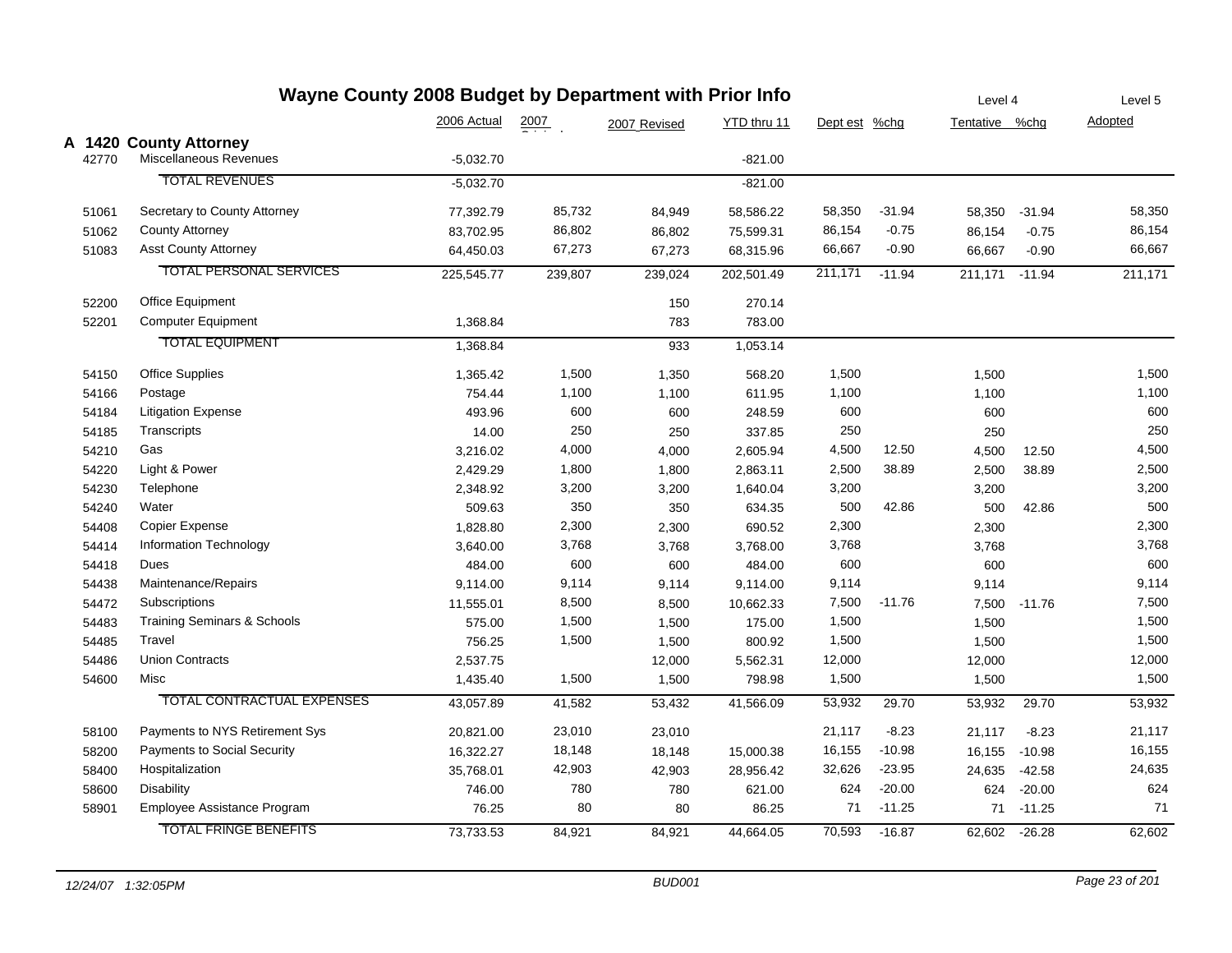|                          | Wayne County 2008 Budget by Department with Prior Info |                  |              |             |                  | Level 4           | Level 5        |
|--------------------------|--------------------------------------------------------|------------------|--------------|-------------|------------------|-------------------|----------------|
|                          | 2006 Actual                                            | 2007             | 2007 Revised | YTD thru 11 | Dept est %cha    | %cha<br>Tentative | <b>Adopted</b> |
| <b>Total County Cost</b> | 338.673.33                                             | - - -<br>366.310 | 378.310      | 288.963.77  | 335.696<br>-8.36 | 327.705 - 10.54   | 327,705        |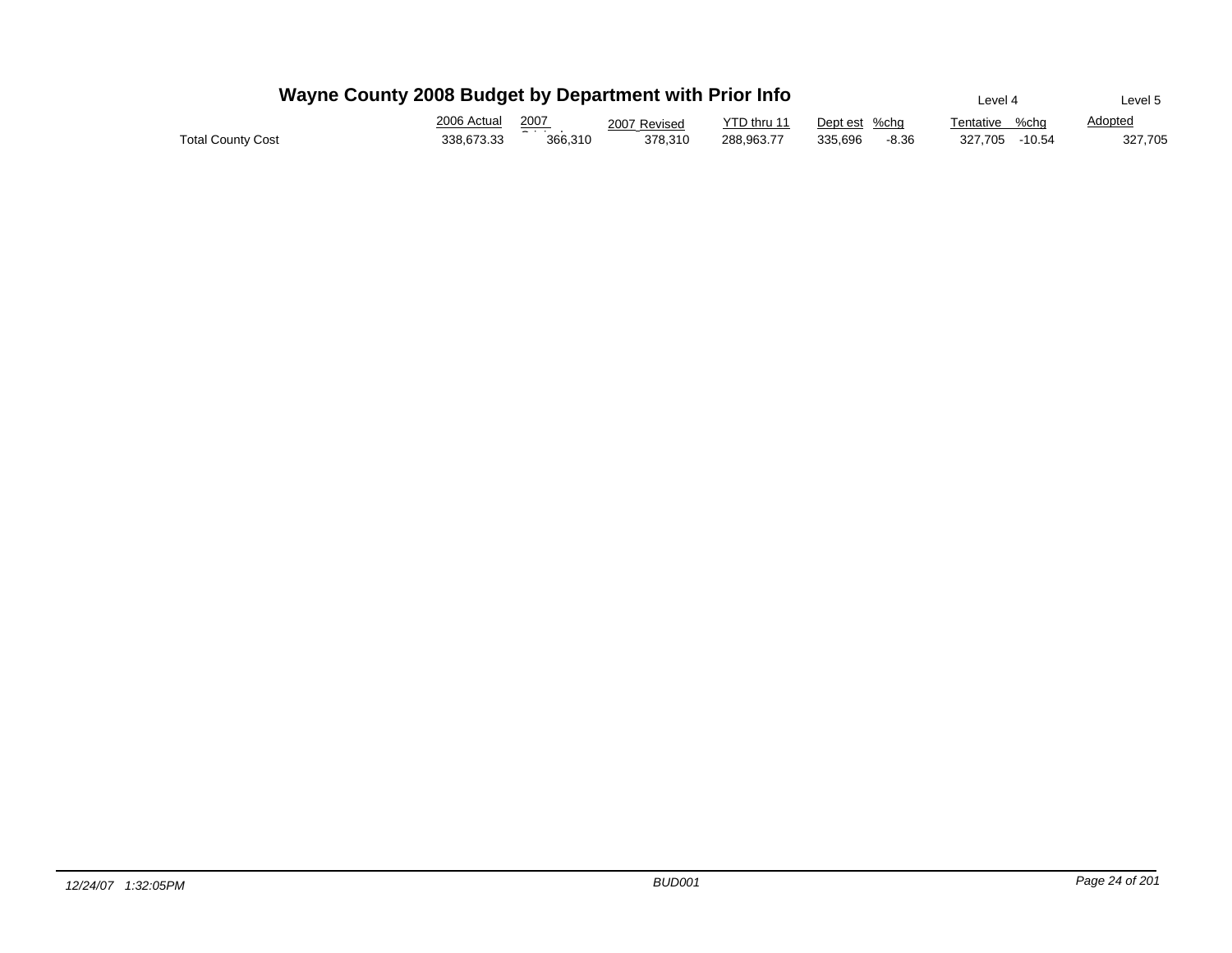|                 | Wayne County 2008 Budget by Department with Prior Info     |              |                      |              |              |           |      |           |      | Level 5   |
|-----------------|------------------------------------------------------------|--------------|----------------------|--------------|--------------|-----------|------|-----------|------|-----------|
|                 |                                                            | 2006 Actual  | $\frac{2007}{200}$ . | 2007 Revised | YTD thru 11  | Dept est  | %chg | Tentative | %chg | Adopted   |
| A 1430<br>41280 | <b>Personnel Department</b><br><b>Shared Services Fees</b> | $-22,001.00$ | $-22,001$            | $-22,001$    | $-22,001.00$ | $-22,001$ |      | $-22,001$ |      | $-22,001$ |
| 41291           | Civil Service Exam Fees                                    | $-6,965.00$  | $-3,500$             | $-3,500$     | $-7,765.00$  | $-3,500$  |      | $-3,500$  |      | $-3,500$  |
|                 | <b>TOTAL REVENUES</b>                                      | $-28,966.00$ | $-25,501$            | $-25,501$    | $-29,766.00$ | $-25,501$ |      | $-25,501$ |      | $-25,501$ |
| 51063           | <b>Personnel Officer</b>                                   | 77,034.09    | 66,032               | 66,032       |              | 66,667    | 0.96 | 66,667    | 0.96 | 66,667    |
| 51064           | <b>Personnel Assistant</b>                                 | 48,468.61    | 47,802               | 47,802       | 58,501.53    | 49,175    | 2.87 | 49,175    | 2.87 | 49,175    |
| 51065           | Senior Personnel Clerk                                     | 35,694.61    | 35,657               | 35,657       | 35,659.95    | 36,681    | 2.87 | 36,681    | 2.87 | 36,681    |
| 51069           | <b>Personnel Clerk Part Time</b>                           | 10,044.52    | 14,680               | 14,680       | 12,509.20    | 14,680    |      | 14,680    |      | 14,680    |
| 51111           | Clerk PT                                                   | 521.71       | 500                  | 500          | 605.78       | 500       |      | 500       |      | 500       |
| 51157           | Senior Payroll Clerk                                       | 24,794.78    | 27,262               | 27,262       | 23,693.38    | 27,308    | 0.17 | 27,308    | 0.17 | 27,308    |
| 51296           | Payroll Supervisor                                         | 5,506.86     |                      |              |              |           |      |           |      |           |
| 51552           | Payroll Clerk                                              | 22,714.05    | 22,870               | 22,870       | 15,634.15    | 22,870    |      | 22,870    |      | 22,870    |
| 51699           | Personnel Clerk                                            | 16,027.91    | 16,585               | 16,585       | 14,698.97    | 16,585    |      | 16,585    |      | 16,585    |
| 51904           | Overtime                                                   | 3,012.69     | 3,000                | 3,000        | 2,235.23     | 3,000     |      | 3,000     |      | 3,000     |
|                 | <b>TOTAL PERSONAL SERVICES</b>                             | 243,819.83   | 234,388              | 234,388      | 163,538.19   | 237,466   | 1.31 | 237,466   | 1.31 | 237,466   |

TOTAL EQUIPMENT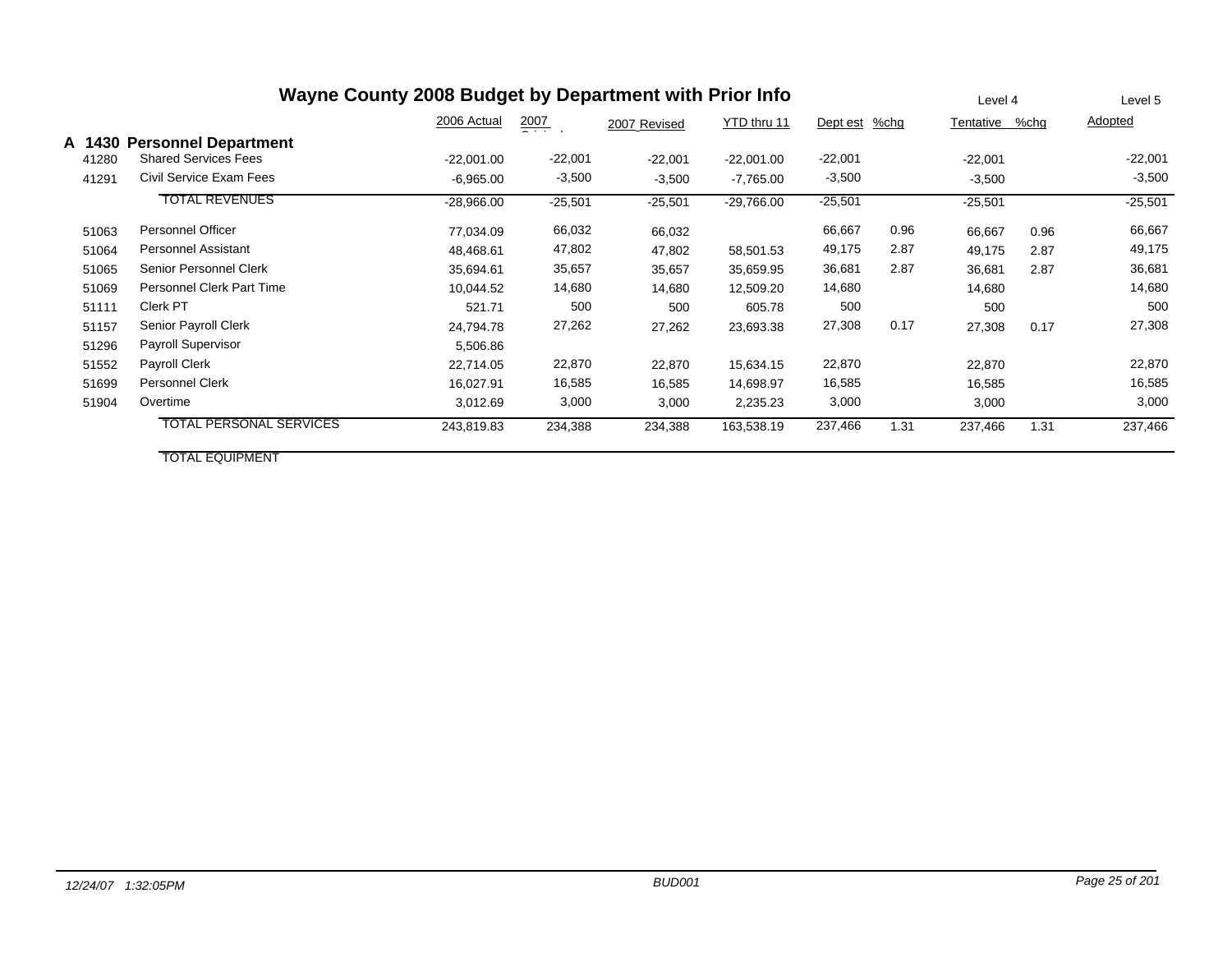| Wayne County 2008 Budget by Department with Prior Info |       |                                    |             |                  |              |             |          |           | Level 4        |          | Level 5 |
|--------------------------------------------------------|-------|------------------------------------|-------------|------------------|--------------|-------------|----------|-----------|----------------|----------|---------|
|                                                        |       |                                    | 2006 Actual | $\frac{2007}{2}$ | 2007 Revised | YTD thru 11 | Dept est | $%$ chg   | Tentative %chg |          | Adopted |
|                                                        |       | A 1430 Personnel Department        |             |                  |              |             |          |           |                |          |         |
|                                                        | 54150 | Office Supplies                    | 2,218.27    | 1,850            | 1,850        | 1,705.10    | 1,850    |           | 1,850          |          | 1,850   |
|                                                        | 54166 | Postage                            | 3,113.37    | 2,550            | 2,550        | 1,579.15    | 2,550    |           | 2,550          |          | 2,550   |
|                                                        | 54210 | Gas                                | 4,167.44    | 5,200            | 5,200        | 3,376.83    | 5,500    | 5.77      | 5,500          | 5.77     | 5,500   |
|                                                        | 54220 | Light & Power                      | 3,147.89    | 2,000            | 2,000        | 3,710.12    | 3,200    | 60.00     | 3,200          | 60.00    | 3,200   |
|                                                        | 54230 | Telephone                          | 2,535.65    | 3,000            | 3,000        | 1,873.55    | 3,000    |           | 3,000          |          | 3,000   |
|                                                        | 54240 | Water                              | 660.40      | 250              | 250          | 822.01      | 615      | 146.00    | 615            | 146.00   | 615     |
|                                                        | 54402 | Advertising                        | 151.07      | 300              | 300          | 118.94      | 300      |           | 300            |          | 300     |
|                                                        | 54408 | Copier Expense                     | 8.83        | 950              | 950          |             | 900      | $-5.26$   | 900            | $-5.26$  | 900     |
|                                                        | 54414 | <b>Information Technology</b>      | 8,151.00    | 8,446            | 8,446        | 8,446.00    | 8,446    |           | 8,446          |          | 8,446   |
|                                                        | 54424 | <b>Equipment - Maint Contract</b>  | 3,104.23    | 3,000            | 3,000        | 1,967.30    | 3,000    |           | 3,000          |          | 3,000   |
|                                                        | 54438 | Maintenance/Repairs                | 11,808.00   | 11,808           | 11,808       | 11,929.00   | 11,808   |           | 11,808         |          | 11,808  |
|                                                        | 54456 | Printing                           | 405.50      | 1,500            | 1,500        |             | 1,500    |           | 1,500          |          | 1,500   |
|                                                        | 54472 | Subscriptions                      | 589.41      | 650              | 650          | 853.00      | 650      |           | 900            | 38.46    | 900     |
|                                                        | 54479 | <b>Staff Enchancement Training</b> |             | 40,000           | 40,000       |             | 40,000   |           | 40,000         |          | 40,000  |
|                                                        | 54483 | Training-Seminars & Schools        | 138.37      | 500              | 500          | 100.00      | 500      |           | 500            |          | 500     |
|                                                        | 54485 | Travel                             | 235.47      | 300              | 300          | 140.07      | 300      |           | 300            |          | 300     |
|                                                        | 54486 | <b>Union Contracts</b>             |             | 500              | 500          |             | 500      |           | 500            |          | 500     |
|                                                        | 54500 | Fees for Services Non-employ       | 1,740.00    | 2,000            | 2,000        | 887.10      | 2,000    |           | 2,000          |          | 2,000   |
|                                                        | 54600 | Misc                               |             | 1,500            | 15,500       | 14,034.04   | 1,500    |           | 1,500          |          | 1,500   |
|                                                        |       | <b>TOTAL CONTRACTUAL EXPENSES</b>  | 42,174.90   | 86,304           | 100,304      | 51,542.21   | 88,119   | 2.10      | 88,369         | 2.39     | 88,369  |
|                                                        | 58100 | Payments to NYS Retirement Sys     | 25,641.00   | 26,145           | 26,145       |             | 25,347   | $-3.05$   | 21,114         | $-19.24$ | 21,114  |
|                                                        | 58200 | <b>Payments to Social Security</b> | 17,768.90   | 17,931           | 17,931       | 13,478.61   | 18,166   | 1.31      | 18,166         | 1.31     | 18,166  |
|                                                        | 58400 | Hospitalization                    | 50,653.61   | 66,973           | 52,973       | 43,894.11   | 54,210   | $-19.06$  | 58,443         | $-12.74$ | 58,443  |
|                                                        | 58600 | <b>Disability</b>                  | 937.00      | 936              | 936          | 628.00      |          | $-100.00$ | 936            |          | 936     |
|                                                        | 58901 | Employee Assistance Program        | 95.31       | 104              | 104          | 107.81      | 133      | 27.88     | 117            | 12.50    | 117     |
|                                                        |       | <b>TOTAL FRINGE BENEFITS</b>       | 95,095.82   | 112,089          | 98,089       | 58,108.53   | 97,856   | $-12.70$  | 98,776         | $-11.88$ | 98,776  |
|                                                        |       | <b>Total County Cost</b>           | 352,124.55  | 407,280          | 407,280      | 243,422.93  | 397,940  | $-2.29$   | 399,110        | $-2.01$  | 399,110 |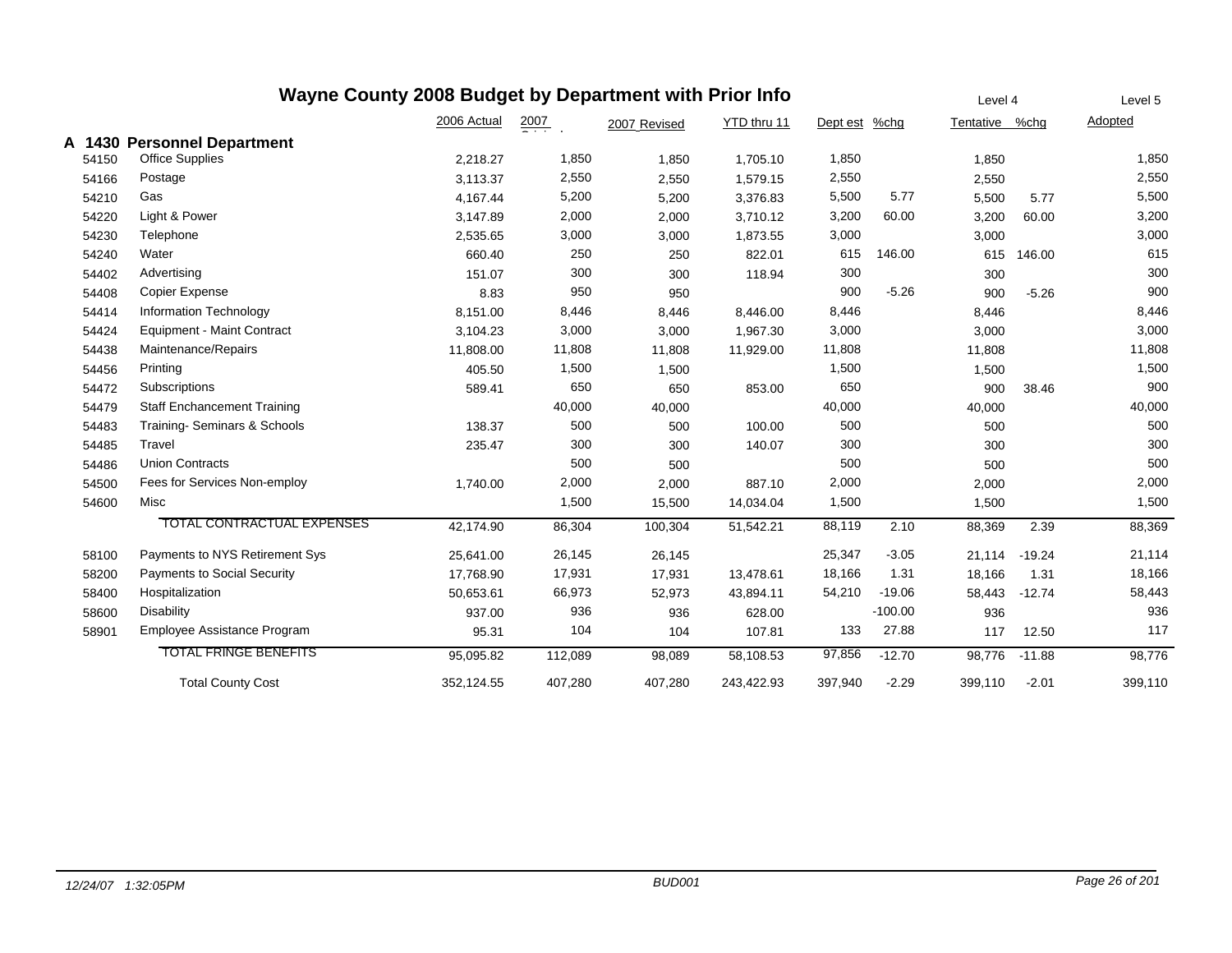|       | Wayne County 2008 Budget by Department with Prior Info | Level 4     | Level 5          |              |             |               |                |                |
|-------|--------------------------------------------------------|-------------|------------------|--------------|-------------|---------------|----------------|----------------|
|       |                                                        | 2006 Actual | $\frac{2007}{2}$ | 2007 Revised | YTD thru 11 | Dept est %chg | Tentative %chg | <b>Adopted</b> |
|       | A 1431 Cafeteria Plan                                  |             |                  |              |             |               |                |                |
|       | <b>TOTAL REVENUES</b>                                  |             |                  |              |             |               |                |                |
| 54000 | <b>Contractual Expenses</b>                            | 5.663.28    | 8,400            | 8.400        | 6,532.61    | 8,400         | 8.400          | 8,400          |
|       | <b>TOTAL CONTRACTUAL EXPENSES</b>                      | 5,663.28    | 8,400            | 8,400        | 6,532.61    | 8,400         | 8,400          | 8,400          |
|       | <b>Total County Cost</b>                               | 5.663.28    | 8,400            | 8.400        | 6,532.61    | 8.400         | 8,400          | 8,400          |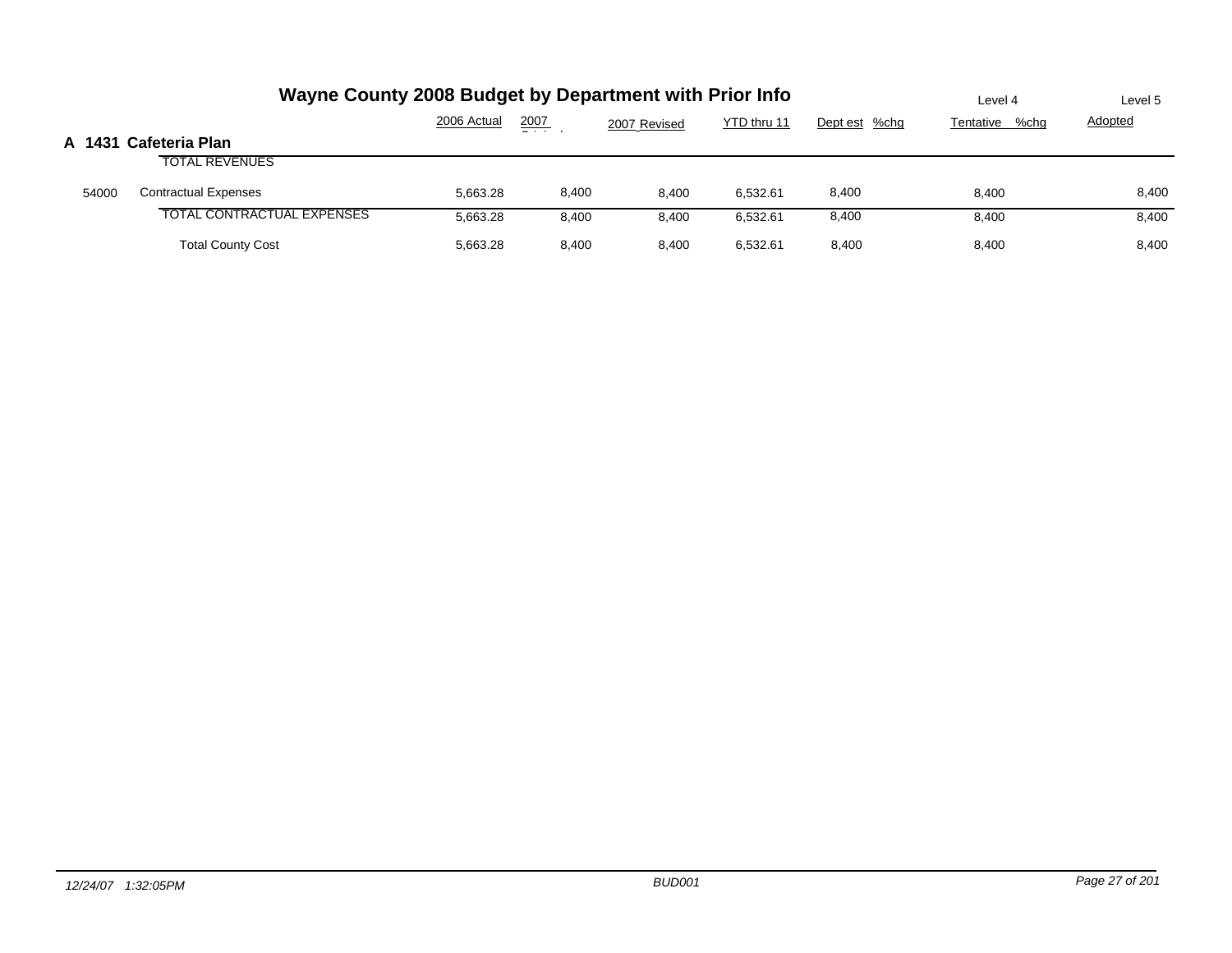| Wayne County 2008 Budget by Department with Prior Info |                                   |             |                  |              |             | Level 4       |           | Level 5        |               |          |
|--------------------------------------------------------|-----------------------------------|-------------|------------------|--------------|-------------|---------------|-----------|----------------|---------------|----------|
|                                                        |                                   | 2006 Actual | $\frac{2007}{2}$ | 2007 Revised | YTD thru 11 | Dept est %chg |           | Tentative %chg |               | Adopted  |
|                                                        | A 1450 Board of Elections         |             |                  |              |             |               |           |                |               |          |
| 41289                                                  | <b>Board of Elections Fees</b>    | $-2,617.45$ | $-3,000$         | $-3,000$     | $-3,277.11$ | $-3,000$      |           | $-3,000$       |               | $-3,000$ |
| 43961                                                  | <b>HAVA State Aid</b>             |             | $-61,500$        | $-61,500$    |             | $-45,000$     | $-26.83$  |                | $-100.00$     |          |
|                                                        | <b>TOTAL REVENUES</b>             | $-2,617.45$ | $-64,500$        | $-64,500$    | $-3,277.11$ | $-48,000$     | $-25.58$  | $-3,000$       | $-95.35$      | $-3,000$ |
| 51066                                                  | <b>Election Commissioner</b>      | 19,774.60   | 20,369           | 20,369       | 17,941.24   | 20,982        | 3.01      | 20,370         | 0.00          | 20,370   |
| 51068                                                  | Deputy Election Commissioner      | 73,244.87   | 76,052           | 76,052       | 66,441.64   | 78,790        | 3.60      | 75,652         | $-0.53$       | 75,652   |
| 51128                                                  | <b>Election Clerk</b>             | 44,560.41   | 53,379           | 53,379       | 46,833.69   | 55,190        | 3.39      | 53,378         | 0.00          | 53,378   |
| 51903                                                  | Non Positions                     |             |                  |              |             | 24,960        |           |                |               |          |
|                                                        | <b>TOTAL PERSONAL SERVICES</b>    | 137,579.88  | 149,800          | 149,800      | 131,216.57  | 179,922       | 20.11     | 149,400        | $-0.27$       | 149,400  |
| 52000                                                  | Equipment & Other Cap Outlay      |             | 50,000           | 50,000       |             | 158,703       | 217.41    |                | $-100.00$     |          |
| 52201                                                  | <b>Computer Equipment</b>         |             | 11,400           | 11,400       | 8,959.89    | 5,200         | $-54.39$  | 1,400          | $-87.72$      | 1,400    |
|                                                        | <b>TOTAL EQUIPMENT</b>            |             | 61,400           | 61,400       | 8,959.89    | 163,903       | 166.94    | 1,400          | $-97.72$      | 1,400    |
| 54150                                                  | <b>Office Supplies</b>            | 1,115.97    | 1,200            | 1,200        | 791.99      | 1,200         |           | 1,200          |               | 1,200    |
| 54166                                                  | Postage                           | 14,966.79   | 20,000           | 20,000       | 14,110.45   | 25,000        | 25.00     | 25,000         | 25.00         | 25,000   |
| 54198                                                  | <b>Training Voting Machines</b>   |             | 50,000           | 50,000       |             | 50,000        |           |                | $-100.00$     |          |
| 54199                                                  | Miscellaneous Expense             |             | 500              | 500          |             | 1,000         | 100.00    |                | $-100.00$     |          |
| 54200                                                  | <b>Utilities</b>                  |             | 9,000            | 9,000        |             | 6,700         | $-25.56$  | 6,700          | $-25.56$      | 6,700    |
| 54210                                                  | Gas                               | 1,705.62    |                  |              | 1,353.96    |               |           |                |               |          |
| 54220                                                  | Light & Power                     | 2,945.23    |                  |              | 3,983.05    |               |           |                |               |          |
| 54230                                                  | Telephone                         | 3,306.48    | 3,500            | 3,500        | 1,529.65    | 3,500         |           | 3,500          |               | 3,500    |
| 54240                                                  | Water                             | 182.26      |                  |              | 145.40      |               |           |                |               |          |
| 54410                                                  | Conference                        | 587.06      | 1,800            | 1,800        | 1,560.04    | 1,800         |           | 1,800          |               | 1,800    |
| 54414                                                  | Information Technology            | 26,352.00   | 28,572           | 28,572       | 28,572.00   | 28,572        |           | 28,572         |               | 28,572   |
| 54418                                                  | Dues                              | 116.00      | 125              | 125          | 90.00       | 250           | 100.00    | 250            | 100.00        | 250      |
| 54421                                                  | <b>Election Expense</b>           | 89,098.94   | 94,002           | 94,002       | 64,113.93   | 170,280       | 81.15     | 146,700        | 56.06         | 146,700  |
| 54424                                                  | Equipment - Maint Contract        | 15,150.72   | 40,500           | 40,500       | 18,836.92   | 33,200        | $-18.02$  | 20,200         | $-50.12$      | 20,200   |
| 54438                                                  | Maintenance/Repairs               | 10,650.00   | 38,150           | 38,150       | 10,650.00   | 10,650        | $-72.08$  |                | 10,650 -72.08 | 10,650   |
| 54475                                                  | Software                          |             | 1,500            | 1,500        | 1,183.53    |               | $-100.00$ |                | $-100.00$     |          |
| 54483                                                  | Training-Seminars & Schools       | 113.93      | 1,000            | 1,000        | 75.18       | 2,856         | 185.60    |                | $-100.00$     |          |
| 54485                                                  | Travel                            | 309.28      | 600              | 600          | 620.20      | 1,000         | 66.67     | 1,000          | 66.67         | 1,000    |
| 54600                                                  | Misc                              | 800.00      | 2,000            | 2,000        |             |               | $-100.00$ |                | $-100.00$     |          |
|                                                        | <b>TOTAL CONTRACTUAL EXPENSES</b> | 167,400.28  | 292,449          | 292,449      | 147,616.30  | 336,008       | 14.89     | 245,572 -16.03 |               | 245,572  |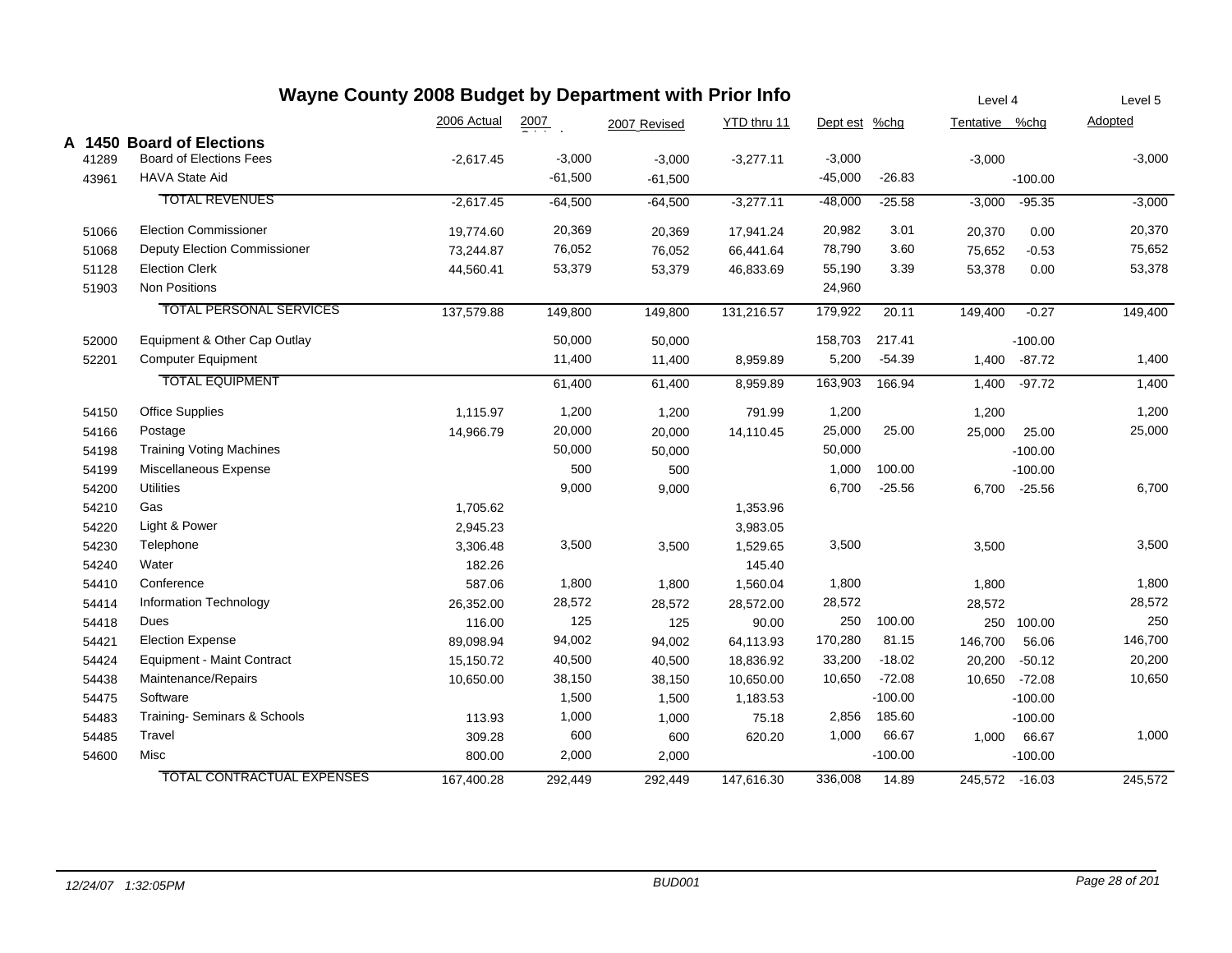| Wayne County 2008 Budget by Department with Prior Info |                                |             |               |              |             |               |          |           | Level 4  |                |
|--------------------------------------------------------|--------------------------------|-------------|---------------|--------------|-------------|---------------|----------|-----------|----------|----------------|
|                                                        |                                | 2006 Actual | 2007<br>- - - | 2007 Revised | YTD thru 11 | Dept est %chg |          | Tentative | %chq     | <b>Adopted</b> |
| A 1450                                                 | <b>Board of Elections</b>      |             |               |              |             |               |          |           |          |                |
| 58100                                                  | Payments to NYS Retirement Sys | 12.447.00   | 12,482        | 12,482       |             | 13.398        | 7.34     | 12,903    | 3.37     | 12,903         |
| 58200                                                  | Payments to Social Security    | 10.009.81   | 11,460        | 11,460       | 9.573.54    | 13,764        | 20.10    | 13,339    | 16.40    | 13,339         |
| 58400                                                  | Hospitalization                | 30.124.64   | 37,633        | 37,633       | 32.546.01   | 26,936        | $-28.42$ | 29,312    | $-22.11$ | 29,312         |
| 58500                                                  | Unemployment                   | 4,036.02    |               |              |             |               |          |           |          |                |
| 58600                                                  | Disability                     | 593.00      | 624           | 624          | 512.00      | 624           |          | 624       |          | 624            |
| 58901                                                  | Employee Assistance Program    | 76.25       | 80            | 80           | 86.25       | 107           | 33.13    | 107       | 33.75    | 107            |
|                                                        | <b>TOTAL FRINGE BENEFITS</b>   | 57.286.72   | 62,279        | 62,279       | 42.717.80   | 54,829        | $-11.96$ | 56,285    | $-9.62$  | 56,285         |
|                                                        | <b>Total County Cost</b>       | 359.649.43  | 501.428       | 501.428      | 327.233.45  | 686.662       | 36.94    | 449,657   | $-10.32$ | 449,657        |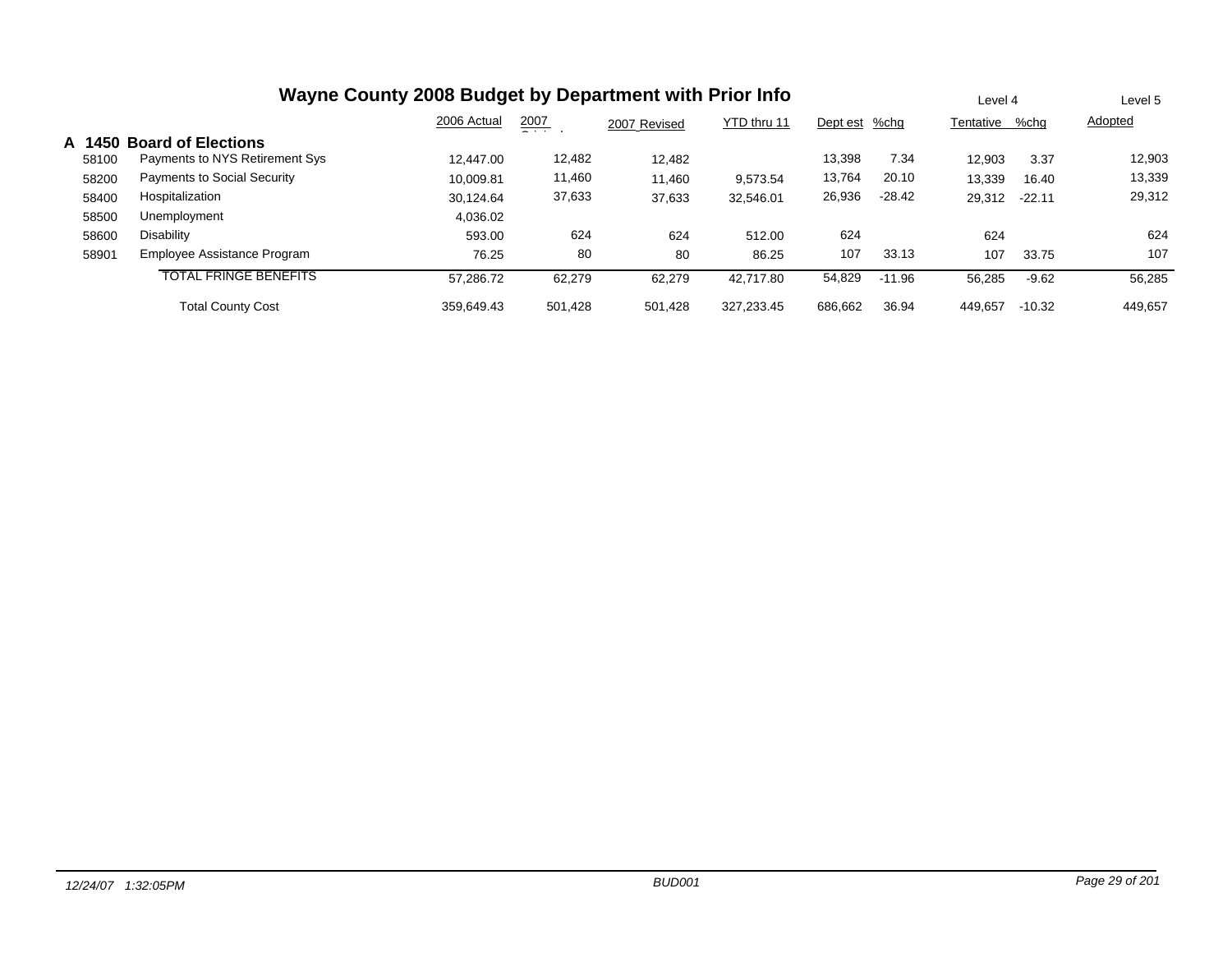| Wayne County 2008 Budget by Department with Prior Info |                                                           |                 |                  |              |                 |            |           | Level 4        |           | Level 5      |
|--------------------------------------------------------|-----------------------------------------------------------|-----------------|------------------|--------------|-----------------|------------|-----------|----------------|-----------|--------------|
|                                                        |                                                           | 2006 Actual     | $\frac{2007}{2}$ | 2007 Revised | YTD thru 11     | Dept est   | $%$ chg   | Tentative %chg |           | Adopted      |
| 41271                                                  | A 1615 Building & Grounds<br><b>Central Printing Fees</b> |                 |                  |              |                 |            |           |                |           |              |
| 41275                                                  | <b>Building &amp; Grounds Fees</b>                        | $-1,086,645.95$ | $-1,190,000$     | $-1,437,194$ | $-1,253,049.58$ | 1,510,000  | $-226.89$ | $-1,510,000$   | 26.89     | $-1,510,000$ |
| 42012                                                  | <b>Recreation Concessions</b>                             | $-1,014.67$     | $-1,000$         | $-1,000$     | $-700.00$       | $-700$     | $-30.00$  | $-700$         | $-30.00$  | $-700$       |
| 42411                                                  | <b>Rental Fees</b>                                        | $-11,140.00$    | $-9,000$         | $-9,000$     | $-11,437.50$    | $-10,000$  | 11.11     | $-10,000$      | 11.11     | $-10,000$    |
| 42770                                                  | Miscellaneous Revenues                                    | $-2,582.01$     | $-100$           | $-100$       | $-527.60$       |            | $-100.00$ |                | $-100.00$ |              |
| 42778                                                  | <b>Telephone Reimbursement</b>                            | -436,977.02     | $-370,000$       | $-370,000$   | $-263,023.00$   | $-350,000$ | $-5.41$   | $-350,000$     | $-5.41$   | $-350,000$   |
| 43025                                                  | Court Facility Incentive Aid                              | $-78,102.78$    | $-92,000$        | $-92,000$    | $-22,551.00$    | $-101,000$ | 9.78      | $-101,000$     | 9.78      | $-101,000$   |
|                                                        | <b>TOTAL REVENUES</b>                                     | $-1,616,462.43$ | $-1,662,100$     | $-1,909,294$ | $-1,551,288.68$ | 1,048,300  | $-163.07$ | $-1,971,700$   | 18.63     | $-1,971,700$ |
| 51070                                                  | Superintendent Building&Ground                            | 63,260.01       | 63,796           | 63,796       | 57,313.55       | 65,315     | 2.38      | 65,315         | 2.38      | 65,315       |
| 51072                                                  | <b>ASST B&amp;G SUPERINTENDENT</b>                        |                 |                  |              |                 |            |           | 50,750         |           | 50,750       |
| 51106                                                  | Cleaner                                                   | 61,484.84       | 57,241           | 110,919      | 81,520.35       | 111,324    | 94.48     | 111,324        | 94.48     | 111,324      |
| 51107                                                  | Cleaner PT                                                | 32,970.74       | 45,096           | 68,090       | 52,504.12       | 68,351     | 51.57     | 68,351         | 51.57     | 68,351       |
| 51108                                                  | Sr. Cleaner - 8hr                                         | 43,951.48       | 31,753           | 92,551       | 82,004.07       | 93,185     | 193.47    | 93,185         | 193.47    | 93,185       |
| 51172                                                  | Maintenance Worker                                        | 217,512.90      | 288,609          | 288,609      | 224,443.40      | 257,925    | $-10.63$  | 257,925        | $-10.63$  | 257,925      |
| 51181                                                  | Laborer- Seasonal                                         | 48,886.25       | 45,000           | 53,874       | 50,693.25       | 75,000     | 66.67     | 60,000         | 33.33     | 60,000       |
| 51188                                                  | Senior Accountant/Telecomm                                | 34,676.73       | 34,538           | 34,538       | 30,521.84       | 34,964     | 1.23      | 34,964         | 1.23      | 34,964       |
| 51240                                                  | Maintenance Mechanic                                      | 137,490.86      | 134,457          | 134,457      | 147,838.87      | 162,933    | 21.18     | 162,933        | 21.18     | 162,933      |
| 51262                                                  | <b>Building Maintenance Mechanic</b>                      | 131,882.58      | 143,953          | 143,953      | 98,381.61       | 145,338    | 0.96      | 145,338        | 0.96      | 145,338      |
| 51270                                                  | <b>Working Foreman</b>                                    | 37,070.99       | 37,114           | 37,114       | 32,697.92       | 37,503     | 1.05      | 37,503         | 1.05      | 37,503       |
| 51306                                                  | Senior Maintenance Mechanic                               | 82,569.52       | 82,558           | 82,558       | 68,048.17       | 83,416     | 1.04      | 83,416         | 1.04      | 83,416       |
| 51321                                                  | Park Foreman Seasonal                                     | 22,127.00       | 20,000           | 20,000       | 20,244.00       | 25,000     | 25.00     | 25,000         | 25.00     | 25,000       |
| 51333                                                  | Maintenance Foreman                                       | 45,365.83       | 45,533           | 45,533       | 39,950.21       | 45,670     | 0.30      | 45,670         | 0.30      | 45,670       |
| 51695                                                  | Clerk-Typist (8hr)                                        | 29,997.66       | 29,943           | 29,943       | 26,008.91       | 30,057     | 0.38      | 30,057         | 0.38      | 30,057       |
| 51696                                                  | Account Clerk (8hr)                                       | 27,943.28       | 28,217           | 28,217       | 26,136.94       | 30,046     | 6.48      | 30,046         | 6.48      | 30,046       |
| 51699                                                  | Personnel Clerk                                           | 15,438.59       | 15,250           | 15,250       | 13,923.34       | 17,500     | 14.75     | 17,500         | 14.75     | 17,500       |
| 51904                                                  | Overtime                                                  | 17,275.55       | 26,000           | 26,000       | 33,011.95       | 30,000     | 15.38     | 28,000         | 7.69      | 28,000       |
| 51906                                                  | <b>Shift Differential</b>                                 | 7,459.63        | 6,000            | 6,000        | 8,968.03        | 7,000      | 16.67     | 7,000          | 16.67     | 7,000        |
|                                                        | <b>TOTAL PERSONAL SERVICES</b>                            | 1,057,364.44    | 1,135,058        | 1,281,402    | 1,094,210.53    | 1,320,527  | 16.34     | 1,354,277      | 19.31     | 1,354,277    |
| 52201                                                  | <b>Computer Equipment</b>                                 | 2,885.38        | 1,800            | 1,800        | 1,545.91        | 3,900      | 116.67    | 2,600          | 44.44     | 2,600        |
| 52300                                                  | Motor Vehicles                                            | 18,399.40       | 28,500           | 28,500       |                 | 26,000     | $-8.77$   | 26,000         | $-8.77$   | 26,000       |
| 52401                                                  | Tools                                                     | 1,625.60        | 2,500            | 2,500        | 1,813.90        | 2,295      | $-8.20$   | 1,795          | $-28.20$  | 1,795        |
| 52500                                                  | Other Equipment                                           | 10,782.00       | 13,500           | 68,230       | 61,932.01       | 18,650     | 38.15     | 16,550         | 22.59     | 16,550       |
|                                                        | <b>TOTAL EQUIPMENT</b>                                    | 33.692.38       | 46.300           | 101,030      | 65.291.82       | 50,845     | 9.82      | 46.945         | 1.39      | 46.945       |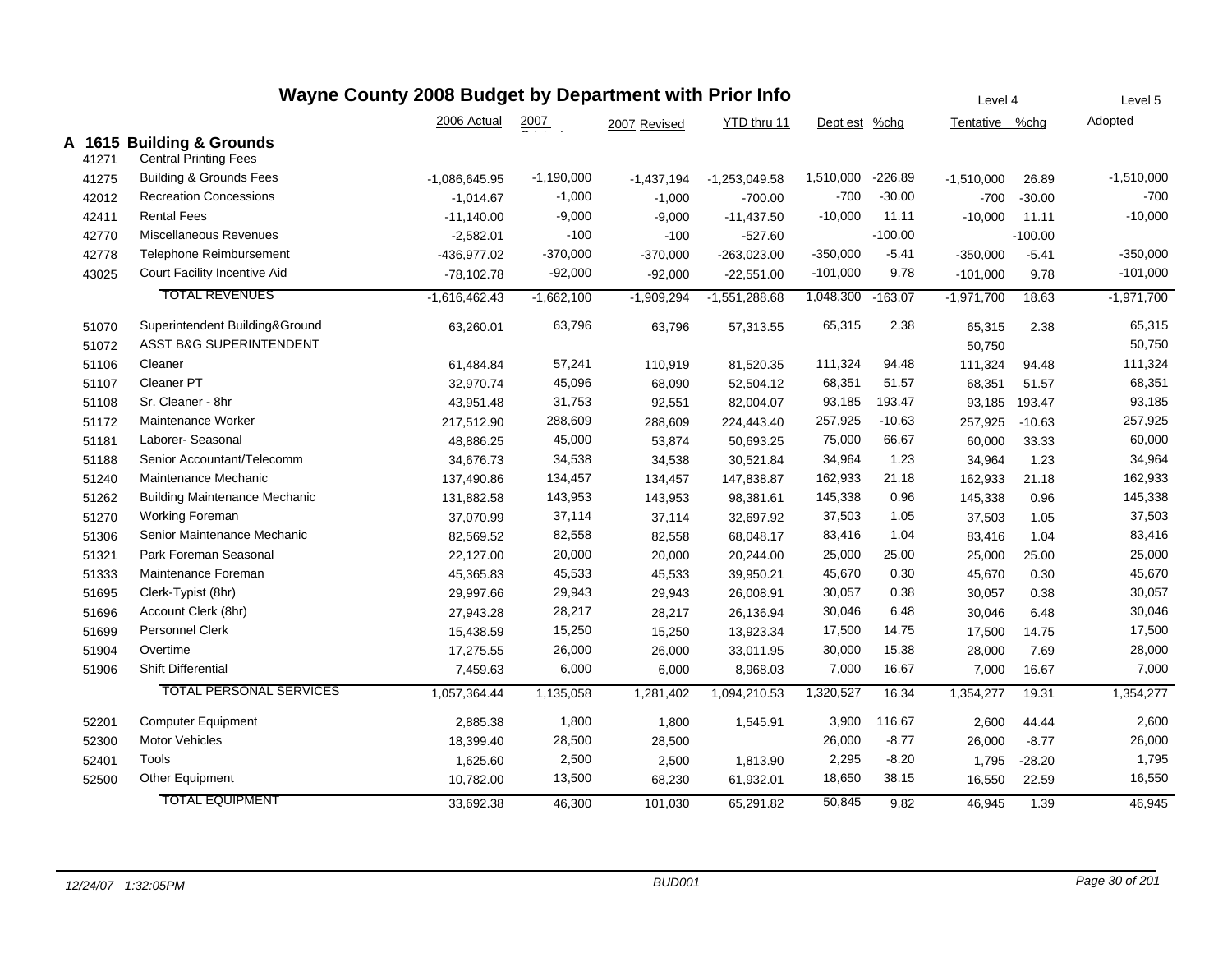|       | Wayne County 2008 Budget by Department with Prior Info |              |                    |              |              |                 |          |                |          | Level 5   |
|-------|--------------------------------------------------------|--------------|--------------------|--------------|--------------|-----------------|----------|----------------|----------|-----------|
|       |                                                        | 2006 Actual  | $\frac{2007}{200}$ | 2007 Revised | YTD thru 11  | Dept est %chg   |          | Tentative      | %chg     | Adopted   |
|       | A 1615 Building & Grounds                              |              |                    |              |              |                 |          |                |          |           |
| 54000 | <b>Contractual Expenses</b>                            | 113,200.00   |                    | 651,770      | 440,999.92   |                 |          |                |          |           |
| 54125 | Fuel Oil                                               |              | 1,500              | 1,500        | 13.84        | 1,000           | $-33.33$ | 500            | $-66.67$ | 500       |
| 54128 | Gasoline- Oil- Lube                                    | 14,593.61    | 15,000             | 15,000       | 13,234.65    | 20,000          | 33.33    | 18,000         | 20.00    | 18,000    |
| 54135 | Janitor Supplies                                       | 20,281.37    | 16,000             | 16,000       | 19,107.14    | 18,000          | 12.50    | 18,000         | 12.50    | 18,000    |
| 54137 | <b>Safety Supplies</b>                                 | 2,877.13     | 3,000              | 3,000        | 2,761.94     | 3,000           |          | 3,000          |          | 3,000     |
| 54150 | <b>Office Supplies</b>                                 | 1,738.53     | 1,800              | 1,800        | 1,247.34     | 1,800           |          | 1,500          | $-16.67$ | 1,500     |
| 54166 | Postage                                                | 325.69       | 350                | 350          | 268.61       | 350             |          | 350            |          | 350       |
| 54167 | Propane Gas                                            | 475.22       | 1,000              | 1,000        | 409.88       | 1,000           |          | 750            | $-25.00$ | 750       |
| 54210 | Gas                                                    | 117,671.75   | 125,000            | 125,000      | 79,557.21    | 132,700         | 6.16     | 127,700        | 2.16     | 127,700   |
| 54220 | Light & Power                                          | 92,668.76    | 123,000            | 123,000      | 94,950.65    | 149,000         | 21.14    | 144,000        | 17.07    | 144,000   |
| 54230 | Telephone                                              | 228,682.21   | 300,000            | 302,022      | 209,991.86   | 250,000         | $-16.67$ | 245,000        | $-18.33$ | 245,000   |
| 54235 | <b>Telephone Repairs</b>                               | 3,727.50     | 14,500             | 14,500       | 2,210.00     | 14,500          |          | 10,000         | $-31.03$ | 10,000    |
| 54240 | Water                                                  | 6,855.56     | 20,000             | 20,051       | 5,751.79     | 21,000          | 5.00     | 16,000         | $-20.00$ | 16,000    |
| 54250 | Refuse                                                 | 17,712.52    | 21,000             | 21,000       | 16,505.51    | 21,000          |          | 21,000         |          | 21,000    |
| 54400 | <b>Contracted Services</b>                             | 122,009.00   |                    |              |              |                 |          |                |          |           |
| 54407 | Building Maintenance & Repair                          | 195,719.86   | 190,000            | 188,550      | 234,911.77   | 200,000         | 5.26     | 200,000        | 5.26     | 200,000   |
| 54408 | Copier Expense                                         | 8,837.24     | 4,500              | 4,500        | 2,827.64     | 4,500           |          | 4,500          |          | 4,500     |
| 54414 | Information Technology                                 | 17,846.00    | 18,860             | 18,860       | 18,860.00    | 18,860          |          | 18,860         |          | 18,860    |
| 54422 | <b>Elevator Maintenance</b>                            | 22,250.74    | 24,000             | 24,000       | 21,026.80    | 24,000          |          | 24,000         |          | 24,000    |
| 54424 | <b>Equipment - Maint Contract</b>                      | 92,297.08    | 95,000             | 95,000       | 96,555.69    | 100,000         | 5.26     | 100,000        | 5.26     | 100,000   |
| 54425 | Equipment - Maint & Repair                             | 18,933.05    | 17,000             | 17,000       | 7,868.69     | 20,000          | 17.65    | 20,000         | 17.65    | 20,000    |
| 54437 | Lease                                                  | 3,500.00     | 3,500              | 3,500        | 3,500.00     | 53,000 1,414.29 |          | 53,000 ,414.29 |          | 53,000    |
| 54456 | Printing                                               | 431.40       | 500                | 500          | 225.63       | 500             |          | 500            |          | 500       |
| 54474 | Snow Removal                                           | 12,926.61    | 30,000             | 30,000       | 14,283.20    | 31,545          | 5.15     | 30,000         |          | 30,000    |
| 54475 | Software                                               | 570.36       | 600                | 600          |              | 600             |          | 600            |          | 600       |
| 54483 | Training-Seminars & Schools                            | 425.95       | 1,500              | 1,500        |              | 1,500           |          | 750            | $-50.00$ | 750       |
| 54485 | Travel                                                 | 170.62       | 250                | 250          |              | 250             |          | 250            |          | 250       |
| 54500 | Fees for Services Non-employ                           | 104,216.81   | 90,000             | 90,000       | 74,407.20    | 96,000          | 6.67     | 96,000         | 6.67     | 96,000    |
| 54525 | Lease-HFB                                              |              |                    |              |              |                 |          |                |          |           |
| 54600 | Misc                                                   | 2,479.15     |                    | 61,050       |              |                 |          |                |          |           |
|       | <b>TOTAL CONTRACTUAL EXPENSES</b>                      | 1,223,423.72 | 1,117,860          | 1,831,303    | 1,361,476.96 | 1,184,105       | 5.93     | 1,154,260      | 3.26     | 1,154,260 |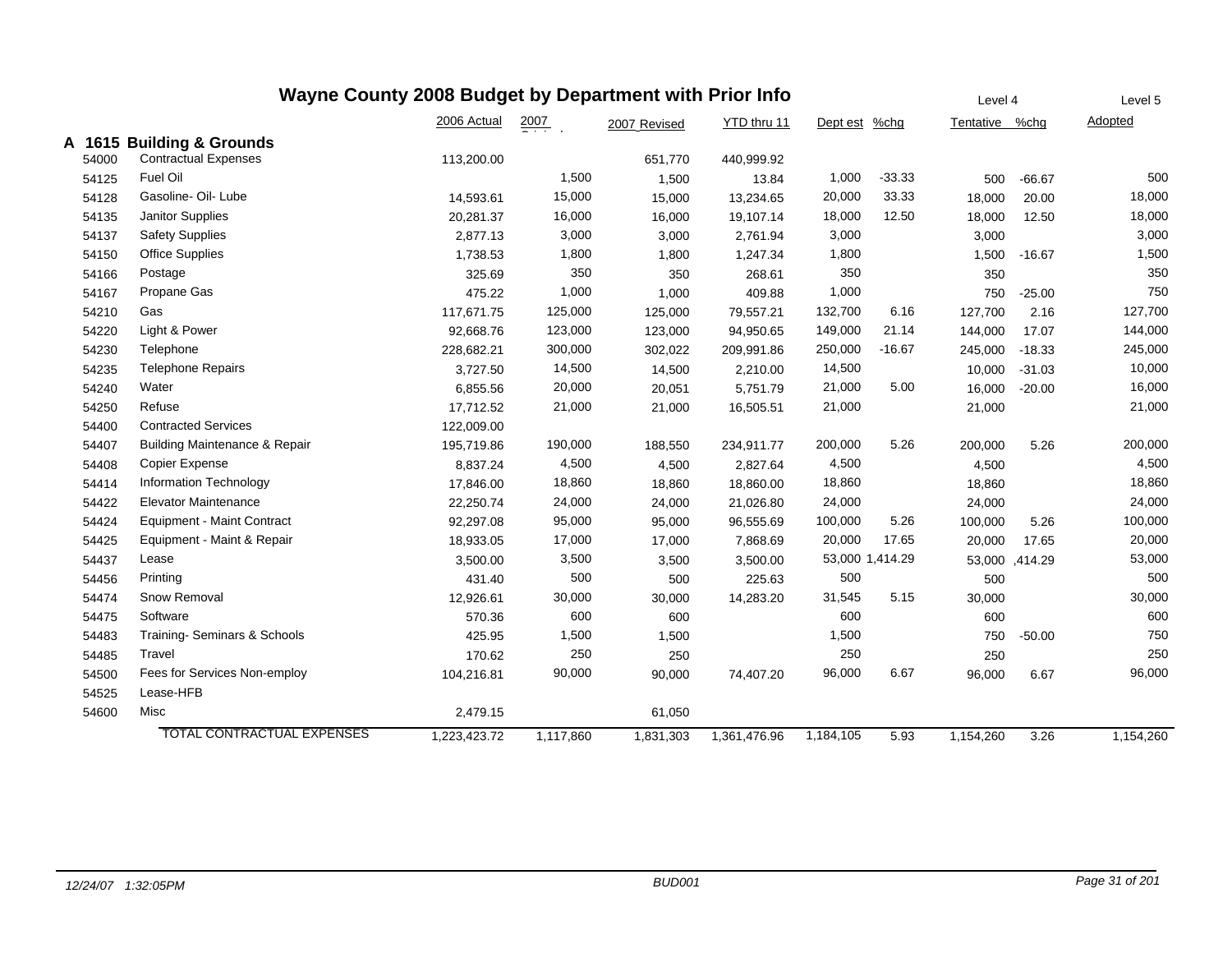| Wayne County 2008 Budget by Department with Prior Info |                                    |              |               |              |             |           |        |           | Level 4  |           |
|--------------------------------------------------------|------------------------------------|--------------|---------------|--------------|-------------|-----------|--------|-----------|----------|-----------|
|                                                        |                                    | 2006 Actual  | 2007<br>$  -$ | 2007 Revised | YTD thru 11 | Dept est  | %chg   | Tentative | %chg     | Adopted   |
| A 1615                                                 | <b>Building &amp; Grounds</b>      |              |               |              |             |           |        |           |          |           |
| 58100                                                  | Payments to NYS Retirement Sys     | 107.505.00   | 97,761        | 101.197      |             | 113.307   | 15.90  | 110.382   | 12.91    | 110,382   |
| 58200                                                  | <b>Payments to Social Security</b> | 78.482.99    | 82,697        | 96,461       | 80.338.08   | 98,116    | 18.65  | 103,602   | 25.28    | 103,602   |
| 58400                                                  | Hospitalization                    | 159.049.72   | 185,995       | 242,659      | 215.590.91  | 240,564   | 29.34  | 253,564   | 36.33    | 253,564   |
| 58500                                                  | Unemployment                       | 9,253.00     | 14,000        | 14,000       | 22,923.70   | 20,000    | 42.86  | 10,000    | $-28.57$ | 10,000    |
| 58600                                                  | Disability                         | 4.435.00     | 4,524         | 5,148        | 4,275.00    | 5,148     | 13.79  | 5,304     | 17.24    | 5,304     |
| 58901                                                  | Employee Assistance Program        | 437.68       | 608           | 664          | 495.08      | 754       | 24.01  | 755       | 24.18    | 755       |
|                                                        | <b>TOTAL FRINGE BENEFITS</b>       | 359,163.39   | 385,585       | 460.129      | 323.622.77  | 477,889   | 23.94  | 483,607   | 25.42    | 483,607   |
|                                                        | <b>Total County Cost</b>           | 1.057.181.50 | 1.022.703     | 1.764.569    | .293.313.40 | 4,081,666 | 299.11 | 1,067,389 | 4.37     | 1,067,389 |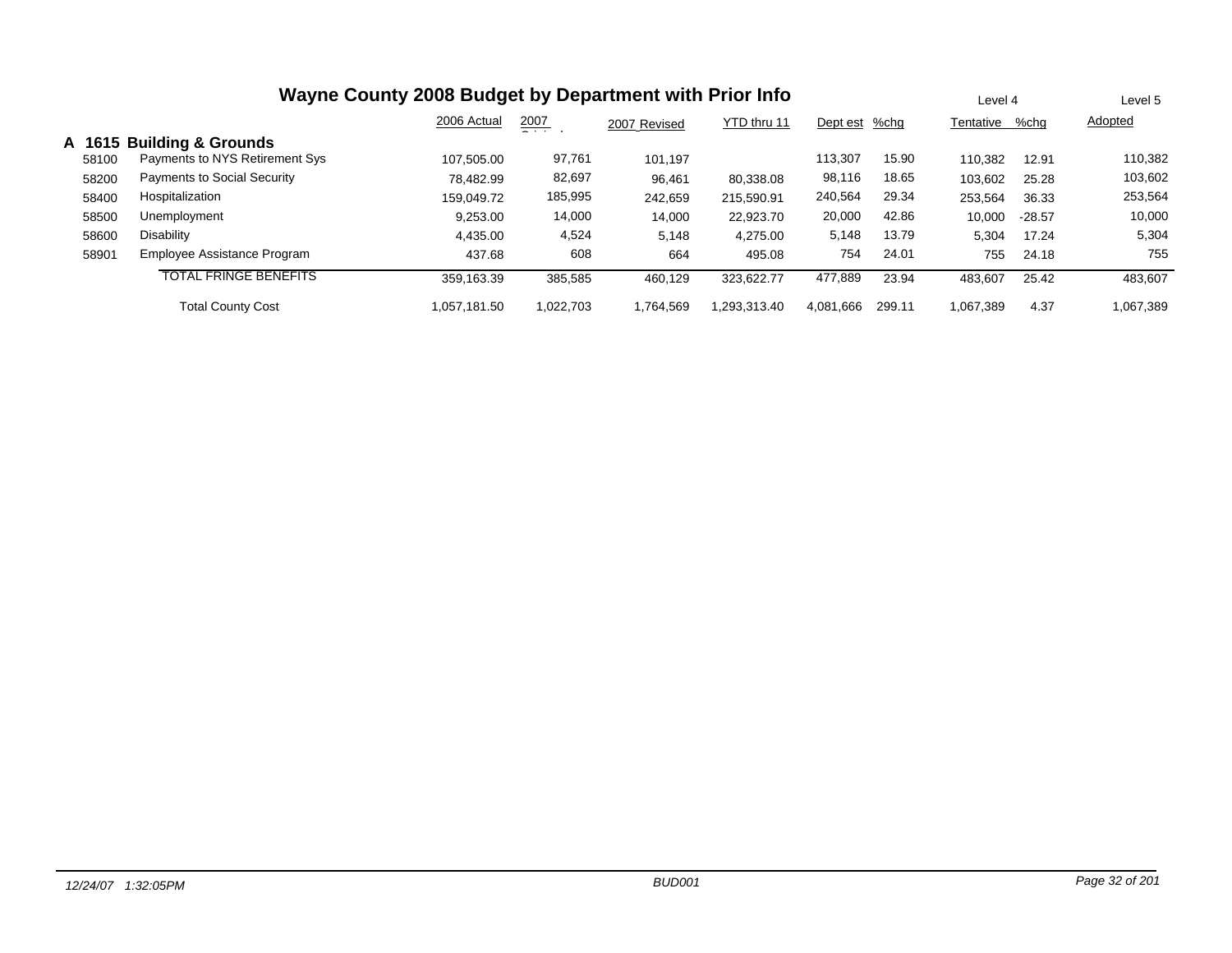|       | Wayne County 2008 Budget by Department with Prior Info |               |            |              |               |               |                 |                |            | Level 5    |
|-------|--------------------------------------------------------|---------------|------------|--------------|---------------|---------------|-----------------|----------------|------------|------------|
|       |                                                        | 2006 Actual   | 2007       | 2007 Revised | YTD thru 11   | Dept est %chg |                 | Tentative %chg |            | Adopted    |
|       | A 1640 Central Garage                                  |               |            |              |               |               |                 |                |            |            |
| 41272 | <b>Central Garage Fees</b>                             | -231,919.16   | $-312,624$ | $-315,264$   | $-218,492.01$ |               | 205,000 -165.57 | $-290,054$     | $-7.22$    | $-290,054$ |
|       | <b>TOTAL REVENUES</b>                                  | $-231,919.16$ | $-312,624$ | $-315,264$   | $-218,492.01$ | 205,000       | $-165.57$       | $-290,054$     | $-7.22$    | $-290,054$ |
| 51298 | Automotive Mechanic                                    | 74,620.74     | 77,042     | 57,042       | 44,431.31     | 70,715        | $-8.21$         | 70,715         | $-8.21$    | 70,715     |
| 51318 | Automotive Mechanic Foreman                            | 42,052.99     | 42,101     | 42,101       | 38,638.31     | 39,544        | $-6.07$         | 39,544         | $-6.07$    | 39,544     |
| 51904 | Overtime                                               | 103.92        | 150        | 150          | 3,492.74      | 500           | 233.33          |                | 500 233.33 | 500        |
|       | <b>TOTAL PERSONAL SERVICES</b>                         | 116,777.65    | 119,293    | 99,293       | 86,562.36     | 110,759       | $-7.15$         | 110,759        | $-7.15$    | 110,759    |
| 52000 | Equipment & Other Cap Outlay                           | 5,663.33      | 25,000     | 27,640       | 27,640.00     | 6,000         | $-76.00$        | 6,000          | $-76.00$   | 6,000      |
|       | <b>TOTAL EQUIPMENT</b>                                 | 5,663.33      | 25,000     | 27,640       | 27,640.00     | 6,000         | $-76.00$        | 6,000          | $-76.00$   | 6,000      |
| 54100 | Supplies & Materials                                   | 64,738.98     | 70,000     | 90,000       | 58,059.43     | 70,000        |                 | 70,000         |            | 70,000     |
| 54126 | <b>Field Supplies</b>                                  |               | 200        | 200          |               | 200           |                 | 200            |            | 200        |
| 54128 | Gasoline- Oil- Lube                                    | 12,313.63     | 5,500      | 5,500        | 9,384.98      | 5,500         |                 | 5,500          |            | 5,500      |
| 54150 | <b>Office Supplies</b>                                 | 327.21        | 300        | 300          | 103.57        | 300           |                 | 300            |            | 300        |
| 54180 | Tires                                                  | 25,436.35     | 16,000     | 16,000       | 20,158.90     | 16,000        |                 | 16,000         |            | 16,000     |
| 54210 | Gas                                                    | 2,204.35      | 2,685      | 2,685        | 1,493.12      | 2,685         |                 | 2,685          |            | 2,685      |
| 54220 | Light & Power                                          | 2,874.12      | 3,100      | 3,100        | 2,790.13      | 3,100         |                 | 3,100          |            | 3,100      |
| 54230 | Telephone                                              | 1,261.67      | 1,200      | 1,200        | 884.30        | 1,200         |                 | 1,200          |            | 1,200      |
| 54240 | Water                                                  | 189.00        | 490        | 490          | 224.18        | 490           |                 | 490            |            | 490        |
| 54400 | <b>Contracted Services</b>                             | 8,552.07      | 8,500      | 8,500        | 12,248.83     | 8,500         |                 | 8,500          |            | 8,500      |
| 54414 | Information Technology                                 | 996.00        | 1,160      | 1,160        | 1,160.00      | 1,160         |                 | 1,160          |            | 1,160      |
| 54417 | Dry Cleaning                                           | 1,278.74      | 1,400      | 1,400        | 754.19        | 1,400         |                 | 1,400          |            | 1,400      |
| 54425 | Equipment - Maint & Repair                             |               | 300        | 300          |               | 300           |                 | 300            |            | 300        |
| 54475 | Software                                               |               |            |              |               | 4,000         |                 | 4,000          |            | 4,000      |
| 54493 | <b>Clerical Service Contracts</b>                      | 7,877.00      | 7,878      | 7,878        | 7,877.00      | 7,878         |                 | 7,878          |            | 7,878      |
| 54600 | Misc                                                   | 1,009.00      | 500        | 219,734      | 5,169.20      | 500           |                 | 500            |            | 500        |
|       | <b>TOTAL CONTRACTUAL EXPENSES</b>                      | 129,058.12    | 119,213    | 358,447      | 120,307.83    | 123,213       | 3.36            | 123,213        | 3.36       | 123,213    |
| 58100 | Payments to NYS Retirement Sys                         | 11,023.00     | 11,556     | 11,556       |               | 10,991        | $-4.89$         | 10,991         | $-4.89$    | 10,991     |
| 58200 | Payments to Social Security                            | 8,466.10      | 10,015     | 10,015       | 6,285.16      | 8,435         | $-15.78$        | 8,435          | $-15.78$   | 8,435      |
| 58400 | Hospitalization                                        | 24,134.40     | 27,031     | 27,031       | 20,935.28     | 30,134        | 11.48           | 30,134         | 11.48      | 30,134     |
| 58600 | <b>Disability</b>                                      | 462.00        | 468        | 468          | 308.00        | 468           |                 | 468            |            | 468        |
| 58901 | Employee Assistance Program                            | 41.94         | 48         | 48           | 47.44         | 54            | 12.50           | 54             | 12.50      | 54         |
|       | <b>TOTAL FRINGE BENEFITS</b>                           | 44,127.44     | 49,118     | 49,118       | 27,575.88     | 50,082        | 1.96            | 50,082         | 1.96       | 50,082     |
|       | <b>Total County Cost</b>                               | 63,707.38     |            | 219,234      | 43,594.06     | 495,054       |                 |                |            |            |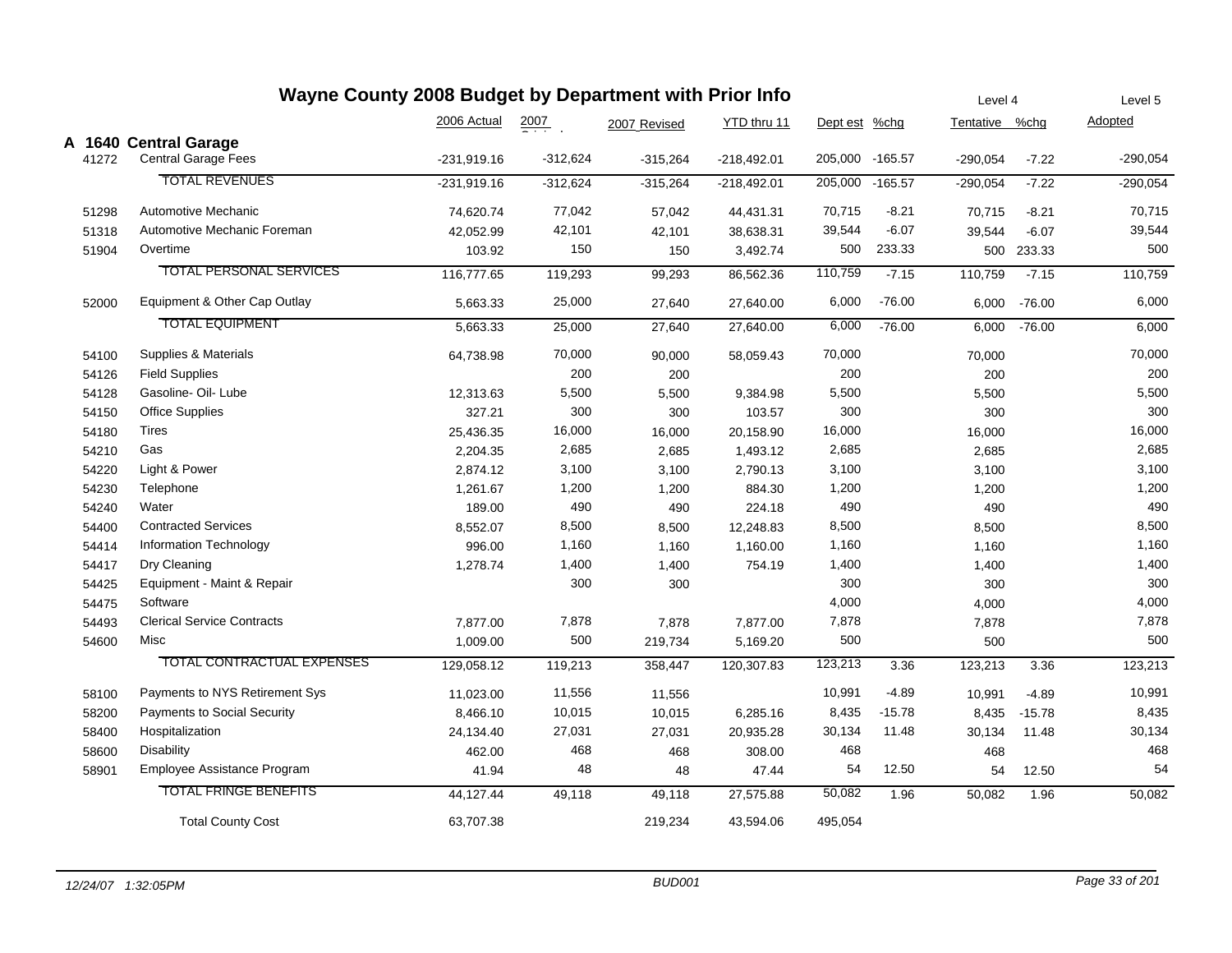|                 | Wayne County 2008 Budget by Department with Prior Info           | Level 4      | Level 5   |              |              |               |                   |           |
|-----------------|------------------------------------------------------------------|--------------|-----------|--------------|--------------|---------------|-------------------|-----------|
|                 |                                                                  | 2006 Actual  | 2007<br>_ | 2007 Revised | YTD thru 11  | Dept est %chg | Tentative<br>%chg | Adopted   |
| A 1670<br>41274 | <b>Undistributed Meter Postage</b><br>Postage Reimbursement Fees | $-39.341.88$ | $-60.000$ | $-60,000$    | $-37.367.15$ | $-60,000$     | $-60.000$         | $-60.000$ |
|                 | <b>TOTAL REVENUES</b>                                            | $-39.341.88$ | $-60.000$ | $-60.000$    | $-37.367.15$ | $-60,000$     | $-60.000$         | $-60,000$ |
| 54000           | Contractual Expenses                                             | 58.235.00    | 60,000    | 65.796       | 55.201.29    | 60,000        | 60,000            | 60,000    |
|                 | TOTAL CONTRACTUAL EXPENSES                                       | 58.235.00    | 60,000    | 65,796       | 55.201.29    | 60,000        | 60,000            | 60,000    |
|                 | <b>Total County Cost</b>                                         | 18.893.12    |           | 5,796        | 17.834.14    | 0             |                   |           |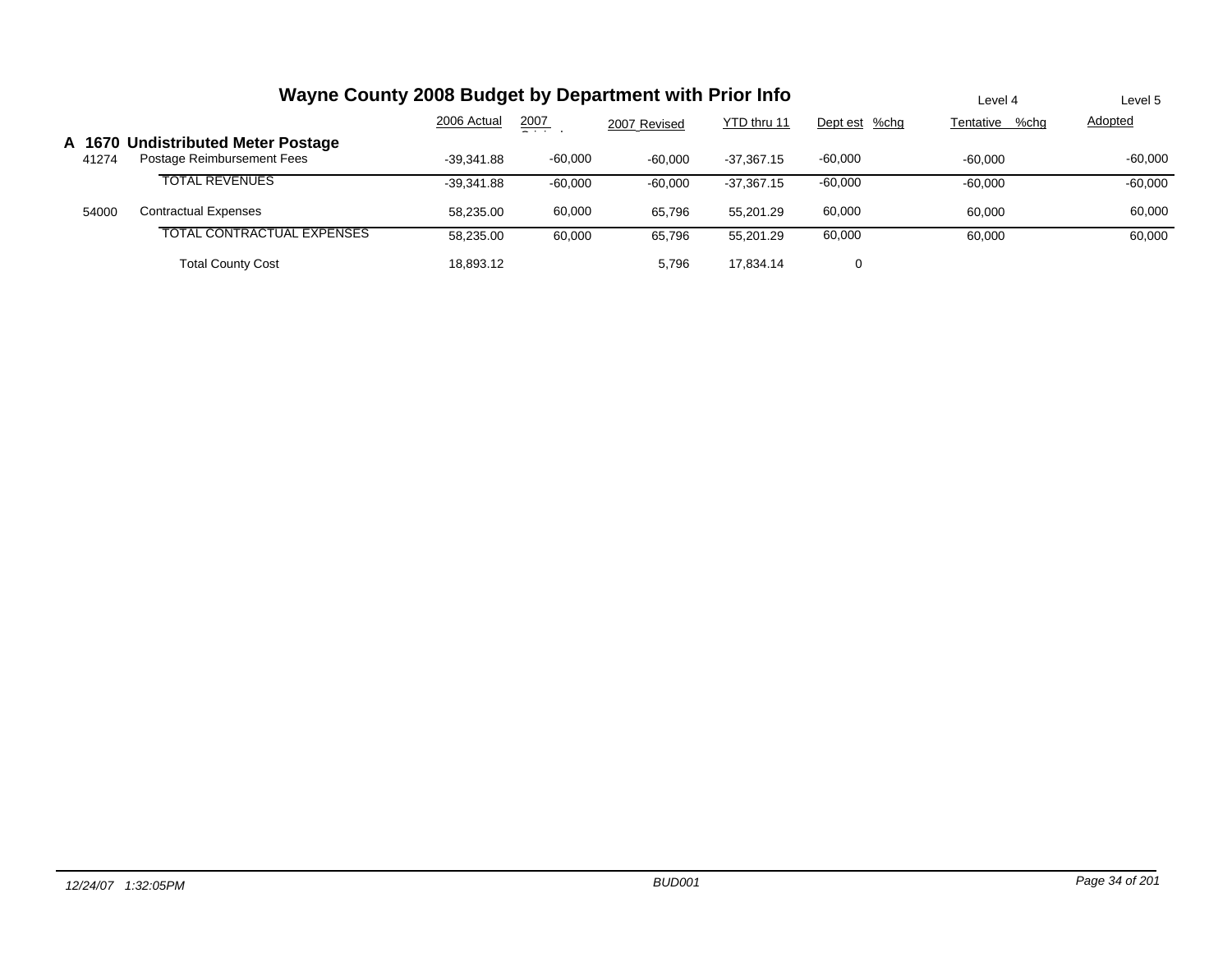|        | Wayne County 2008 Budget by Department with Prior Info |              |           |              |              |           |           | Level 4   |           | Level 5   |
|--------|--------------------------------------------------------|--------------|-----------|--------------|--------------|-----------|-----------|-----------|-----------|-----------|
|        |                                                        | 2006 Actual  | 2007      | 2007 Revised | YTD thru 11  | Dept est  | %chg      | Tentative | %chg      | Adopted   |
| A 1671 | <b>Printing Department</b>                             |              |           |              |              |           |           |           |           |           |
| 41271  | <b>Central Printing Fees</b>                           | $-49,038.10$ | $-69,138$ | $-69,138$    | $-32,699.97$ | $-62,780$ | $-9.20$   | $-62,780$ | $-9.20$   | $-62,780$ |
|        | <b>TOTAL REVENUES</b>                                  | $-49,038.10$ | $-69,138$ | $-69,138$    | $-32,699.97$ | $-62,780$ | $-9.20$   | $-62,780$ | $-9.20$   | $-62,780$ |
| 51063  | <b>Personnel Officer</b>                               | 5,370.96     | 5,635     | 635          |              |           | $-100.00$ |           | $-100.00$ |           |
| 51102  | Clerk                                                  | 7,675.59     | 10,000    | 3,840        | 3,839.94     | 10,000    |           |           | $-100.00$ |           |
| 51114  | Copy Center Coord PT                                   |              |           | 6,160        | 3,984.95     |           |           | 10,000    |           | 10,000    |
|        | <b>TOTAL PERSONAL SERVICES</b>                         | 13,046.55    | 15,635    | 10,635       | 7,824.89     | 10,000    | $-36.04$  | 10,000    | $-36.04$  | 10,000    |
| 54100  | Supplies & Materials                                   | 33,698.95    | 26,000    | 31,468       | 29,678.46    | 28,000    | 7.69      | 28,000    | 7.69      | 28,000    |
| 54210  | Gas                                                    | 1,800.67     | 2,500     | 2,000        | 1,459.07     | 2,500     |           | 2,500     |           | 2,500     |
| 54220  | Light & Power                                          | 1,360.06     | 1,300     | 1,800        | 1,603.04     | 1,400     | 7.69      | 1,400     | 7.69      | 1,400     |
| 54230  | Telephone                                              | 216.57       | 180       | 255          | 209.54       | 200       | 11.11     | 200       | 11.11     | 200       |
| 54240  | Water                                                  | 285.35       | 300       | 300          | 355.18       | 300       |           | 300       |           | 300       |
| 54424  | Equipment - Maint Contract                             | 11,507.83    | 14,000    | 14,155       | 8,867.58     | 14,000    |           | 14,000    |           | 14,000    |
| 54425  | Equipment - Maint & Repair                             | 201.50       | 250       | 250          | 210.00       | 500       | 100.00    | 500       | 100.00    | 500       |
| 54438  | Maintenance/Repairs                                    | 2,500.00     | 5,106     | 6,206        | 6,171.40     | 5,106     |           | 5,106     |           | 5,106     |
|        | <b>TOTAL CONTRACTUAL EXPENSES</b>                      | 51,570.93    | 49,636    | 56,434       | 48,554.27    | 52,006    | 4.77      | 52,006    | 4.77      | 52,006    |
| 58100  | Payments to NYS Retirement Sys                         |              | 744       | 744          |              |           | $-100.00$ |           | $-100.00$ |           |
| 58200  | <b>Payments to Social Security</b>                     | 972.48       | 1,197     | 1,197        | 598.62       | 765       | $-36.09$  | 765       | $-36.09$  | 765       |
| 58400  | Hospitalization                                        | 1,208.27     | 1,926     | 128          | 127.87       |           | $-100.00$ |           | $-100.00$ |           |
| 58901  | Employee Assistance Program                            |              |           |              |              | 9         |           | 9         |           | 9         |
|        | <b>TOTAL FRINGE BENEFITS</b>                           | 2,180.75     | 3,867     | 2,069        | 726.49       | 774       | $-79.98$  | 774       | $-79.98$  | 774       |
|        | <b>Total County Cost</b>                               | 17,760.13    |           |              | 24,405.68    | 0         |           |           |           |           |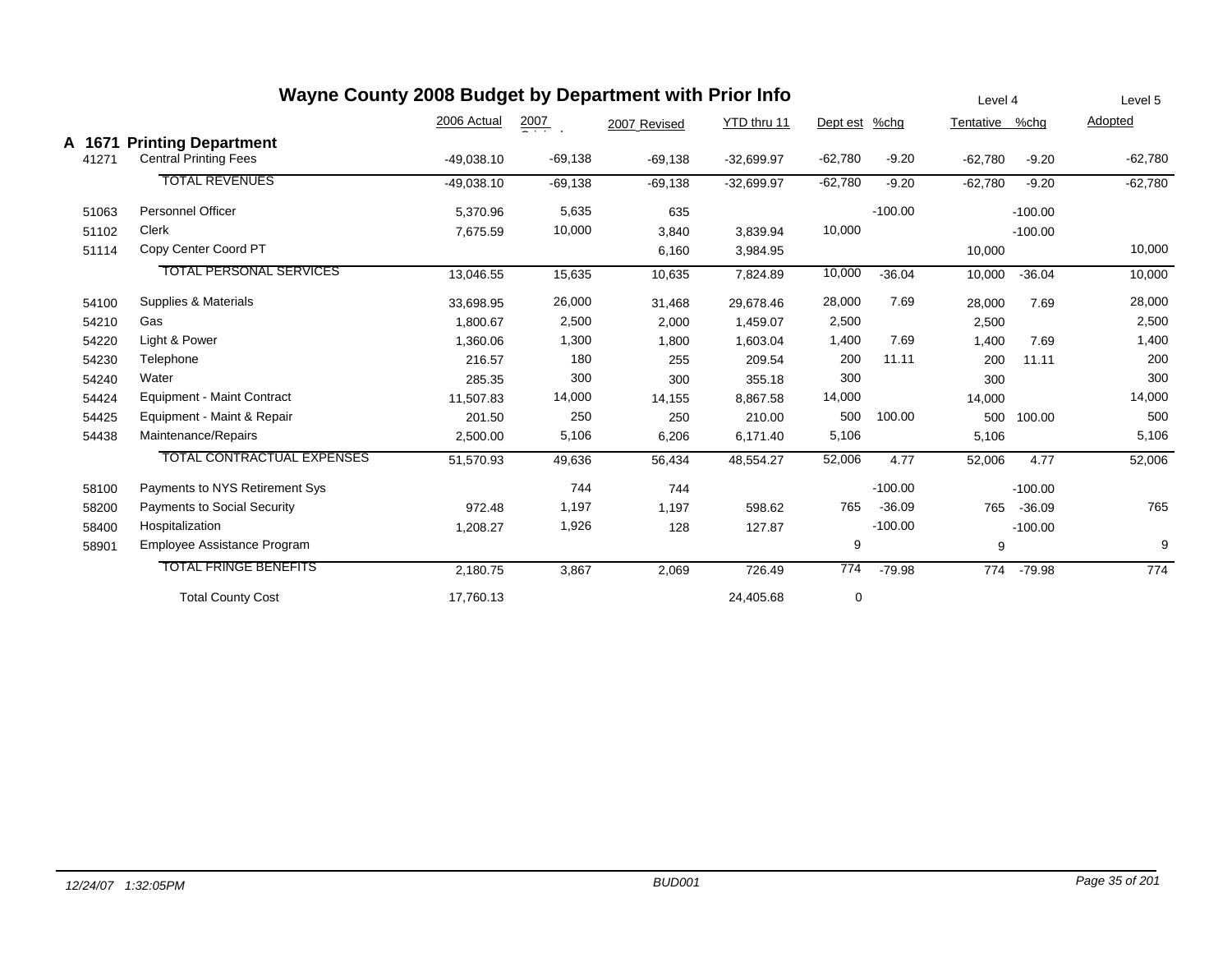|                 | Wayne County 2008 Budget by Department with Prior Info    | Level 4     | Level 5      |              |             |               |                   |                |
|-----------------|-----------------------------------------------------------|-------------|--------------|--------------|-------------|---------------|-------------------|----------------|
|                 |                                                           | 2006 Actual | 2007<br>$ -$ | 2007 Revised | YTD thru 11 | Dept est %chg | %chg<br>Tentative | <b>Adopted</b> |
| A 1672<br>41273 | <b>Court House Xerox</b><br>Use of Court House Xerox Fees | $-3,466.52$ | $-3,000$     | $-3,000$     | $-1.274.10$ | $-3,000$      | $-3.000$          | $-3,000$       |
|                 | <b>TOTAL REVENUES</b>                                     | $-3,466.52$ | $-3,000$     | $-3,000$     | $-1.274.10$ | $-3,000$      | $-3,000$          | $-3,000$       |
| 54000           | <b>Contractual Expenses</b>                               | 2.877.39    | 4,000        | 4.000        | 2.227.20    | 4,000         | 4,000             | 4,000          |
|                 | TOTAL CONTRACTUAL EXPENSES                                | 2.877.39    | 4,000        | 4,000        | 2.227.20    | 4,000         | 4,000             | 4,000          |
|                 | <b>Total County Cost</b>                                  | $-589.13$   | 1,000        | 1.000        | 953.10      | 1.000         | 1,000             | 1,000          |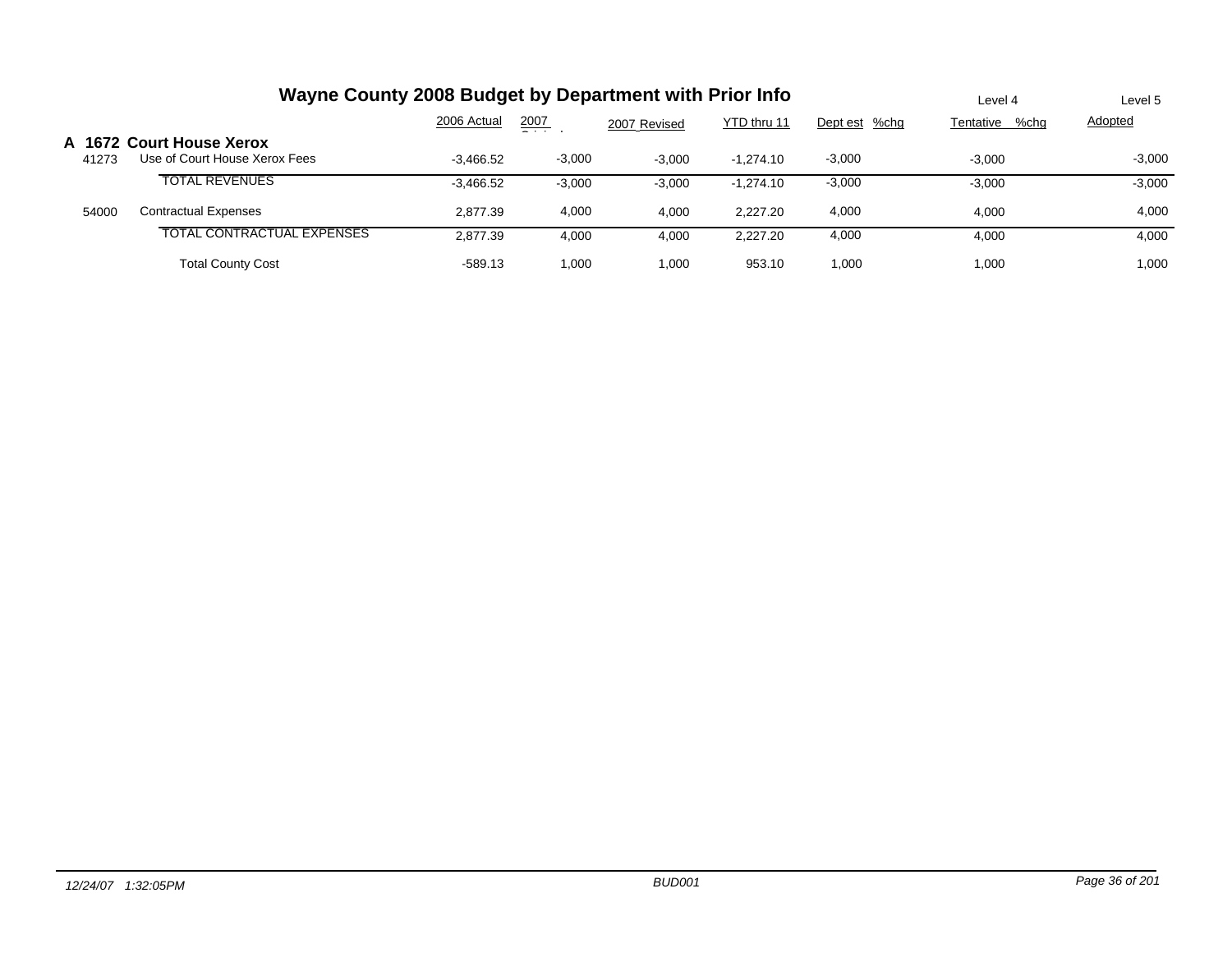|        |                                    | Wayne County 2008 Budget by Department with Prior Info |                  |              |                 |              |          | Level 4      |          | Level 5      |
|--------|------------------------------------|--------------------------------------------------------|------------------|--------------|-----------------|--------------|----------|--------------|----------|--------------|
|        |                                    | 2006 Actual                                            | $\frac{2007}{2}$ | 2007 Revised | YTD thru 11     | Dept est     | %chg     | Tentative    | %chg     | Adopted      |
| A 1680 | <b>Information Technology</b>      |                                                        |                  |              |                 |              |          |              |          |              |
| 41270  | Information Technology Fees        | $-1,157,047.41$                                        | $-1,294,697$     | $-1,294,697$ | $-1,188,260.83$ | $-1,270,097$ | $-1.90$  | $-1,270,097$ | $-1.90$  | $-1,270,097$ |
| 41271  | <b>Central Printing Fees</b>       | $-684.00$                                              | $-3,000$         | $-3,000$     |                 | $-1,500$     | $-50.00$ | $-1,500$     | $-50.00$ | $-1,500$     |
| 41274  | Postage Reimbursement Fees         | $-20,640.13$                                           | $-20,000$        | $-20,000$    | $-18,276.15$    | $-20,000$    |          | $-20,000$    |          | $-20,000$    |
| 42228  | IT for Other Districts & Govt      | $-19,384.30$                                           | $-29,065$        | $-29,065$    | $-23,888.94$    | $-29,065$    |          | $-29,065$    |          | $-29,065$    |
| 43089  | <b>STAR Program Administration</b> | $-4,137.40$                                            |                  |              | $-4,153.80$     |              |          |              |          |              |
|        | <b>TOTAL REVENUES</b>              | $-1,201,893.24$                                        | $-1,346,762$     | $-1,346,762$ | $-1,234,579.72$ | $-1,320,662$ | $-1.94$  | $-1,320,662$ | $-1.94$  | $-1,320,662$ |
| 51073  | Deputy Director of Data Proc       | 64,890.05                                              | 66,835           | 66,835       | 58,642.32       | 66,837       | 0.00     | 51,837       | $-22.44$ | 51,837       |
| 51074  | Director of Data Processing        | 78.736.80                                              | 80,579           | 80,579       | 70.708.92       | 80,703       | 0.15     | 65,703       | $-18.46$ | 65,703       |
| 51194  | <b>Computer Operator</b>           | 23,233.93                                              | 28,108           | 20,312       | 20,312.09       | 29,300       | 4.24     | 29,300       | 4.24     | 29,300       |
| 51238  | Senior Computer Operator           |                                                        |                  | 7,796        | 4,506.34        |              |          |              |          |              |
| 51337  | Micro Comp Prog                    | 37,917.82                                              | 38,064           | 38,064       | 24,440.81       | 39,000       | 2.46     | 39,000       | 2.46     | 39,000       |
| 51338  | <b>Computer Programmer</b>         | 44.459.56                                              | 44,283           | 44,283       | 38.853.06       | 44,445       | 0.37     | 44.445       | 0.37     | 44,445       |
| 51339  | <b>Asst Director DP Operations</b> | 47.771.77                                              | 47,582           | 47,582       | 41.748.07       | 47,757       | 0.37     | 47.757       | 0.37     | 47,757       |
| 51346  | Sr. Computer Programmer            | 114,157.03                                             | 101,511          | 101,511      | 88,794.64       | 102,100      | 0.58     | 102,100      | 0.58     | 102,100      |
| 51351  | Network Support Supervisor         | 50,605.18                                              | 55,241           | 55,241       | 48,504.01       | 56,372       | 2.05     | 56,372       | 2.05     | 56,372       |
| 51528  | <b>Computer Technicians</b>        | 149,032.78                                             | 167,517          | 167,517      | 146,928.58      | 169,552      | 1.21     | 169,552      | 1.21     | 169,552      |
| 51535  | Senior Network Technician          | 54.014.44                                              | 50,360           | 50,360       | 43,922.20       | 50,950       | 1.17     | 50,950       | 1.17     | 50,950       |
| 51537  | Senior MicroComputer Programmr     | 49,817.86                                              | 50,060           | 50,060       | 39,353.65       | 46,184       | $-7.74$  | 46,184       | $-7.74$  | 46,184       |
| 51904  | Overtime                           | 442.80                                                 | 400              | 400          | 242.86          | 400          |          | 400          |          | 400          |
|        | <b>TOTAL PERSONAL SERVICES</b>     | 715,080.02                                             | 730,540          | 730,540      | 626,957.55      | 733,600      | 0.42     | 703,600      | $-3.69$  | 703,600      |
| 52201  | Computer Equipment                 | 126,941.86                                             | 72,800           | 79,300       | 64,785.23       | 54,200       | $-25.55$ | 54,200       | $-25.55$ | 54,200       |
|        | <b>TOTAL EQUIPMENT</b>             | 126,941.86                                             | 72,800           | 79,300       | 64,785.23       | 54,200       | $-25.55$ | 54,200       | $-25.55$ | 54,200       |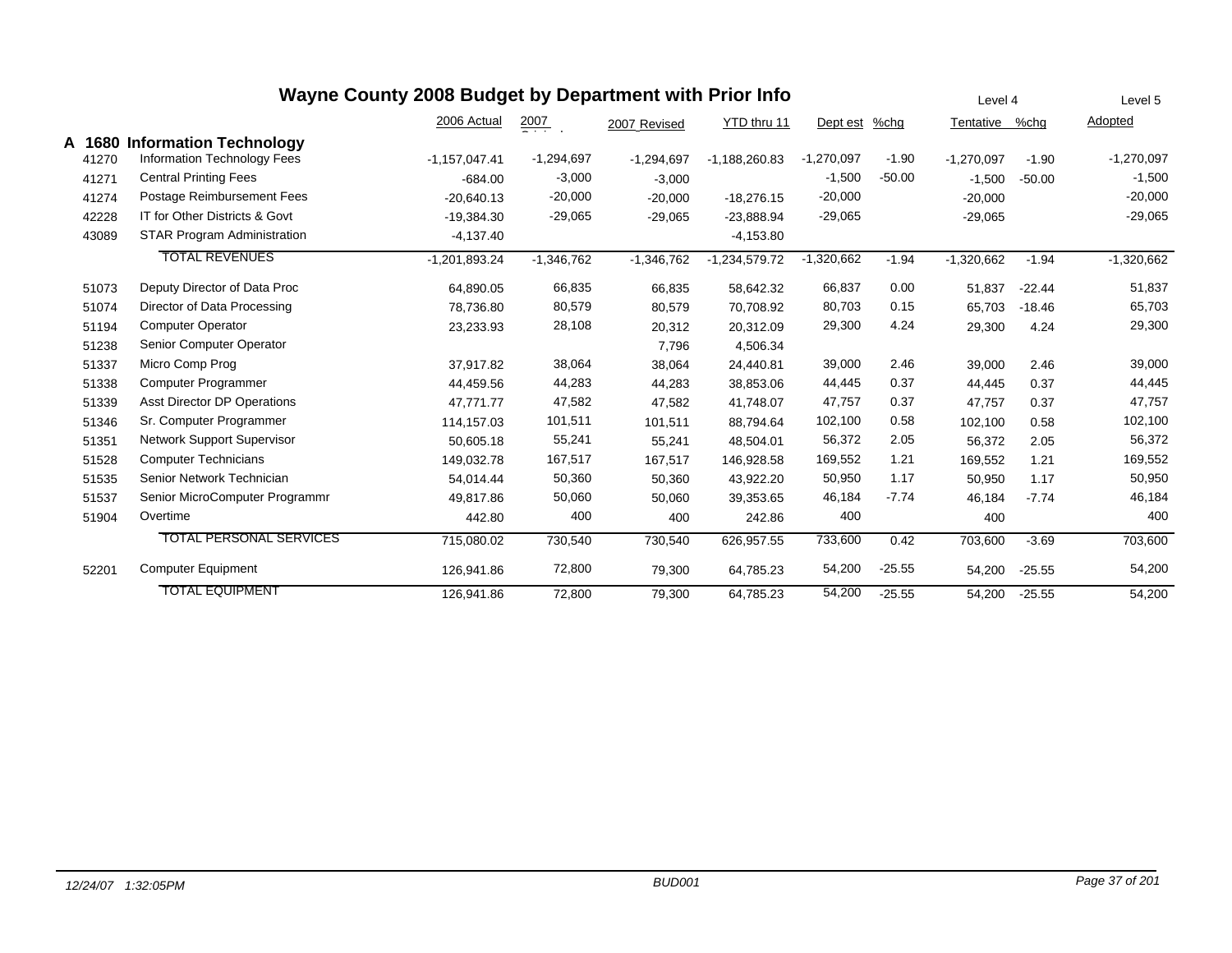## **Wayne County 2008 Budget by Department with Prior Info**

<u>Tentative %chg</u> 2007 YTD thru 11 Oi i l2006 Actual2007 Revised Dept est %chg **Adopted A 1680 Information Technology** 54116 Computer Supplies 26,979.72 26,380 26,245 14,582.61 26,245 26,245 26,245 541500 Office Supplies 547.59 500 500 500 500 54166 Postage 20,000.00 23,000 23,000 19,938.07 23,000 23,000 23,000 54210 Gas 2,889.20 4,500 4,500 1,852.52 4,500 4,500 4,500 542200 Light & Power 11,069.17 12,400 12,400 12,400 12,400 542300 Telephone 14,735.60 17,856 17,856 20,284.16 28,976 62.28 30,866 30,866 542400 Water 626.10 760 760 574.05 760 760 760 544155 IT - Rental/Lease 11,030.40 11,294 9,695.43 11,294 13,118 16.15 13,118 54424Equipment - Maint Contract 23,812.61 24,537 28,157 9,615.40 25,948 5.75 25,948 25,948 25,948 25,948 54438Maintenance/Repairs 133,594 33,594,00 33,594 33,594 33,594.00 33,594 33,594 33,594 33,594 33,594 33,594 54456 Printing 100.00 50 50 50 50 50 544722 Subscriptions 19.95 150 20 -86.67 20 -86.67 20 544755 Software 210,869.63 223,275 247,228 193,941.84 217,110 -2.76 213,396 -4.42 213,396 54483 Training- Seminars & Schools 225.70 300 300 -33.33 276.43 200 200 200 -33.33 54485 Travel 4,002.67 2,700 2,700 11.11 3,558.32 3,000 3,000 3,000 11.11 546000 Misc 1,048.40 6,000 8,479 2,610.40 3,000 -50.00 3,000 3,000 TOTAL CONTRACTUAL EXPENSES 361,550.74 417,348 387,161 0.89 0.89 321,591.37 390,597 390,597 390,597 58100Payments to NYS Retirement Sys **73,636.00** 75,791 75,791 76,547 1.00 63,584 -16.11 63,584 58200Payments to Social Security **62,368.89** 55,368.89 55,886 55,886 55,886 56,120 56,120 56,120 53,825 73,69 53,825 584000 Hospitalization 104,062.05 111,475 111,475 119,268.71 134,781 20.91 141,744 27.15 141,744 586000 Disability 2,262.00 2,340 1,896.00 2,340 2,340 2,340 58901Employee Assistance Program 
244.00 
240 
240 
276.00 
263 
9.38 
263 
9.58 
263 TOTAL FRINGE BENEFITS5 233,572.94 245,732 245,732 167,835.81 270,051 9.90 261,756 6.52 261,756 Total County Cost 235,252.32 89,471 126,158 -53,409.76 127,786 42.82 89,491 0.02 89,491

Level 4

Level 5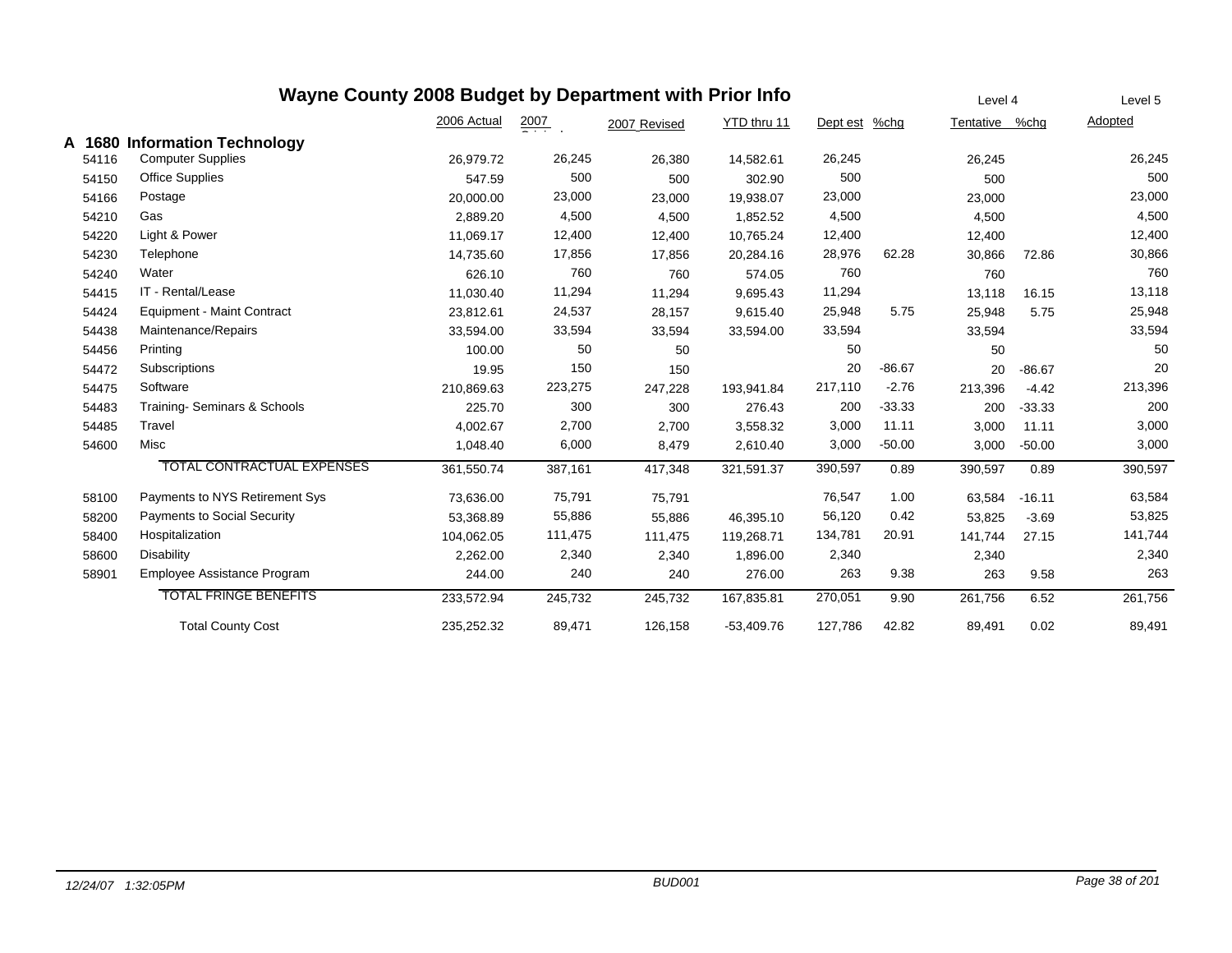|                        | Wayne County 2008 Budget by Department with Prior Info                                 |                         |                   |                   |                         |                   |                     |                   |                     | Level 5           |
|------------------------|----------------------------------------------------------------------------------------|-------------------------|-------------------|-------------------|-------------------------|-------------------|---------------------|-------------------|---------------------|-------------------|
|                        |                                                                                        | 2006 Actual             | 2007<br>- - -     | 2007 Revised      | YTD thru 11             | Dept est          | %chg                | Tentative         | %chg                | Adopted           |
| A 19<br>41295<br>42770 | <b>Unallocated Insurance</b><br>Dept Insurance Reimbursement<br>Miscellaneous Revenues | -193.676.43             | $-218.648$        | $-198.301$        | -198.301.45<br>-61.60   | $-224.081$        | 2.48                | $-224.081$        | 2.48                | $-224.081$        |
|                        | <b>TOTAL REVENUES</b>                                                                  | -193.676.43             | $-218.648$        | $-198.301$        | $-198.363.05$           | $-224,081$        | 2.48                | $-224.081$        | 2.48                | $-224,081$        |
| 54300<br>54353         | Insurance<br><b>Insurance Consultant</b>                                               | 308.826.58<br>14.484.41 | 360,000<br>15,208 | 339,653<br>15,208 | 281.691.90<br>14.035.49 | 316,716<br>14,737 | $-12.02$<br>$-3.10$ | 316,716<br>14.737 | $-12.02$<br>$-3.10$ | 316,716<br>14,737 |
|                        | <b>TOTAL CONTRACTUAL EXPENSES</b>                                                      | 323.310.99              | 375.208           | 354,861           | 295.727.39              | 331,453           | $-11.66$            | 331.453           | $-11.66$            | 331,453           |
|                        | <b>Total County Cost</b>                                                               | 129.634.56              | 156.560           | 156.560           | 97.364.34               | 107.372           | $-31.42$            | 107.372           | $-31.42$            | 107.372           |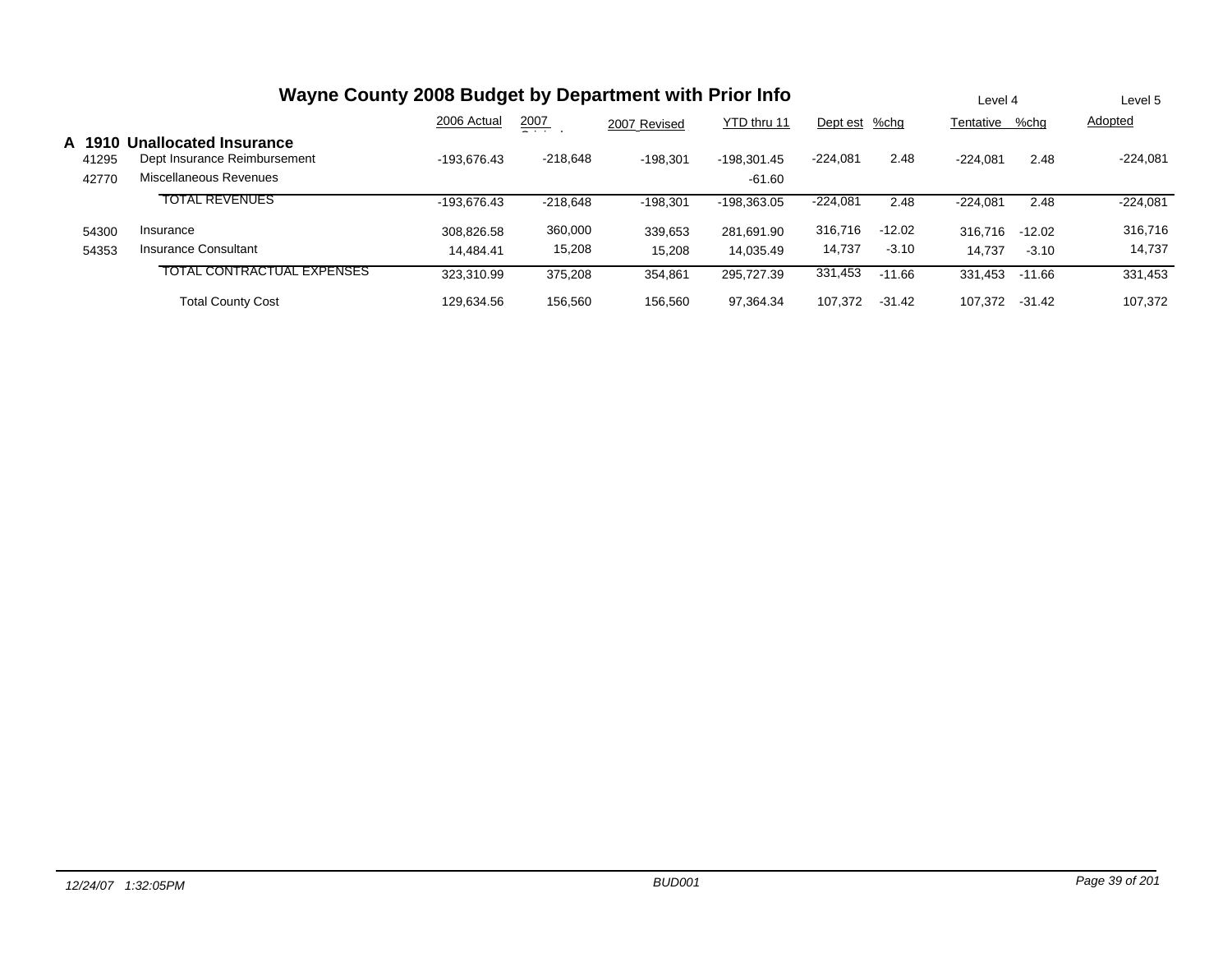|       | Wayne County 2008 Budget by Department with Prior Info           |             |       |              |             |               |      | Level 4   |      | Level 5        |
|-------|------------------------------------------------------------------|-------------|-------|--------------|-------------|---------------|------|-----------|------|----------------|
|       |                                                                  | 2006 Actual | 2007  | 2007 Revised | YTD thru 11 | Dept est %chg |      | Tentative | %cha | <b>Adopted</b> |
| 54000 | A 1920 County Officers Assoc/NACA<br><b>Contractual Expenses</b> | 7.824.00    | 8,059 | 8.059        | 8.059.00    | 8,301         | 3.00 | 8.301     | 3.00 | 8,301          |
|       | TOTAL CONTRACTUAL EXPENSES                                       | 7.824.00    | 8,059 | 8,059        | 8.059.00    | 8,301         | 3.00 | 8,301     | 3.00 | 8,301          |
|       | <b>Total County Cost</b>                                         | 7.824.00    | 8,059 | 8,059        | 8.059.00    | 8,301         | 3.00 | 8,301     | 3.00 | 8,301          |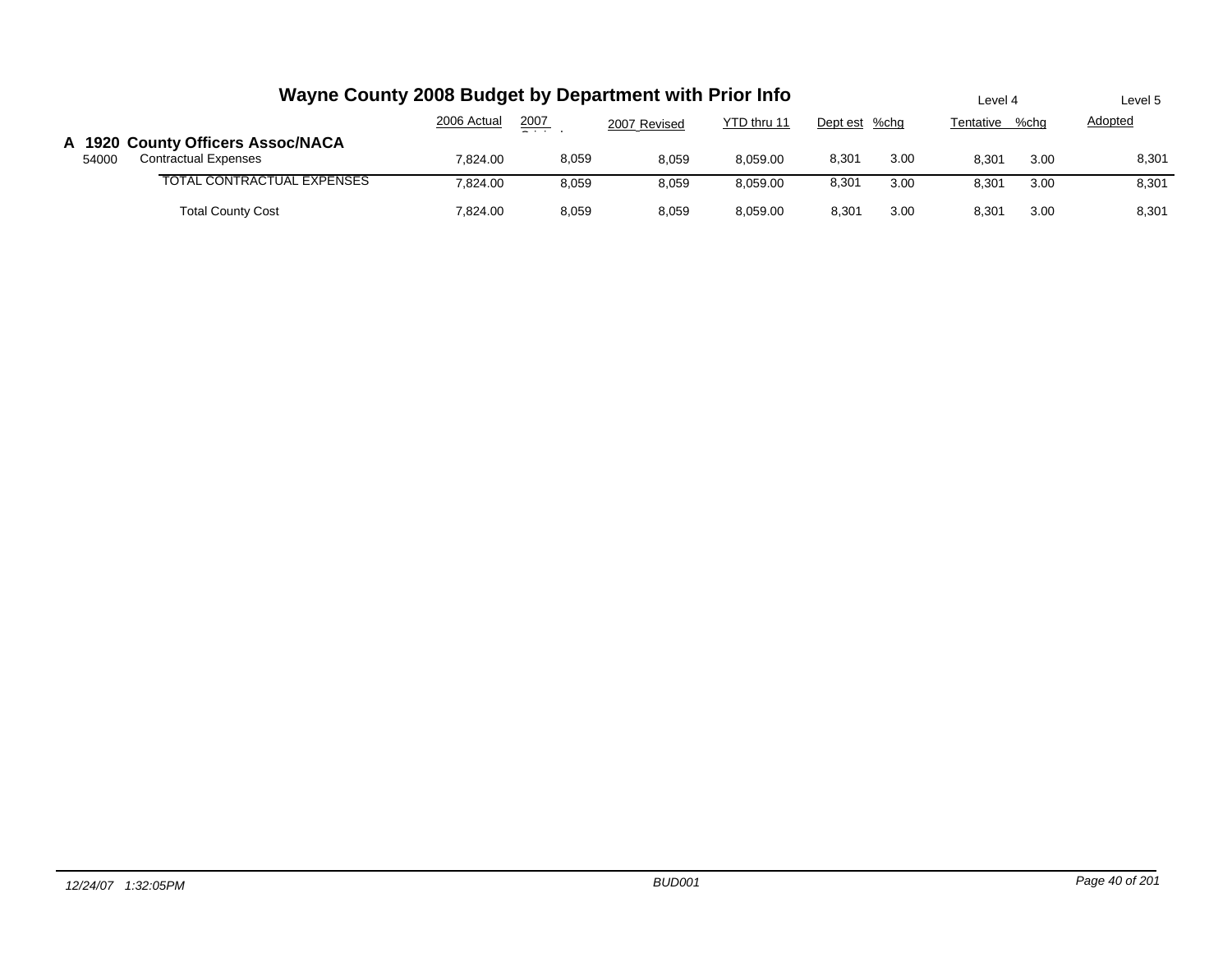|       | Wayne County 2008 Budget by Department with Prior Info | Level 4     | Level 5       |              |             |               |                   |                |
|-------|--------------------------------------------------------|-------------|---------------|--------------|-------------|---------------|-------------------|----------------|
|       |                                                        | 2006 Actual | 2007<br>$  -$ | 2007 Revised | YTD thru 11 | Dept est %chg | %chq<br>Tentative | <b>Adopted</b> |
|       | A 1930 Judgements & Claims                             |             |               |              |             |               |                   |                |
| 54000 | <b>Contractual Expenses</b>                            | 234.857.63  | 125,000       | 165.000      | 96.006.34   | 125,000       | 125.000           | 125,000        |
|       | TOTAL CONTRACTUAL EXPENSES                             | 234,857.63  | 125,000       | 165.000      | 96.006.34   | 125,000       | 125.000           | 125,000        |
|       | <b>Total County Cost</b>                               | 234,857.63  | 125,000       | 165,000      | 96.006.34   | 125,000       | 125,000           | 125,000        |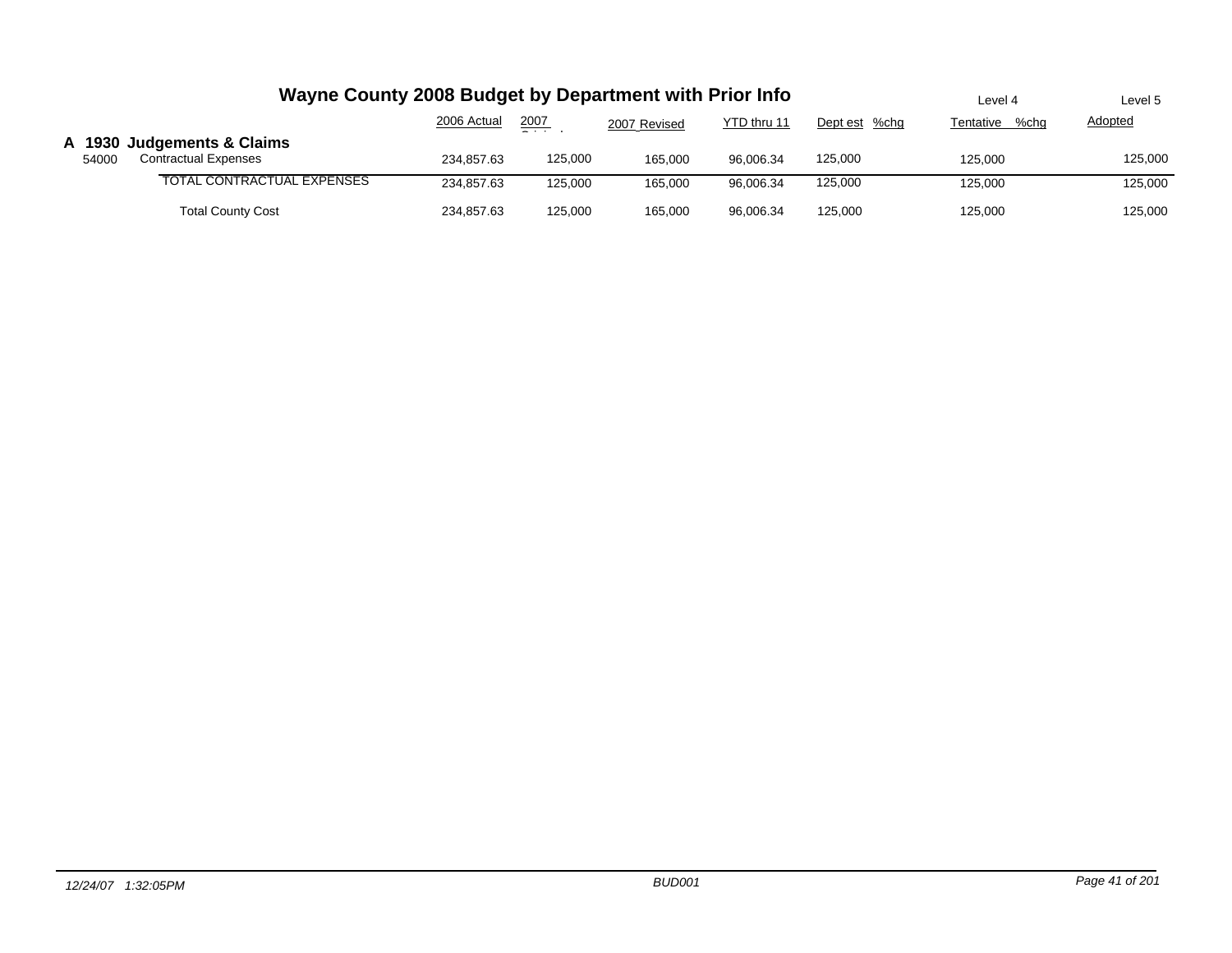|                 | Wayne County 2008 Budget by Department with Prior Info          | Level 4     | Level 5       |              |             |               |                   |                |
|-----------------|-----------------------------------------------------------------|-------------|---------------|--------------|-------------|---------------|-------------------|----------------|
|                 |                                                                 | 2006 Actual | 2007<br>_ _ _ | 2007 Revised | YTD thru 11 | Dept est %chg | %chg<br>Tentative | <b>Adopted</b> |
| A 1931<br>42680 | <b>Liability &amp; Casualty Reserve</b><br>Insurance Recoveries | $-8.345.00$ |               |              |             |               |                   |                |
|                 | <b>TOTAL REVENUES</b>                                           | $-8.345.00$ |               |              |             |               |                   |                |
| 54998           | Liability and Casualty                                          | 29.112.33   | 43,831        | 43,831       | 4,590.19    | 43,831        | 43.831            | 43,831         |
|                 | <b>TOTAL CONTRACTUAL EXPENSES</b>                               | 29,112.33   | 43.831        | 43.831       | 4.590.19    | 43,831        | 43.831            | 43,831         |
|                 | <b>Total County Cost</b>                                        | 20.767.33   | 43.831        | 43.831       | 4.590.19    | 43.831        | 43.831            | 43,831         |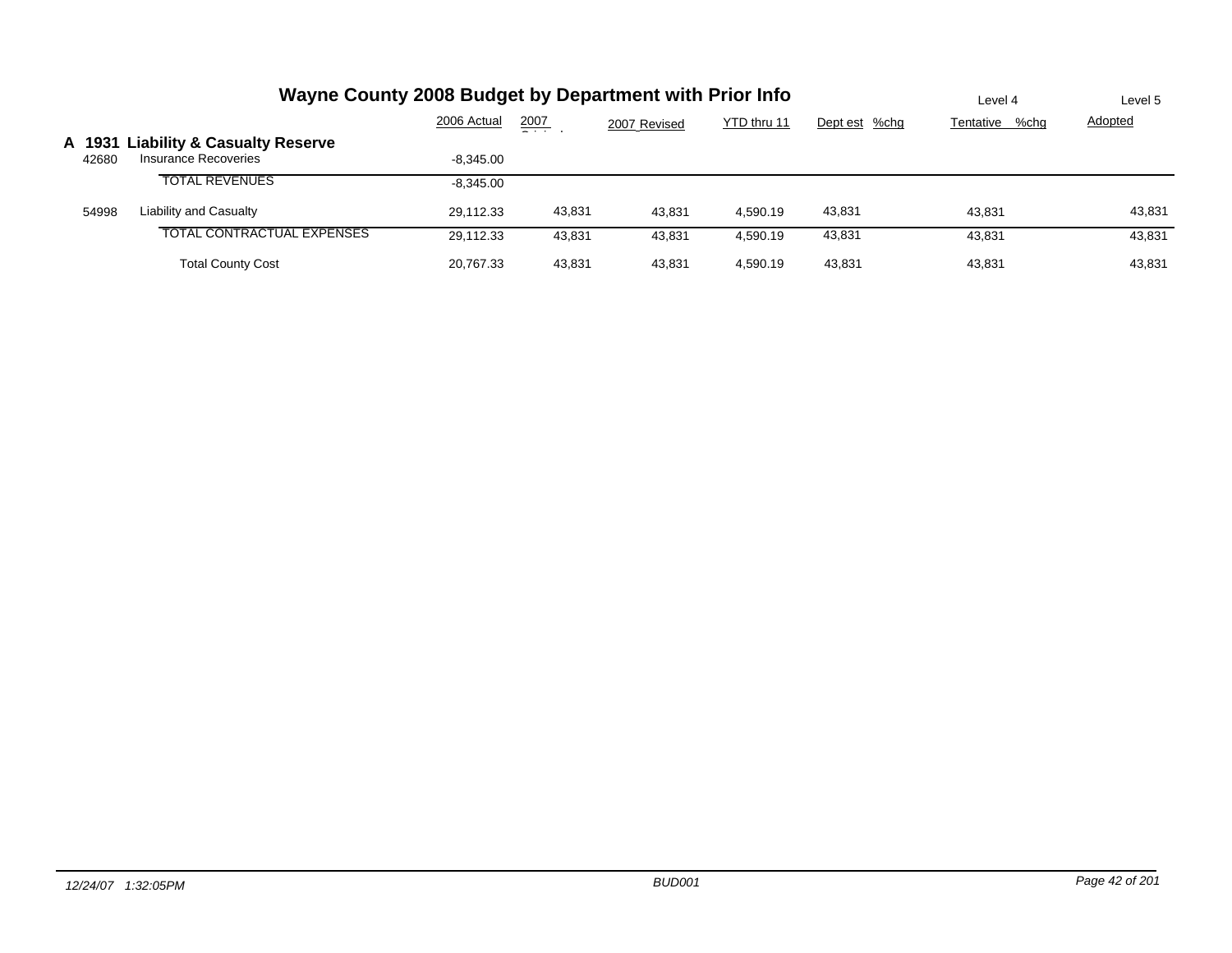|        | Wayne County 2008 Budget by Department with Prior Info |             |                |               |                           |               |                |         | Level 5       |
|--------|--------------------------------------------------------|-------------|----------------|---------------|---------------------------|---------------|----------------|---------|---------------|
|        |                                                        | 2006 Actual | 2007<br>$   -$ | 2007 Revised  | YTD thru 11               | Dept est %chg | Tentative %chg |         | Adopted       |
| A 1985 | <b>Distribution of Sales Tax</b>                       |             |                |               |                           |               |                |         |               |
| 41110  | Sales & Use Tax                                        |             | $-11.150.000$  | $-11.150.000$ | -8,131,971.38 -11,150,000 |               | $-11.131.375$  | $-0.17$ | $-11,131,375$ |
|        | <b>TOTAL REVENUES</b>                                  |             | $-11,150,000$  | $-11.150.000$ | -8,131,971.38 -11,150,000 |               | $-11.131.375$  | $-0.17$ | $-11,131,375$ |
| 54454  | Payments to School Districts                           |             | 5,400,000      | 5,400,000     | 2,616,806.31              | 5,400,000     | 5.400.000      |         | 5,400,000     |
| 54455  | Payments to Towns/Villages                             |             | 5,750,000      | 5,750,000     | 4,317,045.73              | 5,750,000     | 5,731,375      | $-0.32$ | 5,731,375     |
|        | TOTAL CONTRACTUAL EXPENSES                             |             | 11,150,000     | 11.150.000    | 6,933,852.04              | 11,150,000    | 11,131,375     | $-0.17$ | 11,131,375    |
|        | <b>Total County Cost</b>                               |             |                |               | $-1.198.119.34$           | 0             |                |         |               |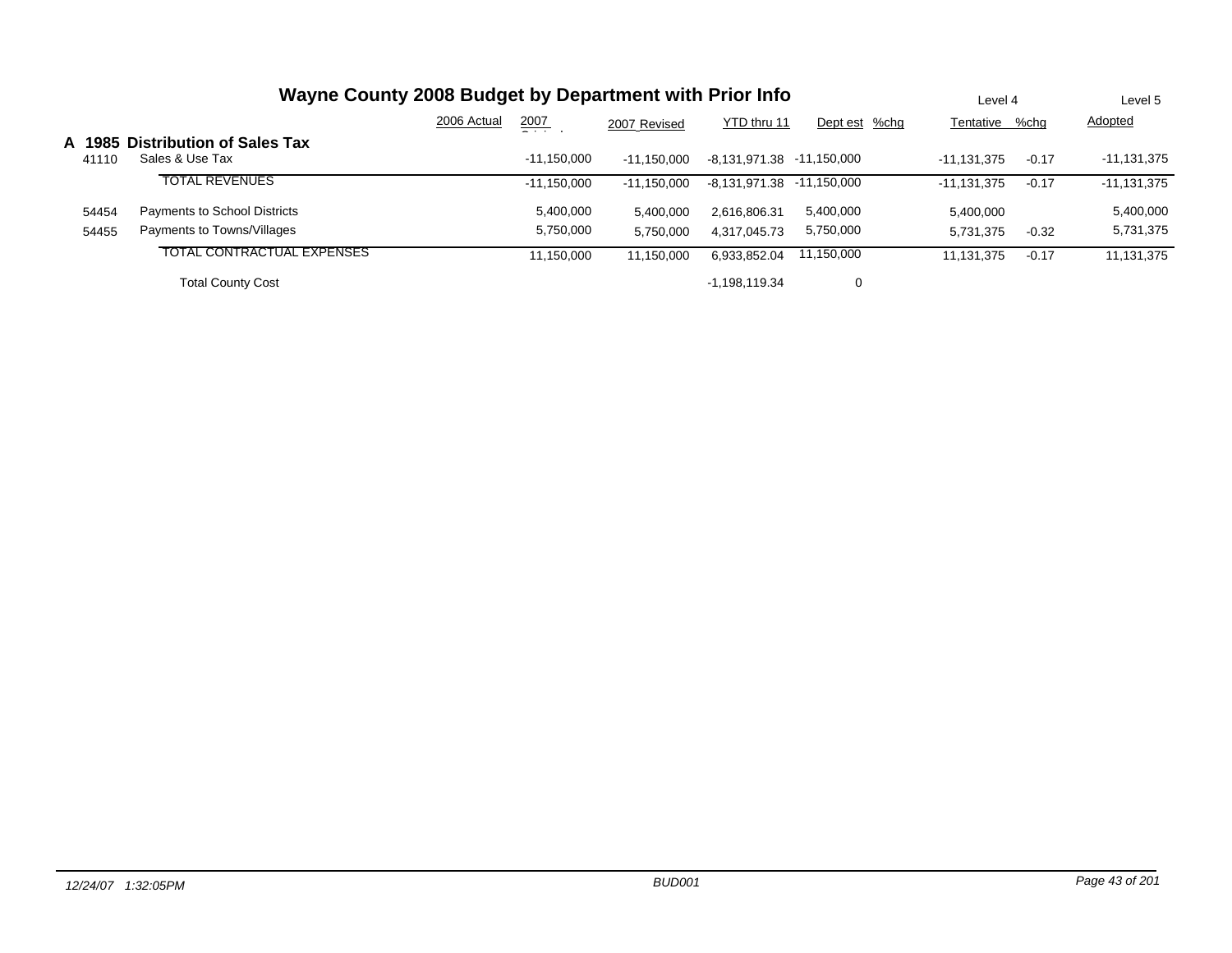| Wayne County 2008 Budget by Department with Prior Info |             |                 |              |             |               | Level 4        | Level 5        |
|--------------------------------------------------------|-------------|-----------------|--------------|-------------|---------------|----------------|----------------|
|                                                        | 2006 Actual | 2007<br>- - - - | 2007 Revised | YTD thru 11 | Dept est %chg | Tentative %chg | <b>Adopted</b> |
| A 1989 Bad Debt Expense                                |             |                 |              |             |               |                |                |
| TOTAL CONTRACTUAL EXPENSES                             |             |                 |              |             |               |                |                |
| <b>Total County Cost</b>                               |             |                 |              |             |               |                |                |

**A**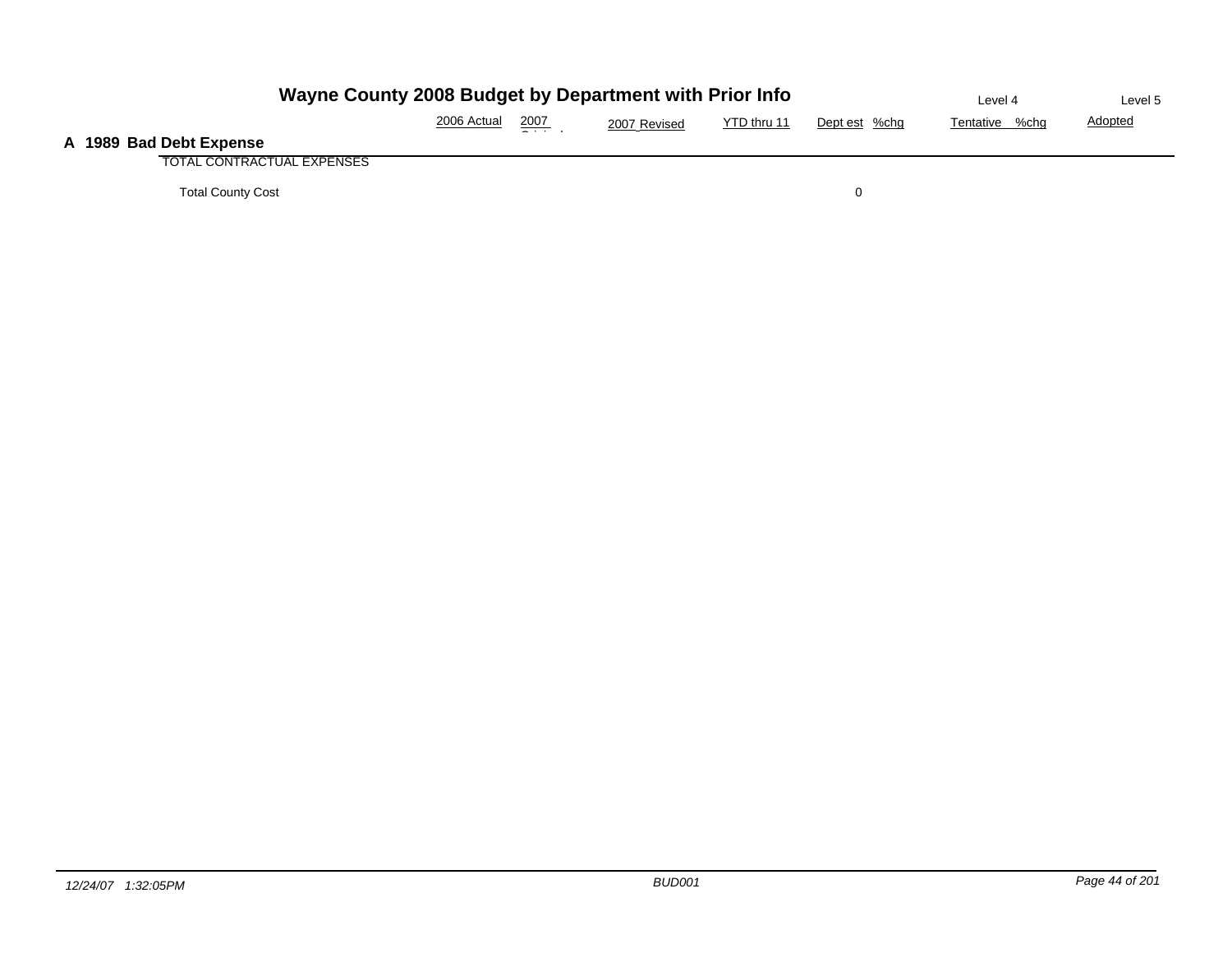|       |                                                           |             | Wayne County 2008 Budget by Department with Prior Info |              |             |               |       | Level 4   |       | Level 5   |
|-------|-----------------------------------------------------------|-------------|--------------------------------------------------------|--------------|-------------|---------------|-------|-----------|-------|-----------|
|       |                                                           | 2006 Actual | 2007<br>_                                              | 2007 Revised | YTD thru 11 | Dept est %chg |       | Tentative | %chg  | Adopted   |
| 54000 | A 1990 Contingent Fund Gen<br><b>Contractual Expenses</b> |             | 2.267.687                                              | 2.131.564    |             | 4.000.000     | 76.39 | 4.000.000 | 76.39 | 4,000,000 |
|       | TOTAL CONTRACTUAL EXPENSES                                |             | 2.267.687                                              | 2.131.564    |             | 4,000,000     | 76.39 | 4.000.000 | 76.39 | 4,000,000 |
|       | <b>Total County Cost</b>                                  |             | 2.267.687                                              | 2.131.564    |             | 4.000.000     | 76.39 | 4.000.000 | 76.39 | 4,000,000 |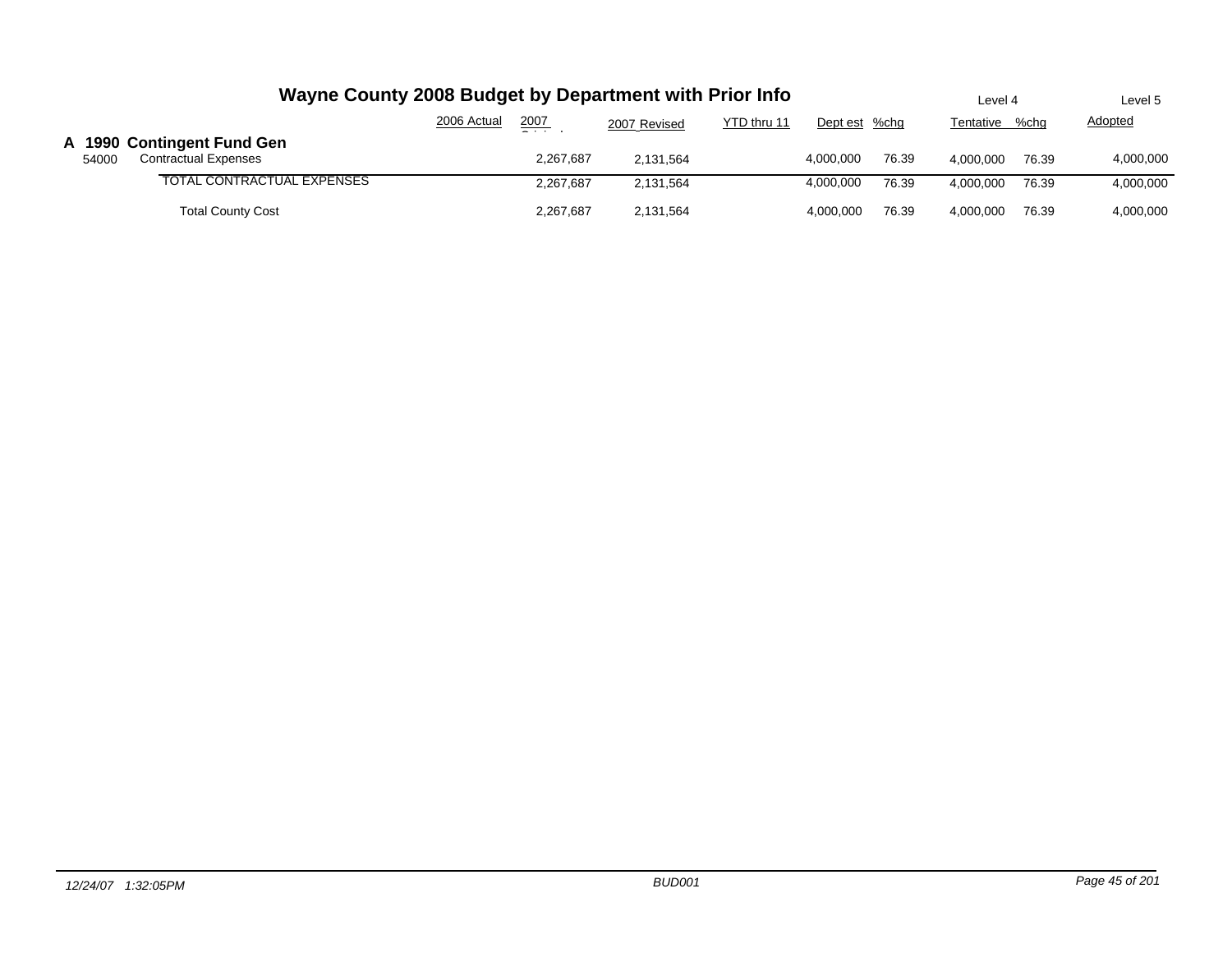|       | Wayne County 2008 Budget by Department with Prior Info  | Level 4      | Level 5         |              |              |               |                |                |
|-------|---------------------------------------------------------|--------------|-----------------|--------------|--------------|---------------|----------------|----------------|
|       |                                                         | 2006 Actual  | 2007<br>- - - - | 2007 Revised | YTD thru 11  | Dept est %chg | Tentative %chg | <b>Adopted</b> |
| 54000 | A 2490 Community College<br><b>Contractual Expenses</b> | 2,947,755.55 | 3,200,000       | 3,200,000    | 3.047.771.66 | 3,200,000     | 3,200,000      | 3,200,000      |
|       | TOTAL CONTRACTUAL EXPENSES                              | 2,947,755.55 | 3,200,000       | 3,200,000    | 3.047.771.66 | 3,200,000     | 3,200,000      | 3,200,000      |
|       | <b>Total County Cost</b>                                | 2,947,755.55 | 3,200,000       | 3,200,000    | 3.047.771.66 | 3.200.000     | 3,200,000      | 3,200,000      |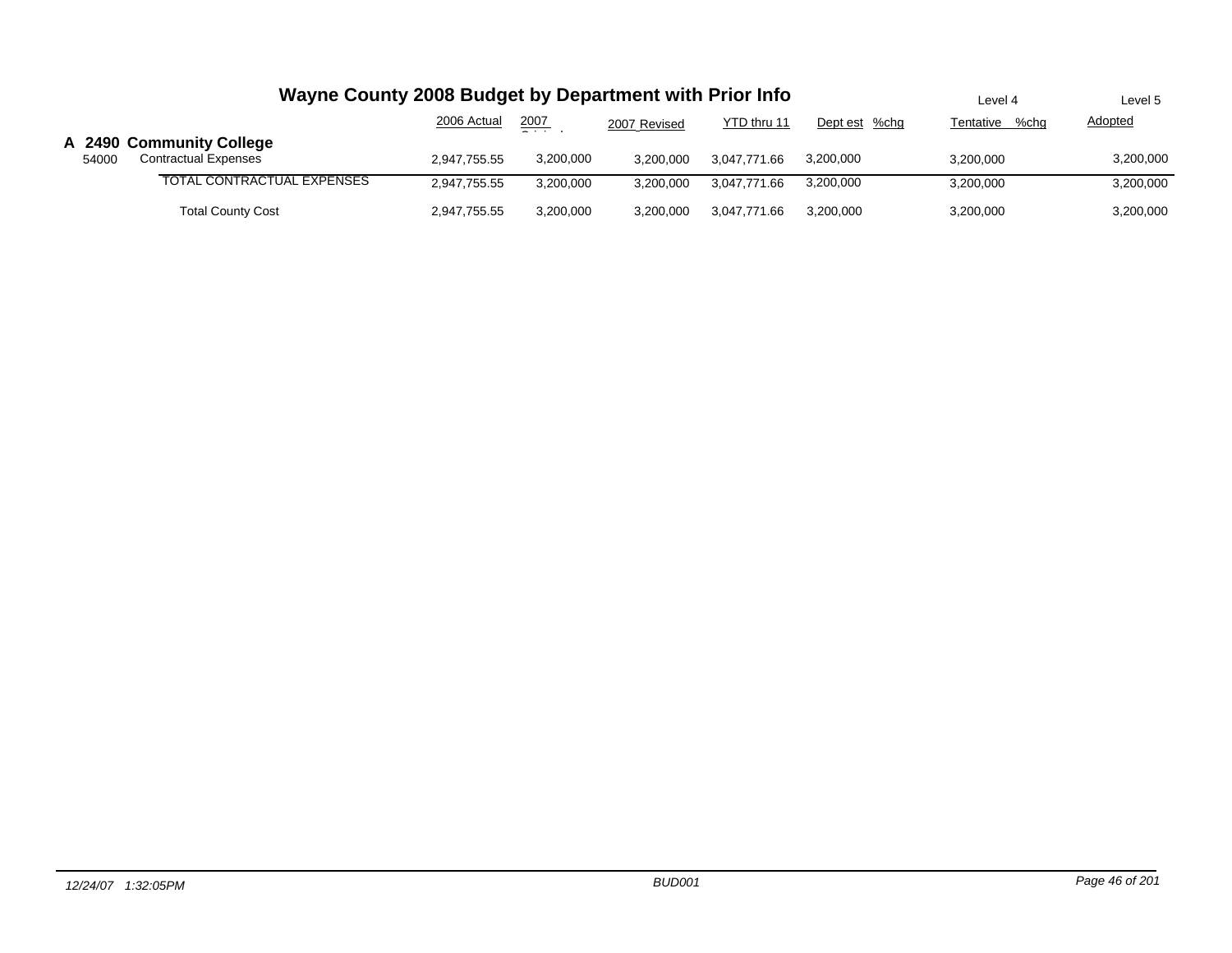| Wayne County 2008 Budget by Department with Prior Info        |             |       |              |             |               | Level 4           | Level 5        |
|---------------------------------------------------------------|-------------|-------|--------------|-------------|---------------|-------------------|----------------|
|                                                               | 2006 Actual | 2007  | 2007 Revised | YTD thru 11 | Dept est %chg | %chq<br>Tentative | <b>Adopted</b> |
| A 2910 Educational TV<br><b>Contractual Expenses</b><br>54000 |             | 4,860 | 4,860        |             | $-100.00$     | $-100.00$         |                |
| TOTAL CONTRACTUAL EXPENSES                                    |             | 4,860 | 4,860        |             | $-100.00$     | $-100.00$         |                |
| <b>Total County Cost</b>                                      |             | 4,860 | 4,860        |             | $0 - 100.00$  | $-100.00$         |                |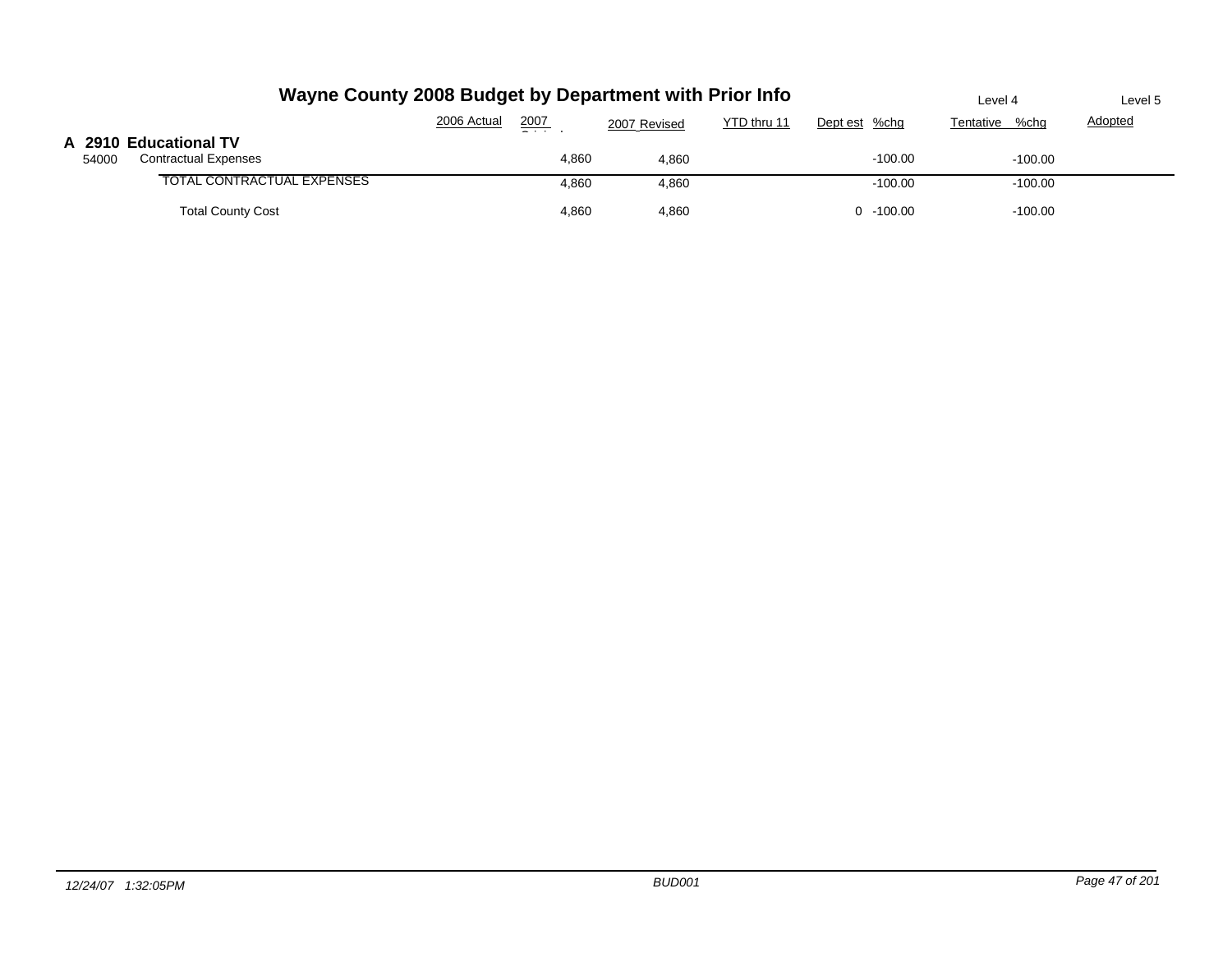|                                                                       | Wayne County 2008 Budget by Department with Prior Info |      |              |             |               |                |                |  |
|-----------------------------------------------------------------------|--------------------------------------------------------|------|--------------|-------------|---------------|----------------|----------------|--|
|                                                                       | 2006 Actual                                            | 2007 | 2007 Revised | YTD thru 11 | Dept est %chg | Tentative %chg | <b>Adopted</b> |  |
| A 2980 Medical Scholarships<br>Repayment-Medical Scholarship<br>42775 | $-5.331.24$                                            |      |              | $-5.331.24$ |               |                |                |  |
| <b>TOTAL REVENUES</b>                                                 | $-5.331.24$                                            |      |              | $-5.331.24$ |               |                |                |  |
| <b>TOTAL CONTRACTUAL EXPENSES</b>                                     |                                                        |      |              |             |               |                |                |  |
| <b>Total County Cost</b>                                              | $-5,331.24$                                            |      |              | $-5.331.24$ | 0             |                |                |  |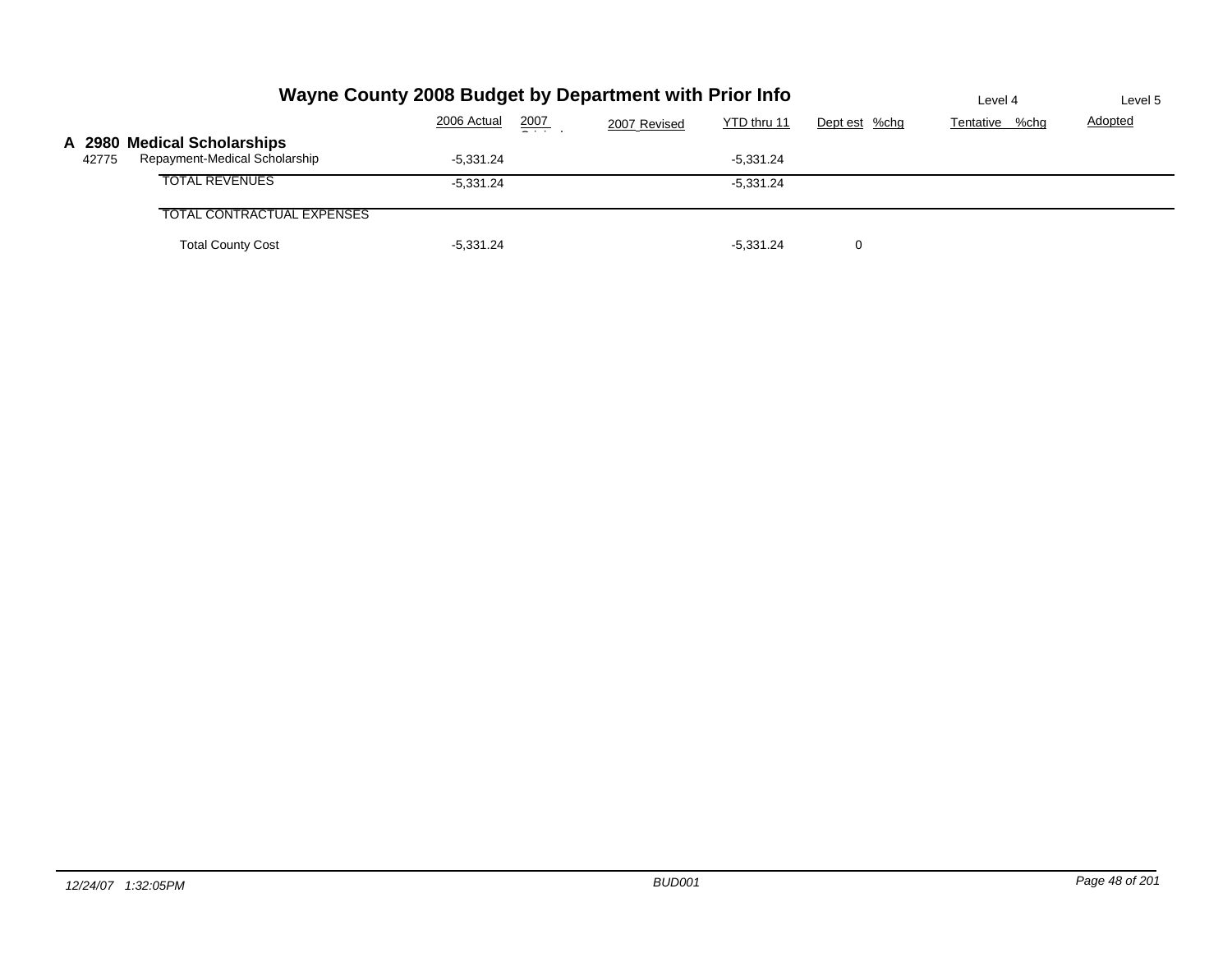| Wayne County 2008 Budget by Department with Prior Info |        |                                |              |                  |              |               |          |           |           | Level 4 | Level 5   |
|--------------------------------------------------------|--------|--------------------------------|--------------|------------------|--------------|---------------|----------|-----------|-----------|---------|-----------|
|                                                        |        |                                | 2006 Actual  | $\frac{2007}{2}$ | 2007 Revised | YTD thru 11   | Dept est | %chg      | Tentative | %chg    | Adopted   |
|                                                        | A 3110 | <b>Sheriff</b>                 |              |                  |              |               |          |           |           |         |           |
|                                                        | 41510  | <b>Sheriff Fees</b>            | $-13,022.25$ | $-12,000$        | $-12,000$    | $-8,326.00$   | 14,000   | $-216.67$ | $-13,000$ | 8.33    | $-13,000$ |
|                                                        | 41511  | Sale of ID Cards               | $-7,255.00$  | $-5,000$         | $-5,000$     | $-5,385.00$   | 6,000    | $-220.00$ | $-6,000$  | 20.00   | $-6,000$  |
|                                                        | 42545  | <b>Pistol Permits</b>          | $-3,210.00$  | $-2,200$         | $-2,200$     | $-2,440.00$   | 3,000    | $-236.36$ | $-3,000$  | 36.36   | $-3,000$  |
|                                                        | 43363  | <b>Traffice Safety</b>         | 237.25       |                  |              |               |          |           |           |         |           |
|                                                        |        | <b>TOTAL REVENUES</b>          | $-23,250.00$ | $-19,200$        | $-19,200$    | $-16, 151.00$ | 23,000   | $-219.79$ | $-22,000$ | 14.58   | $-22,000$ |
|                                                        | 51076  | Sheriff                        | 79,167.59    | 81,540           | 81,540       | 71,544.39     | 81,542   | 0.00      | 81,542    | 0.00    | 81,542    |
|                                                        | 51077  | <b>UnderSheriff</b>            | 71,836.99    | 68,803           | 68,803       | 60,391.34     | 68,803   | 0.00      | 68,803    |         | 68,803    |
|                                                        | 51078  | <b>Chief Deputy</b>            | 65,032.71    | 68,514           | 68,514       | 58,385.89     | 66,518   | $-2.91$   | 66,518    | $-2.91$ | 66,518    |
|                                                        | 51081  | Stenograhper Secretary         | 35,902.67    | 36,953           | 36,953       | 31,902.81     | 36,953   |           | 36,953    |         | 36,953    |
|                                                        | 51105  | Clerk Typist - Part Time       | 12,735.71    | 10,723           | 10,723       | 10,972.08     | 10,723   |           | 10,723    |         | 10,723    |
|                                                        | 51367  | <b>Criminal Records Clerk</b>  | 32,557.96    | 32,734           | 49,013       | 27,709.39     | 32,858   | 0.38      | 32,858    | 0.38    | 32,858    |
|                                                        | 51469  | Senior Criminal Records Clerk  | 36,476.21    | 37,303           | 37,303       | 31,983.28     | 36,856   | $-1.20$   | 36,856    | $-1.20$ | 36,856    |
|                                                        | 51695  | Clerk-Typist (8hr)             | 27,314.58    | 30,593           | 14,314       | 16,585.74     | 32,304   | 5.59      | 29,757    | $-2.73$ | 29,757    |
|                                                        | 51904  | Overtime                       | 2,950.30     | 3,000            | 3,000        | 2,707.34      | 3,500    | 16.67     | 3,500     | 16.67   | 3,500     |
|                                                        |        | <b>TOTAL PERSONAL SERVICES</b> | 363,974.72   | 370,163          | 370,163      | 312,182.26    | 370,056  | $-0.03$   | 367,510   | $-0.72$ | 367,510   |

TOTAL EQUIPMENT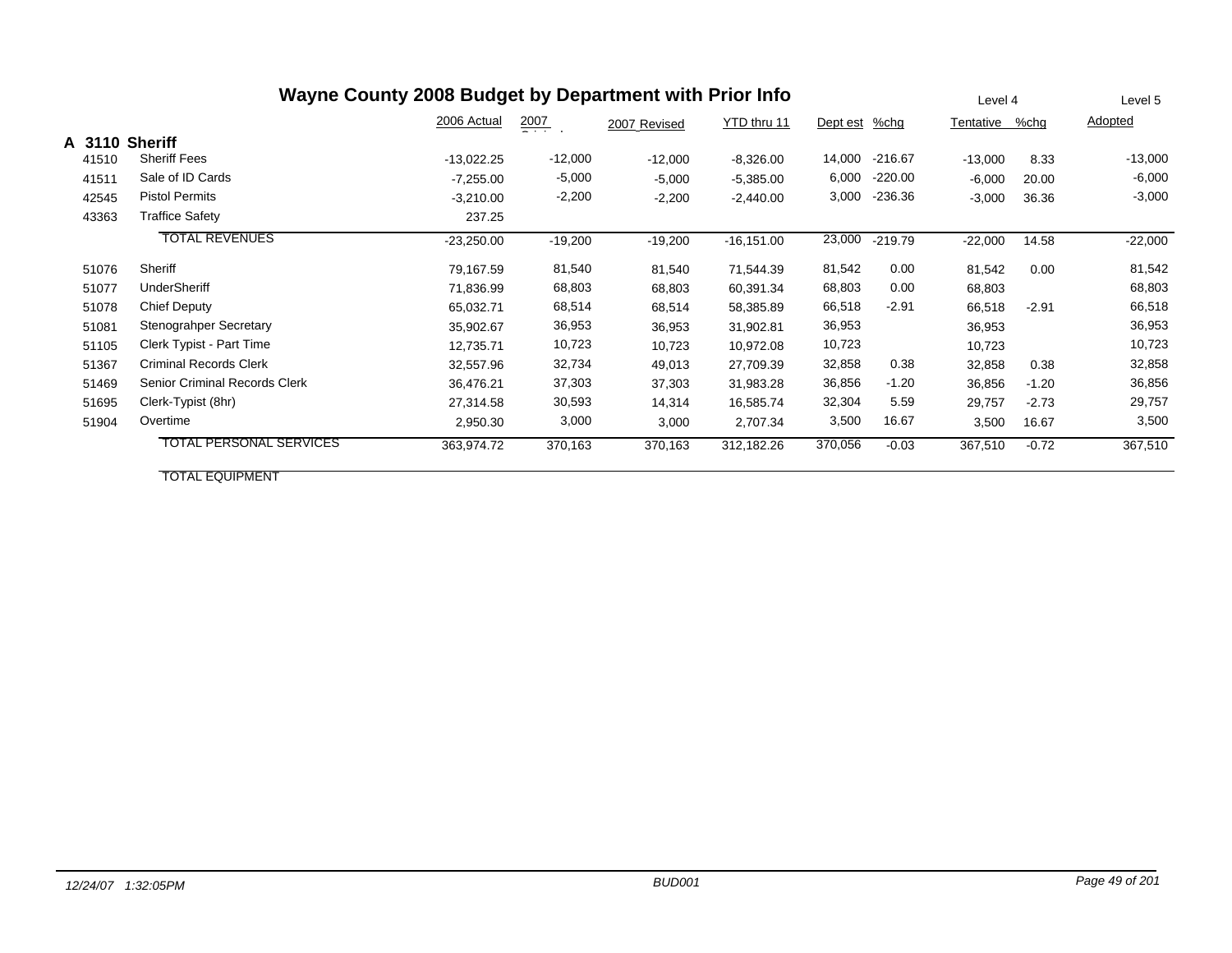|       | Wayne County 2008 Budget by Department with Prior Info |             |                  |              |             |               |           | Level 4        |           | Level 5 |
|-------|--------------------------------------------------------|-------------|------------------|--------------|-------------|---------------|-----------|----------------|-----------|---------|
|       |                                                        | 2006 Actual | $\frac{2007}{2}$ | 2007 Revised | YTD thru 11 | Dept est %chg |           | Tentative %chg |           | Adopted |
|       | A 3110 Sheriff                                         |             |                  |              |             |               |           |                |           |         |
| 54100 | Supplies & Materials                                   | 22,664.51   | 24,800           | 20,700       | 18,878.09   | 24,800        |           | 24,800         |           | 24,800  |
| 54114 | Car Expense                                            | 4,649.10    | 5,000            | 5,000        | 4,830.96    | 7,000         | 40.00     | 7,000          | 40.00     | 7,000   |
| 54150 | <b>Office Supplies</b>                                 | 11,192.42   | 10,000           | 10,000       | 7,805.04    | 10,000        |           | 10,000         |           | 10,000  |
| 54163 | Photo ID                                               | 194.00      | 1,000            | 1,000        | 374.50      | 1,000         |           | 1,000          |           | 1,000   |
| 54166 | Postage                                                | 407.12      | 10,500           | 6,500        | 6,354.27    | 10,500        |           | 10,500         |           | 10,500  |
| 54182 | <b>Pistol Permits</b>                                  | 119.00      | 2,000            | 3,485        | 330.50      | 2,000         |           | 2,000          |           | 2,000   |
| 54187 | Uniforms                                               | 2,428.95    | 2,200            | 2,200        | 377.77      | 1,950         | $-11.36$  | 1,950          | $-11.36$  | 1,950   |
| 54210 | Gas                                                    | 1.111.62    | 22,000           | 22,000       | 796.56      | 22,000        |           | 22,000         |           | 22,000  |
| 54220 | Light & Power                                          | 10,289.35   | 23,400           | 23,400       | 10,425.16   | 18,000        | $-23.08$  | 18,000         | $-23.08$  | 18,000  |
| 54232 | <b>NYSPIN Teletype</b>                                 |             | 2,100            | 2,100        |             |               | $-100.00$ |                | $-100.00$ |         |
| 54240 | Water                                                  | 166.65      | 600              | 600          | 161.10      | 500           | $-16.67$  | 500            | $-16.67$  | 500     |
| 54410 | Conference                                             | 1,132.00    | 2,500            | 2,500        | 1,008.24    | 2,500         |           | 2,500          |           | 2,500   |
| 54414 | Information Technology                                 | 91,019.00   | 104,944          | 104,944      | 104,944.00  | 104,944       |           | 104,944        |           | 104,944 |
| 54424 | <b>Equipment - Maint Contract</b>                      | 31,182.69   | 46,000           | 20,663       | 18,528.66   | 22,000        | $-52.17$  | 22,000         | $-52.17$  | 22,000  |
| 54425 | Equipment - Maint & Repair                             | 2,524.50    | 3,000            | 8,200        | 7,993.91    | 27,000        | 800.00    | 27,000         | 800.00    | 27,000  |
| 54438 | Maintenance/Repairs                                    | 56,726.54   | 52,363           | 52,363       | 48,234.63   | 52,363        |           | 52,363         |           | 52,363  |
| 54483 | Training-Seminars & Schools                            | 1,511.85    | 1,800            | 1,800        | 699.88      | 1,800         |           | 1,800          |           | 1,800   |
| 54500 | Fees for Services Non-employ                           | 170.70      | 500              | 500          | 475.32      | 500           |           | 500            |           | 500     |
|       | <b>TOTAL CONTRACTUAL EXPENSES</b>                      | 237,490.00  | 314,707          | 287,955      | 232,218.59  | 308,857       | $-1.86$   | 308,857        | $-1.86$   | 308,857 |
| 58100 | Payments to NYS Retirement Sys                         | 42,964.00   | 45,655           | 45,655       |             | 35,523        | $-22.19$  | 48,349         | 5.90      | 48,349  |
| 58200 | <b>Payments to Social Security</b>                     | 27,445.16   | 28,250           | 28,250       | 23,337.75   | 28,162        | $-0.31$   | 28,115         | $-0.48$   | 28,115  |
| 58400 | Hospitalization                                        | 30,945.54   | 34,956           | 34,956       | 26,415.35   | 38,879        | 11.22     | 38,879         | 11.22     | 38,879  |
| 58600 | <b>Disability</b>                                      | 924.00      | 1,092            | 1,092        | 744.00      | 1,248         | 14.29     | 1,092          |           | 1,092   |
| 58901 | Employee Assistance Program                            | 110.56      | 120              | 120          | 125.06      | 142           | 18.33     | 134            | 11.67     | 134     |
|       | <b>TOTAL FRINGE BENEFITS</b>                           | 102,389.26  | 110,073          | 110,073      | 50.622.16   | 103,955       | $-5.56$   | 116,569        | 5.90      | 116,569 |
|       | <b>Total County Cost</b>                               | 680,603.98  | 775,743          | 748,991      | 578.872.01  | 805,868       | 3.88      | 770,936        | $-0.62$   | 770,936 |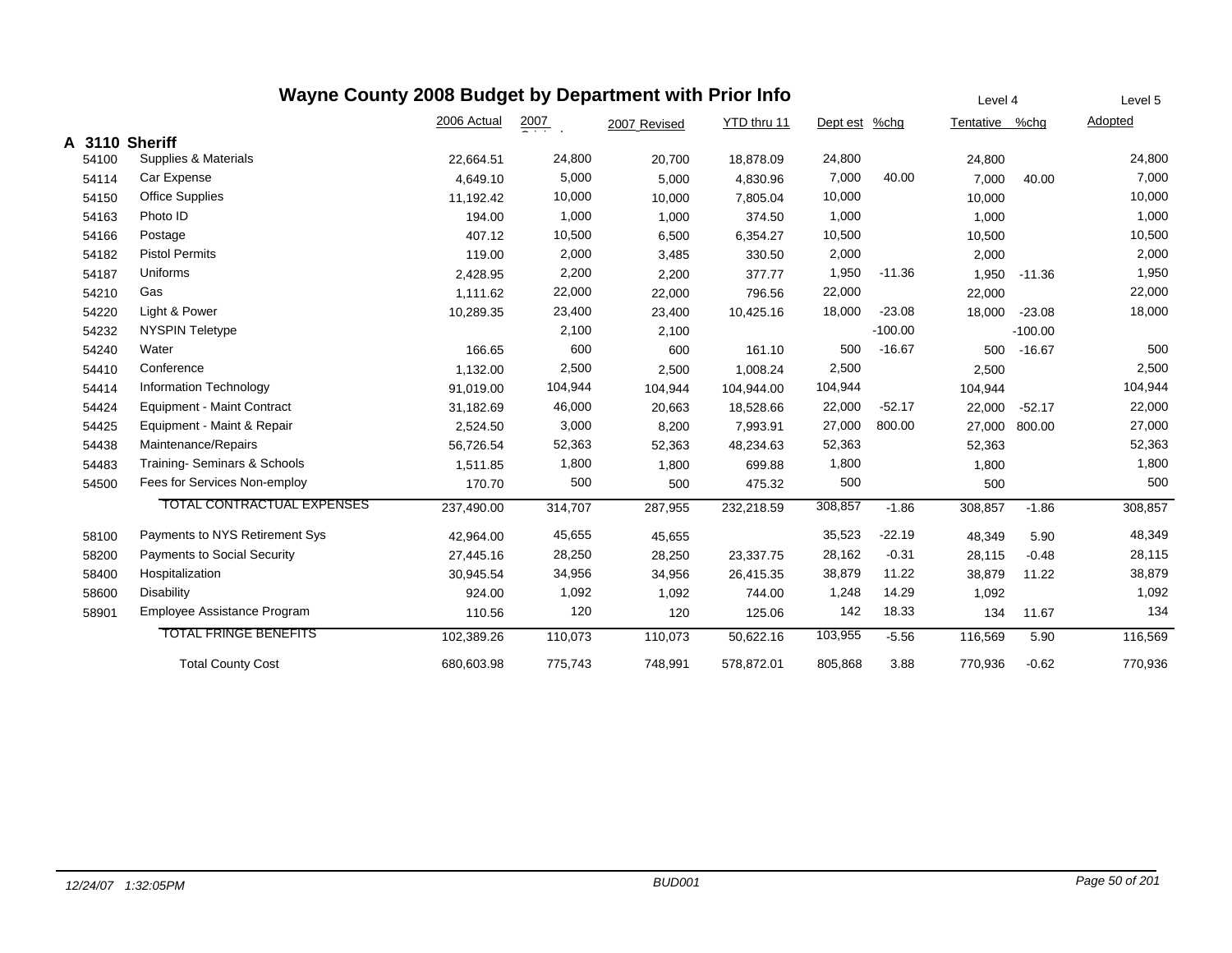|       | Wayne County 2008 Budget by Department with Prior Info |              |                  |              |             |          |           | Level 4        |              | Level 5    |
|-------|--------------------------------------------------------|--------------|------------------|--------------|-------------|----------|-----------|----------------|--------------|------------|
|       |                                                        | 2006 Actual  | $\frac{2007}{2}$ | 2007 Revised | YTD thru 11 | Dept est | $%$ chg   | Tentative %chg |              | Adopted    |
|       | A 3111 Sheriff - Recreational Safety                   |              |                  |              |             |          |           |                |              |            |
| 43315 | Navigation Law Enforcement                             | $-49,566.89$ | $-100,000$       | $-100,000$   |             | 100,000  | $-200.00$ | $-134,716$     | 34.72        | $-134,716$ |
| 43399 | Snowmobile Law Enforce Grant                           |              |                  |              | $-3,028.52$ | 3,000    |           | $-3,000$       |              | $-3,000$   |
|       | <b>TOTAL REVENUES</b>                                  | $-49,566.89$ | $-100,000$       | $-100,000$   | $-3,028.52$ | 103,000  | $-203.00$ | $-137,716$     | 37.72        | $-137,716$ |
| 51370 | Deputy Sheriff Sergeant                                | 59,070.46    | 51,845           | 51,845       | 51,661.18   | 52,751   | 1.75      | 52,751         | 1.75         | 52,751     |
| 51377 | Deputy Sheriff Part Time                               | 31,172.49    | 37,740           | 37,740       | 38,549.20   | 43,293   | 14.71     | 43,293         | 14.71        | 43,293     |
| 51904 | Overtime                                               | 9,660.92     | 6,500            | 6,500        | 4,735.62    | 6,500    |           | 6,500          |              | 6,500      |
|       | <b>TOTAL PERSONAL SERVICES</b>                         | 99,903.87    | 96,085           | 96,085       | 94,946.00   | 102,544  | 6.72      | 102,544        | 6.72         | 102,544    |
| 52500 | Other Equipment                                        |              | 4,450            | 4,450        | 3,232.90    | 4,500    | 1.12      | 4,500          | 1.12         | 4,500      |
|       | <b>TOTAL EQUIPMENT</b>                                 |              | 4,450            | 4,450        | 3,232.90    | 4,500    | 1.12      | 4,500          | 1.12         | 4,500      |
| 54105 | <b>Boat Expense</b>                                    | 14,316.51    | 16,500           | 16,500       | 13,868.62   | 17,500   | 6.06      | 17,500         | 6.06         | 17,500     |
| 54114 | Car Expense                                            | 6,269.36     | 6,500            | 5,900        | 4,823.82    | 7,000    | 7.69      | 7,000          | 7.69         | 7,000      |
| 54187 | Uniforms                                               | 194.81       | 2,500            | 466          | 465.10      | 2,500    |           | 2,500          |              | 2,500      |
| 54191 | Snowmobile Expense                                     | 571.28       | 2,000            | 2,000        | 908.98      | 2,000    |           | 2,000          |              | 2,000      |
| 54220 | Light & Power                                          | 4,018.37     |                  |              |             |          |           |                |              |            |
| 54240 | Water                                                  | 405.00       |                  |              | 405.00      |          |           |                |              |            |
| 54438 | Maintenance/Repairs                                    | 984.21       |                  |              |             |          |           |                |              |            |
| 54483 | Training- Seminars & Schools                           | 200.00       | 950              | 150          | 150.00      | 3,730    | 292.63    |                | 3,730 292.63 | 3,730      |
| 54600 | Misc                                                   |              |                  |              |             | 250      |           | 250            |              | 250        |
|       | TOTAL CONTRACTUAL EXPENSES                             | 26,959.54    | 28,450           | 25,016       | 20,621.52   | 32,980   | 15.92     | 32,980         | 15.92        | 32,980     |
| 58100 | Payments to NYS Retirement Sys                         | 8,868.00     | 6,222            | 6,222        |             | 5,275    | $-15.22$  | 5,427          | $-12.78$     | 5,427      |
| 58200 | Payments to Social Security                            | 7,494.60     | 6,854            | 6,854        | 7,120.75    | 7,347    | 7.20      | 7,347          | 7.19         | 7,347      |
| 58400 | Hospitalization                                        | 11,716.81    | 8,527            | 8,527        | 18,205.12   | 26,696   | 213.08    | 28,107         | 229.62       | 28,107     |
| 58600 | Disability                                             | 154.00       | 156              | 156          | 128.00      | 624      | 300.00    | 624            | 300.00       | 624        |
| 58901 | Employee Assistance Program                            | 34.31        | 40               | 40           | 38.81       | 71       | 77.50     | 71             | 77.50        | 71         |
| 58903 | <b>HRA Plan Cost</b>                                   |              | 500              | 500          |             | 500      |           | 500            |              | 500        |
|       | <b>TOTAL FRINGE BENEFITS</b>                           | 28,267.72    | 22,299           | 22,299       | 25,492.68   | 40,514   | 81.68     | 42,076         | 88.69        | 42,076     |
|       | <b>Total County Cost</b>                               | 105,564.24   | 51,284           | 47,850       | 141,264.58  | 283,538  | 452.88    | 44,384         | $-13.45$     | 44,384     |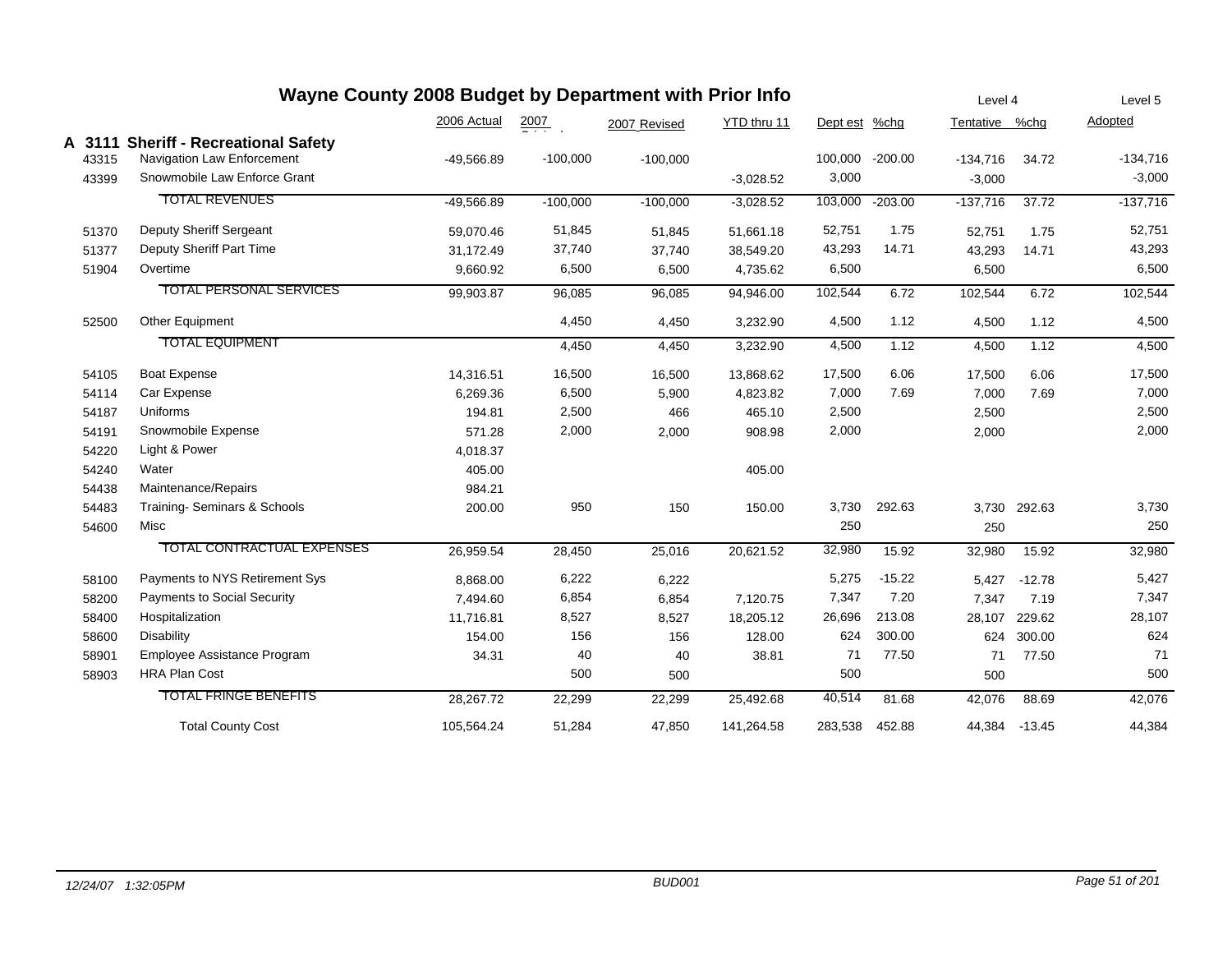|       | Wayne County 2008 Budget by Department with Prior Info |               |            |              |               |               |           | Level 4        |           | Level 5    |
|-------|--------------------------------------------------------|---------------|------------|--------------|---------------|---------------|-----------|----------------|-----------|------------|
|       |                                                        | 2006 Actual   | 2007       | 2007 Revised | YTD thru 11   | Dept est %chg |           | Tentative %chg |           | Adopted    |
|       | A 3112 Sheriff - Civil Office                          |               |            |              |               |               |           |                |           |            |
| 41510 | <b>Sheriff Fees</b>                                    | $-145,467.26$ | $-150,000$ | $-150,000$   | $-158,804.86$ | 150,000       | $-200.00$ | $-150,000$     |           | $-150,000$ |
|       | <b>TOTAL REVENUES</b>                                  | $-145,467.26$ | $-150,000$ | $-150,000$   | $-158,804.86$ | 150,000       | $-200.00$ | $-150,000$     |           | $-150,000$ |
| 51370 | Deputy Sheriff Sergeant                                | 62,643.84     | 51,845     | 51,845       | 52,855.58     | 52,751        | 1.75      | 52,751         | 1.75      | 52,751     |
| 51376 | <b>Deputy Sheriff</b>                                  | 137,582.31    | 136,045    | 136,045      | 124,084.84    | 135,994       | $-0.04$   | 135,994        | $-0.04$   | 135,994    |
| 51696 | Account Clerk (8hr)                                    | 30,691.72     | 30,788     | 30,788       | 11,833.25     |               | $-100.00$ |                | $-100.00$ |            |
| 51697 | Senior Account Clerk (8hr)                             | 33,225.22     | 33,384     | 33,384       | 39,322.15     | 65,815        | 97.15     | 65,816         | 97.15     | 65,816     |
| 51904 | Overtime                                               | 10,756.38     | 15,600     | 15,600       | 9,597.73      | 15,600        |           | 15,600         |           | 15,600     |
|       | <b>TOTAL PERSONAL SERVICES</b>                         | 274,899.47    | 267,662    | 267,662      | 237,693.55    | 270,161       | 0.93      | 270,161        | 0.93      | 270,161    |
| 52200 | Office Equipment                                       |               |            |              |               | 1,850         |           | 1,850          |           | 1,850      |
| 52300 | <b>Motor Vehicles</b>                                  |               | 22,000     | 20,528       | 20,527.75     | 22,000        |           | 22,000         |           | 22,000     |
|       | <b>TOTAL EQUIPMENT</b>                                 |               | 22,000     | 20,528       | 20,527.75     | 23,850        | 8.41      | 23,850         | 8.41      | 23,850     |
| 54114 | Car Expense                                            | 10,343.34     | 10,925     | 14,359       | 10,881.17     | 11,925        | 9.15      | 11,925         | 9.15      | 11,925     |
| 54166 | Postage                                                | 8,000.00      |            |              |               |               |           |                |           |            |
| 54187 | Uniforms                                               | 1,317.28      | 1,500      | 1,500        | 1,014.80      | 1,500         |           | 1,500          |           | 1,500      |
| 54210 | Gas                                                    | 1,111.62      |            |              |               |               |           |                |           |            |
| 54220 | Light & Power                                          | 10,289.35     |            |              |               |               |           |                |           |            |
| 54240 | Water                                                  | 166.65        |            |              |               |               |           |                |           |            |
| 54438 | Maintenance/Repairs                                    | 4,700.04      |            |              |               |               |           |                |           |            |
| 54483 | Training- Seminars & Schools                           | 664.89        | 900        | 900          | 695.00        | 900           |           | 900            |           | 900        |
| 54600 | Misc                                                   | 67.00         | 500        | 500          |               | 500           |           | 250            | $-50.00$  | 250        |
|       | TOTAL CONTRACTUAL EXPENSES                             | 36,660.17     | 13,825     | 17,259       | 12,590.97     | 14,825        | 7.23      | 14,575         | 5.42      | 14,575     |
| 58100 | Payments to NYS Retirement Sys                         | 34,853.00     | 32,375     | 32,375       |               | 25,456        | $-21.37$  | 33,195         | 2.53      | 35,557     |
| 58200 | Payments to Social Security                            | 20,563.10     | 19,306     | 19,306       | 17,667.90     | 19,473        | 0.87      | 20,667         | 7.05      | 20,667     |
| 58400 | Hospitalization                                        | 33,187.32     | 37,170     | 37,170       | 42,423.66     | 46,969        | 26.36     | 49,331         | 32.72     | 46,969     |
| 58600 | <b>Disability</b>                                      | 924.00        | 936        | 936          | 768.00        | 936           |           | 936            |           | 936        |
| 58901 | Employee Assistance Program                            | 91.50         | 96         | 96           | 103.50        | 104           | 7.81      | 104            | 8.33      | 104        |
| 58903 | <b>HRA Plan Cost</b>                                   |               | 1,300      | 1,300        |               | 1,300         |           | 1,300          |           | 1,300      |
|       | <b>TOTAL FRINGE BENEFITS</b>                           | 89,618.92     | 91,183     | 91,183       | 60,963.06     | 94,238        | 3.35      | 105,533        | 15.74     | 105,533    |
|       | <b>Total County Cost</b>                               | 255,711.30    | 244,670    | 246,632      | 172,970.47    | 553,074       | 126.05    | 264,119        | 7.95      | 264,119    |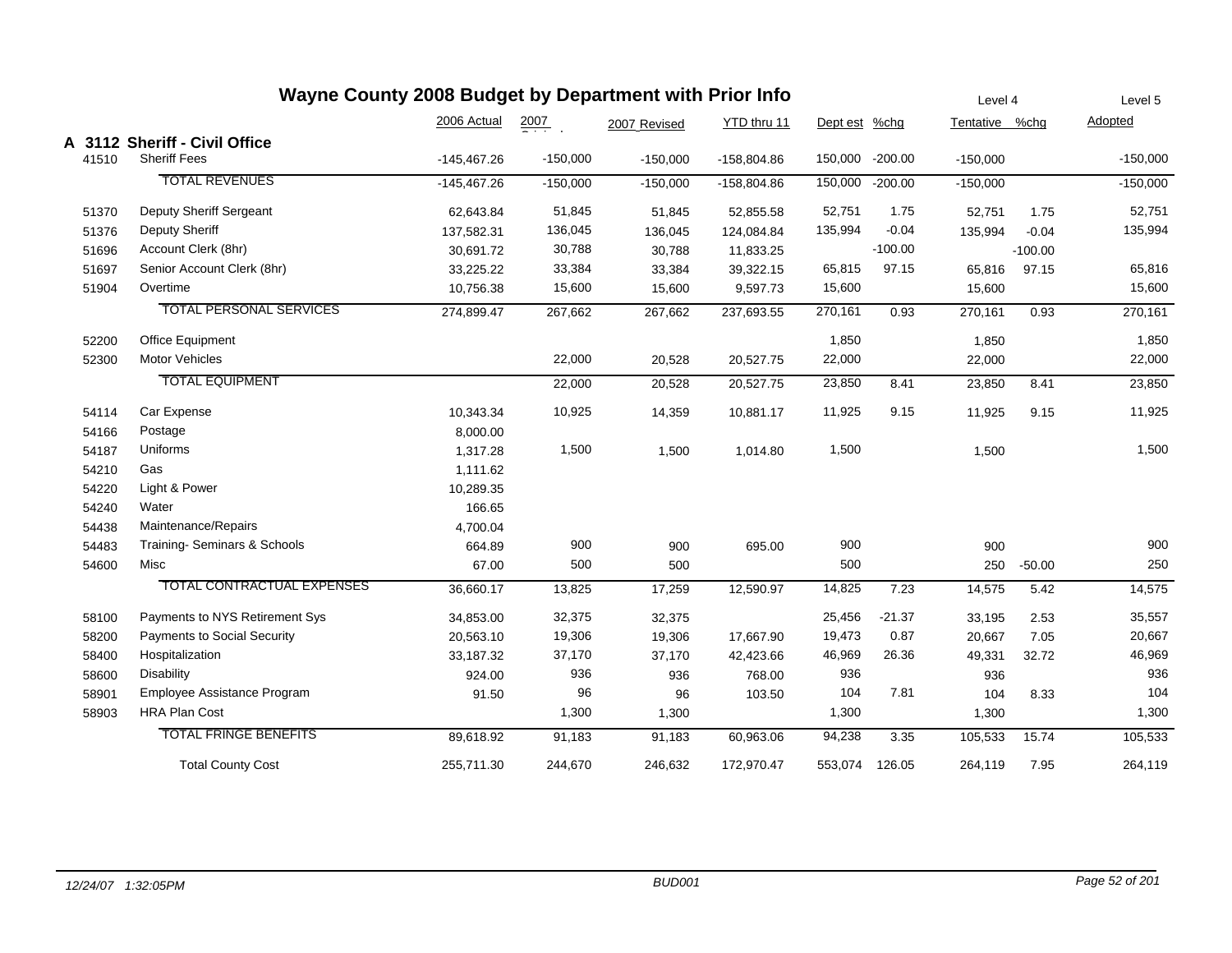|                | Wayne County 2008 Budget by Department with Prior Info                            |             |                  |              |             |               |          | Level 4   |          | Level 5   |
|----------------|-----------------------------------------------------------------------------------|-------------|------------------|--------------|-------------|---------------|----------|-----------|----------|-----------|
|                |                                                                                   | 2006 Actual | $\frac{2007}{1}$ | 2007 Revised | YTD thru 11 | Dept est %chg |          | Tentative | %chq     | Adopted   |
| 42770<br>43361 | A 3113 Sheriff - Juvenile Office<br>Miscellaneous Revenues<br>Juvenile Transports | $-9,841.99$ |                  | $-15,000$    | $-8,700.00$ | 10,000        |          | $-10,000$ |          | $-10,000$ |
| 43362          | Child Passenger Safety Program                                                    |             |                  | $-8,700$     |             |               |          |           |          |           |
|                | <b>TOTAL REVENUES</b>                                                             | $-9,841.99$ |                  | $-23,700$    | $-8,700.00$ | 10,000        |          | $-10,000$ |          | $-10,000$ |
| 51376          | Deputy Sheriff                                                                    | 46,987.47   | 45,909           | 45,909       | 42,804.90   | 46,754        | 1.84     | 46,754    | 1.84     | 46,754    |
| 51904          | Overtime                                                                          | 11,249.32   | 10,000           | 10,000       | 7,001.00    | 11,000        | 10.00    | 11,000    | 10.00    | 11,000    |
|                | <b>TOTAL PERSONAL SERVICES</b>                                                    | 58,236.79   | 55,909           | 55,909       | 49,805.90   | 57,754        | 3.30     | 57,754    | 3.30     | 57,754    |
| 52300          | <b>Motor Vehicles</b>                                                             |             |                  |              |             | 29,000        |          | 29,000    |          | 29,000    |
| 52500          | Other Equipment                                                                   | 3,067.30    |                  | 10,809       | 10,843.00   |               |          |           |          |           |
|                | <b>TOTAL EQUIPMENT</b>                                                            | 3,067.30    |                  | 10,809       | 10,843.00   | 29,000        |          | 29,000    |          | 29,000    |
| 54114          | Car Expense                                                                       | 7,396.21    | 6,000            | 8,800        | 8,626.81    | 8,000         | 33.33    | 9,000     | 50.00    | 9,000     |
| 54187          | Uniforms                                                                          | 1,153.10    | 650              | 650          | 531.43      | 650           |          | 650       |          | 650       |
| 54210          | Gas                                                                               | 1,111.62    |                  |              |             |               |          |           |          |           |
| 54220          | Light & Power                                                                     | 10,289.35   |                  |              |             |               |          |           |          |           |
| 54240          | Water                                                                             | 166.65      |                  |              |             |               |          |           |          |           |
| 54438          | Maintenance/Repairs                                                               | 4,947.96    |                  |              |             |               |          |           |          |           |
| 54461          | <b>Public Education</b>                                                           | 12,779.01   | 10,000           | 18,000       | 15,088.72   | 18,000        | 80.00    | 16,000    | 60.00    | 16,000    |
| 54483          | Training-Seminars & Schools                                                       | 100.00      | 1,000            | 1,000        | 500.00      | 1,000         |          | 500       | $-50.00$ | 500       |
| 54600          | Misc                                                                              | 56.99       | 500              | 4,174        | 3,371.17    | 500           |          | 250       | $-50.00$ | 250       |
|                | <b>TOTAL CONTRACTUAL EXPENSES</b>                                                 | 38,000.89   | 18,150           | 32,624       | 28,118.13   | 28,150        | 55.10    | 26,400    | 45.45    | 26,400    |
| 58100          | Payments to NYS Retirement Sys                                                    | 7,364.00    | 5,510            | 5,510        |             | 4,675         | $-15.16$ | 6,953     | 26.19    | 6,953     |
| 58200          | <b>Payments to Social Security</b>                                                | 4,307.00    | 3,512            | 3,512        | 3,649.15    | 3,576         | 1.82     | 4,418     | 25.80    | 4,418     |
| 58400          | Hospitalization                                                                   | 8,600.18    | 9,826            | 9,826        | 9,612.85    | 11,148        | 13.46    | 11,704    | 19.11    | 11,704    |
| 58600          | <b>Disability</b>                                                                 | 154.00      | 156              | 156          | 128.00      | 156           |          | 156       |          | 156       |
| 58901          | Employee Assistance Program                                                       | 11.44       | 16               | 16           | 17.25       | 18            | 10.94    | 18        | 12.50    | 18        |
| 58903          | <b>HRA Plan Cost</b>                                                              |             | 500              | 500          |             | 500           |          | 500       |          | 500       |
|                | <b>TOTAL FRINGE BENEFITS</b>                                                      | 20,436.62   | 19,520           | 19,520       | 13,407.25   | 20,072        | 2.83     | 23,749    | 21.66    | 23,749    |
|                | <b>Total County Cost</b>                                                          | 109,899.61  | 93,579           | 95,162       | 93,474.28   | 144,976       | 54.92    | 126,903   | 35.61    | 126,903   |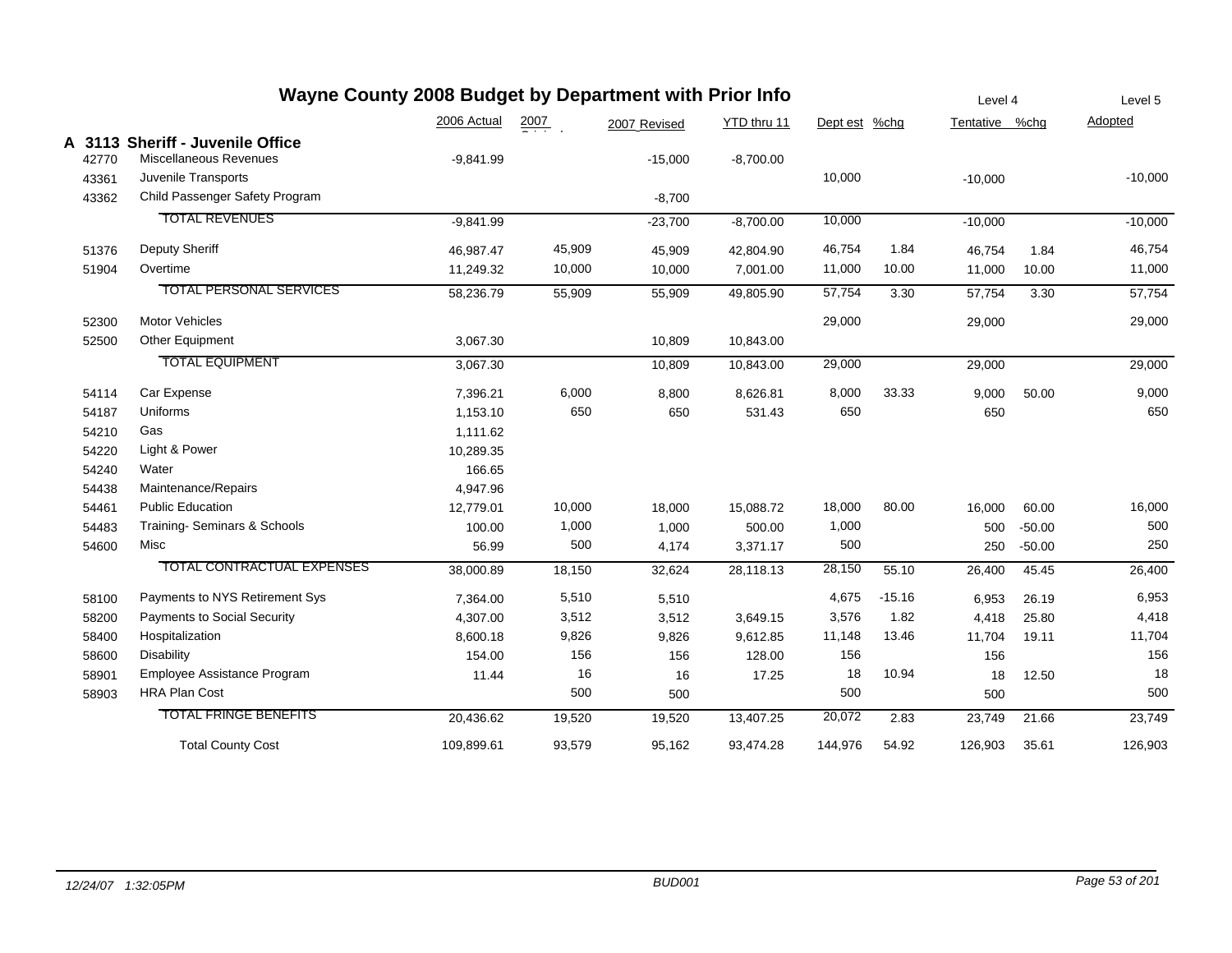## **Wayne County 2008 Budget by Department with Prior Info**

|       |                                   | 2006 Actual   | 2007      | 2007 Revised | YTD thru 11  | Dept est %chg |                | Tentative %chg |         | Adopted   |
|-------|-----------------------------------|---------------|-----------|--------------|--------------|---------------|----------------|----------------|---------|-----------|
|       | A 3114 Sheriff - Road Patrol      |               |           |              |              |               |                |                |         |           |
| 41279 | <b>DWI Reimbursement</b>          | $-5,000.00$   | $-18,000$ | $-18,000$    | $-4,645.84$  |               | 18,000 -200.00 | $-18,000$      |         | $-18,000$ |
| 42770 | Miscellaneous Revenues            | $-325.41$     |           |              | $-30.00$     |               |                |                |         |           |
| 43302 | <b>Homeland Security</b>          | $-64,593.51$  |           | $-168,963$   | $-19,767.69$ |               |                |                |         |           |
| 43370 | <b>Traffic Safety Grants</b>      | $-14,772.65$  |           | $-14,378$    | $-6,017.90$  |               |                |                |         |           |
| 44328 | DOJ - LLEBEG                      | $-49,999.90$  |           |              |              |               |                |                |         |           |
|       | <b>TOTAL REVENUES</b>             | $-134,691.47$ | $-18,000$ | $-201,341$   | $-30,461.43$ | 18,000        | $-200.00$      | $-18,000$      |         | $-18,000$ |
| 51080 | Deputy Sheriff Lieutenant         | 61,031.13     | 65,140    | 65,140       | 56,348.40    | 65,389        | 0.38           | 65,389         | 0.38    | 65,389    |
| 51370 | Deputy Sheriff Sergeant           | 299,889.64    | 297,460   | 297,460      | 277,736.29   | 308,440       | 3.69           | 308,440        | 3.69    | 308,440   |
| 51376 | Deputy Sheriff                    | 1,009,156.66  | 1,065,836 | 1,065,836    | 928,414.17   | 1,044,825     | $-1.97$        | 1,044,823      | $-1.97$ | 1,044,823 |
| 51377 | Deputy Sheriff Part Time          | 129,688.35    | 113,219   | 113,219      | 101,688.16   | 129,879       | 14.71          | 129,879        | 14.71   | 129,879   |
| 51904 | Overtime                          | 134,000.68    | 130,000   | 149,000      | 127,281.32   | 130,000       |                | 130,000        |         | 130,000   |
| 51911 | Overtime-BUNY Program             | 6,916.68      |           | 4,578        | 2,268.75     |               |                |                |         |           |
| 51912 | Overtime STEP Program             | 6,112.34      |           | 9,500        | 10,180.87    |               |                |                |         |           |
|       | <b>TOTAL PERSONAL SERVICES</b>    | 1,646,795.48  | 1,671,655 | 1,704,733    | 1,503,917.96 | 1,678,533     | 0.41           | 1,678,531      | 0.41    | 1,678,531 |
| 52300 | <b>Motor Vehicles</b>             | 95,010.45     | 132,000   | 123,167      | 123,166.50   | 242,000       | 83.33          | 242,000        | 83.33   | 242,000   |
| 52500 | Other Equipment                   | 94,936.98     | 3,600     | 194,477      | 75,258.40    | 7,950         | 120.83         | 5,950          | 65.28   | 5,950     |
|       | <b>TOTAL EQUIPMENT</b>            | 189,947.43    | 135,600   | 317,644      | 198,424.90   | 249,950       | 84.33          | 247,950        | 82.85   | 247,950   |
| 54114 | Car Expense                       | 210,257.69    | 209,315   | 279,315      | 214,519.57   | 225,000       | 7.49           | 225,000        | 7.49    | 225,000   |
| 54187 | Uniforms                          | 23,032.30     | 27,000    | 27,000       | 21,448.27    | 30,915        | 14.50          | 27,000         |         | 27,000    |
| 54210 | Gas                               | 1,020.73      |           |              |              |               |                |                |         |           |
| 54220 | Light & Power                     | 9,380.74      |           |              |              |               |                |                |         |           |
| 54240 | Water                             | 162.49        |           |              |              |               |                |                |         |           |
| 54438 | Maintenance/Repairs               | 6,254.88      |           |              |              |               |                |                |         |           |
| 54475 | Software                          |               |           |              |              |               |                | 2,000          |         | 2,000     |
| 54483 | Training-Seminars & Schools       | 9,368.48      | 13,000    | 12,800       | 8,376.09     | 26,530        | 104.08         | 22,050         | 69.62   | 22,050    |
| 54500 | Fees for Services Non-employ      | 2,541.31      | 2,500     | 2,500        | 2,284.13     | 2,500         |                | 2,500          |         | 2,500     |
| 54600 | Misc                              | 1,308.06      | 500       | 1,000        | 1,031.41     | 1,500         | 200.00         | 1,250          | 150.00  | 1,250     |
|       | <b>TOTAL CONTRACTUAL EXPENSES</b> | 263,326.68    | 252,315   | 322.615      | 247.659.47   | 286,445       | 13.53          | 279,800        | 10.89   | 279,800   |

Level 4

Level 5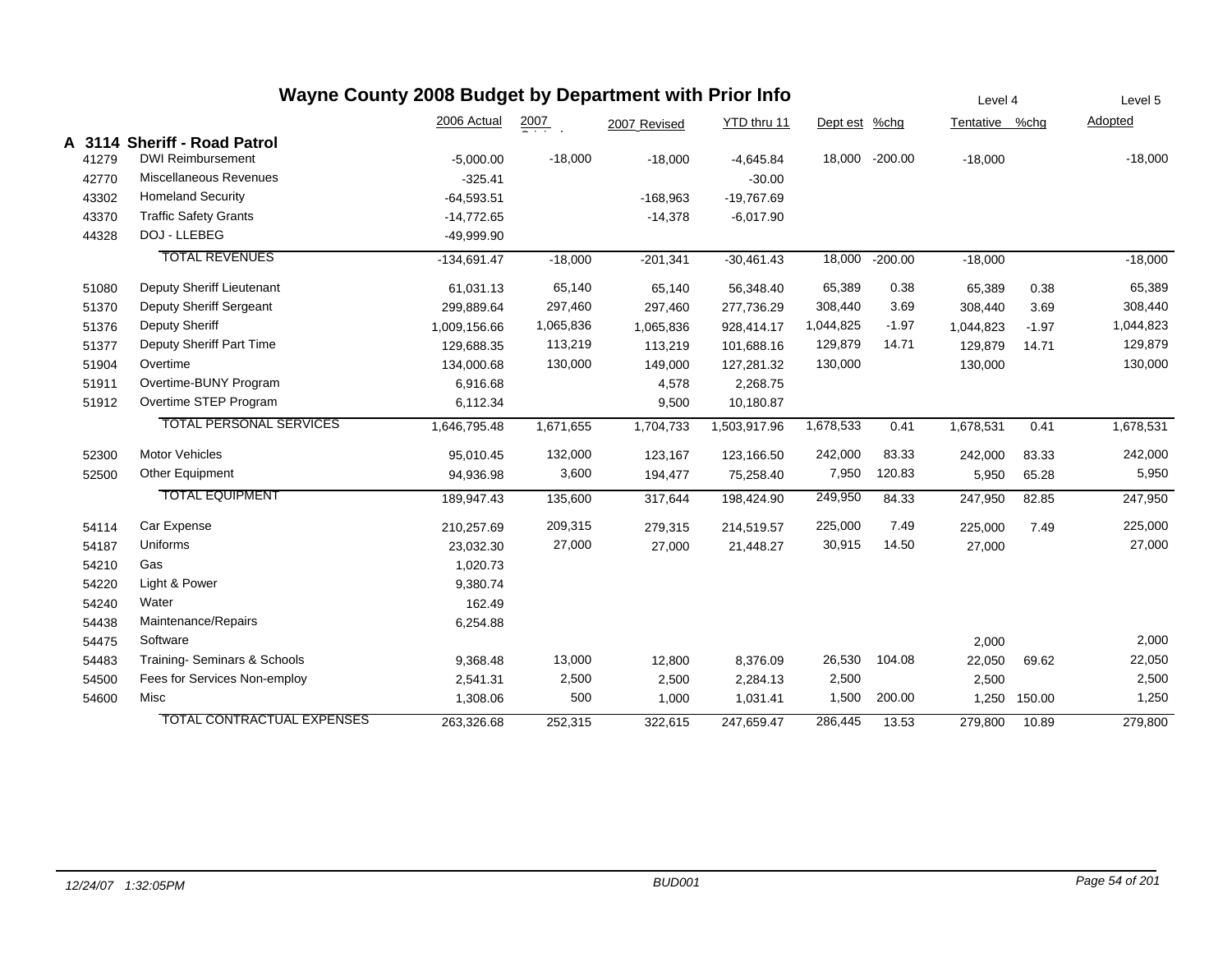|       | Wayne County 2008 Budget by Department with Prior Info |              | Level 4       |              | Level 5      |           |          |           |         |           |
|-------|--------------------------------------------------------|--------------|---------------|--------------|--------------|-----------|----------|-----------|---------|-----------|
|       |                                                        | 2006 Actual  | 2007<br>- - - | 2007 Revised | YTD thru 11  | Dept est  | %chg     | Tentative | %chq    | Adopted   |
|       | A 3114 Sheriff - Road Patrol                           |              |               |              |              |           |          |           |         |           |
| 58100 | Payments to NYS Retirement Sys                         | 184.650.00   | 172,243       | 172.243      |              | 140.835   | $-18.23$ | 173.315   | 0.62    | 173,315   |
| 58200 | Payments to Social Security                            | 120.464.06   | 117,933       | 117,933      | 111.474.48   | 109,654   | $-7.02$  | 128,408   | 8.88    | 128,408   |
| 58400 | Hospitalization                                        | 224.961.66   | 256,873       | 256,873      | 227.243.45   | 241,073   | $-6.15$  | 271.434   | 5.67    | 271,434   |
| 58600 | Disability                                             | 4,705.00     | 4,992         | 4,992        | 3,942.00     | 4,836     | $-3.13$  | 4,836     | $-3.13$ | 4,836     |
| 58901 | Employee Assistance Program                            | 529.94       | 584           | 584          | 599.44       | 710       | 21.58    | 631       | 8.05    | 631       |
| 58903 | <b>HRA Plan Cost</b>                                   |              | 12,750        | 12.750       |              | 12,750    |          | 12.750    |         | 12,750    |
|       | <b>TOTAL FRINGE BENEFITS</b>                           | 535.310.66   | 565,375       | 565,375      | 343.259.37   | 509,858   | $-9.82$  | 591,374   | 4.60    | 591,374   |
|       | <b>Total County Cost</b>                               | 2.500.688.78 | 2,606,945     | 2,709,026    | 2.262.800.27 | 2.742.786 | 5.21     | 2,779,655 | 6.62    | 2,779,655 |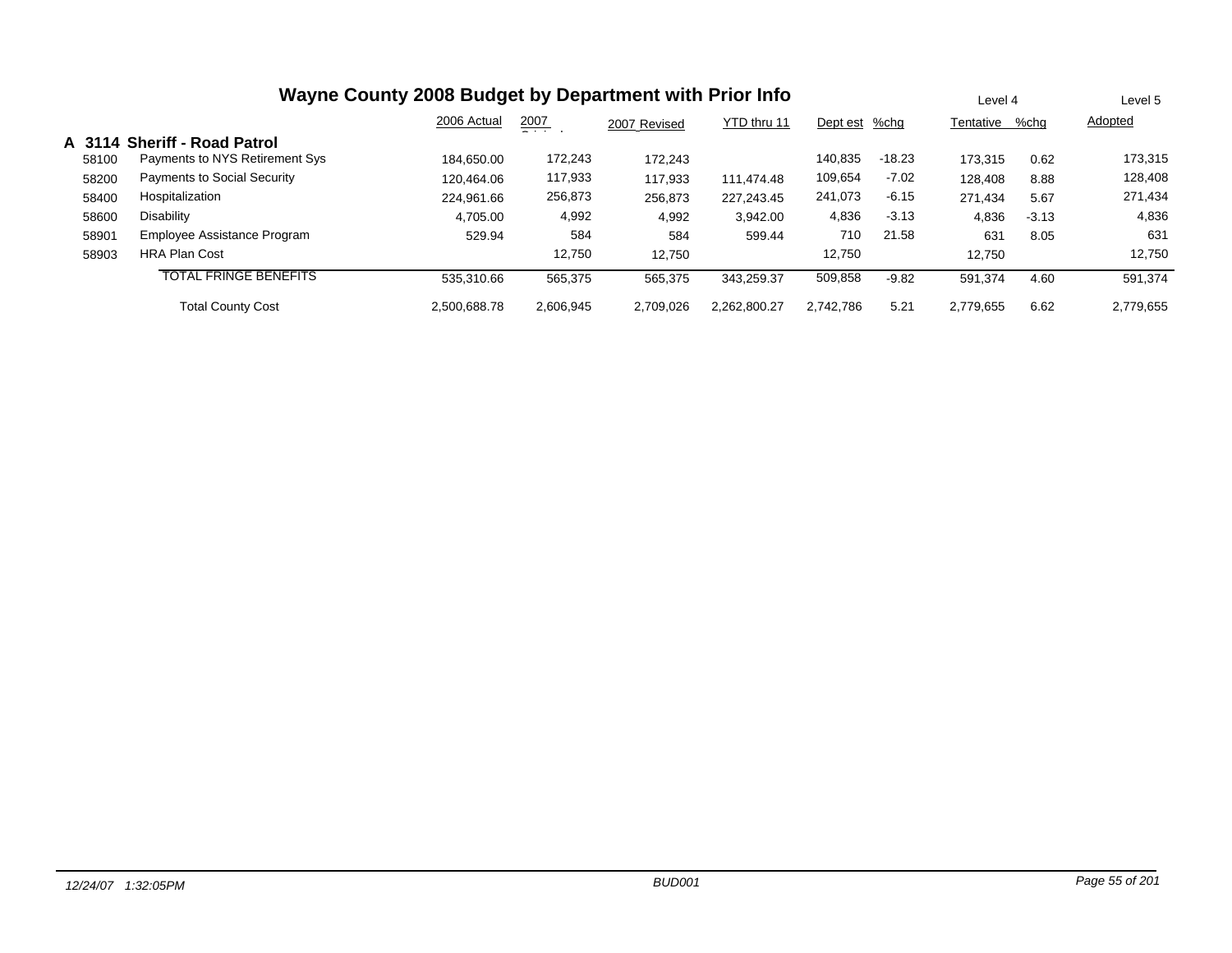|       | Wayne County 2008 Budget by Department with Prior Info |             |         |              |             |               |          | Level 4        |               | Level 5 |
|-------|--------------------------------------------------------|-------------|---------|--------------|-------------|---------------|----------|----------------|---------------|---------|
|       |                                                        | 2006 Actual | 2007    | 2007 Revised | YTD thru 11 | Dept est %chg |          | Tentative %chg |               | Adopted |
|       | A 3115 Sheriff - Detective Unit                        |             |         |              |             |               |          |                |               |         |
| 41510 | <b>Sheriff Fees</b>                                    | $-914.50$   |         |              | $-165.00$   |               |          | $-200$         |               | $-200$  |
|       | <b>TOTAL REVENUES</b>                                  | $-914.50$   |         |              | $-165.00$   |               |          | $-200$         |               | $-200$  |
| 51080 | Deputy Sheriff Lieutent                                | 65,674.79   | 65,140  | 65,140       | 59,218.05   | 65,389        | 0.38     | 65,389         | 0.38          | 65,389  |
| 51370 | Deputy Sheriff Sergeant                                | 322,958.12  | 303,436 | 303,436      | 300,003.79  | 308,896       | 1.80     | 308,896        | 1.80          | 308,896 |
| 51376 | <b>Deputy Sheriff</b>                                  | 130,044.63  | 129,376 | 129,376      | 113,729.17  | 132,029       | 2.05     | 132,028        | 2.05          | 132,028 |
| 51904 | Overtime                                               | 44,105.83   | 46,800  | 46,800       | 39,745.61   | 46,800        |          | 46,800         |               | 46,800  |
|       | <b>TOTAL PERSONAL SERVICES</b>                         | 562,783.37  | 544,752 | 544,752      | 512,696.62  | 553,114       | 1.53     | 553,113        | 1.53          | 553,113 |
| 52300 | <b>Motor Vehicles</b>                                  |             | 66,000  | 54,557       | 54,556.75   | 44,000        | $-33.33$ | 44,000         | $-33.33$      | 44,000  |
| 52500 | Other Equipment                                        |             | 5,400   | 4,521        | 4,521.09    | 16,245        | 200.83   |                | 16,245 200.83 | 16,245  |
|       | <b>TOTAL EQUIPMENT</b>                                 |             | 71,400  | 59,078       | 59,077.84   | 60,245        | $-15.62$ | 60,245         | $-15.62$      | 60,245  |
| 54114 | Car Expense                                            | 29,670.69   | 27,600  | 27,600       | 28,270.15   | 29,600        | 7.25     | 29,600         | 7.25          | 29,600  |
| 54163 | Photo ID                                               | 2,844.64    | 3,500   | 3,500        | 2,155.11    | 3,500         |          | 3,500          |               | 3,500   |
| 54187 | Uniforms                                               | 8,191.91    | 10,500  | 10,500       | 3,469.76    | 10,500        |          | 10,500         |               | 10,500  |
| 54210 | Gas                                                    | 1,111.62    |         |              |             |               |          |                |               |         |
| 54220 | Light & Power                                          | 10,289.35   |         |              |             |               |          |                |               |         |
| 54230 | Telephone                                              | 709.01      | 600     | 600          | 120.00      | 600           |          | 600            |               | 600     |
| 54240 | Water                                                  | 166.65      |         |              |             |               |          |                |               |         |
| 54437 | Lease                                                  | 1,360.00    | 2,000   | 2,000        | 900.00      | 2,000         |          | 2,000          |               | 2,000   |
| 54483 | Training-Seminars & Schools                            | 1,936.60    | 6,510   | 6,510        | 5,809.33    | 6,500         | $-0.15$  | 6,500          | $-0.15$       | 6,500   |
| 54500 | Fees for Services Non-employ                           | 685.00      | 500     | 500          | 355.00      | 500           |          | 500            |               | 500     |
| 54600 | Misc                                                   | 1,765.75    | 8,000   | 8,000        | 1,783.32    | 8,000         |          | 8,000          |               | 8,000   |
|       | TOTAL CONTRACTUAL EXPENSES                             | 58,731.22   | 59,210  | 59,210       | 42,862.67   | 61,200        | 3.36     | 61,200         | 3.36          | 61,200  |
| 58100 | Payments to NYS Retirement Sys                         | 68,337.00   | 60,758  | 60,758       |             | 50,571        | $-16.77$ | 70,408         | 15.88         | 70,408  |
| 58200 | Payments to Social Security                            | 41,653.57   | 38,099  | 38,099       | 37,848.34   | 38,733        | 1.66     | 42,313         | 11.06         | 42,313  |
| 58400 | Hospitalization                                        | 67,758.46   | 76,541  | 76,541       | 73,526.84   | 76,964        | 0.55     | 87,558         | 14.39         | 87,558  |
| 58600 | Disability                                             | 1,527.00    | 1,560   | 1,560        | 1,268.00    | 1,560         |          | 1,560          |               | 1,560   |
| 58901 | Employee Assistance Program                            | 152.50      | 160     | 160          | 172.50      | 178           | 10.94    | 178            | 11.25         | 178     |
| 58903 | <b>HRA Plan Cost</b>                                   |             | 1,150   | 1,150        |             | 1,150         |          | 1,150          |               | 1,150   |
|       | <b>TOTAL FRINGE BENEFITS</b>                           | 179,428.53  | 178,268 | 178,268      | 112,815.68  | 169,156       | $-5.11$  | 203,167        | 13.97         | 203,167 |
|       | <b>Total County Cost</b>                               | 800.028.62  | 853.630 | 841.308      | 727.287.81  | 843.714       | $-1.16$  | 877.525        | 2.80          | 877,525 |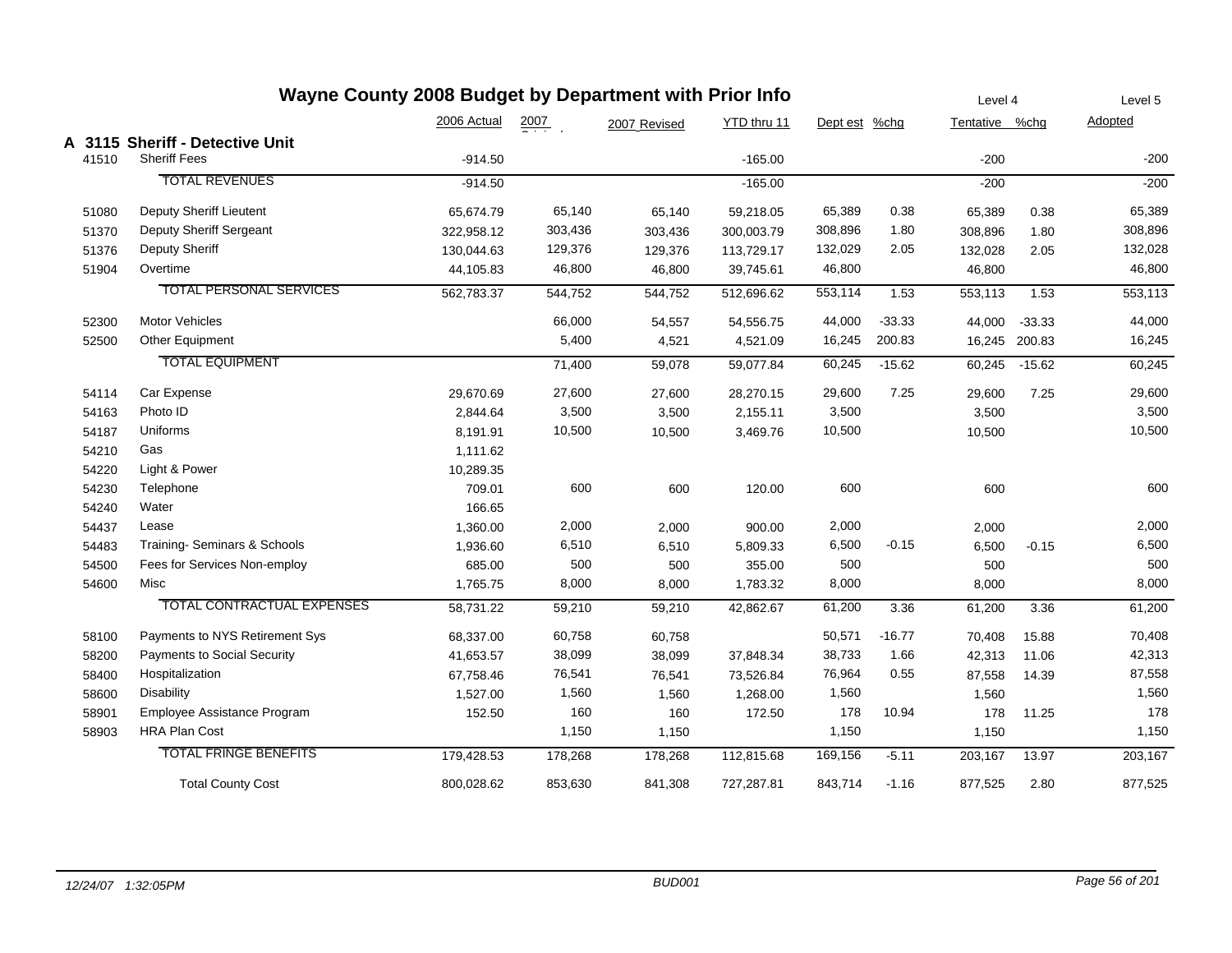|       | Wayne County 2008 Budget by Department with Prior Info            |             |                  |              |               |                    |           | Level 4        |       | Level 5     |
|-------|-------------------------------------------------------------------|-------------|------------------|--------------|---------------|--------------------|-----------|----------------|-------|-------------|
|       |                                                                   | 2006 Actual | $\frac{2007}{2}$ | 2007 Revised | YTD thru 11   | Dept est           | $%$ chg   | Tentative %chg |       | Adopted     |
| 43312 | A 3116 Sheriff - Court Security<br><b>Court Security Services</b> | -463,646.45 | $-539,274$       | -597,976     | $-415,239.55$ | 617,096            | $-214.43$ | $-624, 157$    | 15.74 | $-624,157$  |
|       | <b>TOTAL REVENUES</b>                                             | -463.646.45 | $-539,274$       | $-597,976$   | $-415,239.55$ | 617,096            | $-214.43$ | $-624,157$     | 15.74 | $-624, 157$ |
| 51368 | <b>Court Attendants</b>                                           | 21,943.20   | 28,338           | 28,338       | 14,785.26     | 29,901             | 5.52      | 29,901         | 5.52  | 29,901      |
| 51369 | Court Atendant Part Time                                          | 2,759.46    | 9,249            | 9,249        | 3,440.80      | 10,606             | 14.67     | 10,606         | 14.67 | 10,606      |
| 51377 | Deputy Sheriff Part Time                                          | 1,243.53    |                  |              |               |                    |           |                |       |             |
| 51499 | <b>Court Security Supervisor</b>                                  | 43,488.09   | 45,113           | 45,113       | 39,375.11     | 46,908             | 3.98      | 46,908         | 3.98  | 46,908      |
| 51503 | <b>Court Security Officer</b>                                     | 273,301.03  | 289,976          | 324,880      | 276,389.27    | 343,895            | 18.59     | 343,896        | 18.59 | 343,896     |
| 51530 | Court Security Officer PartTim                                    | 11,184.14   | 22,149           | 22,149       | 9,638.43      | 25,404             | 14.69     | 25,404         | 14.70 | 25,404      |
| 51904 | Overtime                                                          | 5,274.69    | 7,500            | 12,000       | 9,271.21      | 7,500              |           | 7,500          |       | 7,500       |
|       | <b>TOTAL PERSONAL SERVICES</b>                                    | 359,194.14  | 402,325          | 441,729      | 352,900.08    | 464,214            | 15.38     | 464,215        | 15.38 | 464,215     |
| 52500 | <b>Other Equipment</b>                                            | 2,107.87    |                  | 1,000        | 870.00        |                    |           |                |       |             |
|       | <b>TOTAL EQUIPMENT</b>                                            | 2,107.87    |                  | 1,000        | 870.00        |                    |           |                |       |             |
| 54187 | Uniforms                                                          | 5,788.91    | 6,300            | 7,300        | 4,443.30      | 7,300              | 15.87     | 7,300          | 15.87 | 7,300       |
| 54483 | Training-Seminars & Schools                                       | 1,265.54    | 1,000            | 1,000        | 653.43        | 1,000              |           | 1,000          |       | 1,000       |
|       | TOTAL CONTRACTUAL EXPENSES                                        | 7,054.45    | 7,300            | 8,300        | 5,096.73      | 8,300              | 13.70     | 8,300          | 13.70 | 8,300       |
| 58100 | Payments to NYS Retirement Sys                                    | 29,210.00   | 35,257           | 38,747       |               | 42,071             | 19.33     | 37,129         | 5.31  | 42,820      |
| 58200 | Payments to Social Security                                       | 25,919.69   | 30,211           | 32,881       | 25,723.03     | 34,939             | 15.65     | 35,513         | 17.55 | 35,513      |
| 58400 | Hospitalization                                                   | 64,784.40   | 69,737           | 80,704       | 70,630.64     | 80,946             | 16.07     | 85,362         | 22.41 | 79,671      |
| 58600 | <b>Disability</b>                                                 | 1,634.00    | 1,560            | 1,716        | 1,384.00      | 2,184              | 40.00     | 1,716          | 10.00 | 1,716       |
| 58901 | Employee Assistance Program                                       | 190.63      | 184              | 199          | 215.63        | 242                | 31.25     | 222            | 20.65 | 222         |
|       | <b>TOTAL FRINGE BENEFITS</b>                                      | 121,738.72  | 136,949          | 154,247      | 97,953.30     | 160,381            | 17.11     | 159,942        | 16.79 | 159,942     |
|       | <b>Total County Cost</b>                                          | 26,448.73   | 7,300            | 7,300        | 41,580.56     | 1,249,991 7,023.17 |           | 8,300          | 13.70 | 8,300       |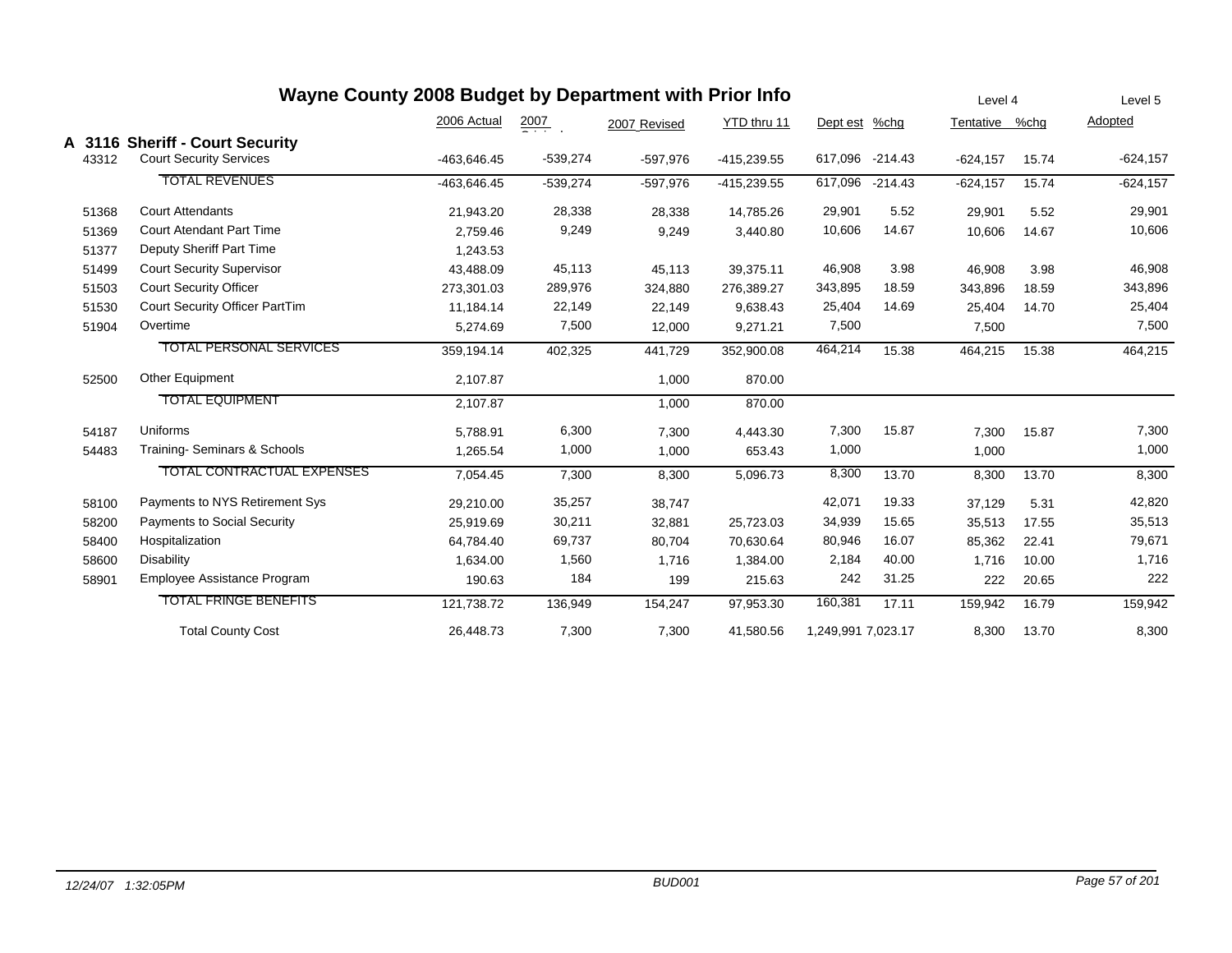|                 | Wayne County 2008 Budget by Department with Prior Info     |             |                  |              |             |          |      | Level 4   |         | Level 5 |
|-----------------|------------------------------------------------------------|-------------|------------------|--------------|-------------|----------|------|-----------|---------|---------|
|                 |                                                            | 2006 Actual | $\frac{2007}{1}$ | 2007 Revised | YTD thru 11 | Dept est | %chg | Tentative | %chg    | Adopted |
| A 3117<br>51534 | <b>Animal Abuse Investigations</b><br>Animal Abuse Officer | 11,186.07   | 12,000           | 12,000       | 10,569.51   | 12,000   |      | 12,000    |         | 12,000  |
|                 | <b>TOTAL PERSONAL SERVICES</b>                             | 11,186.07   | 12,000           | 12,000       | 10,569.51   | 12,000   |      | 12,000    |         | 12,000  |
|                 | <b>TOTAL EQUIPMENT</b>                                     |             |                  |              |             |          |      |           |         |         |
| 54187           | <b>Uniforms</b>                                            |             |                  | 400          |             |          |      |           |         |         |
| 54485           | Travel                                                     | 1,636.28    | 4,000            | 4,000        | 1,069.81    | 4,000    |      | 3,976     | $-0.60$ | 3,976   |
| 54500           | Fees for Services Non-employ                               | 3,517.57    | 5,000            | 4,600        | 1,332.88    | 5,000    |      | 5,000     |         | 5,000   |
|                 | <b>TOTAL CONTRACTUAL EXPENSES</b>                          | 5,153.85    | 9,000            | 9,000        | 2,402.69    | 9,000    |      | 8,976     | $-0.27$ | 8,976   |
| 58100           | Payments to NYS Retirement Sys                             | 813.00      | 776              | 776          |             | 800      | 3.09 | 800       | 3.09    | 800     |
| 58200           | <b>Payments to Social Security</b>                         | 855.28      | 918              | 918          | 808.62      | 918      |      | 918       |         | 918     |
|                 | <b>TOTAL FRINGE BENEFITS</b>                               | 1,668.28    | 1,694            | 1,694        | 808.62      | 1,718    | 1.42 | 1,718     | 1.42    | 1,718   |
|                 | <b>Total County Cost</b>                                   | 18,008.20   | 22,694           | 22,694       | 13,780.82   | 22,718   | 0.11 | 22,694    |         | 22,694  |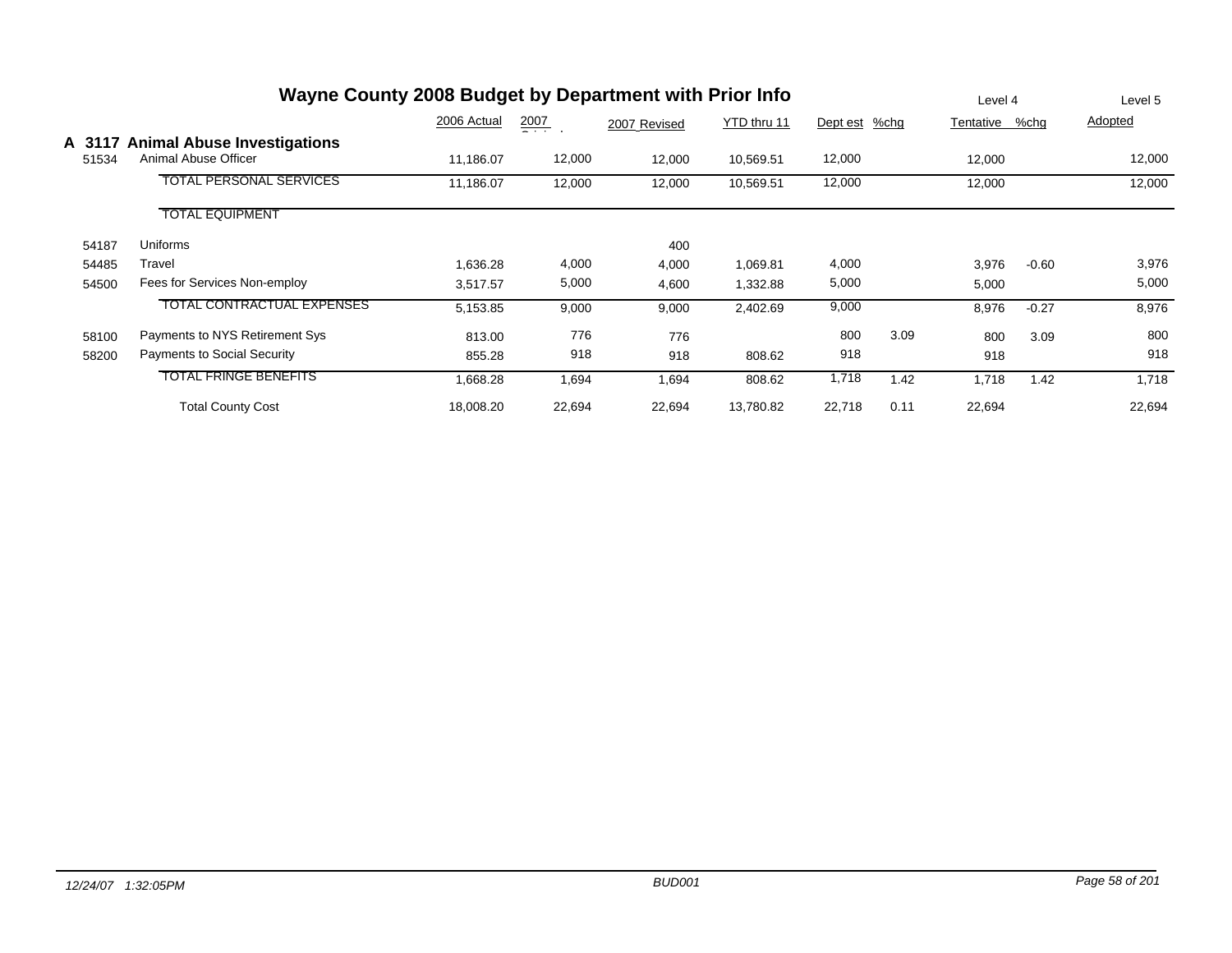|       |                                  | Wayne County 2008 Budget by Department with Prior Info |            |              |               |            |           | Level 4    |               | Level 5    |
|-------|----------------------------------|--------------------------------------------------------|------------|--------------|---------------|------------|-----------|------------|---------------|------------|
|       |                                  | 2006 Actual                                            | 2007       | 2007 Revised | YTD thru 11   | Dept est   | %chg      | Tentative  | %chg          | Adopted    |
|       | A 3140 Probation                 |                                                        |            |              |               |            |           |            |               |            |
| 41580 | <b>Restitution Surcharges</b>    | $-6,356.65$                                            | $-6,000$   | $-6,000$     | $-4,720.83$   | $-6,200$   | 3.33      | $-6,200$   | 3.33          | $-6,200$   |
| 41588 | <b>EHM Program</b>               | $-11,799.00$                                           | $-15,000$  | $-15,000$    | $-15,854.00$  | $-12,000$  | $-20.00$  | $-12,000$  | $-20.00$      | $-12,000$  |
| 41589 | <b>STOP DWI Reimbursement</b>    | $-100,000.00$                                          | $-75,000$  | $-75,000$    | $-75,000.00$  | $-75,000$  |           | $-75,000$  |               | $-75,000$  |
| 41590 | <b>Probation Fees</b>            | $-41,639.73$                                           | $-42,000$  | $-42,000$    | $-39,907.00$  | $-42,000$  |           | $-42,000$  |               | $-42,000$  |
| 42766 | <b>DSS Reimbursement</b>         | $-230, 182.00$                                         | $-234,988$ | $-234,988$   | $-174,952.53$ | $-282,527$ | 20.23     | $-282,527$ | 20.23         | $-282,527$ |
| 43310 | <b>Probation Services</b>        | $-277,877.73$                                          | $-268,796$ | $-268,796$   | -168,958.69   | $-255,664$ | $-4.89$   | $-255,664$ | $-4.89$       | $-255,664$ |
| 43313 | Probation ISP                    | $-22,799.23$                                           | $-24,100$  | $-24,100$    | $-22,900.00$  | $-24,100$  |           | $-24,100$  |               | $-24,100$  |
| 43320 | Probation Grant J - ISP          | $-35,581.80$                                           | $-31,000$  | $-31,000$    | $-30,999.55$  |            | $-100.00$ |            | $-100.00$     |            |
| 43321 | Probation Operation 360          | $-28,405.18$                                           | $-27,100$  | $-27,100$    | $-27,100.00$  | $-27,100$  |           | $-27,100$  |               | $-27,100$  |
| 43716 | State Aid                        | $-8,497.06$                                            |            |              | $-17,050.00$  | $-15,000$  |           | $-15,000$  |               | $-15,000$  |
|       | <b>TOTAL REVENUES</b>            | -763,138.38                                            | $-723,984$ | $-723,984$   | $-577,442.60$ | $-739,591$ | 2.16      | $-739,591$ | 2.16          | $-739,591$ |
| 51069 | <b>Personnel Clerk Part Time</b> |                                                        |            |              | 586.72        |            |           |            |               |            |
| 51082 | Director of Probation            | 68,906.59                                              | 70,928     | 70,928       | 61,766.34     | 70,928     |           | 70,928     |               | 70,928     |
| 51104 | <b>Clerk Typist</b>              | 27,838.46                                              | 28,153     | 28,153       | 24,512.62     | 28,252     | 0.35      | 28,252     | 0.35          | 28,252     |
| 51140 | Senior Typist                    | 27,799.88                                              | 27,932     | 27,932       | 24,320.73     | 28,035     | 0.37      | 28,035     | 0.37          | 28,035     |
| 51156 | Senior Account Clerk/Typist      | 27,900.60                                              | 28,219     | 28,219       | 24,570.78     | 28,575     | 1.26      | 28,575     | 1.26          | 28,575     |
| 51308 | <b>Probation Officer</b>         | 593,906.50                                             | 602,085    | 602,085      | 513,599.54    | 606,445    | 0.72      | 606,445    | 0.72          | 606,445    |
| 51329 | Senior Probation Officer(JISP)   | 43,401.24                                              | 43,893     | 43,893       | 37,956.52     |            | $-100.00$ |            | $-100.00$     |            |
| 51330 | Senior Probation Officer         | 224,783.50                                             | 218,814    | 218,814      | 175,204.52    | 263,709    | 20.52     | 263,709    | 20.52         | 263,709    |
| 51340 | <b>Probation Supervisor</b>      | 148,006.03                                             | 148,615    | 148,615      | 128,974.62    | 149,155    | 0.36      | 149,155    | 0.36          | 149,155    |
| 51691 | <b>Probation Assistant</b>       | 60,432.66                                              | 65,123     | 65,123       | 49,758.73     | 65,363     | 0.37      | 65,363     | 0.37          | 65,363     |
| 51904 | Overtime                         | 28,021.30                                              | 28,000     | 28,000       | 27,200.79     | 32,000     | 14.29     | 32,000     | 14.29         | 32,000     |
|       | <b>TOTAL PERSONAL SERVICES</b>   | 1,250,996.76                                           | 1,261,762  | 1,261,762    | 1,068,451.91  | 1,272,462  | 0.85      | 1,272,462  | 0.85          | 1,272,462  |
| 52200 | Office Equipment                 | 954.00                                                 | 1,172      | 1,172        | 1,125.98      | 1,564      | 33.45     | 1,464      | 24.91         | 1,464      |
| 52201 | <b>Computer Equipment</b>        | 13,545.78                                              | 12,600     | 12,600       | 12,481.31     | 12,300     | $-2.38$   | 12,900     | 2.38          | 12,900     |
| 52300 | <b>Motor Vehicles</b>            |                                                        |            |              |               | 15,500     |           | 15,500     |               | 15,500     |
| 52500 | Other Equipment                  | 587.79                                                 |            |              |               | 1,500      |           | 1,200      |               | 1,200      |
|       | <b>TOTAL EQUIPMENT</b>           | 15,087.57                                              | 13,772     | 13,772       | 13,607.29     | 30,864     | 124.11    |            | 31,064 125.56 | 31,064     |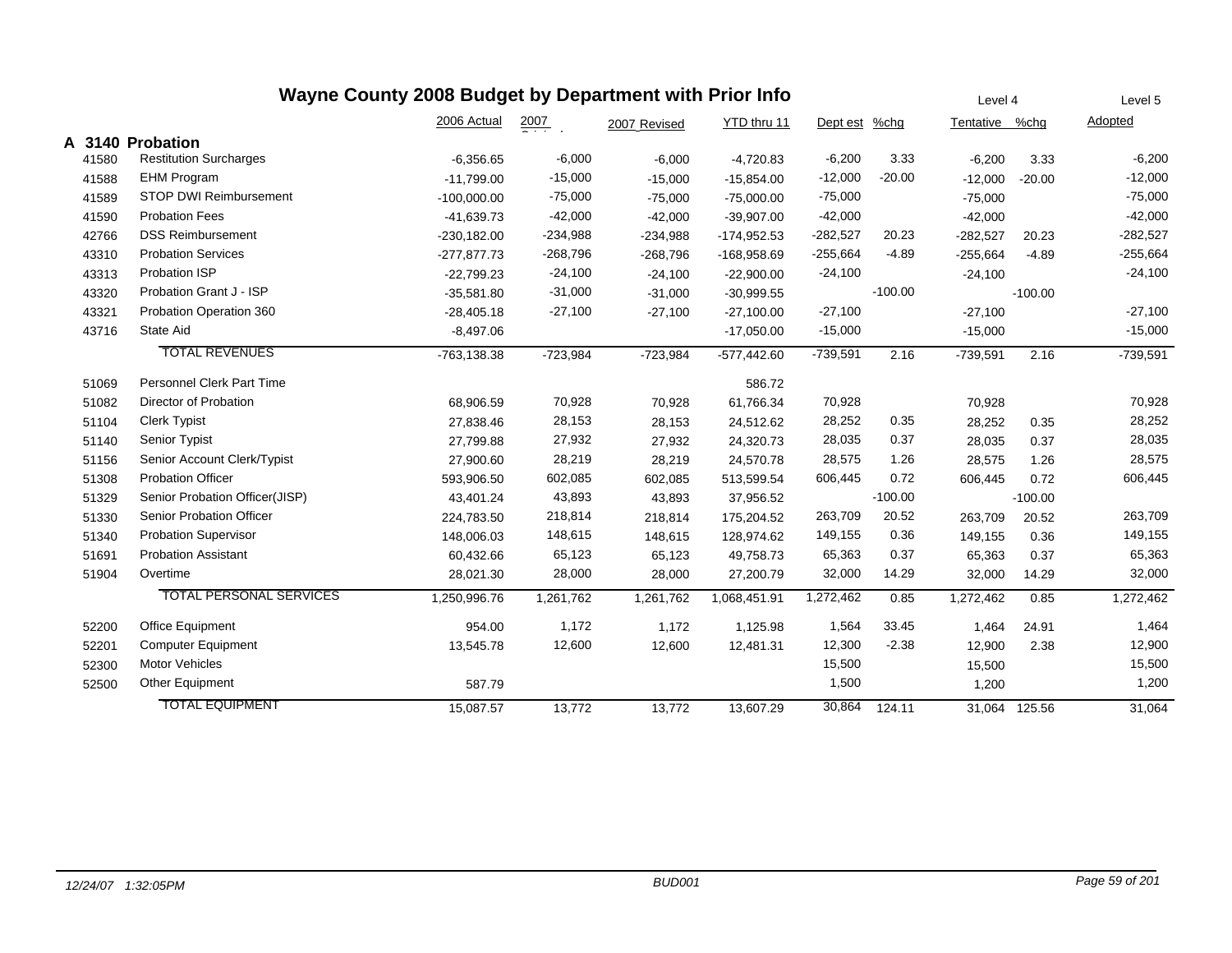|        | Wayne County 2008 Budget by Department with Prior Info |              | Level 4          | Level 5      |             |           |          |           |          |           |
|--------|--------------------------------------------------------|--------------|------------------|--------------|-------------|-----------|----------|-----------|----------|-----------|
|        |                                                        | 2006 Actual  | $\frac{2007}{4}$ | 2007 Revised | YTD thru 11 | Dept est  | %chg     | Tentative | %chg     | Adopted   |
| A 3140 | Probation                                              |              |                  |              |             |           |          |           |          |           |
| 54100  | Supplies & Materials                                   | 5,280.56     | 6,000            | 6,000        | 4,481.18    | 7,000     | 16.67    | 7,000     | 16.67    | 7,000     |
| 54114  | Car Expense                                            | 3,326.75     | 6,500            | 6,500        | 3,242.84    | 6,500     |          | 6,500     |          | 6,500     |
| 54150  | <b>Office Supplies</b>                                 | 5,656.99     | 6,000            | 6,000        | 6,306.24    | 7,000     | 16.67    | 7,000     | 16.67    | 7,000     |
| 54166  | Postage                                                | 3,304.65     | 4,500            | 4,500        | 3,603.60    | 4,500     |          | 4,500     |          | 4,500     |
| 54210  | Gas                                                    | 3,890.51     | 6,200            | 6,200        | 2,164.29    | 6,200     |          | 6,200     |          | 6,200     |
| 54220  | Light & Power                                          | 21,921.23    | 25,600           | 25,600       | 21,314.66   | 25,600    |          | 25,600    |          | 25,600    |
| 54230  | Telephone                                              | 13,422.03    | 19,000           | 19,000       | 10,536.67   | 19,000    |          | 19,000    |          | 19,000    |
| 54240  | Water                                                  | 743.96       | 900              | 900          | 682.10      | 900       |          | 900       |          | 900       |
| 54300  | Insurance                                              | 7,899.52     | 7,654            | 7,654        | 6,406.11    | 7,240     | $-5.41$  | 7,240     | $-5.41$  | 7,240     |
| 54410  | Conference                                             | 579.00       | 720              | 720          | 866.85      | 800       | 11.11    | 800       | 11.11    | 800       |
| 54414  | Information Technology                                 | 73,294.94    | 91,940           | 91,940       | 69,307.50   | 91,940    |          | 91,940    |          | 91,940    |
| 54424  | <b>Equipment - Maint Contract</b>                      | 10,381.95    | 11,947           | 11,947       | 7,443.84    | 8,668     | $-27.45$ | 8,668     | $-27.45$ | 8,668     |
| 54426  | Equipment - Rental                                     | 25,510.28    | 27,507           | 27,507       | 12,936.32   | 29,385    | 6.83     | 29,385    | 6.83     | 29,385    |
| 54438  | Maintenance/Repairs                                    | 42,074.71    | 39,978           | 39,978       | 42,023.00   | 39,978    |          | 39,978    |          | 39,978    |
| 54483  | Training-Seminars & Schools                            | 5,981.18     | 6,000            | 6,000        | 6,482.27    | 7,500     | 25.00    | 7,500     | 25.00    | 7,500     |
| 54485  | Travel                                                 | 30,329.21    | 30,000           | 30,000       | 27,075.53   | 36,000    | 20.00    | 36,000    | 20.00    | 36,000    |
| 54600  | Misc                                                   | 815.95       | 2,200            | 2,200        | 1,762.58    | 2,500     | 13.64    | 2,800     | 27.27    | 2,800     |
|        | TOTAL CONTRACTUAL EXPENSES                             | 254,413.42   | 292,646          | 292,646      | 226,635.58  | 300,711   | 2.76     | 301,011   | 2.86     | 301,011   |
| 58100  | Payments to NYS Retirement Sys                         | 124,688.00   | 127,089          | 127,089      |             | 130,619   | 2.78     | 125,125   | $-1.55$  | 125,125   |
| 58200  | <b>Payments to Social Security</b>                     | 92,813.46    | 96,524           | 96,524       | 79,139.04   | 97,343    | 0.85     | 97,343    | 0.85     | 97,343    |
| 58400  | Hospitalization                                        | 162,483.14   | 184,867          | 184,867      | 167,953.19  | 185,855   | 0.53     | 191,349   | 3.51     | 191,349   |
| 58600  | Disability                                             | 4,598.00     | 4,680            | 4,680        | 3,777.00    | 4,680     |          | 4,680     |          | 4,680     |
| 58901  | Employee Assistance Program                            | 457.50       | 480              | 480          | 517.50      | 540       | 12.50    | 540       | 12.50    | 540       |
|        | <b>TOTAL FRINGE BENEFITS</b>                           | 385,040.10   | 413,640          | 413,640      | 251,386.73  | 419,037   | 1.30     | 419,037   | 1.30     | 419,037   |
|        | <b>Total County Cost</b>                               | 1,142,399.47 | 1,257,836        | 1,257,836    | 982,638.91  | 1,283,483 | 2.04     | 1,283,983 | 2.08     | 1,283,983 |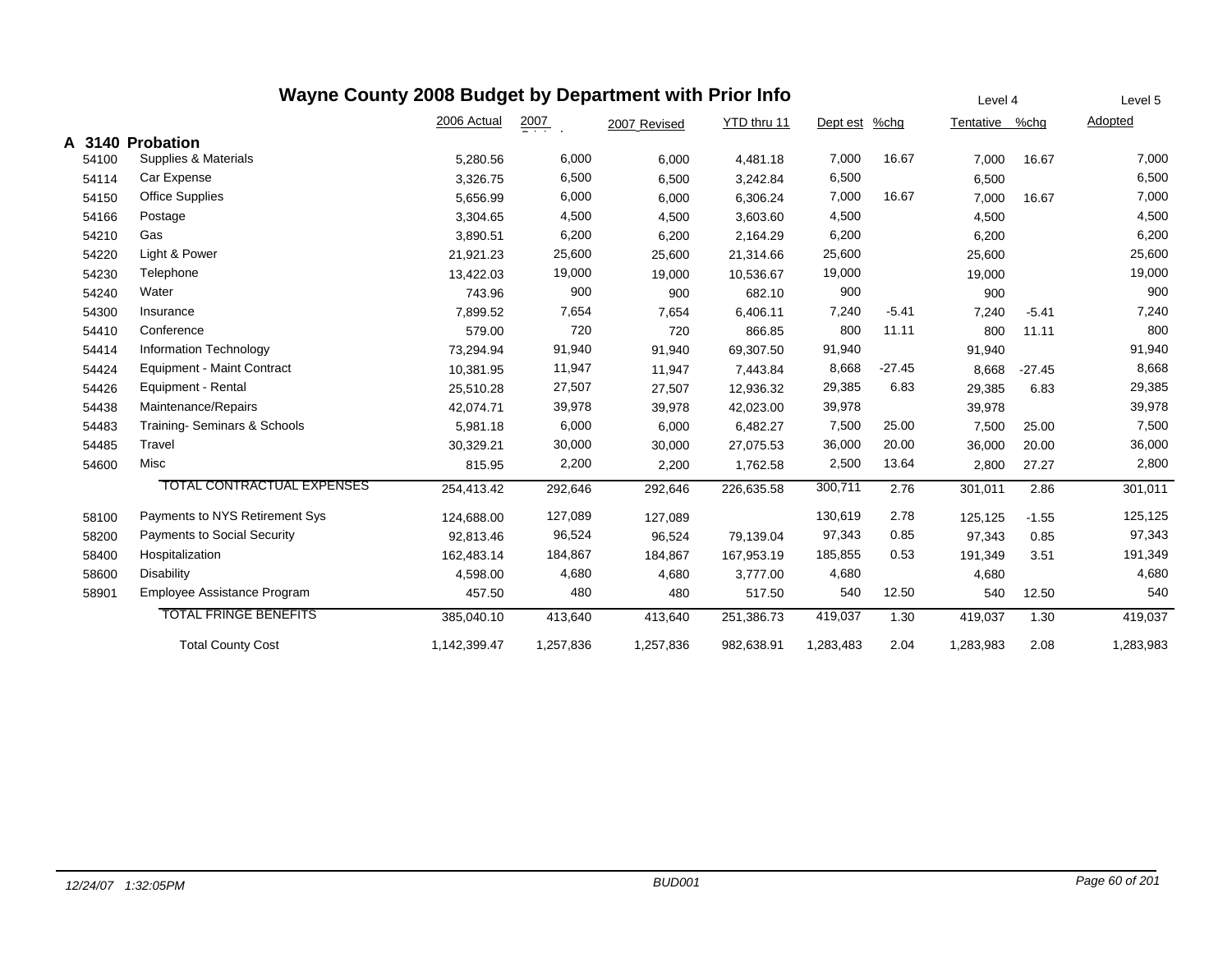| Wayne County 2008 Budget by Department with Prior Info<br>Level 4<br>Level 5 |                                |               |            |              |               |           |               |                 |           |            |  |  |
|------------------------------------------------------------------------------|--------------------------------|---------------|------------|--------------|---------------|-----------|---------------|-----------------|-----------|------------|--|--|
|                                                                              |                                | 2006 Actual   | 2007       | 2007 Revised | YTD thru 11   | Dept est  | %chg          | Tentative       | %chg      | Adopted    |  |  |
| A<br>3150                                                                    | <b>Sheriff - Jail</b>          |               |            |              |               |           |               |                 |           |            |  |  |
| 41512                                                                        | <b>IPC Reimbursement</b>       | $-2,442.33$   | $-18,000$  | $-18,000$    |               |           | $-100.00$     |                 | $-100.00$ |            |  |  |
| 41516                                                                        | <b>SSA Funds</b>               | $-8,000.00$   | $-6,500$   | $-6,500$     | $-10,600.00$  | 9,000     | $-238.46$     | $-9,000$        | 38.46     | $-9,000$   |  |  |
| 41526                                                                        | Inmate Housing Revenue         | $-218,685.00$ | $-100,000$ | $-183,000$   | $-191,590.00$ | 20,000    | $-120.00$     | $-20,000$       | $-80.00$  | $-20,000$  |  |  |
| 42264                                                                        | Jail Operations - State Felons | $-157,838.00$ | $-90,000$  | $-190,000$   | $-216,308.00$ | 200,000   | $-322.22$     | -200,000 122.22 |           | $-200,000$ |  |  |
| 42770                                                                        | Miscellaneous Revenues         | $-1,133.00$   |            |              | $-1,603.84$   | 1,000     |               | $-1,000$        |           | $-1,000$   |  |  |
| 43311                                                                        | <b>Prisoner Transport</b>      | $-3,960.88$   | $-4,000$   | $-4,000$     | $-5,927.65$   |           | 3,500 -187.50 | $-3,500$        | $-12.50$  | $-3,500$   |  |  |
| 43319                                                                        | B & L for Minors               | $-874.00$     | $-500$     | $-500$       | $-678.00$     | 900       | $-280.00$     | $-900$          | 80.00     | $-900$     |  |  |
| 44329                                                                        | <b>SDFA Funds</b>              |               | $-9,000$   | $-9,000$     | $-22,252.00$  | 15,000    | $-266.67$     | $-15,000$       | 66.67     | $-15,000$  |  |  |
| 44333                                                                        | <b>USDA</b>                    | $-17,529.00$  | $-16,000$  | $-16,000$    | $-16,217.00$  | 16,000    | $-200.00$     | $-16,000$       |           | $-16,000$  |  |  |
| 44336                                                                        | <b>Federal Housing</b>         | $-238,010.63$ | $-100,000$ | $-184,800$   | $-256,063.17$ | 140,000   | $-240.00$     | $-140,000$      | 40.00     | $-140,000$ |  |  |
|                                                                              | <b>TOTAL REVENUES</b>          | $-648,472.84$ | $-344,000$ | $-611,800$   | -721,239.66   | 405,400   | $-217.85$     | $-405,400$      | 17.85     | $-405,400$ |  |  |
| 51078                                                                        | <b>Chief Deputy</b>            | 64,581.09     | 68,514     | 68,514       | 58,385.88     | 66,518    | $-2.91$       | 66,518          | $-2.91$   | 66,518     |  |  |
| 51079                                                                        | Jail Physician                 | 1,075.20      | 1,028      | 1,028        | 884.58        | 1,000     | $-2.73$       | 1,000           | $-2.72$   | 1,000      |  |  |
| 51109                                                                        | Receptionist 8Hr               | 30,803.29     | 30,593     | 30,593       | 6,628.15      | 30,307    | $-0.94$       | 30,307          | $-0.93$   | 30,307     |  |  |
| 51370                                                                        | Deputy Sheriff Sergeant        | 50,937.47     | 49,955     | 49,955       | 43,919.86     | 51,182    | 2.46          | 51,182          | 2.46      | 51,182     |  |  |
| 51371                                                                        | <b>Corrections Sargeant</b>    | 402,870.36    | 407,803    | 407,803      | 363,363.97    | 408,593   | 0.19          | 408,591         | 0.19      | 408,591    |  |  |
| 51374                                                                        | <b>Corrections Lieutent</b>    | 61,174.75     | 65,390     | 65,390       | 55,553.74     | 63,908    | $-2.27$       | 63,908          | $-2.27$   | 63,908     |  |  |
| 51470                                                                        | <b>Corrections Lt PartTime</b> | 1,264.52      | 11,780     | 11,780       | 3,266.03      | 10,000    | $-15.11$      | 13,928          | 18.23     | 13,928     |  |  |
| 51475                                                                        | <b>Corrections Officer</b>     | 2,627,256.14  | 2,700,192  | 2,700,192    | 2,297,658.50  | 2,718,446 | 0.68          | 2,718,460       | 0.68      | 2,718,460  |  |  |
| 51482                                                                        | <b>Receptionist Sub</b>        | 17,069.59     | 19,104     | 19,104       | 26,034.97     | 22,029    | 15.31         | 22,029          | 15.31     | 22,029     |  |  |
| 51483                                                                        | Work Program Supervisor PT     | 18,326.39     | 48,287     | 48,287       | 18,586.47     | 32,000    | $-33.73$      | 26,000          | $-46.16$  | 26,000     |  |  |
| 51529                                                                        | <b>Nurse Practitioner</b>      | 43,908.63     | 45,226     | 45,226       | 40,007.58     | 45,226    | 0.00          | 45,226          |           | 45,226     |  |  |
| 51695                                                                        | Clerk-Typist (8hr)             | 31,054.25     | 31,093     | 31,093       | 27,281.23     | 31,207    | 0.37          | 31,207          | 0.37      | 31,207     |  |  |
| 51696                                                                        | Account Clerk (8hr)            | 61,813.33     | 62,513     | 62,513       | 54,705.95     | 62,742    | 0.37          | 62,742          | 0.37      | 62,742     |  |  |
| 51698                                                                        | R P Nurse (8hr)                | 145,893.90    | 146,459    | 146,459      | 108,869.80    | 143,590   | $-1.96$       | 143,590         | $-1.96$   | 143,590    |  |  |
| 51904                                                                        | Overtime                       | 361,365.31    | 304,720    | 421,620      | 405,901.03    | 304,720   |               | 304,720         |           | 304,720    |  |  |
|                                                                              | <b>TOTAL PERSONAL SERVICES</b> | 3,919,394.22  | 3,992,657  | 4,109,557    | 3,511,047.74  | 3,991,469 | $-0.03$       | 3,989,408       | $-0.08$   | 3,989,408  |  |  |
| 52300                                                                        | <b>Motor Vehicles</b>          |               | 40,000     | 39,249       | 38,351.50     | 44,000    | 10.00         | 44,000          | 10.00     | 44,000     |  |  |
| 52500                                                                        | Other Equipment                |               | 10,600     | 8,082        | 8,081.79      | 9,130     | $-13.87$      | 5,200           | $-50.94$  | 5,200      |  |  |
|                                                                              | <b>TOTAL EQUIPMENT</b>         |               | 50,600     | 47,331       | 46,433.29     | 53,130    | 5.00          | 49,200          | $-2.77$   | 49,200     |  |  |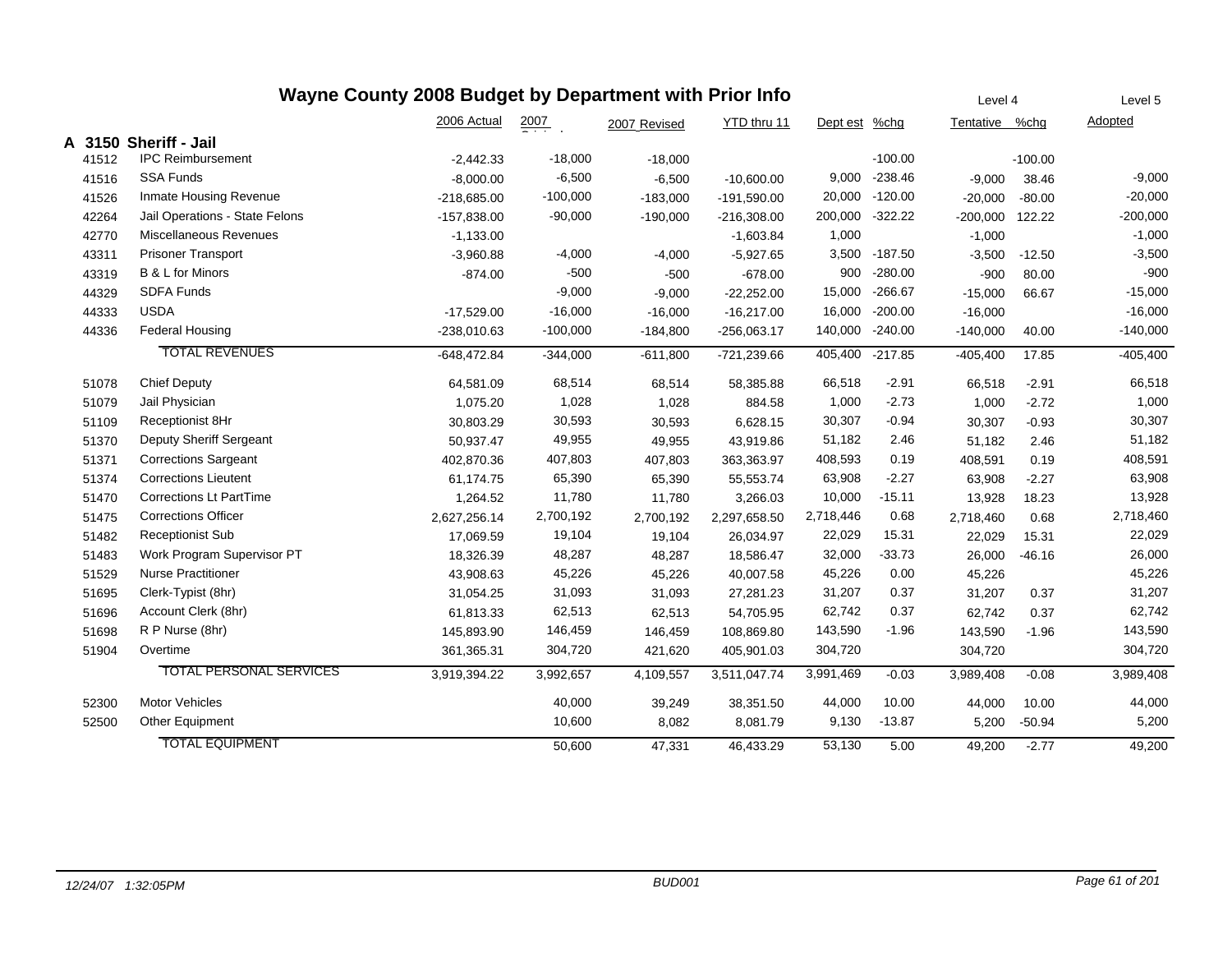|       | Wayne County 2008 Budget by Department with Prior Info | Level 4      | Level 5          |              |              |               |                 |               |           |           |
|-------|--------------------------------------------------------|--------------|------------------|--------------|--------------|---------------|-----------------|---------------|-----------|-----------|
|       |                                                        | 2006 Actual  | $\frac{2007}{4}$ | 2007 Revised | YTD thru 11  | Dept est %chg |                 | Tentative     | %chg      | Adopted   |
|       | A 3150 Sheriff - Jail                                  |              |                  |              |              |               |                 |               |           |           |
| 54114 | Car Expense                                            | 14,052.94    | 12,000           | 12,000       | 10,874.64    | 13,000        | 8.33            | 13,000        | 8.33      | 13,000    |
| 54145 | Maintenance Supplies                                   | 1,045.00     | 1,000            | 1,000        | 581.00       | 1,200         | 20.00           | 1,200         | 20.00     | 1,200     |
| 54163 | Photo ID                                               | 17.79        | 1,000            | 1,000        | 4.79         | 1,000         |                 | 1,000         |           | 1,000     |
| 54187 | Uniforms                                               | 25,283.23    | 28,000           | 28,000       | 23,615.24    | 33,000        | 17.86           | 33,000        | 17.86     | 33,000    |
| 54210 | Gas                                                    | 60,450.54    | 92,000           | 92,000       | 47,592.97    | 92,000        |                 | 92,000        |           | 92,000    |
| 54220 | Light & Power                                          | 55,378.57    | 95,000           | 95,000       | 99,717.85    | 95,000        |                 | 95,000        |           | 95,000    |
| 54230 | Telephone                                              | 54,613.00    | 64,300           | 64,300       | 44,527.51    | 64,300        |                 | 64,300        |           | 64,300    |
| 54232 | <b>NYSPIN Teletype</b>                                 |              | 2,100            | 2,100        |              |               | $-100.00$       |               | $-100.00$ |           |
| 54240 | Water                                                  | 43,959.18    | 59,000           | 59,000       | 46,756.77    | 49,500        | $-16.10$        | 49,500        | $-16.10$  | 49,500    |
| 54408 | Copier Expense                                         | 23,954.04    | 18,735           | 25,235       | 21,453.32    | 22,750        | 21.43           | 18,735        |           | 18,735    |
| 54435 | Inmate Expense                                         | 499,750.04   | 475,000          | 575,000      | 436,328.43   | 525,000       | 10.53           | 475,000       |           | 475,000   |
| 54438 | Maintenance/Repairs                                    | 183,638.34   | 175,000          | 177,223      | 163,337.91   | 175,000       |                 | 175,000       |           | 175,000   |
| 54453 | <b>Plant Improvement</b>                               | 147.98       | 1,000            | 1,000        | 836.88       |               | 11,000 1,000.00 | 1,000         |           | 1,000     |
| 54483 | Training- Seminars & Schools                           | 9,724.76     | 20,000           | 20,000       | 11,505.62    | 38,354        | 91.77           | 38,354        | 91.77     | 38,354    |
| 54485 | Travel                                                 | 955.91       | 1,350            | 1,350        | 978.32       | 1,500         | 11.11           | 1,500         | 11.11     | 1,500     |
| 54500 | Fees for Services Non-employ                           | 176,299.57   | 179,642          | 205,342      | 167,963.51   | 185,000       | 2.98            | 179,642       |           | 179,642   |
| 54571 | <b>CPL Costs</b>                                       | 76,288.08    | 92,000           | 92,000       | 86,680.34    | 92,000        |                 | 92,000        |           | 92,000    |
| 54600 | Misc                                                   | 129.39       | 500              | 500          | 52.50        | 500           |                 | 3,230         | 546.00    | 3,230     |
|       | <b>TOTAL CONTRACTUAL EXPENSES</b>                      | 1,225,688.36 | 1,317,627        | 1,452,050    | 1,162,807.60 | 1,400,104     | 6.26            | 1,333,461     | 1.20      | 1,333,461 |
| 58100 | Payments to NYS Retirement Sys                         | 474,699.00   | 424,813          | 424,813      |              | 358,819       | $-15.53$        | 478,546       | 12.65     | 478,546   |
| 58200 | Payments to Social Security                            | 289,173.15   | 280,747          | 280,747      | 259,684.59   | 285,027       | 1.52            | 305,190       | 8.71      | 305,190   |
| 58400 | Hospitalization                                        | 557,436.30   | 620,148          | 620,148      | 553,063.05   | 612,293       | $-1.27$         | 630,219       | 1.62      | 630,219   |
| 58500 | Unemployment                                           | 4,600.50     | 3,500            | 3,500        | 502.87       | 3,500         |                 | 1,000         | $-71.43$  | 1,000     |
| 58600 | <b>Disability</b>                                      | 12,407.00    | 12,480           | 12,480       | 10,085.00    | 13,884        | 11.25           | 12,750        | 2.16      | 12,750    |
| 58901 | Employee Assistance Program                            | 1,258.13     | 1,352            | 1,352        | 1,423.13     | 1,568         | 15.96           | 1,567         | 15.90     | 1,567     |
| 58902 | Flex Plan Cost                                         |              | 12,200           | 12,200       |              |               | $-100.00$       |               | $-100.00$ |           |
| 58903 | <b>HRA Plan Cost</b>                                   |              | 1,000            | 1,000        |              |               | 20,000 1,900.00 | 20,000,000.00 |           | 20,000    |
|       | <b>TOTAL FRINGE BENEFITS</b>                           | 1,339,574.08 | 1,356,240        | 1,356,240    | 824,758.64   | 1,295,091     | $-4.51$         | 1,449,272     | 6.86      | 1,449,272 |
|       | <b>Total County Cost</b>                               | 5,836,183.82 | 6,373,124        | 6,353,378    | 4,823,807.61 | 7,145,193     | 12.11           | 6,415,941     | 0.67      | 6,415,941 |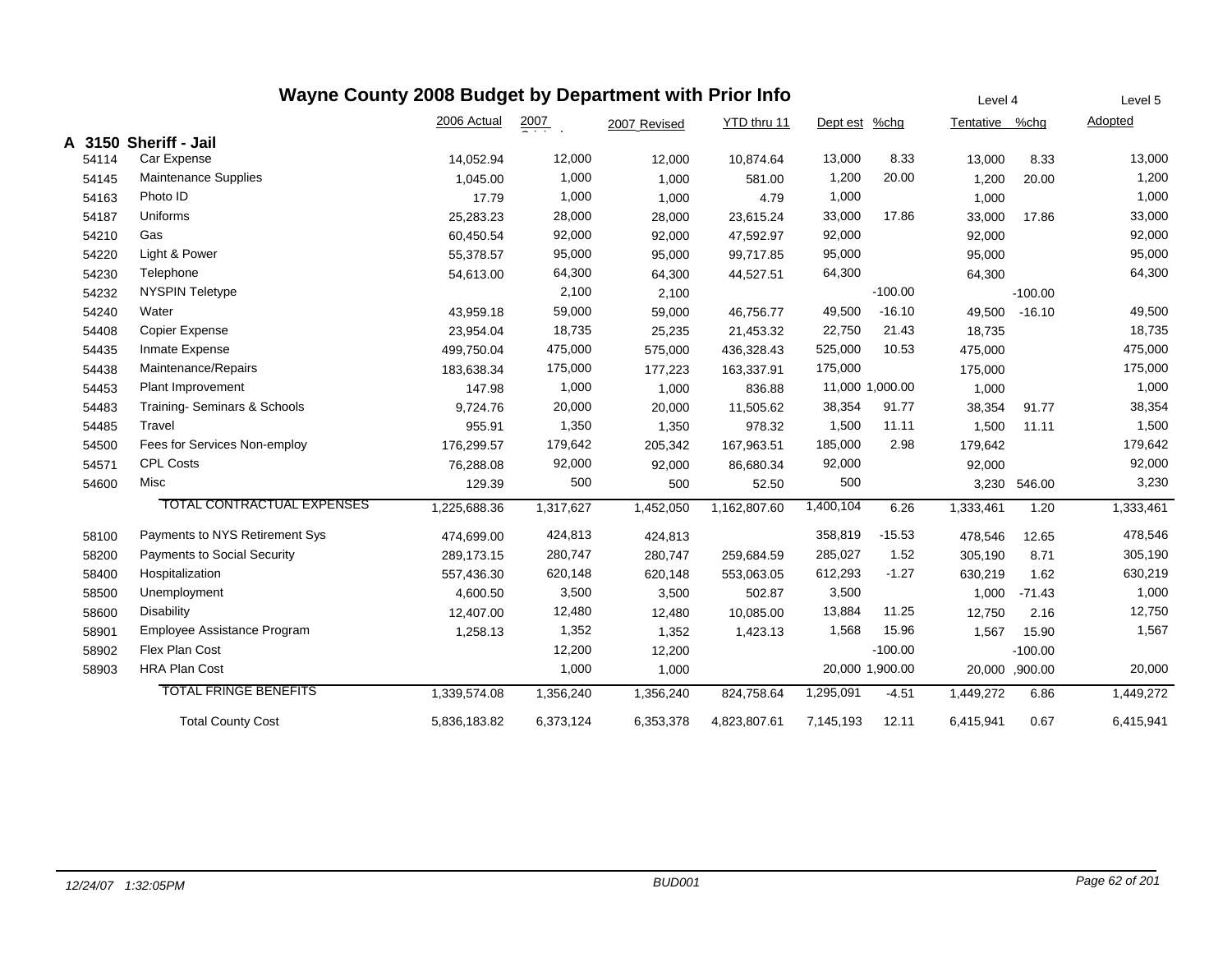|       | Wayne County 2008 Budget by Department with Prior Info | Level 4     | Level 5       |              |             |               |                   |         |
|-------|--------------------------------------------------------|-------------|---------------|--------------|-------------|---------------|-------------------|---------|
|       |                                                        | 2006 Actual | 2007<br>- - - | 2007 Revised | YTD thru 11 | Dept est %chg | %chq<br>Tentative | Adopted |
| 54435 | A 3170 Other Correctional Agencies<br>Inmate Expense   | 29.315.93   | 35,000        |              |             | 35,000        | 35,000            | 35,000  |
|       | TOTAL CONTRACTUAL EXPENSES                             | 29.315.93   | 35,000        |              |             | 35,000        | 35,000            | 35,000  |
|       | <b>Total County Cost</b>                               | 29,315.93   | 35,000        |              |             | 35,000        | 35,000            | 35,000  |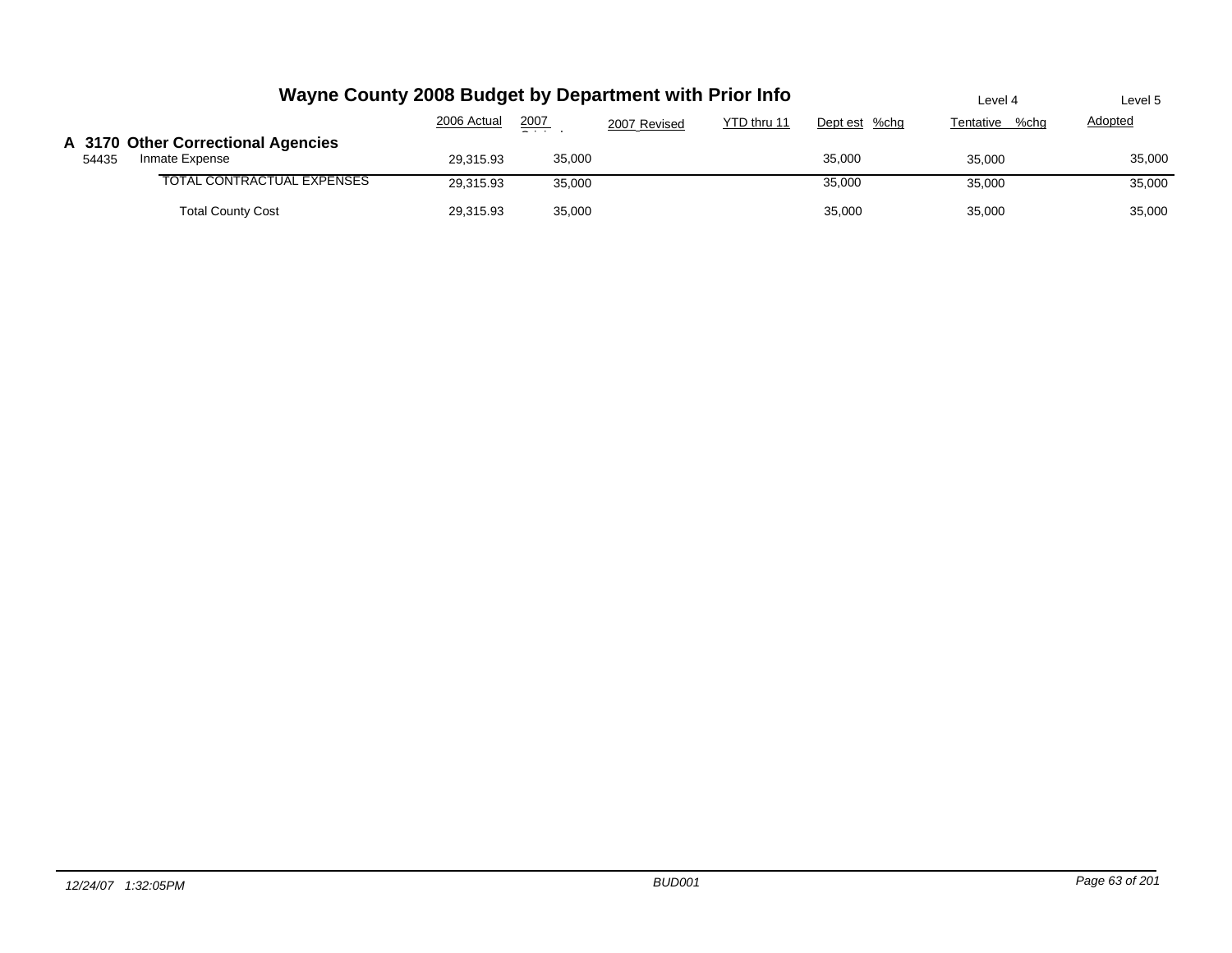|       | Wayne County 2008 Budget by Department with Prior Info         |             |        |              |             |        |               |        |                   | Level 5 |
|-------|----------------------------------------------------------------|-------------|--------|--------------|-------------|--------|---------------|--------|-------------------|---------|
|       |                                                                | 2006 Actual | 2007   | 2007 Revised | YTD thru 11 |        | Dept est %chg |        | %chq<br>Tentative |         |
| 54000 | A 3171 Regional Crime Labratory<br><b>Contractual Expenses</b> | 41.230.00   | 52,000 | 49.777       | 49.777.00   | 58.750 | 12.98         | 58.750 | 12.98             | 58,750  |
|       | TOTAL CONTRACTUAL EXPENSES                                     | 41.230.00   | 52.000 | 49.777       | 49.777.00   | 58,750 | 12.98         | 58.750 | 12.98             | 58,750  |
|       | <b>Total County Cost</b>                                       | 41.230.00   | 52,000 | 49.777       | 49.777.00   | 58.750 | 12.98         | 58.750 | 12.98             | 58,750  |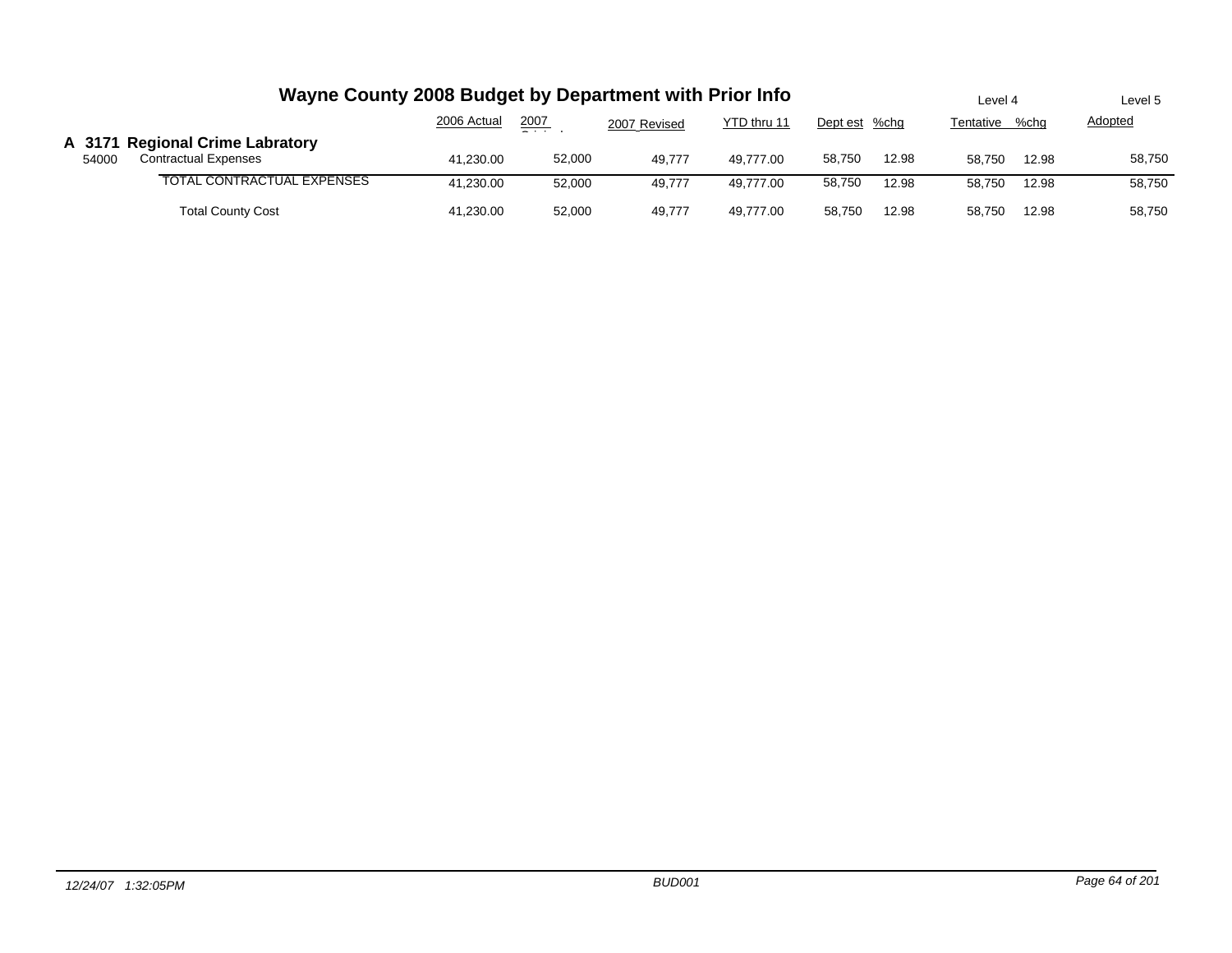|       | Wayne County 2008 Budget by Department with Prior Info |               |                  |              |               |            |           |                | Level 4   |            |
|-------|--------------------------------------------------------|---------------|------------------|--------------|---------------|------------|-----------|----------------|-----------|------------|
|       |                                                        | 2006 Actual   | $\frac{2007}{2}$ | 2007 Revised | YTD thru 11   | Dept est   | $%$ chg   | Tentative %chg |           | Adopted    |
|       | A 3315 Stop DWI                                        |               |                  |              |               |            |           |                |           |            |
| 42615 | Fines                                                  | $-206,562.12$ | $-282,129$       | $-282,129$   | $-210,394.79$ | $-282,711$ | 0.21      | $-255,411$     | $-9.47$   | $-255,411$ |
|       | <b>TOTAL REVENUES</b>                                  | $-206,562.12$ | $-282,129$       | $-282,129$   | $-210,394.79$ | $-282,711$ | 0.21      | $-255,411$     | $-9.47$   | $-255,411$ |
| 51017 | Secy-Chairman/DWI                                      | 22,710.66     | 23,214           | 23,214       | 20,367.03     | 23,214     |           | 23,214         |           | 23,214     |
| 51021 | Coordinator Stop DWI                                   | 18,923.83     | 19,791           | 19,791       | 17,167.90     | 19,791     |           | 19,791         |           | 19,791     |
|       | <b>TOTAL PERSONAL SERVICES</b>                         | 41,634.49     | 43,005           | 43,005       | 37,534.93     | 43,005     |           | 43,005         |           | 43,005     |
| 52500 | Other Equipment                                        | 15,017.10     | 10,000           | 10,000       | 8,148.00      | 10,000     |           | 10,000         |           | 10,000     |
|       | <b>TOTAL EQUIPMENT</b>                                 | 15,017.10     | 10,000           | 10,000       | 8,148.00      | 10,000     |           | 10,000         |           | 10,000     |
| 54126 | <b>Field Supplies</b>                                  | 1,031.20      | 1,800            | 1,800        | 992.00        | 1,800      |           | 1,800          |           | 1,800      |
| 54150 | <b>Office Supplies</b>                                 | 226.24        | 400              | 400          | 155.00        | 400        |           | 400            |           | 400        |
| 54166 | Postage                                                | 167.41        | 400              | 400          | 62.91         | 400        |           | 400            |           | 400        |
| 54210 | Gas                                                    | 1,457.14      | 2,200            | 2,200        | 927.14        | 2,200      |           | 2,200          |           | 2,200      |
| 54220 | Light & Power                                          | 2,428.57      | 2,600            | 2,600        | 2,628.70      | 2,600      |           | 2,600          |           | 2,600      |
| 54230 | Telephone                                              | 1,272.56      | 1,300            | 1,300        | 828.19        | 1,300      |           | 1,300          |           | 1,300      |
| 54240 | Water                                                  | 100.56        | 175              | 175          | 164.05        | 250        | 42.86     | 250            | 42.86     | 250        |
| 54414 | <b>Information Technology</b>                          | 3,984.00      | 4,136            | 4,136        | 4,136.00      | 4,136      |           | 4,136          |           | 4,136      |
| 54416 | <b>District Attorney Reimb</b>                         | 50,000.00     | 25,000           | 25,000       | 25,000.00     | 25,000     |           | 25,000         |           | 25,000     |
| 54424 | <b>Equipment - Maint Contract</b>                      | 897.47        | 1,000            | 1,000        | 459.59        |            | $-100.00$ |                | $-100.00$ |            |
| 54425 | Equipment - Maint & Repair                             | 326.15        | 3,000            | 3,000        | 537.50        | 3,000      |           | 3,000          |           | 3,000      |
| 54438 | Maintenance/Repairs                                    | 4,932.00      | 4,932            | 4,932        | 4,932.00      | 4,932      |           | 4,932          |           | 4,932      |
| 54461 | <b>Public Education</b>                                | 34,242.55     | 43,300           | 43,300       | 29,989.02     | 43,300     |           | 36,000         | $-16.86$  | 36,000     |
| 54483 | Training-Seminars & Schools                            | 1,217.85      | 2,000            | 2,000        | 1,230.39      | 2,000      |           | 2,000          |           | 2,000      |
| 54485 | Travel                                                 | 431.15        | 1,000            | 1,000        |               | 1,000      |           | 1,000          |           | 1,000      |
| 54503 | Alcohol Evaluation & Rehab                             | 7,500.00      | 7,500            | 7,500        | 7,500.00      | 7,500      |           | 7,500          |           | 7,500      |
| 54559 | Jury & Trial Exp/T&V                                   | 827.43        | 2,000            | 2,000        |               | 2,000      |           | 2,000          |           | 2,000      |
| 54570 | Reimb Town & Village Police                            | 7,671.33      | 17,000           | 17,000       | 4,007.35      | 17,000     |           | 7,000          | $-58.82$  | 7,000      |
| 54611 | Probation                                              | 100,000.00    | 75,000           | 75,000       | 75,000.00     | 75,000     |           | 75,000         |           | 75,000     |
| 54613 | Sheriff                                                | 5,000.00      | 18,000           | 18,000       | 4,645.84      | 18,000     |           | 8,000          | $-55.56$  | 8,000      |
|       | <b>TOTAL CONTRACTUAL EXPENSES</b>                      | 223,713.61    | 212,743          | 212,743      | 163,195.68    | 211,818    | $-0.43$   | 184,518        | $-13.27$  | 184,518    |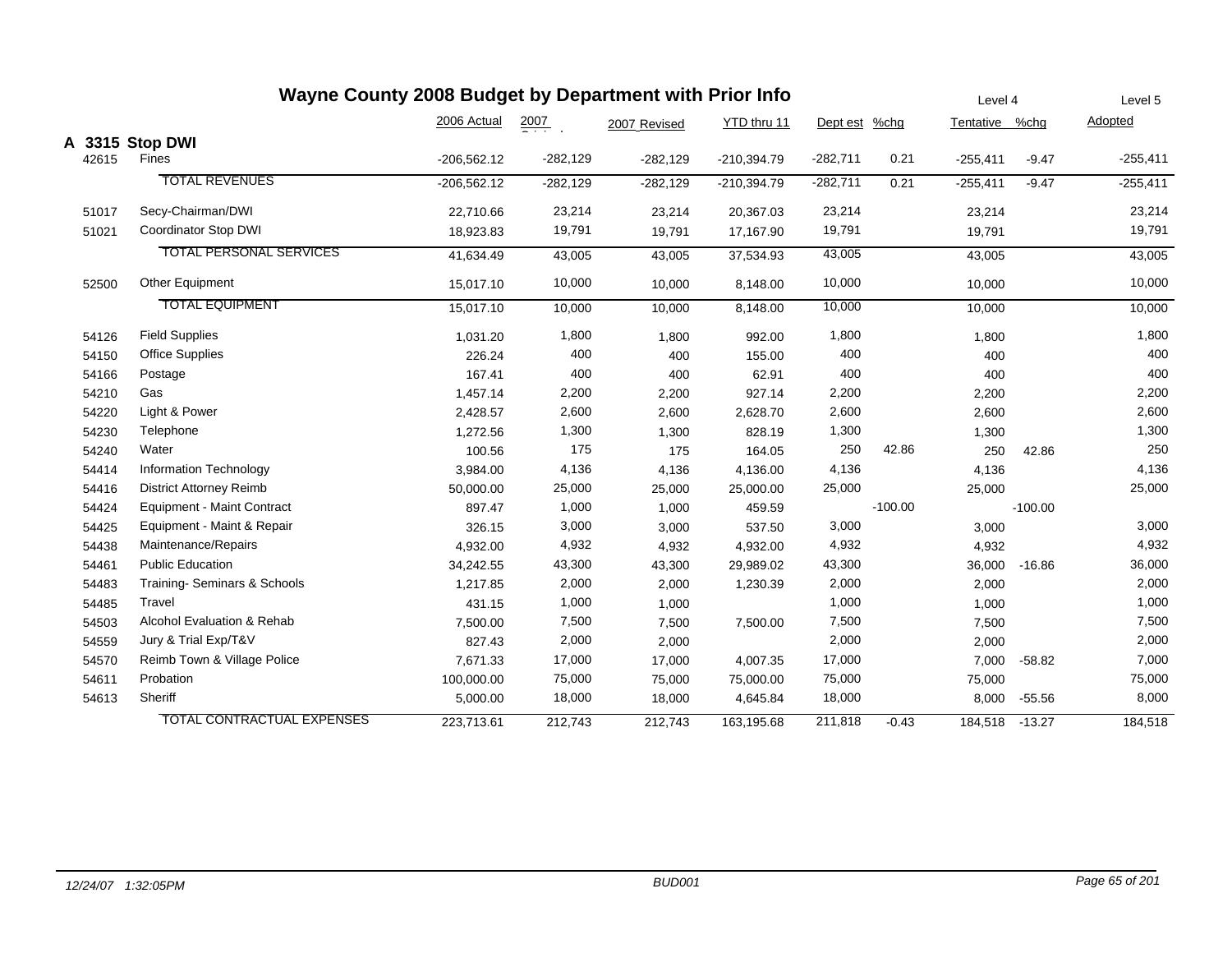|       | Wayne County 2008 Budget by Department with Prior Info |             |                 |              |             |               |       |           | Level 4 |         |
|-------|--------------------------------------------------------|-------------|-----------------|--------------|-------------|---------------|-------|-----------|---------|---------|
|       |                                                        | 2006 Actual | 2007<br>- - - - | 2007 Revised | YTD thru 11 | Dept est %chg |       | Tentative | %chg    | Adopted |
|       | A 3315 Stop DWI                                        |             |                 |              |             |               |       |           |         |         |
| 58100 | Payments to NYS Retirement Sys                         | 1.814.00    | 2,252           | 2,252        |             | 2,321         | 3.06  | 2,321     | 3.06    | 2,321   |
| 58200 | Payments to Social Security                            | 3,078.60    | 3,290           | 3,290        | 2,679.90    | 3,290         |       | 3,290     |         | 3,290   |
| 58400 | Hospitalization                                        | 4.049.10    | 10,659          | 10,659       | 8,756.28    | 12,094        | 13.46 | 12.094    | 13.46   | 12,094  |
| 58600 | Disability                                             | 154.00      | 156             | 156          | 128.00      | 156           |       | 156       |         | 156     |
| 58901 | Employee Assistance Program                            | 22.88       | 24              | 24           | 25.88       | 27            | 12.50 | 27        | 12.50   | 27      |
|       | <b>TOTAL FRINGE BENEFITS</b>                           | 9,118.58    | 16,381          | 16,381       | 11.590.06   | 17,888        | 9.20  | 17,888    | 9.20    | 17,888  |
|       | <b>Total County Cost</b>                               | 82,921.66   |                 |              | 10.073.88   | 0             |       |           |         |         |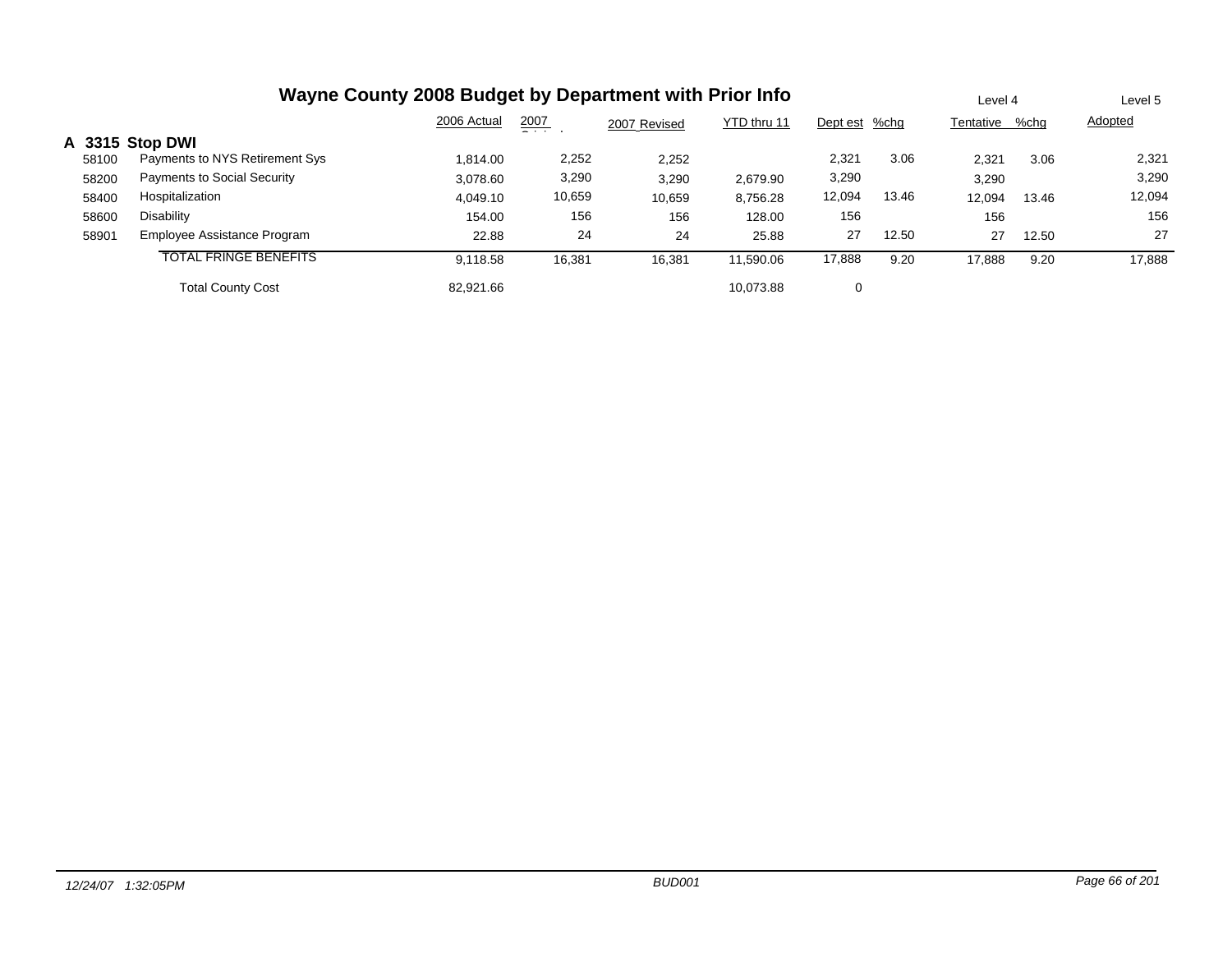| Wayne County 2008 Budget by Department with Prior Info |                                      |              |                  |              |              |               |          | Level 4        |          | Level 5   |
|--------------------------------------------------------|--------------------------------------|--------------|------------------|--------------|--------------|---------------|----------|----------------|----------|-----------|
|                                                        |                                      | 2006 Actual  | $\frac{2007}{4}$ | 2007 Revised | YTD thru 11  | Dept est %chg |          | Tentative %chg |          | Adopted   |
|                                                        | A 3410 Mutual Aid (Fire Coordinator) |              |                  |              |              |               |          |                |          |           |
| 41280                                                  | <b>Shared Services Fees</b>          | $-20,557.00$ | $-22,145$        | $-22,145$    | $-22,145.00$ | $-20,991$     | $-5.21$  | $-20,991$      | $-5.21$  | $-20,991$ |
| 42770                                                  | Miscellaneous Revenues               |              |                  |              | $-25.00$     |               |          |                |          |           |
|                                                        | <b>TOTAL REVENUES</b>                | $-20,557.00$ | $-22,145$        | $-22,145$    | $-22,170.00$ | $-20,991$     | $-5.21$  | $-20,991$      | $-5.21$  | $-20,991$ |
| 51084                                                  | <b>Fire Coordinator</b>              | 24,869.94    | 24,872           | 24,872       | 22,572.72    | 24,872        |          | 24,872         |          | 24,872    |
| 51122                                                  | Account Clerk (7hr)                  | 26,643.04    | 26,944           | 26,944       | 23,446.95    | 26,841        | $-0.38$  | 26,841         | $-0.38$  | 26,841    |
|                                                        | <b>TOTAL PERSONAL SERVICES</b>       | 51,512.98    | 51,816           | 51,816       | 46,019.67    | 51,713        | $-0.20$  | 51,713         | $-0.20$  | 51,713    |
| 52300                                                  | <b>Motor Vehicles</b>                | 240,200.00   |                  |              |              |               |          |                |          |           |
|                                                        | <b>TOTAL EQUIPMENT</b>               | 240,200.00   |                  |              |              |               |          |                |          |           |
| 54114                                                  | Car Expense                          | 2,668.46     | 2,200            | 2,200        | 2,985.92     | 3,000         | 36.36    | 3,000          | 36.36    | 3,000     |
| 54126                                                  | <b>Field Supplies</b>                | 3,119.25     | 2,649            | 2,649        | 2,485.22     | 2,649         |          | 2,649          |          | 2,649     |
| 54150                                                  | <b>Office Supplies</b>               | 548.86       | 550              | 550          | 284.09       | 550           |          | 550            |          | 550       |
| 54166                                                  | Postage                              | 515.41       | 850              | 850          | 297.69       | 700           | $-17.65$ | 700            | $-17.65$ | 700       |
| 54181                                                  | <b>Training Materials</b>            | 472.82       | 1,200            | 1,200        | 207.68       | 1,200         |          | 1,200          |          | 1,200     |
| 54187                                                  | Uniforms                             |              | 625              | 625          | 647.12       | 625           |          | 625            |          | 625       |
| 54210                                                  | Gas                                  | 4,097.76     | 7,400            | 7,400        | 3,131.80     | 7,000         | $-5.41$  | 7,000          | $-5.41$  | 7,000     |
| 54220                                                  | Light & Power                        | 6,540.86     | 7,500            | 7,500        | 6,661.88     | 8,000         | 6.67     | 8,000          | 6.67     | 8,000     |
| 54230                                                  | Telephone                            | 1,975.18     | 2,300            | 2,300        | 1,740.86     | 2,300         |          | 2,300          |          | 2,300     |
| 54240                                                  | Water                                | 1,527.41     | 3,050            | 3,050        | 960.72       | 3,500         | 14.75    | 3,500          | 14.75    | 3,500     |
| 54250                                                  | Refuse                               | 350.00       | 350              | 350          |              | 350           |          | 350            |          | 350       |
| 54414                                                  | Information Technology               | 1,252.00     | 1,294            | 1,294        | 1,294.00     | 1,294         |          | 1,294          |          | 1,294     |
| 54418                                                  | Dues                                 | 400.00       | 350              | 350          | 465.00       | 450           | 28.57    | 450            | 28.57    | 450       |
| 54425                                                  | Equipment - Maint & Repair           | 11,831.02    | 5,574            | 5,574        | 6,032.30     | 5,574         |          | 5,574          |          | 5,574     |
| 54438                                                  | Maintenance/Repairs                  | 29,522.74    | 16,700           | 16,700       | 18,657.09    | 30,000        | 79.64    | 25,000         | 49.70    | 25,000    |
| 54456                                                  | Printing                             | 275.00       | 550              | 550          | 525.60       | 275           | $-50.00$ | 275            | $-50.00$ | 275       |
| 54461                                                  | <b>Public Education</b>              | 198.00       | 1,500            | 1,500        | 1,021.00     | 1,500         |          | 1,500          |          | 1,500     |
| 54472                                                  | Subscriptions                        | 79.00        | 350              | 350          | 146.90       | 200           | $-42.86$ | 200            | $-42.86$ | 200       |
| 54483                                                  | Training-Seminars & Schools          | 697.19       | 945              | 945          | 201.54       | 945           |          | 945            |          | 945       |
| 54485                                                  | Travel                               | 1,781.21     | 2,925            | 2,925        | 3,911.02     | 4,000         | 36.75    | 4,000          | 36.75    | 4,000     |
| 54521                                                  | <b>Record Storage</b>                |              | 440              | 440          | 440.00       | 440           |          | 440            |          | 440       |
| 54600                                                  | Misc                                 | 68.05        | 500              | 500          | 323.63       | 500           |          | 500            |          | 500       |
|                                                        | <b>TOTAL CONTRACTUAL EXPENSES</b>    | 67,920.22    | 59,802           | 59,802       | 52,421.06    | 75,052        | 25.50    | 70,052         | 17.14    | 70,052    |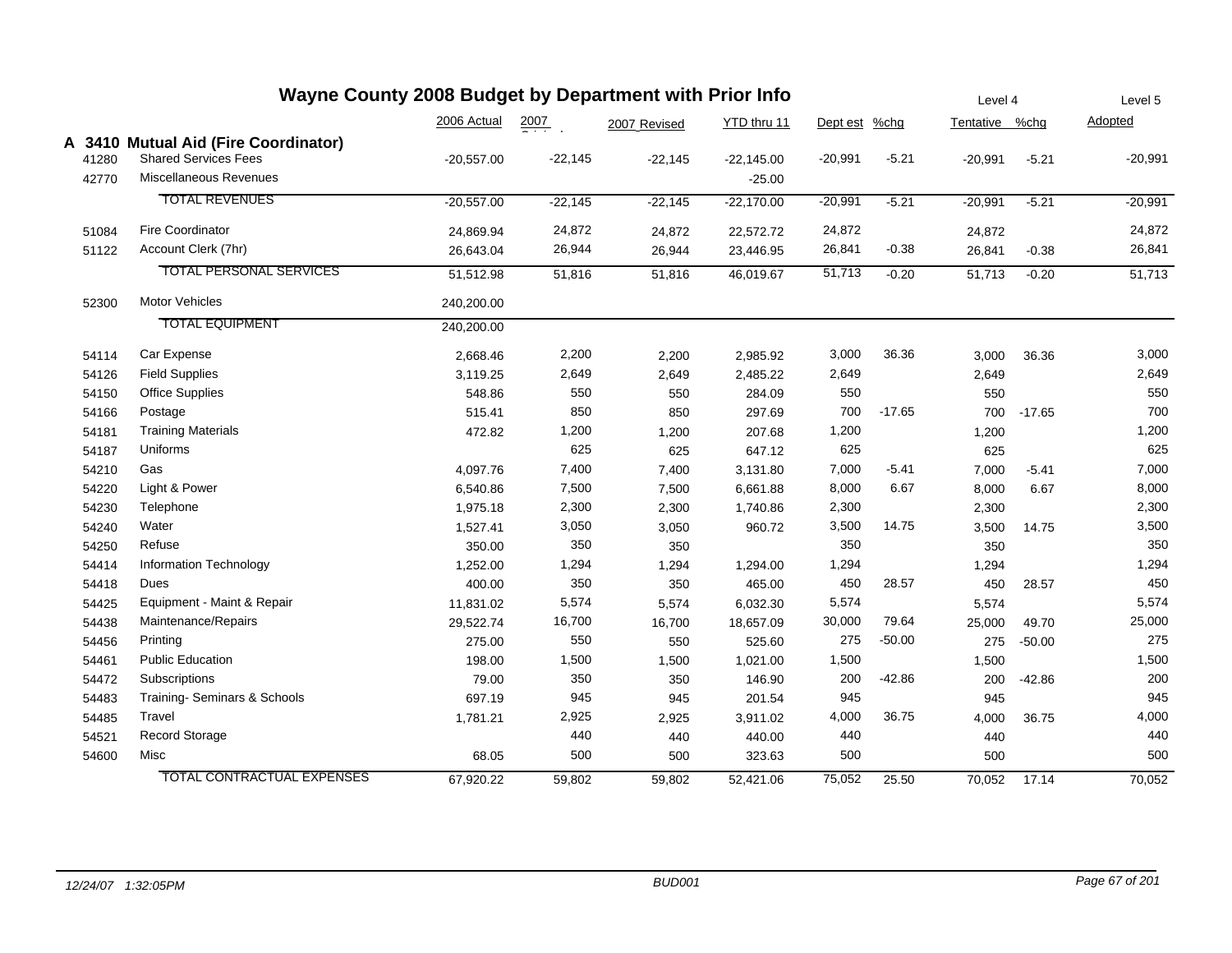|       | Wayne County 2008 Budget by Department with Prior Info |             |               |              |             |               |          |           |          | Level 5 |
|-------|--------------------------------------------------------|-------------|---------------|--------------|-------------|---------------|----------|-----------|----------|---------|
|       |                                                        | 2006 Actual | 2007<br>$  -$ | 2007 Revised | YTD thru 11 | Dept est %chg |          | Tentative | %chg     | Adopted |
|       | A 3410 Mutual Aid (Fire Coordinator)                   |             |               |              |             |               |          |           |          |         |
| 58100 | Payments to NYS Retirement Sys                         | 2,682.00    | 2,614         | 2,614        |             | 2,684         | 2.68     | 2.126     | $-18.67$ | 2,126   |
| 58200 | <b>Payments to Social Security</b>                     | 3,664.99    | 3,964         | 3,964        | 3,268.31    | 3,956         | $-0.20$  | 3,956     | $-0.20$  | 3,956   |
| 58400 | Hospitalization                                        | 12,330.37   | 12,470        | 12,470       | 12,989.82   | 10,229        | $-17.97$ | 10,787    | $-13.50$ | 10,787  |
| 58600 | Disability                                             | 154.00      | 156           | 156          | 128.00      | 156           |          | 156       |          | 156     |
| 58901 | Employee Assistance Program                            | 15.25       | 16            | 16           | 17.25       | 18            | 12.50    | 18        | 12.50    | 18      |
|       | <b>TOTAL FRINGE BENEFITS</b>                           | 18.846.61   | 19.220        | 19.220       | 16.403.38   | 17,043        | $-11.33$ | 17.043    | $-11.33$ | 17.043  |
|       | <b>Total County Cost</b>                               | 357.922.81  | 108.693       | 108.693      | 92.674.11   | 122.817       | 12.99    | 117.817   | 8.39     | 117.817 |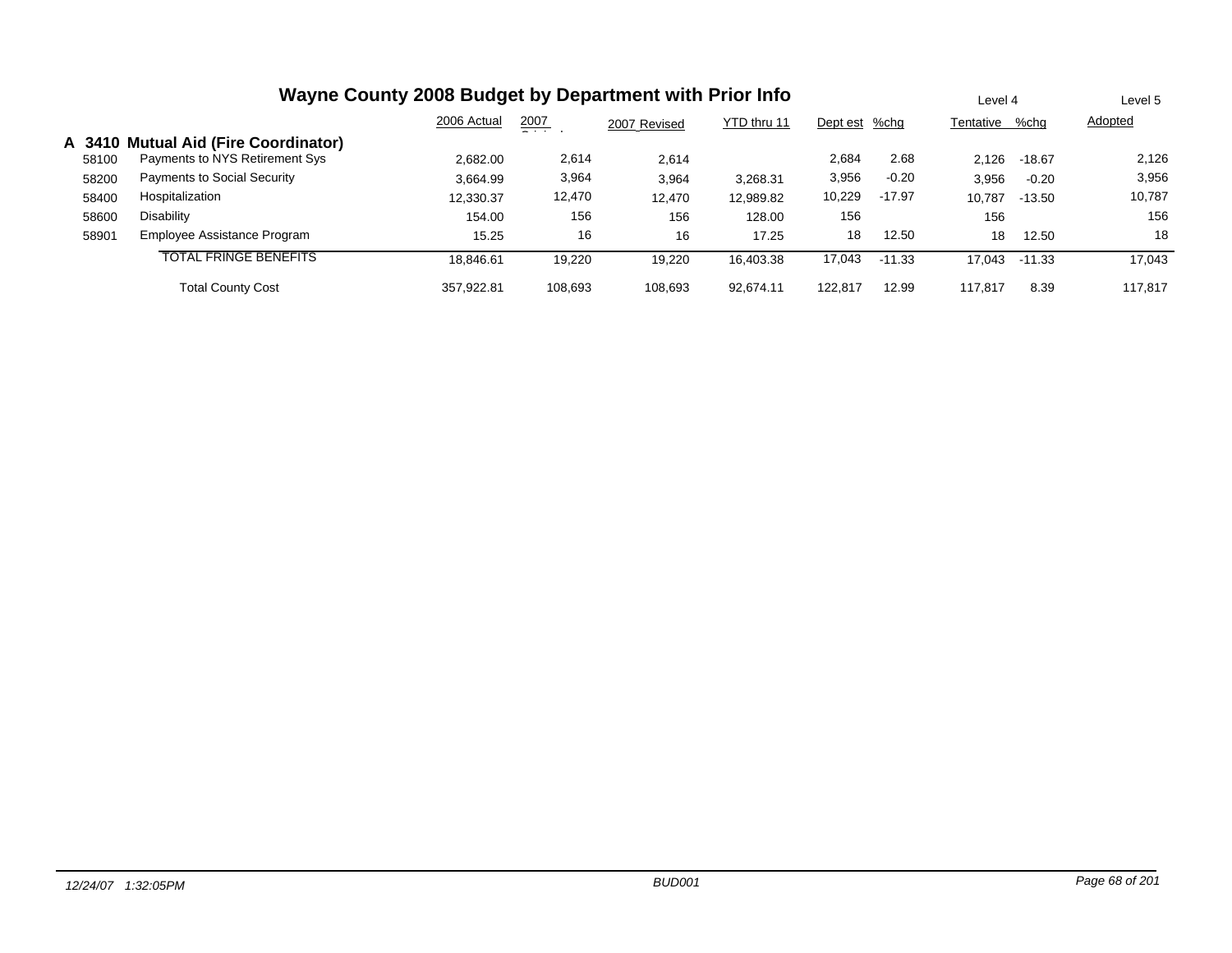|                 | Wayne County 2008 Budget by Department with Prior Info                   | Level 4       | Level 5              |              |               |               |           |            |           |            |
|-----------------|--------------------------------------------------------------------------|---------------|----------------------|--------------|---------------|---------------|-----------|------------|-----------|------------|
|                 |                                                                          | 2006 Actual   | $\frac{2007}{200}$ . | 2007 Revised | YTD thru 11   | Dept est %chg |           | Tentative  | %chg      | Adopted    |
| A 3640<br>43305 | <b>Emergency Management Office</b><br><b>DISASTER EMERGENCY PREPARED</b> |               |                      | $-28,130$    | $-28,129.50$  |               |           |            |           |            |
| 43306           | <b>Nuclear Facility Support</b>                                          | $-204,600.00$ | $-204,600$           | $-204,600$   | $-204,600.00$ | $-204,600$    |           | $-204,600$ |           | $-204,600$ |
| 43317           | Sara Title III                                                           |               | $-1,800$             | $-2,606$     | $-2,606.00$   | $-2,000$      | 11.11     | $-2,000$   | 11.11     | $-2,000$   |
| 44305           | Civil Defense                                                            | $-11,369.00$  | $-22,978$            | $-22,978$    | $-37,053.00$  | $-22,000$     | $-4.26$   | $-22,000$  | $-4.26$   | $-22,000$  |
| 44961           | Fema-Pre Disaster Mitigation                                             | $-27,862.22$  | $-2,377$             | $-2,377$     |               |               | $-100.00$ |            | $-100.00$ |            |
|                 | <b>TOTAL REVENUES</b>                                                    | $-243.831.22$ | $-231,755$           | $-260,691$   | $-272,388.50$ | $-228,600$    | $-1.36$   | $-228,600$ | $-1.36$   | $-228,600$ |
| 51085           | Director ODP                                                             | 53,160.45     | 54,707               | 54,707       | 46,627.31     | 52,293        | $-4.41$   | 50,000     | $-8.60$   | 50,000     |
| 51112           | Typist                                                                   | 27,498.47     | 27,597               | 27,597       | 24,030.11     | 27,487        | $-0.40$   | 27,487     | $-0.40$   | 27,487     |
| 51284           | <b>EMT Coordinator</b>                                                   | 25,405.47     | 8,000                | 13,000       | 9,376.80      | 16,000        | 100.00    | 16,000     | 100.00    | 16,000     |
| 51299           | Radiological/Chemical Officer                                            | 6,021.00      | 5,000                | 5,000        | 3,807.00      | 2,000         | $-60.00$  | 2,000      | $-60.00$  | 2,000      |
| 51494           | <b>Operations Officer</b>                                                | 43,125.20     | 43,537               | 60,616       | 60,913.06     | 40,872        | $-6.12$   | 43,792     | 0.59      | 43,792     |
|                 | <b>TOTAL PERSONAL SERVICES</b>                                           | 155,210.59    | 138,841              | 160,920      | 144,754.28    | 138,652       | $-0.14$   | 139,279    | 0.32      | 139,279    |
| 52000           | Equipment & Other Cap Outlay                                             | 21,210.04     |                      | 1,298        | 717.45        | 10,000        |           |            |           |            |
| 52201           | <b>Computer Equipment</b>                                                | 1,848.91      |                      |              |               |               |           |            |           |            |
| 52500           | Other Equipment                                                          |               |                      | 1,174        | 1,174.00      |               |           |            |           |            |
|                 | <b>TOTAL EQUIPMENT</b>                                                   | 23,058.95     |                      | 2,472        | 1,891.45      | 10,000        |           |            |           |            |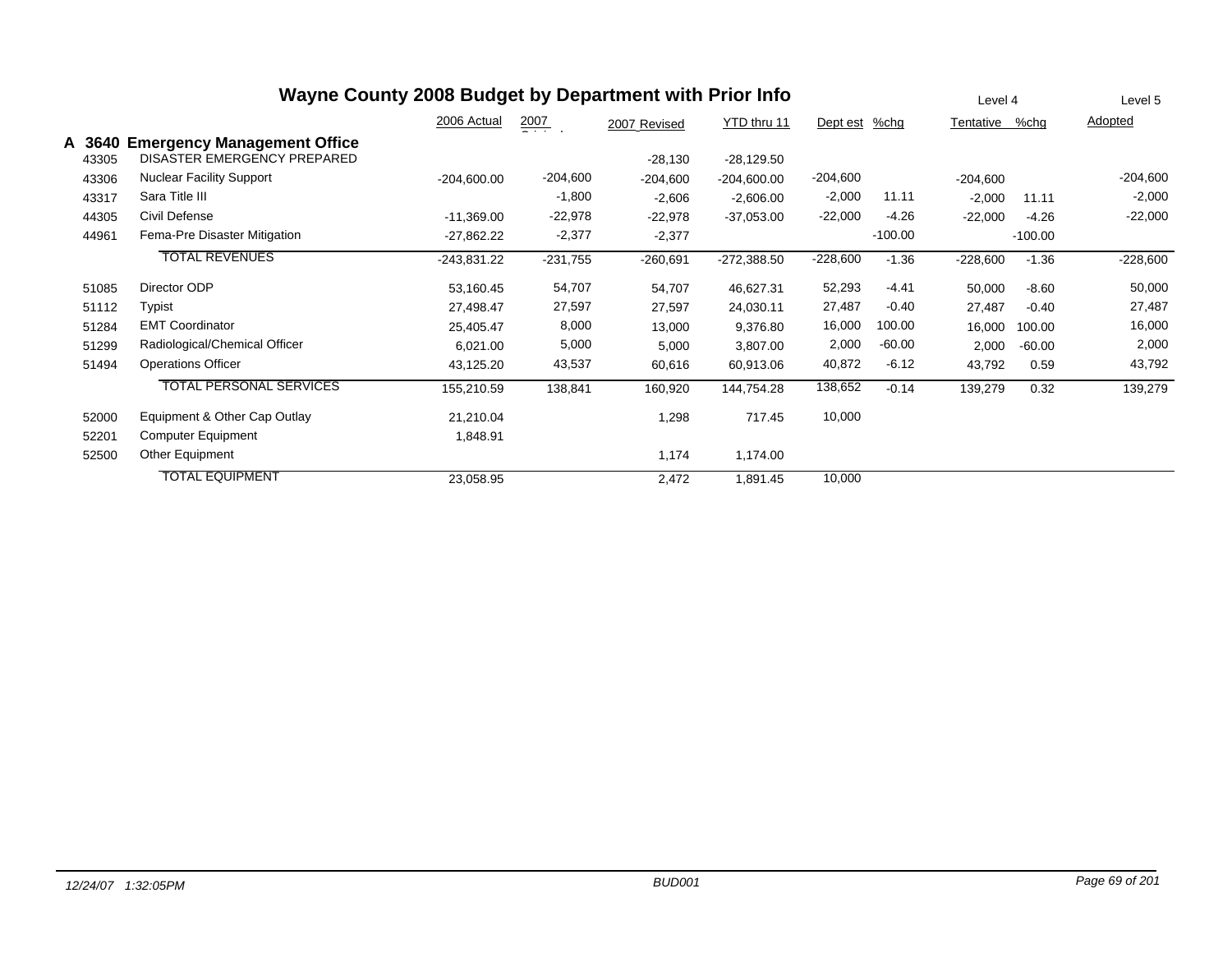|       | Wayne County 2008 Budget by Department with Prior Info |                                    |             |        |              |              |               |           |                | Level 4   | Level 5        |
|-------|--------------------------------------------------------|------------------------------------|-------------|--------|--------------|--------------|---------------|-----------|----------------|-----------|----------------|
|       |                                                        |                                    | 2006 Actual | 2007   | 2007 Revised | YTD thru 11  | Dept est %chg |           | Tentative %chg |           | <b>Adopted</b> |
|       |                                                        | A 3640 Emergency Management Office |             |        |              |              |               |           |                |           |                |
| 54114 | Car Expense                                            |                                    | 2,960.79    | 2,000  | 2,000        | 1,260.21     | 2,000         |           | 2,000          |           | 2,000          |
| 54126 | <b>Field Supplies</b>                                  |                                    | 716.44      | 2,500  | 2,500        | 2,340.96     | 2,500         |           | 12,500 400.00  |           | 12,500         |
| 54150 | <b>Office Supplies</b>                                 |                                    | 1,811.39    | 1,500  | 1,500        | 786.29       | 1,500         |           | 1,500          |           | 1,500          |
| 54166 | Postage                                                |                                    |             | 500    | 500          | 295.18       | 500           |           | 500            |           | 500            |
| 54181 | <b>Training Materials</b>                              |                                    | 1,680.25    | 2,500  | 2,500        | 1,754.56     | 2,500         |           | 2,000          | $-20.00$  | 2,000          |
| 54210 | Gas                                                    |                                    | 3,495.20    | 6,100  | 6,100        | 2,504.49     | 5,800         | $-4.92$   | 5,800          | $-4.92$   | 5,800          |
| 54220 | Light & Power                                          |                                    | 8,152.47    | 9,150  | 9,150        | 7,535.69     | 9,200         | 0.55      | 9,200          | 0.55      | 9,200          |
| 54230 | Telephone                                              |                                    | 7,804.69    | 10,000 | 10,000       | 8,152.49     | 10,000        |           | 9,500          | $-5.00$   | 9,500          |
| 54240 | Water                                                  |                                    | 558.44      | 1,000  | 1,000        | 518.77       | 1,000         |           | 750            | $-25.00$  | 750            |
| 54400 | <b>Contracted Services</b>                             |                                    | 107.70      | 1,070  | 1,070        | 746.20       | 1,070         |           | 1,070          |           | 1,070          |
| 54408 | Copier Expense                                         |                                    | 834.50      | 1,000  | 1,000        | 93.00        | 1,000         |           | 900            | $-10.00$  | 900            |
| 54410 | Conference                                             |                                    | 50.00       | 630    | 630          | 95.00        | 630           |           | 500            | $-20.63$  | 500            |
| 54414 | Information Technology                                 |                                    | 2,948.00    | 3,772  | 3,772        | 3,772.00     | 3,772         |           | 3,772          |           | 3,772          |
| 54418 | Dues                                                   |                                    | 65.00       | 40     | 40           | 65.00        | 50            | 25.00     | 65             | 62.50     | 65             |
| 54425 |                                                        | Equipment - Maint & Repair         |             | 1,000  | 1,326        | 1,150.65     | 1,000         |           | 750            | $-25.00$  | 750            |
| 54438 | Maintenance/Repairs                                    |                                    | 10,504.74   | 9,000  | 9,000        | 12,122.87    | 9,000         |           | 9,000          |           | 9,000          |
| 54456 | Printing                                               |                                    |             | 1,500  | 1,500        | 770.00       |               | $-100.00$ |                | $-100.00$ |                |
| 54475 | Software                                               |                                    | 383.07      |        |              |              |               |           |                |           |                |
| 54485 | Travel                                                 |                                    | 1,552.13    | 2,000  | 2,000        | 1,032.77     | 2,000         |           | 1,800          | $-10.00$  | 1,800          |
| 54500 |                                                        | Fees for Services Non-employ       | 2,750.00    | 3,500  | 3,500        | 2,400.00     | 3,500         |           | 3,000          | $-14.29$  | 3,000          |
| 54542 | Exercise-420                                           |                                    | 11,666.26   |        |              |              |               |           |                |           |                |
| 54543 | Training-420                                           |                                    | 299.86      |        |              |              |               |           |                |           |                |
| 54545 | Training-430                                           |                                    | 4,060.43    |        |              |              |               |           |                |           |                |
| 54549 | <b>Mitigation Planning</b>                             |                                    | 11,159.58   | 1,783  | 1,783        | 886.76       |               | $-100.00$ |                | $-100.00$ |                |
| 54574 | Sara Title III                                         |                                    | 1,406.81    | 2,000  | 2,806        | 562.31       | 2,000         |           | 2,000          |           | 2,000          |
| 54577 |                                                        | DISASTER EMERGENCY PREPARED        |             |        | 28,130       | 25,950.66    |               |           |                |           |                |
| 54600 | Misc                                                   |                                    |             | 1,500  |              | 362.40       |               | $-100.00$ |                | $-100.00$ |                |
|       |                                                        | TOTAL CONTRACTUAL EXPENSES         | 74,967.75   | 64,045 | 91,807       | 75,158.26    | 59,022        | $-7.84$   | 66,607         | 4.00      | 66,607         |
| 58100 |                                                        | Payments to NYS Retirement Sys     | 14,090.00   | 14,330 | 16,538       |              | 12,064        | $-15.81$  | 11,819         | $-17.52$  | 11,819         |
| 58200 |                                                        | <b>Payments to Social Security</b> | 11,308.32   | 10,832 | 12,521       | 10,732.48    | 10,454        | $-3.49$   | 10,655         | $-1.63$   | 10,655         |
| 58400 | Hospitalization                                        |                                    | 28,408.12   | 29,928 | 29,928       | 24,723.60    | 26,026        | $-13.04$  | 39,314         | 31.36     | 39,314         |
| 58600 | Disability                                             |                                    | 566.00      | 468    | 468          | 373.00       | 468           |           | 468            |           | 468            |
| 58901 |                                                        | Employee Assistance Program        | 61.00       | 64     | 64           | 69.00        | 54            | $-15.63$  | 54             | $-15.63$  | 54             |
|       |                                                        | <b>TOTAL FRINGE BENEFITS</b>       | 54,433.44   | 55,622 | 59,519       | 35,898.08    | 49,066        | $-11.79$  | 62,310         | 12.02     | 62,310         |
|       |                                                        | <b>Total County Cost</b>           | 63,839.51   | 26,753 | 54,027       | $-14,686.43$ | 28,140        | 5.18      | 39,596         | 48.01     | 39,596         |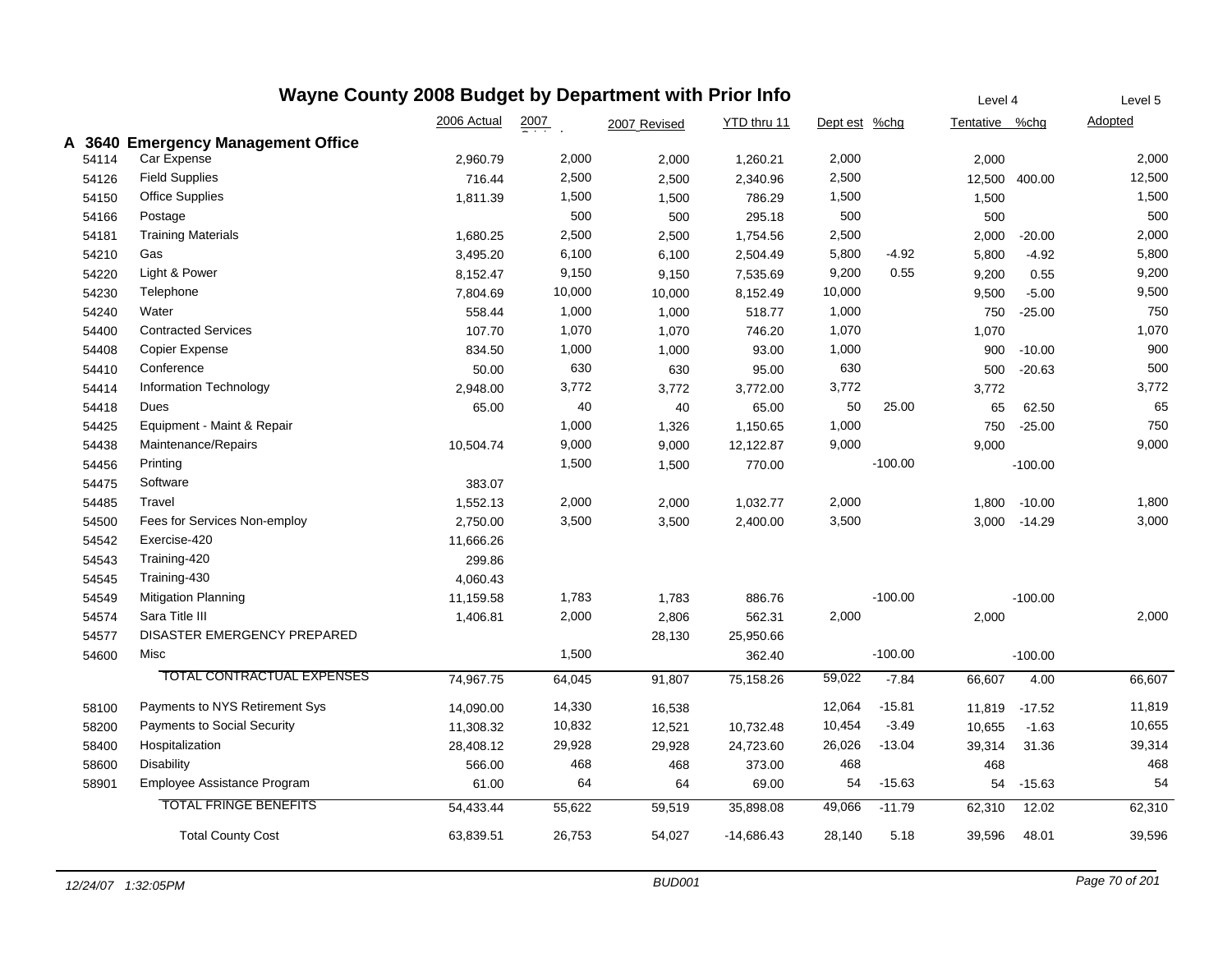|        | Wayne County 2008 Budget by Department with Prior Info | Level 4       | Level 5          |              |                |            |           |            |           |            |
|--------|--------------------------------------------------------|---------------|------------------|--------------|----------------|------------|-----------|------------|-----------|------------|
|        |                                                        | 2006 Actual   | $\frac{2007}{2}$ | 2007 Revised | YTD thru 11    | Dept est   | $%$ chg   | Tentative  | %chg      | Adopted    |
| A 3642 | <b>E911 Communications</b>                             |               |                  |              |                |            |           |            |           |            |
| 42091  | E911 Surcharges                                        | -239,628.80   | $-217,075$       | $-217,075$   | -197,783.28    | $-205,000$ | $-5.56$   | $-211,000$ | $-2.80$   | $-211,000$ |
| 42092  | E911 Wireless                                          | -79,460.76    | $-92,925$        | $-92,925$    | $-100,982.33$  | $-105,000$ | 12.99     | $-105,000$ | 12.99     | $-105,000$ |
| 42770  | Miscellaneous Revenues                                 | $-7,210.00$   | $-12,000$        | $-12,000$    | $-5,336.33$    | $-24,720$  | 106.00    | $-24,720$  | 106.00    | $-24,720$  |
| 44302  | FED-HOMELAND SECURITY                                  | $-100,000.00$ |                  |              |                |            |           |            |           |            |
|        | <b>TOTAL REVENUES</b>                                  | -426,299.56   | $-322,000$       | $-322,000$   | $-304, 101.94$ | $-334,720$ | 3.95      | $-340,720$ | 5.81      | $-340,720$ |
| 51378  | 911 Technology Coordinator                             | 49,377.03     | 50,470           | 50,470       | 44,452.34      | 50,470     |           | 50,470     |           | 50,470     |
| 51489  | <b>Public Safety Dispatcher</b>                        | 696,206.92    | 705,403          | 705,403      | 613,347.77     | 733,725    | 4.02      | 733,725    | 4.02      | 733,725    |
| 51509  | Public Safety Dispatcher Super                         | 157,193.18    | 151,108          | 151,108      | 126,808.12     | 139,893    | $-7.42$   | 139,893    | $-7.42$   | 139,893    |
| 51511  | Public Safety Dispatcher Sub                           | 31,557.58     | 21,050           | 21,050       | 15,750.27      | 20,000     | $-4.99$   | 20,000     | $-4.99$   | 20,000     |
| 51514  | E911 Coordinator                                       | 59,173.85     | 60,921           | 60,921       | 53,455.73      | 60,921     |           | 60,921     |           | 60,921     |
| 51904  | Overtime                                               | 115,335.29    | 94,500           | 94,500       | 97.467.25      | 94,500     |           | 94,500     |           | 94,500     |
| 51906  | <b>Shift Differential</b>                              |               | 18,930           | 18,930       |                |            | $-100.00$ |            | $-100.00$ |            |
|        | <b>TOTAL PERSONAL SERVICES</b>                         | 1,108,843.85  | 1,102,382        | 1,102,382    | 951,281.48     | 1,099,509  | $-0.26$   | 1,099,509  | $-0.26$   | 1,099,509  |
| 52200  | Office Equipment                                       | 99,999.60     |                  |              |                | 1,700      |           | 1,700      |           | 1,700      |
| 52201  | <b>Computer Equipment</b>                              | 1,297.50      | 4,400            | 4,400        | 3,596.00       |            | $-100.00$ |            | $-100.00$ |            |
| 52500  | Other Equipment                                        | 199.00        |                  |              |                | 840        |           | 840        |           | 840        |
|        | <b>TOTAL EQUIPMENT</b>                                 | 101,496.10    | 4,400            | 4,400        | 3,596.00       | 2,540      | $-42.27$  | 2,540      | $-42.27$  | 2,540      |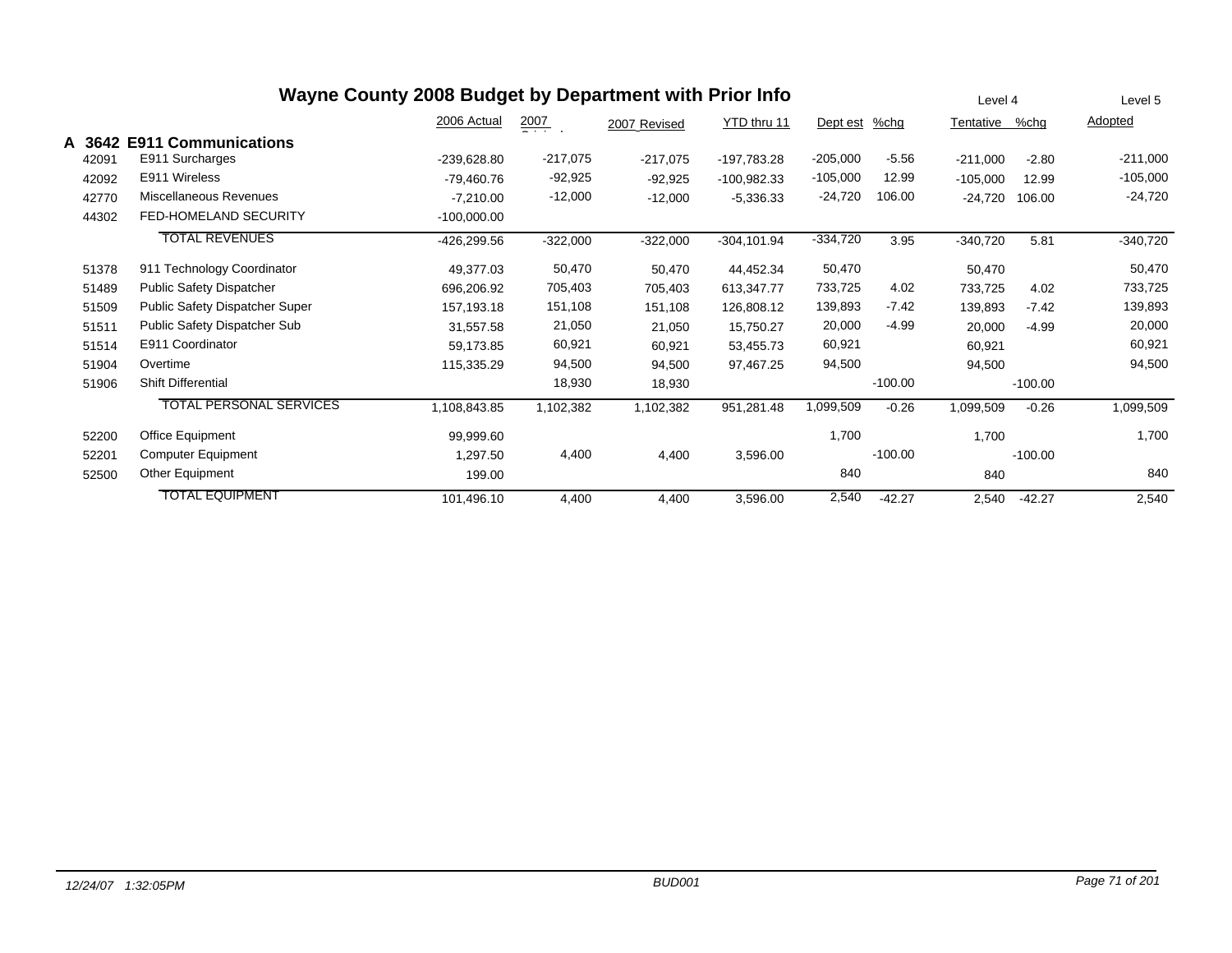|   | Wayne County 2008 Budget by Department with Prior Info |                                   |              |                    |              |              |           |           |                | Level 4   | Level 5        |
|---|--------------------------------------------------------|-----------------------------------|--------------|--------------------|--------------|--------------|-----------|-----------|----------------|-----------|----------------|
|   |                                                        |                                   | 2006 Actual  | $\frac{2007}{200}$ | 2007 Revised | YTD thru 11  | Dept est  | %chg      | Tentative %chg |           | <b>Adopted</b> |
| A |                                                        | 3642 E911 Communications          |              |                    |              |              |           |           |                |           |                |
|   | 54000                                                  | <b>Contractual Expenses</b>       |              |                    | 7,392        | 4,200.00     |           |           |                |           |                |
|   | 54100                                                  | Supplies & Materials              | 1,100.55     | 1,400              | 1,400        | 1,369.54     | 1,600     | 14.29     | 1,600          | 14.29     | 1,600          |
|   | 54114                                                  | Car Expense                       | 3,086.75     | 1,800              | 1,800        | 3,058.55     | 2,200     | 22.22     | 2,200          | 22.22     | 2,200          |
|   | 54150                                                  | <b>Office Supplies</b>            | 1,737.60     | 1,700              | 1,700        | 809.12       | 1,200     | $-29.41$  | 1,200          | $-29.41$  | 1,200          |
|   | 54166                                                  | Postage                           | 133.53       | 500                | 500          | 177.09       | 500       |           | 500            |           | 500            |
|   | 54187                                                  | Uniforms                          | 1,366.55     | 3,000              | 3,000        | 823.46       | 3,000     |           | 3,000          |           | 3,000          |
|   | 54210                                                  | Gas                               | 1,496.95     | 2,700              | 2,700        | 818.10       | 2,500     | $-7.41$   | 2,500          | $-7.41$   | 2,500          |
|   | 54220                                                  | Light & Power                     | 9,274.48     | 11,500             | 11,500       | 9,395.22     | 11,000    | $-4.35$   | 11,000         | $-4.35$   | 11,000         |
|   | 54230                                                  | Telephone                         | 83,301.60    | 52,800             | 52,800       | 69,494.24    | 70,000    | 32.58     | 70,000         | 32.58     | 70,000         |
|   | 54232                                                  | <b>NYSPIN Teletype</b>            |              | 2,660              | 2,660        | 807.50       |           | $-100.00$ |                | $-100.00$ |                |
|   | 54234                                                  | Telephone - Lease Lines           | 3,691.45     | 7,800              | 7,800        |              |           | $-100.00$ |                | $-100.00$ |                |
|   | 54240                                                  | Water                             | 341.53       | 550                | 550          | 303.73       | 550       |           | 550            |           | 550            |
|   | 54408                                                  | Copier Expense                    | 800.60       | 832                | 832          | 921.00       | 968       | 16.35     | 968            | 16.35     | 968            |
|   | 54414                                                  | Information Technology            | 16,944.00    | 17,840             | 17,840       | 17,840.00    | 17,840    |           | 17,840         |           | 17,840         |
|   | 54424                                                  | Equipment - Maint Contract        | 58,436.35    | 59,686             | 59,686       | 55,613.99    | 66,439    | 11.31     | 66,439         | 11.31     | 66,439         |
|   | 54425                                                  | Equipment - Maint & Repair        | 13,953.37    | 11,850             | 11,850       | 9,636.11     | 12,200    | 2.95      | 12,200         | 2.95      | 12,200         |
|   | 54437                                                  | Lease                             | 12,000.00    | 12,000             | 12,000       | 11,000.00    | 12,000    |           | 12,000         |           | 12,000         |
|   | 54438                                                  | Maintenance/Repairs               | 21,366.81    | 22,128             | 22,128       | 6,687.39     | 22,400    | 1.23      | 22,400         | 1.23      | 22,400         |
|   | 54460                                                  | Promotion                         | 306.11       | 700                | 700          | 474.46       | 700       |           | 700            |           | 700            |
|   | 54475                                                  | Software                          | 7,779.50     | 5,000              | 5,000        | 1,001.73     | 4,000     | $-20.00$  | 4,000          | $-20.00$  | 4,000          |
|   | 54483                                                  | Training- Seminars & Schools      | 3,170.44     | 3,500              | 3,500        | 3,057.16     | 3,500     |           | 3,500          |           | 3,500          |
|   | 54493                                                  | <b>Clerical Service Contracts</b> | 20,557.00    | 22,145             | 22,145       | 22,145.00    | 20,991    | $-5.21$   | 20,991         | $-5.21$   | 20,991         |
|   | 54533                                                  | Mobile Computer Supply/Repair     | 328.22       | 8,000              | 8,000        | 601.93       | 4,000     | $-50.00$  | 4,000          | $-50.00$  | 4,000          |
|   | 54600                                                  | Misc                              | 3,451.84     | 2,500              | 2,500        | 1,790.85     | 2,500     |           | 2,500          |           | 2,500          |
|   |                                                        | TOTAL CONTRACTUAL EXPENSES        | 264,625.23   | 252,591            | 259,983      | 222,026.17   | 260,088   | 2.97      | 260,088        | 2.97      | 260,088        |
|   | 58100                                                  | Payments to NYS Retirement Sys    | 109,000.00   | 99,500             | 99,500       |              | 99,705    | 0.21      | 95,705         | $-3.81$   | 95,705         |
|   | 58200                                                  | Payments to Social Security       | 82,308.41    | 84,332             | 84,332       | 70,725.78    | 83,636    | $-0.83$   | 84,113         | $-0.26$   | 84,113         |
|   | 58400                                                  | Hospitalization                   | 156,268.15   | 189,543            | 189,543      | 155,202.51   | 186,858   | $-1.42$   | 186,858        | $-1.42$   | 186,858        |
|   | 58500                                                  | Unemployment                      | 2,450.13     |                    |              |              |           |           |                |           |                |
|   | 58600                                                  | Disability                        | 4,113.00     | 4,212              | 4,212        | 3,516.00     | 4,212     |           | 4,212          |           | 4,212          |
|   | 58901                                                  | Employee Assistance Program       | 411.75       | 432                | 432          | 465.75       | 432       |           | 486            | 12.50     | 486            |
|   |                                                        | <b>TOTAL FRINGE BENEFITS</b>      | 354,551.44   | 378,019            | 378,019      | 229,910.04   | 374,843   | $-0.84$   | 371,374        | $-1.76$   | 371,374        |
|   |                                                        | <b>Total County Cost</b>          | 1,403,217.06 | 1,415,392          | 1,422,784    | 1,102,711.75 | 1,402,260 | $-0.93$   | 1,392,791      | $-1.60$   | 1,392,791      |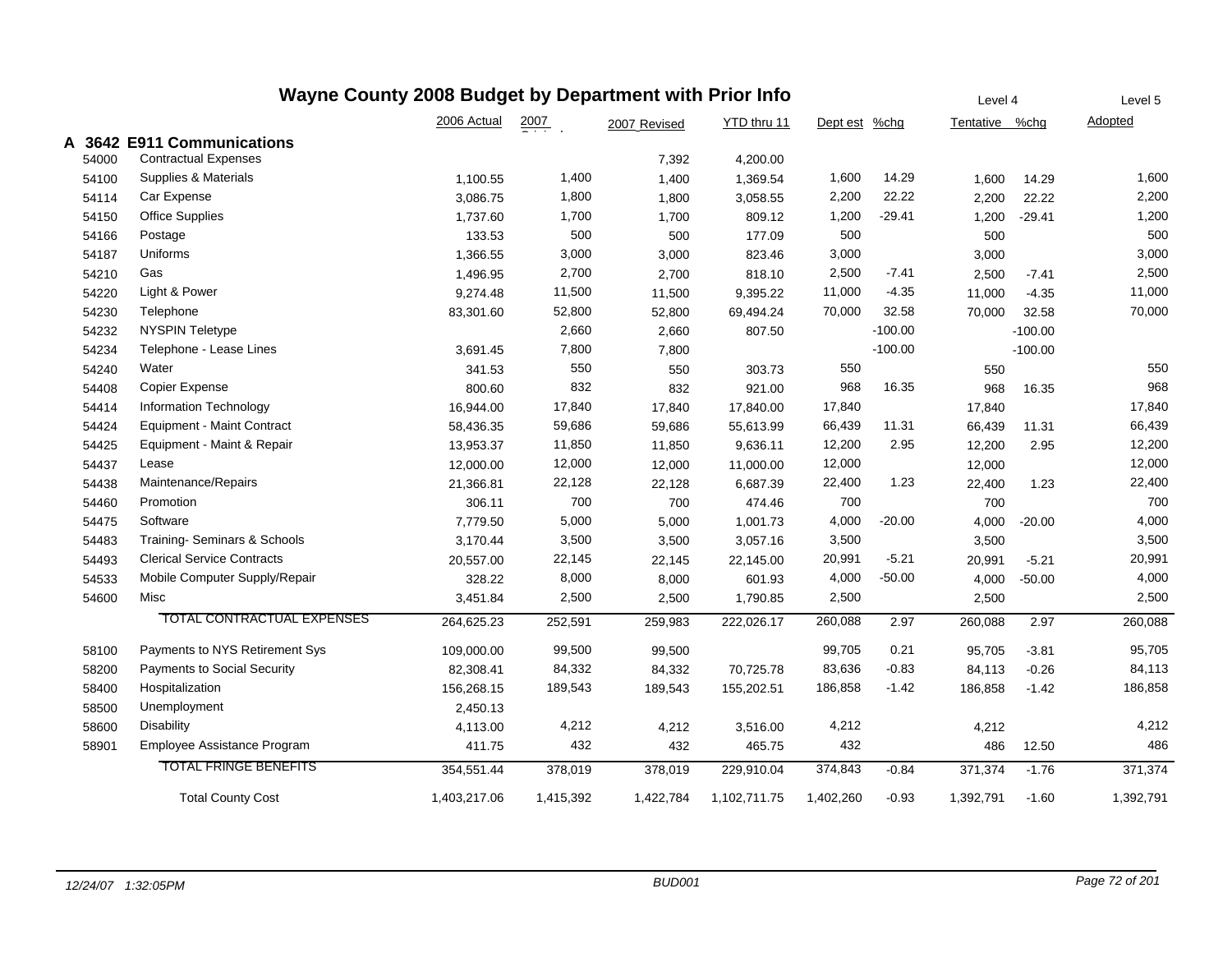|       | Wayne County 2008 Budget by Department with Prior Info |               |            |              |               |               |          | Level 4        |          | Level 5    |
|-------|--------------------------------------------------------|---------------|------------|--------------|---------------|---------------|----------|----------------|----------|------------|
|       |                                                        | 2006 Actual   | 2007       | 2007 Revised | YTD thru 11   | Dept est %chg |          | Tentative %chg |          | Adopted    |
|       | A 3644 ALS Services                                    |               |            |              |               |               |          |                |          |            |
| 41615 | Other Third Party Payer                                | $-170,285.93$ | $-166,750$ | $-199,096$   | $-176,314.44$ | $-215,460$    | 29.21    | $-215,460$     | 29.21    | $-215,460$ |
| 43716 | State Aid                                              |               |            | $-10,000$    | $-10,000.00$  |               |          |                |          |            |
|       | <b>TOTAL REVENUES</b>                                  | $-170,285.93$ | $-166.750$ | $-209,096$   | $-186.314.44$ | $-215,460$    | 29.21    | $-215,460$     | 29.21    | $-215,460$ |
| 51548 | <b>ALS Technician</b>                                  | 111,181.41    | 112,667    | 155,545      | 129,500.27    | 182,307       | 61.81    | 182,307        | 61.81    | 182,307    |
| 51549 | <b>ALS Technician Sub</b>                              | 11,532.29     | 11,700     | 12,000       | 14,184.41     | 12,000        | 2.56     | 12,000         | 2.56     | 12,000     |
| 51550 | <b>ALS Technician Part Time</b>                        | 29,547.88     | 35,112     | 35,112       | 23,702.47     | 36,000        | 2.53     | 36,000         | 2.53     | 36,000     |
| 51904 | Overtime                                               | 8,019.24      | 7,500      | 9,800        | 12,465.15     | 11,000        | 46.67    | 11,000         | 46.67    | 11,000     |
|       | <b>TOTAL PERSONAL SERVICES</b>                         | 160,280.82    | 166,979    | 212,457      | 179,852.30    | 241,307       | 44.51    | 241,307        | 44.51    | 241,307    |
| 52000 | Equipment & Other Cap Outlay                           | 10,205.12     |            |              |               |               |          |                |          |            |
| 52300 | <b>Motor Vehicles</b>                                  |               |            |              |               | 21,637        |          | 21,637         |          | 21,637     |
| 52500 | Other Equipment                                        |               |            | 1,988        | 1,960.00      | 5,415         |          | 5,415          |          | 5,415      |
|       | <b>TOTAL EQUIPMENT</b>                                 | 10,205.12     |            | 1,988        | 1,960.00      | 27,052        |          | 27,052         |          | 27,052     |
| 54100 | Supplies & Materials                                   | 12,978.34     | 9,600      | 12,980       | 15,788.53     | 15,000        | 56.25    | 15,000         | 56.25    | 15,000     |
| 54114 | Car Expense                                            | 9,186.90      | 9,050      | 16,255       | 15,952.66     | 17,400        | 92.27    | 17,400         | 92.27    | 17,400     |
| 54187 | Uniforms                                               | 1,336.45      | 3,500      | 5,500        | 3,871.84      | 2,500         | $-28.57$ | 2,500          | $-28.57$ | 2,500      |
| 54210 | Gas                                                    | 1,326.45      | 1,800      | 1,800        | 1,074.81      | 2,000         | 11.11    | 2,000          | 11.11    | 2,000      |
| 54220 | Light & Power                                          | 1,033.75      | 1,200      | 1,200        | 1,021.20      | 1,200         |          | 1,200          |          | 1,200      |
| 54230 | Telephone                                              | 3,563.47      | 3,700      | 4,600        | 3,120.52      | 4,000         | 8.11     | 4,000          | 8.11     | 4,000      |
| 54240 | Water                                                  |               | 250        | 250          | 67.66         | 250           |          | 250            |          | 250        |
| 54300 | Insurance                                              | 317.70        | 360        | 480          | 334.83        | 480           | 33.33    | 480            | 33.33    | 480        |
| 54424 | <b>Equipment - Maint Contract</b>                      | 2,010.00      | 2,010      | 4,010        | 502.50        | 4,010         | 99.50    | 4,010          | 99.50    | 4,010      |
| 54425 | Equipment - Maint & Repair                             | 110.00        | 1,000      | 1,000        | 2,469.96      | 1,000         |          | 1,000          |          | 1,000      |
| 54438 | Maintenance/Repairs                                    | 1,879.78      | 1,800      | 1,800        | 972.67        | 1,800         |          | 1,800          |          | 1,800      |
| 54483 | Training- Seminars & Schools                           | 1,372.73      | 2,800      | 3,000        | 595.69        | 3,200         | 14.29    | 3,200          | 14.29    | 3,200      |
| 54500 | Fees for Services Non-employ                           | 12,352.00     | 15,360     | 19,434       | 15,264.00     | 21,888        | 42.50    | 21,888         | 42.50    | 21,888     |
| 54532 | <b>Medical Director</b>                                | 3,000.00      | 3,000      | 3,000        | 3,000.00      | 3,000         |          | 3,000          |          | 3,000      |
| 54600 | Misc                                                   | 6,305.38      | 1,500      | 6,190        | 4,576.20      | 1,500         |          | 1,500          |          | 1,500      |
|       | <b>TOTAL CONTRACTUAL EXPENSES</b>                      | 56,772.95     | 56,930     | 81,499       | 68,613.07     | 79,228        | 39.17    | 79,228         | 39.17    | 79,228     |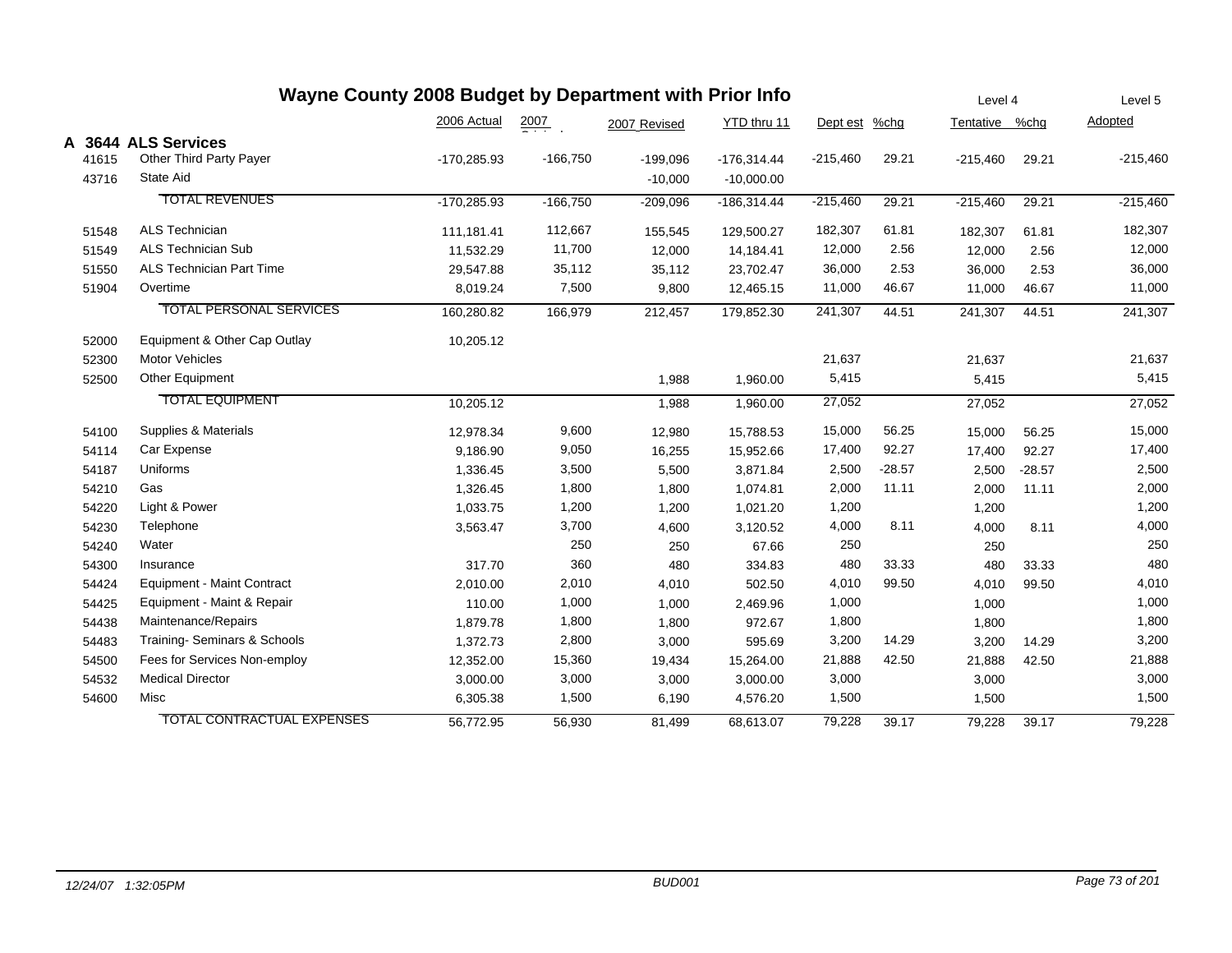|        |                                | Wayne County 2008 Budget by Department with Prior Info |               |              |             |               |        | Level 4   |        | Level 5 |
|--------|--------------------------------|--------------------------------------------------------|---------------|--------------|-------------|---------------|--------|-----------|--------|---------|
|        |                                | 2006 Actual                                            | 2007<br>$  -$ | 2007 Revised | YTD thru 11 | Dept est %chg |        | Tentative | %chg   | Adopted |
| A 3644 | <b>ALS Services</b>            |                                                        |               |              |             |               |        |           |        |         |
| 58100  | Payments to NYS Retirement Sys | 14.861.00                                              | 13,264        | 17.427       |             | 15,753        | 18.77  | 14.208    | 7.12   | 14,208  |
| 58200  | Payments to Social Security    | 11,545.58                                              | 12,774        | 16,253       | 13.064.79   | 18,327        | 43.47  | 18,460    | 44.51  | 18,460  |
| 58400  | Hospitalization                | 25,427.52                                              | 28,479        | 39,129       | 29,497.26   | 35,167        | 23.48  | 36,712    | 28.91  | 36,712  |
| 58600  | <b>Disability</b>              | 476.00                                                 | 468           | 702          | 514.00      | 780           | 66.67  | 780       | 66.67  | 780     |
| 58901  | Employee Assistance Program    | 83.88                                                  | 64            | 88           | 94.88       | 134           | 109.38 | 134       | 109.38 | 134     |
|        | <b>TOTAL FRINGE BENEFITS</b>   | 52,393.98                                              | 55,049        | 73,599       | 43.170.93   | 70,161        | 27.45  | 70,294    | 27.69  | 70,294  |
|        | <b>Total County Cost</b>       | 109.366.94                                             | 112.208       | 160.447      | 107.281.86  | 202.288       | 80.28  | 202.421   | 80.40  | 202.421 |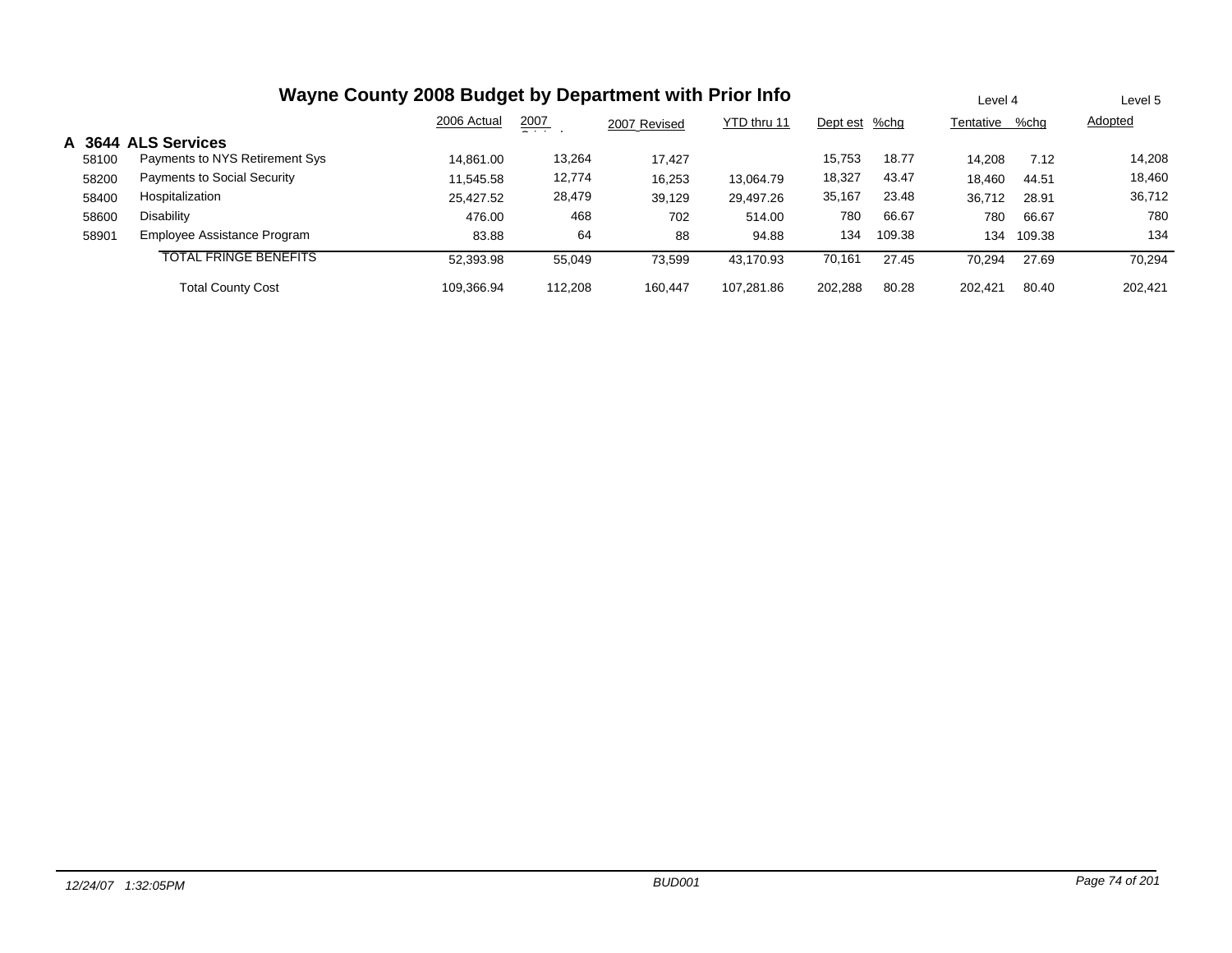|        |                                | Wayne County 2008 Budget by Department with Prior Info |                  |              |               |            |           | Level 4    |           | Level 5    |
|--------|--------------------------------|--------------------------------------------------------|------------------|--------------|---------------|------------|-----------|------------|-----------|------------|
|        |                                | 2006 Actual                                            | $\frac{2007}{2}$ | 2007 Revised | YTD thru 11   | Dept est   | $%$ chg   | Tentative  | %chg      | Adopted    |
| A 4010 | <b>Public Health</b>           |                                                        |                  |              |               |            |           |            |           |            |
| 42770  | Miscellaneous Revenues         | $-950.76$                                              | $-800$           | $-800$       | $-671.79$     | $-800$     |           | -800       |           | -800       |
| 43401  | <b>Public Health</b>           | $-157,288.01$                                          | $-219,291$       | $-219,291$   | $-111,585.75$ | $-178,900$ | $-18.42$  | -178,900   | $-18.42$  | $-178,900$ |
|        | <b>TOTAL REVENUES</b>          | $-158,238.77$                                          | $-220,091$       | $-220,091$   | $-112,257.54$ | $-179,700$ | $-18.35$  | $-179,700$ | $-18.35$  | $-179,700$ |
| 51104  | <b>Clerk Typist</b>            | 34,861.65                                              | 52,749           | 52,749       | 33,392.26     | 53,170     | 0.80      | 53,170     | 0.80      | 53,170     |
| 51122  | <b>Account Clerk</b>           | 20,855.04                                              | 22,447           | 22,447       | 3,239.96      |            | $-100.00$ |            | $-100.00$ |            |
| 51142  | Senior Clerk-Typist            | 28,470.36                                              | 28,725           | 28,725       | 24,759.48     | 28,827     | 0.36      | 28,827     | 0.36      | 28,827     |
| 51154  | Senior Account Clerk           | 56,315.82                                              | 56,766           | 56,766       | 64,110.43     | 78,477     | 38.25     | 78,477     | 38.25     | 78,477     |
| 51477  | Director of Public Health      | 70,103.40                                              | 73,846           | 73,846       | 62,229.81     | 71,828     | $-2.73$   | 71,828     | $-2.73$   | 71,828     |
| 51513  | Administrative Aide            | 50,883.16                                              | 52,349           | 52,349       | 45,602.14     | 52,347     | 0.00      | 52,347     | 0.00      | 52,347     |
| 51904  | Overtime                       | 245.53                                                 | 400              | 400          |               | 400        |           | 400        |           | 400        |
|        | <b>TOTAL PERSONAL SERVICES</b> | 261,734.96                                             | 287,282          | 287,282      | 233,334.08    | 285,049    | $-0.78$   | 285,049    | $-0.78$   | 285,049    |
| 52000  | Equipment & Other Cap Outlay   | 3,674.62                                               |                  | 488          | 487.49        |            |           |            |           |            |
| 52100  | Furniture & Furnishings        |                                                        |                  |              |               | 320        |           | 320        |           | 320        |
| 52201  | Computer Equipment             |                                                        | 4,800            | 4,312        | 4,287.92      | 5,500      | 14.58     | 5,500      | 14.58     | 5,500      |
|        | <b>TOTAL EQUIPMENT</b>         | 3,674.62                                               | 4,800            | 4,800        | 4,775.41      | 5,820      | 21.25     | 5,820      | 21.25     | 5,820      |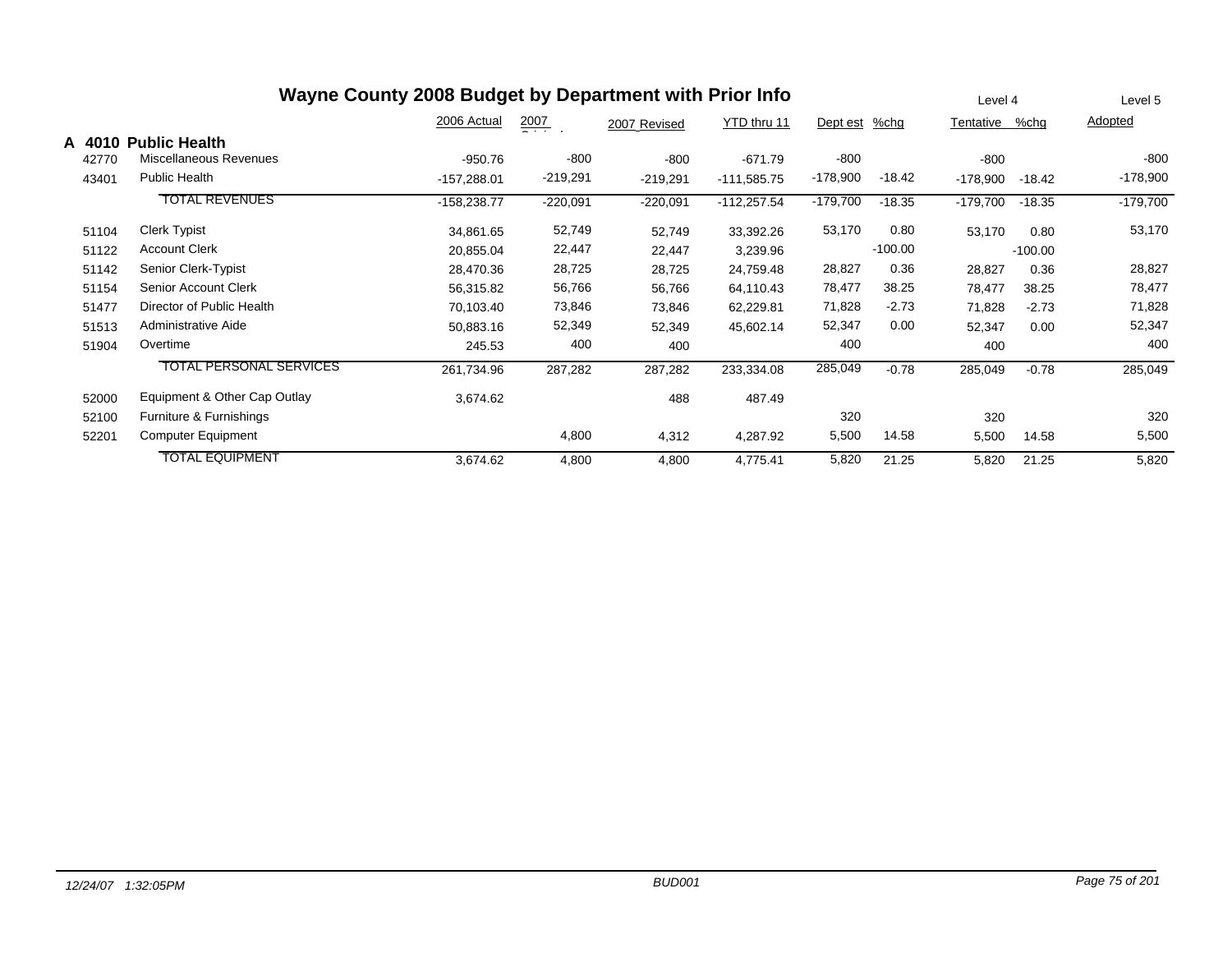| Wayne County 2008 Budget by Department with Prior Info |                                    |             |                    |              |             |               |          |                |          | Level 5        |
|--------------------------------------------------------|------------------------------------|-------------|--------------------|--------------|-------------|---------------|----------|----------------|----------|----------------|
|                                                        |                                    | 2006 Actual | $\frac{2007}{200}$ | 2007 Revised | YTD thru 11 | Dept est %chg |          | Tentative %chg |          | <b>Adopted</b> |
|                                                        | A 4010 Public Health               |             |                    |              |             |               |          |                |          |                |
| 54116                                                  | <b>Computer Supplies</b>           | 1,000.00    | 1,000              | 1,000        | 1,163.39    | 1,200         | 20.00    | 1,200          | 20.00    | 1,200          |
| 54150                                                  | <b>Office Supplies</b>             | 2,308.56    | 2,000              | 2,000        | 1,751.90    | 2,200         | 10.00    | 2,200          | 10.00    | 2,200          |
| 54166                                                  | Postage                            | 995.10      | 1,000              | 1,000        | 715.52      | 1,200         | 20.00    | 1,200          | 20.00    | 1,200          |
| 54210                                                  | Gas                                | 645.21      | 1,466              | 1,466        | 589.46      | 1,111         | $-24.22$ | 1,111          | $-24.22$ | 1,111          |
| 54220                                                  | Light & Power                      | 6,054.66    | 7,840              | 7,840        | 6,613.23    | 7,770         | $-0.89$  | 7,770          | $-0.89$  | 7,770          |
| 54230                                                  | Telephone                          | 7,421.52    | 6,400              | 6,400        | 7,381.94    | 7,600         | 18.75    | 7,600          | 18.75    | 7,600          |
| 54240                                                  | Water                              | 509.54      | 550                | 550          | 467.63      | 517           | $-6.00$  | 517            | $-6.00$  | 517            |
| 54300                                                  | Insurance                          | 3,124.87    | 3,532              | 3,532        | 2,819.94    | 3,187         | $-9.77$  | 3,187          | $-9.77$  | 3,187          |
| 54402                                                  | Advertising                        | 2,090.57    | 4,000              | 4,000        | 8,469.32    | 7,000         | 75.00    | 7,000          | 75.00    | 7,000          |
| 54408                                                  | Copier Expense                     | 55.64       | 500                | 500          | 1,149.68    | 700           | 40.00    | 700            | 40.00    | 700            |
| 54410                                                  | Conference                         | 552.50      | 1,400              | 1,400        |             | 1,200         | $-14.29$ | 1,200          | $-14.29$ | 1,200          |
| 54414                                                  | Information Technology             | 20,109.08   | 24,000             | 24,000       | 15,613.50   | 23,000        | $-4.17$  | 23,000         | $-4.17$  | 23,000         |
| 54418                                                  | Dues                               | 12,620.50   | 14,700             | 14,700       | 11,050.00   | 14,500        | $-1.36$  | 14,500         | $-1.36$  | 14,500         |
| 54424                                                  | <b>Equipment - Maint Contract</b>  | 3,751.00    | 3,751              | 3,751        | 3,480.82    | 2,080         | -44.55   | 2,080          | $-44.55$ | 2,080          |
| 54436                                                  | <b>Inservice Education</b>         |             | 600                | 600          | 439.04      | 600           |          | 600            |          | 600            |
| 54437                                                  | Lease                              | 47,498.40   | 47,475             | 47,475       | 43,760.10   | 47,949        | 1.00     | 47,949         | 1.00     | 47,949         |
| 54438                                                  | Maintenance/Repairs                | 15,790.82   | 16,000             | 16,000       | 12,819.07   | 13,343        | $-16.61$ | 13,343         | $-16.61$ | 13,343         |
| 54456                                                  | Printing                           | 325.00      | 600                | 600          | 600.00      | 500           | $-16.67$ | 500            | $-16.67$ | 500            |
| 54472                                                  | Subscriptions                      | 724.60      | 1,000              | 1,000        | 967.00      | 1,000         |          | 1,000          |          | 1,000          |
| 54475                                                  | Software                           | 285.18      | 1,000              | 1,000        | 99.00       | 800           | $-20.00$ | 800            | $-20.00$ | 800            |
| 54500                                                  | Fees for Services Non-employ       | 1,000.00    | 2,000              | 2,000        | 1,000.00    | 2,000         |          | 2,000          |          | 2,000          |
| 54572                                                  | <b>Tuition Reimbursement</b>       | 2,716.30    | 11,000             | 11,000       | 6,275.00    | 11,000        |          | 11,000         |          | 11,000         |
| 54600                                                  | Misc                               | 739.81      | 600                | 600          | 338.36      | 500           | $-16.67$ | 500            | $-16.67$ | 500            |
| 54621                                                  | A & G Travel                       | 1,716.48    | 2,100              | 2,100        | 1,628.41    | 2,100         |          | 2,100          |          | 2,100          |
| 54638                                                  | <b>Community Assesments</b>        | 11,721.00   | 11,721             | 11,721       | 11,721.00   | 11,721        |          | 11,721         |          | 11,721         |
|                                                        | <b>TOTAL CONTRACTUAL EXPENSES</b>  | 143,756.34  | 166,235            | 166,235      | 140,913.31  | 164,778       | $-0.88$  | 164,778        | $-0.88$  | 164,778        |
| 58100                                                  | Payments to NYS Retirement Sys     | 27,875.00   | 27,867             | 27,867       |             | 28,505        | 2.29     | 23,625         | $-15.22$ | 23,625         |
| 58200                                                  | <b>Payments to Social Security</b> | 19,480.45   | 21,977             | 21,977       | 17,292.81   | 21,807        | $-0.77$  | 21,807         | $-0.77$  | 21,807         |
| 58400                                                  | Hospitalization                    | 35,409.72   | 46,229             | 46,229       | 40,353.01   | 50,021        | 8.20     | 54,901         | 18.76    | 54,901         |
| 58500                                                  | Unemployment                       |             | 14,000             | 14,000       |             | 3,000         | $-78.57$ | 3,000          | $-78.57$ | 3,000          |
| 58600                                                  | Disability                         | 1,201.00    | 1,248              | 1,248        | 1,015.00    | 1,248         |          | 1,248          |          | 1,248          |
| 58901                                                  | Employee Assistance Program        | 122.00      | 128                | 128          | 138.00      | 142           | 10.94    | 142            | 10.94    | 142            |
|                                                        | <b>TOTAL FRINGE BENEFITS</b>       | 84,088.17   | 111,449            | 111,449      | 58,798.82   | 104,723       | $-6.04$  | 104,723        | $-6.04$  | 104,723        |
|                                                        | <b>Total County Cost</b>           | 335,015.32  | 349,675            | 349,675      | 325,564.08  | 380,670       | 8.86     | 380,670        | 8.86     | 380,670        |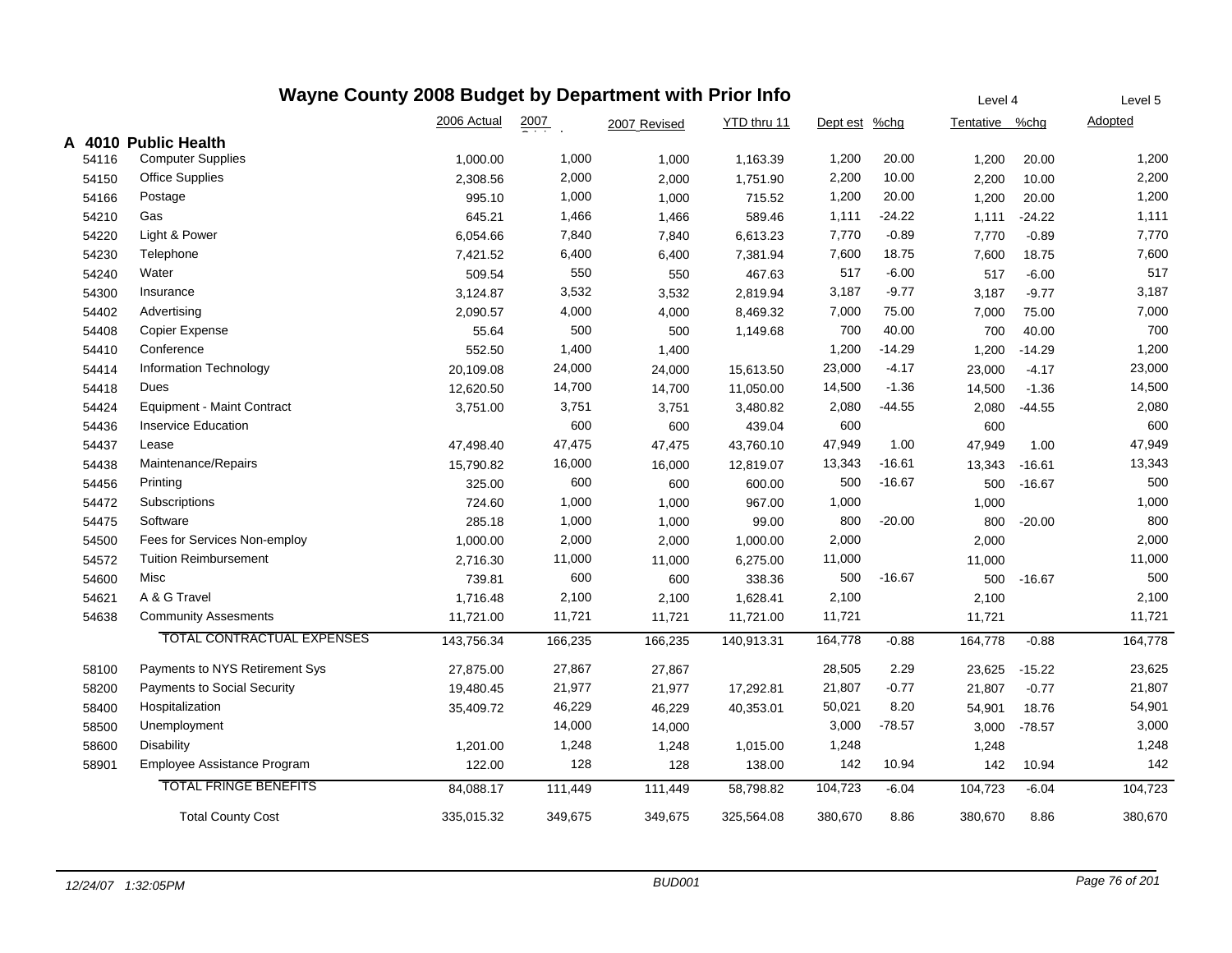| Wayne County 2008 Budget by Department with Prior Info<br>Level 4<br>Level 5 |       |                                  |               |            |              |               |               |          |                |              |            |  |  |
|------------------------------------------------------------------------------|-------|----------------------------------|---------------|------------|--------------|---------------|---------------|----------|----------------|--------------|------------|--|--|
|                                                                              |       |                                  | 2006 Actual   | 2007       | 2007 Revised | YTD thru 11   | Dept est %chg |          | Tentative %chg |              | Adopted    |  |  |
| A                                                                            | 4011  | <b>Public Health Service</b>     |               |            |              |               |               |          |                |              |            |  |  |
|                                                                              | 41611 | Other Third Party - MOM/MCH      |               |            |              |               | $-5,000$      |          | $-5,000$       |              | $-5,000$   |  |  |
|                                                                              | 41612 | Medicare                         | $-5,366.26$   | $-18,000$  | $-18,000$    | $-943.00$     | $-9,000$      | $-50.00$ | $-9,000$       | $-50.00$     | $-9,000$   |  |  |
|                                                                              | 41613 | Medicaid                         | $-25,175.66$  | $-24,000$  | $-24,000$    | $-15,522.84$  | $-24,000$     |          | $-24,000$      |              | $-24,000$  |  |  |
|                                                                              | 41615 | Other Third Party - Immuniz      | $-25,193.49$  | $-16,000$  | $-16,000$    | $-5,652.48$   | $-16,000$     |          | $-2,000$       | $-87.50$     | $-2,000$   |  |  |
|                                                                              | 41616 | Self Pay - Immunization          | $-4,440.54$   | $-4,000$   | $-4,000$     | $-3,590.60$   | $-3,000$      | $-25.00$ | $-3,000$       | $-25.00$     | $-3,000$   |  |  |
|                                                                              | 41618 | <b>Reimbursement from Towns</b>  | $-1,033.90$   | $-500$     | $-500$       | $-2,154.00$   | $-1,500$      | 200.00   | $-2,700$       | 440.00       | $-2,700$   |  |  |
|                                                                              | 41621 | <b>Public Health Clinic Fees</b> | $-10,255.35$  | $-7,000$   | $-7,000$     | $-4,805.80$   | $-7,000$      |          | $-7,000$       |              | $-7,000$   |  |  |
|                                                                              | 41623 | Self Pay - Rabies                |               |            |              |               | $-1,000$      |          | $-1,000$       |              | $-1,000$   |  |  |
|                                                                              | 41624 | <b>Managed Care</b>              |               |            |              |               | $-2,000$      |          | $-17,200$      |              | $-17,200$  |  |  |
|                                                                              | 42770 | Miscellaneous Revenues           | $-248.28$     | $-500$     | $-500$       | $-2,969.07$   | $-700$        | 40.00    | $-700$         | 40.00        | $-700$     |  |  |
|                                                                              | 43401 | <b>Public Health</b>             | $-314,437.00$ | $-252,660$ | $-252,660$   | $-263,418.00$ | $-252,750$    | 0.04     | $-252,750$     | 0.04         | $-252,750$ |  |  |
|                                                                              | 43407 | Lead Lab                         |               |            |              |               | -50           |          | $-50$          |              | $-50$      |  |  |
|                                                                              | 43408 | Lead Education                   | $-13,419.35$  | $-18,300$  | $-18,300$    | $-15,348.53$  | $-18,250$     | $-0.27$  | $-18,250$      | $-0.27$      | $-18,250$  |  |  |
|                                                                              | 43409 | Partnership Grant                | $-93,985.17$  | $-149,806$ | $-150,770$   | $-84,454.85$  | $-152,300$    | 1.66     | $-207,300$     | 38.38        | $-207,300$ |  |  |
|                                                                              | 43411 | CBAPP Teen preg                  | $-2,751.00$   |            |              | $-1,508.23$   | $-2,800$      |          | $-2,800$       |              | $-2,800$   |  |  |
|                                                                              | 43442 | Rabies                           | $-11,840.82$  | $-12,000$  | $-12,000$    | $-6,091.22$   | $-11,000$     | $-8.33$  | $-11,000$      | $-8.33$      | $-11,000$  |  |  |
|                                                                              | 44457 | <b>IAP Claims</b>                | $-17,646.74$  | $-17,000$  | $-17,850$    | $-12,970.83$  | $-17,000$     |          | $-17,921$      | 5.42         | $-17,921$  |  |  |
|                                                                              | 44630 | <b>Migrant Grant</b>             | $-84,705.53$  | $-75,000$  | $-75,000$    | $-29,624.99$  | $-75,000$     |          | $-75,940$      | 1.25         | $-75,940$  |  |  |
|                                                                              | 44633 | <b>Lead Grant</b>                | $-7,225.80$   | $-11,700$  | $-11,700$    | $-8,264.59$   | $-11,700$     |          | $-13,248$      | 13.23        | $-13,248$  |  |  |
|                                                                              | 44634 | <b>HRI</b> Grant                 | $-28,205.17$  | $-28,412$  | $-28,412$    | $-9,413.80$   | $-28,412$     |          | $-28,412$      |              | $-28,412$  |  |  |
|                                                                              | 44638 | <b>Bio-Terrorism</b>             | $-103,037.87$ | $-108,765$ | $-108,765$   | $-62,511.35$  | $-96,000$     | $-11.74$ | -96.000        | $-11.74$     | $-96,000$  |  |  |
|                                                                              |       | <b>TOTAL REVENUES</b>            | -748,967.93   | $-743,643$ | $-745,457$   | $-529,244.18$ | $-734,462$    | $-1.23$  | $-795,271$     | 6.94         | $-795,271$ |  |  |
|                                                                              | 51210 | LPNurse                          | 79,173.09     | 79,032     | 79,032       | 69,082.60     | 95,985        | 21.45    | 95,985         | 21.45        | 95,985     |  |  |
|                                                                              | 51282 | RPNurse                          | 85,825.31     | 87,605     | 87,605       | 100,827.59    | 175,016       | 99.78    | 175,016        | 99.78        | 175,016    |  |  |
|                                                                              | 51302 | <b>Public Health Nurse</b>       | 118,442.27    | 130,936    | 130,936      | 49,347.16     | 43,895        | $-66.48$ | 43,895         | $-66.48$     | 43,895     |  |  |
|                                                                              | 51334 | <b>Public Health Supervisor</b>  | 51,283.38     | 52,217     | 52,217       | 40,632.84     | 48,078        | $-7.93$  | 48,078         | $-7.93$      | 48,078     |  |  |
|                                                                              | 51458 | Medical Director Physically Ha   | 5,785.26      | 5,959      | 5,959        | 5,248.45      | 5,959         |          | 5,959          |              | 5,959      |  |  |
|                                                                              | 51481 | Physician - Clinical             | 2,000.00      | 2,400      | 2,400        | 2,400.00      | 5,200         | 116.67   |                | 5,200 116.67 | 5,200      |  |  |
|                                                                              | 51527 | <b>Community Health Worker</b>   | 26,109.08     | 26,288     | 26,288       | 21,554.08     | 26,539        | 0.95     | 26,539         | 0.95         | 26,539     |  |  |
|                                                                              | 51904 | Overtime                         | 1,009.91      | 3,500      | 3,500        | 1,096.46      | 3,500         |          | 3,500          |              | 3,500      |  |  |
|                                                                              | 51905 | 24hr On-call Coverage            | 8,649.00      | 8,800      | 8,800        | 7,806.00      | 8,800         |          | 8,800          |              | 8,800      |  |  |
|                                                                              |       | <b>TOTAL PERSONAL SERVICES</b>   | 378,277.30    | 396,737    | 396,737      | 297,995.18    | 412,972       | 4.09     | 412,972        | 4.09         | 412,972    |  |  |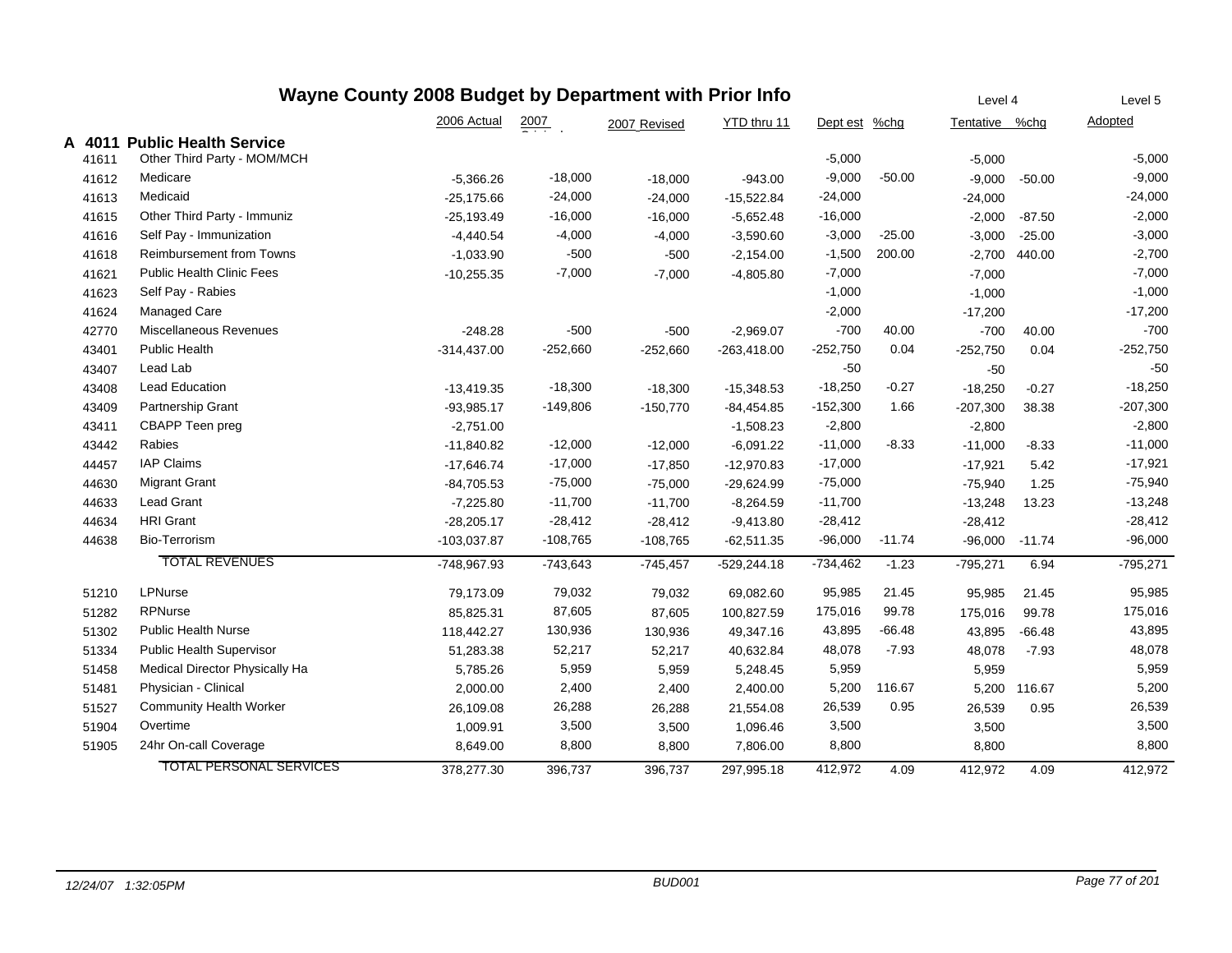|        |                              | Wayne County 2008 Budget by Department with Prior Info |               |              |             |               |       | Level 4   |       | Level 5        |
|--------|------------------------------|--------------------------------------------------------|---------------|--------------|-------------|---------------|-------|-----------|-------|----------------|
|        |                              | 2006 Actual                                            | 2007<br>- - - | 2007 Revised | YTD thru 11 | Dept est %chg |       | Tentative | %chq  | <b>Adopted</b> |
| A 4011 | <b>Public Health Service</b> |                                                        |               |              |             |               |       |           |       |                |
| 52200  | Office Equipment             | 5.599.48                                               |               |              |             | 160           |       | 3.010     |       | 3,010          |
| 52201  | Computer Equipment           |                                                        |               |              |             | 3,400         |       | 6.269     |       | 6,269          |
| 52300  | Motor Vehicles               |                                                        | 11.700        | 11.700       | 11.517.00   | 13,000        | 11.11 | 13.000    | 11.11 | 13,000         |
|        | <b>TOTAL EQUIPMENT</b>       | 5.599.48                                               | 11.700        | 11.700       | 11.517.00   | 16,560        | 41.54 | 22.279    | 90.42 | 22.279         |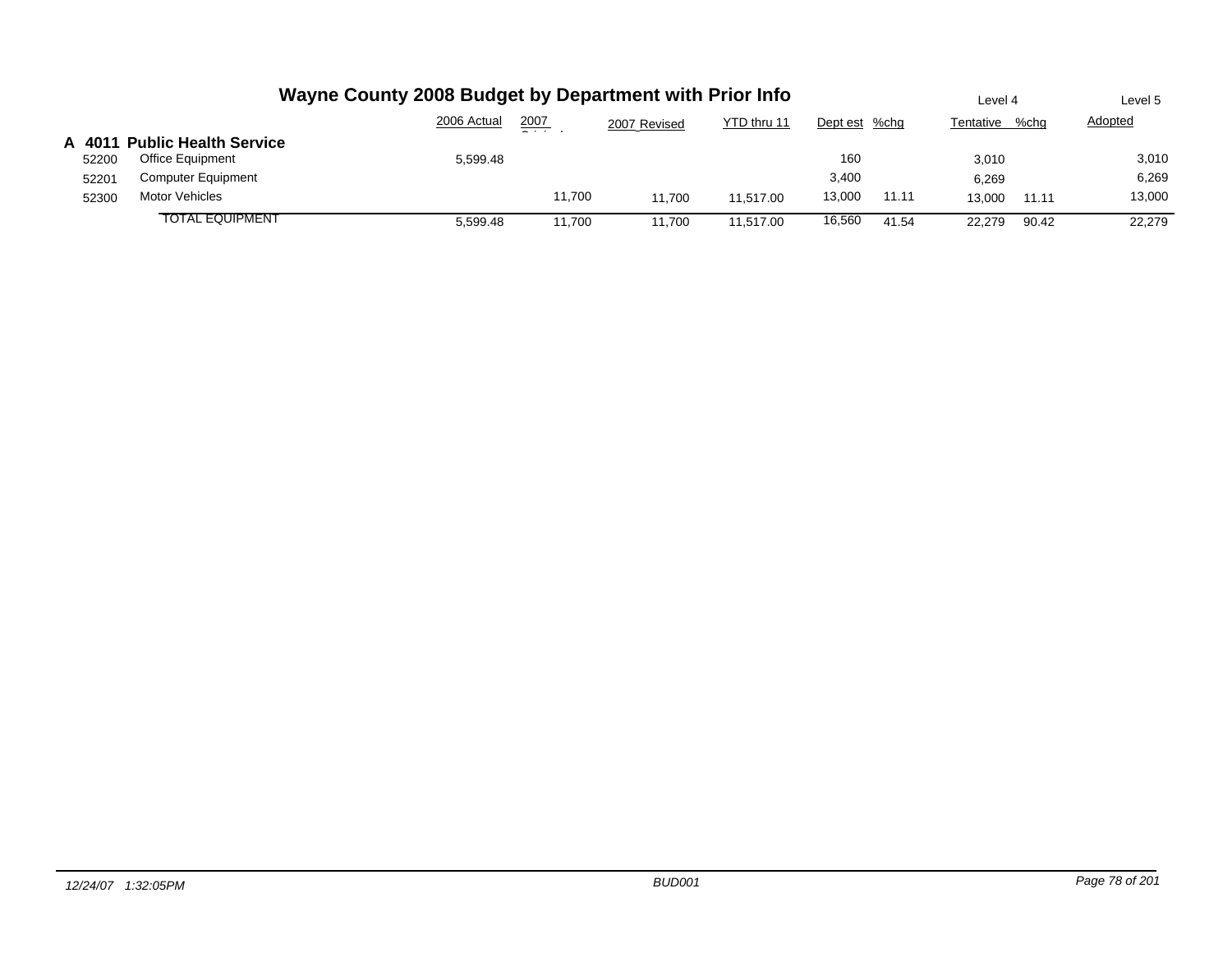|       | Wayne County 2008 Budget by Department with Prior Info |             | Level 4            | <b>Adopted</b><br>15.38<br>75.00 | Level 5     |               |          |                |          |        |
|-------|--------------------------------------------------------|-------------|--------------------|----------------------------------|-------------|---------------|----------|----------------|----------|--------|
|       |                                                        | 2006 Actual | $\frac{2007}{200}$ | 2007 Revised                     | YTD thru 11 | Dept est %chg |          | Tentative %chg |          |        |
|       | A 4011 Public Health Service                           |             |                    |                                  |             |               |          |                |          |        |
| 54000 | <b>Contractual Expenses</b>                            | 3,759.54    | 6,500              | 6,500                            | 7,499.01    | 6,500         |          | 7,500          |          | 7,500  |
| 54100 | Supplies & Materials                                   | 75.76       | 300                | 300                              | 534.73      | 300           |          | 300            |          | 300    |
| 54117 | <b>Nurses Supplies</b>                                 | 129.13      | 300                | 300                              | 251.19      | 300           |          | 300            |          | 300    |
| 54150 | <b>Office Supplies</b>                                 | 438.12      | 400                | 400                              | 344.19      | 700           | 75.00    | 700            |          | 700    |
| 54166 | Postage                                                | 2,366.55    | 2,000              | 2,000                            | 1,803.16    | 2,350         | 17.50    | 2,350          | 17.50    | 2,350  |
| 54210 | Gas                                                    | 565.04      | 1,283              | 1,283                            | 516.58      | 829           | $-35.39$ | 829            | $-35.39$ | 829    |
| 54220 | Light & Power                                          | 5,277.77    | 6,860              | 6,860                            | 5,767.19    | 5,490         | $-19.97$ | 5,490          | $-19.97$ | 5,490  |
| 54230 | Telephone                                              | 8,032.07    | 17,424             | 17,424                           | 12,291.44   | 17,280        | $-0.83$  | 17,280         | $-0.83$  | 17,280 |
| 54240 | Water                                                  | 334.16      | 481                | 481                              | 366.99      | 387           | $-19.54$ | 387            | $-19.54$ | 387    |
| 54300 | Insurance                                              | 4,300.00    | 5,152              | 5,152                            | 3,561.40    | 4,025         | $-21.88$ | 4,025          | $-21.88$ | 4,025  |
| 54414 | Information Technology                                 | 13,690.03   | 17,000             | 17,000                           | 16,433.70   | 20,739        | 21.99    | 20,739         | 21.99    | 20,739 |
| 54424 | <b>Equipment - Maint Contract</b>                      | 1,664.40    | 1,748              | 1,748                            | 1,809.71    | 4,266         | 144.05   | 4,266          | 144.05   | 4,266  |
| 54436 | <b>Inservice Education</b>                             | 120.00      | 200                | 200                              | 105.00      | 200           |          | 200            |          | 200    |
| 54437 | Lease                                                  | 41,601.60   | 41,544             | 41,544                           | 38,327.40   | 35,658        | $-14.17$ | 35,658         | $-14.17$ | 35,658 |
| 54438 | Maintenance/Repairs                                    | 13,455.84   | 11,354             | 11,354                           | 10,781.44   | 9,922         | $-12.61$ | 9,922          | $-12.61$ | 9,922  |
| 54443 | <b>Immunization Clinic</b>                             | 2,545.65    | 2,600              | 2,600                            | 2,249.60    | 3,000         | 15.38    | 3,000          | 15.38    | 3,000  |
| 54456 | Printing                                               | 426.00      | 300                | 300                              | 300.00      | 300           |          | 300            |          | 300    |
| 54475 | Software                                               |             | 350                | 350                              |             | 350           |          | 350            |          | 350    |
| 54480 | T.B. Clinic                                            | 4,148.13    | 9,540              | 9,540                            | 5,566.19    | 9,450         | $-0.94$  | 9,450          | $-0.94$  | 9,450  |
| 54481 | T.B. Lab                                               |             |                    |                                  |             | 100           |          | 100            |          | 100    |
| 54492 | Well Child Program                                     | 130.90      | 500                | 405                              | 239.60      | 500           |          | 500            |          | 500    |
| 54500 | Fees for Services Non-employ                           | 11,169.60   | 17,473             | 17,473                           | 11,104.51   | 17,947        | 2.71     | 17,947         | 2.71     | 17,947 |
| 54557 | Womens Health Grant                                    | 6,051.47    | 19,037             | 20,001                           | 7,087.97    | 20,000        | 5.06     | 50,000         | 162.65   | 50,000 |
| 54558 | Asthma                                                 |             | 500                | 500                              |             | 500           |          | 500            |          | 500    |
| 54562 | <b>Medical Social Work</b>                             |             |                    |                                  |             | 1,050         |          | 1,050          |          | 1,050  |
| 54569 | Zoonosis                                               | 552.61      | 500                | 500                              | 45.25       | 500           |          | 500            |          | 500    |
| 54573 | <b>Lead Education</b>                                  | 16,412.50   | 10,500             | 10,500                           | 5,952.01    | 13,009        | 23.90    | 13,009         | 23.90    | 13,009 |
| 54578 | Lead Lab                                               |             |                    |                                  |             | 50            |          | 50             |          | 50     |
| 54580 | Dental Health                                          | 496.85      | 1,200              | 1,200                            | 999.66      | 1,200         |          | 1,200          |          | 1,200  |
| 54581 | Primary/Preventive                                     | 66.96       | 300                | 300                              | 255.87      | 300           |          | 300            |          | 300    |
| 54582 | Prenatal Care/ nfant Mortality                         | 488.15      | 500                | 500                              | 462.38      | 500           |          | 500            |          | 500    |
| 54583 | <b>Family Planning</b>                                 |             | 100                | 100                              |             | 100           |          | 100            |          | 100    |
| 54584 | Injury Prevention & Control                            | 200.00      | 200                | 200                              | 200.00      | 200           |          | 200            |          | 200    |
| 54585 | <b>Sexual Transmitted Diseases</b>                     | 9,615.77    | 13,000             | 13,000                           | 11,904.24   | 7,600         | $-41.54$ | 7,600          | $-41.54$ | 7,600  |
| 54586 | <b>Chronic Diseases</b>                                | 28,060.00   | 28,412             | 28,412                           | 28,751.34   | 28,412        |          | 28,412         |          | 28,412 |
| 54587 | <b>HIV</b>                                             | 90.39       | 200                | 200                              | 71.68       | 200           |          | 200            |          | 200    |
| 54589 | STD Lab                                                |             |                    |                                  |             | 5,400         |          | 5,400          |          | 5,400  |
|       |                                                        |             |                    |                                  |             |               |          |                |          |        |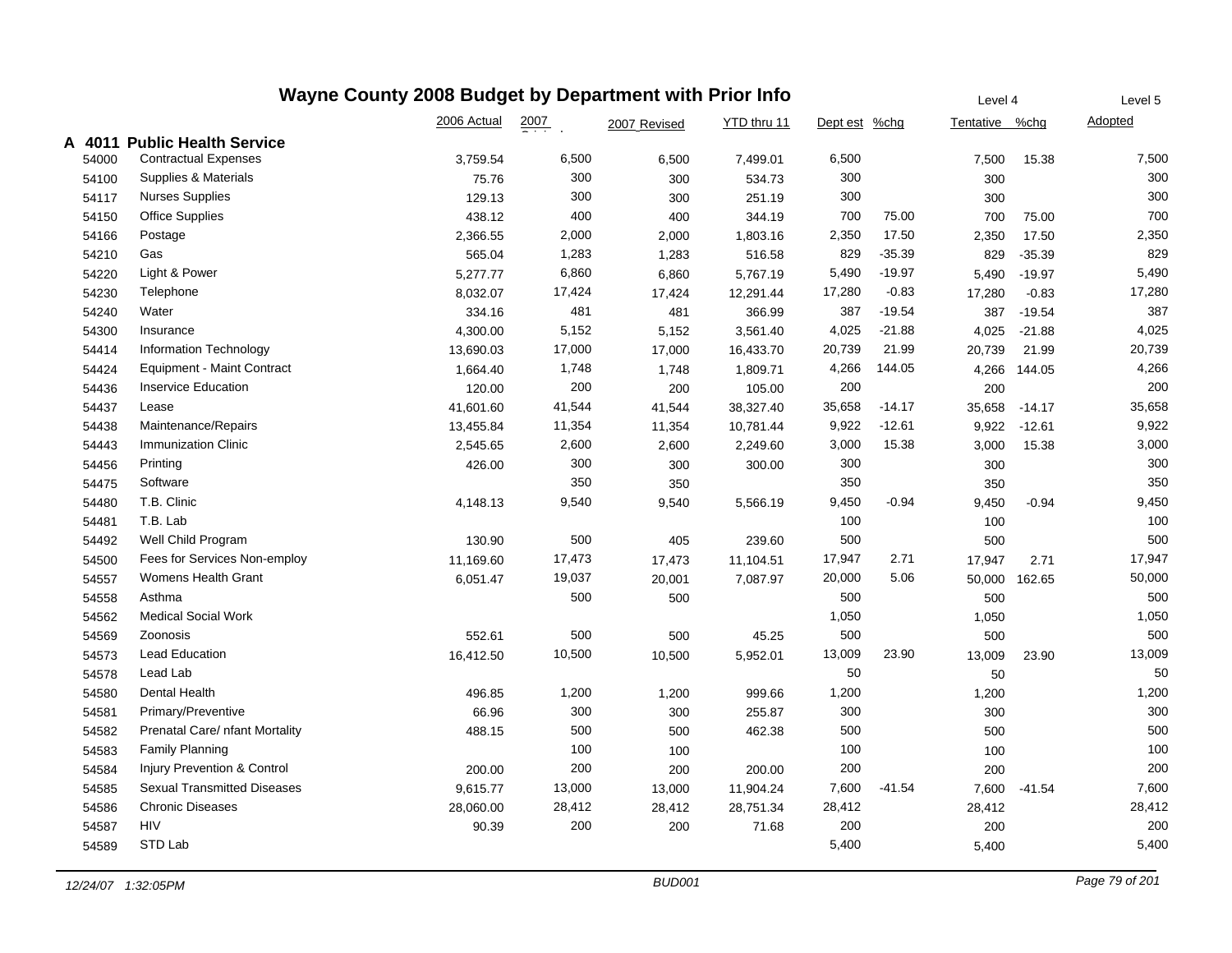|        | Wayne County 2008 Budget by Department with Prior Info |             | Level 4          |              | Level 5     |          |          |           |          |         |
|--------|--------------------------------------------------------|-------------|------------------|--------------|-------------|----------|----------|-----------|----------|---------|
|        |                                                        | 2006 Actual | $\frac{2007}{2}$ | 2007 Revised | YTD thru 11 | Dept est | %chg     | Tentative | %chg     | Adopted |
| A 4011 | <b>Public Health Service</b>                           |             |                  |              |             |          |          |           |          |         |
| 54590  | <b>Rabies Control</b>                                  | 14,765.24   | 18,000           | 18,000       | 13,691.40   | 17,500   | $-2.78$  | 17,500    | $-2.78$  | 17,500  |
| 54596  | Chronic Disease < 40                                   | 51,378.58   | 80,978           | 80,978       | 52,653.34   | 80,978   |          | 85,978    | 6.17     | 85,978  |
| 54599  | <b>Adult Immunization Clinic</b>                       | 37,492.53   | 35,000           | 35,850       | 40,458.64   | 35,850   | 2.43     | 41,250    | 17.86    | 41,250  |
| 54616  | Car Expense-Nursing                                    | 2,174.42    | 2,500            | 2,500        | 799.74      | 2,500    |          | 2,500     |          | 2,500   |
| 54621  | A & G Travel                                           | 2,020.55    | 900              | 900          | 1,384.07    | 1,920    | 113.33   | 1,920     | 113.33   | 1,920   |
| 54634  | Migrant Nurse Program                                  | 9,209.03    | 4,000            | 4,000        | 1,040.24    | 2,000    | $-50.00$ | 2,540     | $-36.50$ | 2,540   |
| 54650  | Communicable Disease                                   | 409.70      | 350              | 350          | 226.85      | 350      |          | 350       |          | 350     |
| 54675  | <b>Nutrition</b>                                       |             |                  |              |             | 2,000    |          | 2,000     |          | 2,000   |
| 54679  | <b>Nurse Practitioner</b>                              | 11.044.87   | 10,222           | 10,222       | 10.519.74   | 10,529   | 3.00     | 10,529    | 3.00     | 10,529  |
| 54694  | Sub Contract-Health Partnershp                         | 48,141.29   | 49,791           | 49,791       | 41,280.04   | 51,286   | 3.00     | 71,286    | 43.17    | 71,286  |
| 54793  | <b>Bio-Terrorism</b>                                   | 34,168.71   | 30,160           | 30,160       | 15,927.72   | 23,012   | $-23.70$ | 20,162    | $-33.15$ | 20,162  |
|        | <b>TOTAL CONTRACTUAL EXPENSES</b>                      | 387,069.91  | 449,659          | 451,378      | 353,565.21  | 447,539  | $-0.47$  | 506,629   | 12.67    | 506,629 |
| 58100  | Payments to NYS Retirement Sys                         | 38,941.00   | 41,293           | 41,293       |             | 40,964   | $-0.80$  | 32,363    | $-21.63$ | 32,363  |
| 58200  | Payments to Social Security                            | 27,780.35   | 30,577           | 30,577       | 21,738.26   | 31,593   | 3.32     | 31,593    | 3.32     | 31,593  |
| 58400  | Hospitalization                                        | 79,888.18   | 92,197           | 92,197       | 62,428.84   | 82,434   | $-10.59$ | 79,958    | $-13.27$ | 79,958  |
| 58500  | Unemployment                                           |             |                  |              | 1,038.30    |          |          |           |          |         |
| 58600  | <b>Disability</b>                                      | 1.350.00    | 1,482            | 1,482        | 1,013.00    | 1,482    |          | 1,482     |          | 1,482   |
| 58901  | Employee Assistance Program                            | 144.88      | 160              | 160          | 163.88      | 178      | 11.25    | 178       | 11.25    | 178     |
|        | <b>TOTAL FRINGE BENEFITS</b>                           | 148,104.41  | 165,709          | 165,709      | 86,382.28   | 156,651  | $-5.47$  | 145,574   | $-12.15$ | 145,574 |
|        | <b>Total County Cost</b>                               | 170,083.17  | 280,162          | 280,067      | 220,215.49  | 299,260  | 6.82     | 292,183   | 4.29     | 292,183 |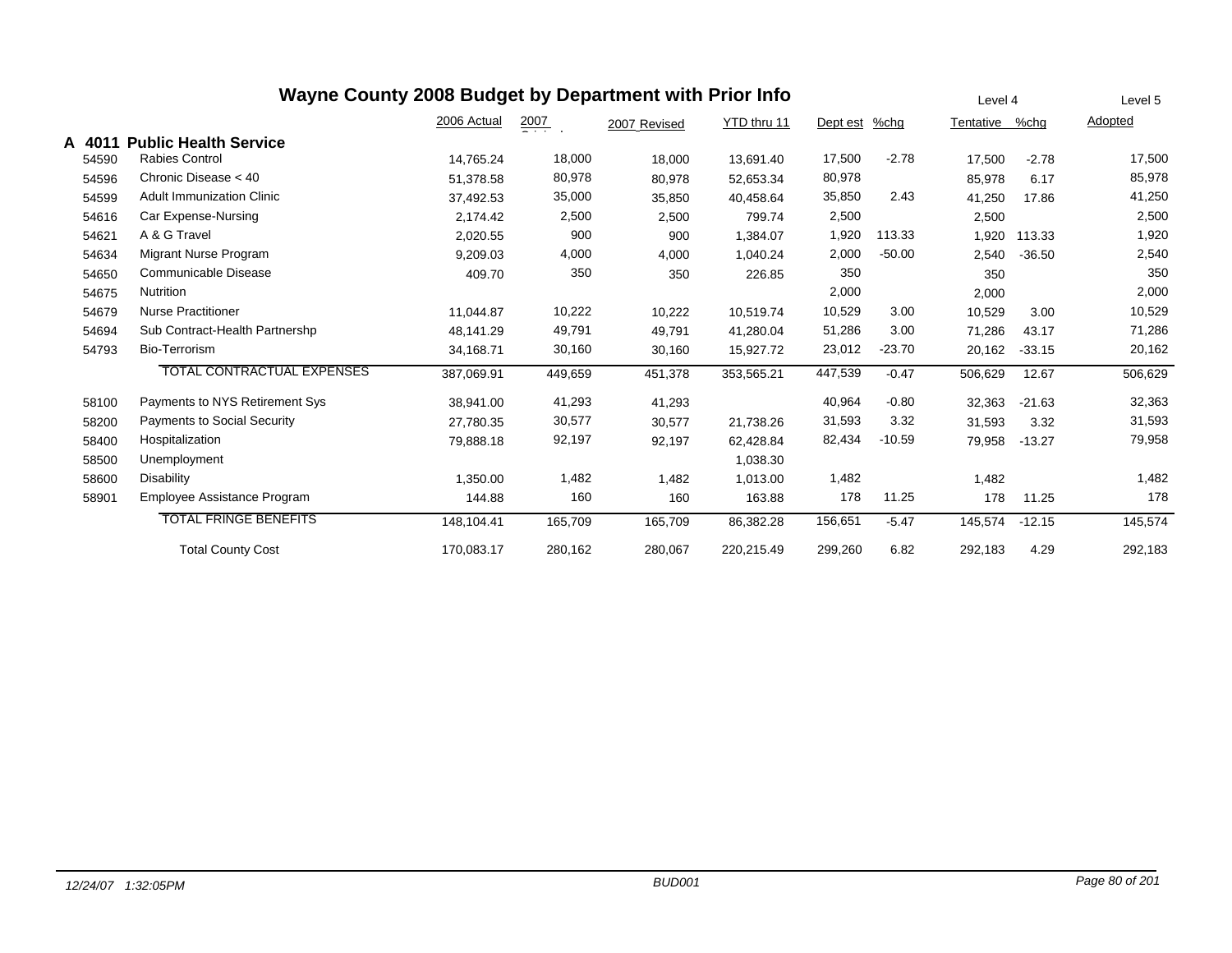|       |                                                               | Wayne County 2008 Budget by Department with Prior Info |              |              |               |              |           | Level 4        |           | Level 5      |
|-------|---------------------------------------------------------------|--------------------------------------------------------|--------------|--------------|---------------|--------------|-----------|----------------|-----------|--------------|
|       |                                                               | 2006 Actual                                            | 2007         | 2007 Revised | YTD thru 11   | Dept est     | $%$ chg   | Tentative %chg |           | Adopted      |
| 41615 | A 4016 PH - Early Intervention 0-1<br>Other Third Party Payer | $-48,755.45$                                           | $-30,000$    | $-30,000$    | 2,062.75      | $-30,000$    |           | $-30,000$      |           | $-30,000$    |
| 42770 | <b>Miscellaneous Revenues</b>                                 | $-651.95$                                              | $-700$       | $-700$       | $-455.23$     | $-400$       | $-42.86$  | $-400$         | $-42.86$  | $-400$       |
| 43277 | Physically Handicapped Educatn                                | $-162,348.98$                                          | $-660,000$   | $-660,000$   | $-250,040.98$ | $-623,500$   | $-5.53$   | $-611,000$     | $-7.42$   | $-611,000$   |
| 43401 | <b>Public Health</b>                                          | $-31,315.00$                                           | $-33,927$    | $-33,927$    | $-25,638.00$  | $-27,948$    | $-17.62$  | $-29,748$      | $-12.32$  | $-29,748$    |
| 43414 | <b>Respite Grant</b>                                          | $-7,156.57$                                            | $-5,000$     | $-5,000$     | $-1,669.20$   | $-5,000$     |           | $-5,000$       |           | $-5,000$     |
| 43446 | Handicapped Children                                          | $-6.000.71$                                            | $-10,000$    | $-10,000$    | $-2,402.22$   | $-9,000$     | $-10.00$  | $-9,000$       | $-10.00$  | $-9,000$     |
| 43513 | Service Coordinator Reimb                                     | $-63,067.75$                                           | $-70,000$    | $-70,000$    | $-31,605.20$  | $-45,000$    | $-35.71$  | $-45,000$      | $-35.71$  | $-45,000$    |
| 43517 | 0-2 Medicaid                                                  | -789,003.52                                            | $-800,000$   | $-800,000$   | $-452,347.34$ | $-800,000$   |           | $-800,000$     |           | $-800,000$   |
| 44449 | Physically Handicapped Childrn                                | $-22,693.27$                                           | $-20,819$    | $-21,110$    | $-11,302.43$  | $-20,819$    |           | $-20,819$      |           | $-20,819$    |
| 44632 | Early Intervention Grant                                      | $-100,592.25$                                          | $-72,229$    | $-72,229$    | $-43,962.10$  | $-72,229$    |           | $-76,829$      | 6.37      | $-76,829$    |
| 44635 | Medical Assistance Admin                                      | $-35,762.62$                                           | $-40,000$    | $-40,000$    | $-45.00$      | $-25,000$    | $-37.50$  | $-25,000$      | $-37.50$  | $-25,000$    |
|       | <b>TOTAL REVENUES</b>                                         | $-1,267,348.07$                                        | $-1,742,675$ | $-1,742,966$ | $-817,404.95$ | $-1,658,896$ | $-4.81$   | $-1,652,796$   | $-5.16$   | $-1,652,796$ |
| 51123 | Account Clerk - Typist                                        | 27,039.74                                              | 27,488       | 27,488       | 23,927.55     | 27,692       | 0.74      | 27,692         | 0.74      | 27,692       |
| 51282 | <b>RPNurse</b>                                                |                                                        | 42,853       | 42,853       |               |              | $-100.00$ |                | $-100.00$ |              |
| 51283 | <b>RPNurse Part Time</b>                                      | 7,059.96                                               |              |              |               |              |           |                |           |              |
| 51302 | <b>Public Health Nurse</b>                                    | 6,882.88                                               |              |              | 35,536.00     | 43,017       |           | 43,017         |           | 43,017       |
| 51334 | <b>Public Health Supervisor</b>                               | 38,331.49                                              | 38,582       | 38,582       | 33,390.33     | 38,744       | 0.42      | 38,744         | 0.42      | 38,744       |
| 51458 | Medical Director Physically Ha                                | 5,785.52                                               | 5,959        | 5,959        | 5,248.45      | 5,959        |           | 5,959          |           | 5,959        |
| 51521 | Early Intervention Coordinator                                | 31,500.59                                              | 31,750       | 31,750       | 27,856.92     | 31,868       | 0.37      | 31,868         | 0.37      | 31,868       |
| 51531 | <b>Medical Social Worker</b>                                  | 583.17                                                 |              |              | 100.55        |              |           |                |           |              |
| 51904 | Overtime                                                      |                                                        | 400          | 400          |               | 400          |           | 400            |           | 400          |
|       | <b>TOTAL PERSONAL SERVICES</b>                                | 117,183.35                                             | 147,032      | 147,032      | 126,059.80    | 147,680      | 0.44      | 147,680        | 0.44      | 147,680      |
| 52200 | Office Equipment                                              |                                                        |              | 291          | 291.00        | 160          |           | 160            |           | 160          |
| 52201 | <b>Computer Equipment</b>                                     | 1,155.02                                               |              |              |               |              |           | 4,600          |           | 4,600        |
| 52300 | <b>Motor Vehicles</b>                                         |                                                        |              |              |               | 13,000       |           | 13,000         |           | 13,000       |
|       | <b>TOTAL EQUIPMENT</b>                                        | 1,155.02                                               |              | 291          | 291.00        | 13,160       |           | 17,760         |           | 17,760       |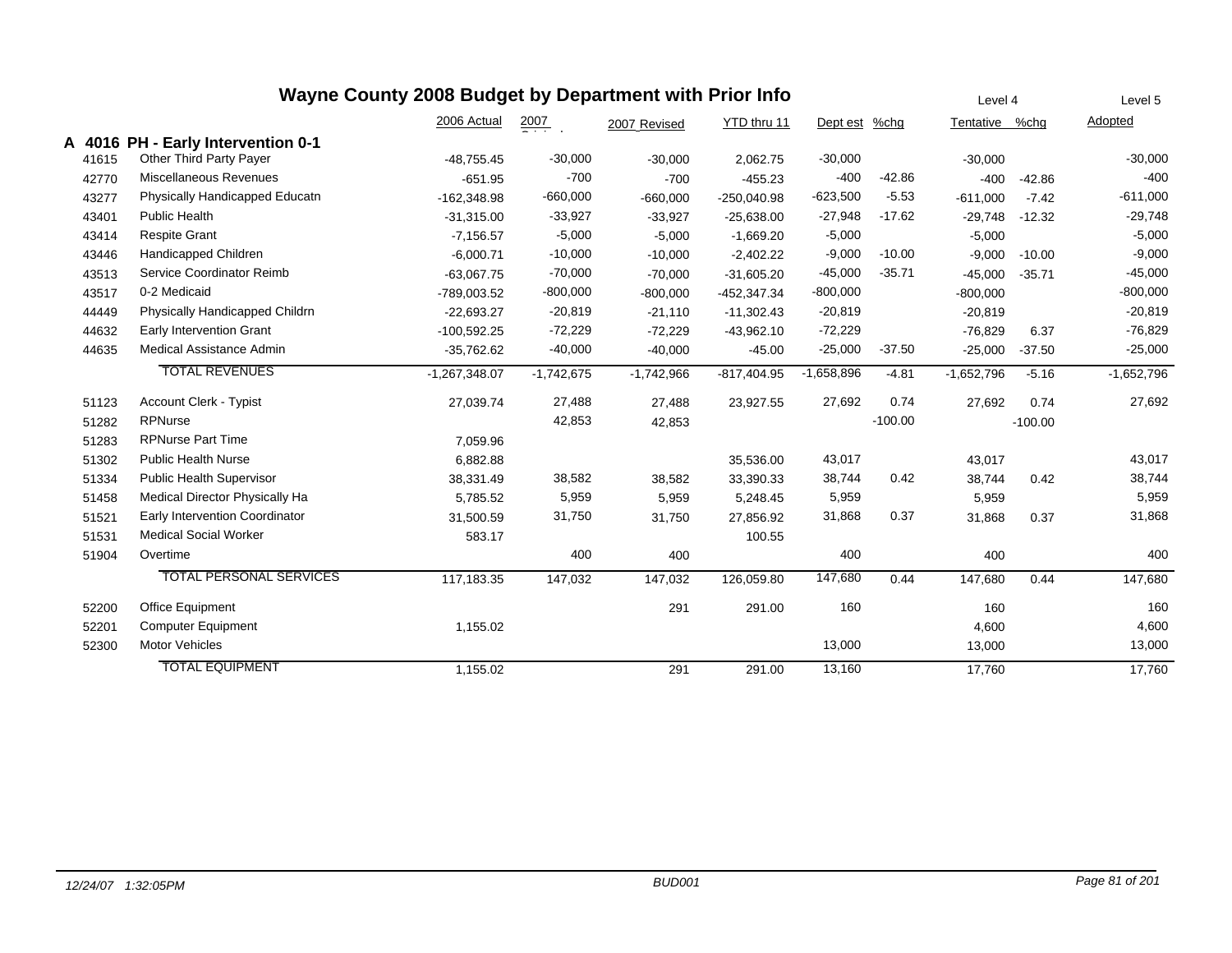|       | Wayne County 2008 Budget by Department with Prior Info | Level 4       |                    | Level 5      |              |           |          |                |          |           |
|-------|--------------------------------------------------------|---------------|--------------------|--------------|--------------|-----------|----------|----------------|----------|-----------|
|       |                                                        | 2006 Actual   | $\frac{2007}{200}$ | 2007 Revised | YTD thru 11  | Dept est  | $%$ chg  | Tentative %chg |          | Adopted   |
|       | A 4016 PH - Early Intervention 0-1                     |               |                    |              |              |           |          |                |          |           |
| 54000 | <b>Contractual Expenses</b>                            | $-408,839.15$ | 20,000             | 20,000       | 5,036.43     | 18,000    | $-10.00$ | 18,000         | $-10.00$ | 18,000    |
| 54100 | Supplies & Materials                                   | 785.97        | 700                | 700          | 430.70       | 800       | 14.29    | 800            | 14.29    | 800       |
| 54150 | <b>Office Supplies</b>                                 | 589.39        | 700                | 700          | 617.04       | 700       |          | 700            |          | 700       |
| 54166 | Postage                                                | 2,022.17      | 2,200              | 2,200        | 2,205.94     | 3,200     | 45.45    | 3,200          | 45.45    | 3,200     |
| 54210 | Gas                                                    | 272.87        | 620                | 620          | 249.46       | 298       | $-51.94$ | 298            | $-51.94$ | 298       |
| 54220 | Light & Power                                          | 2,548.44      | 3,318              | 3,318        | 2,784.80     | 2,077     | $-37.40$ | 2,077          | $-37.40$ | 2,077     |
| 54230 | Telephone                                              | 4,639.56      | 6,600              | 6,600        | 3,957.36     | 5,600     | $-15.15$ | 5,600          | $-15.15$ | 5,600     |
| 54240 | Water                                                  | 161.37        | 233                | 233          | 177.20       | 139       | $-40.34$ | 139            | $-40.34$ | 139       |
| 54300 | Insurance                                              | 1,731.59      | 1,957              | 1,957        | 1,582.92     | 1,789     | $-8.58$  | 1,789          | $-8.58$  | 1,789     |
| 54402 | Advertising                                            | 250.00        | 290                | 290          |              | 200       | $-31.03$ | 200            | $-31.03$ | 200       |
| 54410 | Conference                                             | 60.00         | 920                | 920          | 253.68       | 920       |          | 920            |          | 920       |
| 54414 | Information Technology                                 | 3,534.38      | 4,312              | 4,312        | 4,027.20     | 4,956     | 14.94    | 4,956          | 14.94    | 4,956     |
| 54437 | Lease                                                  | 20,088.00     | 20,089             | 20,089       | 18,507.00    | 12,815    | $-36.21$ | 12,815         | $-36.21$ | 12,815    |
| 54438 | Maintenance/Repairs                                    | 6,613.14      | 5,218              | 5,218        | 5,265.89     | 3,567     | $-31.64$ | 3,567          | $-31.64$ | 3,567     |
| 54456 | Printing                                               | 507.00        | 300                | 300          | 373.79       | 300       |          | 300            |          | 300       |
| 54483 | Training-Seminars & Schools                            | 60.00         | 100                | 100          |              | 100       |          | 100            |          | 100       |
| 54485 | Travel                                                 | 1,056.83      | 5,000              | 5,000        | 3,164.84     | 5,000     |          | 5,000          |          | 5,000     |
| 54511 | <b>Other Purchased Services</b>                        | 4,692.89      | 8,000              | 8,000        | 3,270.29     | 9,000     | 12.50    | 8,800          | 10.00    | 8,800     |
| 54562 | <b>Medical Social Work</b>                             |               |                    |              |              | 1,000     |          | 1,000          |          | 1,000     |
| 54600 | Misc                                                   | 192.71        | 200                | 200          | 249.13       | 200       |          | 200            |          | 200       |
| 54616 | Car Expense-Nursing                                    | 3,726.18      | 6,200              | 6,200        | 3,031.40     | 5,000     | -19.35   | 5,000          | $-19.35$ | 5,000     |
| 54645 | PHCE - 0-3 Tuition                                     | 1,510,289.96  | 2,110,000          | 2,110,000    | 1,320,470.40 | 2,000,000 | $-5.21$  | 1,980,000      | $-6.16$  | 1,980,000 |
| 54648 | PHCE - 0-5 Transportation                              | 66,706.19     | 78,000             | 78,000       | 50,568.84    | 72,000    | $-7.69$  | 72,000         | $-7.69$  | 72,000    |
| 54688 | Serv. Coordinator Contract                             | 28,186.50     | 39,000             | 39,000       | 22,515.00    | 39,000    |          | 39,000         |          | 39,000    |
|       | <b>TOTAL CONTRACTUAL EXPENSES</b>                      | 1,249,875.99  | 2,313,957          | 2,313,957    | 1,448,739.31 | 2,186,661 | $-5.50$  | 2,166,461      | $-6.37$  | 2,166,461 |
| 58100 | Payments to NYS Retirement Sys                         | 14,880.00     | 15,035             | 15,035       |              | 15,528    | 3.28     | 14,230         | $-5.35$  | 14,230    |
| 58200 | <b>Payments to Social Security</b>                     | 8,578.95      | 11,248             | 11,248       | 9,306.37     | 11,298    | 0.44     | 11,298         | 0.44     | 11,298    |
| 58400 | Hospitalization                                        | 21,111.70     | 28,595             | 28,595       | 22,453.92    | 24,749    | $-13.45$ | 26,047         | $-8.91$  | 26,047    |
| 58600 | Disability                                             | 488.00        | 585                | 585          | 512.00       | 585       |          | 585            |          | 585       |
| 58901 | Employee Assistance Program                            | 57.19         | 60                 | 60           | 64.69        | 67        | 11.67    | 67             | 11.67    | 67        |
|       | <b>TOTAL FRINGE BENEFITS</b>                           | 45,115.84     | 55,523             | 55,523       | 32,336.98    | 52,227    | $-5.94$  | 52,227         | $-5.94$  | 52,227    |
|       | <b>Total County Cost</b>                               | 145,982.13    | 773,837            | 773.837      | 790,022.14   | 740.832   | $-4.27$  | 731,332        | $-5.49$  | 731,332   |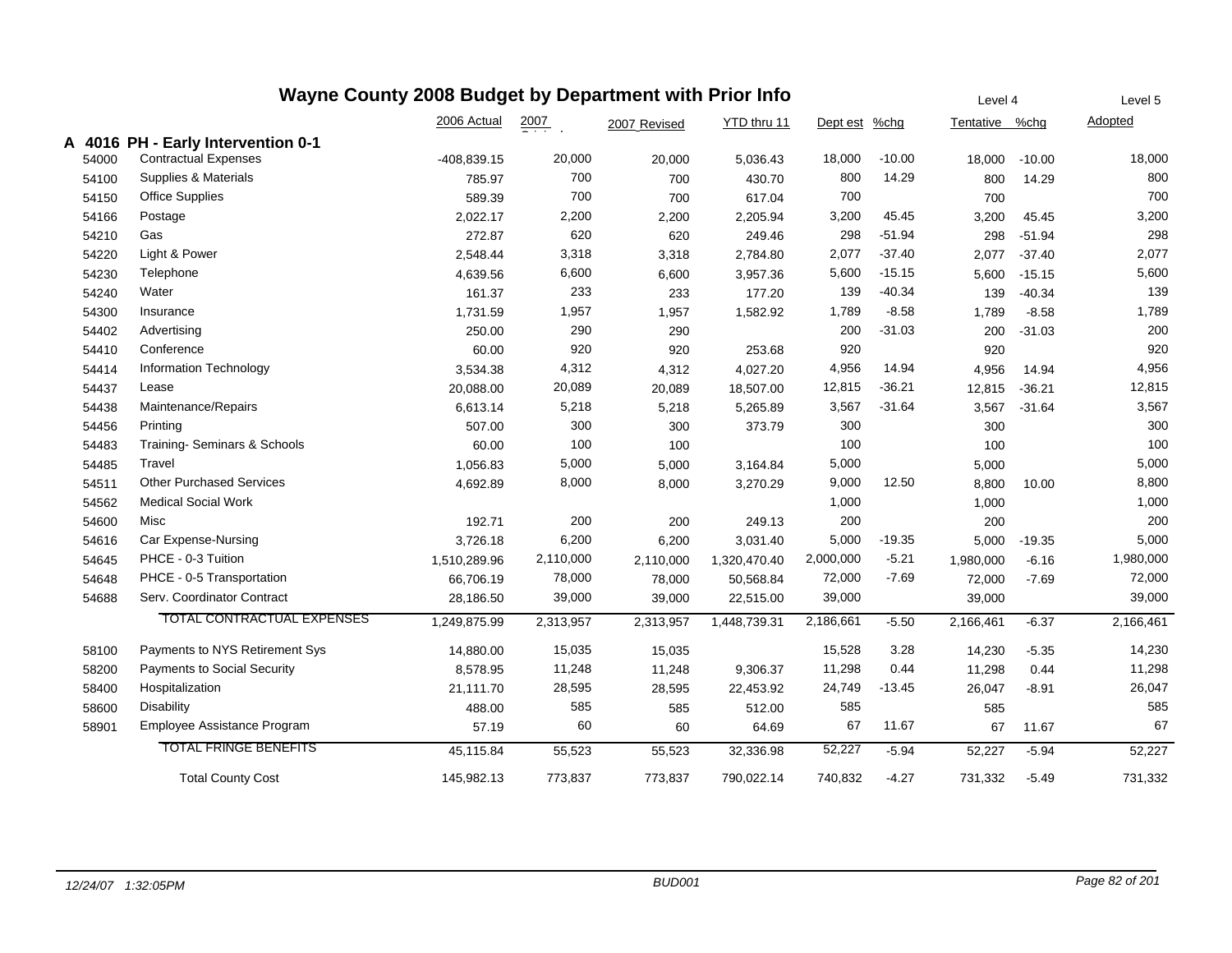| Wayne County 2008 Budget by Department with Prior Info |       |                                    |                 |                  |              |                 |               |          |                |          | Level 5      |
|--------------------------------------------------------|-------|------------------------------------|-----------------|------------------|--------------|-----------------|---------------|----------|----------------|----------|--------------|
|                                                        |       |                                    | 2006 Actual     | $\frac{2007}{2}$ | 2007 Revised | YTD thru 11     | Dept est %chg |          | Tentative %chg |          | Adopted      |
|                                                        |       | A 4017 PH - Child w/Spec Needs 3-5 |                 |                  |              |                 |               |          |                |          |              |
|                                                        | 42770 | <b>Miscellaneous Revenues</b>      |                 |                  |              | $-1,166.15$     |               |          |                |          |              |
|                                                        | 43277 | Physically Handicapped Educatn     | $-3,375,965.52$ | $-4,543,420$     | $-4,543,420$ | $-1,355,582.78$ | $-4,552,000$  | 0.19     | $-4,552,000$   | 0.19     | $-4,552,000$ |
|                                                        | 43401 | Public Health                      | $-17,344.00$    | $-9,654$         | $-9,654$     | $-8,676.00$     | $-930$        | $-90.37$ | $-930$         | $-90.37$ | $-930$       |
|                                                        | 43515 | 3-5 Administration                 | -78,896.54      | $-90,000$        | $-90,000$    | $-44,054.16$    | $-78,000$     | $-13.33$ | $-78,000$      | $-13.33$ | $-78,000$    |
|                                                        | 43516 | 3-5 Medicaid                       | -579,906.57     | $-600,000$       | $-600,000$   | 15,302.20       | $-600,000$    |          | $-600,000$     |          | $-600,000$   |
|                                                        |       | <b>TOTAL REVENUES</b>              | $-4,052,112.63$ | $-5,243,074$     | $-5,243,074$ | $-1,394,176.89$ | $-5,230,930$  | $-0.23$  | $-5,230,930$   | $-0.23$  | $-5,230,930$ |
|                                                        | 51123 | Account Clerk - Typist             | 27,339.74       | 27,641           | 27,641       | 23,812.57       | 27,971        | 1.19     | 27,971         | 1.19     | 27,971       |
|                                                        | 51334 | <b>Public Health Supervisor</b>    | 12,548.65       | 12,861           | 12,861       | 11,093.14       | 12,915        | 0.42     | 12,915         | 0.42     | 12,915       |
|                                                        |       | <b>TOTAL PERSONAL SERVICES</b>     | 39,888.39       | 40,502           | 40,502       | 34,905.71       | 40,886        | 0.95     | 40,886         | 0.95     | 40,886       |
|                                                        | 54100 | Supplies & Materials               | 70.00           | 200              | 200          | 39.56           | 300           | 50.00    | 300            | 50.00    | 300          |
|                                                        | 54150 | <b>Office Supplies</b>             | 230.00          | 230              | 230          | 230.72          | 300           | 30.43    | 300            | 30.43    | 300          |
|                                                        | 54166 | Postage                            | 410.17          | 500              | 500          | 352.97          | 650           | 30.00    | 650            | 30.00    | 650          |
|                                                        | 54210 | Gas                                | 46.67           | 107              | 107          | 42.64           | 93            | $-13.08$ | 93             | $-13.08$ | 93           |
|                                                        | 54220 | Light & Power                      | 435.71          | 569              | 569          | 476.09          | 651           | 14.41    | 651            | 14.41    | 651          |
|                                                        | 54230 | Telephone                          | 598.37          | 660              | 660          | 470.52          | 660           |          | 660            |          | 660          |
|                                                        | 54240 | Water                              | 27.61           | 40               | 40           | 30.29           | 44            | 10.00    | 44             | 10.00    | 44           |
|                                                        | 54300 | Insurance                          | 193.65          | 220              | 220          | 182.23          | 207           | $-5.91$  | 207            | $-5.91$  | 207          |
|                                                        | 54402 | Advertising                        | 30.66           | 60               | 60           | 34.29           | 60            |          | 60             |          | 60           |
|                                                        | 54410 | Conference                         |                 | 60               | 60           |                 | 60            |          | 60             |          | 60           |
|                                                        | 54414 | Information Technology             | 1,101.88        | 956              | 956          | 723.20          | 956           |          | 956            |          | 956          |
|                                                        | 54424 | Equipment - Maint Contract         |                 | 120              | 120          |                 | 120           |          | 120            |          | 120          |
|                                                        | 54437 | Lease                              | 3,434.40        | 3,441            | 3,441        | 3,164.10        | 4,012         | 16.59    | 4,012          | 16.59    | 4,012        |
|                                                        | 54438 | Maintenance/Repairs                | 1,158.67        | 858              | 858          | 891.46          | 1,117         | 30.19    | 1,117          | 30.19    | 1,117        |
|                                                        | 54456 | Printing                           | 65.00           | 100              | 100          |                 | 100           |          | 100            |          | 100          |
|                                                        | 54485 | Travel                             |                 | 100              | 100          | 17.36           | 100           |          | 100            |          | 100          |
|                                                        | 54511 | <b>Other Purchased Services</b>    | 12,207.85       | 24,000           | 24,000       | 11,076.78       | 22,000        | $-8.33$  | 22,000         | $-8.33$  | 22,000       |
|                                                        | 54600 | Misc                               | 100.00          | 100              | 100          |                 | 100           |          | 100            |          | 100          |
|                                                        | 54616 | Car Expense-Nursing                | 289.03          | 300              | 300          |                 | 300           |          | 300            |          | 300          |
|                                                        | 54647 | PHCE - 3-5 Tuition                 | 5,166,567.28    | 7,060,000        | 7,060,000    | 4,567,170.79    | 6,940,000     | $-1.70$  | 6,940,000      | $-1.70$  | 6,940,000    |
|                                                        | 54648 | PHCE - 0-5 Transportation          | 920,245.04      | 1,212,000        | 1,212,000    | 816,851.28      | 1,312,000     | 8.25     | 1,312,000      | 8.25     | 1,312,000    |
|                                                        |       | TOTAL CONTRACTUAL EXPENSES         | 6,107,211.99    | 8,304,621        | 8,304,621    | 5,401,754.28    | 8,283,830     | $-0.25$  | 8,283,830      | $-0.25$  | 8,283,830    |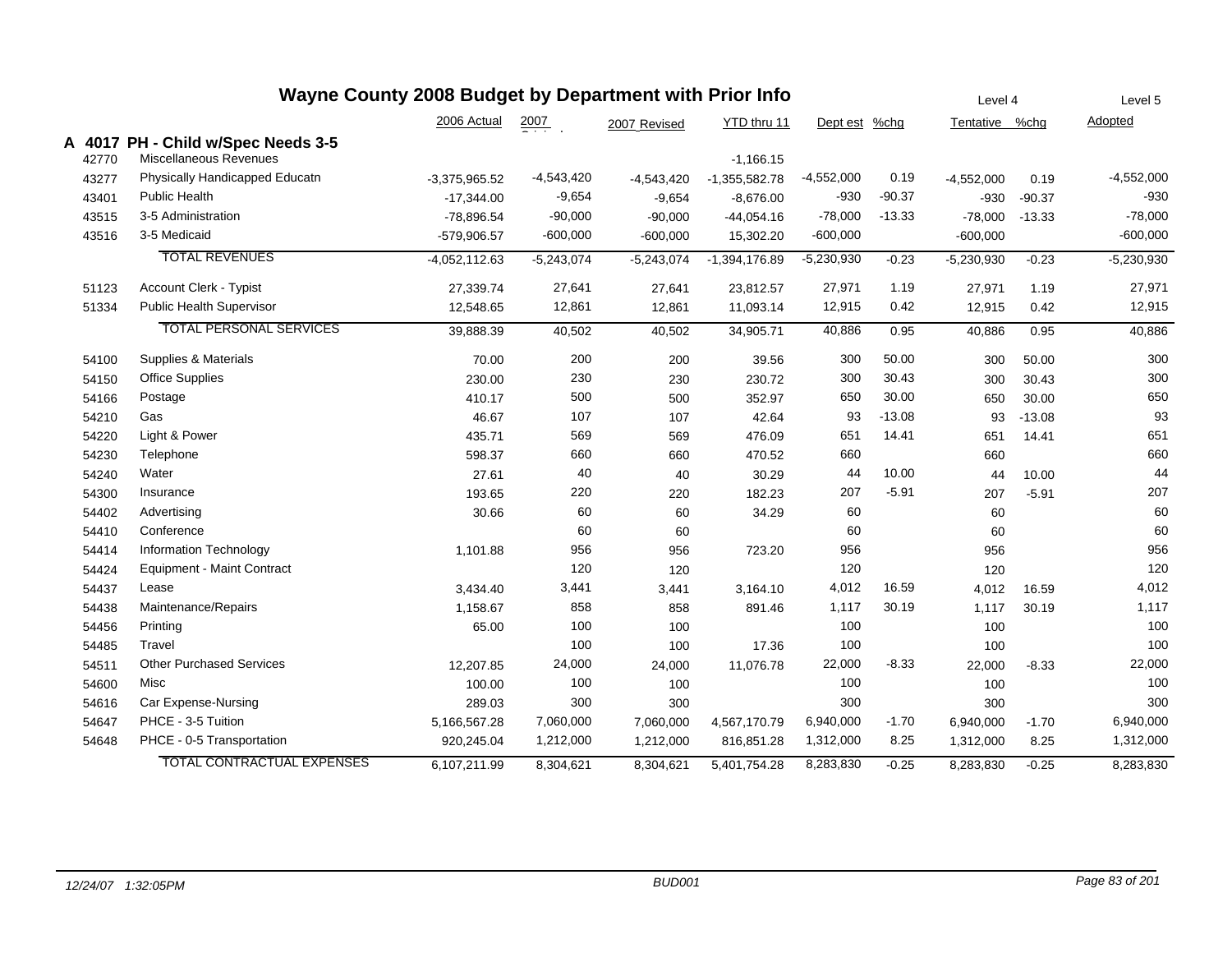|       |                                    | Wayne County 2008 Budget by Department with Prior Info |               |              |              |               |         | Level 4   |         | Level 5   |
|-------|------------------------------------|--------------------------------------------------------|---------------|--------------|--------------|---------------|---------|-----------|---------|-----------|
|       |                                    | 2006 Actual                                            | 2007<br>- - - | 2007 Revised | YTD thru 11  | Dept est %chg |         | Tentative | %chg    | Adopted   |
|       | A 4017 PH - Child w/Spec Needs 3-5 |                                                        |               |              |              |               |         |           |         |           |
| 58100 | Payments to NYS Retirement Sys     | 2,753.00                                               | 4,379         | 4.379        |              | 4,541         | 3.70    | 4,541     | 3.70    | 4,541     |
| 58200 | Payments to Social Security        | 3,051.43                                               | 3,099         | 3,099        | 2,670.26     | 3,128         | 0.94    | 3,128     | 0.94    | 3,128     |
| 58600 | Disability                         | 154.00                                                 | 195           | 195          | 128.00       | 195           |         | 195       |         | 195       |
| 58901 | Employee Assistance Program        | 15.25                                                  | 20            | 20           | 17.25        | 23            | 15.00   | 23        | 15.00   | 23        |
|       | TOTAL FRINGE BENEFITS              | 5.973.68                                               | 7,693         | 7,693        | 2,815.51     | 7,887         | 2.52    | 7,887     | 2.52    | 7,887     |
|       | <b>Total County Cost</b>           | 2.100.961.43                                           | 3.109.742     | 3.109.742    | 4.045.298.61 | 3.101.673     | $-0.26$ | 3,101,673 | $-0.26$ | 3,101,673 |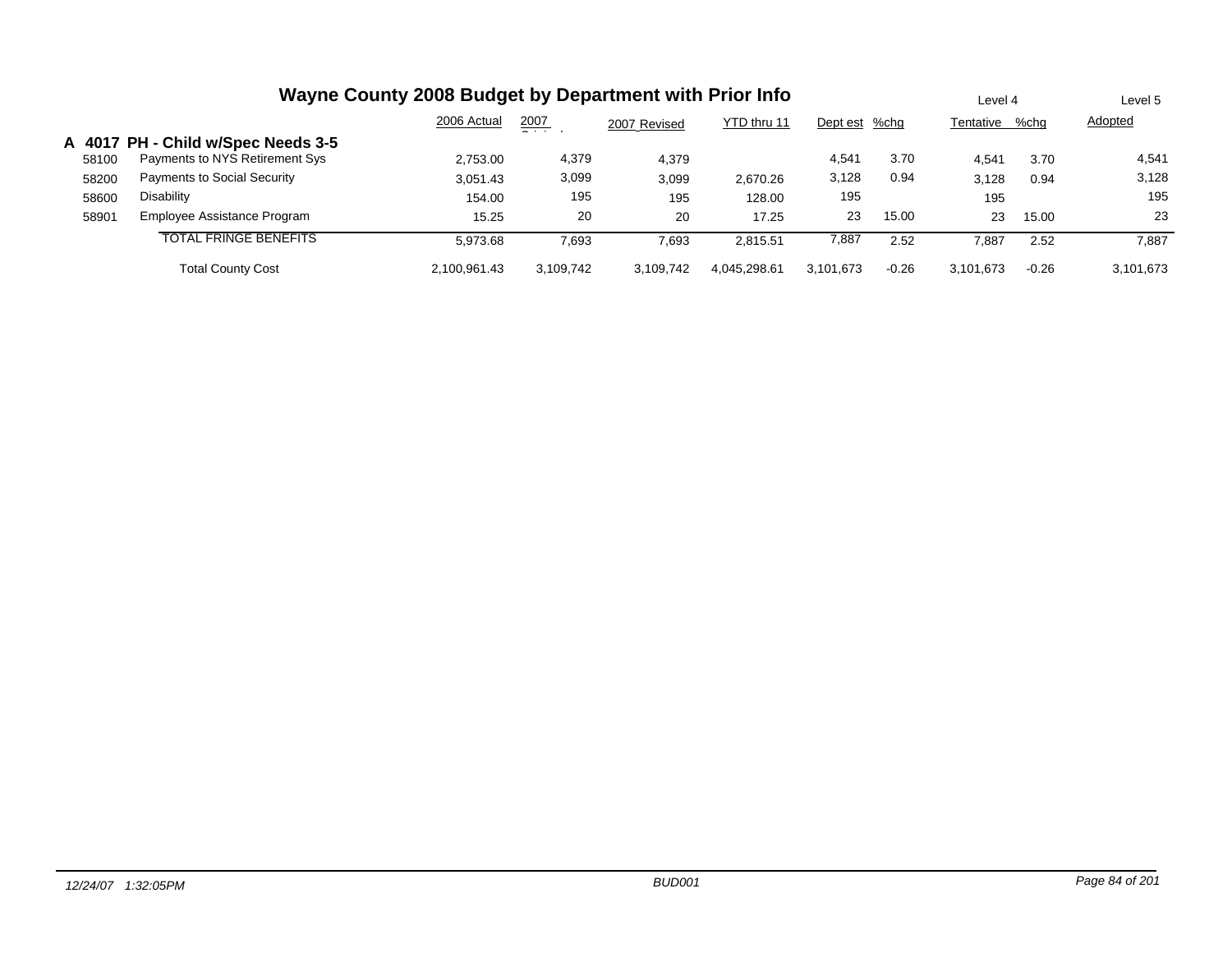|        |                                | Wayne County 2008 Budget by Department with Prior Info |                  |              |               |            |         | Level 4        |         | Level 5    |
|--------|--------------------------------|--------------------------------------------------------|------------------|--------------|---------------|------------|---------|----------------|---------|------------|
|        |                                | 2006 Actual                                            | $\frac{2007}{4}$ | 2007 Revised | YTD thru 11   | Dept est   | %chg    | Tentative %chg |         | Adopted    |
| A 4018 | <b>Public Health Education</b> |                                                        |                  |              |               |            |         |                |         |            |
| 41616  | Self Pay                       | $-700.00$                                              | $-600$           | -600         | $-597.00$     | $-600$     |         | $-600$         |         | $-600$     |
| 42690  | Compensation for Loss-Tobacco  | $-63,844.84$                                           | $-69,700$        | -69,700      | $-41,212.66$  | $-67,500$  | $-3.16$ | $-67,500$      | $-3.16$ | $-67,500$  |
| 42770  | Miscellaneous Revenues         | $-191.79$                                              | $-150$           | $-150$       | $-330.41$     | $-150$     |         | $-150$         |         | $-150$     |
| 43401  | Public Health                  | $-24,198.00$                                           | $-35,530$        | $-35,530$    | $-49,386.00$  | $-32,810$  | $-7.66$ | $-32,810$      | $-7.66$ | $-32,810$  |
| 44458  | <b>Traffic Safety Grant</b>    |                                                        | $-6,000$         | $-6,000$     | $-6,000.00$   | $-10,000$  | 66.67   | $-10,000$      | 66.67   | $-10,000$  |
| 44629  | <b>WHP Federal</b>             |                                                        |                  |              |               |            |         | $-1,680$       |         | $-1,680$   |
| 44636  | Child Safety Program           | $-15,097.20$                                           | $-11,400$        | $-11,400$    | $-7,199.42$   | $-20,000$  | 75.44   | $-14,000$      | 22.81   | $-14,000$  |
|        | <b>TOTAL REVENUES</b>          | $-104,031.83$                                          | $-123,380$       | $-123,380$   | $-104,725.49$ | $-131,060$ | 6.22    | $-126,740$     | 2.72    | $-126,740$ |
| 51486  | <b>Public Health Educator</b>  | 72,867.00                                              | 73,465           | 73,465       | 64,457.32     | 73,833     | 0.50    | 73,833         | 0.50    | 73,833     |
| 51904  | Overtime                       |                                                        | 250              | 250          |               | 250        |         | 250            |         | 250        |
|        | <b>TOTAL PERSONAL SERVICES</b> | 72,867.00                                              | 73,715           | 73,715       | 64,457.32     | 74,083     | 0.50    | 74,083         | 0.50    | 74,083     |
| 52200  | <b>Office Equipment</b>        |                                                        |                  |              |               | 160        |         | 160            |         | 160        |
| 52201  | <b>Computer Equipment</b>      |                                                        |                  |              |               | 1,800      |         | 3,480          |         | 3,480      |
|        | <b>TOTAL EQUIPMENT</b>         |                                                        |                  |              |               | 1,960      |         | 3,640          |         | 3,640      |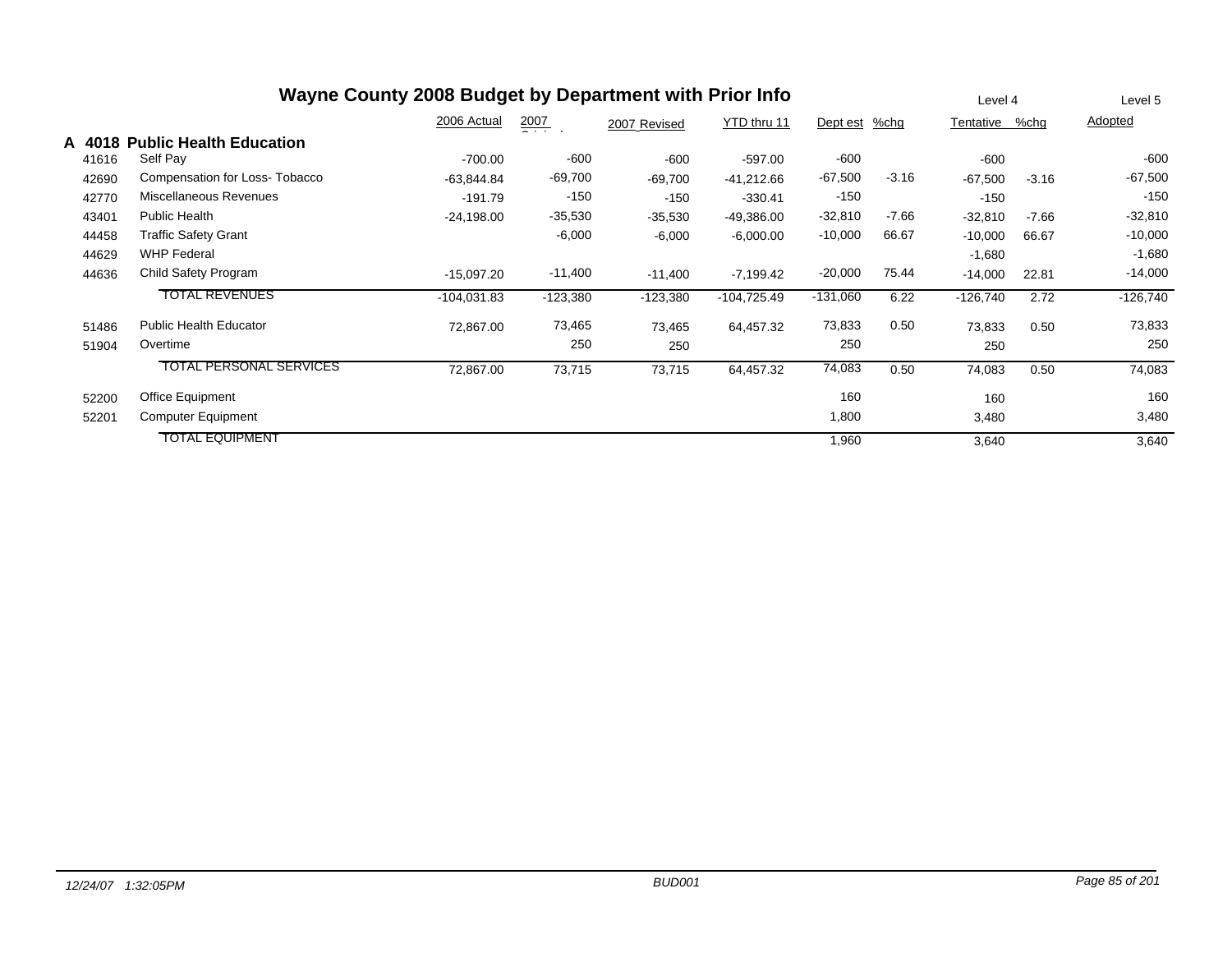## **Wayne County 2008 Budget by Department with Prior Info**

|       |                                    | 2006 Actual | 2007   | 2007 Revised | YTD thru 11 | Dept est | %chg     | Tentative %chq |          | Adopted |
|-------|------------------------------------|-------------|--------|--------------|-------------|----------|----------|----------------|----------|---------|
|       | A 4018 Public Health Education     |             |        |              |             |          |          |                |          |         |
| 54150 | Office Supplies                    | 350.00      | 370    | 370          | 345.77      | 370      |          | 370            |          | 370     |
| 54166 | Postage                            | 333.32      | 300    | 300          | 123.35      | 300      |          | 300            |          | 300     |
| 54210 | Gas                                | 83.60       | 190    | 190          | 76.44       | 100      | $-47.37$ | 100            | $-47.37$ | 100     |
| 54220 | Light & Power                      | 780.98      | 1,017  | 1,017        | 853.39      | 702      | $-30.97$ | 702            | $-30.97$ | 702     |
| 54230 | Telephone                          | 742.02      | 1,000  | 1,000        | 686.95      | 850      | $-15.00$ | 850            | $-15.00$ | 850     |
| 54240 | Water                              | 49.46       | 72     | 72           | 54.31       | 47       | $-34.72$ | 47             | $-34.72$ | 47      |
| 54300 | Insurance                          | 355.67      | 402    | 402          | 332.90      | 377      | $-6.22$  | 377            | $-6.22$  | 377     |
| 54414 | Information Technology             | 727.56      | 754    | 754          | 550.40      | 1,448    | 92.04    | 1,448          | 92.04    | 1,448   |
| 54437 | Lease                              | 6,156.00    | 6,157  | 6,157        | 5,671.50    | 4,333    | $-29.62$ | 4,333          | $-29.62$ | 4,333   |
| 54438 | Maintenance/Repairs                | 2,019.10    | 1,800  | 1,800        | 1,597.34    | 1,206    | $-33.00$ | 1,206          | $-33.00$ | 1,206   |
| 54456 | Printing                           | 100.00      | 100    | 100          | 100.00      | 100      |          | 100            |          | 100     |
| 54580 | <b>Dental Health</b>               | 500.00      | 500    | 500          | 500.00      | 500      |          | 500            |          | 500     |
| 54581 | Primary/Preventive                 | 13,082.74   | 12,000 | 12,000       | 9,773.02    | 12,000   |          | 12,000         |          | 12,000  |
| 54582 | Prenatal Care/ nfant Mortality     | 67.48       | 100    | 100          |             | 100      |          | 100            |          | 100     |
| 54583 | <b>Family Planning</b>             | 100.00      | 100    | 100          |             | 100      |          | 100            |          | 100     |
| 54584 | Injury Prevention & Control        | 8,677.00    | 8,600  | 8,600        | 6,842.75    | 6,000    | $-30.23$ | 6,000          | $-30.23$ | 6,000   |
| 54585 | <b>Sexual Transmitted Diseases</b> | 300.00      | 300    | 300          | 61.25       | 300      |          | 300            |          | 300     |
| 54587 | <b>HIV</b>                         | 500.00      | 100    | 100          | 15.00       | 100      |          | 100            |          | 100     |
| 54621 | A & G Travel                       | 4,368.53    | 4,800  | 4,800        | 3,400.79    | 4,500    | $-6.25$  | 4,500          | $-6.25$  | 4,500   |
| 54650 | Communicable Disease               | 601.02      | 400    | 400          | 400.00      | 400      |          | 400            |          | 400     |
| 54675 | Nutrition                          | 254.23      | 250    | 250          | 58.69       | 250      |          | 250            |          | 250     |
| 54792 | Child Safety Program               | 5,682.05    | 13,400 | 13,400       | 8,216.49    | 20,000   | 49.25    | 14,000         | 4.48     | 14,000  |
| 54794 | <b>Traffic Safety Helmet</b>       |             | 6,000  | 6,000        | 6,000.00    | 10,000   | 66.67    | 10,000         | 66.67    | 10,000  |
|       | TOTAL CONTRACTUAL EXPENSES         | 45,830.76   | 58,712 | 58,712       | 45,660.34   | 64,083   | 9.15     | 58,083         | $-1.07$  | 58,083  |
| 58100 | Payments to NYS Retirement Sys     | 7,380.00    | 7,151  | 7,151        |             | 7,409    | 3.61     | 6,890          | $-3.65$  | 6,890   |
| 58200 | <b>Payments to Social Security</b> | 5,541.77    | 5,640  | 5,640        | 4,885.94    | 5,668    | 0.50     | 5,668          | 0.50     | 5,668   |
| 58400 | Hospitalization                    | 7,863.84    | 8,808  | 8,808        | 9,043.68    | 9,993    | 13.45    | 10,512         | 19.35    | 10,512  |
| 58600 | <b>Disability</b>                  | 308.00      | 312    | 312          | 256.00      | 312      |          | 312            |          | 312     |
| 58901 | Employee Assistance Program        | 30.50       | 32     | 32           | 34.50       | 36       | 12.50    | 36             | 12.50    | 36      |
|       | <b>TOTAL FRINGE BENEFITS</b>       | 21,124.11   | 21,943 | 21,943       | 14,220.12   | 23,418   | 6.72     | 23,418         | 6.72     | 23,418  |
|       | <b>Total County Cost</b>           | 35,790.04   | 30.990 | 30,990       | 19,612.29   | 32,484   | 4.82     | 32,484         | 4.82     | 32,484  |

Level 4

Level 5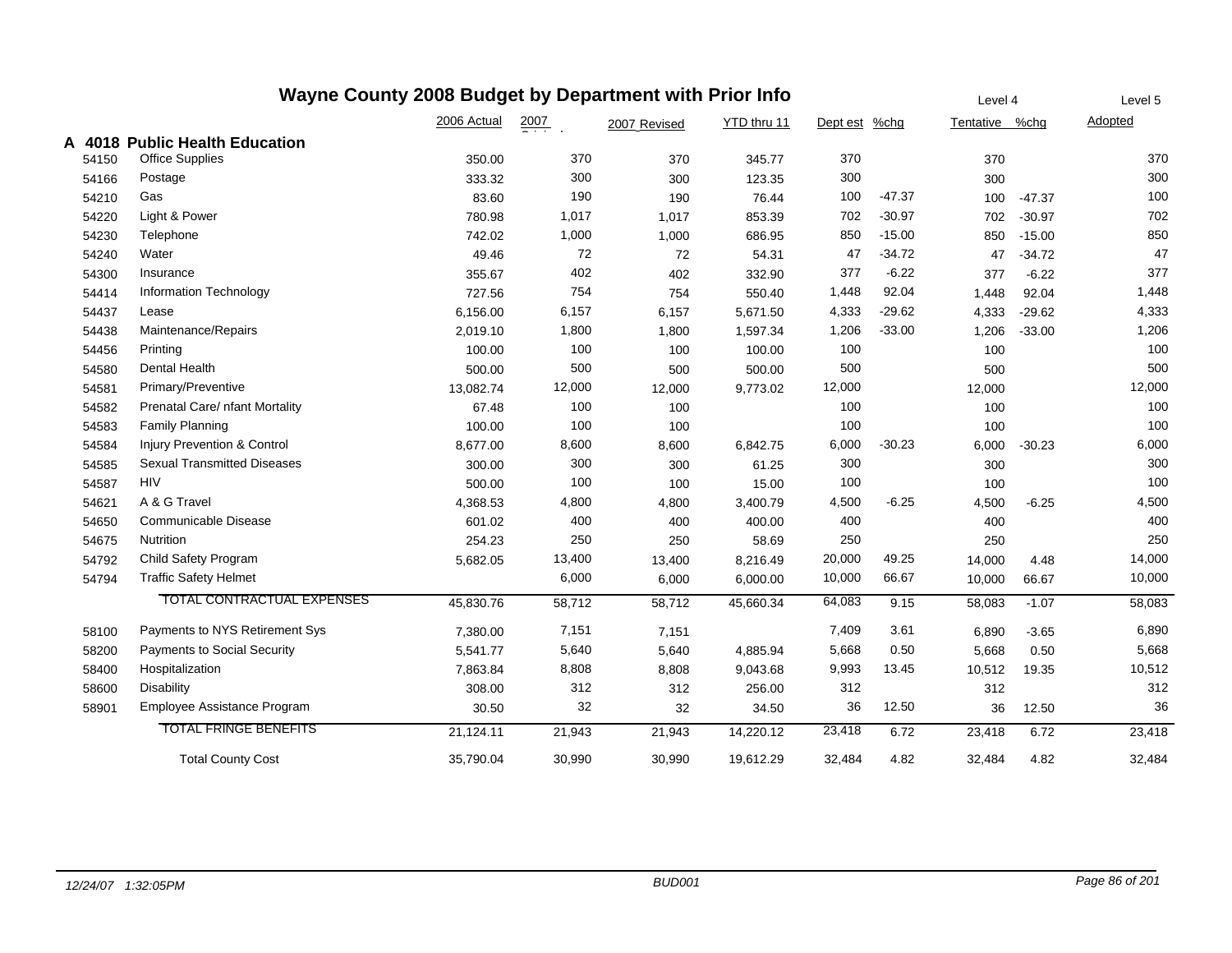|        | Wayne County 2008 Budget by Department with Prior Info |                 |                  |              |                 |              |           | Level 4        |           | Level 5      |
|--------|--------------------------------------------------------|-----------------|------------------|--------------|-----------------|--------------|-----------|----------------|-----------|--------------|
|        |                                                        | 2006 Actual     | $\frac{2007}{4}$ | 2007 Revised | YTD thru 11     | Dept est     | %chg      | Tentative %chg |           | Adopted      |
| A 4019 | <b>Wayne Community Nursing Care</b>                    |                 |                  |              |                 |              |           |                |           |              |
| 41612  | Medicare                                               | -539,341.64     | $-590,000$       | $-618,000$   | $-290,804.15$   | $-540,000$   | $-8.47$   | $-540,000$     | $-8.47$   | $-540,000$   |
| 41613  | Medicaid                                               | $-682.380.49$   | $-580,000$       | $-600,557$   | -683,730.89     | $-650,000$   | 12.07     | $-660,000$     | 13.79     | $-660,000$   |
| 41615  | Other Third Party Payer                                | $-125,997.29$   | $-75,000$        | $-85,000$    | $-51,048.09$    | $-75,000$    |           | $-75,000$      |           | $-75,000$    |
| 41616  | Self Pay                                               | $-3,534.09$     | $-3,000$         | $-3,000$     | $-2,689.20$     | $-3,000$     |           | $-3,000$       |           | $-3,000$     |
| 41617  | Blue Cross / Blue Shield                               | $-21,494.75$    | $-20,000$        | $-23,000$    | $-6,770.53$     | $-20,000$    |           | $-20,000$      |           | $-20,000$    |
| 42770  | <b>Miscellaneous Revenues</b>                          | $-2,331.72$     | $-1,000$         | $-1,000$     | $-306.30$       | $-1,000$     |           | $-1,000$       |           | $-1,000$     |
| 43402  | EISEP AGING CONTRACT                                   |                 |                  |              | $-1,254.90$     | $-10,000$    |           | $-10,000$      |           | $-10,000$    |
|        | <b>TOTAL REVENUES</b>                                  | $-1,375,079.98$ | $-1,269,000$     | $-1,330,557$ | $-1,036,604.06$ | $-1,299,000$ | 2.36      | $-1,309,000$   | 3.15      | $-1,309,000$ |
| 51210  | LPNurse                                                | 15,547.50       | 15,488           | 15,488       | 12,639.73       | 15,541       | 0.34      | 15,541         | 0.34      | 15,541       |
| 51282  | <b>RPNurse</b>                                         | 215,560.96      | 215,731          | 258,584      | 217,311.42      | 217,331      | 0.74      | 260,347        | 20.68     | 260,347      |
| 51283  | <b>RPNurse Part Time</b>                               | 1,231.39        | 21,427           | 21,427       | 504.28          | 21,509       | 0.38      | 21,509         | 0.38      | 21,509       |
| 51302  | <b>Public Health Nurse</b>                             | 132,249.03      | 131,039          | 131,039      | 105,004.38      | 175,251      | 33.74     | 132,235        | 0.91      | 132,235      |
| 51319  | Public Health Nurse Part Time                          | 28,685.53       | 21,727           | 21,727       | 26,627.31       | 21,809       | 0.38      | 21,809         | 0.38      | 21,809       |
| 51334  | <b>Public Health Supervisor</b>                        | 51,506.46       | 51,586           | 51,586       | 44,997.35       | 51,955       | 0.72      | 51,955         | 0.72      | 51,955       |
| 51904  | Overtime                                               | 13,544.38       | 17,500           | 17,500       | 12,130.04       | 17,500       |           | 17,500         |           | 17,500       |
| 51905  | 24hr On-call Coverage                                  | 7,647.00        | 10,550           | 10,550       | 7,365.00        | 10,550       |           | 10,550         |           | 10,550       |
| 51906  | <b>Shift Differential</b>                              | 715.50          | 2,500            | 2,500        | 460.50          | 2,500        |           | 2,500          |           | 2,500        |
|        | <b>TOTAL PERSONAL SERVICES</b>                         | 466,687.75      | 487,548          | 530,401      | 427.040.01      | 533,946      | 9.52      | 533,946        | 9.52      | 533,946      |
| 52200  | <b>Office Equipment</b>                                | 239.95          |                  |              |                 | 400          |           | 400            |           | 400          |
| 52201  | <b>Computer Equipment</b>                              |                 | 21,600           | 21,600       | 20,424.46       |              | $-100.00$ |                | $-100.00$ |              |
| 52300  | <b>Motor Vehicles</b>                                  |                 | 23,400           | 23,400       | 24,374.00       | 13,000       | $-44.44$  | 13,000         | $-44.44$  | 13,000       |
|        | <b>TOTAL EQUIPMENT</b>                                 | 239.95          | 45,000           | 45,000       | 44,798.46       | 13,400       | $-70.22$  | 13,400         | $-70.22$  | 13,400       |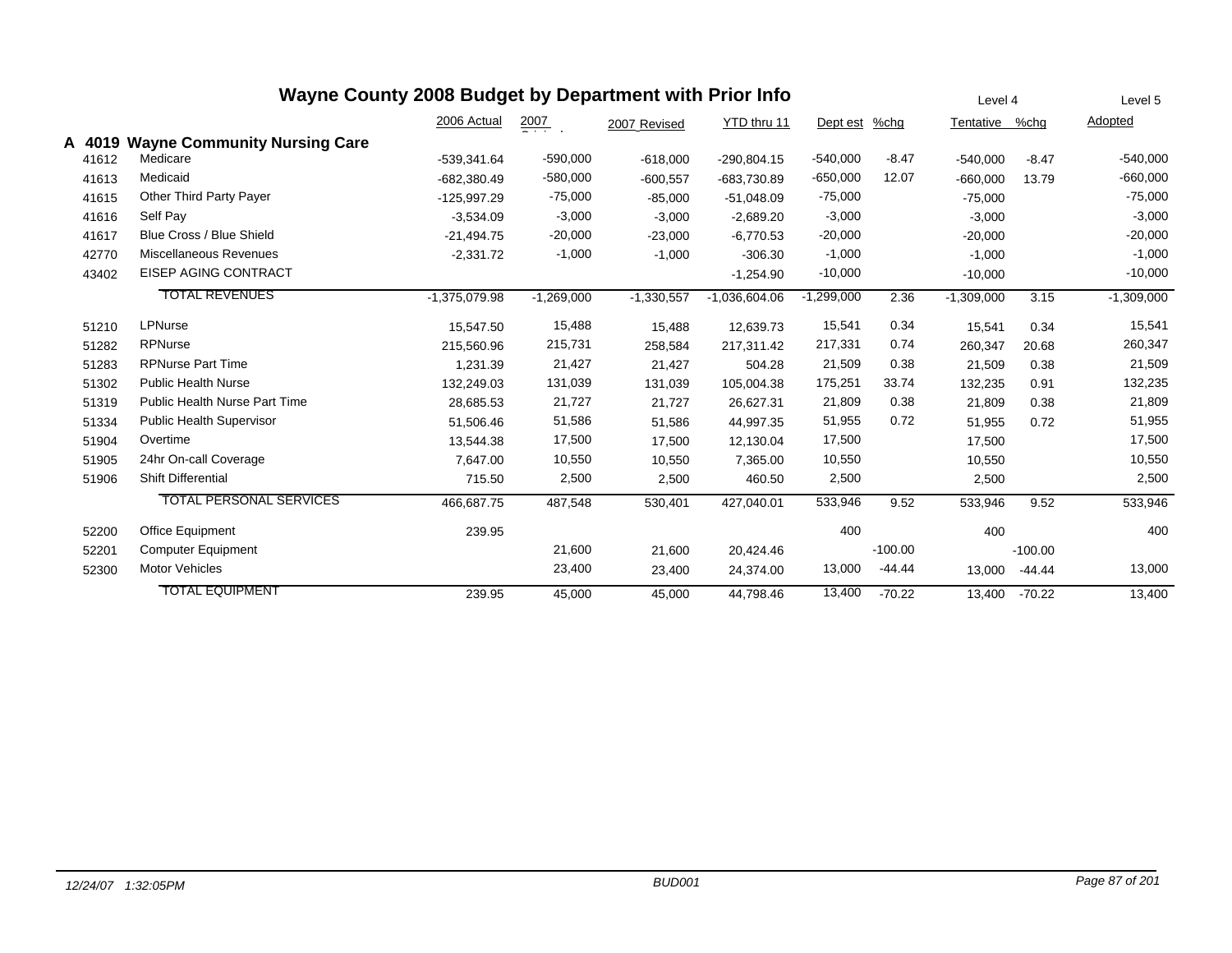| Wayne County 2008 Budget by Department with Prior Info |                                     |             |                  |              |             |               |          | Level 4        |          | Level 5 |
|--------------------------------------------------------|-------------------------------------|-------------|------------------|--------------|-------------|---------------|----------|----------------|----------|---------|
|                                                        |                                     | 2006 Actual | $\frac{2007}{2}$ | 2007 Revised | YTD thru 11 | Dept est %chg |          | Tentative %chg |          | Adopted |
|                                                        | A 4019 Wayne Community Nursing Care |             |                  |              |             |               |          |                |          |         |
| 54118                                                  | Reimburseable Supplies              | 8,686.33    | 9,400            | 9,400        | 4,355.36    | 9,000         | $-4.26$  | 9,000          | $-4.26$  | 9,000   |
| 54119                                                  | Non-Reimburseable Supplies          | 4,874.89    | 4,500            | 4,500        | 5,011.65    | 5,000         | 11.11    | 5,000          | 11.11    | 5,000   |
| 54150                                                  | <b>Office Supplies</b>              |             |                  |              |             | 200           |          | 200            |          | 200     |
| 54166                                                  | Postage                             | 1,593.32    | 1,560            | 1,560        | 1,687.25    | 1,800         | 15.38    | 1,800          | 15.38    | 1,800   |
| 54210                                                  | Gas                                 | 486.75      | 1,106            | 1,106        | 444.99      | 608           | $-45.03$ | 608            | $-45.03$ | 608     |
| 54220                                                  | Light & Power                       | 4,546.11    | 5,918            | 5,918        | 4,967.70    | 4,255         | $-28.10$ | 4,255          | $-28.10$ | 4,255   |
| 54230                                                  | Telephone                           | 9,963.34    | 16,000           | 16,000       | 7,951.40    | 12,000        | $-25.00$ | 12,000         | $-25.00$ | 12,000  |
| 54240                                                  | Water                               | 287.80      | 415              | 415          | 316.12      | 284           | $-31.57$ | 284            | $-31.57$ | 284     |
| 54300                                                  | Insurance                           | 6,210.78    | 7,019            | 7,019        | 5,536.64    | 7,019         |          | 7,019          |          | 7,019   |
| 54410                                                  | Conference                          | 151.84      | 900              | 900          | 588.00      | 900           |          | 900            |          | 900     |
| 54414                                                  | <b>Information Technology</b>       | 16,647.82   | 34,700           | 34,700       | 29,597.30   | 29,859        | $-13.95$ | 29,859         | $-13.95$ | 29,859  |
| 54424                                                  | Equipment - Maint Contract          | 13,488.00   | 14,164           | 14,164       | 14,065.40   | 11,376        | $-19.68$ | 11,376         | $-19.68$ | 11,376  |
| 54437                                                  | Lease                               | 35,834.40   | 35,835           | 35,835       | 33,014.10   | 26,256        | $-26.73$ | 26,256         | $-26.73$ | 26,256  |
| 54438                                                  | Maintenance/Repairs                 | 11,315.79   | 8,932            | 8,932        | 9,298.08    | 7,306         | $-18.20$ | 7,306          | $-18.20$ | 7,306   |
| 54450                                                  | Occupational Therapy                | 9,825.00    | 9,000            | 9,000        | 11,410.00   | 11,000        | 22.22    | 11,000         | 22.22    | 11,000  |
| 54452                                                  | <b>Physical Therapy</b>             | 92,715.00   | 114,000          | 121,000      | 71,276.00   | 110,000       | $-3.51$  | 110,000        | $-3.51$  | 110,000 |
| 54456                                                  | Printing                            | 1,196.76    | 1,100            | 1,100        | 1,106.00    | 1,000         | $-9.09$  | 1,000          | $-9.09$  | 1,000   |
| 54472                                                  | Subscriptions                       |             |                  |              |             | 500           |          | 500            |          | 500     |
| 54475                                                  | Software                            | 99.00       |                  |              |             |               |          |                |          |         |
| 54477                                                  | Speech Theraphy                     | 2,912.00    | 3,000            | 3,000        | 310.00      | 3,000         |          | 3,000          |          | 3,000   |
| 54500                                                  | Fees for Services Non-employ        | 29,000.00   | 22,000           | 22,000       | 13,960.93   | 22,000        |          | 22,000         |          | 22,000  |
| 54524                                                  | PH- Medical Consultant              | 10,000.00   | 10,000           | 10,000       | 5,000.00    | 10,000        |          | 10,000         |          | 10,000  |
| 54527                                                  | <b>Public Relations</b>             | 7,569.81    | 8,000            | 8,000        | 8,132.46    | 8,000         |          | 8,000          |          | 8,000   |
| 54562                                                  | <b>Medical Social Work</b>          | 260.00      | 1,500            | 1,500        |             | 1,000         | $-33.33$ | 1,000          | $-33.33$ | 1,000   |
| 54579                                                  | RT&R                                |             |                  |              |             |               |          | 10,000         |          | 10,000  |
| 54594                                                  | <b>Contractual Aides</b>            | 210,273.50  | 197,300          | 197,300      | 146,971.12  | 210,000       | 6.44     | 210,000        | 6.44     | 210,000 |
| 54616                                                  | Car Expense-Nursing                 | 15,765.54   | 14,750           | 14,750       | 10,998.97   | 15,000        | 1.69     | 15,000         | 1.69     | 15,000  |
| 54619                                                  | <b>Nursing Travel</b>               | 379.56      | 1,400            | 1,400        | 1,892.62    | 2,000         | 42.86    | 2,000          | 42.86    | 2,000   |
|                                                        | TOTAL CONTRACTUAL EXPENSES          | 494,083.34  | 522,499          | 529,499      | 387,892.09  | 509,363       | $-2.51$  | 519,363        | $-0.60$  | 519,363 |
| 58100                                                  | Payments to NYS Retirement Sys      | 47,744.00   | 49,407           | 53,693       |             | 55,526        | 12.38    | 51,113         | 3.45     | 51,113  |
| 58200                                                  | Payments to Social Security         | 34,832.18   | 37,298           | 40,577       | 32,079.74   | 40,847        | 9.52     | 40,847         | 9.52     | 40,847  |
| 58400                                                  | Hospitalization                     | 39,836.98   | 40,589           | 51,556       | 37,939.57   | 54,702        | 34.77    | 59,115         | 45.64    | 59,115  |
| 58500                                                  | Unemployment                        | 8,380.69    |                  |              |             | 3,000         |          | 3,000          |          | 3,000   |
| 58600                                                  | <b>Disability</b>                   | 1,539.00    | 1,482            | 1,638        | 1,375.00    | 1,638         | 10.53    | 1,638          | 10.53    | 1,638   |
| 58901                                                  | Employee Assistance Program         | 160.13      | 168              | 184          | 181.13      | 204           | 21.43    | 204            | 21.43    | 204     |
|                                                        | <b>TOTAL FRINGE BENEFITS</b>        | 132,492.98  | 128,944          | 147,648      | 71,575.44   | 155,917       | 20.92    | 155,917        | 20.92    | 155,917 |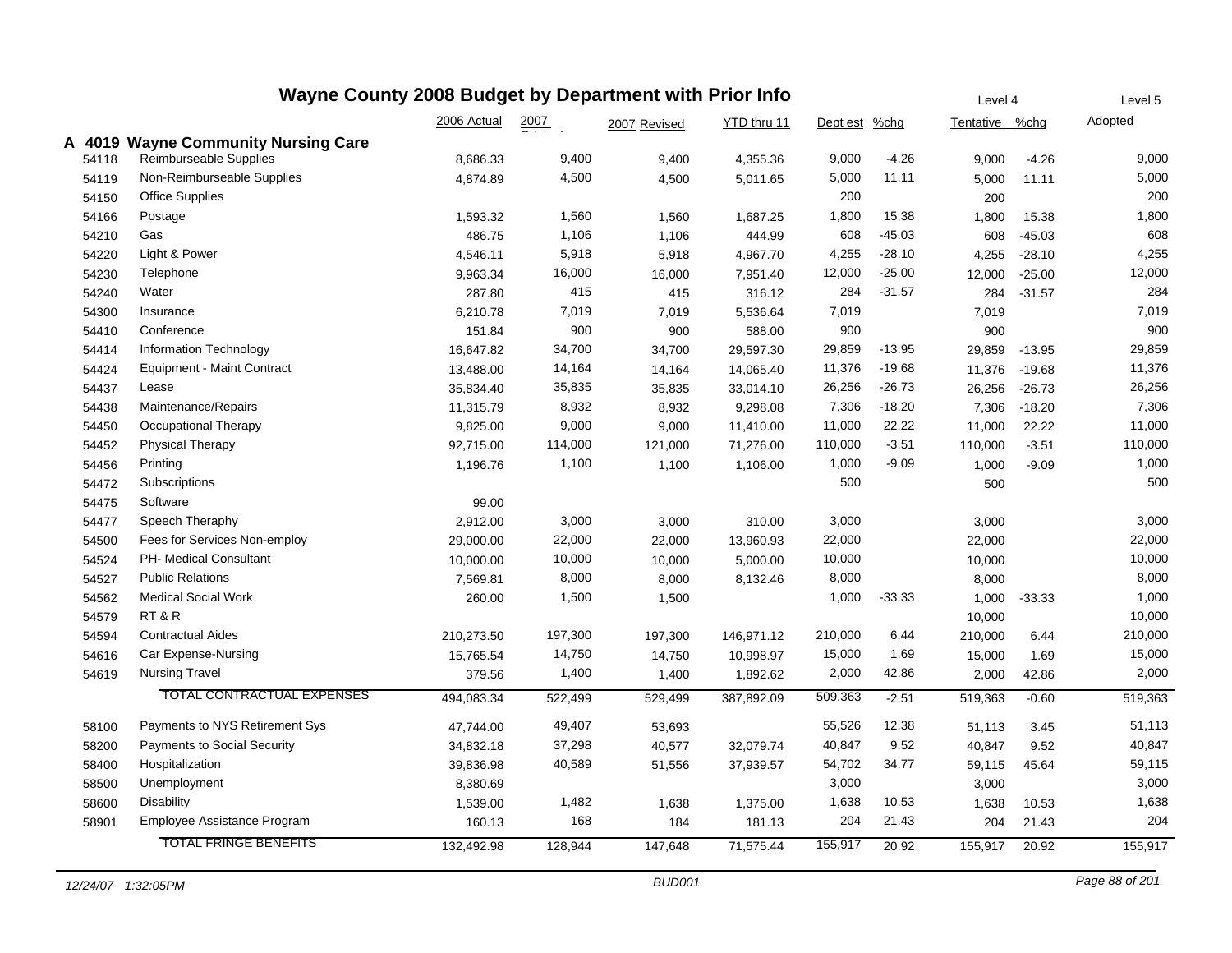|                          | Wayne County 2008 Budget by Department with Prior Info |                  |              |             |                 | Level 4           | Level 5        |
|--------------------------|--------------------------------------------------------|------------------|--------------|-------------|-----------------|-------------------|----------------|
|                          | 2006 Actual                                            | 2007             | 2007 Revised | YTD thru 11 | Dept est %cha   | %cha<br>Tentative | <b>Adopted</b> |
| <b>Total County Cost</b> | -281.575.96                                            | - - -<br>-85.009 | -78.009      | -105.298.06 | -86.374<br>1.61 | -86.374<br>1.61   | -86,374        |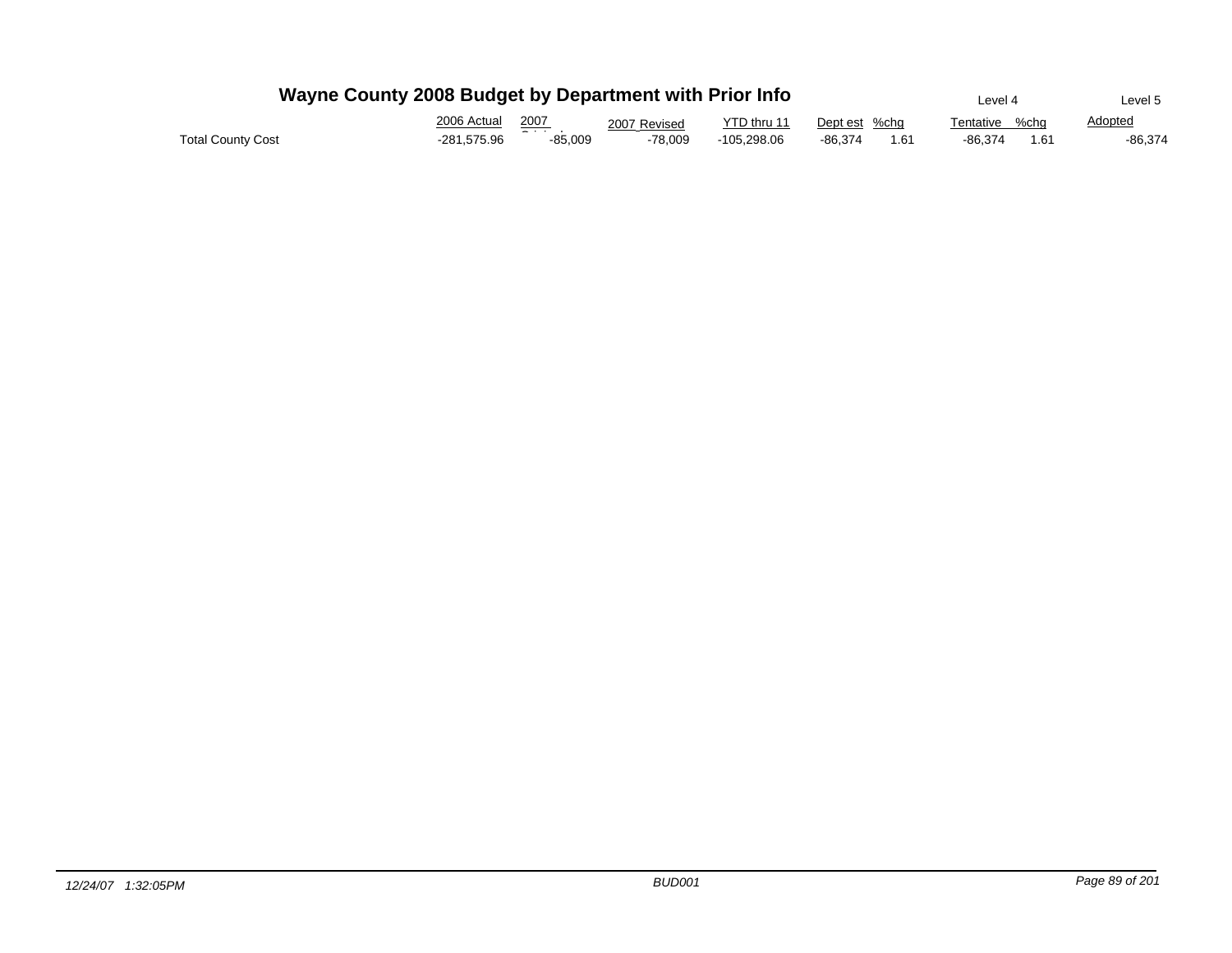|                 | Wayne County 2008 Budget by Department with Prior Info |             |                  |              |             |          |         | Level 4   |         | Level 5  |
|-----------------|--------------------------------------------------------|-------------|------------------|--------------|-------------|----------|---------|-----------|---------|----------|
|                 |                                                        | 2006 Actual | $\frac{2007}{2}$ | 2007 Revised | YTD thru 11 | Dept est | $%$ chg | Tentative | %chq    | Adopted  |
| A 4020<br>43401 | <b>PH - EMS Coordinator</b><br><b>Public Health</b>    | $-5,408.00$ | $-5,903$         | $-5,903$     | $-3,667.00$ | $-7,260$ | 22.99   | $-7,260$  | 22.99   | $-7,260$ |
|                 | <b>TOTAL REVENUES</b>                                  | $-5,408.00$ | $-5,903$         | $-5,903$     | $-3,667.00$ | $-7,260$ | 22.99   | $-7,260$  | 22.99   | $-7,260$ |
| 51484           | <b>EMS Coordinator Part Time</b>                       | 10,258.80   | 10,482           | 10,482       | 9,340.62    | 10,788   | 2.92    | 18,907    | 80.38   | 18,907   |
|                 | <b>TOTAL PERSONAL SERVICES</b>                         | 10,258.80   | 10,482           | 10,482       | 9,340.62    | 10,788   | 2.92    | 18,907    | 80.38   | 18,907   |
| 52500           | <b>Other Equipment</b>                                 |             |                  |              |             | 1,800    |         | 1,700     |         | 1,700    |
|                 | <b>TOTAL EQUIPMENT</b>                                 |             |                  |              |             | 1,800    |         | 1,700     |         | 1,700    |
| 54100           | Supplies & Materials                                   | ,286.46     | 1,800            | 1,800        |             | 2,000    | 11.11   | 2,000     | 11.11   | 2,000    |
| 54150           | <b>Office Supplies</b>                                 | 338.70      | 400              | 400          |             | 450      | 12.50   | 450       | 12.50   | 450      |
| 54166           | Postage                                                | 413.72      | 400              | 400          | 349.81      | 500      | 25.00   | 500       | 25.00   | 500      |
| 54230           | Telephone                                              | 242.03      | 260              | 260          | 196.28      | 260      |         | 260       |         | 260      |
| 54300           | Insurance                                              | 48.77       | 56               | 56           | 46.87       | 53       | $-5.36$ | 53        | $-5.36$ | 53       |
| 54425           | Equipment - Maint & Repair                             | 107.55      | 300              | 300          |             | 300      |         | 300       |         | 300      |
| 54621           | A & G Travel                                           | 2,275.24    | 2,700            | 2,700        | 1,985.56    | 3,200    | 18.52   | 3,200     | 18.52   | 3,200    |
|                 | <b>TOTAL CONTRACTUAL EXPENSES</b>                      | 4,712.47    | 5,916            | 5,916        | 2,578.52    | 6,763    | 14.32   | 6,763     | 14.32   | 6,763    |
| 58200           | <b>Payments to Social Security</b>                     | 784.83      | 802              | 802          | 714.60      | 826      | 2.99    | 1,447     | 80.42   | 1,447    |
| 58901           | Employee Assistance Program                            |             | 8                | 8            |             | 9        | 12.50   | 9         | 12.50   | 9        |
|                 | <b>TOTAL FRINGE BENEFITS</b>                           | 784.83      | 810              | 810          | 714.60      | 835      | 3.09    | 1,456     | 79.75   | 1,456    |
|                 | <b>Total County Cost</b>                               | 10,348.10   | 11,305           | 11,305       | 8,966.74    | 12,926   | 14.34   | 21,566    | 90.77   | 21,566   |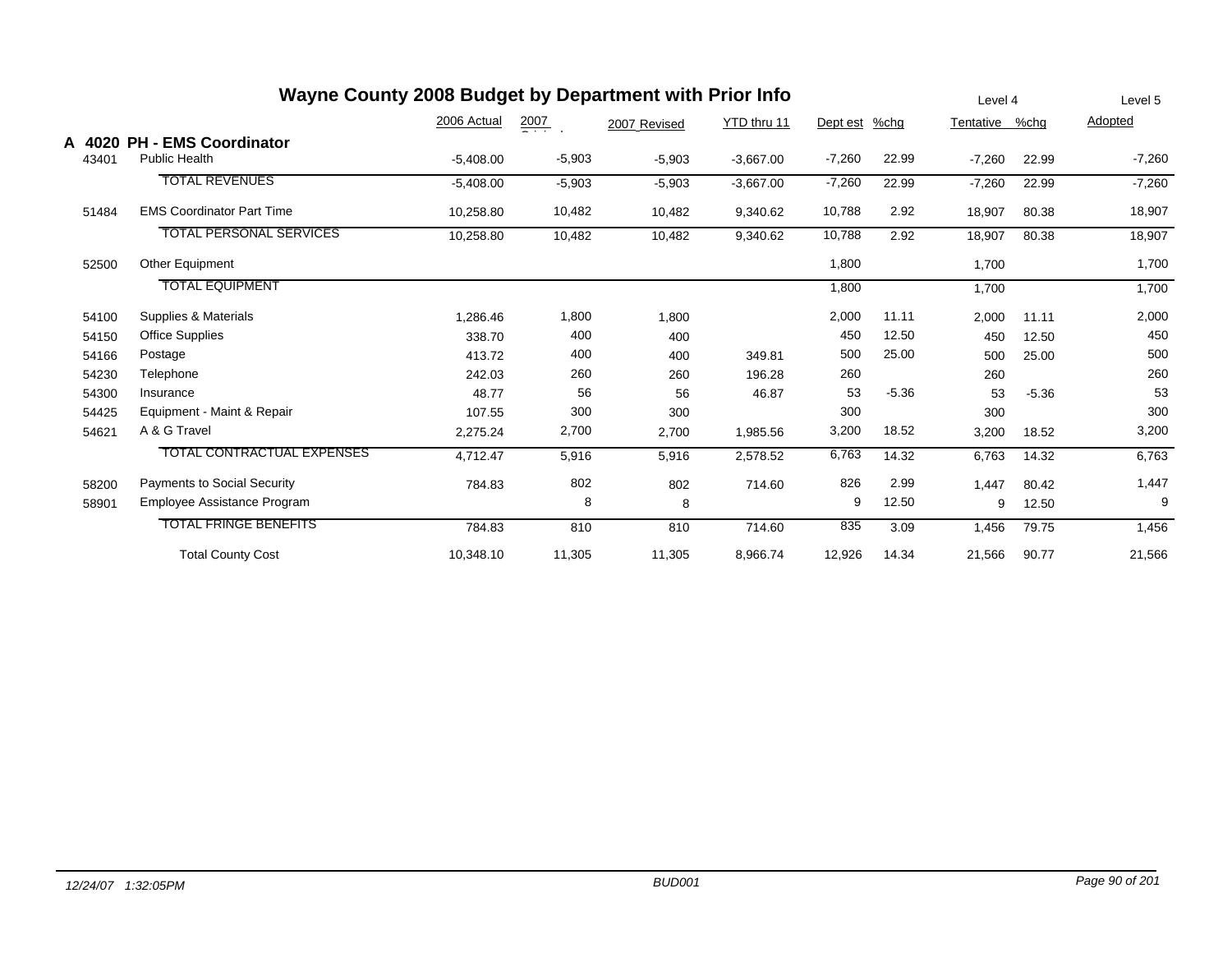|        |                               | Wayne County 2008 Budget by Department with Prior Info |                    |              |                 |                |          | Level 4        |          | Level 5      |
|--------|-------------------------------|--------------------------------------------------------|--------------------|--------------|-----------------|----------------|----------|----------------|----------|--------------|
|        |                               | 2006 Actual                                            | $\frac{2007}{200}$ | 2007 Revised | YTD thru 11     | Dept est       | $%$ chg  | Tentative %chg |          | Adopted      |
| A 4300 | <b>Behavioral Health</b>      |                                                        |                    |              |                 |                |          |                |          |              |
| 41284  | <b>Sheriff Reimbursement</b>  | $-49,642.00$                                           | $-49,642$          | $-49,642$    | $-49,642.00$    | $-49,642$      |          | $-49,642$      |          | $-49,642$    |
| 41612  | Medicare                      | 143,160.94                                             | $-52,000$          | $-52,000$    | $-6,832.22$     | $-41,436$      | $-20.32$ | $-41,436$      | $-20.32$ | $-41,436$    |
| 41613  | Medicaid                      | $-2,418,717.09$                                        | $-1,935,153$       | $-1,935,153$ | $-254,392.74$   | $-2,308,873$   | 19.31    | $-2,308,873$   | 19.31    | $-2,308,873$ |
| 41616  | Self Pay                      | $-6,092.72$                                            | $-36,000$          | $-36,000$    | $-42,683.87$    | $-37,000$      | 2.78     | $-37,000$      | 2.78     | $-37,000$    |
| 41620  | <b>Mental Health Fees</b>     | -421,009.04                                            | $-384,000$         | $-384,000$   | $-332,773.28$   | $-335,000$     | $-12.76$ | $-335,000$     | $-12.76$ | $-335,000$   |
| 41701  | Co Required Match OMH         |                                                        | $-32,688$          | $-32,688$    |                 | $-31,973$      | $-2.19$  | $-31,973$      | $-2.19$  | $-31,973$    |
| 41702  | Co Required MAtch OASAS       |                                                        | $-29,071$          | $-29,071$    |                 | $-22,878$      | $-21.30$ | $-22,878$      | $-21.30$ | $-22,878$    |
| 41703  | Co Required Match OMRDD       |                                                        | $-13,375$          | $-13,375$    |                 | $-14,093$      | 5.37     | $-14,093$      | 5.37     | $-14,093$    |
| 42770  | Miscellaneous Revenues        | $-22,597.67$                                           | $-31,700$          | $-31,700$    | $-10,644.47$    | $-179,539$     | 466.37   | $-179.539$     | 466.37   | $-179,539$   |
| 43473  | <b>ICM SVC</b>                | $-38,479.00$                                           |                    |              |                 |                |          |                |          |              |
| 43474  | <b>HCRA ICM</b>               | $-5,917.98$                                            |                    |              |                 |                |          |                |          |              |
| 43475  | <b>HCRA SCM</b>               | $-62,111.83$                                           |                    |              |                 |                |          |                |          |              |
| 43477  | <b>KENDRA</b>                 | $-38,117.48$                                           |                    |              |                 |                |          |                |          |              |
| 43482  | State Aid - ICM - Adult       | $-17,773.17$                                           |                    |              |                 |                |          |                |          |              |
| 43483  | State Aid - ICM - Children    | $-5,917.98$                                            |                    |              |                 |                |          |                |          |              |
| 43490  | State Aid - Mental Health     | $-145,445.63$                                          | $-855,401$         | $-855,401$   | $-922, 105.00$  | $-850,331$     | $-0.59$  | $-850,331$     | $-0.59$  | $-850,331$   |
| 43496  | State Aid - CSC               | $-34,902.17$                                           |                    |              |                 |                |          |                |          |              |
| 43503  | Community Counseling-Co. Drug | $-59,989.06$                                           |                    |              |                 |                |          |                |          |              |
| 43509  | State Aid - COPS              | $-2,237,718.96$                                        | $-1,051,208$       | $-1,051,208$ | $-1,302,429.52$ | $-1,131,872$   | 7.67     | $-1,131,872$   | 7.67     | $-1,131,872$ |
| 43518  | State Aid - Reinvestment      | $-305,663.94$                                          |                    |              |                 |                |          |                |          |              |
| 43523  | CSP-St Aid                    | $-620,533.91$                                          | $-251,205$         | $-251,205$   | -399,030.50     | $-262,665$     | 4.56     | $-262,665$     | 4.56     | $-262,665$   |
| 43525  | MICA Grant (PMH)              | $-138,404.37$                                          |                    |              |                 |                |          |                |          |              |
| 43585  | <b>OMRDD</b>                  | $-27,870.00$                                           | $-28,143$          | $-28,143$    | $-304,705.03$   | $-14,768$      | $-47.53$ | $-14,768$      | $-47.53$ | $-14,768$    |
| 43586  | StAid - OASIS                 | $-14,289.66$                                           | $-74,402$          | $-74,402$    | $-67,032.00$    | $-77,044$      | 3.55     | $-77,044$      | 3.55     | $-77,044$    |
| 43587  | <b>Medication Reimburse</b>   |                                                        |                    |              |                 | $-15,000$      |          | $-15,000$      |          | $-15,000$    |
| 44469  | MH Salary Sharing             |                                                        | $-781,538$         | $-922,508$   |                 | $-761,846$     | $-2.52$  | $-761,846$     | $-2.52$  | $-761,846$   |
|        | <b>TOTAL REVENUES</b>         | $-6,528,032.72$                                        | $-5,605,526$       | $-5,746,496$ | $-3.692,270.63$ | $-6, 133, 960$ | 9.43     | $-6,133,960$   | 9.43     | $-6,133,960$ |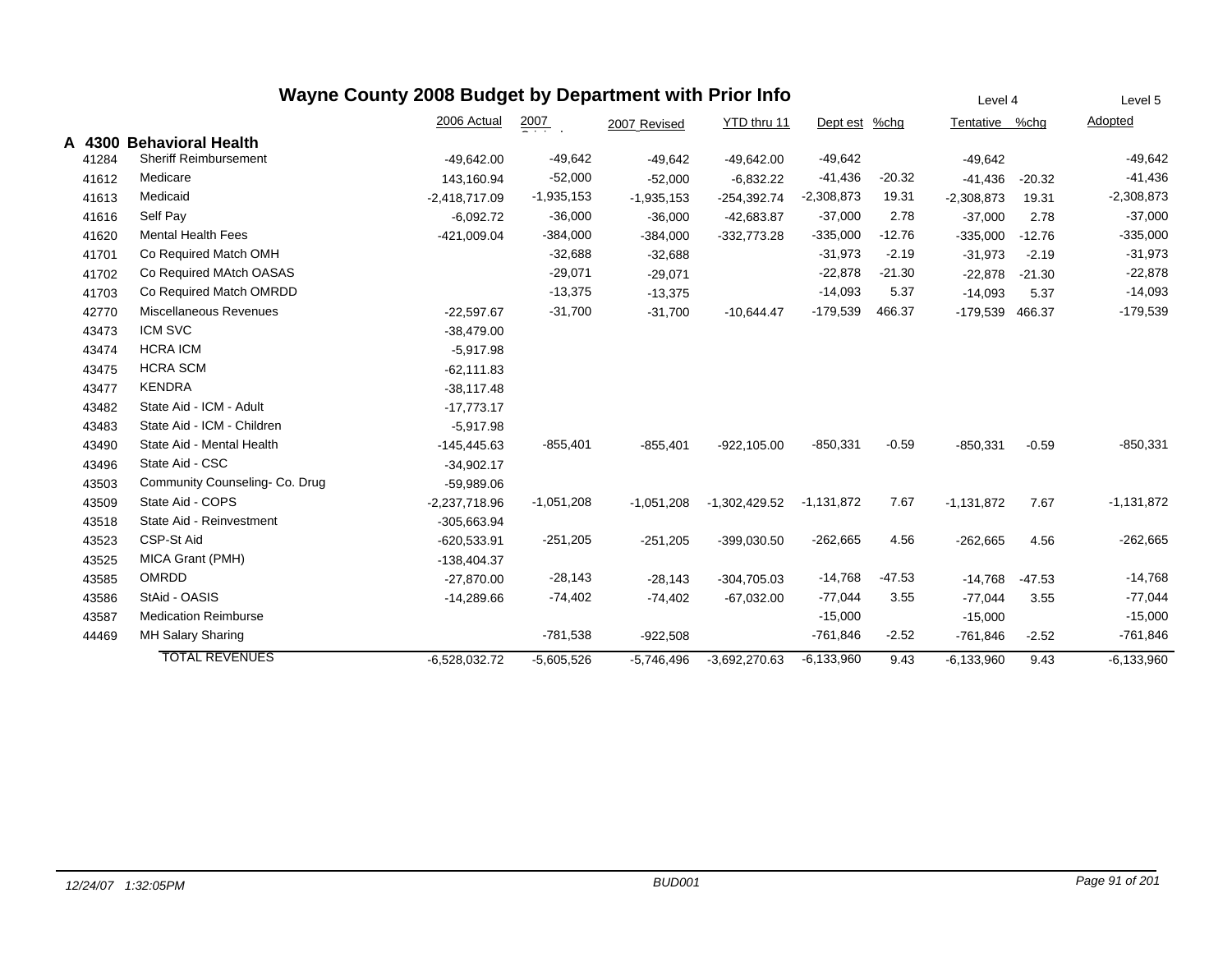|       |                                       | Wayne County 2008 Budget by Department with Prior Info |                    |              |             |               |           | Level 4        |           | Level 5 |
|-------|---------------------------------------|--------------------------------------------------------|--------------------|--------------|-------------|---------------|-----------|----------------|-----------|---------|
|       |                                       | 2006 Actual                                            | $\frac{2007}{200}$ | 2007 Revised | YTD thru 11 | Dept est %chg |           | Tentative %chg |           | Adopted |
|       | A 4300 Behavioral Health              |                                                        |                    |              |             |               |           |                |           |         |
| 51086 | Director of Mental Health             | 75,768.31                                              | 77,446             | 77,446       | 67,950.71   | 77,446        |           | 77,446         |           | 77,446  |
| 51100 | Vehicle Operator (7Hr)                | 7,627.43                                               | 21,364             | 21,364       | 19,045.76   | 22,531        | 5.46      | 22,531         | 5.46      | 22,531  |
| 51102 | <b>Clerk</b>                          |                                                        |                    |              |             | 96,629        |           | 96,629         |           | 96,629  |
| 51104 | Clerk Typist (7hr)                    | 52,551.36                                              | 52,776             | 52,776       | 58,465.73   |               | $-100.00$ |                | $-100.00$ |         |
| 51105 | Clerk Typist - Part Time              | 10,775.49                                              | 10,723             | 10,723       | 10,253.15   | 10,764        | 0.38      | 10,764         | 0.38      | 10,764  |
| 51110 | Receptionist 7Hr                      | 53,644.38                                              | 53,876             | 53,876       | 47,632.50   | 54,475        | 1.11      | 54,475         | 1.11      | 54,475  |
| 51111 | Clerk PT                              | 11,021.99                                              | 10,723             | 10,723       | 9,584.09    | 10,764        | 0.38      | 10,764         | 0.38      | 10,764  |
| 51117 | Motor Vehicle Operator PT             | 11,726.28                                              |                    |              |             |               |           |                |           |         |
| 51122 | Account Clerk (7hr)                   | 26,548.09                                              | 26,740             | 26,740       | 23,461.50   | 26,840        | 0.37      | 26,840         | 0.37      | 26,840  |
| 51123 | Account Clerk - Typist (7hr)          | 53,679.34                                              | 53,880             | 53,880       | 15,724.66   |               | $-100.00$ |                | $-100.00$ |         |
| 51134 | <b>Activity Aide</b>                  | 26,148.25                                              | 26,358             | 26,358       | 23,125.56   | 26,452        | 0.36      | 26,452         | 0.36      | 26,452  |
| 51135 | <b>Activity Aide Part Time</b>        | 6,570.84                                               | 10,174             | 10,174       | 5,479.45    | 10,213        | 0.38      | 10,213         | 0.38      | 10,213  |
| 51140 | Senior Typist                         | 54,642.81                                              | 54,840             | 54,840       | 48,141.73   | 55,494        | 1.19      | 55,494         | 1.19      | 55,494  |
| 51154 | Senior Account Clerk (7hr)            | 86,054.99                                              | 86,613             | 86,613       | 107,541.03  | 143,389       | 65.55     | 143,389        | 65.55     | 143,389 |
| 51184 | Mental Health Aide                    | 162,424.01                                             | 198,208            | 198,208      | 164,530.83  | 199,633       | 0.72      | 199,633        | 0.72      | 199,633 |
| 51210 | LPNurse                               | 32,131.58                                              | 32,250             | 32,250       | 26,314.29   | 32,618        | 1.14      | 32,618         | 1.14      | 32,618  |
| 51258 | <b>Assistant Social Worker</b>        | 218,493.87                                             | 236,184            | 236,184      | 217,053.28  | 308,625       | 30.67     | 308,625        | 30.67     | 308,625 |
| 51282 | RPNurse                               | 42,828.84                                              | 42,853             | 42,853       | 37,551.46   | 43,316        | 1.08      | 43,316         | 1.08      | 43,316  |
| 51283 | <b>RPNurse Part Time</b>              | 16,697.96                                              | 17,635             | 17,635       | 12,441.43   | 17,702        | 0.38      | 17,702         | 0.38      | 17,702  |
| 51309 | <b>Mental Health Nurse</b>            | 88,492.56                                              | 88,106             | 88,106       | 77,550.74   | 88,932        | 0.94      | 88,932         | 0.94      | 88,932  |
| 51322 | <b>Staff Social Worker</b>            | 583,920.05                                             | 670,380            | 670,380      | 561,300.14  | 744,676       | 11.08     | 744,676        | 11.08     | 744,676 |
| 51325 | <b>CMHP</b>                           | 354,290.87                                             | 386,633            | 386,633      | 310,724.87  | 391,157       | 1.17      | 391,157        | 1.17      | 391,157 |
| 51396 | Psychologist Supervisor               | 126,825.08                                             | 136,080            | 136,080      | 82,577.17   | 67,814        | $-50.17$  | 67,814         | $-50.17$  | 67,814  |
| 51397 | Social Worker Supervisor              | 48,786.12                                              | 49,634             | 49,634       | 41,274.60   | 47,300        | $-4.70$   | 47,300         | $-4.70$   | 47,300  |
| 51405 | Program Supervisor                    | 142,519.47                                             | 146,336            | 146,336      | 128,501.92  | 146,783       | 0.31      | 146,783        | 0.31      | 146,783 |
| 51495 | Staff Psychologist                    |                                                        |                    |              |             | 65,000        |           | 65,000         |           | 65,000  |
| 51496 | <b>Staff Psychiatrist</b>             | 165,628.63                                             | 169,146            | 169,146      | 148,503.57  | 169,644       | 0.29      | 169,644        | 0.29      | 169,644 |
| 51497 | Substance Abuse Counselor             | 79,529.18                                              | 79,751             | 79,751       | 70,322.50   | 81,003        | 1.57      | 81,003         | 1.57      | 81,003  |
| 51504 | Psychology Associate                  | 13,560.90                                              |                    |              |             |               |           |                |           |         |
| 51507 | Mental Health Activities Coord        | 30,696.36                                              | 30,800             | 30,800       | 27,330.45   | 31,468        | 2.17      | 31,468         | 2.17      | 31,468  |
| 51508 | Activity Aide (CMH)                   | 13,267.10                                              |                    |              |             |               |           |                |           |         |
| 51518 | <b>Psychiatric Nurse Practitioner</b> |                                                        |                    |              | 11,783.90   |               |           |                |           |         |
| 51545 | Psychology Nurse Practitioner         |                                                        |                    | 23,300       |             | 69,900        |           | 69,900         |           | 69,900  |
| 51660 | <b>Compliance Officer</b>             |                                                        |                    | 29,109       | 20,065.63   | 49,900        |           | 49,900         |           | 49,900  |
| 51692 | Deputy Director Mental Health         | 49,400.01                                              | 50,882             | 50,882       | 44,643.55   | 50,882        |           | 50,882         |           | 50,882  |
| 51901 | <b>Personal Services</b>              | 8,752.53                                               | 14,000             | 14,000       | 6,845.43    | 12,000        | -14.29    | 12,000         | $-14.29$  | 12,000  |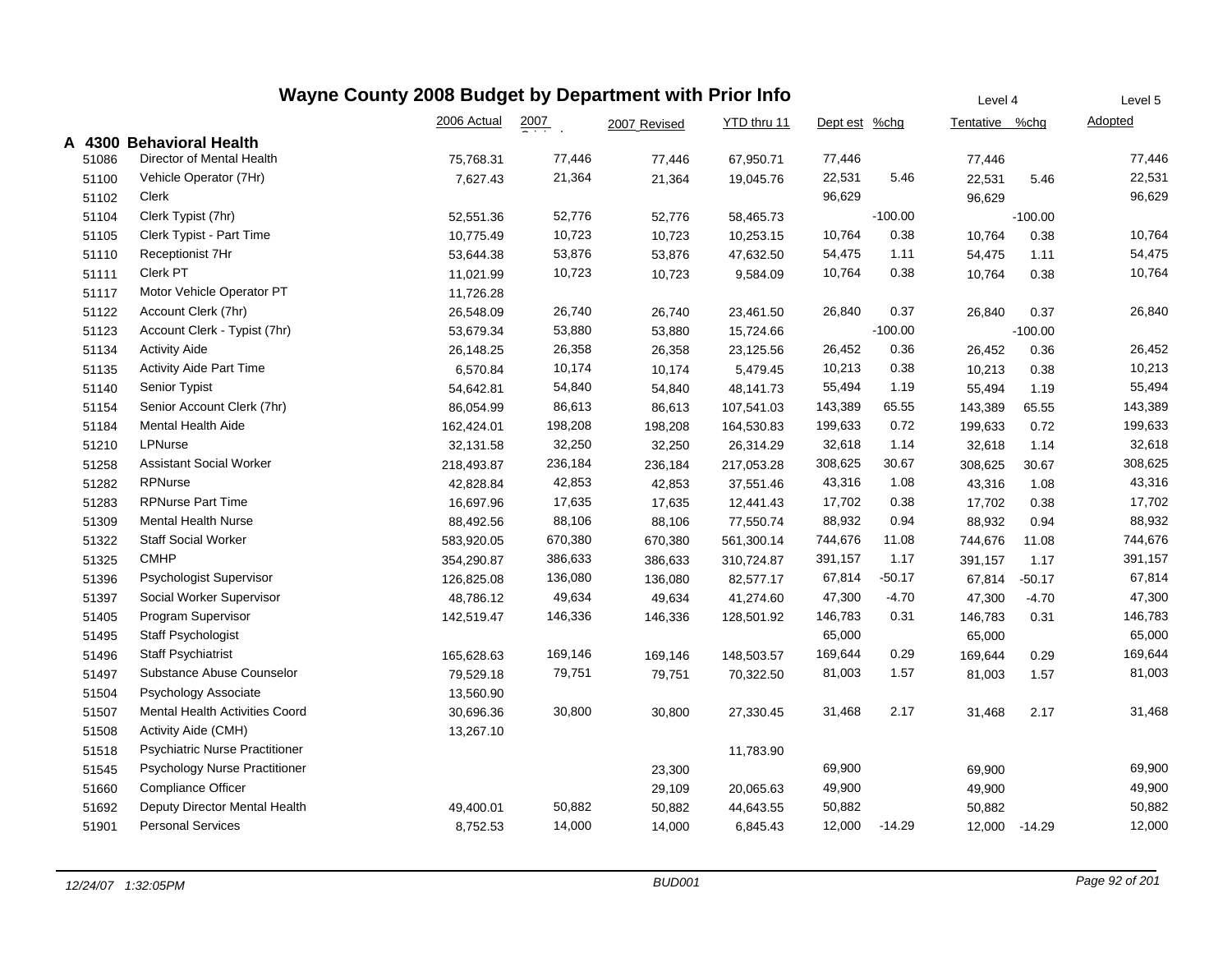|       | Wayne County 2008 Budget by Department with Prior Info |              |               |              |              |               |          |           |          | Level 5   |
|-------|--------------------------------------------------------|--------------|---------------|--------------|--------------|---------------|----------|-----------|----------|-----------|
|       |                                                        | 2006 Actual  | 2007<br>- - - | 2007 Revised | YTD thru 11  | Dept est %chg |          | Tentative | %chq     | Adopted   |
|       | A 4300 Behavioral Health                               |              |               |              |              |               |          |           |          |           |
|       | <b>TOTAL PERSONAL SERVICES</b>                         | 2,655,004.68 | 2,834,391     | 2.886.800    | 2.425.721.63 | 3,153,350     | 11.25    | 3.153.350 | 11.25    | 3,153,350 |
| 52000 | Equipment & Other Cap Outlay                           |              |               |              |              | 60.000        |          | 30,000    |          | 30,000    |
| 52200 | Office Equipment                                       | 359.92       | 5,000         | 5.000        | 1.965.64     | 11,350        | 127.00   | 11.350    | 127.00   | 11,350    |
| 52201 | <b>Computer Equipment</b>                              | .493.57      | 17,700        | 17.700       | 15.751.70    | 35,850        | 102.54   | 35.850    | 102.54   | 35,850    |
| 52300 | Motor Vehicles                                         |              | 36.000        | 108.243      | 108.243.00   | 32,000        | $-11.11$ | 32.000    | $-11.11$ | 32,000    |
|       | <b>TOTAL EQUIPMENT</b>                                 | .853.49      | 58.700        | 130.943      | 125.960.34   | 139,200       | 137.14   | 109.200   | 86.03    | 109.200   |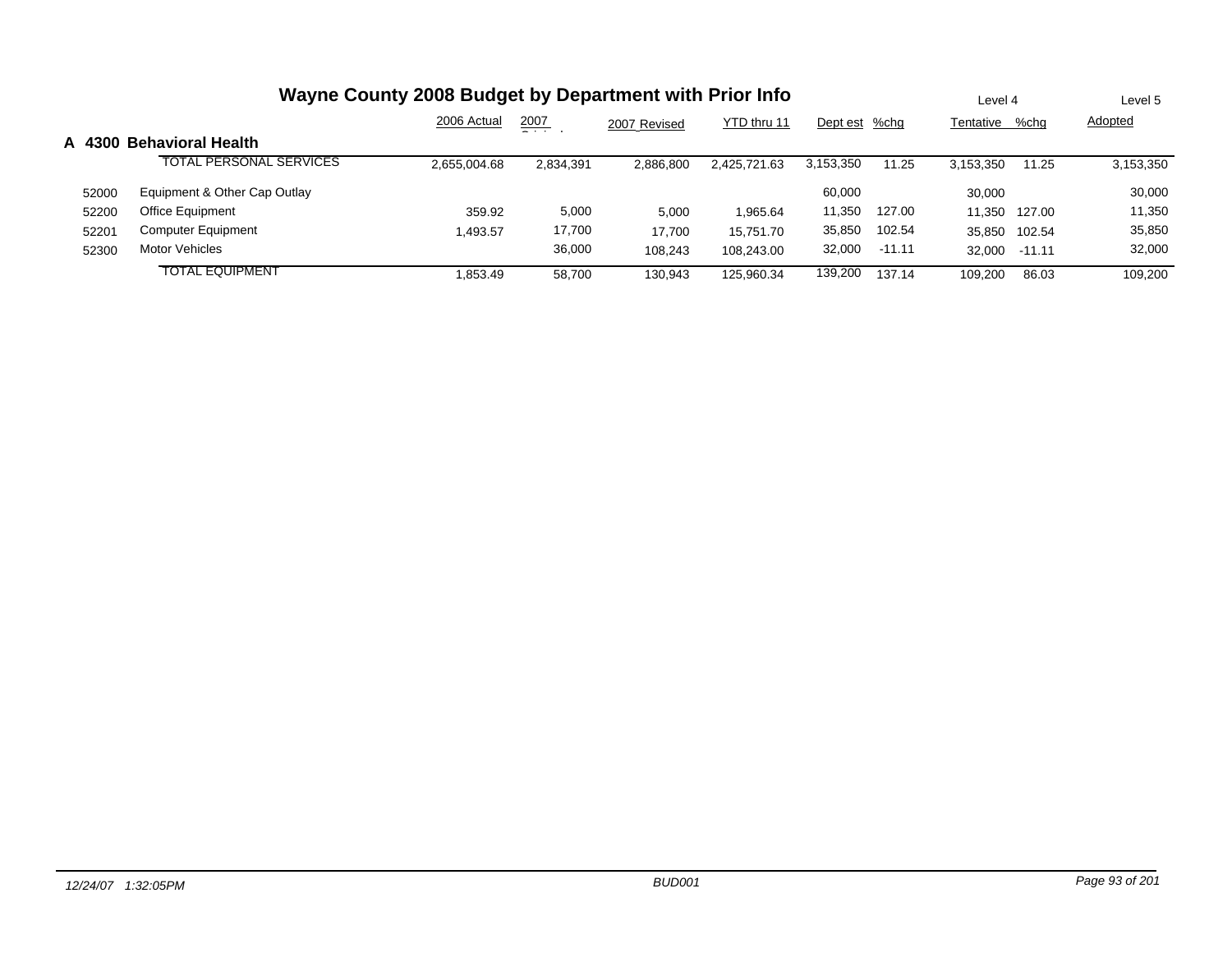| Wayne County 2008 Budget by Department with Prior Info<br>Level 4<br>Level 5 |                                   |              |                    |              |              |           |           |                |          |           |  |
|------------------------------------------------------------------------------|-----------------------------------|--------------|--------------------|--------------|--------------|-----------|-----------|----------------|----------|-----------|--|
|                                                                              |                                   | 2006 Actual  | $\frac{2007}{200}$ | 2007 Revised | YTD thru 11  | Dept est  | $%$ chg   | Tentative %chg |          | Adopted   |  |
|                                                                              | A 4300 Behavioral Health          |              |                    |              |              |           |           |                |          |           |  |
| 54100                                                                        | Supplies & Materials              | 4,915.52     | 8,500              | 8,500        | 7,757.03     | 15,550    | 82.94     | 15,550         | 82.94    | 15,550    |  |
| 54114                                                                        | Car Expense                       | 35,159.52    | 30,500             | 30,500       | 27,226.80    | 28,500    | $-6.56$   | 28,500         | $-6.56$  | 28,500    |  |
| 54115                                                                        | <b>Clinic Supplies</b>            | 14,854.20    | 16,750             | 17,675       | 9,817.93     | 17,000    | 1.49      | 17,000         | 1.49     | 17,000    |  |
| 54138                                                                        | <b>Cleaning Expense</b>           | 57,017.05    | 1,000              | 1,000        |              | 800       | $-20.00$  | 800            | $-20.00$ | 800       |  |
| 54150                                                                        | <b>Office Supplies</b>            | 13,177.52    | 13,000             | 14,166       | 13,113.10    | 15,000    | 15.38     | 15,000         | 15.38    | 15,000    |  |
| 54166                                                                        | Postage                           | 13,100.11    | 8,000              | 8,000        | 4,550.38     | 10,000    | 25.00     | 10,000         | 25.00    | 10,000    |  |
| 54210                                                                        | Gas                               | 5,427.58     | 12,465             | 12,465       | 5,009.59     | 7,932     | $-36.37$  | 7,932          | $-36.37$ | 7,932     |  |
| 54220                                                                        | Light & Power                     | 51,268.97    | 66,646             | 66,646       | 56,015.49    | 55,453    | $-16.79$  | 55,453         | $-16.79$ | 55,453    |  |
| 54230                                                                        | Telephone                         | 54,267.66    | 57,200             | 57,200       | 45,517.72    | 57,350    | 0.26      | 57,350         | 0.26     | 57,350    |  |
| 54240                                                                        | Water                             | 3,587.07     | 4,680              | 4,680        | 3,691.84     | 3,707     | $-20.79$  | 3,707          | $-20.79$ | 3,707     |  |
| 54300                                                                        | Insurance                         | 44,034.00    | 46,000             | 46,000       | 58,905.46    | 59,000    | 28.26     | 59,000         | 28.26    | 59,000    |  |
| 54395                                                                        | <b>Bldg Maint - Contracts</b>     |              | 9,038              | 9,038        | 2,606.97     | 7,404     | $-18.08$  | 7,404          | $-18.08$ | 7,404     |  |
| 54396                                                                        | <b>Bldg Maint - Work Orders</b>   | 1,981.20     | 14,300             | 14,300       | 10,528.74    |           | $-100.00$ | 30,000         | 109.79   | 30,000    |  |
| 54410                                                                        | Conference                        | 60.00        | 2,000              | 2,000        |              | 2,000     |           | 2,000          |          | 2,000     |  |
| 54414                                                                        | Information Technology            | 84,288.03    | 100,600            | 100,600      | 80,864.70    | 104,030   | 3.41      | 104,030        | 3.41     | 104,030   |  |
| 54424                                                                        | <b>Equipment - Maint Contract</b> | 41,376.36    | 71,000             | 71,000       | 29,279.81    | 48,000    | $-32.39$  | 48,000         | $-32.39$ | 48,000    |  |
| 54437                                                                        | Lease                             | 403,509.60   | 403,574            | 403,574      | 371,751.90   | 348,492   | $-13.65$  | 348,492        | $-13.65$ | 348,492   |  |
| 54438                                                                        | Maintenance/Repairs               | 101,235.97   | 51,345             | 51,345       | 57,686.66    | 52,810    | 2.85      | 52,810         | 2.85     | 52,810    |  |
| 54473                                                                        | Medications                       |              |                    |              | 7,232.60     | 15,000    |           | 15,000         |          | 15,000    |  |
| 54475                                                                        | Software                          | 285.18       | 9,300              | 9,300        | 6,704.33     | 16,400    | 76.34     | 16,400         | 76.34    | 16,400    |  |
| 54483                                                                        | Training- Seminars & Schools      | 1,954.90     | 20,600             | 20,600       | 2,190.25     | 12,300    | $-40.29$  | 12,300         | $-40.29$ | 12,300    |  |
| 54485                                                                        | Travel                            | 8,784.28     | 15,100             | 15,100       | 7,151.49     | 14,000    | $-7.28$   | 14,000         | $-7.28$  | 14,000    |  |
| 54500                                                                        | Fees for Services Non-employ      | 460.00       | 40,493             | 40,493       | 34,148.92    | 35,020    | $-13.52$  | 35,020         | $-13.52$ | 35,020    |  |
| 54501                                                                        | <b>Accountants &amp; Auditors</b> | 31,896.40    | 42,000             | 42,000       | 11,110.00    | 42,000    |           | 42,000         |          | 42,000    |  |
| 54504                                                                        | Arbitrators                       |              | 1,500              | 1,500        | 6,902.25     | 1,500     |           | 1,500          |          | 1,500     |  |
| 54540                                                                        | Interpreter                       | 1,952.08     | 1,000              | 1,000        | 5,012.88     | 4,000     | 300.00    | 4,000          | 300.00   | 4,000     |  |
| 54563                                                                        | <b>Contracted CMHP</b>            | 56,610.00    | 58,000             | 58,000       | 21,142.32    | 76,000    | 31.03     | 76,000         | 31.03    | 76,000    |  |
| 54565                                                                        | <b>Physical Exams</b>             | 22,435.28    | 25,000             | 25,000       | 21,039.25    | 26,000    | 4.00      | 26,000         | 4.00     | 26,000    |  |
| 54566                                                                        | Physician                         | 400,139.25   | 482,480            | 482,480      | 330,269.25   | 532,280   | 10.32     | 532,280        | 10.32    | 532,280   |  |
| 54575                                                                        | Sexual Offender Contractor        |              | 61,000             | 61,000       | 36,937.50    | 106,000   | 73.77     | 106,000        | 73.77    | 106,000   |  |
| 54600                                                                        | Misc                              | 7,344.89     | 14,350             | 14,350       | 9,735.05     | 13,000    | $-9.41$   | 13,000         | $-9.41$  | 13,000    |  |
| 54654                                                                        | Wrap-around Funds                 | 65,712.58    | 75,271             | 75,271       | 47,157.94    | 99,271    | 31.88     | 99,271         | 31.88    | 99,271    |  |
| 54784                                                                        | <b>Drug Testing</b>               | 997.90       | 1,000              | 1,000        |              | 1,000     |           | 1,000          |          | 1,000     |  |
|                                                                              | <b>TOTAL CONTRACTUAL EXPENSES</b> | 1,527,833.10 | 1,763,692          | 1,765,783    | 1,331,058.15 | 1,826,799 | 3.58      | 1,856,799      | 5.28     | 1,856,799 |  |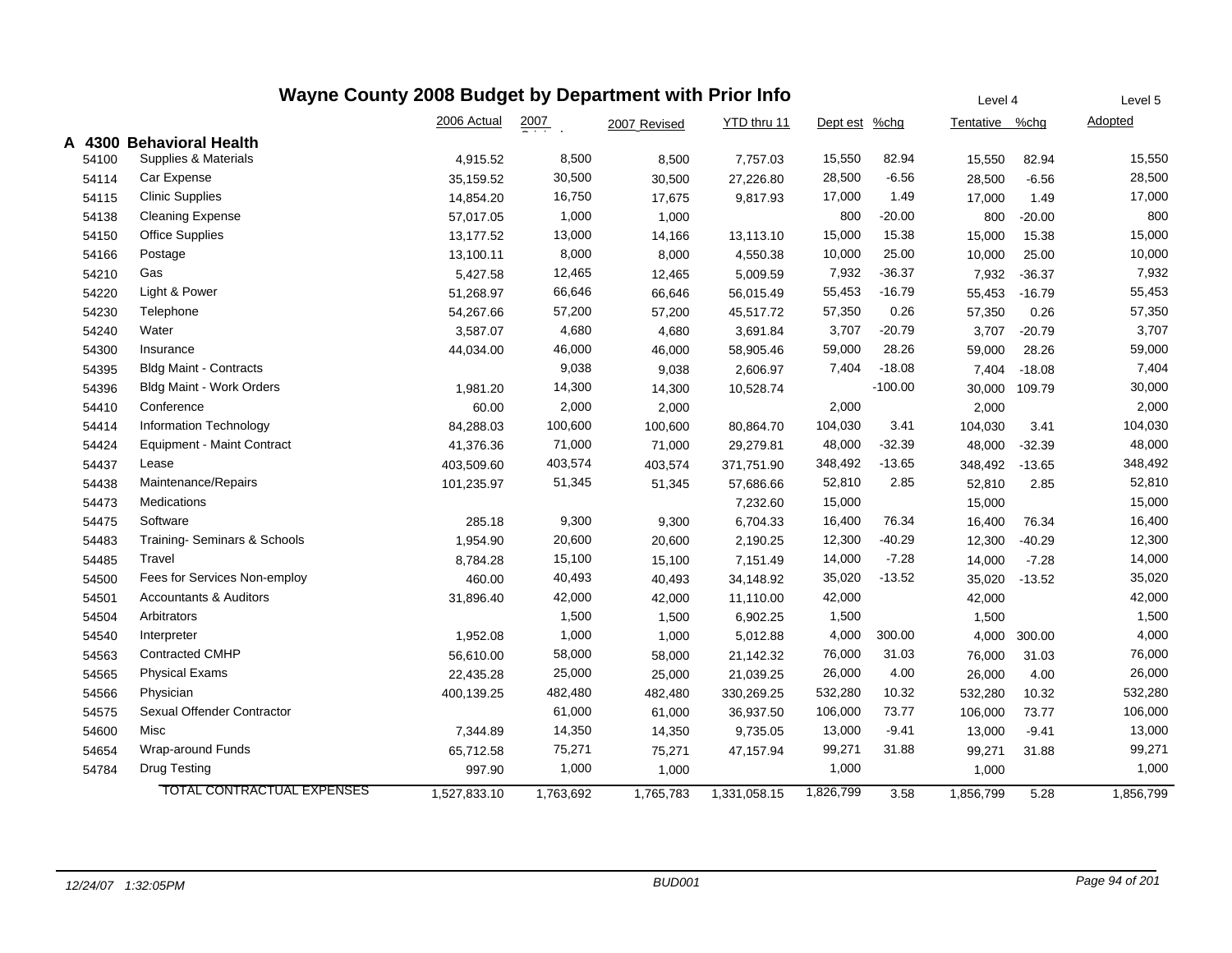|        | Wayne County 2008 Budget by Department with Prior Info |                 | Level 4       |              | Level 5     |               |       |                |       |           |
|--------|--------------------------------------------------------|-----------------|---------------|--------------|-------------|---------------|-------|----------------|-------|-----------|
|        |                                                        | 2006 Actual     | 2007<br>$  -$ | 2007 Revised | YTD thru 11 | Dept est %chg |       | Tentative %chg |       | Adopted   |
| A 4300 | <b>Behavioral Health</b>                               |                 |               |              |             |               |       |                |       |           |
| 58100  | Payments to NYS Retirement Sys                         | 258.896.00      | 274,690       | 279,774      |             | 304,753       | 10.94 | 304,753        | 10.94 | 304,753   |
| 58200  | <b>Payments to Social Security</b>                     | 192,414.66      | 213,583       | 217,593      | 176.165.56  | 232,002       | 8.62  | 232,002        | 8.62  | 232,002   |
| 58400  | Hospitalization                                        | 373.497.47      | 448,522       | 455,330      | 388.758.29  | 459,561       | 2.46  | 459,561        | 2.46  | 459,561   |
| 58500  | Unemployment                                           | 4,988.75        |               |              | .989.63     | 5,000         |       | 5,000          |       | 5,000     |
| 58600  | Disability                                             | 10.037.00       | 10,764        | 11,180       | 8.877.00    | 11,856        | 10.14 | 11,856         | 10.14 | 11,856    |
| 58901  | Employee Assistance Program                            | 1.067.54        | 1,184         | 1,184        | 1.207.54    | 1,439         | 21.54 | 439، ا         | 21.54 | 1,439     |
|        | <b>TOTAL FRINGE BENEFITS</b>                           | 840.901.42      | 948.743       | 965,061      | 576.998.02  | 1,014,611     | 6.94  | 1,014,611      | 6.94  | 1,014,611 |
|        | <b>Total County Cost</b>                               | $-1.502.440.03$ |               | 2.091        | 767.467.51  | 0             |       |                |       |           |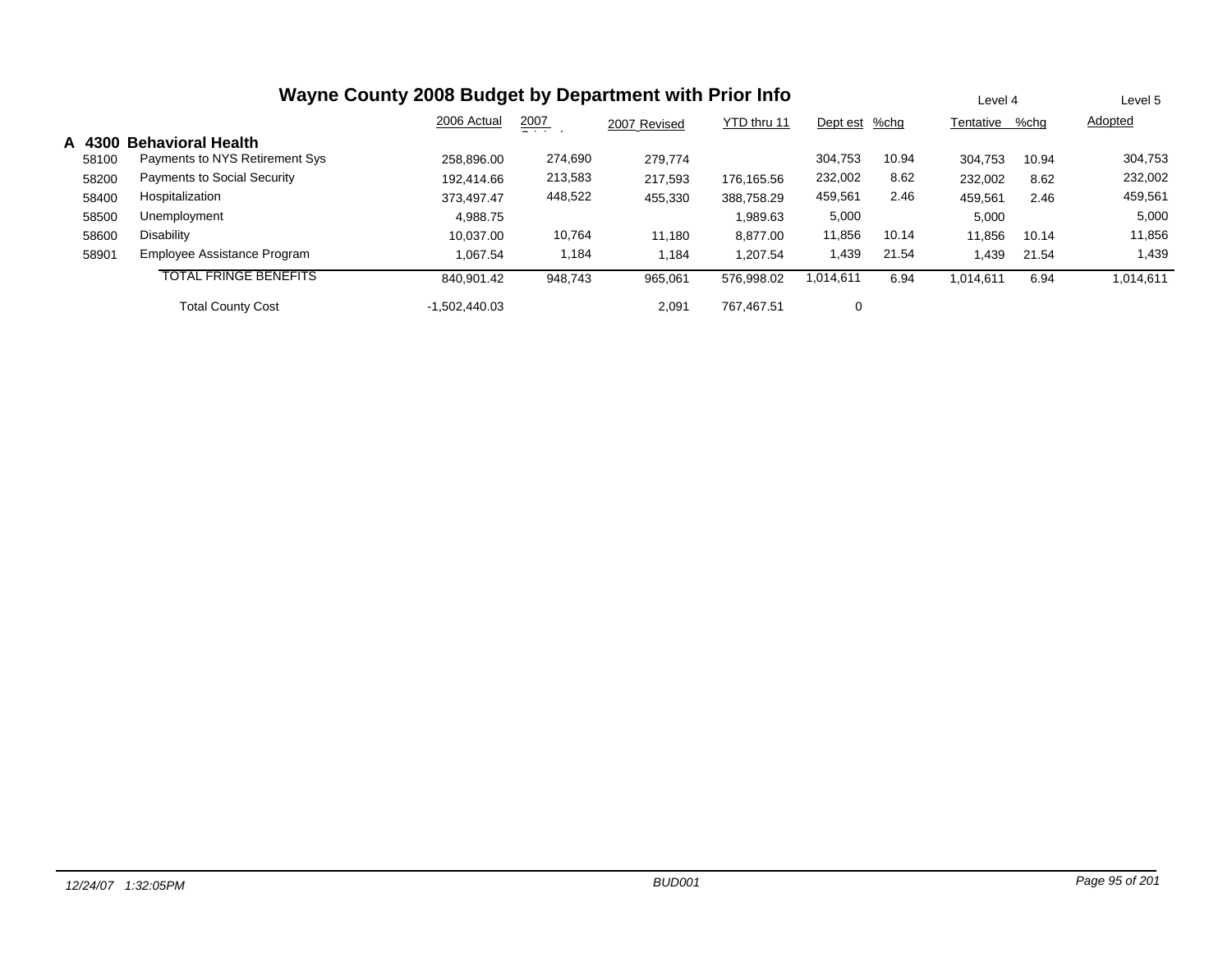## **Wayne County 2008 Budget by Department with Prior Info** <u>Tentative %chg</u> Level 42007 YTD thru 11 Oi i l2006 Actual2007 Revised Dept est %chg Level 5Adopted **A 4322 Communit y Providers** 42214 Yates County MATS -3,800.00 -5,700.00 -7,600 -7,600 -7,600 434788 ARC MH -10,368.00 -9,458 -9,458 -11,759.00 -12,369 30.78 -12,369 30.78 -12,369 434855 Unity House -52,462.00 -97,237 -97,237 -99,872.00 -101,734 4.62 -101,734 4.62 -101,734 434888 Epilepsy Association -2,756 -2,846 3.27 -2,846 43490State Aid - Mental Health **-4,031** -4,031 -4,031 -4,031 -4,031 -4,031 -4,031 -4,031 -4,031 -4,031 -4,031 -4,031 -4,031 -4,031 -4,031 -4,031 -4,031 -4,031 -4,031 -4,031 -4,031 -4,031 -4,031 -4,031 -4,031 -4,031 -4,031 -4,03 434944 Delphi -382,942.48 -374,833 -374,833 -347,756.00 -394,958 5.37 -394,958 5.37 -394,958 434955 ARC - MR -321,478.30 -432,618 -432,618 -340,277.00 -455,846 5.37 -455,846 5.37 -455,846 434999 FLACRA -938,464.55 -1,048,829 -1,048,829 -1,009,180.00 -1,105,142 5.37 -1,105,142 5.37 -1,105,142 435044 Lifeline -23,121.75 -23,604 -24,011.00 -24,690 4.60 -24,690 4.60 -24,690 435222 Council on ALC -149,304.25 -161,410 -161,410 -168,852.00 -185,599 14.99 -185,599 -185,599 435266 Wayne CAP -68,184.38 -55,272 -55,272 -57,237.00 -58,855 6.48 -58,855 6.48 -58,855 43607 FL Parents' Network -22,811.00 -23,286 -23,286 5.34 -17,845.00 -24,529 -24,529 -24,529 5.34 438400 Aging & Youth -36,805.00 -37,572 -37,572 -17,842.00 -39,301 4.60 -39,301 4.60 TOTAL REVENUES -2,009,741.71 -2,266,875 -2,266,875 6.64 6.64 -2,100,331.00 -2,417,500 -2,417,500 -2,417,500 545344 Aging & Youth 36,805.00 37,572 28,591.00 39,301 4.60 39,301 4.60 39,301 54602Yates County MATS **3,800.00** 3,800.00 7,600 7,600 7,600 7,600 7,600 7,600 7,600 7,600 546044 FLACRA 938,464.55 1,055,431 1,055,431 1,009,180.00 1,126,744 6.76 1,126,744 6.76 1,126,744 54607 DELPHI 390,692.48 382,583 382,583 5.26 347,756.00 402,708 402,708 402,708 5.26 546088 ARC MR 331,846.30 447,386 447,386 340,277.00 470,614 5.19 470,614 5.19 470,614 546099 ARC MH 9,458 9,458 11,759.00 12,369 30.78 12,369 30.78 12,369 546311 Epilepsy Assoc. 2,974 3,064 3.03 3,064 3.03 3,064 546400 Lifeline 28,862.00 23,604 23,604 24,011.00 24,690 4.60 24,690 546855 Unity House 52,462.00 97,237 97,237 99,872.00 101,734 4.62 101,734 4.62 101,734 54686 FL Parents' Network 22,811.00 23,286 23,286 5.34 17,845.00 24,529 24,529 24,529 5.34 546877 WBHN 75,134 68,944 -8.24 68,944 -8.24 68,944 546900 Council on ALC 149,304.25 161,410 161,410 168,852.00 185,599 14.99 165,599 14.99 546977 Wayne CAP 68,184.38 55,272 55,272 57,237.00 58,855 6.48 58,855 6.48 58,855 TOTAL CONTRACTUAL EXPENSES 2,023,231.96 2,378,947 2,378,947 6.21 6.21 2,107,280.00 2,526,751 2,526,751 2,526,751 Total County Cost 13,490.25 112,072 112,072 6,949.00 109,251 -2.52 109,251 -2.52 109,251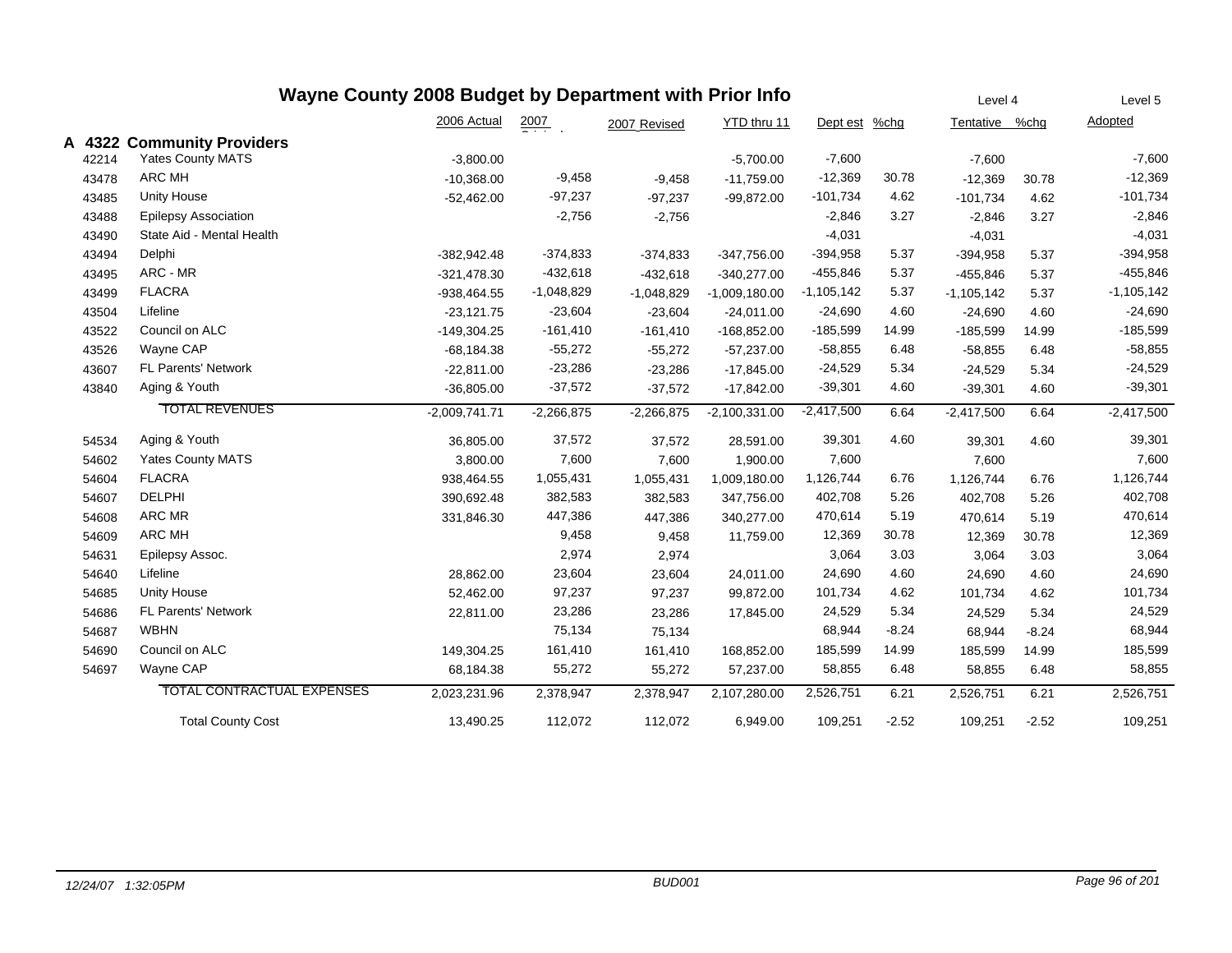| Wayne County 2008 Budget by Department with Prior Info |             | Level 4 | Level 5      |             |               |                |                |
|--------------------------------------------------------|-------------|---------|--------------|-------------|---------------|----------------|----------------|
|                                                        | 2006 Actual | 2007    | 2007 Revised | YTD thru 11 | Dept est %chg | Tentative %chg | <b>Adopted</b> |
| A 4341 MH - Local Gov't Unit                           |             |         |              |             |               |                |                |
| <b>TOTAL PERSONAL SERVICES</b>                         |             |         |              |             |               |                |                |
| <b>TOTAL FRINGE BENEFITS</b>                           |             |         |              |             |               |                |                |
| <b>Total County Cost</b>                               |             |         |              |             | 0             |                |                |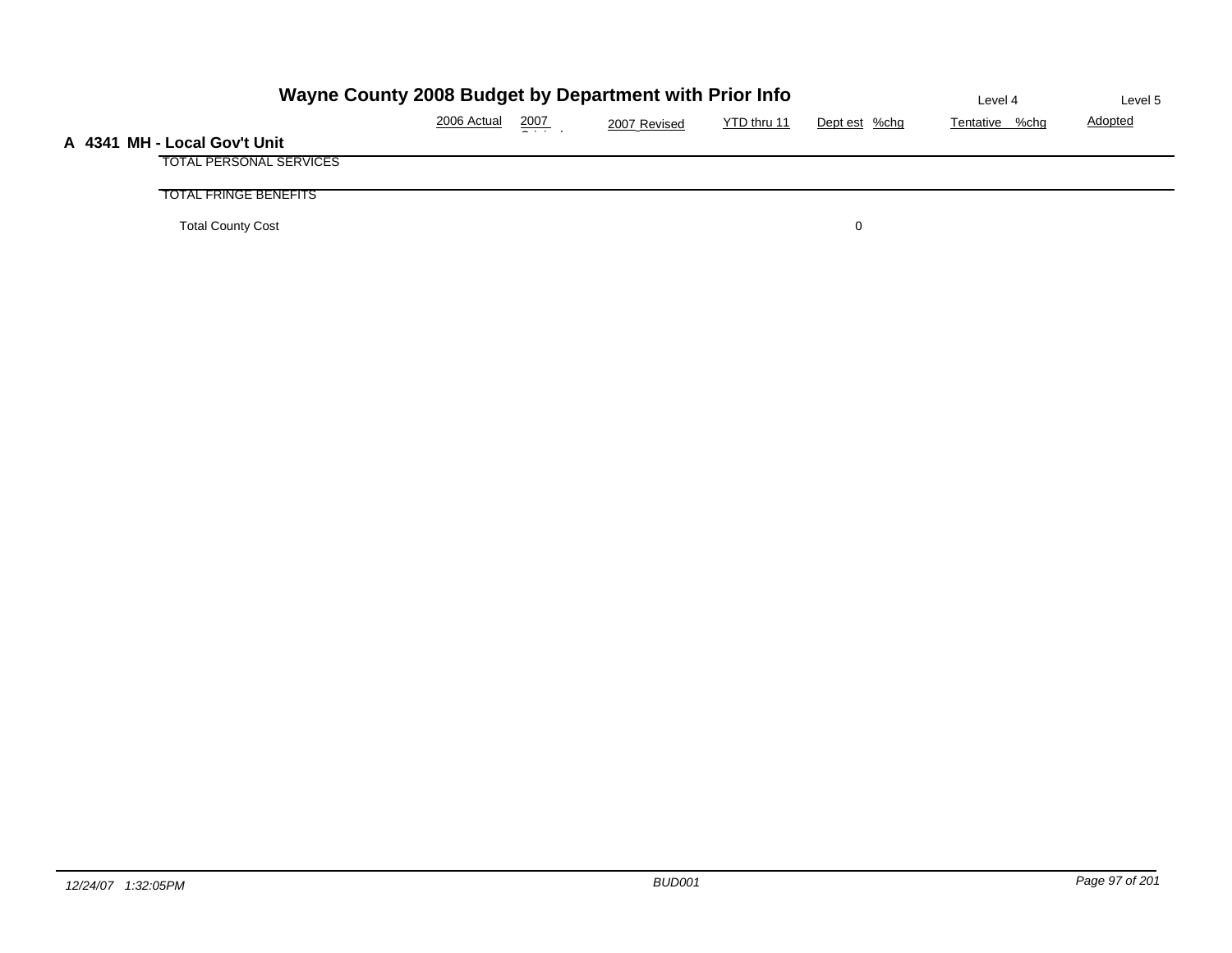| Wayne County 2008 Budget by Department with Prior Info | Level 4     | Level 5          |              |             |               |                |                |
|--------------------------------------------------------|-------------|------------------|--------------|-------------|---------------|----------------|----------------|
|                                                        | 2006 Actual | $\frac{2007}{2}$ | 2007 Revised | YTD thru 11 | Dept est %chg | Tentative %chg | <b>Adopted</b> |
| A 4527 Finger Lakes Health System                      |             |                  |              |             |               |                |                |
| <b>TOTAL REVENUES</b>                                  |             |                  |              |             |               |                |                |
| TOTAL CONTRACTUAL EXPENSES                             |             |                  |              |             |               |                |                |
| <b>Total County Cost</b>                               |             |                  |              |             |               |                |                |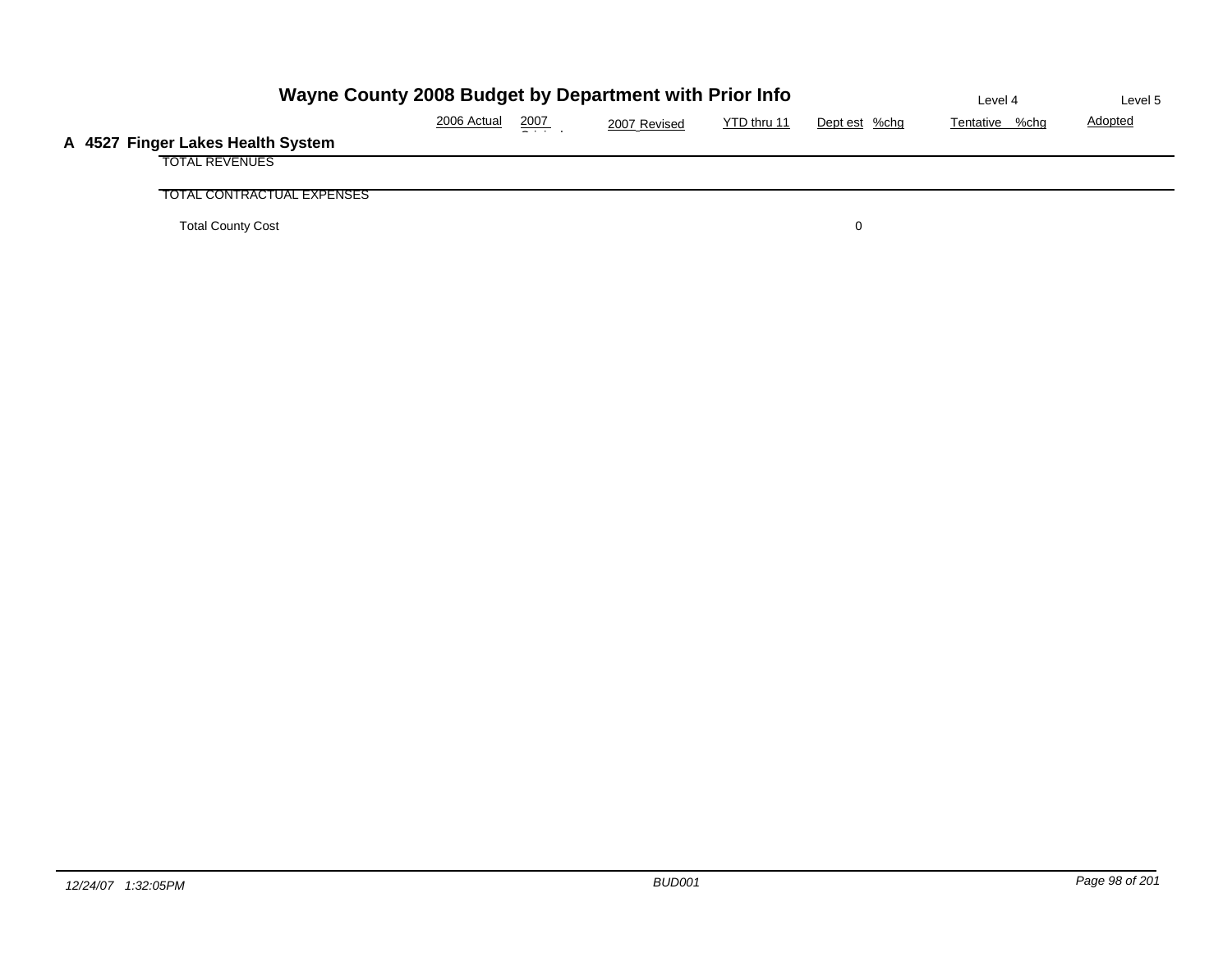|       | Wayne County 2008 Budget by Department with Prior Info  | Level 4     | Level 5 |              |             |               |                   |         |
|-------|---------------------------------------------------------|-------------|---------|--------------|-------------|---------------|-------------------|---------|
|       |                                                         | 2006 Actual | 2007    | 2007 Revised | YTD thru 11 | Dept est %chg | %chg<br>Tentative | Adopted |
| 54464 | A 5632 Bus Operations<br><b>Regional Transportation</b> | 38,294.45   | 38,378  | 38,378       | 38.377.80   | 38.378        | 38.378            | 38,378  |
|       | TOTAL CONTRACTUAL EXPENSES                              | 38.294.45   | 38.378  | 38.378       | 38.377.80   | 38,378        | 38.378            | 38,378  |
|       | <b>Total County Cost</b>                                | 38,294.45   | 38,378  | 38,378       | 38.377.80   | 38,378        | 38,378            | 38,378  |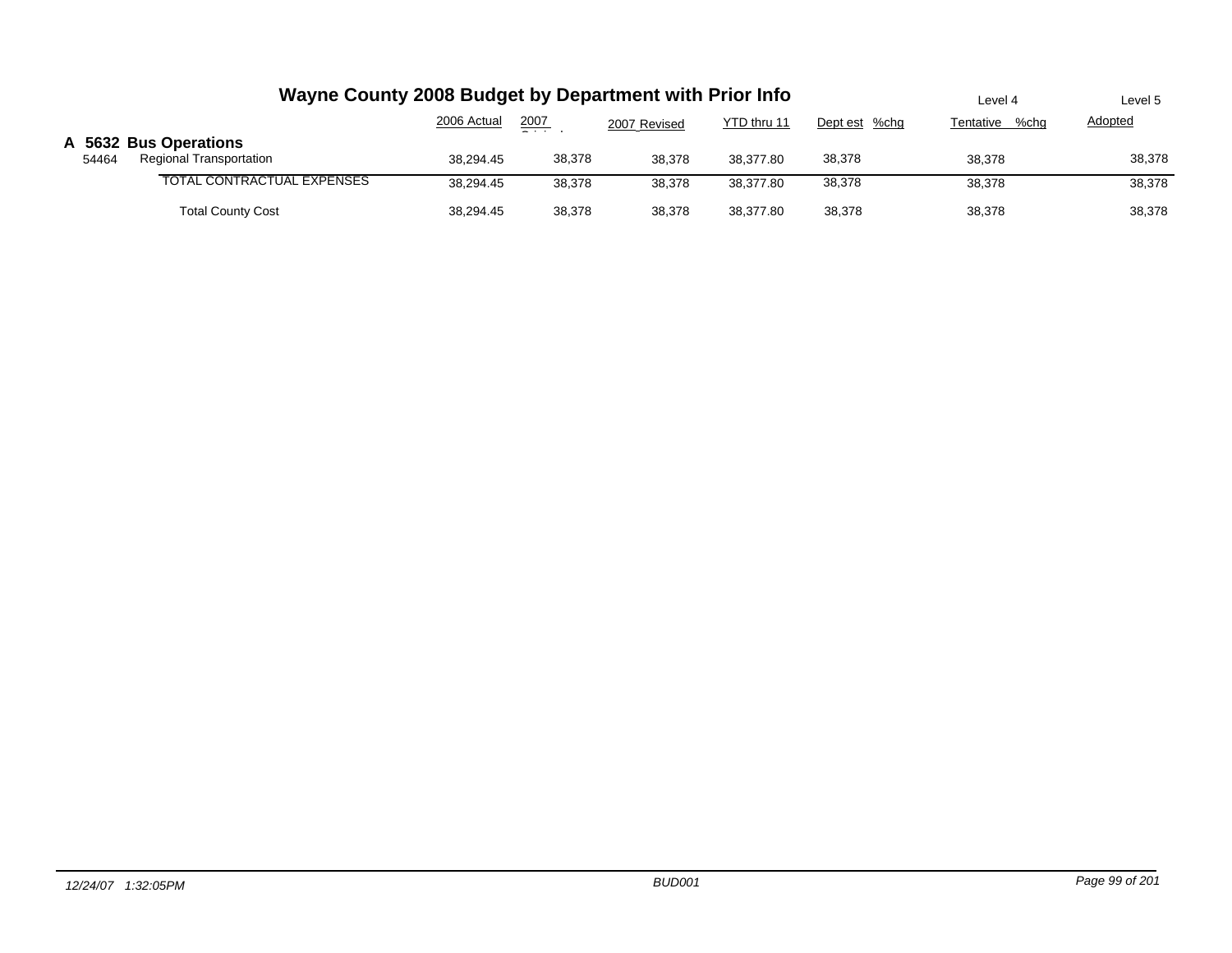| Wayne County 2008 Budget by Department with Prior Info |                                |                 |              |              |                 |               |          |              | Level 4  |              |
|--------------------------------------------------------|--------------------------------|-----------------|--------------|--------------|-----------------|---------------|----------|--------------|----------|--------------|
|                                                        |                                | 2006 Actual     | 2007         | 2007 Revised | YTD thru 11     | Dept est %chg |          | Tentative    | %chq     | Adopted      |
| A 601                                                  | <b>Administration</b>          |                 |              |              |                 |               |          |              |          |              |
| 41811                                                  | <b>Federal Incentives</b>      | $-1.230.17$     | $-500$       | $-500$       |                 | $-500$        |          | $-500$       |          | $-500$       |
| 41880                                                  | Social Services-Recovery Chrg  | $-1,573.69$     | $-1,000$     | $-1,000$     | $-1,619.98$     | $-1,000$      |          | $-1,000$     |          | $-1,000$     |
| 41894                                                  | Social Services Charges        | $-7.545.84$     | $-5,000$     | $-5,000$     | $-6.309.11$     | $-5,000$      |          | $-5.000$     |          | $-5,000$     |
| 42701                                                  | Refund of Prior Yr Expenditure | $-7.749.06$     | $-4,000$     | $-4,000$     | $-6,069.25$     | $-4,000$      |          | $-4,000$     |          | $-4,000$     |
| 42770                                                  | Miscellaneous Revenues         | $-2.594.28$     |              |              | $-209.53$       |               |          |              |          |              |
| 43610                                                  | Social Services Administration | $-2,125,642.00$ | $-696,024$   | -696,024     | $-1,845,153.00$ | $-1,678,244$  | 141.12   | $-1.671.013$ | 140.08   | $-1,671,013$ |
| 43616                                                  | Local Admin Fund               | -225,525.00     | -638,130     | -638,130     | -404,994.00     | $-638,130$    |          | $-638.130$   |          | $-638,130$   |
| 44610                                                  | Social Services Administration | $-3.537.966.35$ | $-3,093,937$ | $-3,093,937$ | $-2,551,655.12$ | $-2,555,560$  | $-17.40$ | $-2,533,865$ | $-18.10$ | $-2,533,865$ |
| 44611                                                  | Food Stamp Program             | -558.205.00     | $-306,194$   | $-306.194$   | $-454.201.00$   | $-542.185$    | 77.07    | $-542.185$   | 77.07    | $-542,185$   |
| 44615                                                  | Flex Fund for Fam Serv         | $-258,135.00$   | $-1,451,221$ | $-1,451,221$ | $-629,298.00$   | $-1,111,932$  | $-23.38$ | $-1,111,932$ | $-23.38$ | $-1,111,932$ |
|                                                        | <b>TOTAL REVENUES</b>          | -6,726,166.39   | $-6,196,006$ | $-6,196,006$ | $-5,899,508.99$ | $-6,536,551$  | 5.50     | $-6,507,625$ | 5.03     | $-6,507,625$ |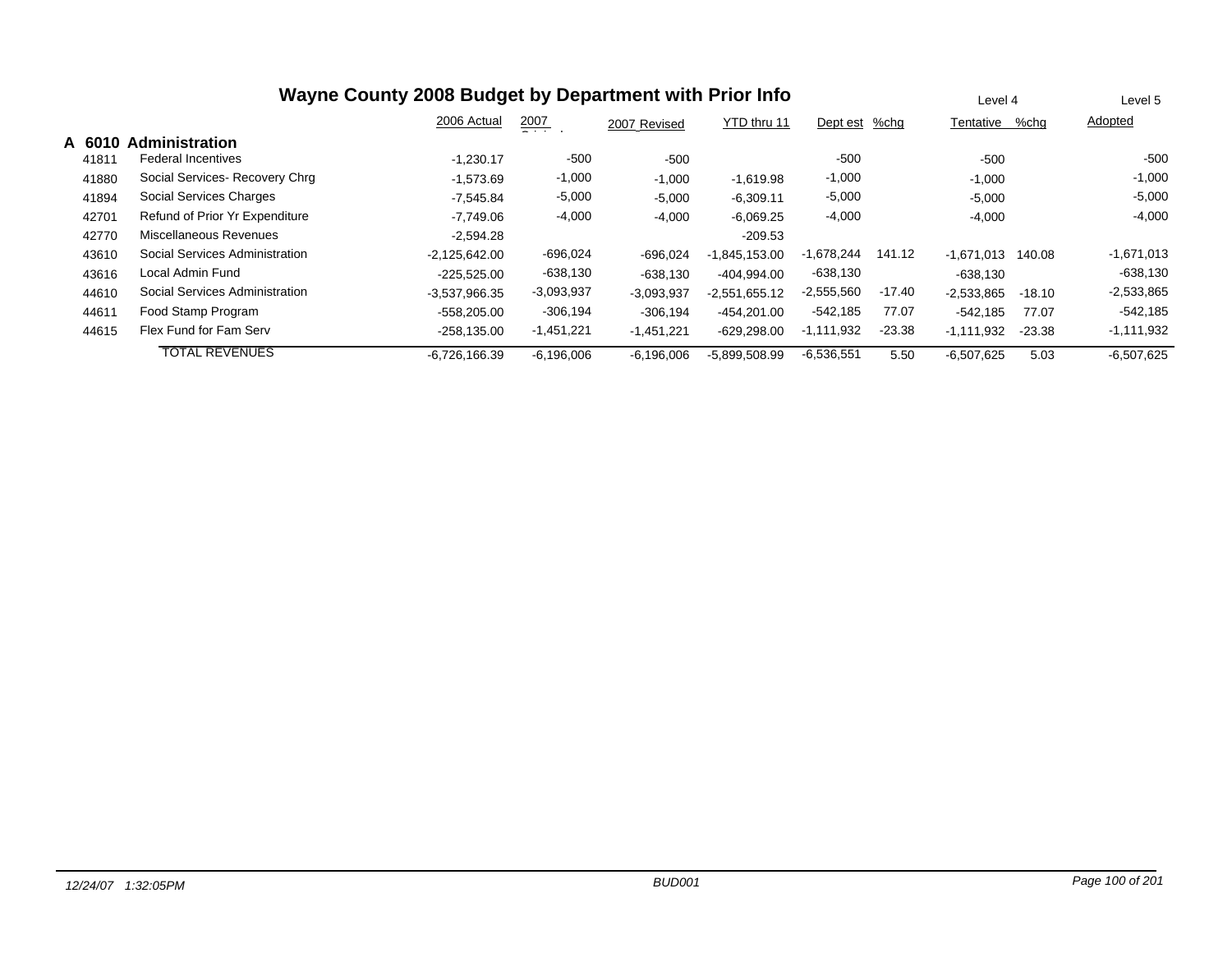|       | Wayne County 2008 Budget by Department with Prior Info | Level 4      | Level 5   |              |              |               |           |                |           |                |
|-------|--------------------------------------------------------|--------------|-----------|--------------|--------------|---------------|-----------|----------------|-----------|----------------|
|       |                                                        | 2006 Actual  | 2007      | 2007 Revised | YTD thru 11  | Dept est %chg |           | Tentative %chg |           | <u>Adopted</u> |
|       | A 6010 Administration                                  |              |           |              |              |               |           |                |           |                |
| 51081 | <b>Stenograhper Secretary</b>                          | 34,618.09    | 35,806    | 35,806       | 31,310.25    | 35,806        |           | 35,806         |           | 35,806         |
| 51087 | <b>Commissioner Social Services</b>                    | 77,126.47    | 81,099    | 81,099       | 69,822.92    | 79,946        | $-1.42$   | 79,946         | $-1.42$   | 79,946         |
| 51100 | Vehicle Operator                                       | 81,348.14    | 81,912    | 81,912       | 74,780.12    | 104,224       | 27.24     | 104,224        | 27.24     | 104,224        |
| 51110 | Receptionist                                           | 26,994.65    | 27,144    | 27,144       | 23,715.89    | 27,337        | 0.71      | 27,337         | 0.71      | 27,337         |
| 51112 | <b>Typist</b>                                          | 210,387.73   | 214,064   | 214,064      | 174,294.12   | 205,615       | $-3.95$   | 205,615        | $-3.95$   | 205,615        |
| 51118 | <b>Telephone Operator</b>                              | 27,538.44    | 27,538    | 27,538       | 23,810.74    | 27,727        | 0.69      | 27,727         | 0.69      | 27,727         |
| 51122 | <b>Account Clerk</b>                                   | 51,723.15    | 54,282    | 54,282       | 47,433.70    | 46,451        | -14.43    | 46,451         | $-14.43$  | 46,451         |
| 51124 | <b>Audit Clerk</b>                                     | 77,699.76    | 78,985    | 78,985       | 43,084.28    | 72,961        | $-7.63$   | 72,961         | $-7.63$   | 72,961         |
| 51140 | Senior Typist                                          | 155,640.52   | 163,755   | 163,755      | 136,815.72   | 162,820       | $-0.57$   | 162,820        | $-0.57$   | 162,820        |
| 51144 | Data Entry Operator                                    |              |           |              | 18,431.86    | 28,475        |           | 28,475         |           | 28,475         |
| 51154 | Senior Account Clerk                                   | 83,801.66    | 84,437    | 84,437       | 77,685.54    | 106,842       | 26.53     | 106,842        | 26.53     | 106,842        |
| 51156 | Senior Account Clerk/Typist                            | 24,146.31    | 27,999    | 27,999       | 8,597.02     |               | $-100.00$ |                | $-100.00$ |                |
| 51158 | Senior Audit Clerk                                     | 28,950.48    | 29,158    | 29,158       | 25,492.05    | 29,262        | 0.36      | 29,262         | 0.36      | 29,262         |
| 51160 | Senior Stenographer                                    | 28,564.91    | 28,858    | 28,858       | 25,228.70    | 28,962        | 0.36      | 28,962         | 0.36      | 28,962         |
| 51174 | Senior Data Entry Operator                             | 28,915.64    | 29,127    | 29,127       | 25,463.20    | 29,233        | 0.36      | 29,233         | 0.36      | 29,233         |
| 51191 | Deputy Commissioner of Soc Ser                         | 31,699.05    |           |              |              |               |           |                |           |                |
| 51200 | Social Welfare Exam                                    | 1,067,155.06 | 1,126,943 | 1,126,943    | 929,783.97   | 1,123,046     | $-0.35$   | 1,123,046      | $-0.35$   | 1,123,046      |
| 51209 | Support Investigator                                   | 217,915.40   | 221,939   | 221,939      | 189,896.29   | 222,823       | 0.40      | 222,823        | 0.40      | 222,823        |
| 51227 | Legal Assistant                                        | 34,226.66    | 34,475    | 34,475       | 30,139.14    | 34,599        | 0.36      | 34,599         | 0.36      | 34,599         |
| 51232 | <b>Principal Account Clerk</b>                         |              | 32,028    | 32,028       | 17,352.96    | 33,416        | 4.33      | 33,416         | 4.33      | 33,416         |
| 51234 | <b>Principal Audit Clerk</b>                           | 34,774.47    | 34,762    | 34,762       | 30,388.76    | 34,888        | 0.36      | 34,888         | 0.36      | 34,888         |
| 51242 | Senior Social Welfare Exam                             | 298,987.00   | 299,992   | 299,992      | 260,742.90   | 299,456       | $-0.18$   | 299,456        | $-0.18$   | 299,456        |
| 51243 | <b>Employment Coordinator</b>                          | 37,730.16    | 38,006    | 38,006       | 33,224.92    | 38,143        | 0.36      | 38,143         | 0.36      | 38,143         |
| 51248 | Senior Support Investigator                            | 37,730.16    | 38,006    | 38,006       | 33,224.93    | 38,143        | 0.36      | 38,143         | 0.36      | 38,143         |
| 51301 | <b>Supervising Support Investigat</b>                  | 41,653.83    | 41,758    | 41,758       | 36,241.31    | 42,018        | 0.62      | 42,018         | 0.62      | 42,018         |
| 51305 | Principal Soc Welfare Examiner                         | 124,605.10   | 125,573   | 125,573      | 112,048.07   | 124,183       | $-1.11$   | 124,183        | $-1.11$   | 124,183        |
| 51307 | <b>Accounting Supervisor</b>                           | 40,296.36    | 40,592    | 40,592       | 35,485.15    | 40,739        | 0.36      | 40,739         | 0.36      | 40,739         |
| 51331 | <b>Head Social Welfare Examiner</b>                    | 50,511.44    | 52,228    | 52,228       | 45,398.02    | 52,437        | 0.40      | 52,437         | 0.40      | 52,437         |
| 51360 | Caseworker                                             | 1,266,072.75 | 1,352,448 | 1,352,448    | 1,167,091.65 | 1,365,480     | 0.96      | 1,365,480      | 0.96      | 1,365,480      |
| 51362 | Senior Caseworker                                      | 386,796.15   | 414,112   | 414,112      | 353,175.28   | 416,262       | 0.52      | 416,262        | 0.52      | 416,262        |
| 51364 | Case Supervisor                                        | 194,376.22   | 199,705   | 199,705      | 174,579.06   | 200,536       | 0.42      | 200,536        | 0.42      | 200,536        |
| 51380 | InformationTech Coordinator                            | 7,324.29     | 42,318    | 42,318       | 37,129.61    | 42,481        | 0.39      | 42,481         | 0.39      | 42,481         |
| 51381 | Social Services Attorney                               | 78,981.00    | 80,995    | 80,995       | 70,805.57    | 80,995        |           | 80,995         |           | 80,995         |
| 51382 | Director Administrative Servic                         | 58,296.45    | 59,778    | 59,778       | 52,258.51    | 59,972        | 0.32      | 59,972         | 0.32      | 59,972         |
| 51383 | <b>ISS Specialist</b>                                  | 33,085.85    | 33,950    | 33,950       | 7,041.85     |               | $-100.00$ |                | $-100.00$ |                |
| 51384 | <b>Staff Development Coordinator</b>                   | 48,351.25    | 49,568    | 49,568       | 43,336.10    | 49,567        | 0.00      | 49,567         | 0.00      | 49,567         |
| 51387 | <b>Director of Social Services</b>                     | 64,761.01    | 66,861    | 66,861       | 58,174.07    | 66,985        | 0.19      | 66,985         | 0.19      | 66,985         |
|       |                                                        |              |           |              |              |               |           |                |           |                |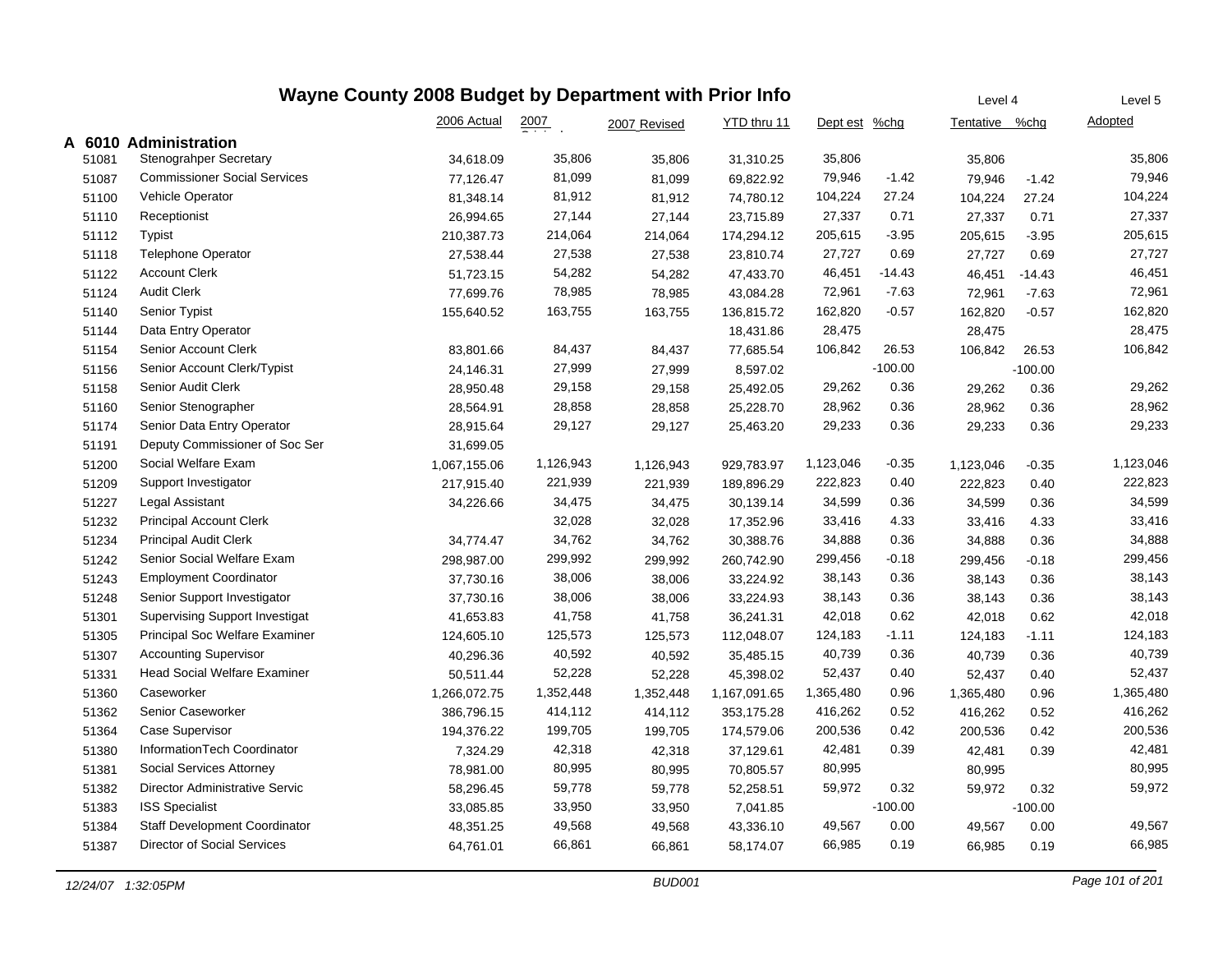|        | Wayne County 2008 Budget by Department with Prior Info | Level 4      |           | Level 5      |              |           |         |           |          |           |
|--------|--------------------------------------------------------|--------------|-----------|--------------|--------------|-----------|---------|-----------|----------|-----------|
|        |                                                        | 2006 Actual  | 2007      | 2007 Revised | YTD thru 11  | Dept est  | %chq    | Tentative | %chq     | Adopted   |
| A 6010 | <b>Administration</b>                                  |              |           |              |              |           |         |           |          |           |
| 51492  | <b>Assistant DSS Attorney</b>                          | 104.186.30   | 107,328   | 107,328      | 80.046.71    | 103,695   | $-3.38$ | 103,695   | $-3.38$  | 103,695   |
| 51903  | Non Positions                                          |              |           |              |              | 36,187    |         | 36,187    |          | 36,187    |
| 51904  | Overtime                                               | 13.518.15    | 12,000    | 12,000       | 22.812.48    | 20,000    | 66.67   | 18,000    | 50.00    | 18,000    |
| 51905  | 24hr On-call Coverage                                  | 11,784.00    | 12,500    | 12,500       | 10.164.00    | 13,000    | 4.00    | 13,000    | 4.00     | 13,000    |
|        | <b>TOTAL PERSONAL SERVICES</b>                         | 5,222,274.06 | 5,482,029 | 5,482,029    | 4,636,507.42 | 5,524,712 | 0.78    | 5,522,712 | 0.74     | 5,522,712 |
| 52000  | Equipment & Other Cap Outlay                           | 3,577.92     |           | 1,050,000    | 1,011,242.23 | 15,000    |         | 15,000    |          | 15,000    |
| 52200  | Office Equipment                                       | 7.331.77     | 3,895     | 3,895        | 4,329.53     | 5,100     | 30.94   | 7.810     | 100.51   | 7,810     |
| 52201  | <b>Computer Equipment</b>                              | 13,715.69    | 35,150    | 35,136       | 1,445.63     | 54,881    | 56.13   | 22,313    | $-36.52$ | 22,313    |
| 52300  | <b>Motor Vehicles</b>                                  | 20.893.50    | 24,000    | 24,000       | 22,434.75    | 25,000    | 4.17    | 25,000    | 4.17     | 25,000    |
| 52500  | <b>Other Equipment</b>                                 | 44.88        |           |              |              |           |         |           |          |           |
|        | <b>TOTAL EQUIPMENT</b>                                 | 45,563.76    | 63,045    | 1,113,031    | 1,039,452.14 | 99,981    | 58.59   | 70,123    | 11.23    | 70,123    |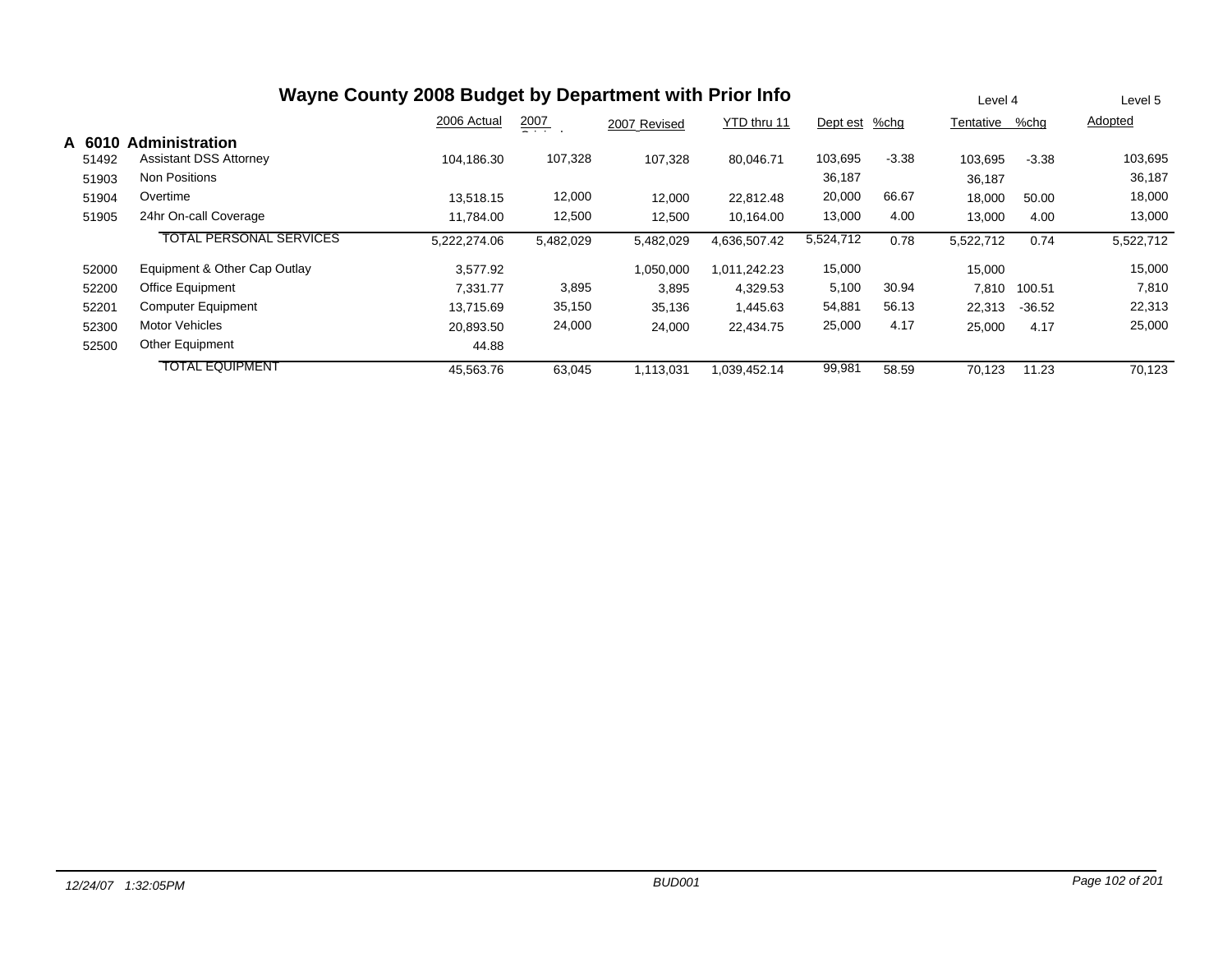| Wayne County 2008 Budget by Department with Prior Info |                                          |             |                  |              |             |               |           |                | Level 4  |                |  |
|--------------------------------------------------------|------------------------------------------|-------------|------------------|--------------|-------------|---------------|-----------|----------------|----------|----------------|--|
|                                                        |                                          | 2006 Actual | $\frac{2007}{4}$ | 2007 Revised | YTD thru 11 | Dept est %chg |           | Tentative %chg |          | <b>Adopted</b> |  |
|                                                        | A 6010 Administration                    |             |                  |              |             |               |           |                |          |                |  |
| 54110                                                  | <b>Building Supplies &amp; Materials</b> | 5,998.05    | 8,000            | 8,000        | 8,957.78    | 10,000        | 25.00     | 10,000         | 25.00    | 10,000         |  |
| 54150                                                  | <b>Office Supplies</b>                   | 64,036.35   | 58,070           | 58,046       | 61,085.48   | 73,663        | 26.85     | 60,000         | 3.32     | 60,000         |  |
| 54166                                                  | Postage                                  | 56,080.58   | 57,000           | 57,000       | 59,927.69   | 60,000        | 5.26      | 60,000         | 5.26     | 60,000         |  |
| 54185                                                  | Transcripts                              | 1,519.31    | 2,000            | 2,000        | 1,321.36    | 2,000         |           | 2,000          |          | 2,000          |  |
| 54210                                                  | Gas                                      | 18,429.38   | 34,000           | 34,000       | 7,045.73    | 29,000        | $-14.71$  | 29,000         | $-14.71$ | 29,000         |  |
| 54220                                                  | Light & Power                            | 73,614.31   | 90,000           | 90,000       | 79,798.82   | 90,000        |           | 90,000         |          | 90,000         |  |
| 54230                                                  | Telephone                                | 67,186.46   | 70,000           | 70,000       | 51,597.60   | 82,000        | 17.14     | 78,000         | 11.43    | 78,000         |  |
| 54240                                                  | Water                                    | 7,696.57    | 10,300           | 10,300       | 6,174.30    | 9,400         | $-8.74$   | 9,400          | $-8.74$  | 9,400          |  |
| 54250                                                  | Refuse                                   | 2,022.21    | 2,100            | 2,100        | 1,695.50    | 2,750         | 30.95     | 2,750          | 30.95    | 2,750          |  |
| 54300                                                  | Insurance                                | 28,788.39   | 38,493           | 38,493       | 27,864.93   | 31,284        | $-18.73$  | 31,284         | $-18.73$ | 31,284         |  |
| 54401                                                  | <b>ASCU Charges</b>                      |             | 1,500            | 1,500        |             | 1,500         |           | 1,500          |          | 1,500          |  |
| 54407                                                  | Building Maintenance & Repair            | 65,763.92   | 175,000          | 175,000      | 59,810.43   | 66,000        | $-62.29$  | 66,000         | $-62.29$ | 66,000         |  |
| 54411                                                  | <b>Cost Allocation</b>                   | 4,000.00    | 4,000            | 4,000        | 4,000.00    | 4,500         | 12.50     | 4,500          | 12.50    | 4,500          |  |
| 54414                                                  | <b>Information Technology</b>            | 137,949.91  | 144,972          | 144,972      | 111,375.62  | 120,972       | $-16.55$  | 120,972        | $-16.55$ | 120,972        |  |
| 54424                                                  | <b>Equipment - Maint Contract</b>        | 14,416.46   | 11,181           | 11,181       | 13,865.20   | 20,000        | 78.87     | 20,000         | 78.87    | 20,000         |  |
| 54437                                                  | Lease                                    | 22,182.70   | 19,260           | 19,260       | 17,531.42   | 30,000        | 55.76     | 30,000         | 55.76    | 30,000         |  |
| 54440                                                  | <b>Medical Travel</b>                    | 10,841.37   | 13,804           | 13,804       | 6,634.57    | 12,000        | $-13.07$  | 12,000         | $-13.07$ | 12,000         |  |
| 54448                                                  | Non-Reimburseable                        |             | 1,000            | 1,000        |             | 1,000         |           | 1,000          |          | 1,000          |  |
| 54465                                                  | Rental - Office Space                    | 468,314.98  | 600,000          | 548,000      | 290,939.17  |               | $-100.00$ | 22,000         | $-96.33$ | 22,000         |  |
| 54475                                                  | Software                                 |             | 15,000           | 15,000       | 927.00      | 16,164        | 7.76      | 10,164         | $-32.24$ | 10,164         |  |
| 54482                                                  | Fair Hearing Charges                     | 2,343.00    | 2,500            | 2,500        | 2,998.00    | 3,500         | 40.00     | 3,500          | 40.00    | 3,500          |  |
| 54483                                                  | Training- Seminars & Schools             | 12,914.01   | 12,500           | 12,500       | 9,170.54    | 13,500        | 8.00      | 13,500         | 8.00     | 13,500         |  |
| 54485                                                  | Travel                                   | 86,689.82   | 95,000           | 95,000       | 83,176.86   | 95,000        |           | 95,000         |          | 95,000         |  |
| 54487                                                  | Vehicle Maintenance & Repair             | 18,554.57   | 18,000           | 18,000       | 13,945.41   | 18,000        |           | 18,000         |          | 18,000         |  |
| 54500                                                  | Fees for Services- Non-employ            | 640,478.89  | 442,754          | 494,754      | 435,721.92  | 773,768       | 74.76     | 773,768        | 74.76    | 773,768        |  |
| 54516                                                  | <b>Check Transaction Fee</b>             | 5,176.00    | 6,000            | 6,000        | 1,834.00    | 5,000         | $-16.67$  | 5,000          | $-16.67$ | 5,000          |  |
| 54518                                                  | Disb Advocacy Program Charges            | 13,622.00   | 15,000           | 15,000       | 10,170.00   | 14,000        | $-6.67$   | 14,000         | $-6.67$  | 14,000         |  |
| 54519                                                  | Single Audit Charge                      |             | 10,000           | 10,000       | 7,161.00    | 12,000        | 20.00     | 12,000         | 20.00    | 12,000         |  |
| 54535                                                  | <b>FLCC/DSS Training</b>                 | 39,066.09   | 39,968           | 39,968       | 22,675.40   | 39,968        |           | 39,968         |          | 39,968         |  |
| 54591                                                  | CBIC-Common Benefit & ISS Card           | 2,430.00    | 5,000            | 5,000        | 4,066.00    | 5,000         |           | 5,000          |          | 5,000          |  |
| 54592                                                  | <b>CNS-Client Notice System</b>          | 12,024.00   | 14,000           | 14,000       | 3,149.00    | 15,000        | 7.14      | 15,000         | 7.14     | 15,000         |  |
| 54593                                                  | Finger Imaging Chargeback                | 2,929.00    | 5,000            | 5,000        | 4,479.00    | 5,000         |           | 5,000          |          | 5,000          |  |
| 54600                                                  | Misc                                     | 7,576.03    | 27,000           | 27,000       | 21,668.98   | 25,000        | $-7.41$   | 20,000         | $-25.93$ | 20,000         |  |
| 54748                                                  | <b>Legal Adoption Fees</b>               | 4,800.00    | 6,000            | 6,000        | 2,106.96    | 6,000         |           | 6,000          |          | 6,000          |  |
| 54758                                                  | Non-Res. Dom. Viol. Services             |             | 2,000            | 2,000        |             | 2,000         |           | 2,000          |          | 2,000          |  |
| 54777                                                  | Centralized Supp. Coll. Chgbac           | 37,222.00   | 40,000           | 40,000       | 27,662.00   | 40,000        |           | 40,000         |          | 40,000         |  |
| 54778                                                  | Q.A. & Audit Chargeback                  |             | 1,500            | 1,500        |             | 1,500         |           | 1,500          |          | 1,500          |  |
|                                                        |                                          |             |                  |              |             |               |           |                |          |                |  |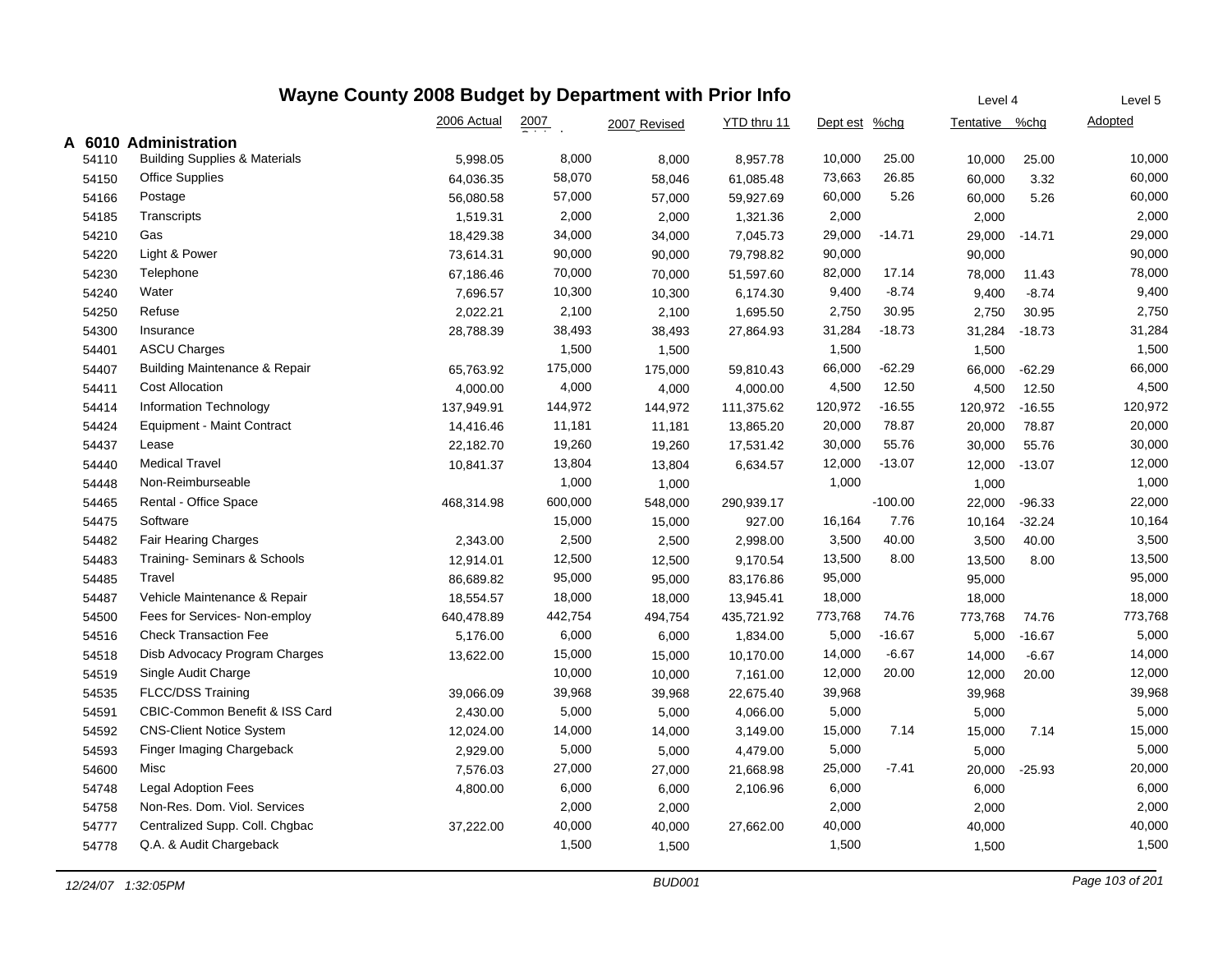| Wayne County 2008 Budget by Department with Prior Info |                                    |              |                    |              |              |           |          |           | Level 4  | Level 5   |  |
|--------------------------------------------------------|------------------------------------|--------------|--------------------|--------------|--------------|-----------|----------|-----------|----------|-----------|--|
|                                                        |                                    | 2006 Actual  | $\frac{2007}{200}$ | 2007 Revised | YTD thru 11  | Dept est  | %chq     | Tentative | %chg     | Adopted   |  |
| A 601<br>0                                             | <b>Administration</b>              |              |                    |              |              |           |          |           |          |           |  |
|                                                        | TOTAL CONTRACTUAL EXPENSES         | 1,934,666.36 | 2,097,902          | 2,097,878    | 1,460,537.67 | 1,736,469 | $-17.23$ | 1,729,806 | $-17.55$ | 1,729,806 |  |
| 58100                                                  | Payments to NYS Retirement Sys     | 512,695.00   | 546,225            | 546,225      |              | 563,525   | 3.17     | 513,525   | $-5.99$  | 513,525   |  |
| 58200                                                  | <b>Payments to Social Security</b> | 387.368.19   | 417,053            | 417,053      | 341.507.93   | 420,294   | 0.78     | 420,294   | 0.78     | 420,294   |  |
| 58300                                                  | Workmens Comp                      | 74.038.34    | 81,816             | 81,816       | 66.797.26    | 90,000    | 10.00    | 90,000    | 10.00    | 90,000    |  |
| 58400                                                  | Hospitalization                    | 1,175,265.08 | 1,317,143          | 1,317,143    | 1,221,557.63 | 1,467,601 | 11.42    | 1,517,601 | 15.22    | 1,517,601 |  |
| 58402                                                  | Dental - Caseworkers               |              | 500                | 500          |              | 500       |          | 500       |          | 500       |  |
| 58500                                                  | Unemployment                       | 531.36       | 5,000              | 5,000        |              | 5,000     |          | 5,000     |          | 5,000     |  |
| 58600                                                  | Disability                         | 22,362.00    | 22,932             | 22,932       | 18.716.00    | 23,244    | 1.36     | 23,244    | 1.36     | 23,244    |  |
| 58901                                                  | Employee Assistance Program        | 2,188.38     | 2,352              | 2,352        | 2,518.50     | 2,645     | 12.46    | 2,645     | 12.46    | 2,645     |  |
|                                                        | <b>TOTAL FRINGE BENEFITS</b>       | 2,174,448.35 | 2,393,021          | 2,393,021    | 1,651,097.32 | 2,572,809 | 7.51     | 2,572,809 | 7.51     | 2,572,809 |  |
|                                                        | <b>Total County Cost</b>           | 2.650.786.14 | 3,839,991          | 4,889,953    | 2,888,085.56 | 3,397,420 | $-11.53$ | 3,387,825 | $-11.78$ | 3,387,825 |  |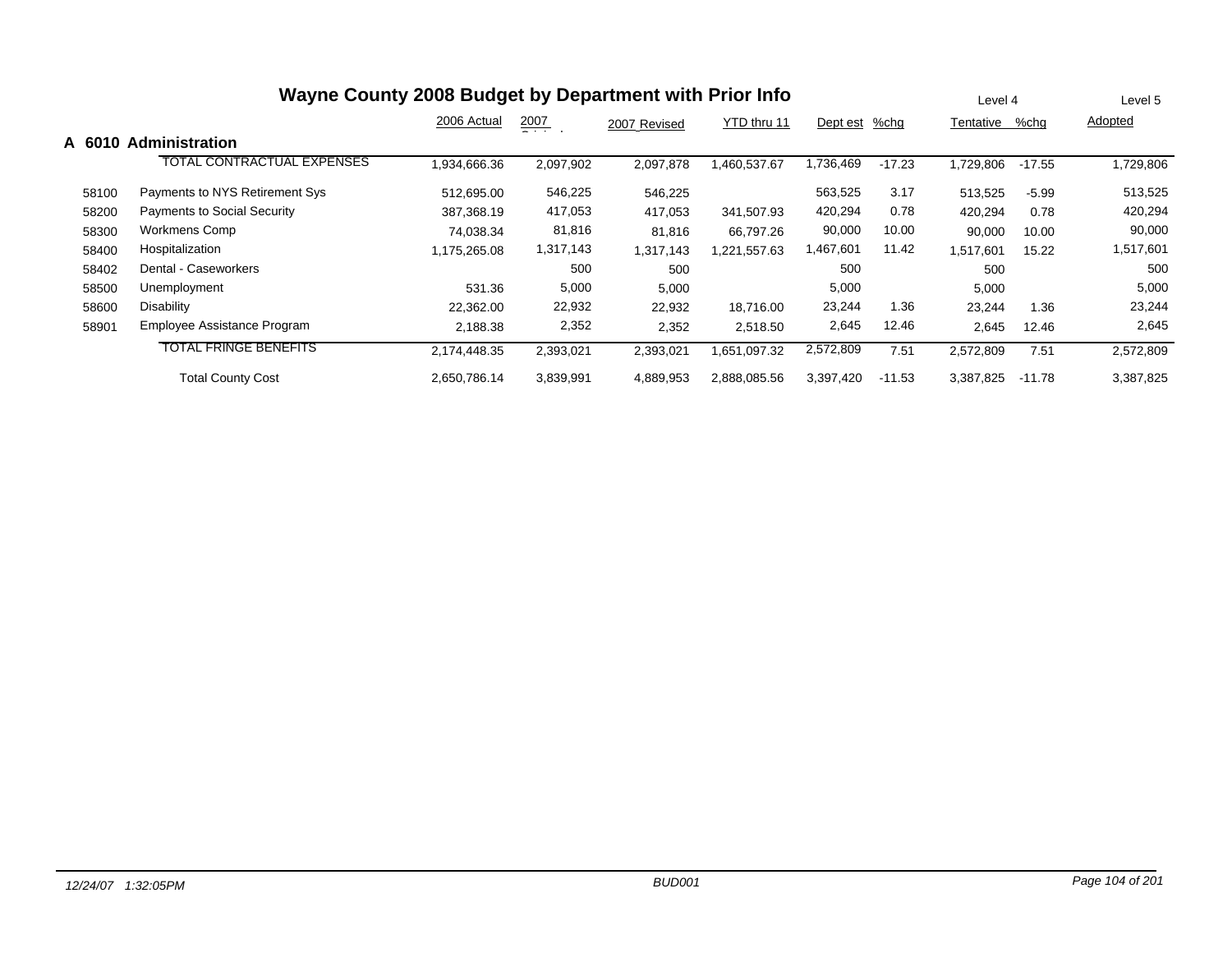|       | Wayne County 2008 Budget by Department with Prior Info | Level 4         | Level 5    |              |                 |               |                   |                |
|-------|--------------------------------------------------------|-----------------|------------|--------------|-----------------|---------------|-------------------|----------------|
|       |                                                        | 2006 Actual     | 2007       | 2007 Revised | YTD thru 11     | Dept est %chg | %chg<br>Tentative | <b>Adopted</b> |
|       | A 6055 Day Care                                        |                 |            |              |                 |               |                   |                |
| 41855 | Repay - Day Care                                       | $-4.227.90$     | $-500$     | $-500$       | $-564.47$       | $-500$        | $-500$            | $-500$         |
| 43655 | Repay - Day Care                                       | $-1,148,203.00$ | -960,084   | $-1,105,084$ | $-1,006,299.00$ | $-960,084$    | -960,084          | $-960,084$     |
|       | <b>TOTAL REVENUES</b>                                  | $-1.152.430.90$ | $-960,584$ | $-1.105.584$ | $-1,006,863.47$ | $-960,584$    | $-960.584$        | $-960,584$     |
| 54000 | <b>Contractual Expenses</b>                            | 1.009.837.75    | 1,000,000  | 1.145.000    | 978.911.65      | 1,000,000     | 1,000,000         | 1,000,000      |
|       | TOTAL CONTRACTUAL EXPENSES                             | 1,009,837.75    | 1,000,000  | 145,000      | 978,911.65      | 000,000,1     | 1,000,000         | 000,000,       |
|       | <b>Total County Cost</b>                               | $-142.593.15$   | 39,416     | 39.416       | $-27.951.82$    | 39,416        | 39,416            | 39,416         |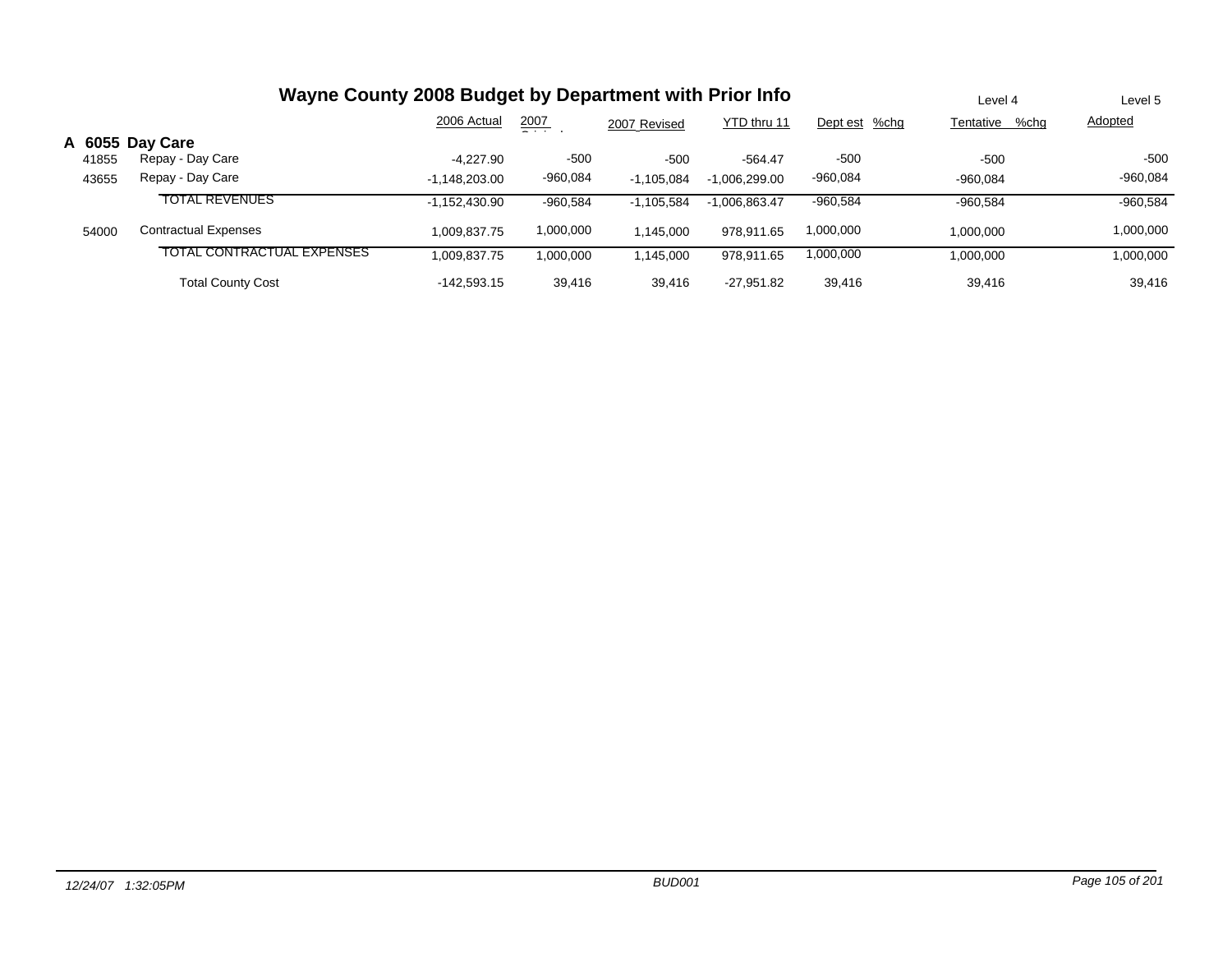| Wayne County 2008 Budget by Department with Prior Info |                                                               |               |                  |              |               |              |          |              | Level 4  |              |
|--------------------------------------------------------|---------------------------------------------------------------|---------------|------------------|--------------|---------------|--------------|----------|--------------|----------|--------------|
|                                                        |                                                               | 2006 Actual   | $\frac{2007}{1}$ | 2007 Revised | YTD thru 11   | Dept est     | %chq     | Tentative    | %chg     | Adopted      |
| A 6070<br>41870                                        | <b>Purchase of Services</b><br>Repay - SocServ for Recipients |               |                  |              | $-53.50$      | $-200,000$   |          | $-200,000$   |          | $-200,000$   |
| 43670                                                  | Services for Recipients                                       | -584.366.00   | -706,225         | $-706,225$   | $-225,317.00$ | $-589,232$   | $-16.57$ | -589,232     | $-16.57$ | -589,232     |
| 44615                                                  | Flex Fund for Fam Serv                                        |               | $-63,000$        | $-63,000$    | $-1,500.00$   | $-124,000$   | 96.83    | $-124,000$   | 96.83    | $-124,000$   |
| 44670                                                  | Services to Recipients                                        | -161,764.00   |                  |              | $-190,071.00$ | $-293,989$   |          | $-293,989$   |          | $-293,989$   |
|                                                        | <b>TOTAL REVENUES</b>                                         | -746,130.00   | -769,225         | $-769,225$   | -416,941.50   | $-1,207,221$ | 56.94    | $-1,207,221$ | 56.94    | $-1,207,221$ |
| 54637                                                  | <b>Child Sexual Abuse Treatment</b>                           | 36.330.00     | 93,000           | 93,000       | 84.170.00     | 93,000       |          | 93,000       |          | 93,000       |
| 54755                                                  | Preventive SVC, Child                                         | 222.714.78    | 800,000          | 800,000      | 281,390.15    | 1,076,500    | 34.56    | 1,076,500    | 34.56    | 1,076,500    |
| 54758                                                  | Non-Res. Dom. Viol. Services                                  | 22,716.00     | 45,000           | 45,000       | 22,716.00     | 45,000       |          | 45,000       |          | 45,000       |
| 54779                                                  | Res. Dom. Viol. Services                                      |               | 2,000            | 2,000        |               | 2,000        |          | 2,000        |          | 2,000        |
| 54780                                                  | <b>Family Violence Parent Educ</b>                            | 7,500.00      | 18,000           | 19,500       | 15,000.00     | 18,000       |          | 18,000       |          | 18,000       |
| 54790                                                  | Intensive School Based Educ                                   | 230,182.00    | 245,000          | 245,000      | 174,952.53    | 290,000      | 18.37    | 290,000      | 18.37    | 290,000      |
|                                                        | <b>TOTAL CONTRACTUAL EXPENSES</b>                             | 519,442.78    | 1,203,000        | 1,204,500    | 578,228.68    | 1,524,500    | 26.72    | 1,524,500    | 26.72    | 1,524,500    |
|                                                        | <b>Total County Cost</b>                                      | $-226,687.22$ | 433,775          | 435,275      | 161,287.18    | 317,279      | $-26.86$ | 317,279      | $-26.86$ | 317,279      |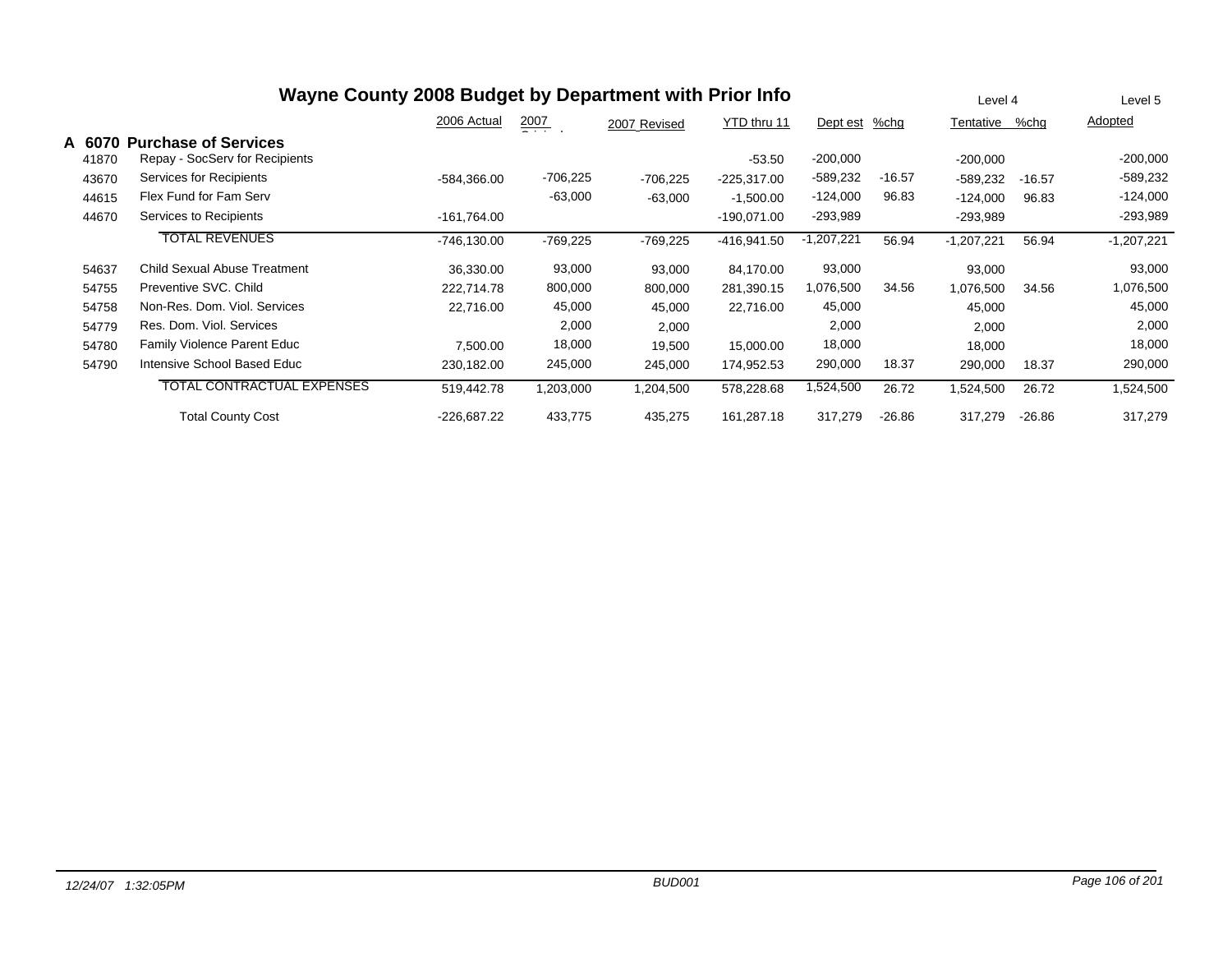| Wayne County 2008 Budget by Department with Prior Info |                             |                 |               |              |               |               |      |            | Level 4 |                |
|--------------------------------------------------------|-----------------------------|-----------------|---------------|--------------|---------------|---------------|------|------------|---------|----------------|
|                                                        |                             | 2006 Actual     | 2007<br>$  -$ | 2007 Revised | YTD thru 11   | Dept est %chg |      | Tentative  | %chg    | <b>Adopted</b> |
|                                                        | A 6100 Medicaid             |                 |               |              |               |               |      |            |         |                |
| 43601                                                  | <b>Medical Assistance</b>   | $-1.236.460.00$ |               |              |               |               |      |            |         |                |
|                                                        | <b>TOTAL REVENUES</b>       | $-1.236.460.00$ |               |              |               |               |      |            |         |                |
| 54000                                                  | <b>Contractual Expenses</b> | 12.541.047.72   | 12,970,481    | 12.970.481   | 11.406.781.00 | 13,751,957    | 6.03 | 13.486.457 | 3.98    | 13,486,457     |
|                                                        | TOTAL CONTRACTUAL EXPENSES  | 12,541,047.72   | 12.970.481    | 12.970.481   | 11.406.781.00 | 13,751,957    | 6.03 | 13.486.457 | 3.98    | 13,486,457     |
|                                                        | <b>Total County Cost</b>    | 11,304,587.72   | 12.970.481    | 12.970.481   | 11,406,781.00 | 13.751.957    | 6.03 | 13,486,457 | 3.98    | 13,486,457     |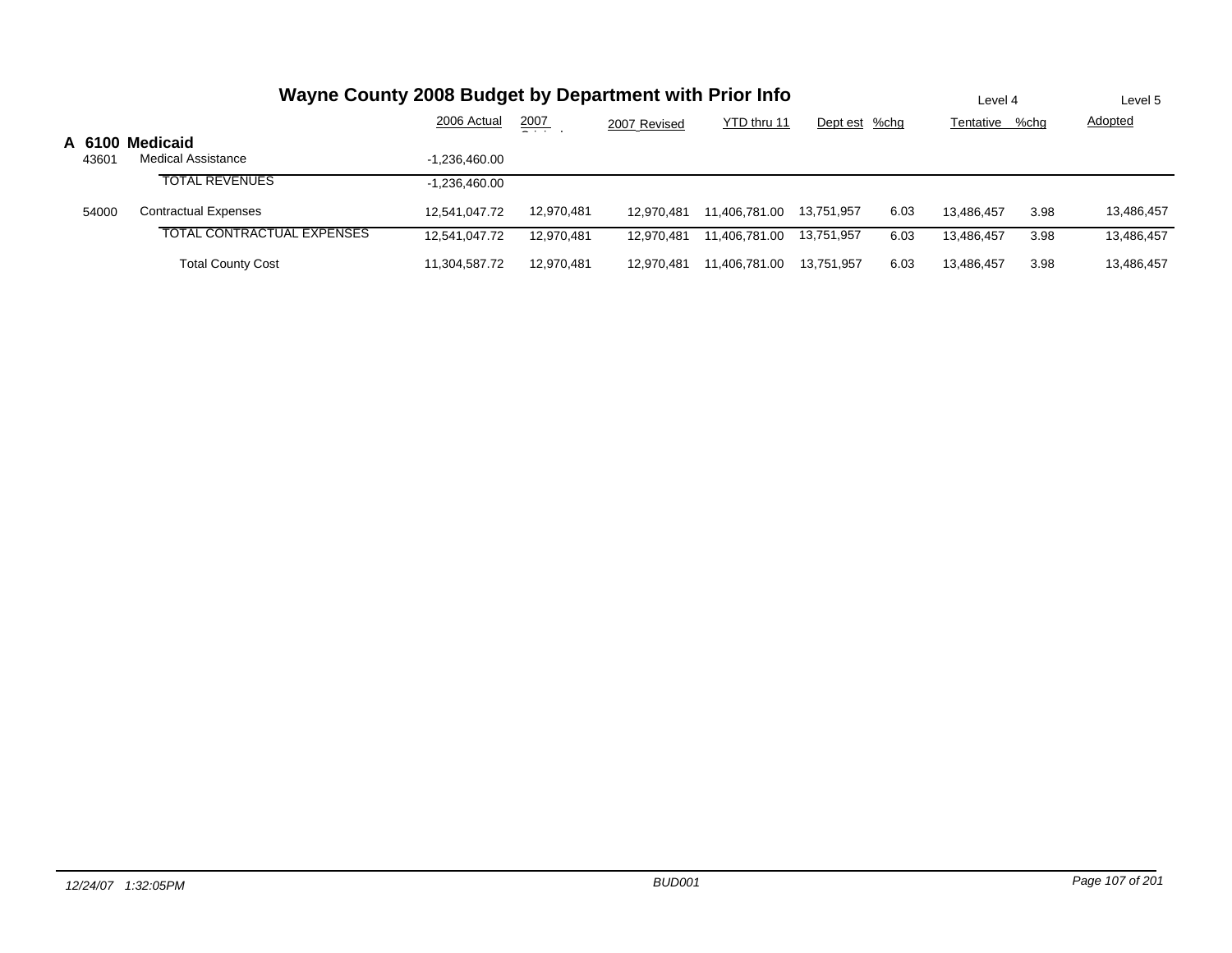| Wayne County 2008 Budget by Department with Prior Info |                                   |                 |               |              |              |               |         |            | Level 4 | Level 5    |
|--------------------------------------------------------|-----------------------------------|-----------------|---------------|--------------|--------------|---------------|---------|------------|---------|------------|
|                                                        |                                   | 2006 Actual     | 2007<br>- - - | 2007 Revised | YTD thru 11  | Dept est %chg |         | Tentative  | %chg    | Adopted    |
| A 61                                                   | <b>Medical Assistance</b>         |                 |               |              |              |               |         |            |         |            |
| 41801                                                  | Repay - Medical Assistance        | $-1.069.631.84$ | $-500,000$    | $-500,000$   | -746.517.21  | $-500,000$    |         | $-800.000$ | 60.00   | $-800,000$ |
| 43601                                                  | Medical Assistance                | 388.936.00      | 227,500       | 227.500      | 373.680.00   | 220,000       | $-3.30$ | 350,000    | 53.85   | 350,000    |
| 44601                                                  | Medical Assistance                | 481.259.00      | 227,500       | 227,500      | 285.257.00   | 220,000       | $-3.30$ | 350,000    | 53.85   | 350,000    |
|                                                        | <b>TOTAL REVENUES</b>             | -199.436.84     | $-45,000$     | $-45,000$    | $-87,580.21$ | $-60,000$     | 33.33   | $-100,000$ | 122.22  | $-100,000$ |
| 54000                                                  | <b>Contractual Expenses</b>       | 41.128.37       | 45,000        | 45,000       | 22.116.10    | 60,000        | 33.33   | 60.000     | 33.33   | 60,000     |
|                                                        | <b>TOTAL CONTRACTUAL EXPENSES</b> | 41.128.37       | 45,000        | 45,000       | 22.116.10    | 60,000        | 33.33   | 60,000     | 33.33   | 60,000     |
|                                                        | <b>Total County Cost</b>          | -158.308.47     |               |              | $-65.464.11$ | 0             |         | $-40.000$  |         | $-40,000$  |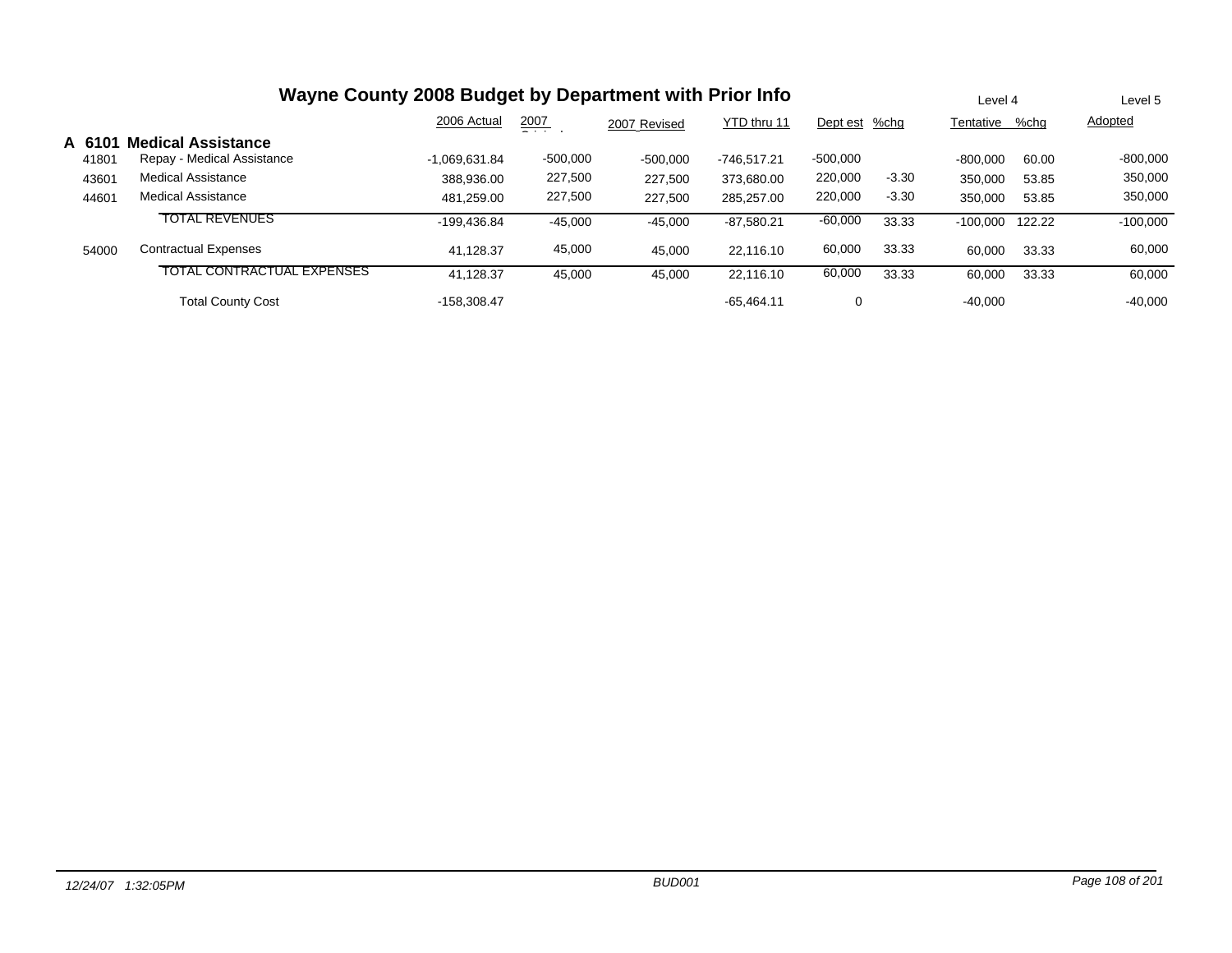| Wayne County 2008 Budget by Department with Prior Info | Level 4        | Level 5        |   |  |  |
|--------------------------------------------------------|----------------|----------------|---|--|--|
| 2006 Actual                                            | Tentative %chg | <b>Adopted</b> |   |  |  |
| A 6102 MMIS Medical Assistance                         |                |                |   |  |  |
| <b>TOTAL REVENUES</b>                                  |                |                |   |  |  |
| TOTAL CONTRACTUAL EXPENSES                             |                |                |   |  |  |
| <b>Total County Cost</b>                               |                |                | 0 |  |  |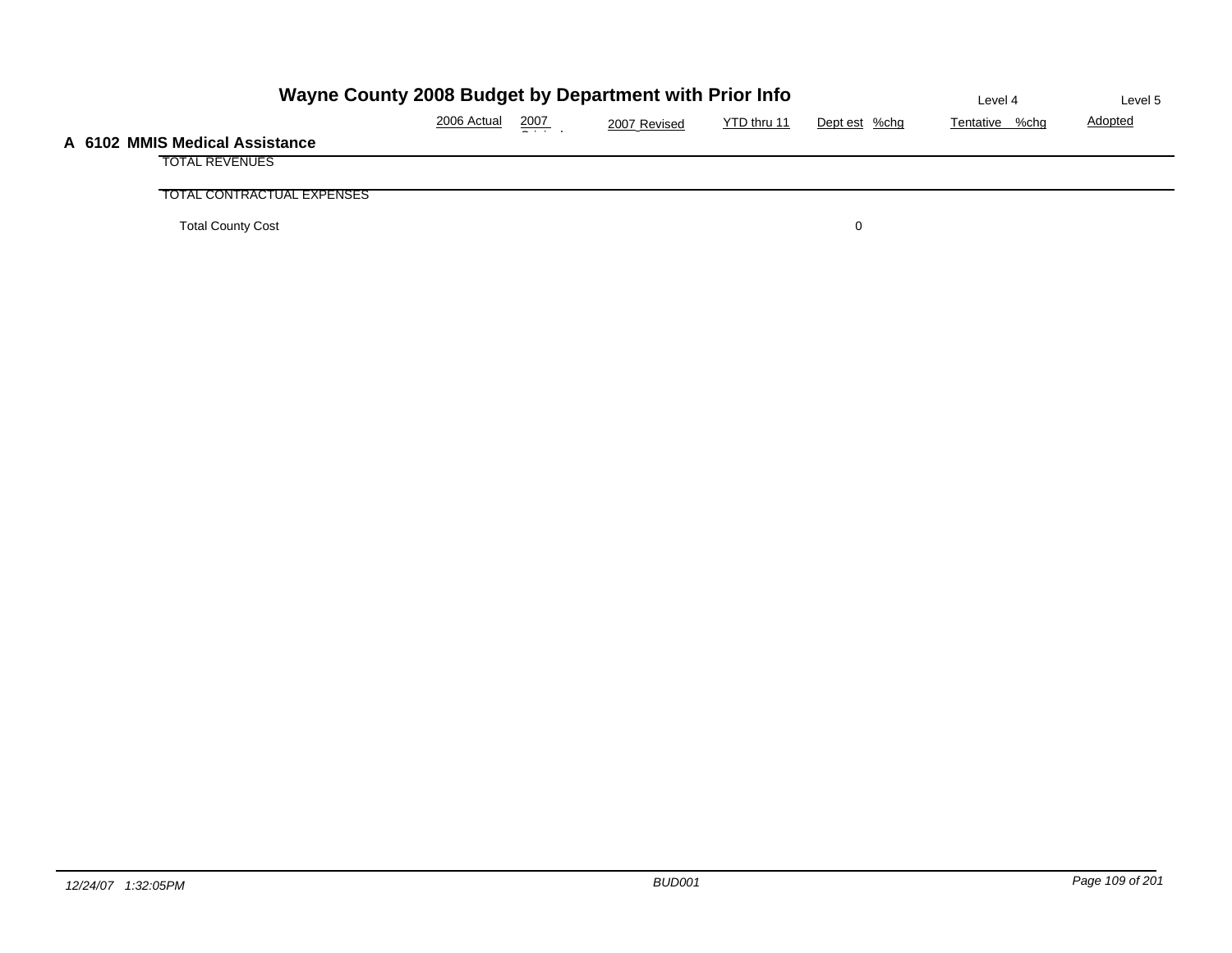|       | Wayne County 2008 Budget by Department with Prior Info | Level 4     | Level 5       |              |             |               |                |         |
|-------|--------------------------------------------------------|-------------|---------------|--------------|-------------|---------------|----------------|---------|
|       |                                                        | 2006 Actual | 2007<br>$  -$ | 2007 Revised | YTD thru 11 | Dept est %chg | Tentative %chg | Adopted |
| 43606 | A 6106 Family Type Homes<br>Special Needs Program      |             | $-500$        | $-500$       |             | $-500$        | $-500$         | -500    |
|       | <b>TOTAL REVENUES</b>                                  |             | $-500$        | $-500$       |             | $-500$        | $-500$         | -500    |
| 54000 | <b>Contractual Expenses</b>                            |             | 500           | 500          |             | 500           | 500            | 500     |
|       | TOTAL CONTRACTUAL EXPENSES                             |             | 500           | 500          |             | 500           | 500            | 500     |
|       | <b>Total County Cost</b>                               |             |               |              |             | 0             |                |         |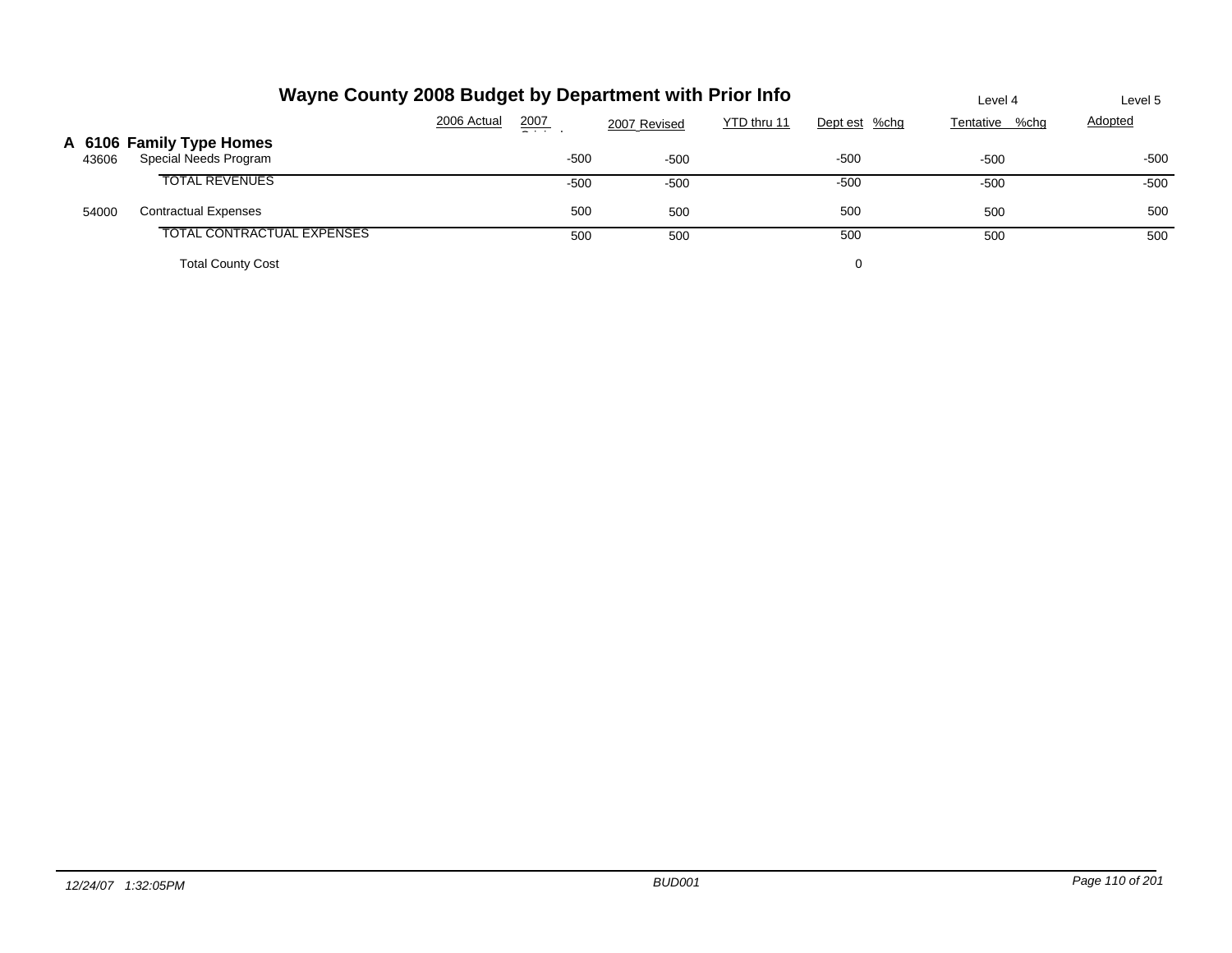|        | Wayne County 2008 Budget by Department with Prior Info |                 |                 |              |                 |               |           |              |           | Level 5      |
|--------|--------------------------------------------------------|-----------------|-----------------|--------------|-----------------|---------------|-----------|--------------|-----------|--------------|
|        |                                                        | 2006 Actual     | 2007<br>- - - - | 2007 Revised | YTD thru 11     | Dept est %chg |           | Tentative    | $%$ chq   | Adopted      |
| A 6109 | <b>Family Assistance</b>                               |                 |                 |              |                 |               |           |              |           |              |
| 41809  | Repay - Family Assistance                              | -409.334.61     | $-350,000$      | $-359,000$   | $-373,266.17$   | $-350,000$    |           | $-350,000$   |           | $-350,000$   |
| 41811  | <b>Federal Incentives</b>                              | $-68,156.00$    | $-54,000$       | $-55,800$    | $-68,244.00$    |               | $-100.00$ |              | $-100.00$ |              |
| 43609  | <b>Family Assistance</b>                               | -455.072.00     | $-532,338$      | -546,738     | $-319,953.00$   | $-550,625$    | 3.44      | $-550,625$   | 3.44      | $-550,625$   |
| 44609  | <b>Family Assistance</b>                               | $-1,845,188.00$ | $-1,214,675$    | $-1,247,075$ | $-616,324.00$   | $-1,096,250$  | $-9.75$   | $-1,096,250$ | $-9.75$   | $-1,096,250$ |
| 44615  | Flex Fund for Fam Serv                                 | -443,979.00     | $-1,200,000$    | $-1,232,400$ | -775,885.00     | $-1,272,900$  | 6.08      | $-1,272,900$ | 6.08      | $-1,272,900$ |
|        | <b>TOTAL REVENUES</b>                                  | $-3,221,729.61$ | $-3,351,013$    | $-3,441,013$ | $-2,153,672.17$ | $-3,269,775$  | $-2.42$   | $-3,269,775$ | $-2.42$   | $-3,269,775$ |
| 54710  | <b>Family Assistance</b>                               | 1,784,536.44    | 2,182,067       | 1,651,567    | 1,411,202.30    | 1,790,000     | $-17.97$  | 1,790,000    | $-17.97$  | 1,790,000    |
| 54720  | EAF- Vendor                                            | 58,948.30       | 45,000          | 75,500       | 52,490.75       | 70,000        | 55.56     | 70,000       | 55.56     | 70,000       |
| 54722  | EAF-FC                                                 | 2,509,813.89    | 2,000,000       | 2,590,000    | 2.449.300.11    | 2,450,000     | 22.50     | 2,450,000    | 22.50     | 2,450,000    |
| 54799  | FA Disregard                                           | $-117.57$       | 2,000           | 2,000        | 50.00           | 2,000         |           | 2,000        |           | 2,000        |
|        | <b>TOTAL CONTRACTUAL EXPENSES</b>                      | 4,353,181.06    | 4,229,067       | 4,319,067    | 3,913,043.16    | 4,312,000     | 1.96      | 4,312,000    | 1.96      | 4,312,000    |
|        | <b>Total County Cost</b>                               | 1,131,451.45    | 878,054         | 878,054      | 1,759,370.99    | 1,042,225     | 18.70     | 1,042,225    | 18.70     | 1,042,225    |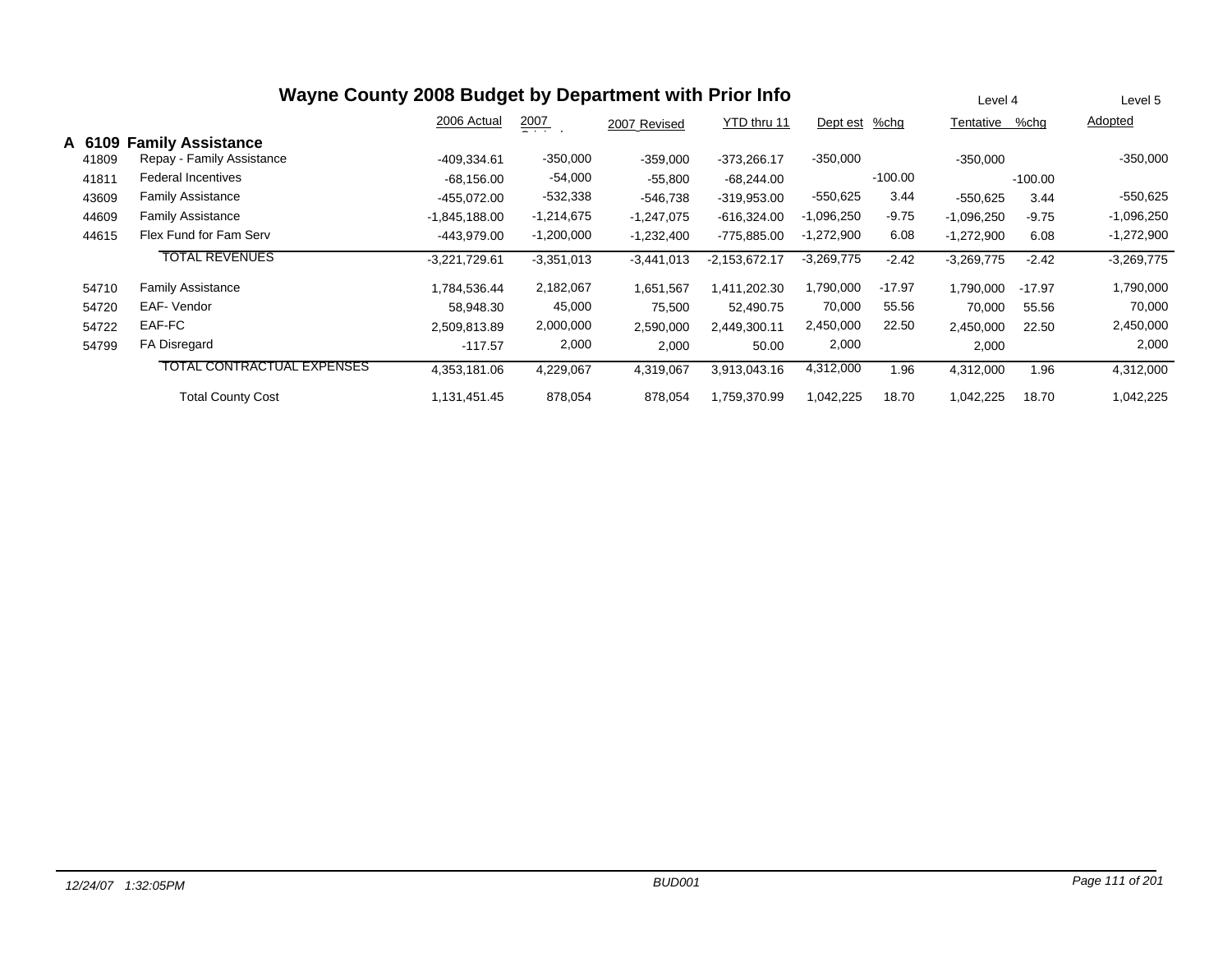| Wayne County 2008 Budget by Department with Prior Info |                                       |                 |                      |              |               |              |          |              |          | Level 5      |
|--------------------------------------------------------|---------------------------------------|-----------------|----------------------|--------------|---------------|--------------|----------|--------------|----------|--------------|
|                                                        |                                       | 2006 Actual     | $\frac{2007}{200}$ . | 2007 Revised | YTD thru 11   | Dept est     | %chg     | Tentative    | %chg     | Adopted      |
| A 6119                                                 | <b>Soc Serv Foster Care</b>           |                 |                      |              |               |              |          |              |          |              |
| 41819                                                  | Repay - Foster Care                   | -57,789.58      | $-60,000$            | $-71,750$    | $-20,651.64$  | $-52,000$    | $-13.33$ | $-52,000$    | $-13.33$ | $-52,000$    |
| 43619                                                  | Foster Care/Handicapped Child         | $-840,425.00$   | -724,810             | $-583,810$   | -573,738.00   | -793,225     | 9.44     | $-793,225$   | 9.44     | $-793,225$   |
| 44619                                                  | Federal Aid - Foster Care             | -404,792.00     | -427,915             | $-345,665$   | $-295,486.00$ | $-470,525$   | 9.96     | $-470,525$   | 9.96     | $-470,525$   |
|                                                        | <b>TOTAL REVENUES</b>                 | $-1,303,006.58$ | $-1,212,725$         | $-1,001,225$ | -889,875.64   | $-1,315,750$ | 8.50     | $-1,315,750$ | 8.50     | $-1,315,750$ |
| 54713                                                  | IV-E                                  | 123,900.90      | 200,000              | 200,000      | 88,044.09     | 160,000      | $-20.00$ | 160,000      | $-20.00$ | 160,000      |
| 54714                                                  | IV-E JD/Pins                          | 457,486.58      | 475,000              | 475,000      | 351,708.76    | 515,000      | 8.42     | 515,000      | 8.42     | 515,000      |
| 54742                                                  | <b>Residential Treatment Facility</b> |                 | 5,000                | 5,000        |               | 5,000        |          | 5,000        |          | 5,000        |
| 54743                                                  | <b>COH Maintenance</b>                | 94,082.15       | 200,000              | 40,000       |               | 160,000      | $-20.00$ | 160,000      | $-20.00$ | 160,000      |
| 54744                                                  | Adoption Subsidy IV-E                 | 588,114.80      | 450,000              | 450,000      | 405,846.09    | 475,000      | 5.56     | 475,000      | 5.56     | 475,000      |
| 54745                                                  | <b>Adoption Subsidy</b>               |                 | 200,000              | 125,000      | 95,633.20     | 175,000      | $-12.50$ | 175,000      | $-12.50$ | 175,000      |
| 54747                                                  | <b>Medical Adoption Subsidy</b>       |                 | 500                  | 500          |               | 500          |          | 500          |          | 500          |
|                                                        | <b>TOTAL CONTRACTUAL EXPENSES</b>     | 1,263,584.43    | 1,530,500            | 1,295,500    | 941,232.14    | 1,490,500    | $-2.61$  | 1,490,500    | $-2.61$  | 1,490,500    |
|                                                        | <b>Total County Cost</b>              | $-39,422.15$    | 317,775              | 294,275      | 51,356.50     | 174,750      | $-45.01$ | 174,750      | $-45.01$ | 174,750      |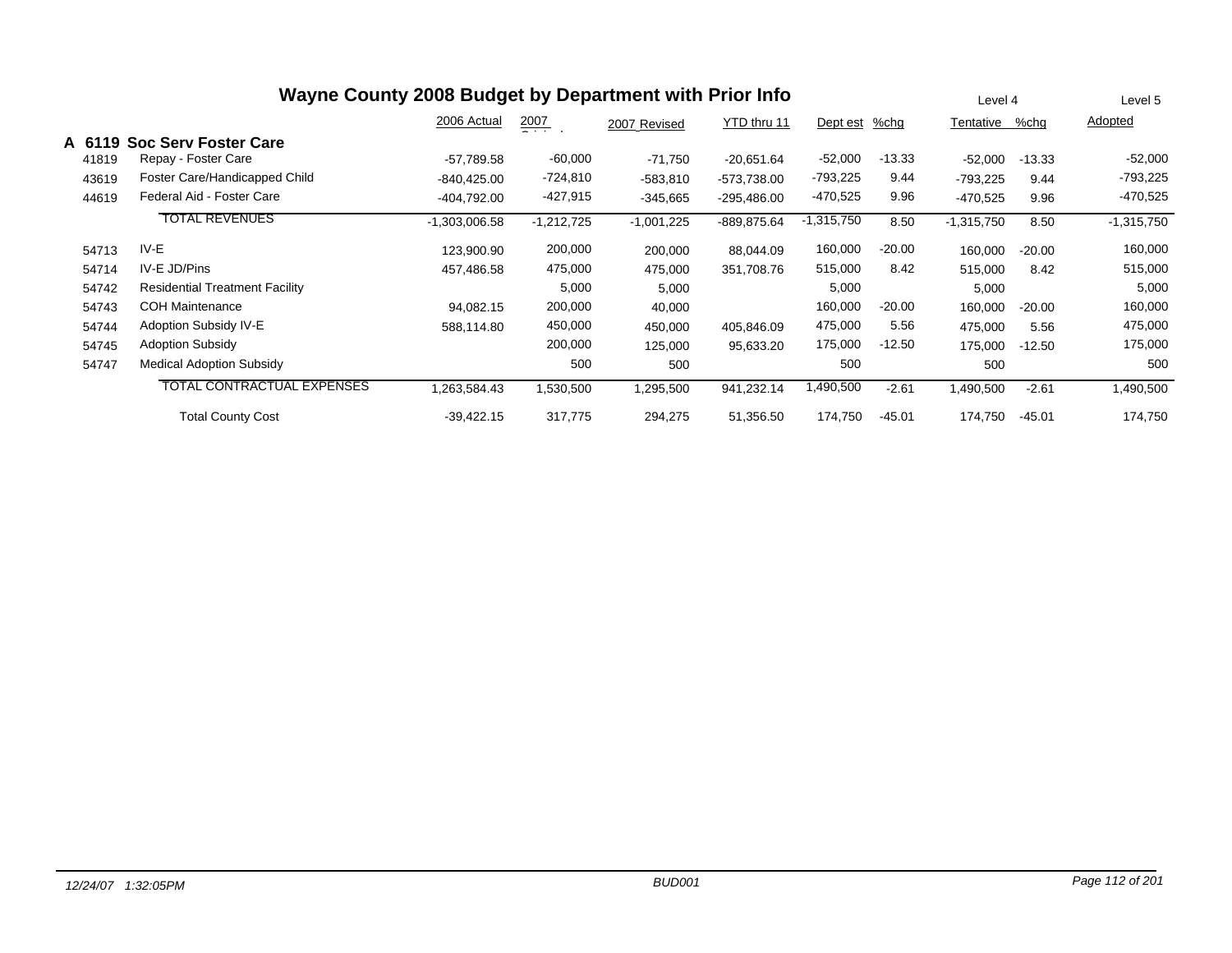|        | Wayne County 2008 Budget by Department with Prior Info |              |               |              |               |               |           |            |          | Level 5    |
|--------|--------------------------------------------------------|--------------|---------------|--------------|---------------|---------------|-----------|------------|----------|------------|
|        |                                                        | 2006 Actual  | 2007<br>- - - | 2007 Revised | YTD thru 11   | Dept est %chg |           | Tentative  | %chq     | Adopted    |
| A 6123 | <b>Juv Delinguent Care</b>                             |              |               |              |               |               |           |            |          |            |
| 41823  | Repay - Juvenile Delinquent                            |              |               |              | $-21,625.57$  |               |           |            |          |            |
| 43623  | Juvenile Delinguent Care                               | $-65.245.76$ | $-171,900$    | $-171,900$   | $-116.260.66$ | $-211,000$    | 22.75     | $-211.000$ | 22.75    | $-211,000$ |
|        | <b>TOTAL REVENUES</b>                                  | $-65,245.76$ | $-171,900$    | $-171,900$   | -137,886.23   | $-211,000$    | 22.75     | $-211,000$ | 22.75    | $-211,000$ |
| 54742  | <b>Residential Treatment Facility</b>                  |              | 2,000         | 2,000        |               | 2,000         |           | 2,000      |          | 2,000      |
| 54750  | Secure Detention                                       | 11.318.27    | 15,000        | 15,000       | 8,642.56      | 15,000        |           | 15,000     |          | 15,000     |
| 54751  | Non-Secure Detention                                   | 135.564.87   | 200,000       | 120,000      | 23,209.04     | 175,000       | $-12.50$  | 175,000    | $-12.50$ | 175,000    |
| 54752  | Foster Care - JD                                       | 34,020.16    | 40,000        | 120,000      | 103,348.73    | 80,000        | 100.00    | 80,000     | 100.00   | 80,000     |
| 54753  | Hopewell                                               | 134,275.00   | 125,000       | 125,000      | 111,930.00    |               | $-100.00$ | 150,000    | 20.00    | 150,000    |
|        | <b>TOTAL CONTRACTUAL EXPENSES</b>                      | 315,178.30   | 382,000       | 382,000      | 247,130.33    | 272,000       | $-28.80$  | 422,000    | 10.47    | 422,000    |
|        | <b>Total County Cost</b>                               | 249,932.54   | 210,100       | 210.100      | 109.244.10    | 61,000        | $-70.97$  | 211,000    | 0.43     | 211,000    |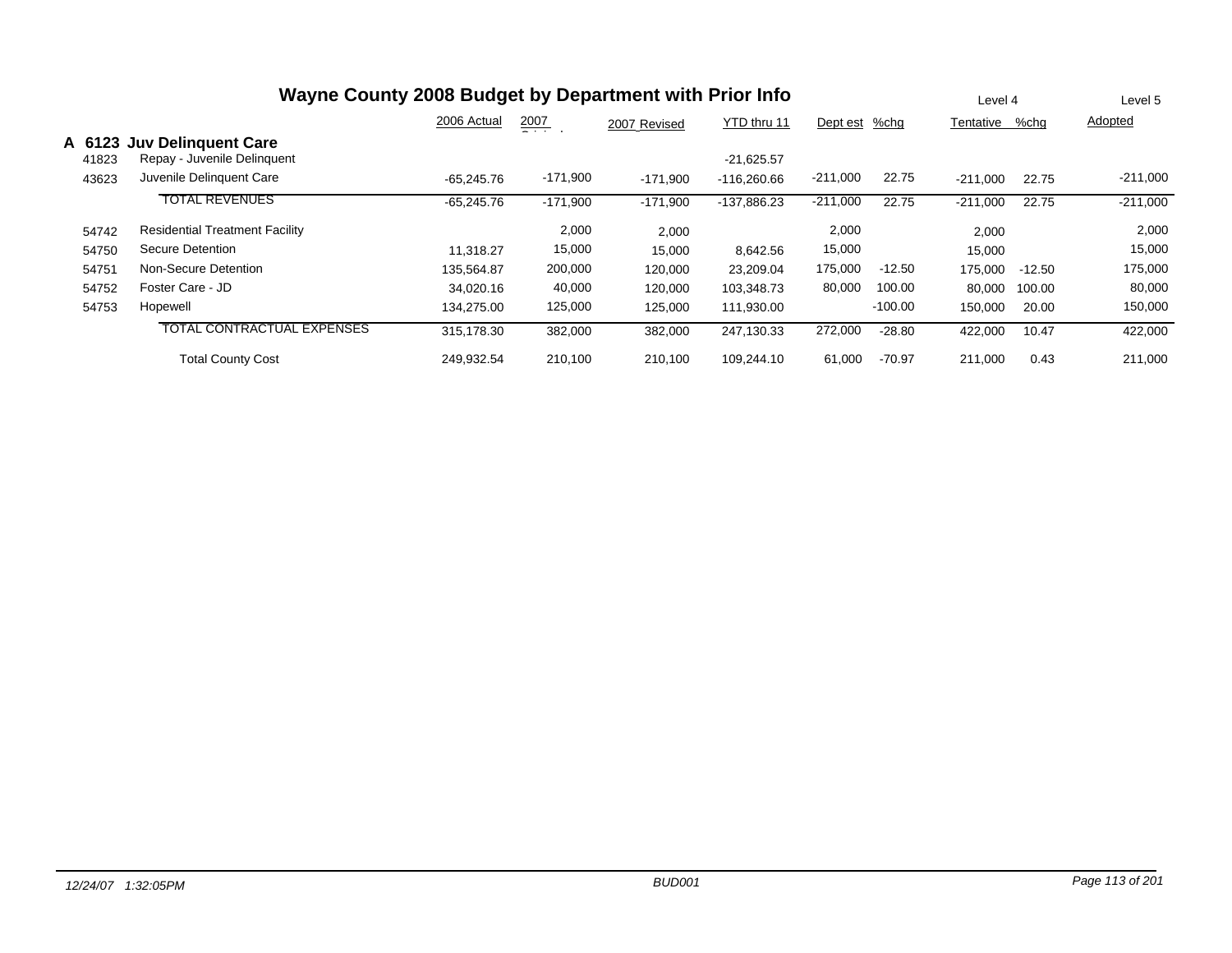| Wayne County 2008 Budget by Department with Prior Info |                                                               |              |               |              |              |               |       |           | Level 4 | Level 5        |
|--------------------------------------------------------|---------------------------------------------------------------|--------------|---------------|--------------|--------------|---------------|-------|-----------|---------|----------------|
|                                                        |                                                               | 2006 Actual  | 2007<br>- - - | 2007 Revised | YTD thru 11  | Dept est %chg |       | Tentative | %chq    | <b>Adopted</b> |
| 41829                                                  | A 6129 State Training School<br>Repay - State Training School | $-19.472.47$ | $-12.000$     | $-12.000$    | $-20.606.77$ | $-12.000$     |       | $-15.000$ | 25.00   | $-15.000$      |
|                                                        | <b>TOTAL REVENUES</b>                                         | $-19.472.47$ | $-12.000$     | $-12.000$    | $-20.606.77$ | $-12,000$     |       | $-15.000$ | 25.00   | $-15,000$      |
| 54000                                                  | <b>Contractual Expenses</b>                                   | 459.099.31   | 700.000       | 700.000      | 661.236.47   | 900,000       | 28.57 | 900.000   | 28.57   | 900,000        |
|                                                        | TOTAL CONTRACTUAL EXPENSES                                    | 459.099.31   | 700.000       | 700.000      | 661.236.47   | 900,000       | 28.57 | 900,000   | 28.57   | 900,000        |
|                                                        | Total County Cost                                             | 439.626.84   | 688,000       | 688,000      | 640.629.70   | 888,000       | 29.07 | 885,000   | 28.63   | 885,000        |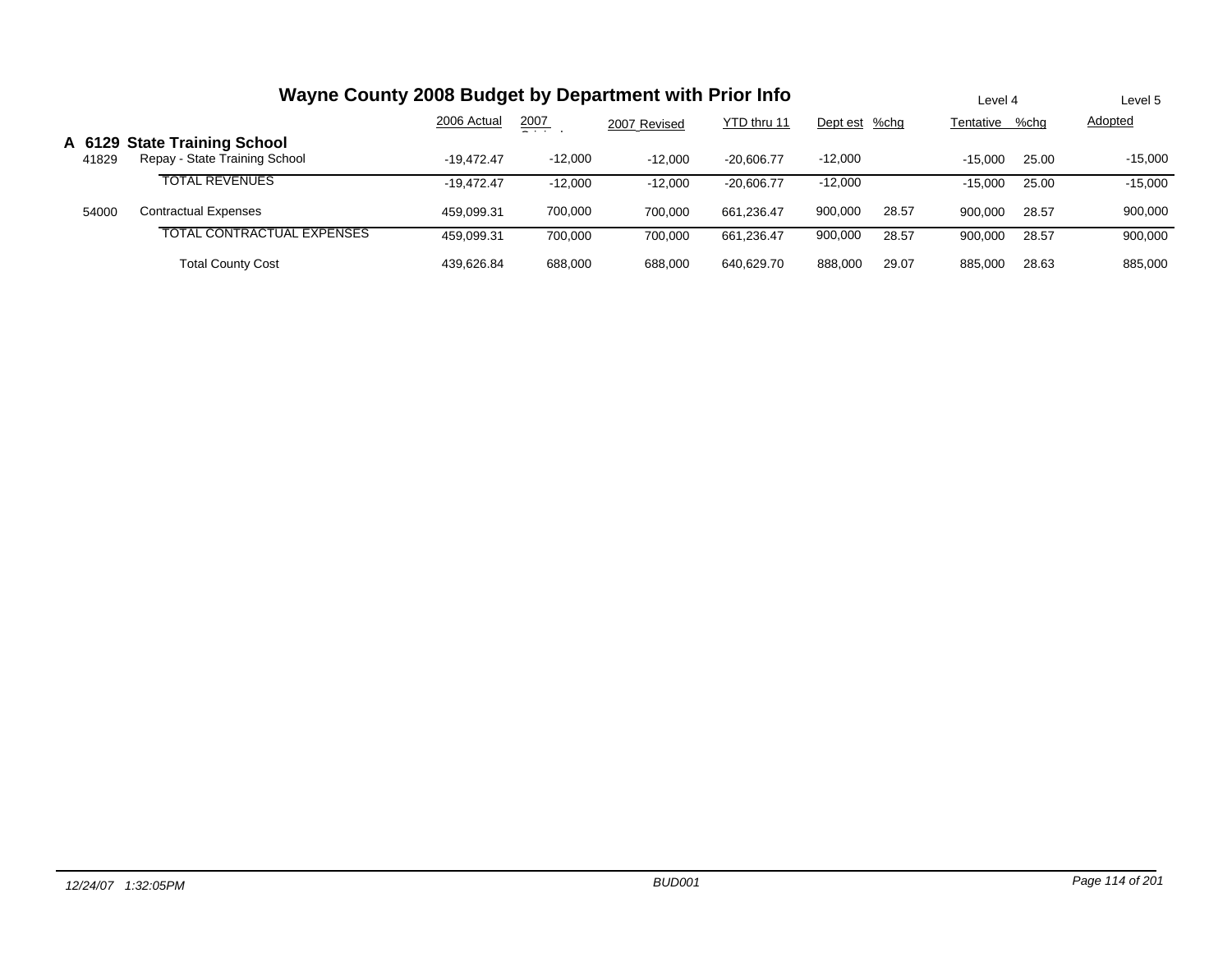| Wayne County 2008 Budget by Department with Prior Info |                                   |               |               |              |               |              |          |              |          | Level 5      |
|--------------------------------------------------------|-----------------------------------|---------------|---------------|--------------|---------------|--------------|----------|--------------|----------|--------------|
|                                                        |                                   | 2006 Actual   | 2007<br>$  -$ | 2007 Revised | YTD thru 11   | Dept est     | %chg     | Tentative    | %chg     | Adopted      |
|                                                        | A 6140 Safety Net                 |               |               |              |               |              |          |              |          |              |
| 41840                                                  | Repay - Safety Net                | $-327.297.62$ | $-200,000$    | $-200,000$   | $-296.591.21$ | $-250,000$   | 25.00    | -250,000     | 25.00    | $-250,000$   |
| 43616                                                  | Local Admin Fund                  |               | $-1,000$      | $-1,000$     |               | $-1,000$     |          | $-1,000$     |          | $-1,000$     |
| 43640                                                  | Safety Net                        | $-569.649.00$ | $-823,988$    | $-818,988$   | $-507.289.00$ | $-761,289$   | $-7.61$  | -761,289     | $-7.61$  | $-761,289$   |
| 44640                                                  | Tanf B.G to Safety Net            | $-31,959.00$  | $-40,524$     | $-40,524$    | $-18.755.00$  | $-32,422$    | $-19.99$ | $-32.422$    | $-19.99$ | $-32,422$    |
|                                                        | <b>TOTAL REVENUES</b>             | $-928.905.62$ | $-1.065.512$  | $-1,060,512$ | $-822.635.21$ | $-1,044,711$ | $-1.95$  | $-1,044,711$ | $-1.95$  | $-1,044,711$ |
| 54000                                                  | <b>Contractual Expenses</b>       | 1,642,888.55  | 1,928,500     | 1,918,500    | 1,527,669.69  | 1,850,000    | $-4.07$  | 1,850,000    | $-4.07$  | 1,850,000    |
|                                                        | <b>TOTAL CONTRACTUAL EXPENSES</b> | 1.642.888.55  | 1,928,500     | 1,918,500    | 1.527.669.69  | .850,000     | $-4.07$  | 1,850,000    | $-4.07$  | 1,850,000    |
|                                                        | <b>Total County Cost</b>          | 713.982.93    | 862,988       | 857,988      | 705.034.48    | 805,289      | $-6.69$  | 805,289      | $-6.69$  | 805,289      |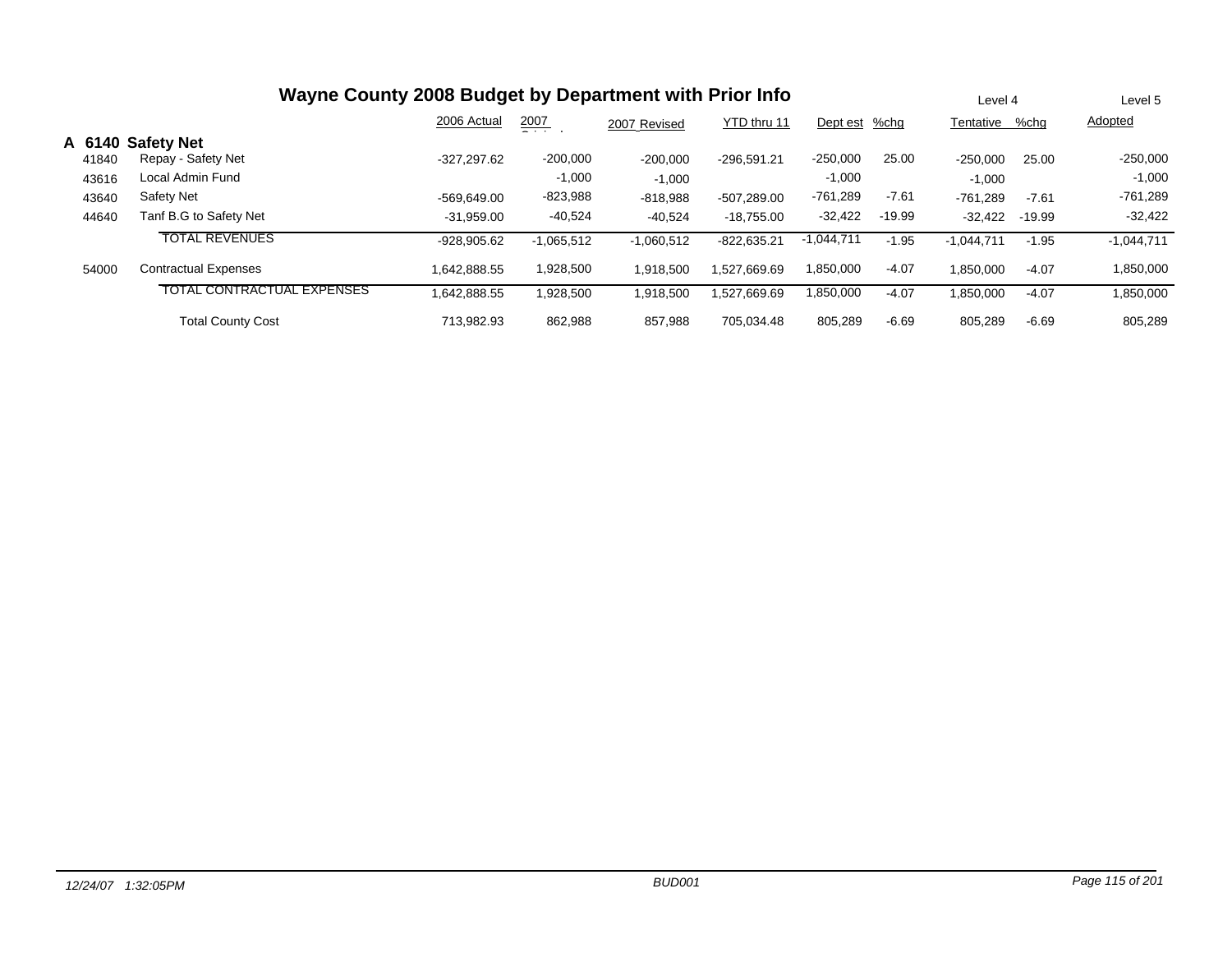|       | Wayne County 2008 Budget by Department with Prior Info |                 |               |              |                 |               |           |                |          | Level 5      |
|-------|--------------------------------------------------------|-----------------|---------------|--------------|-----------------|---------------|-----------|----------------|----------|--------------|
|       |                                                        | 2006 Actual     | 2007<br>$  -$ | 2007 Revised | YTD thru 11     | Dept est %chg |           | Tentative %chg |          | Adopted      |
|       | A 6141 Home Energy Assistance Program                  |                 |               |              |                 |               |           |                |          |              |
| 41841 | Repay - HEAP                                           | $-39.304.25$    | $-25.000$     | $-25.000$    | $-16.775.11$    |               | $-100.00$ | $-15.000$      | $-40.00$ | $-15,000$    |
| 44641 | <b>HEAP</b>                                            | $-1.933.605.00$ | $-1,975,000$  | $-1.975.000$ | $-1.274.214.00$ | $-1,000,000$  | $-49.37$  | $-985.000$     | $-50.13$ | $-985,000$   |
|       | <b>TOTAL REVENUES</b>                                  | $-1,972,909.25$ | $-2,000,000$  | $-2,000,000$ | $-1,290,989.11$ | $-1,000,000$  | -50.00    | $-1,000,000$   | $-50.00$ | $-1,000,000$ |
| 54000 | <b>Contractual Expenses</b>                            | 1.976.488.65    | 2,000,000     | 2.000.000    | 1.291.951.99    | 1,000,000     | $-50.00$  | 1.000.000      | $-50.00$ | 1,000,000    |
|       | TOTAL CONTRACTUAL EXPENSES                             | 1,976,488.65    | 2,000,000     | 2,000,000    | 1.291.951.99    | 1,000,000     | $-50.00$  | 1,000,000      | $-50.00$ | 1,000,000    |
|       | <b>Total County Cost</b>                               | 3.579.40        |               |              | 962.88          | 0             |           |                |          |              |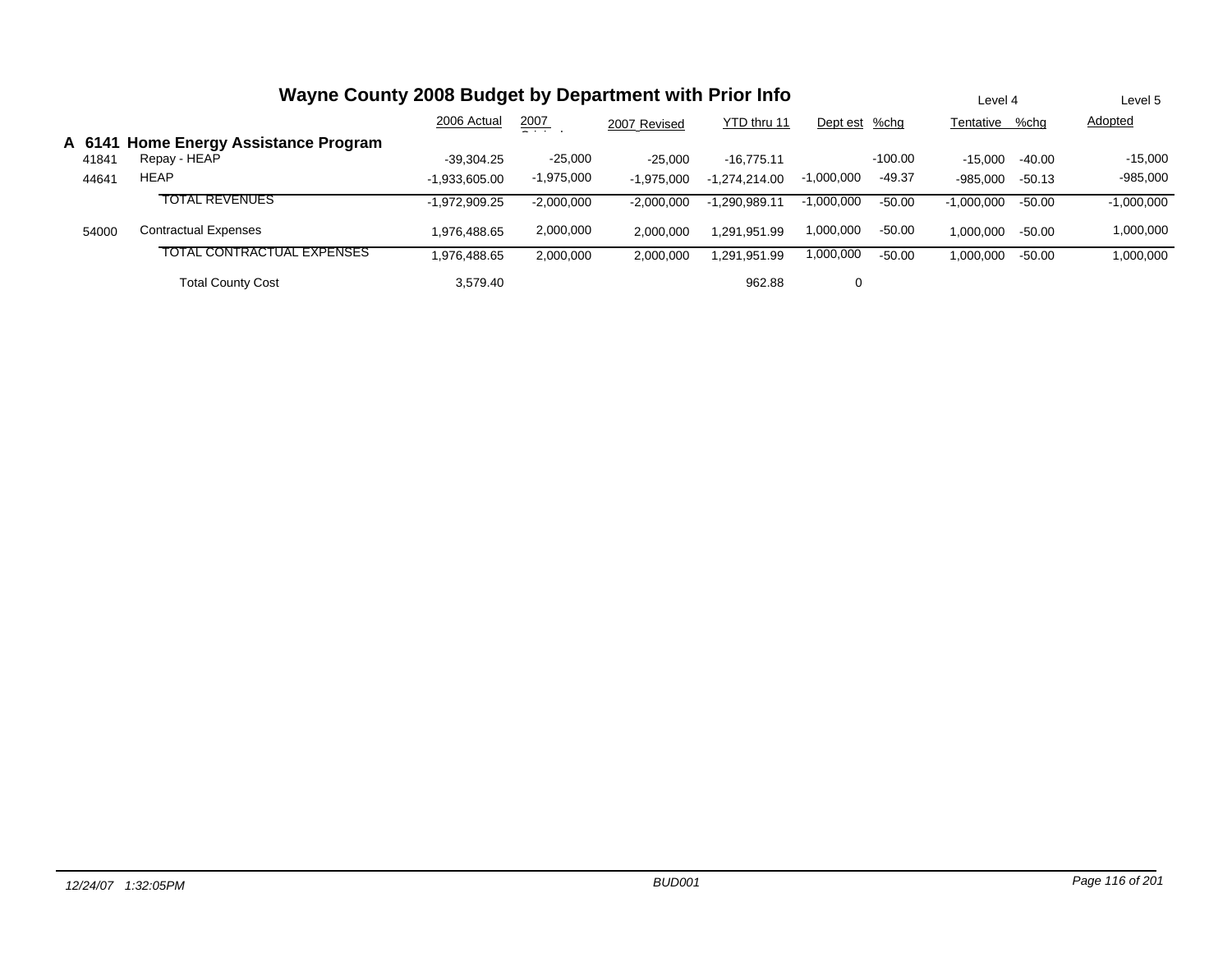| Wayne County 2008 Budget by Department with Prior Info |                                   |             |          |              |             |               |       |           |       | Level 5  |
|--------------------------------------------------------|-----------------------------------|-------------|----------|--------------|-------------|---------------|-------|-----------|-------|----------|
|                                                        |                                   | 2006 Actual | 2007     | 2007 Revised | YTD thru 11 | Dept est %chg |       | Tentative | %chq  | Adopted  |
| A 6142                                                 | <b>Emer Assistance for Adults</b> |             |          |              |             |               |       |           |       |          |
| 41842                                                  | Repay - Emergency Aid to Adult    | $-152.66$   |          |              | $-497.32$   |               |       |           |       |          |
| 43642                                                  | Emergency Aid to Adults           | $-3,180.00$ | $-2,500$ | $-7,500$     | $-4,191.00$ | $-3,750$      | 50.00 | $-3.750$  | 50.00 | $-3,750$ |
|                                                        | <b>TOTAL REVENUES</b>             | $-3.332.66$ | $-2,500$ | $-7.500$     | -4,688.32   | $-3,750$      | 50.00 | $-3.750$  | 50.00 | $-3,750$ |
| 54000                                                  | <b>Contractual Expenses</b>       | 5.935.11    | 5,000    | 15.000       | 8,381.23    | 7,500         | 50.00 | 7.500     | 50.00 | 7,500    |
|                                                        | <b>TOTAL CONTRACTUAL EXPENSES</b> | 5,935.11    | 5,000    | 15.000       | 8,381.23    | 7,500         | 50.00 | 7,500     | 50.00 | 7,500    |
|                                                        | <b>Total County Cost</b>          | 2.602.45    | 2,500    | 7,500        | 3.692.91    | 3.750         | 50.00 | 3.750     | 50.00 | 3,750    |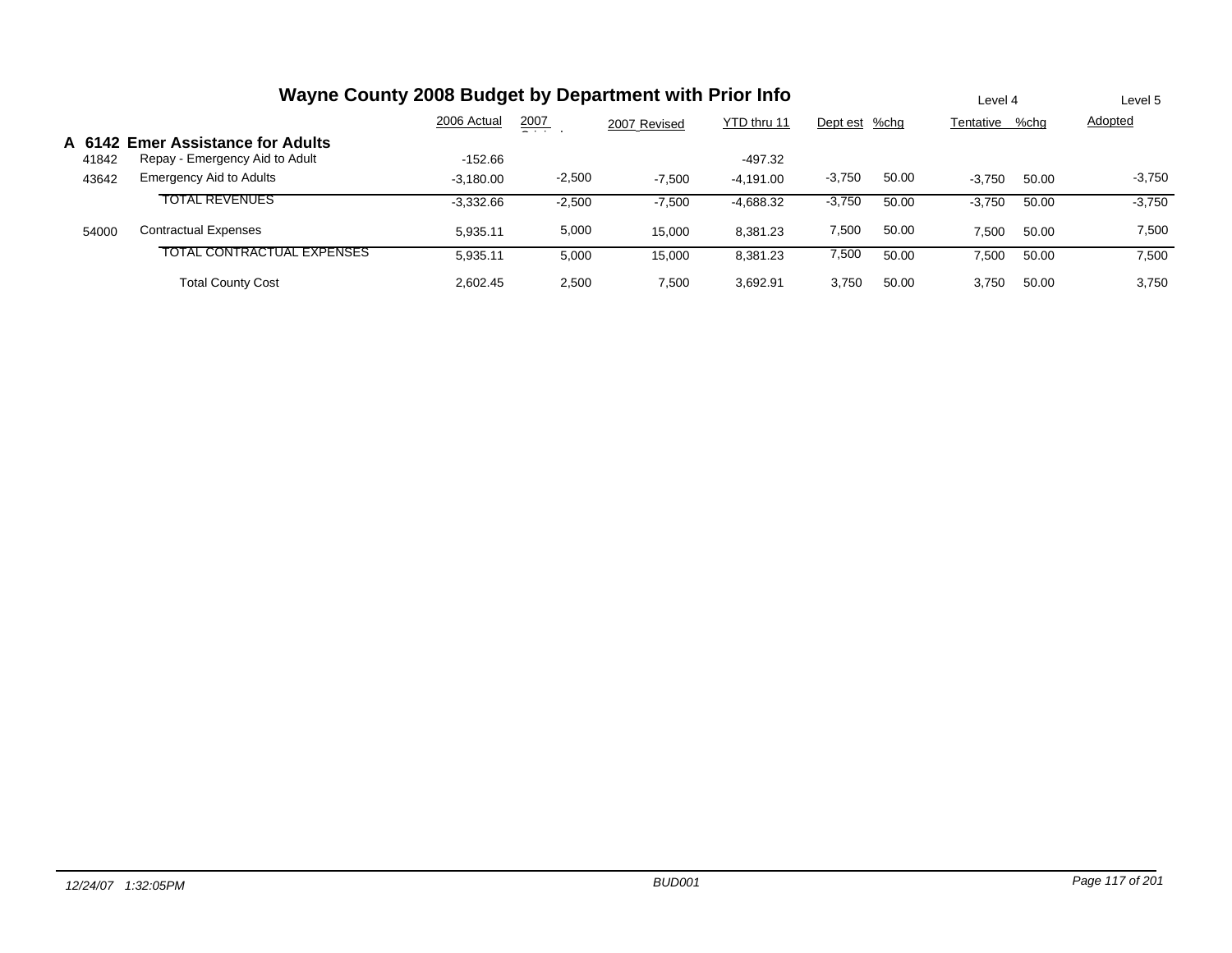| Wayne County 2008 Budget by Department with Prior Info |                                    |              |                  |              |              |               |       |                |          | Level 5   |
|--------------------------------------------------------|------------------------------------|--------------|------------------|--------------|--------------|---------------|-------|----------------|----------|-----------|
|                                                        |                                    | 2006 Actual  | $\frac{2007}{2}$ | 2007 Revised | YTD thru 11  | Dept est %chg |       | Tentative %chg |          | Adopted   |
| A 6211                                                 | <b>Title V Senior Comm Service</b> |              |                  |              |              |               |       |                |          |           |
| 42761                                                  | <b>CETA SCSEP Title V</b>          | $-34,144.43$ | $-35,552$        | $-35,552$    | $-28,238.71$ | $-35,552$     |       | $-35,552$      |          | $-35,552$ |
|                                                        | <b>TOTAL REVENUES</b>              | $-34,144.43$ | $-35,552$        | $-35,552$    | $-28,238.71$ | $-35,552$     |       | $-35,552$      |          | $-35,552$ |
| 51256                                                  | Empl & Training Coordinator        | 2,318.77     | 2,330            | 2,330        | 3,887.61     | 2,330         |       | 2,330          |          | 2,330     |
| 51357                                                  | <b>JTPA</b>                        | 25,554.07    | 27,198           | 27,198       | 22,256.17    | 27,198        |       | 27,198         |          | 27,198    |
|                                                        | <b>TOTAL PERSONAL SERVICES</b>     | 27,872.84    | 29,528           | 29,528       | 26,143.78    | 29,528        |       | 29,528         |          | 29,528    |
| 54199                                                  | Miscellaneous Expense              | 99.00        |                  |              |              |               |       |                |          |           |
| 54300                                                  | Insurance                          |              |                  |              | 127.34       |               |       | 172            |          | 172       |
| 54414                                                  | Information Technology             |              | 297              | 297          | 297.00       | 331           | 11.45 | 331            | 11.45    | 331       |
| 54485                                                  | Travel                             |              | 100              | 100          |              | 100           |       | 100            |          | 100       |
|                                                        | <b>TOTAL CONTRACTUAL EXPENSES</b>  | 99.00        | 397              | 397          | 424.34       | 431           | 8.56  | 603            | 51.89    | 603       |
| 58100                                                  | Payments to NYS Retirement Sys     | 248.00       | 233              | 233          |              | 233           |       | 233            |          | 233       |
| 58200                                                  | <b>Payments to Social Security</b> | 2,120.81     | 2,259            | 2,259        | 1,981.21     | 2,259         |       | 2,259          |          | 2,259     |
| 58300                                                  | <b>Workmens Comp</b>               | 797.00       | 1,181            | 1,181        |              | 1,181         |       | 975            | $-17.44$ | 975       |
| 58400                                                  | Hospitalization                    | 602.00       | 650              | 650          | 985.93       | 650           |       | 650            |          | 650       |
| 58500                                                  | Unemployment                       | 1,214.41     | 1,289            | 1,289        | 1,622.32     | 1,289         |       | 1,289          |          | 1,289     |
| 58600                                                  | <b>Disability</b>                  |              | 10               | 10           |              | 10            |       | 10             |          | 10        |
| 58901                                                  | Employee Assistance Program        | 3.81         | 5                | 5            | 4.31         | 5             |       | 5              |          | 5         |
|                                                        | <b>TOTAL FRINGE BENEFITS</b>       | 4,986.03     | 5,627            | 5,627        | 4,593.77     | 5,627         |       | 5,421          | $-3.66$  | 5,421     |
|                                                        | <b>Total County Cost</b>           | $-1,186.56$  |                  |              | 2,923.18     | 34            |       |                |          |           |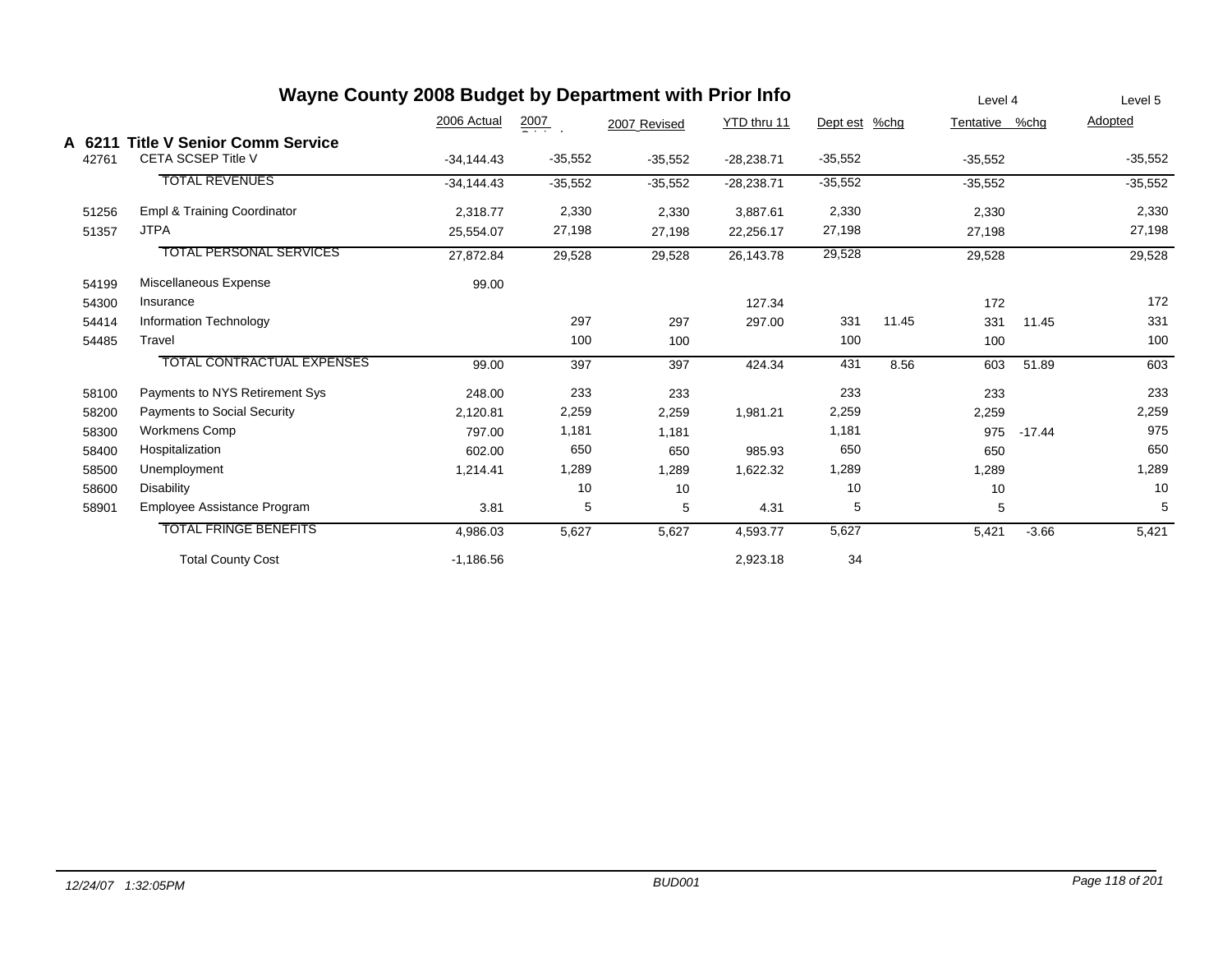| Wayne County 2008 Budget by Department with Prior Info |                                          |               |                    |              |               |               |       | Level 4        |          | Level 5    |
|--------------------------------------------------------|------------------------------------------|---------------|--------------------|--------------|---------------|---------------|-------|----------------|----------|------------|
|                                                        |                                          | 2006 Actual   | $\frac{2007}{200}$ | 2007 Revised | YTD thru 11   | Dept est %chg |       | Tentative %chg |          | Adopted    |
|                                                        | A 6212 WFD/DSS Intensive Employment      |               |                    |              |               |               |       |                |          |            |
| 42766                                                  | <b>DSS Reimbursement</b>                 | $-104,970.64$ | $-120,332$         | $-120,332$   | $-69,175.87$  | $-120,332$    |       | $-120,332$     |          | $-120,332$ |
|                                                        | <b>TOTAL REVENUES</b>                    | $-104,970.64$ | $-120,332$         | $-120,332$   | $-69, 175.87$ | $-120,332$    |       | $-120,332$     |          | $-120,332$ |
| 51252                                                  | <b>Employment &amp; Training Counsel</b> | 63,638.76     | 54,438             | 54,438       | 46,330.87     | 54,438        |       | 54,438         |          | 54,438     |
| 51256                                                  | Empl & Training Coordinator              | 5,817.34      | 18,579             | 18,579       | 13,159.07     | 18,579        |       | 18,579         |          | 18,579     |
|                                                        | <b>TOTAL PERSONAL SERVICES</b>           | 69,456.10     | 73,017             | 73,017       | 59,489.94     | 73,017        |       | 73,017         |          | 73,017     |
| 54150                                                  | <b>Office Supplies</b>                   | 470.25        | 600                | 600          | 495.00        | 600           |       | 600            |          | 600        |
| 54166                                                  | Postage                                  | 873.00        | 900                | 900          | 171.43        | 900           |       | 900            |          | 900        |
| 54199                                                  | Miscellaneous Expense                    | 34.15         | 500                | 500          | 538.10        | 500           |       | 400            | $-20.00$ | 400        |
| 54210                                                  | Gas                                      | 322.09        | 1,700              | 1,700        | 537.28        | 1,700         |       | 198            | $-88.35$ | 198        |
| 54220                                                  | Light & Power                            | 346.10        | 800                | 800          | 1,706.58      | 800           |       | 1,355          | 69.38    | 1,355      |
| 54230                                                  | Telephone                                | 985.91        | 1,925              | 1,925        | 546.69        | 1,925         |       | 1,200          | $-37.66$ | 1,200      |
| 54240                                                  | Water                                    | 14.92         | 55                 | 55           | 84.23         | 55            |       | 70             | 27.27    | 70         |
| 54300                                                  | Insurance                                |               | 400                | 400          | 520.85        | 400           |       | 500            | 25.00    | 500        |
| 54407                                                  | Building Maintenance & Repair            | 2,753.98      | 3,000              | 3,000        | 3,000.00      | 3,000         |       | 1,654          | $-44.87$ | 1,654      |
| 54408                                                  | Copier Expense                           | 750.47        | 1,200              | 1,200        | 1,184.56      | 1,200         |       | 900            | $-25.00$ | 900        |
| 54414                                                  | Information Technology                   | 1,391.00      | 2,088              | 2,088        | 2,442.90      | 2,328         | 11.49 | 2,328          | 11.49    | 2,328      |
| 54426                                                  | Equipment - Rental                       | 184.94        |                    |              |               |               |       |                |          |            |
| 54437                                                  | Lease                                    |               |                    |              |               |               |       | 9,180          |          | 9,180      |
| 54456                                                  | Printing                                 | 142.00        | 500                | 500          | 349.98        | 500           |       | 500            |          | 500        |
| 54485                                                  | Travel                                   | 1,698.74      | 3,000              | 3,000        | 1,791.60      | 3,000         |       | 2,000          | $-33.33$ | 2,000      |
|                                                        | <b>TOTAL CONTRACTUAL EXPENSES</b>        | 9,967.55      | 16,668             | 16,668       | 13,369.20     | 16,908        | 1.44  | 21,785         | 30.70    | 21,785     |
| 58100                                                  | Payments to NYS Retirement Sys           | 6,748.00      | 7,082              | 7,082        |               | 7,082         |       | 7,301          | 3.09     | 7,301      |
| 58200                                                  | <b>Payments to Social Security</b>       | 5,102.39      | 5,585              | 5,585        | 4,363.47      | 5,585         |       | 5,585          |          | 5,585      |
| 58300                                                  | <b>Workmens Comp</b>                     | 1,892.00      | 2,190              | 2,190        |               | 2,190         |       | 2,190          |          | 2,190      |
| 58400                                                  | Hospitalization                          | 11,466.10     | 15,446             | 15,446       | 11,560.36     | 15,446        |       | 15,446         |          | 15,446     |
| 58600                                                  | <b>Disability</b>                        | 308.00        | 312                | 312          | 346.00        | 312           |       | 234            | $-25.00$ | 234        |
| 58901                                                  | Employee Assistance Program              | 30.50         | 32                 | 32           | 34.50         | 32            |       | 27             | $-15.63$ | 27         |
|                                                        | <b>TOTAL FRINGE BENEFITS</b>             | 25,546.99     | 30,647             | 30,647       | 16,304.33     | 30,647        |       | 30,783         | 0.44     | 30,783     |
|                                                        | <b>Total County Cost</b>                 |               |                    |              | 19,987.60     | 240           |       | 5,253          |          | 5,253      |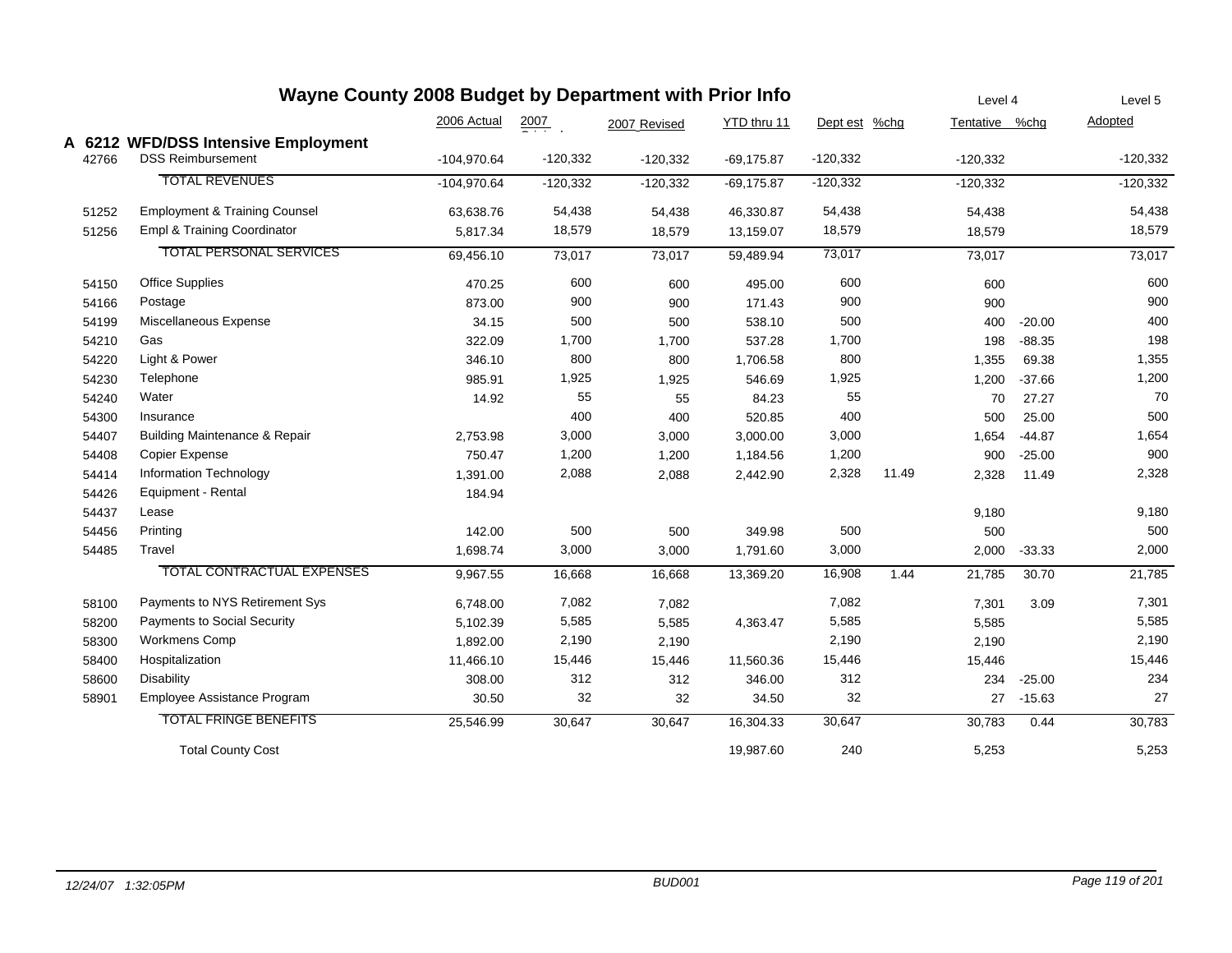| Wayne County 2008 Budget by Department with Prior Info | Level 4     | Level 5       |              |             |               |                |                |
|--------------------------------------------------------|-------------|---------------|--------------|-------------|---------------|----------------|----------------|
|                                                        | 2006 Actual | <u> 2007 </u> | 2007 Revised | YTD thru 11 | Dept est %chg | Tentative %chg | <b>Adopted</b> |
| A 6213 WFD/CASP Funding                                |             |               |              |             |               |                |                |
| TOTAL CONTRACTUAL EXPENSES                             |             |               |              |             |               |                |                |
| <b>Total County Cost</b>                               |             |               |              |             |               |                |                |

**A**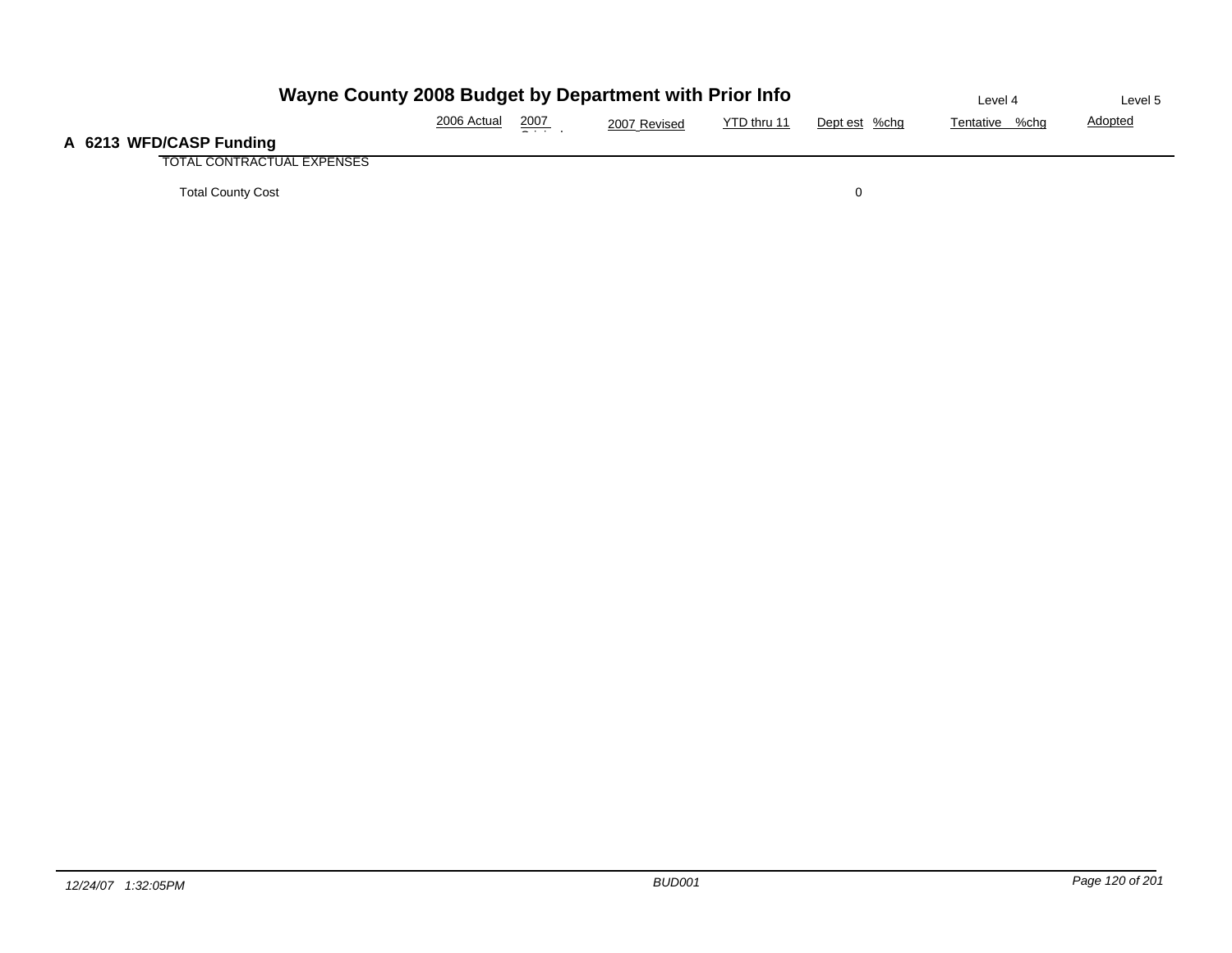| Wayne County 2008 Budget by Department with Prior Info |                                                   |              |                  |              |              |               |       | Level 4   |                | Level 5   |
|--------------------------------------------------------|---------------------------------------------------|--------------|------------------|--------------|--------------|---------------|-------|-----------|----------------|-----------|
|                                                        |                                                   | 2006 Actual  | $\frac{2007}{2}$ | 2007 Revised | YTD thru 11  | Dept est %chg |       |           | Tentative %chg | Adopted   |
|                                                        | A 6214 Economic Opportuntiy & Develop             |              |                  |              |              |               |       |           |                |           |
| 42766                                                  | <b>DSS Reimbursement</b>                          | $-43,994.75$ | $-61,584$        | $-61,584$    | $-35,751.88$ | $-61,584$     |       | $-61,584$ |                | $-61,584$ |
|                                                        | <b>TOTAL REVENUES</b>                             | $-43,994.75$ | $-61,584$        | $-61,584$    | $-35,751.88$ | $-61,584$     |       | $-61,584$ |                | $-61,584$ |
| 51088                                                  | E & T Director II                                 | 4,835.37     | 5,225            | 5,225        | 4,766.11     | 5,225         |       | 4,225     | $-19.14$       | 4,225     |
| 51104                                                  | Clerk Typist (7hr)                                | 1,179.91     |                  |              |              |               |       |           |                |           |
| 51123                                                  | Account Clerk - Typist (7hr)                      | 1,173.71     | 2,714            | 2,714        | 1,366.69     | 2,714         |       | 2,714     |                | 2,714     |
|                                                        | <b>Employment &amp; Training Counsel</b><br>51252 | 16,774.80    | 21,605           | 21,605       | 16,945.13    | 21,605        |       | 21,605    |                | 21,605    |
| 51256                                                  | Empl & Training Coordinator                       | 6,956.40     | 7,431            | 7,431        | 4,864.46     | 7,431         |       | 7,431     |                | 7,431     |
|                                                        | <b>TOTAL PERSONAL SERVICES</b>                    | 30,920.19    | 36,975           | 36,975       | 27,942.39    | 36,975        |       | 35,975    | $-2.70$        | 35,975    |
|                                                        | <b>Office Supplies</b><br>54150                   | 320.87       | 450              | 450          | 428.79       | 450           |       | 450       |                | 450       |
|                                                        | Postage<br>54166                                  | 673.28       | 800              | 800          | 46.00        | 800           |       | 800       |                | 800       |
| 54199                                                  | Miscellaneous Expense                             | 588.19       | 1,500            | 1,500        | 495.86       | 1,500         |       | 750       | $-50.00$       | 750       |
| 54210                                                  | Gas                                               |              | 862              | 862          | 268.78       | 862           |       | 101       | $-88.28$       | 101       |
| 54220                                                  | Light & Power                                     |              | 410              | 410          | 853.78       | 410           |       | 694       | 69.27          | 694       |
| 54230                                                  | Telephone                                         | 444.47       | 975              | 975          | 518.46       | 975           |       | 750       | $-23.08$       | 750       |
| 54240                                                  | Water                                             |              | 30               | 30           | 42.14        | 30            |       | 36        | 20.00          | 36        |
| 54300                                                  | Insurance                                         |              | 200              | 200          | 141.26       | 200           |       | 200       |                | 200       |
| 54407                                                  | <b>Building Maintenance &amp; Repair</b>          | 903.63       | 1,525            | 1,525        | 1,525.00     | 1,525         |       | 846       | $-44.52$       | 846       |
| 54408                                                  | <b>Copier Expense</b>                             | 548.83       | 600              | 600          | 567.96       | 600           |       | 600       |                | 600       |
| 54414                                                  | <b>Information Technology</b>                     | 452.00       | 1,060            | 1,060        | 1,060.00     | 1,185         | 11.79 | 1,185     | 11.79          | 1,185     |
| 54437                                                  | Lease                                             |              |                  |              |              |               |       | 4,698     |                | 4,698     |
| 54456                                                  | Printing                                          | 141.00       | 300              | 300          | 280.43       | 300           |       | 250       | $-16.67$       | 250       |
| 54485                                                  | Travel                                            | 413.86       | 900              | 900          | 1,114.05     | 900           |       | 1,125     | 25.00          | 1,125     |
|                                                        | <b>TOTAL CONTRACTUAL EXPENSES</b>                 | 4,486.13     | 9,612            | 9,612        | 7,342.51     | 9,737         | 1.30  | 12,485    | 29.89          | 12,485    |
|                                                        | Payments to NYS Retirement Sys<br>58100           | 2,529.00     | 3,715            | 3,715        |              | 3,715         |       | 3,715     |                | 3,715     |
| 58200                                                  | <b>Payments to Social Security</b>                | 2,276.58     | 2,830            | 2,830        | 2,037.72     | 2,830         |       | 2,830     |                | 2,830     |
| 58300                                                  | Workmens Comp                                     | 849.00       | 1,110            | 1,110        |              | 1,110         |       | 1,110     |                | 1,110     |
| 58400                                                  | Hospitalization                                   | 4,070.43     | 7,172            | 7,172        | 5,251.14     | 7,172         |       | 8,000     | 11.54          | 8,000     |
| 58600                                                  | <b>Disability</b>                                 |              | 160              | 160          |              | 160           |       | 156       | $-2.50$        | 156       |
| 58901                                                  | Employee Assistance Program                       | 12.96        | 10               | $10$         | 14.66        | 10            |       | 18        | 80.00          | 18        |
|                                                        | <b>TOTAL FRINGE BENEFITS</b>                      | 9,737.97     | 14,997           | 14,997       | 7,303.52     | 14,997        |       | 15,829    | 5.55           | 15,829    |
|                                                        | <b>Total County Cost</b>                          | 1,149.54     |                  |              | 6,836.54     | 125           |       | 2,705     |                | 2,705     |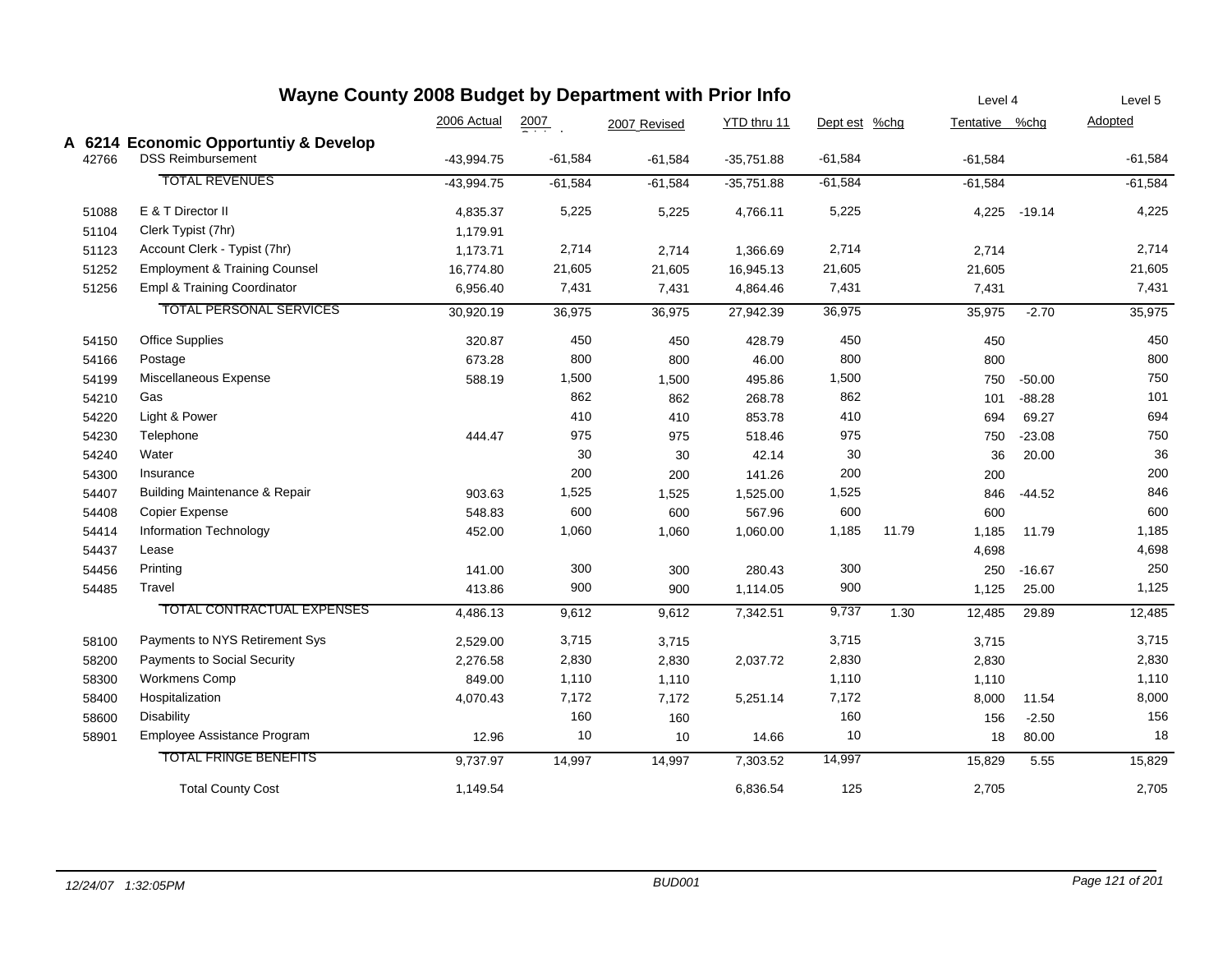| Wayne County 2008 Budget by Department with Prior Info |       |                                          |             |                  |              |              |               | Level 4 |                | Level 5  |           |
|--------------------------------------------------------|-------|------------------------------------------|-------------|------------------|--------------|--------------|---------------|---------|----------------|----------|-----------|
|                                                        |       |                                          | 2006 Actual | $\frac{2007}{2}$ | 2007 Revised | YTD thru 11  | Dept est %chg |         | Tentative %chg |          | Adopted   |
|                                                        |       | A 6293 WIA Adult                         |             |                  |              |              |               |         |                |          |           |
|                                                        | 44712 | <b>WFD Revenue</b>                       |             | $-64,517$        | $-64,517$    | $-46,910.33$ | $-64,517$     |         | $-64,517$      |          | $-64,517$ |
|                                                        |       | <b>TOTAL REVENUES</b>                    |             | $-64,517$        | $-64,517$    | $-46,910.33$ | $-64,517$     |         | $-64,517$      |          | $-64,517$ |
|                                                        | 51088 | E & T Director II                        |             | 7,850            | 7,850        | 6,097.37     | 7,850         |         | 6,850          | $-12.74$ | 6,850     |
|                                                        | 51123 | Account Clerk - Typist                   |             | 5,450            | 5,450        | 3,520.63     | 5,450         |         | 5,450          |          | 5,450     |
|                                                        | 51252 | <b>Employment &amp; Training Counsel</b> |             | 18,000           | 18,000       | 13,276.05    | 18,000        |         | 18,000         |          | 18,000    |
|                                                        | 51256 | Empl & Training Coordinator              |             | 4,475            | 4,475        | 5,897.95     | 4,475         |         | 4,475          |          | 4,475     |
|                                                        | 51300 | Senior Employment & Training C           |             | 7,400            | 7,400        | 3,942.69     | 7,400         |         | 7,400          |          | 7,400     |
|                                                        |       | <b>TOTAL PERSONAL SERVICES</b>           |             | 43,175           | 43,175       | 32,734.69    | 43,175        |         | 42,175         | $-2.32$  | 42,175    |
|                                                        | 54150 | <b>Office Supplies</b>                   |             | 1,500            | 1,500        | 175.95       | 1,500         |         | 750            | $-50.00$ | 750       |
|                                                        | 54166 | Postage                                  |             | 800              | 800          | 46.00        | 900           | 12.50   | 900            | 12.50    | 900       |
|                                                        | 54210 | Gas                                      |             | 1,025            | 1,025        | 452.18       | 1,025         |         | 106            | $-89.66$ | 106       |
|                                                        | 54220 | Light & Power                            |             | 475              | 475          | 1,204.87     | 475           |         | 727            | 53.05    | 727       |
|                                                        | 54230 | Telephone                                |             | 1,150            | 1,150        | 366.00       | 1,150         |         | 1,150          |          | 1,150     |
|                                                        | 54240 | Water                                    |             | 50               | 50           | 84.58        | 50            |         | 37             | $-26.00$ | 37        |
|                                                        | 54300 | Insurance                                |             | 600              | 600          | 227.84       | 600           |         | 225            | $-62.50$ | 225       |
|                                                        | 54407 | Building Maintenance & Repair            |             | 1,800            | 1,800        | 1,800.00     | 1,800         |         | 887            | $-50.72$ | 887       |
|                                                        | 54408 | <b>Copier Expense</b>                    |             | 725              | 725          | 548.85       | 725           |         | 725            |          | 725       |
|                                                        | 54410 | Conference                               |             | 300              | 300          |              | 300           |         | 300            |          | 300       |
|                                                        | 54414 | <b>Information Technology</b>            |             | 815              | 815          | 815.00       | 902           | 10.67   | 902            | 10.67    | 902       |
|                                                        | 54437 | Lease                                    |             |                  |              |              |               |         | 4,922          |          | 4,922     |
|                                                        | 54456 | Printing                                 |             | 350              | 350          |              | 350           |         | 350            |          | 350       |
|                                                        | 54485 | Travel                                   |             | 1,500            | 1,500        | 708.00       | 1,500         |         | 1,500          |          | 1,500     |
|                                                        |       | TOTAL CONTRACTUAL EXPENSES               |             | 11,090           | 11,090       | 6,429.27     | 11,277        | 1.69    | 13,481         | 21.56    | 13,481    |
|                                                        | 58100 | Payments to NYS Retirement Sys           |             | 4,375            | 4,375        |              | 4,375         |         | 4,218          | $-3.59$  | 4,218     |
|                                                        | 58200 | Payments to Social Security              |             | 3,295            | 3,295        | 2,341.43     | 3,295         |         | 3,226          | $-2.09$  | 3,226     |
|                                                        | 58300 | Workmens Comp                            |             | 1,300            | 1,300        |              | 1,300         |         | 1,100          | $-15.38$ | 1,100     |
|                                                        | 58400 | Hospitalization                          |             | 9,425            | 9,425        | 6,819.88     | 9,425         |         | 10,368         | 10.01    | 10,368    |
|                                                        | 58600 | Disability                               |             | 185              | 185          | 65.00        | 185           |         | 70             | $-62.16$ | 70        |
|                                                        | 58901 | Employee Assistance Program              |             | 16               | 16           | 17.25        | 16            |         | 18             | 12.50    | 18        |
|                                                        |       | <b>TOTAL FRINGE BENEFITS</b>             |             | 18,596           | 18,596       | 9,243.56     | 18,596        |         | 19,000         | 2.17     | 19,000    |
|                                                        |       | <b>Total County Cost</b>                 |             | 8,344            | 8,344        | 1,497.19     | 8,531         | 2.24    | 10,139         | 21.51    | 10,139    |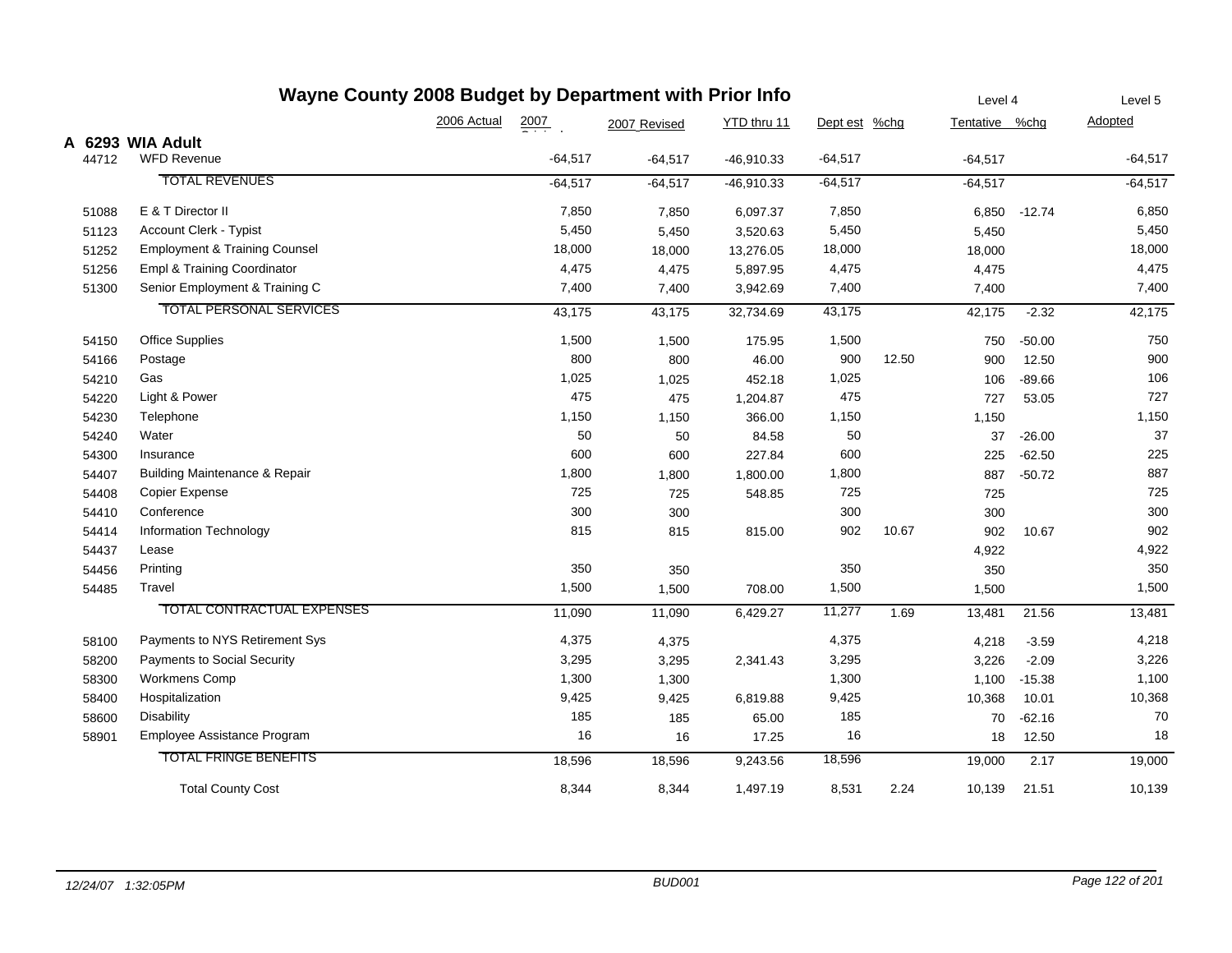| Wayne County 2008 Budget by Department with Prior Info |       |                                          |             |                  |              |               |               |       | Level 4        |          | Level 5    |
|--------------------------------------------------------|-------|------------------------------------------|-------------|------------------|--------------|---------------|---------------|-------|----------------|----------|------------|
|                                                        |       |                                          | 2006 Actual | $\frac{2007}{4}$ | 2007 Revised | YTD thru 11   | Dept est %chg |       | Tentative %chg |          | Adopted    |
|                                                        |       | A 6294 WIA Dislocated                    |             |                  |              |               |               |       |                |          |            |
|                                                        | 44712 | <b>WFD Revenue</b>                       |             | $-154,039$       | $-154,039$   | $-131,416.78$ | $-154,039$    |       | $-154,039$     |          | $-154,039$ |
|                                                        |       | <b>TOTAL REVENUES</b>                    |             | $-154,039$       | $-154,039$   | $-131,416.78$ | $-154,039$    |       | $-154,039$     |          | $-154,039$ |
|                                                        | 51088 | E & T Director II                        |             | 23,525           | 23,525       | 20,536.72     | 23,525        |       | 21,525         | $-8.50$  | 21,525     |
|                                                        | 51123 | Account Clerk - Typist                   |             | 13,600           | 13,600       | 11,471.76     | 13,600        |       | 13,600         |          | 13,600     |
|                                                        | 51252 | <b>Employment &amp; Training Counsel</b> |             | 35,900           | 35,900       | 40,548.27     | 35,900        |       | 35,900         |          | 35,900     |
|                                                        | 51300 | Senior Employment & Training C           |             | 25,834           | 25,834       | 15,837.42     | 25,834        |       | 25,834         |          | 25,834     |
|                                                        |       | <b>TOTAL PERSONAL SERVICES</b>           |             | 98,859           | 98,859       | 88,394.17     | 98,859        |       | 96,859         | $-2.02$  | 96,859     |
|                                                        |       | <b>TOTAL EQUIPMENT</b>                   |             |                  |              |               |               |       |                |          |            |
|                                                        | 54150 | <b>Office Supplies</b>                   |             | 2,500            | 2,500        | 1,149.69      | 2,500         |       | 2,500          |          | 2,500      |
|                                                        | 54166 | Postage                                  |             | 1,500            | 1,500        | 196.00        | 1,500         |       | 1,500          |          | 1,500      |
|                                                        | 54210 | Gas                                      |             | 2,325            | 2,325        | 1,002.79      | 2,325         |       | 253            | $-89.12$ | 253        |
|                                                        | 54220 | Light & Power                            |             | 1,100            | 1,100        | 2,782.11      | 1,100         |       | 1,735          | 57.73    | 1,735      |
|                                                        | 54230 | Telephone                                |             | 2,600            | 2,600        | 668.21        | 2,600         |       | 2,600          |          | 2,600      |
|                                                        | 54240 | Water                                    |             | 75               | 75           | 181.04        | 75            |       | 89             | 18.67    | 89         |
|                                                        | 54300 | Insurance                                |             | 775              | 775          | 547.73        | 775           |       | 603            | $-22.19$ | 603        |
|                                                        | 54407 | <b>Building Maintenance &amp; Repair</b> |             | 4,075            | 4,075        | 4,075.00      | 4,075         |       | 2,117          | $-48.05$ | 2,117      |
|                                                        | 54408 | <b>Copier Expense</b>                    |             | 1,650            | 1,650        | 1,736.55      | 1,650         |       | 1,650          |          | 1,650      |
|                                                        | 54410 | Conference                               |             | 500              | 500          | 650.00        | 600           | 20.00 | 600            | 20.00    | 600        |
|                                                        | 54414 | Information Technology                   |             | 1,854            | 1,854        | 1,854.00      | 2,065         | 11.38 | 2,065          | 11.38    | 2,065      |
|                                                        | 54437 | Lease                                    |             |                  |              |               |               |       | 11,752         |          | 11,752     |
|                                                        | 54456 | Printing                                 |             | 1,375            | 1,375        | 100.00        | 1,375         |       | 1,375          |          | 1,375      |
|                                                        | 54485 | Travel                                   |             | 4,500            | 4,500        | 2,467.98      | 4,500         |       | 4,500          |          | 4,500      |
|                                                        |       | <b>TOTAL CONTRACTUAL EXPENSES</b>        |             | 24,829           | 24,829       | 17,411.10     | 25,140        | 1.25  | 33,339         | 34.27    | 33,339     |
|                                                        | 58100 | Payments to NYS Retirement Sys           |             | 10,150           | 10,150       |               | 10,150        |       | 9,686          | $-4.57$  | 9,686      |
|                                                        | 58200 | Payments to Social Security              |             | 7,557            | 7,557        | 6,327.51      | 7,557         |       | 7,409          | $-1.96$  | 7,409      |
|                                                        | 58300 | Workmens Comp                            |             | 2,975            | 2,975        |               | 2,975         |       | 2,975          |          | 2,975      |
|                                                        | 58400 | Hospitalization                          |             | 21,100           | 21,100       | 16,675.94     | 21,100        |       | 23,210         | 10.00    | 23,210     |
|                                                        | 58600 | <b>Disability</b>                        |             | 425              | 425          | 594.00        | 425           |       | 425            |          | 425        |
|                                                        | 58901 | Employee Assistance Program              |             | 80               | 80           | 86.25         | 80            |       | 87             | 8.75     | 87         |
|                                                        |       | <b>TOTAL FRINGE BENEFITS</b>             |             | 42,287           | 42,287       | 23,683.70     | 42,287        |       | 43,792         | 3.56     | 43,792     |
|                                                        |       | <b>Total County Cost</b>                 |             | 11,936           | 11,936       | $-1,927.81$   | 12,247        | 2.61  | 19,951         | 67.15    | 19,951     |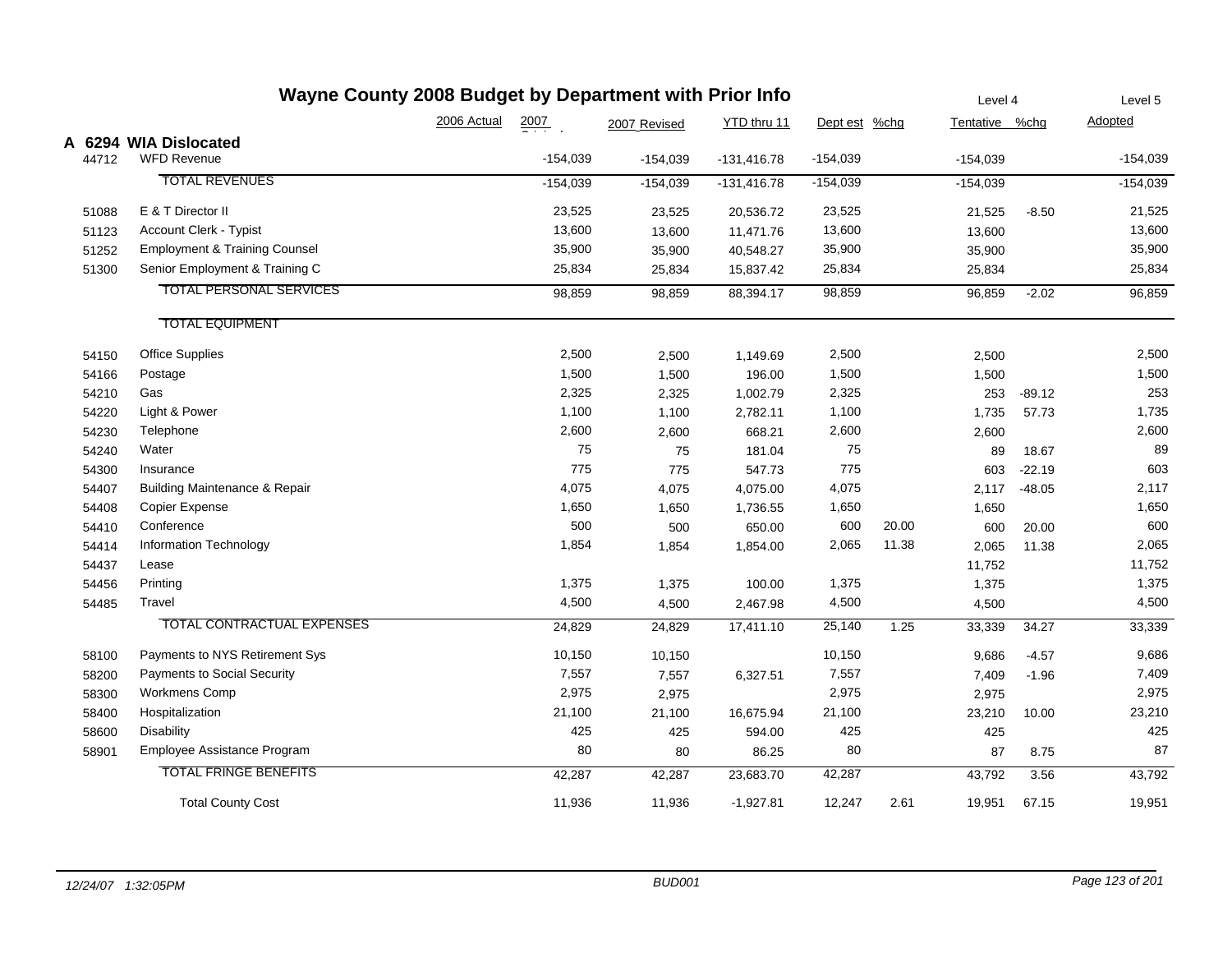| Wayne County 2008 Budget by Department with Prior Info |                                          |             |                    |              |               |               |       | Level 4        |          | Level 5    |
|--------------------------------------------------------|------------------------------------------|-------------|--------------------|--------------|---------------|---------------|-------|----------------|----------|------------|
|                                                        |                                          | 2006 Actual | $\frac{2007}{200}$ | 2007 Revised | YTD thru 11   | Dept est %chg |       | Tentative %chg |          | Adopted    |
|                                                        | A 6295 WIA Youth                         |             |                    |              |               |               |       |                |          |            |
| 44712                                                  | <b>WFD Revenue</b>                       |             | $-113,315$         | $-113,315$   | $-116,271.81$ | $-113,315$    |       | $-113,315$     |          | $-113,315$ |
|                                                        | <b>TOTAL REVENUES</b>                    |             | $-113,315$         | $-113,315$   | $-116,271.81$ | $-113,315$    |       | $-113,315$     |          | $-113,315$ |
| 51088                                                  | E & T Director II                        |             | 7,850              | 7,850        | 10,138.19     | 7,850         |       | 6,850          | $-12.74$ | 6,850      |
| 51123                                                  | Account Clerk - Typist                   |             | 4,070              | 4,070        | 5,020.99      | 4,070         |       | 4,070          |          | 4,070      |
| 51252                                                  | <b>Employment &amp; Training Counsel</b> |             | 35,900             | 35,900       | 33,176.56     | 35,900        |       | 35,900         |          | 35,900     |
| 51256                                                  | Empl & Training Coordinator              |             | 1,850              | 1,850        | 1,363.19      | 1,850         |       | 1,850          |          | 1,850      |
| 51357                                                  | <b>JTPA</b>                              |             | 30,000             | 30,000       | 44,044.64     | 30,000        |       | 30,000         |          | 30,000     |
|                                                        | <b>TOTAL PERSONAL SERVICES</b>           |             | 79,670             | 79,670       | 93,743.57     | 79,670        |       | 78,670         | $-1.26$  | 78,670     |
|                                                        | <b>TOTAL EQUIPMENT</b>                   |             |                    |              |               |               |       |                |          |            |
| 54150                                                  | <b>Office Supplies</b>                   |             | 500                | 500          | 1,124.73      | 500           |       | 500            |          | 500        |
| 54166                                                  | Postage                                  |             | 300                | 300          | 45.88         | 300           |       | 300            |          | 300        |
| 54199                                                  | Miscellaneous Expense                    |             | 2,700              | 2,700        | 1,120.58      | 2,700         |       | 2,700          |          | 2,700      |
| 54210                                                  | Gas                                      |             | 1,350              | 1,350        | 358.44        | 1,350         |       | 186            | $-86.22$ | 186        |
| 54220                                                  | Light & Power                            |             | 640                | 640          | 1,138.15      | 640           |       | 1,276          | 99.38    | 1,276      |
| 54230                                                  | Telephone                                |             | 1,300              | 1,300        | 402.35        | 1,300         |       | 1,300          |          | 1,300      |
| 54240                                                  | Water                                    |             | 40                 | 40           | 56.19         | 40            |       | 66             | 65.00    | 66         |
| 54300                                                  | Insurance                                |             | 300                | 300          | 594.01        | 300           |       | 595            | 98.33    | 595        |
| 54407                                                  | <b>Building Maintenance &amp; Repair</b> |             | 2,400              | 2,400        | 2,400.00      | 2,400         |       | 1,557          | $-35.13$ | 1,557      |
| 54408                                                  | Copier Expense                           |             | 975                | 975          | 672.97        | 975           |       | 975            |          | 975        |
| 54410                                                  | Conference                               |             | 400                | 400          | 255.00        | 400           |       | 400            |          | 400        |
| 54414                                                  | Information Technology                   |             | 1,106              | 1,106        | 1,106.00      | 1,231         | 11.30 | 1,231          | 11.30    | 1,231      |
| 54437                                                  | Lease                                    |             |                    |              |               |               |       | 8,645          |          | 8,645      |
| 54456                                                  | Printing                                 |             | 600                | 600          |               | 600           |       | 600            |          | 600        |
| 54485                                                  | Travel                                   |             | 2,100              | 2,100        | 1,638.36      | 2,100         |       | 2,100          |          | 2,100      |
|                                                        | TOTAL CONTRACTUAL EXPENSES               |             | 14,711             | 14,711       | 10,912.66     | 14,836        | 0.85  | 22,431         | 52.48    | 22,431     |
| 58100                                                  | Payments to NYS Retirement Sys           |             | 5,650              | 5,650        |               | 5,650         |       | 4,867          | $-13.86$ | 4,867      |
| 58200                                                  | Payments to Social Security              |             | 6,303              | 6,303        | 6,966.22      | 6,303         |       | 6,018          | $-4.52$  | 6,018      |
| 58300                                                  | Workmens Comp                            |             | 2,532              | 2,532        |               | 2,532         |       | 2,532          |          | 2,532      |
| 58400                                                  | Hospitalization                          |             | 9,500              | 9,500        | 11,353.43     | 9,500         |       | 10,450         | 10.00    | 10,450     |
| 58500                                                  | Unemployment                             |             | 800                | 800          |               | 800           |       | 800            |          | 800        |
| 58600                                                  | <b>Disability</b>                        |             | 240                | 240          | 103.00        | 240           |       | 75             | $-68.75$ | 75         |
| 58901                                                  | Employee Assistance Program              |             | 16                 | 16           | 17.25         | 16            |       | 18             | 12.50    | 18         |
|                                                        | <b>TOTAL FRINGE BENEFITS</b>             |             | 25,041             | 25,041       | 18,439.90     | 25,041        |       | 24,760         | $-1.12$  | 24,760     |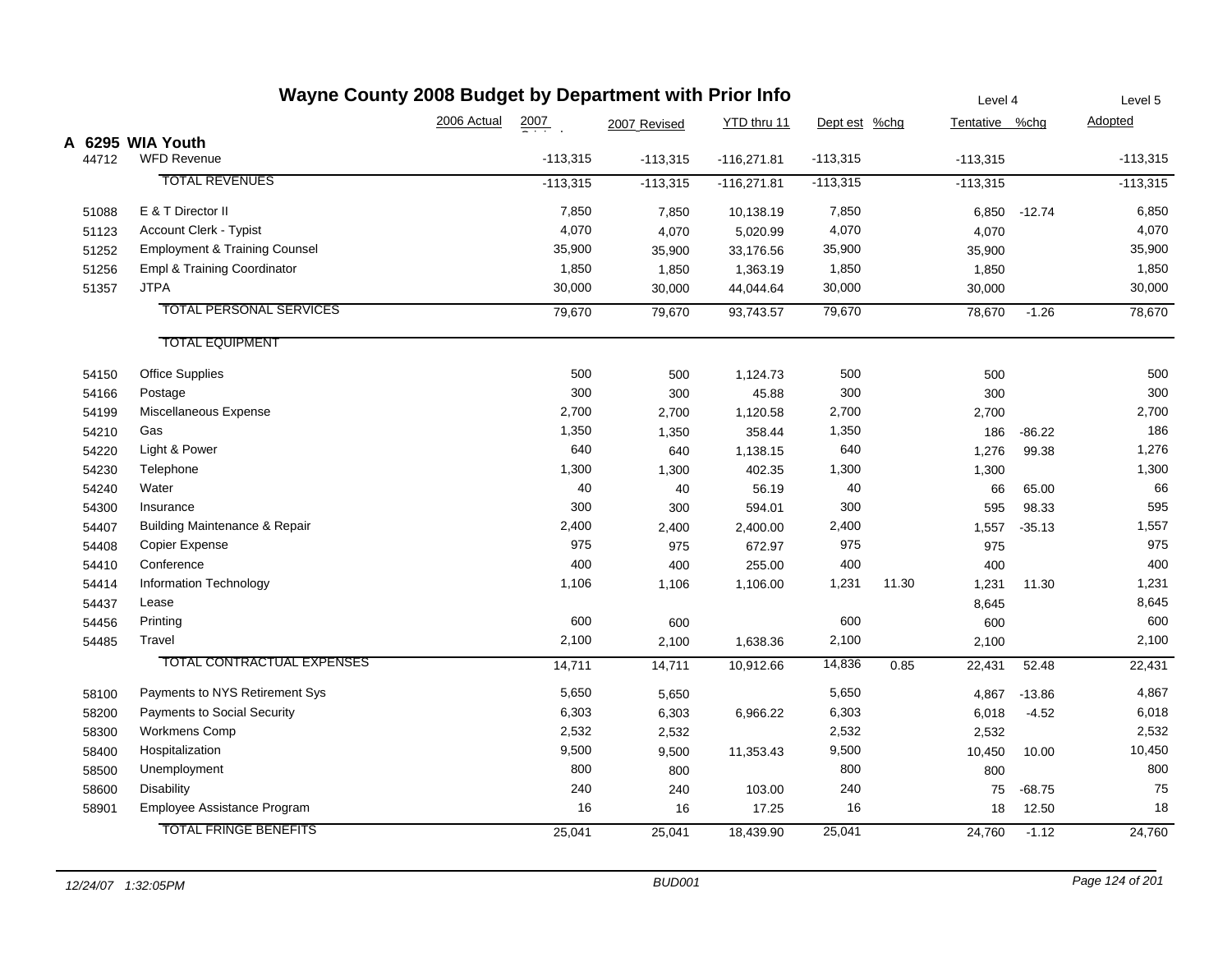|                   | Wayne County 2008 Budget by Department with Prior Info |                | Level 4      | Level 5     |               |                   |                |
|-------------------|--------------------------------------------------------|----------------|--------------|-------------|---------------|-------------------|----------------|
|                   | 2006 Actual                                            | 2007           | 2007 Revised | YTD thru 11 | Dept est %chg | %cho<br>Tentative | <b>Adopted</b> |
| Total County Cost |                                                        | - - -<br>6.107 | 6.107        | 6.824.32    | 6.232<br>2.05 | 12.546 105.44     | 12.546         |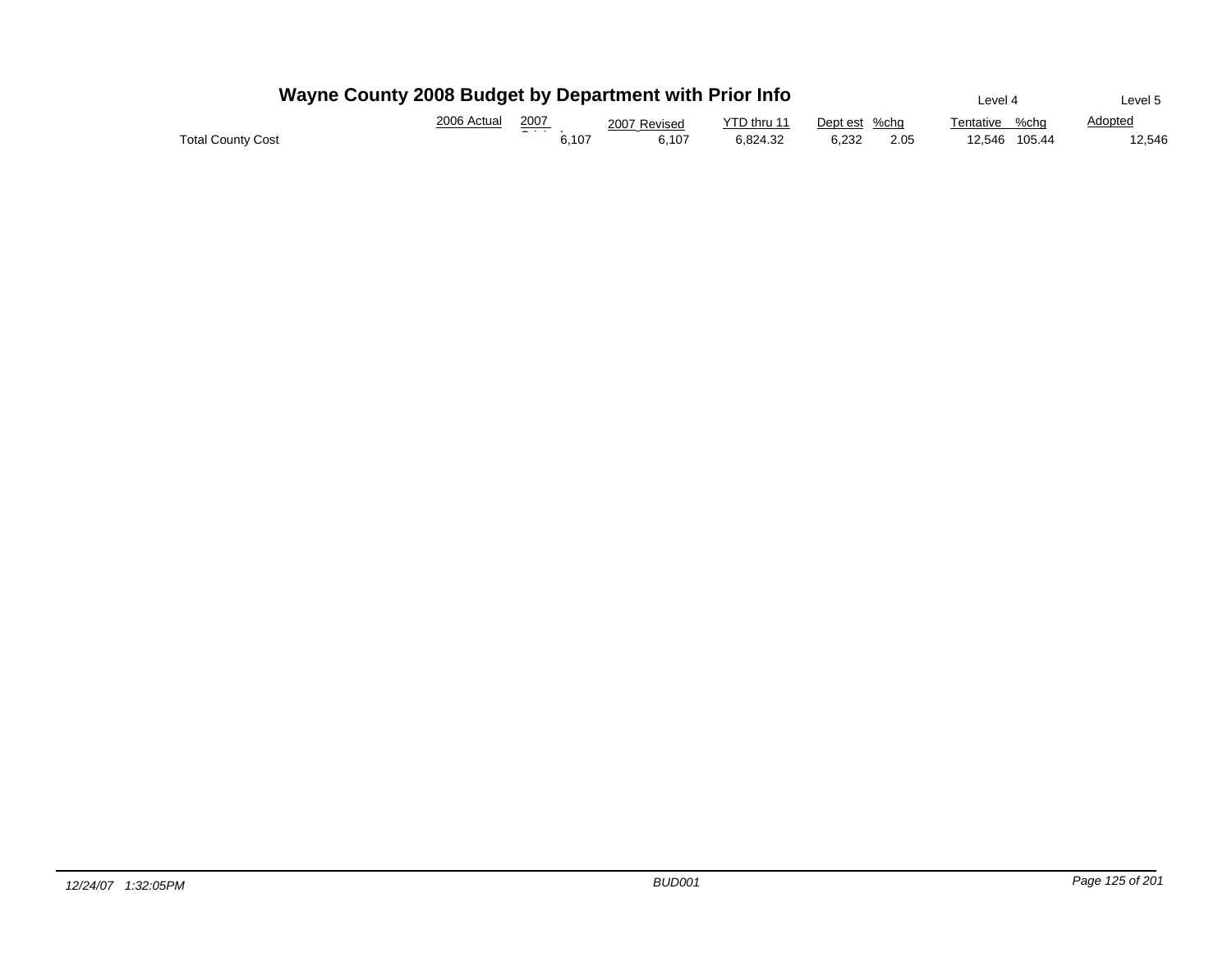| Wayne County 2008 Budget by Department with Prior Info |                                          |             |                  |              |               |               |                | Level 4      | Level 5    |
|--------------------------------------------------------|------------------------------------------|-------------|------------------|--------------|---------------|---------------|----------------|--------------|------------|
|                                                        |                                          | 2006 Actual | $\frac{2007}{2}$ | 2007 Revised | YTD thru 11   | Dept est %chg | Tentative %chg |              | Adopted    |
|                                                        | A 6296 TANF Summer                       |             |                  |              |               |               |                |              |            |
| 44712                                                  | <b>WFD Revenue</b>                       |             | $-132,585$       | $-132,585$   | $-110,864.94$ | $-132,585$    | $-132,585$     |              | $-132,585$ |
|                                                        | <b>TOTAL REVENUES</b>                    |             | $-132,585$       | $-132,585$   | $-110,864.94$ | $-132,585$    | $-132,585$     |              | $-132,585$ |
| 51088                                                  | E & T Director II                        |             | 5,224            | 5,224        | 3,936.03      | 5,224         | 4,224          | $-19.14$     | 4,224      |
| 51123                                                  | Account Clerk - Typist                   |             | 1,375            | 1,375        | 2,432.52      | 1,375         | 1,375          |              | 1,375      |
| 51251                                                  | Employment & training Coun- PT           |             | 1,700            | 1,700        | 5,000.00      | 1,700         | 1,700          |              | 1,700      |
| 51252                                                  | <b>Employment &amp; Training Counsel</b> |             | 10,705           | 10,705       | 6,953.27      | 10,705        | 10,705         |              | 10,705     |
| 51256                                                  | Empl & Training Coordinator              |             | 1,900            | 1,900        | 3,467.63      | 1,900         | 1,900          |              | 1,900      |
| 51357                                                  | <b>JTPA</b>                              |             | 84,000           | 84,000       | 75,665.23     | 84,000        | 84,000         |              | 84,000     |
|                                                        | <b>TOTAL PERSONAL SERVICES</b>           |             | 104,904          | 104,904      | 97,454.68     | 104,904       | 103,904        | $-0.95$      | 103,904    |
| 54150                                                  | <b>Office Supplies</b>                   |             | 400              | 400          | 50.00         | 400           | 400            |              | 400        |
| 54166                                                  | Postage                                  |             | 400              | 400          | 246.00        | 400           | 400            |              | 400        |
| 54199                                                  | Miscellaneous Expense                    |             | 3,500            | 3,500        | 613.75        | 3,500         | 3,500          |              | 3,500      |
| 54210                                                  | Gas                                      |             | 425              | 425          | $-35.72$      | 425           | 218            | $-48.71$     | 218        |
| 54220                                                  | Light & Power                            |             | 212              | 212          | 105.90        | 212           | 1,493          | 604.25       | 1,493      |
| 54230                                                  | Telephone                                |             | 500              | 500          | 500.00        | 500           | 500            |              | 500        |
| 54240                                                  | Water                                    |             | 15               | 15           | 17.93         | 15            |                | 77 413.33    | 77         |
| 54300                                                  | Insurance                                |             | 150              | 150          | 451.55        | 150           | 501            | 234.00       | 501        |
| 54407                                                  | <b>Building Maintenance &amp; Repair</b> |             | 750              | 750          | 750.00        | 750           |                | 1,822 142.93 | 1,822      |
| 54408                                                  | <b>Copier Expense</b>                    |             | 350              | 350          | 18.95         | 350           | 350            |              | 350        |
| 54414                                                  | Information Technology                   |             | 600              | 600          | 931.05        | 600           | 600            |              | 600        |
| 54437                                                  | Lease                                    |             |                  |              |               |               | 10,115         |              | 10,115     |
| 54456                                                  | Printing                                 |             | 350              | 350          | 300.00        | 350           | 350            |              | 350        |
| 54485                                                  | Travel                                   |             | 2,600            | 2,600        | 1,769.76      | 2,600         | 2,600          |              | 2,600      |
|                                                        | <b>TOTAL CONTRACTUAL EXPENSES</b>        |             | 10,252           | 10,252       | 5,719.17      | 10,252        | 22,926         | 123.62       | 22,926     |
| 58100                                                  | Payments to NYS Retirement Sys           |             | 1,975            | 1,975        |               | 1,975         | 1,990          | 0.76         | 1,990      |
| 58200                                                  | Payments to Social Security              |             | 8,043            | 8,043        | 7,383.88      | 8,043         | 7,949          | $-1.17$      | 7,949      |
| 58300                                                  | <b>Workmens Comp</b>                     |             | 3,900            | 3,900        |               | 3,900         | 3,900          |              | 3,900      |
| 58400                                                  | Hospitalization                          |             | 3,261            | 3,261        | 2,812.83      | 3,261         | 3,587          | 10.00        | 3,587      |
| 58600                                                  | Disability                               |             | 234              | 234          |               | 234           | 234            |              | 234        |
| 58901                                                  | Employee Assistance Program              |             | 16               | 16           | 17.25         | 16            | 18             | 12.50        | 18         |
|                                                        | <b>TOTAL FRINGE BENEFITS</b>             |             | 17,429           | 17,429       | 10,213.96     | 17,429        | 17,678         | 1.43         | 17,678     |
|                                                        | <b>Total County Cost</b>                 |             |                  |              | 2,522.87      | 0             | 11,923         |              | 11,923     |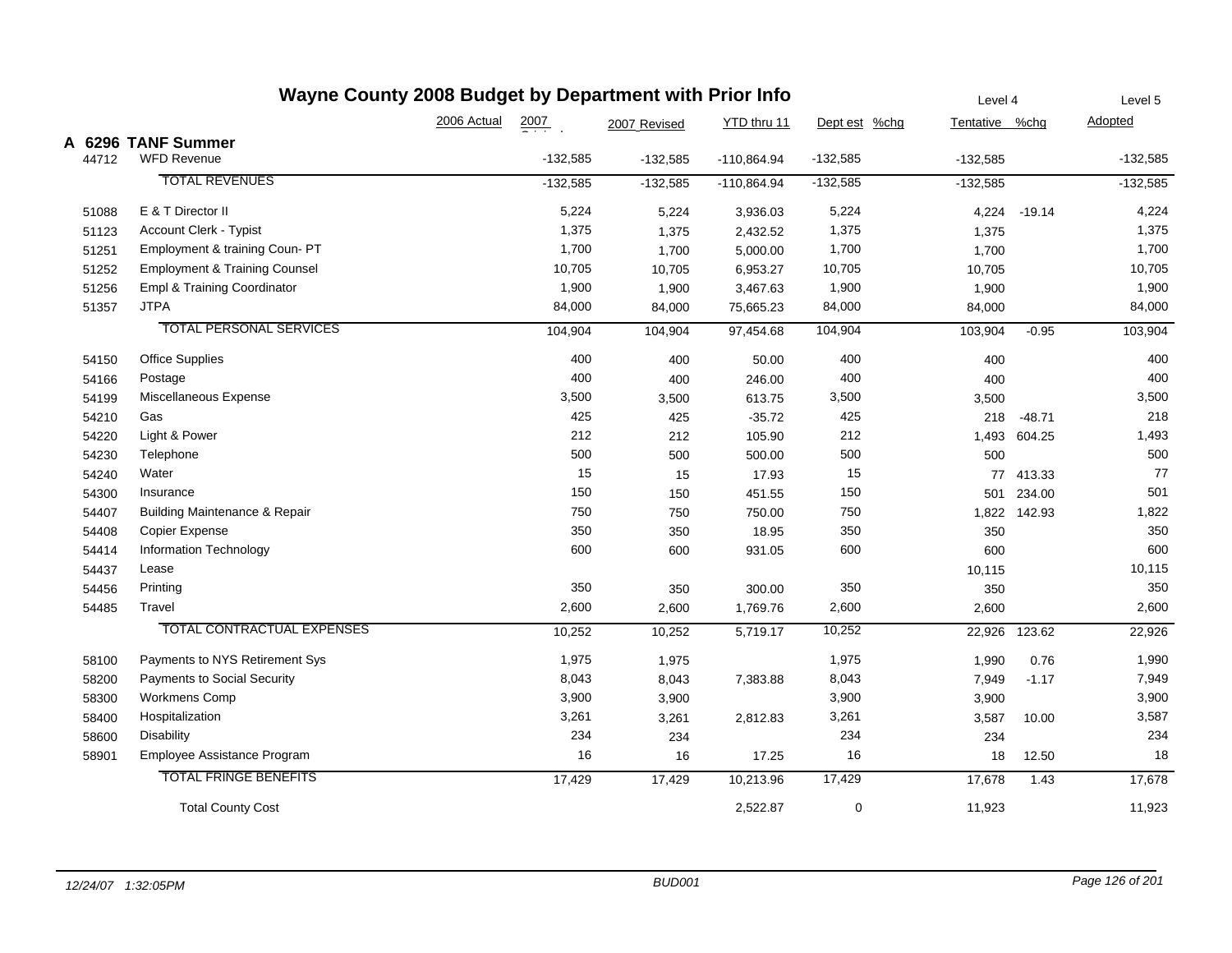|       | Wayne County 2008 Budget by Department with Prior Info |             | Level 4          | Level 5      |             |               |                |         |
|-------|--------------------------------------------------------|-------------|------------------|--------------|-------------|---------------|----------------|---------|
|       |                                                        | 2006 Actual | $\frac{2007}{2}$ | 2007 Revised | YTD thru 11 | Dept est %chg | Tentative %chg | Adopted |
|       | A 6298 WIA TTA                                         |             |                  |              |             |               |                |         |
| 44712 | <b>WFD Revenue</b>                                     |             | $-58,800$        | $-58,800$    |             | $-100.00$     | $-100.00$      |         |
|       | <b>TOTAL REVENUES</b>                                  |             | $-58,800$        | $-58,800$    |             | $-100.00$     | $-100.00$      |         |
| 51252 | <b>Employment &amp; Training Counsel</b>               |             | 35,217           | 35,217       |             | $-100.00$     | $-100.00$      |         |
|       | <b>TOTAL PERSONAL SERVICES</b>                         |             | 35,217           | 35,217       |             | $-100.00$     | $-100.00$      |         |
| 54150 | <b>Office Supplies</b>                                 |             | 2,056            | 2,056        |             | $-100.00$     | $-100.00$      |         |
| 54166 | Postage                                                |             | 600              | 600          |             | $-100.00$     | $-100.00$      |         |
| 54210 | Gas                                                    |             | 850              | 850          | 105.90      | $-100.00$     | $-100.00$      |         |
| 54220 | Light & Power                                          |             | 425              | 425          |             | $-100.00$     | $-100.00$      |         |
| 54230 | Telephone                                              |             | 950              | 950          |             | $-100.00$     | $-100.00$      |         |
| 54240 | Water                                                  |             | 50               | 50           |             | $-100.00$     | $-100.00$      |         |
| 54300 | Insurance                                              |             | 350              | 350          |             | $-100.00$     | $-100.00$      |         |
| 54407 | Building Maintenance & Repair                          |             | 1,500            | 1,500        | 1,420.00    | $-100.00$     | $-100.00$      |         |
| 54408 | Copier Expense                                         |             | 700              | 700          |             | $-100.00$     | $-100.00$      |         |
| 54410 | Conference                                             |             | 600              | 600          |             | $-100.00$     | $-100.00$      |         |
| 54414 | Information Technology                                 |             | 1,025            | 1,025        | 612.00      | $-100.00$     | $-100.00$      |         |
| 54485 | Travel                                                 |             | 2,500            | 2,500        |             | $-100.00$     | $-100.00$      |         |
|       | TOTAL CONTRACTUAL EXPENSES                             |             | 11,606           | 11,606       | 2,137.90    | $-100.00$     | $-100.00$      |         |
| 58100 | Payments to NYS Retirement Sys                         |             | 3,416            | 3,416        |             | $-100.00$     | $-100.00$      |         |
| 58200 | Payments to Social Security                            |             | 2,694            | 2,694        |             | $-100.00$     | $-100.00$      |         |
| 58300 | <b>Workmens Comp</b>                                   |             | 1,060            | 1,060        |             | $-100.00$     | $-100.00$      |         |
| 58400 | Hospitalization                                        |             | 4,635            | 4,635        | 391.31      | $-100.00$     | $-100.00$      |         |
| 58600 | <b>Disability</b>                                      |             | 156              | 156          |             | $-100.00$     | $-100.00$      |         |
| 58901 | Employee Assistance Program                            |             | 16               | 16           | 17.25       | $-100.00$     | $-100.00$      |         |
|       | <b>TOTAL FRINGE BENEFITS</b>                           |             | 11,977           | 11,977       | 408.56      | $-100.00$     | $-100.00$      |         |
|       | <b>Total County Cost</b>                               |             |                  |              | 2,546.46    | 0             |                |         |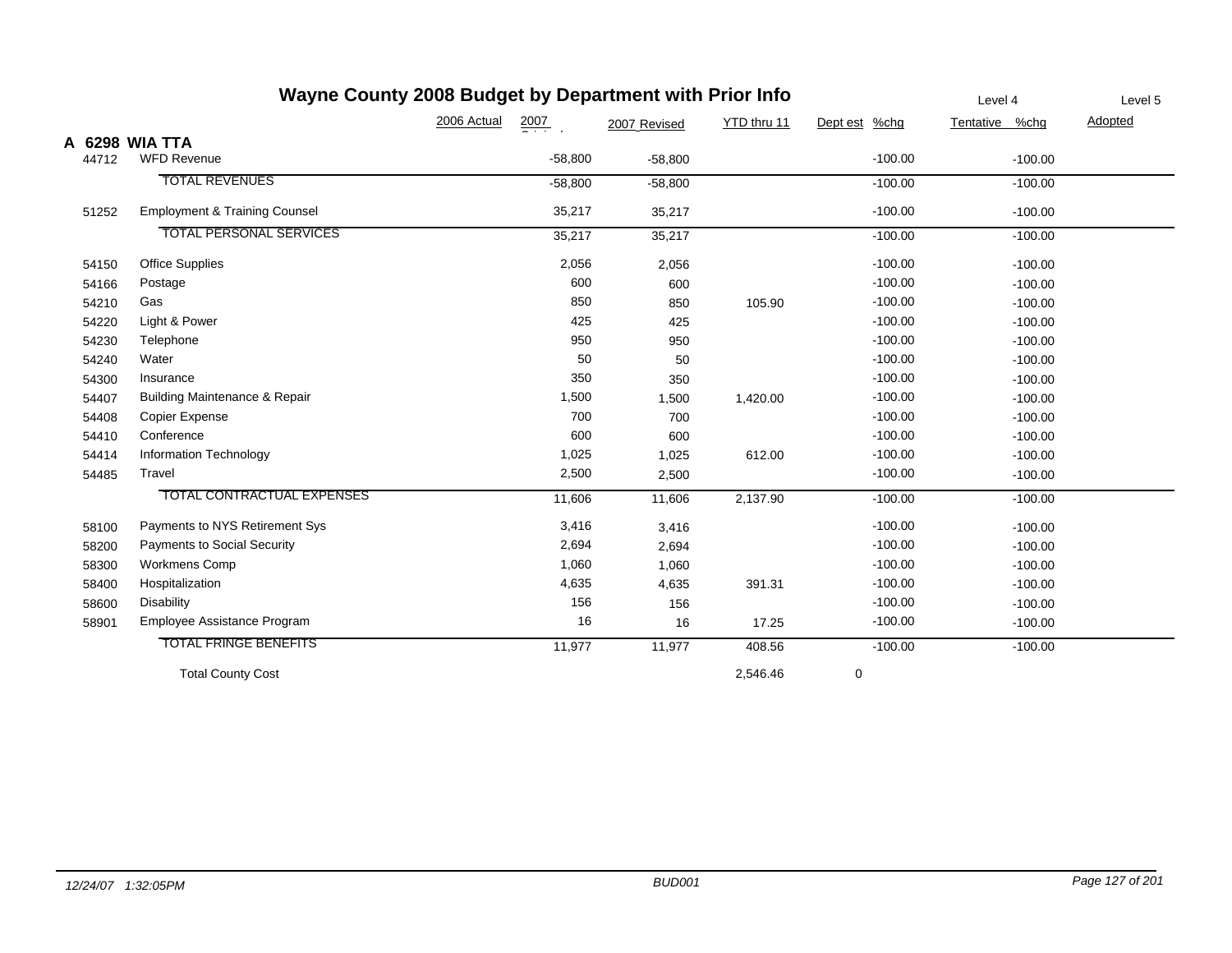|        | Wayne County 2008 Budget by Department with Prior Info | Level 4                           |              | Level 5     |               |           |          |          |
|--------|--------------------------------------------------------|-----------------------------------|--------------|-------------|---------------|-----------|----------|----------|
|        |                                                        | 2006 Actual<br>$\frac{2007}{200}$ | 2007 Revised | YTD thru 11 | Dept est %chg | Tentative | %chg     | Adopted  |
| A 6299 | <b>WFD - Administration</b>                            |                                   |              |             |               |           |          |          |
| 44712  | <b>WFD Revenue</b>                                     | $-3,332$                          | $-3,332$     | $-2,081.80$ | $-3,332$      | $-3,332$  |          | $-3,332$ |
|        | <b>TOTAL REVENUES</b>                                  | $-3,332$                          | $-3,332$     | $-2,081.80$ | $-3,332$      | $-3,332$  |          | $-3,332$ |
| 51088  | E & T Director II                                      | 2,500                             | 2,500        | 1,984.88    | 2,500         | 2,500     |          | 2,500    |
|        | <b>TOTAL PERSONAL SERVICES</b>                         | 2,500                             | 2,500        | 1,984.88    | 2,500         | 2,500     |          | 2,500    |
| 58100  | Payments to NYS Retirement Sys                         | 310                               | 310          |             | 310           | 310       |          | 310      |
| 58200  | Payments to Social Security                            | 199                               | 199          | 142.36      | 199           | 199       |          | 199      |
| 58300  | Workmens Comp                                          | 75                                | 75           |             | 75            | 51        | $-32.00$ | 51       |
| 58400  | Hospitalization                                        | 240                               | 240          | 280.13      | 240           | 264       | 10.00    | 264      |
| 58600  | Disability                                             | 8                                 | 8            |             | 8             | 8         |          | 8        |
|        | <b>TOTAL FRINGE BENEFITS</b>                           | 832                               | 832          | 422.49      | 832           | 832       |          | 832      |
|        | <b>Total County Cost</b>                               |                                   |              | 325.57      | $\mathbf 0$   |           |          |          |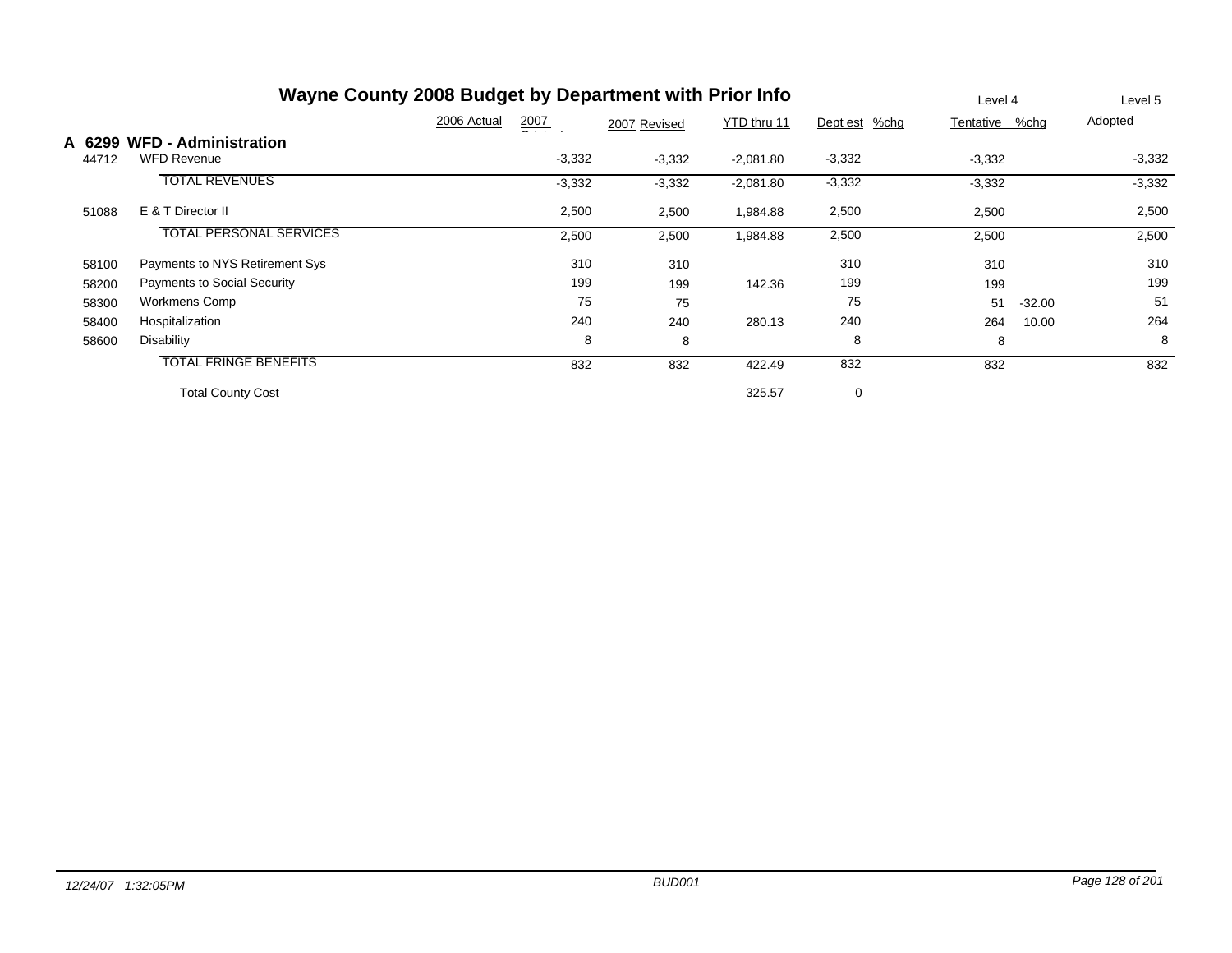|       | Wayne County 2008 Budget by Department with Prior Info | Level 4     | Level 5 |              |             |               |                   |         |
|-------|--------------------------------------------------------|-------------|---------|--------------|-------------|---------------|-------------------|---------|
|       |                                                        | 2006 Actual | 2007    | 2007 Revised | YTD thru 11 | Dept est %chg | %chq<br>Tentative | Adopted |
| 54495 | A 6310 Community Action Program<br>Wayne Cap           | 43,983.00   | 43,983  | 43.983       | 43.983.00   | 43,983        | 43,983            | 43,983  |
|       | TOTAL CONTRACTUAL EXPENSES                             | 43.983.00   | 43.983  | 43.983       | 43.983.00   | 43,983        | 43.983            | 43,983  |
|       | <b>Total County Cost</b>                               | 43,983.00   | 43,983  | 43.983       | 43.983.00   | 43.983        | 43,983            | 43,983  |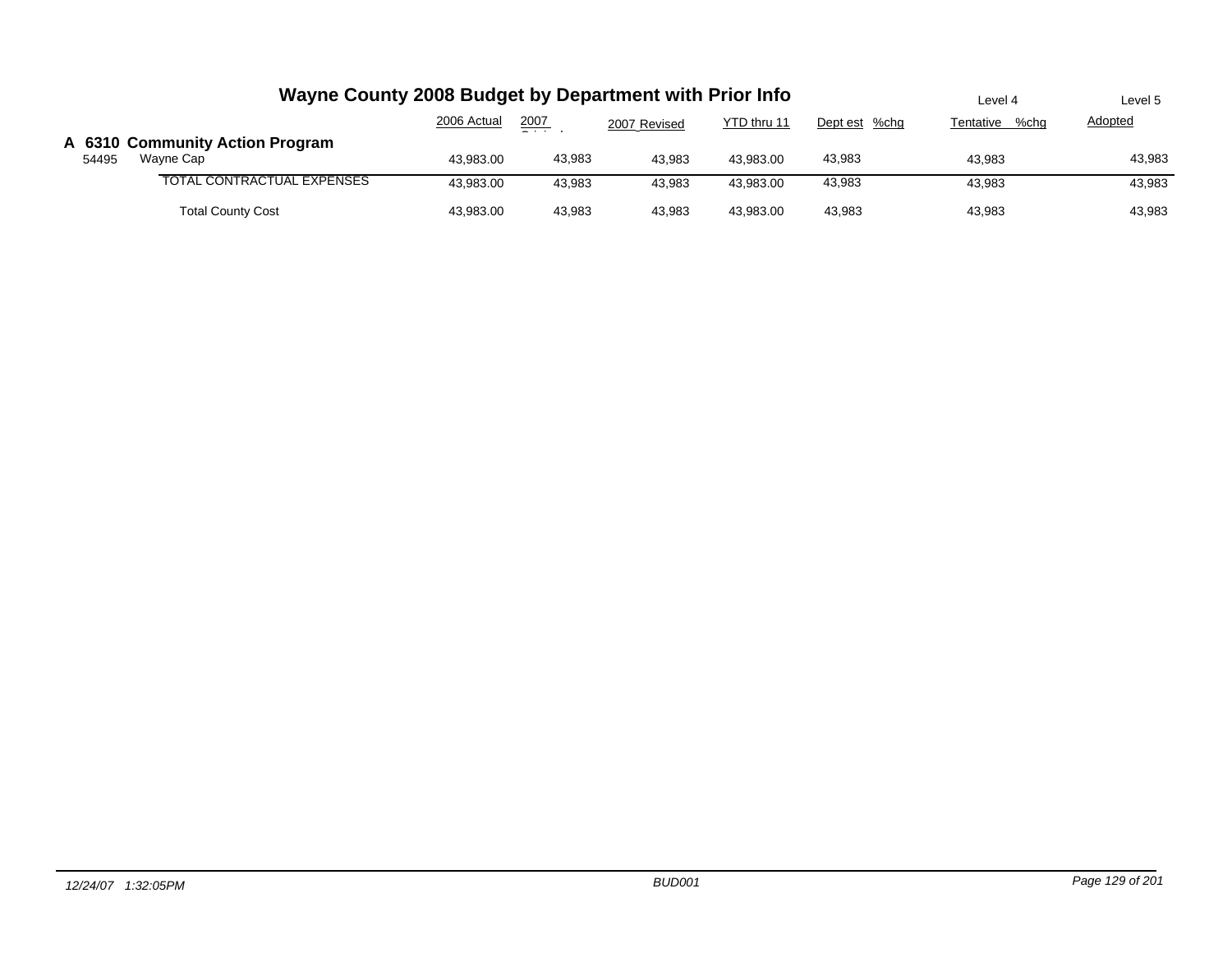## **Wayne County 2008 Budget by Department with Prior Info**

Level 4 Level 5

|       |                                                   | 2006 Actual   | <u>2007</u><br>- - - | 2007 Revised | YTD thru 11   | Dept est | %chg     | Tentative | %chg     | <b>Adopted</b> |
|-------|---------------------------------------------------|---------------|----------------------|--------------|---------------|----------|----------|-----------|----------|----------------|
| 44718 | A 6326 Economic Development Admin<br>Home Program | $-177.301.20$ |                      |              | $-137.360.00$ |          |          |           |          |                |
|       |                                                   |               |                      |              |               |          |          |           |          |                |
|       | <b>TOTAL REVENUES</b>                             | $-177.301.20$ |                      |              | -137,360.00   |          |          |           |          |                |
| 54000 | <b>Contractual Expenses</b>                       | 257.400.00    | 257,400              | 257.400      | 257.400.00    | 257,400  |          | 257.400   |          | 257,400        |
| 54400 | <b>Contracted Services</b>                        | 292,600.00    | 292,600              | 292,600      | 292,600.00    | 292,600  |          | 292,600   |          | 292,600        |
| 54550 | <b>Bishop Sheen Funding</b>                       | 158.211.00    |                      |              | 136,710.00    |          |          |           |          |                |
| 54552 | Joint Municipal Improvement                       |               | 75,000               | 246.207      | 7.467.00      | 15,000   | $-80.00$ | 15.000    | $-80.00$ | 15,000         |
| 54553 | Industrial Development Progrm                     |               | 200,000              | 838,672      | 150.000.00    | 200,000  |          | 200.000   |          | 200,000        |
|       | <b>TOTAL CONTRACTUAL EXPENSES</b>                 | 708.211.00    | 825.000              | 1,634,879    | 844.177.00    | 765,000  | $-7.27$  | 765,000   | $-7.27$  | 765,000        |
|       | <b>Total County Cost</b>                          | 530.909.80    | 825,000              | 1,634,879    | 706.817.00    | 765,000  | $-7.27$  | 765,000   | $-7.27$  | 765,000        |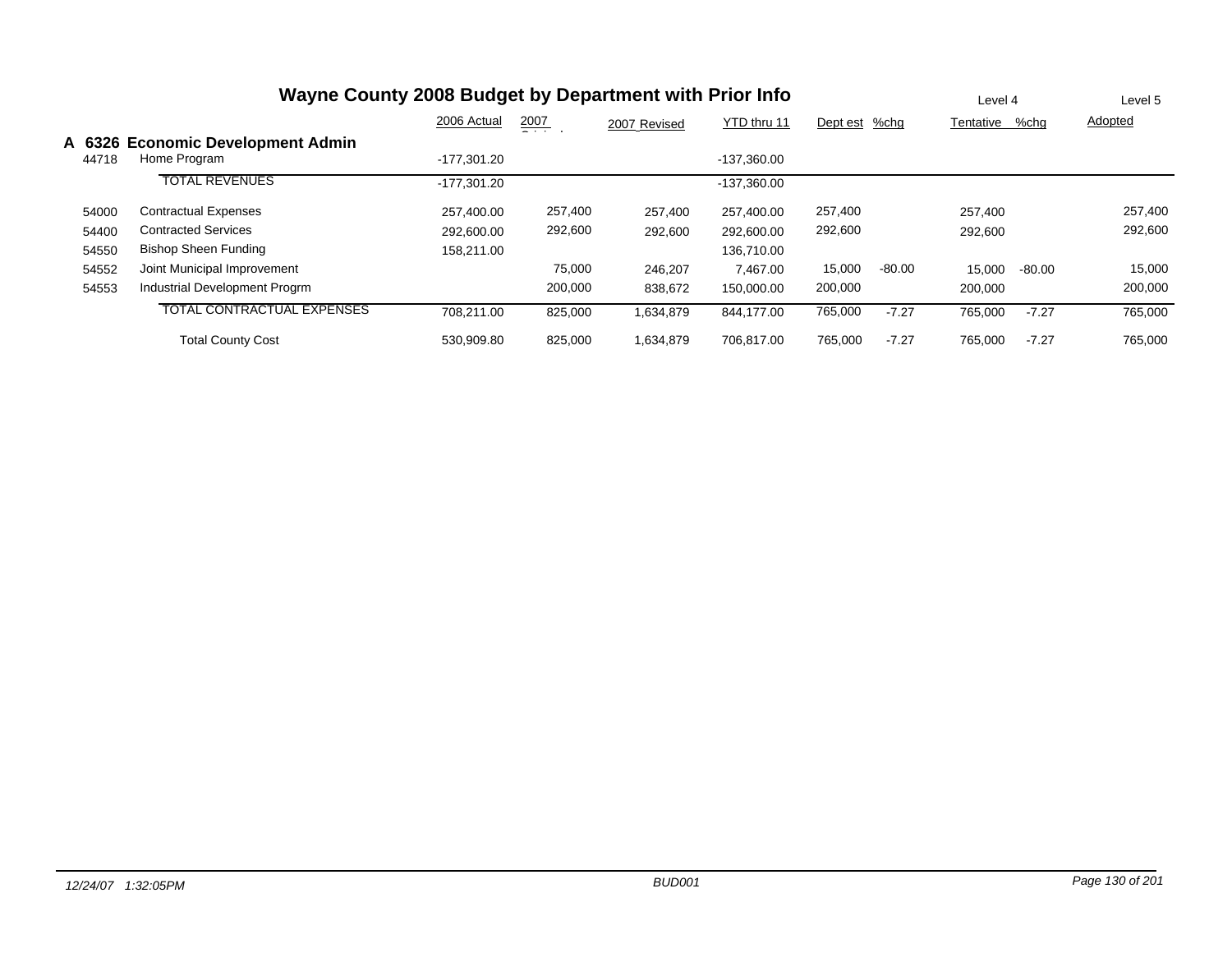| Wayne County 2008 Budget by Department with Prior Info |                                          |              |                  |              |              |               |         | Level 4        |          | Level 5   |
|--------------------------------------------------------|------------------------------------------|--------------|------------------|--------------|--------------|---------------|---------|----------------|----------|-----------|
|                                                        |                                          | 2006 Actual  | $\frac{2007}{2}$ | 2007 Revised | YTD thru 11  | Dept est %chg |         | Tentative %chg |          | Adopted   |
|                                                        | A 6410 Publicity (Tourism)               |              |                  |              |              |               |         |                |          |           |
| 42089                                                  | Departmental Income                      | $-15,479.85$ | $-16,000$        | $-16,000$    | $-11,906.38$ | $-16,000$     |         | $-16,000$      |          | $-16,000$ |
|                                                        | <b>TOTAL REVENUES</b>                    | $-15,479.85$ | $-16,000$        | $-16,000$    | $-11,906.38$ | $-16,000$     |         | $-16,000$      |          | $-16,000$ |
| 51104                                                  | <b>Clerk Typist</b>                      | 26,891.41    | 26,788           | 26,788       | 23,240.31    | 26,588        | $-0.75$ | 26,588         | $-0.75$  | 26,588    |
| 51416                                                  | <b>Director Tourism &amp; Promotions</b> | 47,464.69    | 48,577           | 48,577       | 42,622.69    | 48,777        | 0.41    | 48,777         | 0.41     | 48,777    |
| 51432                                                  | <b>Outdoor Recreation Coordinator</b>    | 16,931.03    | 16,932           | 16,932       | 15,628.65    | 17,481        | 3.24    | 17,481         | 3.24     | 17,481    |
| 51536                                                  | <b>Tourism Assistant</b>                 | 18,641.70    | 18,800           | 18,800       | 16,630.64    | 18,945        | 0.77    | 18,945         | 0.77     | 18,945    |
|                                                        | <b>TOTAL PERSONAL SERVICES</b>           | 109,928.83   | 111,097          | 111,097      | 98,122.29    | 111,791       | 0.62    | 111,791        | 0.62     | 111,791   |
| 52500                                                  | Other Equipment                          |              |                  | 375          | 375.00       | 500           |         |                |          |           |
|                                                        | <b>TOTAL EQUIPMENT</b>                   |              |                  | 375          | 375.00       | 500           |         |                |          |           |
| 54120                                                  | County Info Packets                      | 1,500.00     | 1,000            | 1,000        | 54.27        | 1,000         |         | 1,000          |          | 1,000     |
| 54150                                                  | Office Supplies                          | 1,199.89     | 1,200            | 1,200        | 947.97       | 1,200         |         | 1,200          |          | 1,200     |
| 54166                                                  | Postage                                  | 2,000.00     | 2,000            | 2,000        | 2,514.33     | 2,250         | 12.50   | 2,250          | 12.50    | 2,250     |
| 54210                                                  | Gas                                      | 541.89       | 900              | 900          | 382.17       | 900           |         | 900            |          | 900       |
| 54220                                                  | Light & Power                            | 551.61       | 600              | 600          | 565.30       | 600           |         | 600            |          | 600       |
| 54230                                                  | Telephone                                | 1,991.46     | 1,750            | 1,750        | 1,486.72     | 1,750         |         | 1,750          |          | 1,750     |
| 54240                                                  | Water                                    | 55.52        | 110              | 110          | 64.73        | 110           |         | 110            |          | 110       |
| 54402                                                  | Advertising                              | 11,000.00    | 11,000           | 18,500       | 9,097.03     | 11,000        |         | 7,000          | $-36.36$ | 7,000     |
| 54410                                                  | Conference                               | 800.00       | 800              | 800          | 481.06       | 800           |         | 800            |          | 800       |
| 54414                                                  | Information Technology                   | 3,268.00     | 3,676            | 3,676        | 3,676.00     | 3,676         |         | 3,676          |          | 3,676     |
| 54424                                                  | <b>Equipment - Maint Contract</b>        | 830.00       | 830              | 830          | 830.00       | 860           | 3.61    | 860            | 3.61     | 860       |
| 54434                                                  | <b>Information Centers</b>               | 986.92       | 1,000            | 1,000        | 310.45       | 1,000         |         | 1,000          |          | 1,000     |
| 54438                                                  | Maintenance/Repairs                      | 3,702.00     | 3,702            | 3,702        | 3,702.00     | 3,702         |         | 3,702          |          | 3,702     |
| 54457                                                  | Printing Literature & Brochure           | 10,500.00    | 10,000           | 10,000       | 3,093.55     | 10,000        |         | 10,000         |          | 10,000    |
| 54460                                                  | Promotion                                | 19,000.00    | 18,500           | 18,125       | 11,650.93    | 18,500        |         | 18,500         |          | 18,500    |
| 54485                                                  | Travel                                   | 4,084.59     | 4,200            | 4,200        | 3,748.78     | 4,500         | 7.14    | 4,500          | 7.14     | 4,500     |
| 54539                                                  | Brochure/AD Development                  | 2,000.00     | 2,000            | 2,000        | 940.59       | 2,000         |         | 2,000          |          | 2,000     |
| 54603                                                  | <b>Fishing Derby</b>                     | 4,500.00     | 4,300            | 4,300        | 4,300.00     | 4,300         |         | 4,300          |          | 4,300     |
|                                                        | <b>TOTAL CONTRACTUAL EXPENSES</b>        | 68,511.88    | 67,568           | 74,693       | 47,845.88    | 68,148        | 0.86    | 64,148         | $-5.06$  | 64,148    |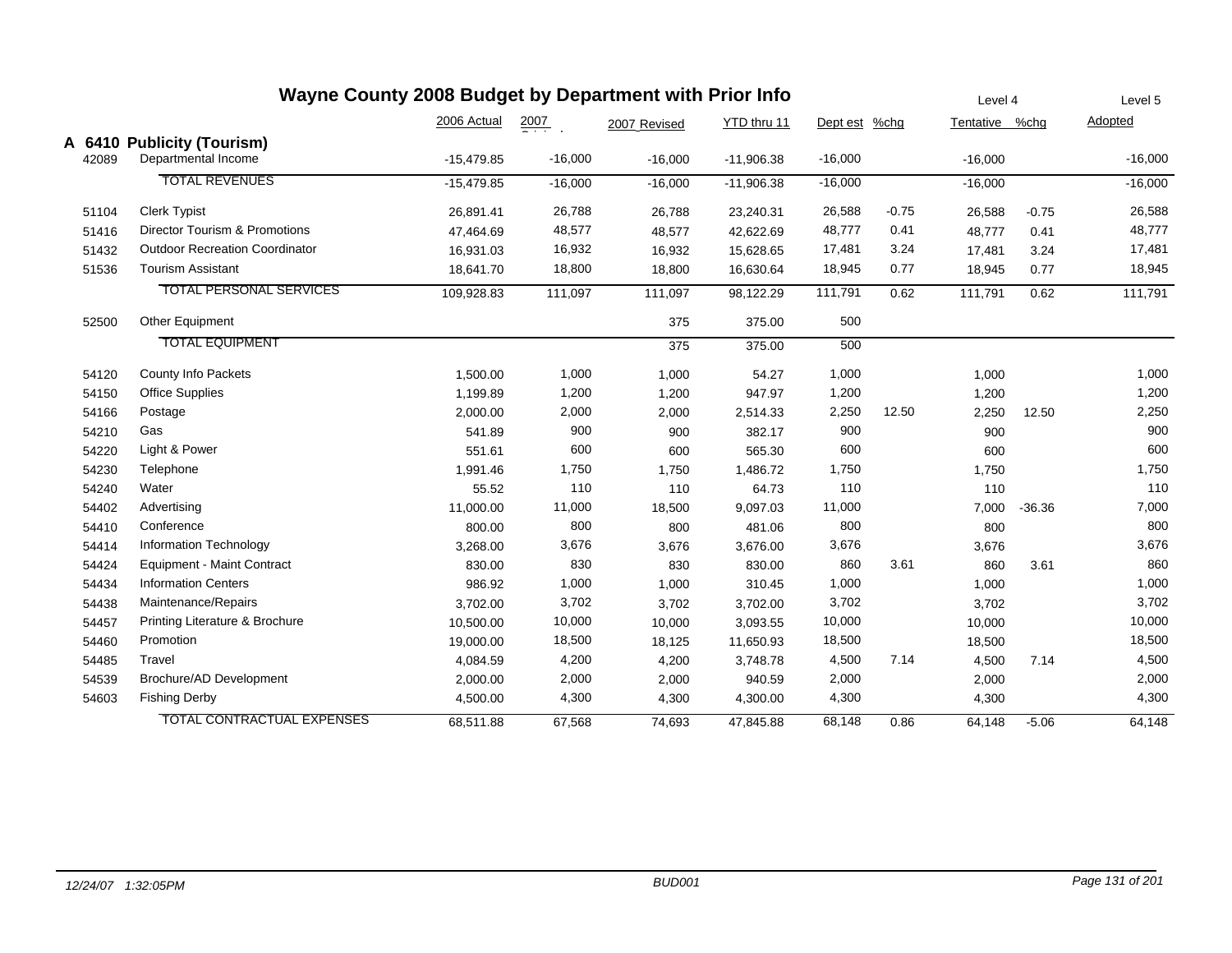|       | Wayne County 2008 Budget by Department with Prior Info |             |               |              |             |               |       |           |         | Level 5 |
|-------|--------------------------------------------------------|-------------|---------------|--------------|-------------|---------------|-------|-----------|---------|---------|
|       |                                                        | 2006 Actual | 2007<br>- - - | 2007 Revised | YTD thru 11 | Dept est %chg |       | Tentative | %chg    | Adopted |
|       | A 6410 Publicity (Tourism)                             |             |               |              |             |               |       |           |         |         |
| 58100 | Payments to NYS Retirement Sys                         | 9,012.00    | 9,133         | 9,133        |             | 9,490         | 3.90  | 8,747     | $-4.23$ | 8,747   |
| 58200 | <b>Payments to Social Security</b>                     | 8,183.81    | 8,499         | 8,499        | 7.246.99    | 8,552         | 0.62  | 8,552     | 0.62    | 8,552   |
| 58400 | Hospitalization                                        | 7,850.88    | 8,793         | 8,793        | 12.364.32   | 13,600        | 54.67 | 14,343    | 63.12   | 14,343  |
| 58600 | Disability                                             | 308.00      | 312           | 312          | 256.00      | 312           |       | 312       |         | 312     |
| 58901 | Employee Assistance Program                            | 45.75       | 48            | 48           | 51.75       | 54            | 12.50 | 54        | 12.50   | 54      |
|       | <b>TOTAL FRINGE BENEFITS</b>                           | 25.400.44   | 26,785        | 26.785       | 19.919.06   | 32,008        | 19.50 | 32,008    | 19.50   | 32,008  |
|       | <b>Total County Cost</b>                               | 188.361.30  | 189.450       | 196.950      | 154.355.85  | 196.447       | 3.69  | 191.947   | 1.32    | 191.947 |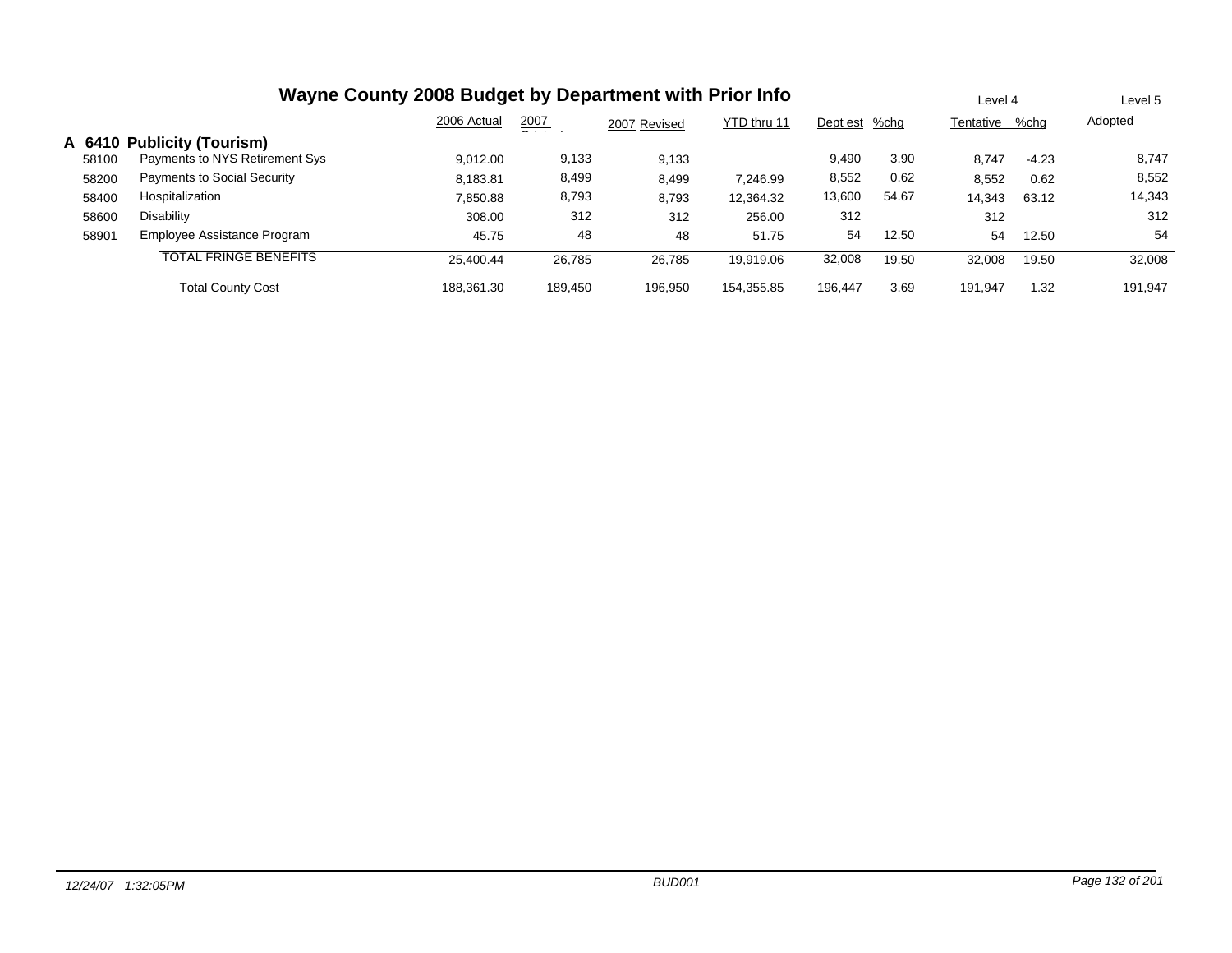| Wayne County 2008 Budget by Department with Prior Info |                                       |              |                  |              |              |           |         |           |         | Level 5   |
|--------------------------------------------------------|---------------------------------------|--------------|------------------|--------------|--------------|-----------|---------|-----------|---------|-----------|
|                                                        |                                       | 2006 Actual  | $\frac{2007}{4}$ | 2007 Revised | YTD thru 11  | Dept est  | $%$ chg | Tentative | $%$ chq | Adopted   |
| A 6411                                                 | <b>Tourism Matching Funds Program</b> |              |                  |              |              |           |         |           |         |           |
| 42089                                                  | Departmental Income                   | $-7,884.81$  | $-8,000$         | $-8,000$     | $-7,972.50$  | $-8,000$  |         | $-8,000$  |         | $-8,000$  |
| 43716                                                  | State Aid                             | $-72,227.00$ | $-72,069$        | $-72,069$    | $-72,059.00$ | $-78,000$ | 8.23    | $-82,363$ | 14.28   | $-82,363$ |
|                                                        | <b>TOTAL REVENUES</b>                 | $-80,111.81$ | $-80,069$        | $-80,069$    | $-80,031.50$ | $-86,000$ | 7.41    | $-90,363$ | 12.86   | $-90,363$ |
| 54166                                                  | Postage                               | 7,000.00     | 7,000            | 7,000        | 7,647.23     | 8,500     | 21.43   | 8,431     | 20.44   | 8,431     |
| 54230                                                  | Telephone                             | 1,136.69     | 1,600            | 1,675        | 1,063.06     | 1,675     | 4.69    | 1,675     | 4.69    | 1,675     |
| 54397                                                  | <b>Tourism Direct Mail</b>            | 2,000.00     | 2,000            | 2,000        | 2,000.00     | 2,500     | 25.00   | 2,500     | 25.00   | 2,500     |
| 54398                                                  | <b>Tourism Research</b>               | 1,000.00     | 1,000            | 1,000        | 1,000.00     | 1,000     |         | 1,000     |         | 1,000     |
| 54399                                                  | Video Production                      | 2,000.00     | 2,000            | 2,000        | 2,000.00     | 2,000     |         | 2,000     |         | 2,000     |
| 54402                                                  | Advertising                           | 76,489.28    | 75,375           | 75,375       | 62,102.50    | 78,000    | 3.48    | 82,363    | 9.27    | 82,363    |
| 54434                                                  | <b>Information Centers</b>            | 14,000.00    | 14,000           | 14,000       | 12,213.87    | 15,000    | 7.14    | 15,000    | 7.14    | 15,000    |
| 54457                                                  | Printing Literature & Brochure        | 34,998.89    | 35,000           | 35,000       | 33,225.40    | 35,000    |         | 35,000    |         | 35,000    |
| 54460                                                  | Promotion                             | 8,500.00     | 8,000            | 8,000        | 5,794.46     | 8,300     | 3.75    | 8,300     | 3.75    | 8,300     |
| 54539                                                  | Brochure/AD Development               | 8,000.00     | 8,000            | 8,000        | 3,320.40     | 8,000     |         | 8,000     |         | 8,000     |
|                                                        | <b>TOTAL CONTRACTUAL EXPENSES</b>     | 155,124.86   | 153,975          | 154,050      | 130,366.92   | 159,975   | 3.90    | 164,269   | 6.69    | 164,269   |
|                                                        | <b>Total County Cost</b>              | 75,013.05    | 73,906           | 73,981       | 50,335.42    | 73,975    | 0.09    | 73,906    |         | 73,906    |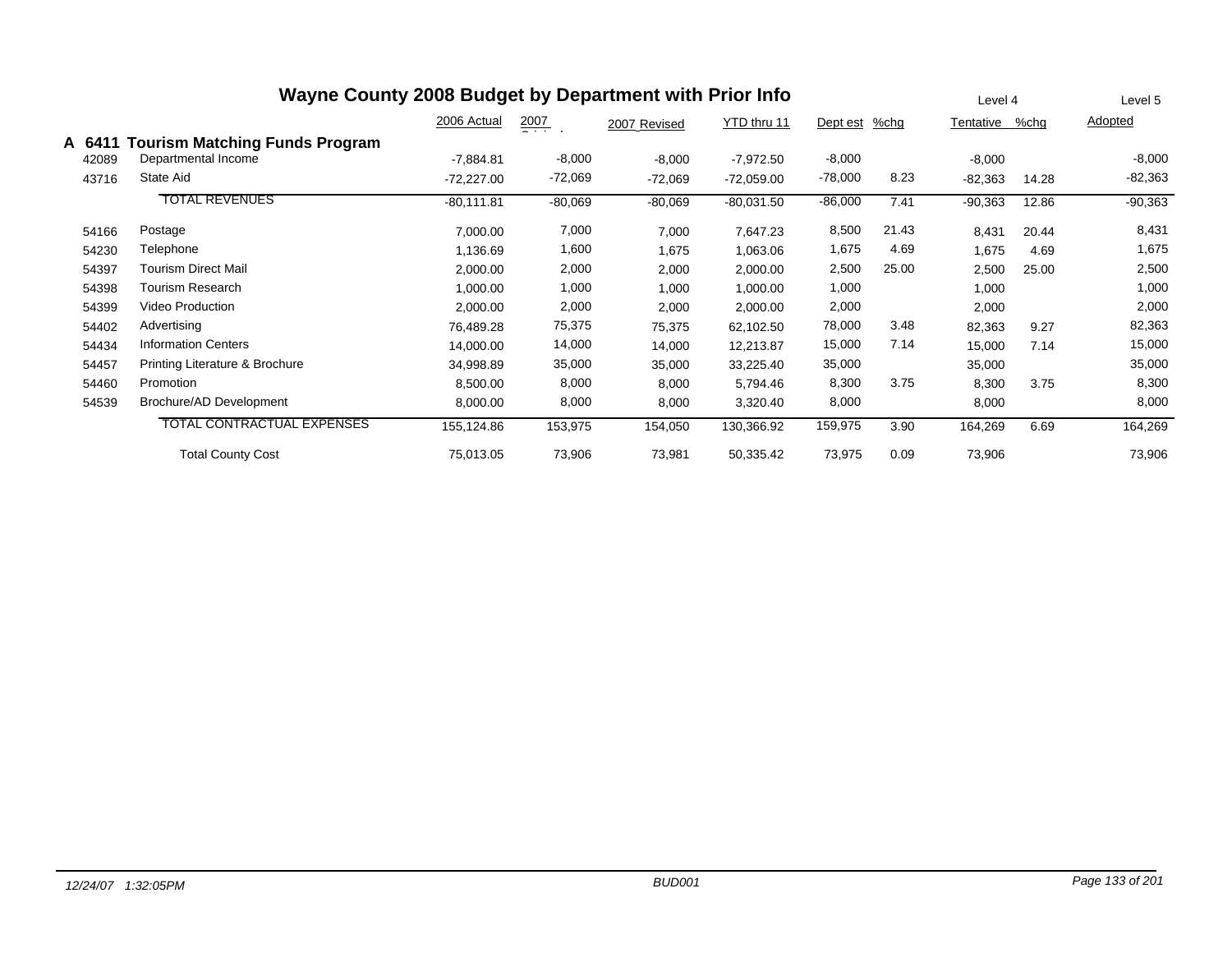| Wayne County 2008 Budget by Department with Prior Info |                                   |              |           |              |              |               |       |                | Level 4  | Level 5        |
|--------------------------------------------------------|-----------------------------------|--------------|-----------|--------------|--------------|---------------|-------|----------------|----------|----------------|
|                                                        |                                   | 2006 Actual  | 2007      | 2007 Revised | YTD thru 11  | Dept est %chg |       | Tentative %chg |          | <b>Adopted</b> |
|                                                        | A 6510 Veteran Services           |              |           |              |              |               |       |                |          |                |
| 41848                                                  | Repay - Burials                   | $-111.06$    |           |              | $-1,419.80$  |               |       |                |          |                |
| 43648                                                  | <b>Social Services Burials</b>    |              | $-5,000$  | $-5,000$     | $-4,950.00$  | $-5,000$      |       | $-5,000$       |          | $-5,000$       |
| 43710                                                  | Veteran Service Agencies          | $-24,922.05$ | $-5,000$  | $-5,000$     | $-5,021.66$  | $-5,000$      |       | $-5,000$       |          | $-5,000$       |
|                                                        | <b>TOTAL REVENUES</b>             | $-25,033.11$ | $-10,000$ | $-10,000$    | $-11,391.46$ | $-10,000$     |       | $-10,000$      |          | $-10,000$      |
| 51069                                                  | <b>Personnel Clerk Part Time</b>  | 19,046.36    | 21,378    | 21,378       | 18,162.09    | 21,378        |       | 21,378         |          | 21,378         |
| 51089                                                  | <b>Director Veteran Services</b>  | 9,803.63     | 11,639    | 11,639       | 9,299.69     | 12,917        | 10.98 | 16,627         | 42.86    | 16,627         |
| 51117                                                  | Motor Vehicle Operator- PT        | 568.08       | 758       | 758          | 226.41       | 758           |       | 758            |          | 758            |
| 51206                                                  | Veteran Services Officer          | 30,681.57    | 31,150    | 31,150       | 27,278.16    | 31,268        | 0.38  | 31,268         | 0.38     | 31,268         |
| 51694                                                  | Vehicle Operator (8hr)            | 30,311.04    | 30,194    | 30,194       | 26,842.47    | 30,707        | 1.70  | 30,707         | 1.70     | 30,707         |
|                                                        | <b>TOTAL PERSONAL SERVICES</b>    | 90,410.68    | 95,119    | 95,119       | 81,808.82    | 97,027        | 2.01  | 100,738        | 5.91     | 100,738        |
| 52300                                                  | <b>Motor Vehicles</b>             | 19,971.97    |           |              |              |               |       |                |          |                |
|                                                        | <b>TOTAL EQUIPMENT</b>            | 19,971.97    |           |              |              |               |       |                |          |                |
| 54114                                                  | Car Expense                       | 7,067.40     | 8,000     | 8,000        | 4,230.34     | 8,500         | 6.25  | 8,500          | 6.25     | 8,500          |
| 54150                                                  | <b>Office Supplies</b>            | 336.23       | 358       | 358          | 202.52       | 358           |       | 358            |          | 358            |
| 54166                                                  | Postage                           | 701.98       | 800       | 800          | 434.01       | 800           |       | 800            |          | 800            |
| 54210                                                  | Gas                               | 473.62       | 820       | 820          | 303.67       | 820           |       | 820            |          | 820            |
| 54220                                                  | Light & Power                     | 1,827.18     | 1,550     | 1,550        | 1,764.75     | 1,550         |       | 1,550          |          | 1,550          |
| 54230                                                  | Telephone                         | 2,295.32     | 2,500     | 2,500        | 1,517.38     | 2,500         |       | 2,500          |          | 2,500          |
| 54240                                                  | Water                             | 102.64       | 150       | 150          | 94.09        | 150           |       | 150            |          | 150            |
| 54400                                                  | <b>Contracted Services</b>        | 21,430.50    | 18,000    | 18,000       | 11,960.00    | 18,000        |       | 18,000         |          | 18,000         |
| 54408                                                  | Copier Expense                    | 989.41       | 1,000     | 1,000        | 629.77       | 1,300         | 30.00 | 1,300          | 30.00    | 1,300          |
| 54410                                                  | Conference                        |              | 750       | 750          | 106.26       | 750           |       | 750            |          | 750            |
| 54414                                                  | Information Technology            | 2,898.00     | 2,950     | 2,950        | 2,950.00     | 2,950         |       | 2,950          |          | 2,950          |
| 54424                                                  | Equipment - Maint Contract        | 997.00       | 1,100     | 1,100        |              | 1,100         |       | 1,100          |          | 1,100          |
| 54438                                                  | Maintenance/Repairs               | 3,240.00     | 3,240     | 3,240        | 3,240.00     | 3,240         |       | 7,140          | 120.37   | 7,140          |
| 54456                                                  | Printing                          | 462.44       | 350       | 350          | 235.23       | 350           |       | 350            |          | 350            |
| 54475                                                  | Software                          | 1,150.00     | 700       | 700          |              | 700           |       | 700            |          | 700            |
| 54483                                                  | Training- Seminars & Schools      | 88.31        | 900       | 900          | 667.25       | 900           |       | 900            |          | 900            |
| 54485                                                  | Travel                            | 755.55       | 1,170     | 1,170        | 677.61       | 1,170         |       | 1,170          |          | 1,170          |
| 54510                                                  | <b>Burials</b>                    | 36,538.75    | 30,000    | 30,000       | 12,412.27    | 30,000        |       | 26,000         | $-13.33$ | 26,000         |
| 54600                                                  | Misc                              | 35.00        | 50        | 50           | 44.00        | 50            |       | 50             |          | 50             |
|                                                        | <b>TOTAL CONTRACTUAL EXPENSES</b> | 81,389.33    | 74,388    | 74,388       | 41,469.15    | 75,188        | 1.08  | 75,088         | 0.94     | 75,088         |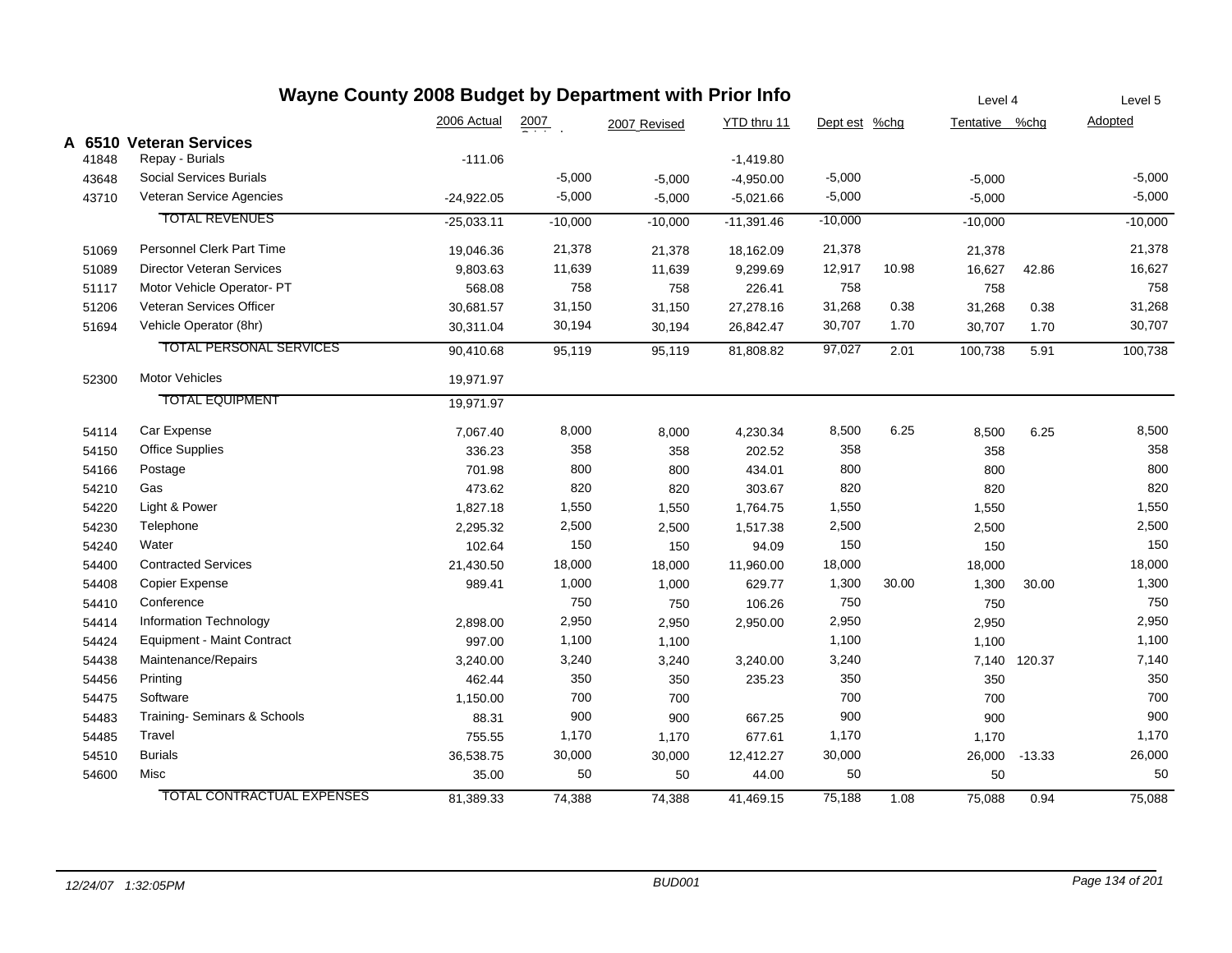|        | Wayne County 2008 Budget by Department with Prior Info |             |               |              |             |          |       |           |       | Level 5 |
|--------|--------------------------------------------------------|-------------|---------------|--------------|-------------|----------|-------|-----------|-------|---------|
|        |                                                        | 2006 Actual | 2007<br>$  -$ | 2007 Revised | YTD thru 11 | Dept est | %chq  | Tentative | %chq  | Adopted |
| A 6510 | <b>Veteran Services</b>                                |             |               |              |             |          |       |           |       |         |
| 58100  | Payments to NYS Retirement Sys                         | 8.451.00    | 9,207         | 9,207        |             | 10.702   | 16.23 | 10.702    | 16.24 | 10,702  |
| 58200  | <b>Payments to Social Security</b>                     | 6.796.25    | 7,277         | 7.277        | 6.140.81    | 7,423    | 2.00  | 7.707     | 5.91  | 7,707   |
| 58400  | Hospitalization                                        | 12.911.76   | 14,462        | 14,462       | 14.849.40   | 19,194   | 32.72 | 19,194    | 32.72 | 19,194  |
| 58500  | Unemployment                                           |             |               |              | 112.80      |          |       |           |       |         |
| 58600  | Disability                                             | 308.00      | 312           | 312          | 256.00      | 312      |       | 312       |       | 312     |
| 58901  | Employee Assistance Program                            | 45.75       | 56            | 56           | 51.75       | 71       | 26.82 | 72        | 28.57 | 72      |
|        | <b>TOTAL FRINGE BENEFITS</b>                           | 28.512.76   | 31,314        | 31,314       | 21.410.76   | 37,702   | 20.40 | 37,987    | 21.31 | 37,987  |
|        | <b>Total County Cost</b>                               | 195.251.63  | 190,821       | 190,821      | 133.297.27  | 199,917  | 4.77  | 203.813   | 6.81  | 203,813 |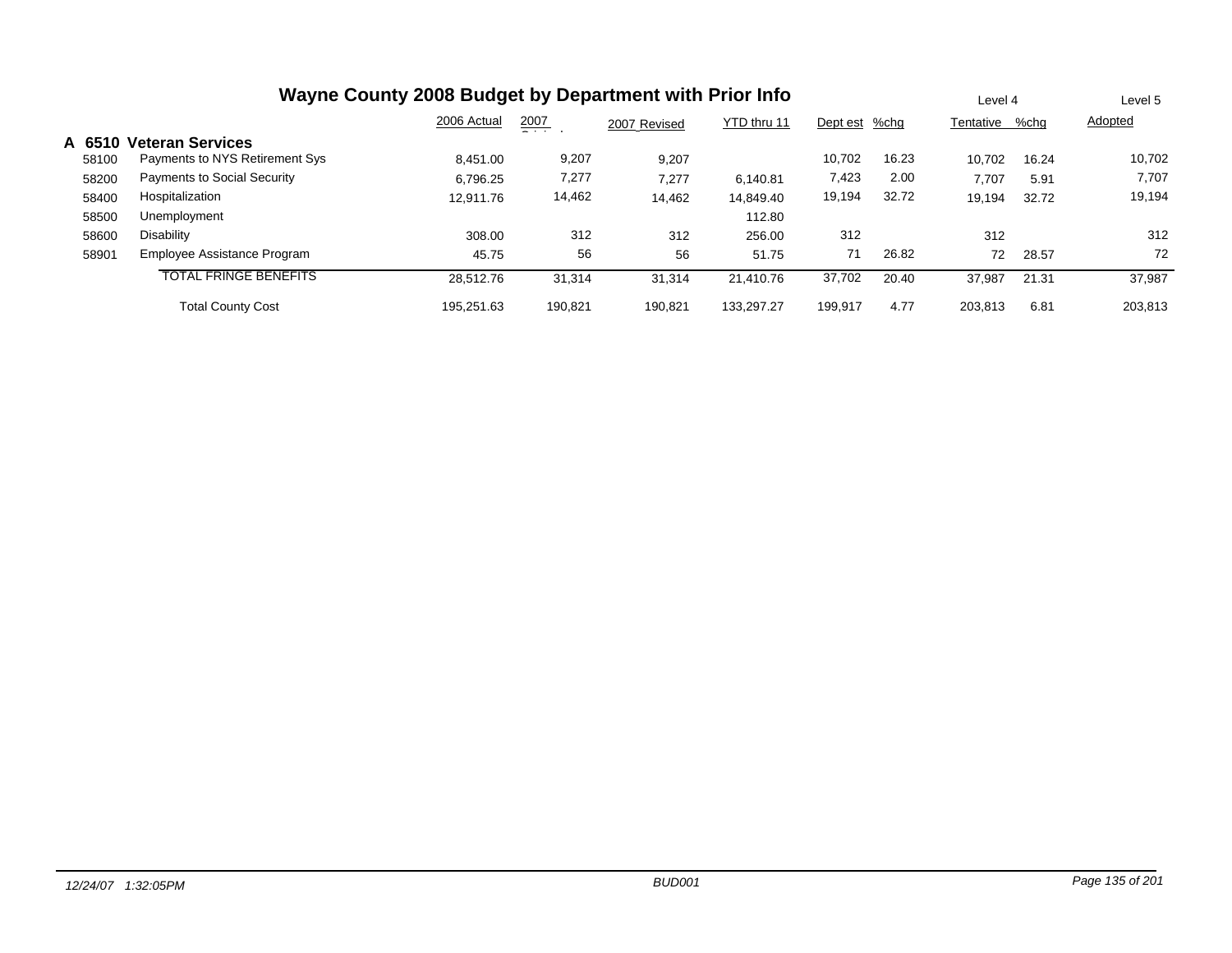| Wayne County 2008 Budget by Department with Prior Info |                                   |              |                  |              |             |               |          |                | Level 4  |          |
|--------------------------------------------------------|-----------------------------------|--------------|------------------|--------------|-------------|---------------|----------|----------------|----------|----------|
|                                                        |                                   | 2006 Actual  | $\frac{2007}{2}$ | 2007 Revised | YTD thru 11 | Dept est %chg |          | Tentative %chg |          | Adopted  |
|                                                        | A 6610 Consumer Affairs (W&M)     |              |                  |              |             |               |          |                |          |          |
| 42620                                                  | <b>Fines &amp; Forteitures</b>    | $-27,730.00$ | $-1,000$         | $-1,000$     | $-150.00$   | $-1,000$      |          | $-1,000$       |          | $-1,000$ |
| 43717                                                  | Weights & Measures                | $-5,900.70$  | $-4,500$         | $-4,500$     | $-4,552.24$ | $-5,000$      | 11.11    | $-5,000$       | 11.11    | $-5,000$ |
|                                                        | <b>TOTAL REVENUES</b>             | $-33,630.70$ | $-5,500$         | $-5,500$     | $-4,702.24$ | $-6,000$      | 9.09     | $-6,000$       | 9.09     | $-6,000$ |
| 51090                                                  | Director Weights & Measures       | 45,604.00    | 46,570           | 46,570       | 40,867.58   | 46,920        | 0.75     | 46,569         | 0.00     | 46,569   |
| 51228                                                  | Deputy Director Weights&Measur    | 33,462.86    | 33,900           | 33,900       | 29,217.88   | 34,000        | 0.29     | 33,725         | $-0.52$  | 33,725   |
|                                                        | <b>TOTAL PERSONAL SERVICES</b>    | 79,066.86    | 80,470           | 80,470       | 70,085.46   | 80,920        | 0.56     | 80,294         | $-0.22$  | 80,294   |
| 52200                                                  | Office Equipment                  |              |                  |              |             | 3,000         |          | 2,400          |          | 2,400    |
| 52300                                                  | Motor Vehicles                    | 15,923.00    |                  |              |             |               |          |                |          |          |
|                                                        | <b>TOTAL EQUIPMENT</b>            | 15,923.00    |                  |              |             | 3,000         |          | 2,400          |          | 2,400    |
| 54150                                                  | <b>Office Supplies</b>            | 1,427.13     | 200              | 200          | 181.64      | 1,000         | 400.00   | 1,000          | 400.00   | 1,000    |
| 54166                                                  | Postage                           | 161.17       | 250              | 250          | 140.91      | 250           |          | 250            |          | 250      |
| 54210                                                  | Gas                               | 1,102.15     | 1,600            | 1,600        | 746.57      | 1,600         |          | 1,600          |          | 1,600    |
| 54220                                                  | Light & Power                     | 1,437.06     | 1,600            | 1,600        | 1,395.08    | 1,600         |          | 1,600          |          | 1,600    |
| 54230                                                  | Telephone                         | 357.26       | 350              | 350          | 277.87      | 350           |          | 350            |          | 350      |
| 54240                                                  | Water                             | 94.48        | 245              | 245          | 112.08      | 245           |          | 245            |          | 245      |
| 54410                                                  | Conference                        |              | 300              | 300          | 243.00      | 600           | 100.00   | 300            |          | 300      |
| 54414                                                  | Information Technology            | 574.00       | 916              | 916          | 916.00      | 916           |          | 916            |          | 916      |
| 54438                                                  | Maintenance/Repairs               |              | 100              | 100          |             | 200           | 100.00   | 200            | 100.00   | 200      |
| 54485                                                  | Travel                            | 60.00        | 200              | 200          | 92.63       | 100           | $-50.00$ | 100            | $-50.00$ | 100      |
| 54487                                                  | Vehicle Maintenance & Repair      | 3,212.38     | 4,000            | 8,000        | 7,018.16    | 4,000         |          | 4,000          |          | 4,000    |
| 54511                                                  | <b>Other Purchased Services</b>   |              | 1,360            | 1,360        | 980.00      | 300           | $-77.94$ | 300            | $-77.94$ | 300      |
| 54600                                                  | Misc                              | 180.02       | 200              | 200          | 138.87      | 200           |          | 200            |          | 200      |
|                                                        | <b>TOTAL CONTRACTUAL EXPENSES</b> | 8,605.65     | 11,321           | 15,321       | 12,242.81   | 11,361        | 0.35     | 11,061         | $-2.30$  | 11,061   |
| 58100                                                  | Payments to NYS Retirement Sys    | 8,437.00     | 8,895            | 8,895        |             | 9,147         | 2.83     | 8,924          | 0.33     | 8,924    |
| 58200                                                  | Payments to Social Security       | 5,877.28     | 6,133            | 6,133        | 5,280.27    | 6,142         | 0.15     | 6,143          | 0.16     | 6,143    |
| 58400                                                  | Hospitalization                   | 8,906.88     | 9,976            | 9,976        | 5,608.20    | 4,075         | $-59.15$ | 4,298          | $-56.92$ | 4,298    |
| 58600                                                  | <b>Disability</b>                 | 308.00       | 312              | 312          | 256.00      | 312           |          | 312            |          | 312      |
| 58901                                                  | Employee Assistance Program       | 30.50        | 32               | 32           | 34.50       | 36            | 10.94    | 36             | 12.50    | 36       |
|                                                        | <b>TOTAL FRINGE BENEFITS</b>      | 23,559.66    | 25,348           | 25,348       | 11,178.97   | 19,712        | $-22.24$ | 19,713         | $-22.23$ | 19,713   |
|                                                        | <b>Total County Cost</b>          | 93,524.47    | 111,639          | 115,639      | 88,805.00   | 108,993       | $-2.37$  | 107,468        | $-3.74$  | 107,468  |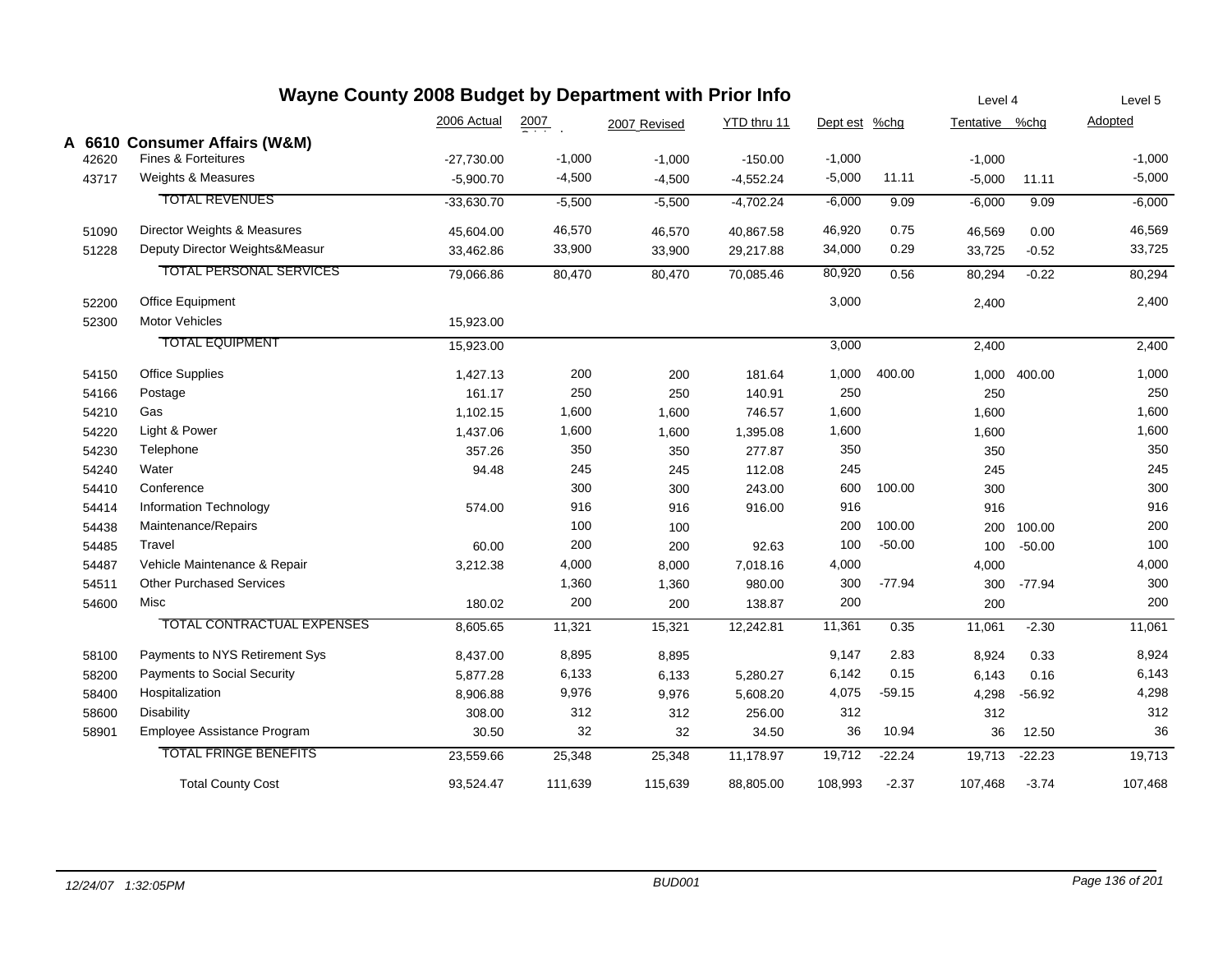|        |                                       | Wayne County 2008 Budget by Department with Prior Info |                  |              |               |              |           | Level 4        |           | Level 5      |
|--------|---------------------------------------|--------------------------------------------------------|------------------|--------------|---------------|--------------|-----------|----------------|-----------|--------------|
|        |                                       | 2006 Actual                                            | $\frac{2007}{2}$ | 2007 Revised | YTD thru 11   | Dept est     | $%$ chg   | Tentative %chg |           | Adopted      |
| A 6772 | <b>Area Agency on Aging</b>           |                                                        |                  |              |               |              |           |                |           |              |
| 41281  | Aging Reimbursement                   | $-67,593.09$                                           | $-65,640$        | $-71,379$    | $-62,928.40$  | $-77,607$    | 18.23     | $-77,607$      | 18.23     | $-77,607$    |
| 42772  | Office of the Aging                   | $-33,129.95$                                           | $-43,300$        | $-43,300$    | $-26.104.02$  | $-37,600$    | $-13.16$  | $-37.600$      | $-13.16$  | $-37,600$    |
| 43772  | State Aid - Program for Aging         | $-570,427.08$                                          | $-577,060$       | $-635,534$   | $-514,276.71$ | $-594,529$   | 3.03      | $-594,529$     | 3.03      | $-594,529$   |
| 44772  | Programs for the Aging                | $-427,679.14$                                          | -493,034         | $-503,034$   | -331,869.96   | -485,776     | $-1.47$   | $-485,776$     | $-1.47$   | -485,776     |
|        | <b>TOTAL REVENUES</b>                 | $-1,098,829.26$                                        | $-1,179,034$     | $-1,253,247$ | $-935,179.09$ | $-1,195,512$ | 1.40      | $-1,195,512$   | 1.40      | $-1,195,512$ |
| 51092  | Director Office of Aging              | 52,733.78                                              | 54,444           | 54,444       | 48,808.90     | 56,287       | 3.39      | 56,287         | 3.39      | 56,287       |
| 51100  | Vehicle Operator                      | 26,388.44                                              | 26,488           | 26,488       | 23,240.29     | 26,987       | 1.88      | 26,987         | 1.88      | 26,987       |
| 51110  | Receptionist                          | 16,715.37                                              | 22,744           | 22,744       | 14,093.83     | 26,987       | 18.66     | 26,987         | 18.66     | 26,987       |
| 51122  | <b>Account Clerk</b>                  | 26,089.70                                              | 26,540           | 26,540       | 13,573.63     |              | $-100.00$ |                | $-100.00$ |              |
| 51123  | Account Clerk - Typist (7hr)          |                                                        |                  |              | 8,419.22      | 26,290       |           | 26,290         |           | 26,290       |
| 51142  | Senior Clerk-Typist                   | 28,108.00                                              | 28,219           | 28,219       | 24,759.48     | 28,322       | 0.37      | 28,322         | 0.37      | 28,322       |
| 51149  | Aging Service Worker                  | 23,841.29                                              | 24,511           | 24,511       | 21,620.72     | 24,605       | 0.38      | 24,605         | 0.38      | 24,605       |
| 51222  | <b>Aging Services Assistant</b>       | 132,995.98                                             | 134,242          | 134,242      | 117,382.89    | 138,452      | 3.14      | 138,452        | 3.14      | 138,452      |
| 51232  | <b>Principal Account Clerk</b>        | 35,076.81                                              | 34,935           | 34,935       | 30,652.11     | 35,314       | 1.08      | 35,314         | 1.08      | 35,314       |
| 51253  | Caseworker Aging                      | 61,602.91                                              | 70,235           | 70,235       | 61,623.45     | 71,366       | 1.61      | 71,366         | 1.61      | 71,366       |
| 51276  | <b>Aging Services Specialist</b>      | 35,989.72                                              | 35,960           | 35,960       | 32,052.99     | 38,071       | 5.87      | 38,071         | 5.87      | 38,071       |
| 51278  | <b>Nutrition Services Coordinator</b> | 36,769.46                                              | 36,907           | 36,907       | 32,382.20     | 37,321       | 1.12      | 37,321         | 1.12      | 37,321       |
| 51283  | <b>RPNurse Part Time</b>              | 44,154.18                                              | 42,853           | 42,853       | 40,166.81     | 48,787       | 13.85     | 48,787         | 13.85     | 48,787       |
| 51297  | Deputy Director of Aging              | 40,824.51                                              | 42,220           | 42,220       | 36,839.78     | 42,128       | $-0.22$   | 42,128         | $-0.22$   | 42,128       |
| 51362  | Senior Caseworker                     | 34,590.36                                              | 35,957           | 35,957       | 31,548.64     | 36,095       | 0.38      | 36,095         | 0.38      | 36,095       |
| 51385  | <b>Aging Services Aide</b>            | 31,691.55                                              | 32,036           | 32,036       | 25,671.27     | 32,036       |           | 32,036         |           | 32,036       |
|        | <b>TOTAL PERSONAL SERVICES</b>        | 627,572.06                                             | 648,291          | 648,291      | 562,836.21    | 669,048      | 3.20      | 669,048        | 3.20      | 669,048      |
| 52200  | Office Equipment                      | 1,615.12                                               |                  | 1,089        | 590.31        |              |           |                |           |              |
|        | <b>TOTAL EQUIPMENT</b>                | 1.615.12                                               |                  | 1,089        | 590.31        |              |           |                |           |              |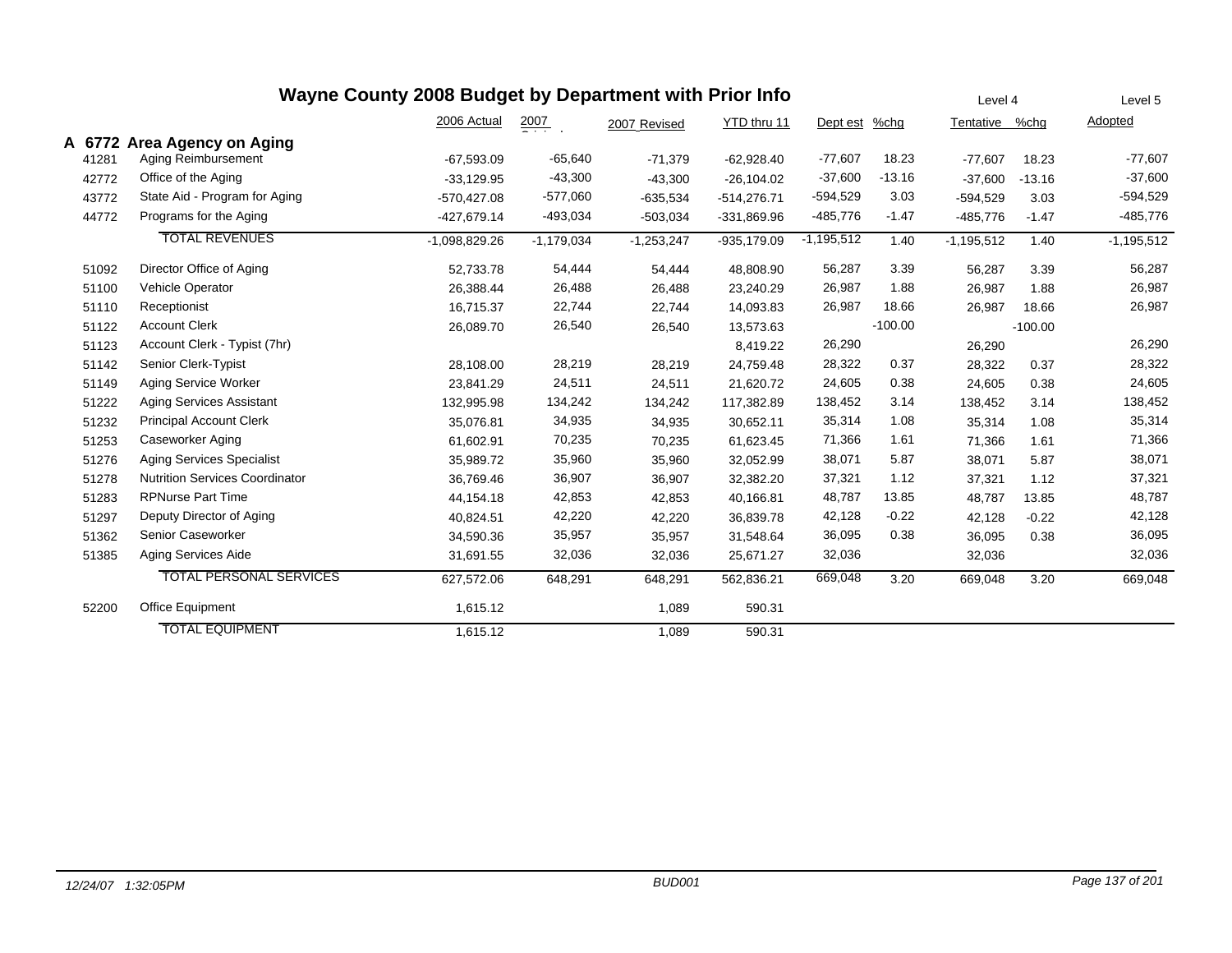| Wayne County 2008 Budget by Department with Prior Info<br>Level 4 |                                    |             |         |              |             |               |          |                |          |                |
|-------------------------------------------------------------------|------------------------------------|-------------|---------|--------------|-------------|---------------|----------|----------------|----------|----------------|
|                                                                   |                                    | 2006 Actual | 2007    | 2007 Revised | YTD thru 11 | Dept est %chg |          | Tentative %chg |          | <b>Adopted</b> |
|                                                                   | A 6772 Area Agency on Aging        |             |         |              |             |               |          |                |          |                |
| 54166                                                             | Postage                            | 4,070.00    | 5,000   | 8,000        | 7,850.00    | 6,000         | 20.00    | 6,000          | 20.00    | 6,000          |
| 54210                                                             | Gas                                | 1,221.11    | 2,775   | 2,775        | 1,115.92    | 1,765         | $-36.40$ | 1,765          | $-36.40$ | 1,765          |
| 54220                                                             | Light & Power                      | 11,419.59   | 14,845  | 14,845       | 12,476.98   | 12,350        | $-16.81$ | 12,350         | $-16.81$ | 12,350         |
| 54230                                                             | Telephone                          | 10,550.60   | 15,600  | 15,600       | 11,464.33   | 15,600        |          | 15,600         |          | 15,600         |
| 54240                                                             | Water                              | 786.62      | 1,041   | 1,041        | 822.13      | 824           | $-20.85$ | 824            | $-20.85$ | 824            |
| 54410                                                             | Conference                         | 939.32      | 1,500   | 1,500        | 1,649.61    | 1,875         | 25.00    | 1,875          | 25.00    | 1,875          |
| 54414                                                             | Information Technology             | 15,472.74   | 13,528  | 13,528       | 10,112.75   | 13,528        |          | 13,528         |          | 13,528         |
| 54418                                                             | Dues                               | 50.00       | 1,100   | 1,100        | 1,100.00    | 1,175         | 6.82     | 1,175          | 6.82     | 1,175          |
| 54424                                                             | <b>Equipment - Maint Contract</b>  | 2,278.30    | 3,880   | 3,880        | 3,070.71    | 4,120         | 6.19     | 4,120          | 6.19     | 4,120          |
| 54437                                                             | Lease                              | 89,877.60   | 89,898  | 89,898       | 82,803.90   | 77,627        | $-13.65$ | 77,627         | $-13.65$ | 77,627         |
| 54438                                                             | Maintenance/Repairs                | 29,264.82   | 26,700  | 26,700       | 23,463.75   | 21,500        | $-19.48$ | 21,500         | $-19.48$ | 21,500         |
| 54456                                                             | Printing                           | 9,170.28    | 10,000  | 13,515       | 8,024.62    | 10,000        |          | 10,000         |          | 10,000         |
| 54465                                                             | Rental - Office Space              | 6,720.00    | 7,320   | 7,320        | 7,320.00    | 8,520         | 16.39    | 8,520          | 16.39    | 8,520          |
| 54466                                                             | <b>Home Delivered Meals</b>        | 96,285.89   | 130,000 | 136,685      | 121,442.12  | 130,000       |          | 130,000        |          | 130,000        |
| 54472                                                             | Subscriptions                      | 48.00       | 700     | 700          |             | 700           |          | 700            |          | 700            |
| 54475                                                             | Software                           | 860.00      | 10,300  | 10,300       | 11,550.91   | 11,100        | 7.77     | 11,100         | 7.77     | 11,100         |
| 54483                                                             | Training-Seminars & Schools        | 1,296.00    | 1,500   | 1,500        | 729.00      | 2,000         | 33.33    | 2,000          | 33.33    | 2,000          |
| 54485                                                             | Travel                             | 13,285.93   | 19,000  | 25,274       | 20,494.41   | 24,800        | 30.53    | 24,800         | 30.53    | 24,800         |
| 54487                                                             | Vehicle Maintenance & Repair       | 1,619.10    | 1,000   | 2,000        | 1,606.24    | 2,000         | 100.00   | 2,000          | 100.00   | 2,000          |
| 54520                                                             | Consultants                        | 13,445.11   | 21,504  | 21,504       | 17,872.00   | 22,176        | 3.13     | 22,176         | 3.13     | 22,176         |
| 54600                                                             | Misc                               | 21,179.42   | 9,000   | 33,825       | 30,598.71   | 10,930        | 21.44    | 10,930         | 21.44    | 10,930         |
| 54657                                                             | <b>JTPA</b>                        | 16,801.45   | 30,776  | 30,776       | 28,238.71   | 39,813        | 29.36    | 39,813         | 29.36    | 39,813         |
| 54658                                                             | Genesee Regional                   | 134,230.63  | 225,000 | 249,866      | 224,901.27  | 232,000       | 3.11     | 232,000        | 3.11     | 232,000        |
| 54659                                                             | Legal Aid Agency                   | 4,332.00    | 8,000   | 8,000        | 8,304.00    | 8,000         |          | 8,000          |          | 8,000          |
| 54660                                                             | Key Industries                     | 64,045.80   | 86,000  | 86,000       | 69,534.15   | 79,817        | $-7.19$  | 79,817         | $-7.19$  | 79,817         |
| 54661                                                             | V/O Newark                         | 3,975.00    | 3,975   | 3,975        | 3,975.00    | 3,975         |          | 3,975          |          | 3,975          |
| 54662                                                             | T/O Ontario                        | 6,200.00    | 6,200   | 6,200        | 6,172.92    | 6,200         |          | 6,200          |          | 6,200          |
| 54668                                                             | Sodus Site                         | 8,000.00    | 8,000   | 8,000        | 15,935.25   | 8,000         |          | 8,000          |          | 8,000          |
| 54891                                                             | <b>Other Direct Expenses</b>       | 2,979.20    | 8,716   | 11,675       | 1,669.30    | 3,105         | $-64.38$ | 3,105          | $-64.38$ | 3,105          |
|                                                                   | <b>TOTAL CONTRACTUAL EXPENSES</b>  | 570,404.51  | 762,858 | 835,982      | 734,298.69  | 759,500       | $-0.44$  | 759,500        | $-0.44$  | 759,500        |
| 58100                                                             | Payments to NYS Retirement Sys     | 57,625.00   | 62,174  | 62,174       |             | 64,547        | 3.82     | 58,182         | $-6.42$  | 58,182         |
| 58200                                                             | <b>Payments to Social Security</b> | 45,537.03   | 49,594  | 49,594       | 40,611.54   | 51,182        | 3.20     | 51,182         | 3.20     | 51,182         |
| 58400                                                             | Hospitalization                    | 99,078.18   | 112,830 | 112,830      | 103,444.59  | 107,892       | $-4.38$  | 114,257        | 1.26     | 114,257        |
| 58600                                                             | Disability                         | 2,569.00    | 2,808   | 2,808        | 2,183.00    | 2,808         |          | 2,808          |          | 2,808          |
| 58901                                                             | Employee Assistance Program        | 297.38      | 300     | 300          | 336.38      | 356           | 18.67    | 356            | 18.67    | 356            |
|                                                                   | <b>TOTAL FRINGE BENEFITS</b>       | 205,106.59  | 227,706 | 227,706      | 146,575.51  | 226,785       | $-0.40$  | 226,785        | $-0.40$  | 226,785        |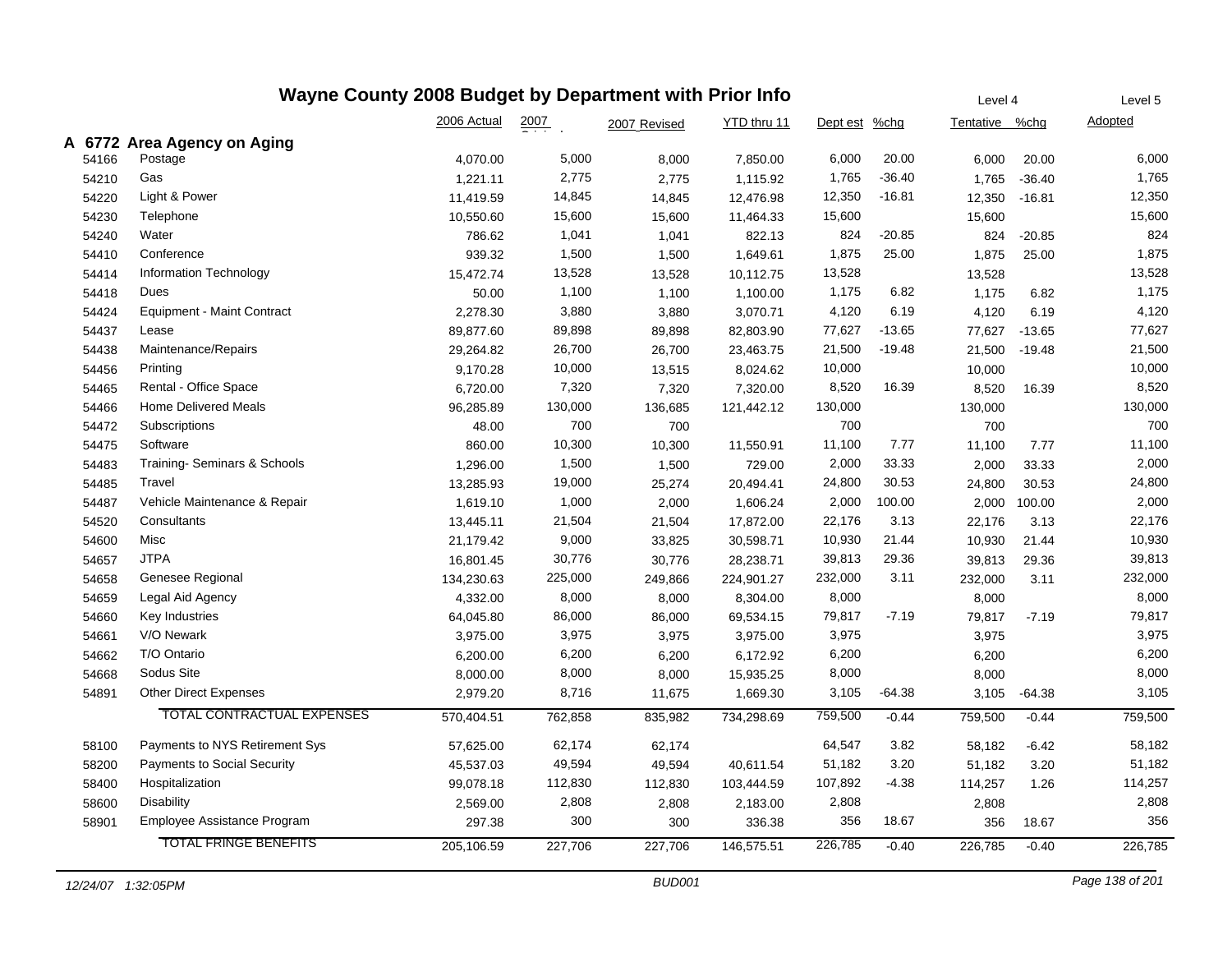|                          | Wayne County 2008 Budget by Department with Prior Info |              | Level 4      | Level 5     |               |                   |                |
|--------------------------|--------------------------------------------------------|--------------|--------------|-------------|---------------|-------------------|----------------|
|                          | 2006 Actual                                            | 2007         | 2007 Revised | YTD thru 11 | Dept est %chg | %cha<br>Tentative | <b>Adopted</b> |
| <b>Total County Cost</b> | 305.869.02                                             | .<br>459.821 | 459.821      | 509.121.63  | 459.821       | 459.821           | 459.821        |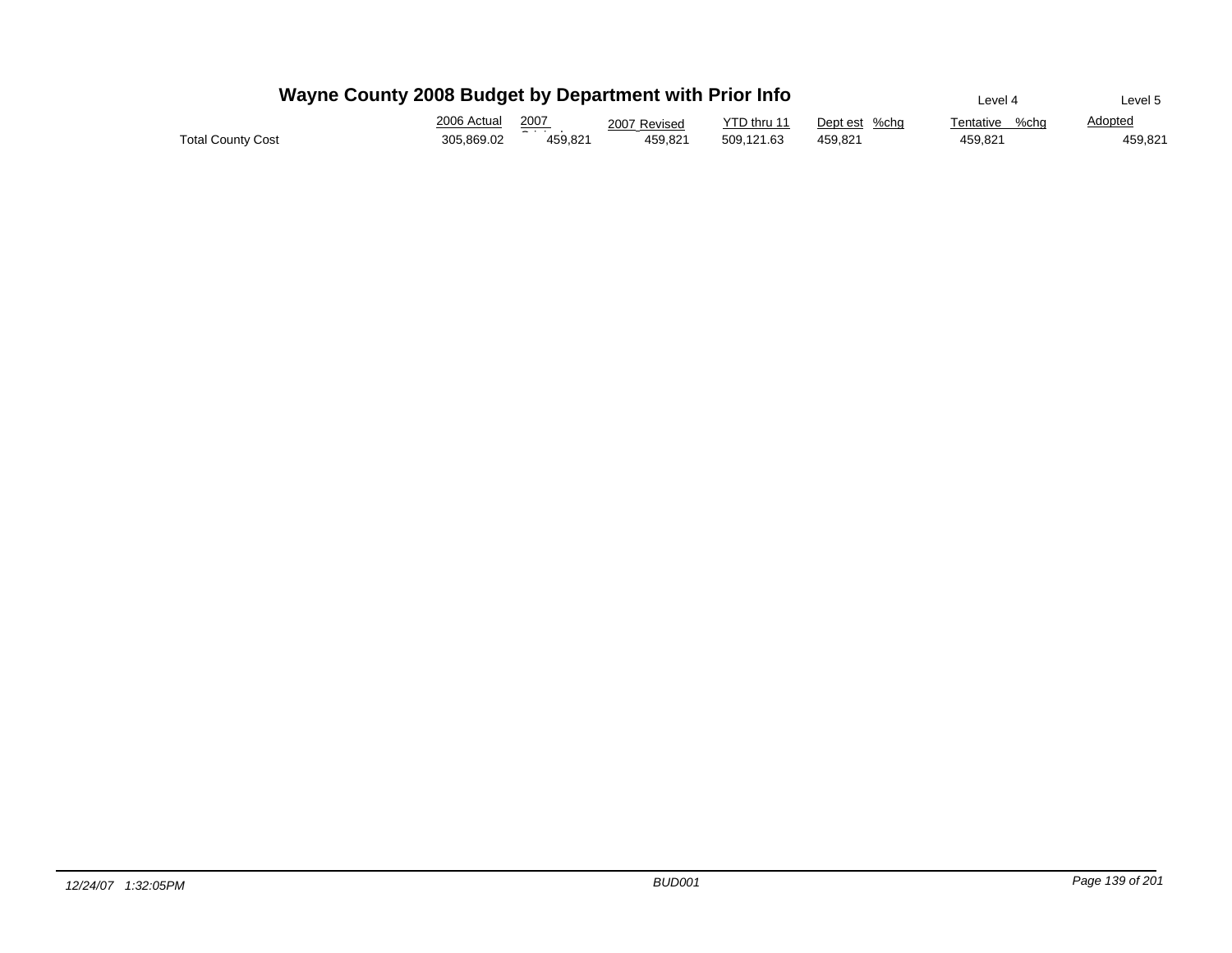|        |                                 | Wayne County 2008 Budget by Department with Prior Info |                    |              |                |            |         | Level 4    |         | Level 5    |
|--------|---------------------------------|--------------------------------------------------------|--------------------|--------------|----------------|------------|---------|------------|---------|------------|
|        |                                 | 2006 Actual                                            | $\frac{2007}{200}$ | 2007 Revised | YTD thru 11    | Dept est   | %chg    | Tentative  | %chg    | Adopted    |
| A 7310 | <b>Youth Bureau</b>             |                                                        |                    |              |                |            |         |            |         |            |
| 42760  | FACT Program                    | $-68,400.00$                                           | $-72,000$          | $-77,000$    | $-52,000.00$   | $-83,000$  | 15.28   | $-83,000$  | 15.28   | $-83,000$  |
| 42770  | Miscellaneous Revenues          |                                                        | $-6,460$           | $-11,305$    | $-7,603.38$    | $-6,460$   |         | $-6,460$   |         | $-6,460$   |
| 43278  | <b>Pre-Trial Diversion</b>      | $-18,385.00$                                           |                    |              |                |            |         |            |         |            |
| 43283  | Pre-Trial Diversion SDPP        | $-17,387.00$                                           |                    |              |                |            |         |            |         |            |
| 43435  | <b>Family Counseling</b>        | $-47,236.93$                                           |                    |              |                |            |         |            |         |            |
| 43584  | <b>OMH</b>                      | $-36,805.00$                                           | $-36,549$          | $-38,220$    | $-28,591.00$   | $-38,222$  | 4.58    | $-38,222$  | 4.58    | $-38,222$  |
| 43820  | Youth Bureau                    | $-26,431.00$                                           |                    |              |                |            |         |            |         |            |
| 43823  | <b>ARC</b>                      | $-1,655.00$                                            |                    |              |                |            |         |            |         |            |
| 43836  | Youth Bureau / YDPP             | $-38,672.00$                                           | $-100,461$         | $-100,461$   | $-75,032.86$   | $-104,521$ | 4.04    | $-104,521$ | 4.04    | $-104,521$ |
| 43837  | Youth Bureau / SDPP             | $-40.975.00$                                           | $-58,362$          | $-58,362$    | $-35,426.07$   | $-58,362$  |         | $-58,362$  |         | $-58,362$  |
| 43838  | Runaway / Homeless Youth        | $-25,014.81$                                           |                    |              |                |            |         |            |         |            |
| 43839  | Runaway / Homeless Youth II     | $-38,991.00$                                           | $-93,311$          | $-93,311$    | $-54,450.84$   | $-99,124$  | 6.23    | $-99,124$  | 6.23    | $-99,124$  |
|        | <b>TOTAL REVENUES</b>           | $-359.952.74$                                          | $-367,143$         | $-378,659$   | $-253, 104.15$ | $-389,689$ | 6.14    | $-389,689$ | 6.14    | -389,689   |
| 51203  | <b>Youth Services Assistant</b> | 26,986.54                                              | 27,193             | 27,193       | 23,941.79      | 27,297     | 0.38    | 27,297     | 0.38    | 27,297     |
| 51253  | Caseworker Aging                | 72,453.54                                              | 100,863            | 94,063       | 80,829.94      | 99,563     | $-1.29$ | 99,563     | $-1.29$ | 99,563     |
| 51540  | Deputy Director for Youth       | 39,717.55                                              | 41,121             | 41,121       | 36,080.85      | 41,775     | 1.59    | 41,775     | 1.59    | 41,775     |
|        | <b>TOTAL PERSONAL SERVICES</b>  | 139,157.63                                             | 169,177            | 162,377      | 140,852.58     | 168,635    | $-0.32$ | 168,635    | $-0.32$ | 168,635    |
| 52200  | Office Equipment                | 1,446.98                                               |                    | 1,950        | 1,806.03       |            |         |            |         |            |
| 52201  | <b>Computer Equipment</b>       | 927.00                                                 |                    |              |                |            |         |            |         |            |
|        | <b>TOTAL EQUIPMENT</b>          | 2,373.98                                               |                    | 1,950        | 1,806.03       |            |         |            |         |            |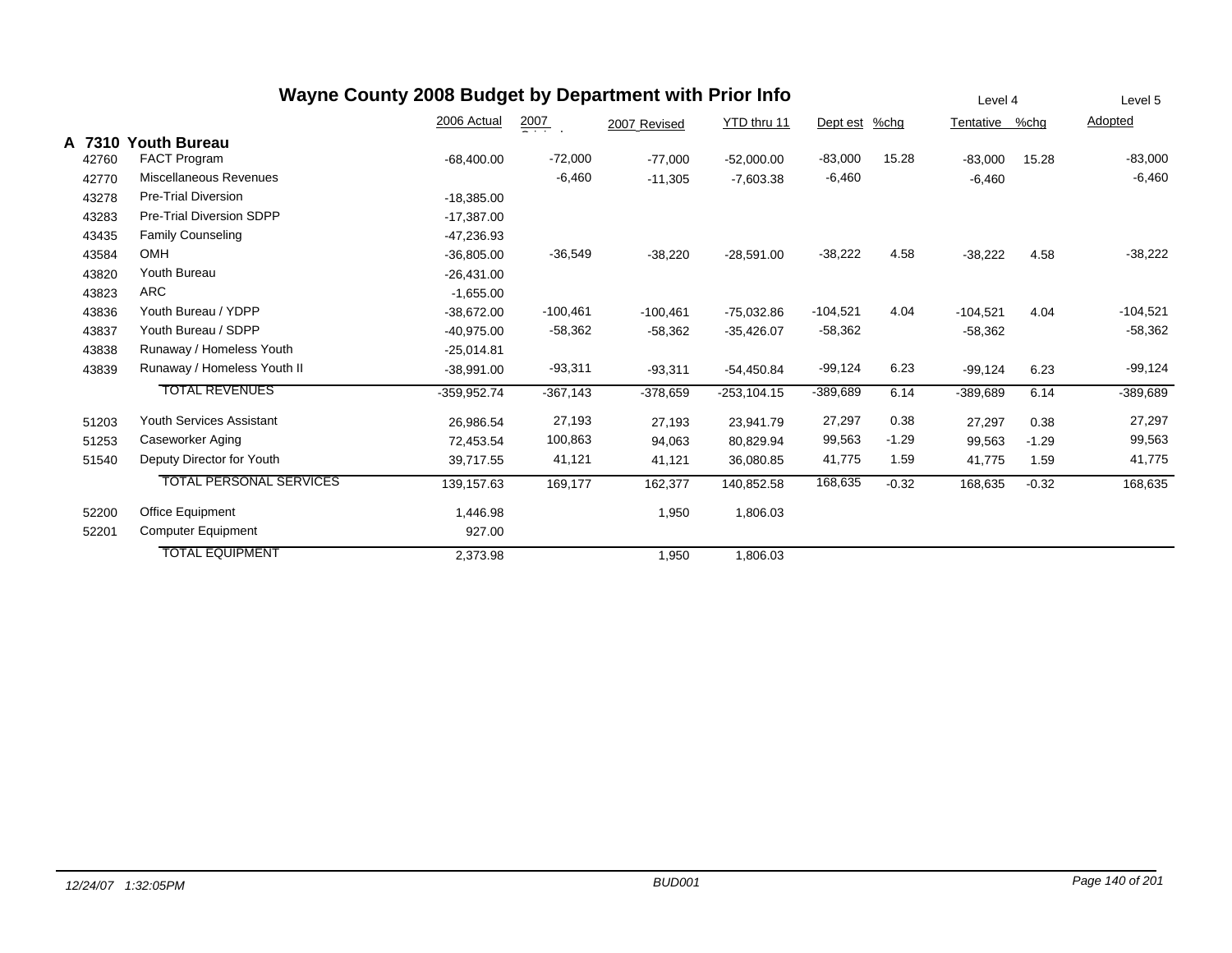|        | Wayne County 2008 Budget by Department with Prior Info | Level 4     | Level 5          |              |             |          |         |           |         |         |
|--------|--------------------------------------------------------|-------------|------------------|--------------|-------------|----------|---------|-----------|---------|---------|
|        |                                                        | 2006 Actual | $\frac{2007}{2}$ | 2007 Revised | YTD thru 11 | Dept est | $%$ chg | Tentative | %chq    | Adopted |
| A 7310 | <b>Youth Bureau</b>                                    |             |                  |              |             |          |         |           |         |         |
| 54000  | <b>Contractual Expenses</b>                            | 80,439.00   | 31,000           | 31,000       | 31,000.00   | 32,000   | 3.23    | 32,000    | 3.23    | 32,000  |
| 54150  | Office Supplies                                        | 5,871.60    | 3,492            | 5,935        | 6,638.23    | 5,000    | 43.18   | 5,000     | 43.18   | 5,000   |
| 54166  | Postage                                                |             | 1,400            | 1,400        | 1,400.00    | 1,400    |         | 1,400     |         | 1,400   |
| 54230  | Telephone                                              | 2,213.54    | 2,500            | 3,000        | 2,429.39    | 3,000    | 20.00   | 3,000     | 20.00   | 3,000   |
| 54400  | <b>Contracted Services</b>                             | 49,335.00   | 79,335           | 80,135       | 71,835.00   | 79,335   |         | 79,335    |         | 79,335  |
| 54410  | Conference                                             | 1.653.27    | 1,000            | 1,000        | 316.37      | 1,000    |         | 1,000     |         | 1,000   |
| 54414  | Information Technology                                 | 999.84      | 966              | 966          | 871.14      | 1,000    | 3.52    | 1,000     | 3.52    | 1,000   |
| 54438  | Maintenance/Repairs                                    | 11,640.00   | 12,000           | 12,000       | 11,000.00   | 12,000   |         | 12,000    |         | 12,000  |
| 54485  | Travel                                                 | 7,698.97    | 5,000            | 12,000       | 9,281.96    | 12,000   | 140.00  | 12,000    | 140.00  | 12,000  |
| 54493  | <b>Clerical Service Contracts</b>                      | 30,046.42   | 37,300           | 30,000       | 26,330.05   | 35,665   | $-4.38$ | 35,665    | $-4.38$ | 35,665  |
| 54608  | ARC MR                                                 | 1,655.00    | 1,655            | 1,655        | 1,655.00    | 1,655    |         | 1,655     |         | 1,655   |
| 54623  | <b>Pre-trial Diversion</b>                             | 104,080.00  | 104,080          | 104,080      | 104,080.00  | 104,080  |         | 104,080   |         | 104,080 |
| 54654  | Wrap-around Funds                                      | 2,707.22    | 3,000            | 4,000        | 3,795.23    | 3,000    |         | 3,000     |         | 3,000   |
| 54671  | Runaway/Homeless Youth                                 | 34,167.00   | 43,217           | 43,217       | 43,217.00   | 43,217   |         | 43,217    |         | 43,217  |
| 54672  | Runaway/Homeless Youth II                              | 38,991.00   | 40,491           | 40,491       | 40,491.00   | 42,921   | 6.00    | 42,921    | 6.00    | 42,921  |
|        | <b>TOTAL CONTRACTUAL EXPENSES</b>                      | 371,497.86  | 366,436          | 370,879      | 354,340.37  | 377,273  | 2.96    | 377,273   | 2.96    | 377,273 |
| 58100  | Payments to NYS Retirement Sys                         | 14,144.00   | 16,411           | 16,411       |             | 16,864   | 2.76    | 16,864    | 2.76    | 16,864  |
| 58200  | <b>Payments to Social Security</b>                     | 10,425.25   | 12,942           | 12,942       | 10,529.57   | 12,901   | $-0.32$ | 12,901    | $-0.32$ | 12,901  |
| 58400  | Hospitalization                                        | 12,894.54   | 14,070           | 25,993       | 22,813.49   | 25,900   | 84.08   | 25,900    | 84.08   | 25,900  |
| 58600  | <b>Disability</b>                                      | 602.00      | 780              | 780          | 630.00      | 780      |         | 780       |         | 780     |
| 58901  | Employee Assistance Program                            | 57.19       | 80               | 80           | 64.69       | 89       | 11.25   | 89        | 11.25   | 89      |
|        | <b>TOTAL FRINGE BENEFITS</b>                           | 38,122.98   | 44,283           | 56,206       | 34,037.75   | 56,534   | 27.67   | 56,534    | 27.67   | 56,534  |
|        | <b>Total County Cost</b>                               | 191,199.71  | 212,753          | 212,753      | 277,932.58  | 212,753  |         | 212,753   |         | 212,753 |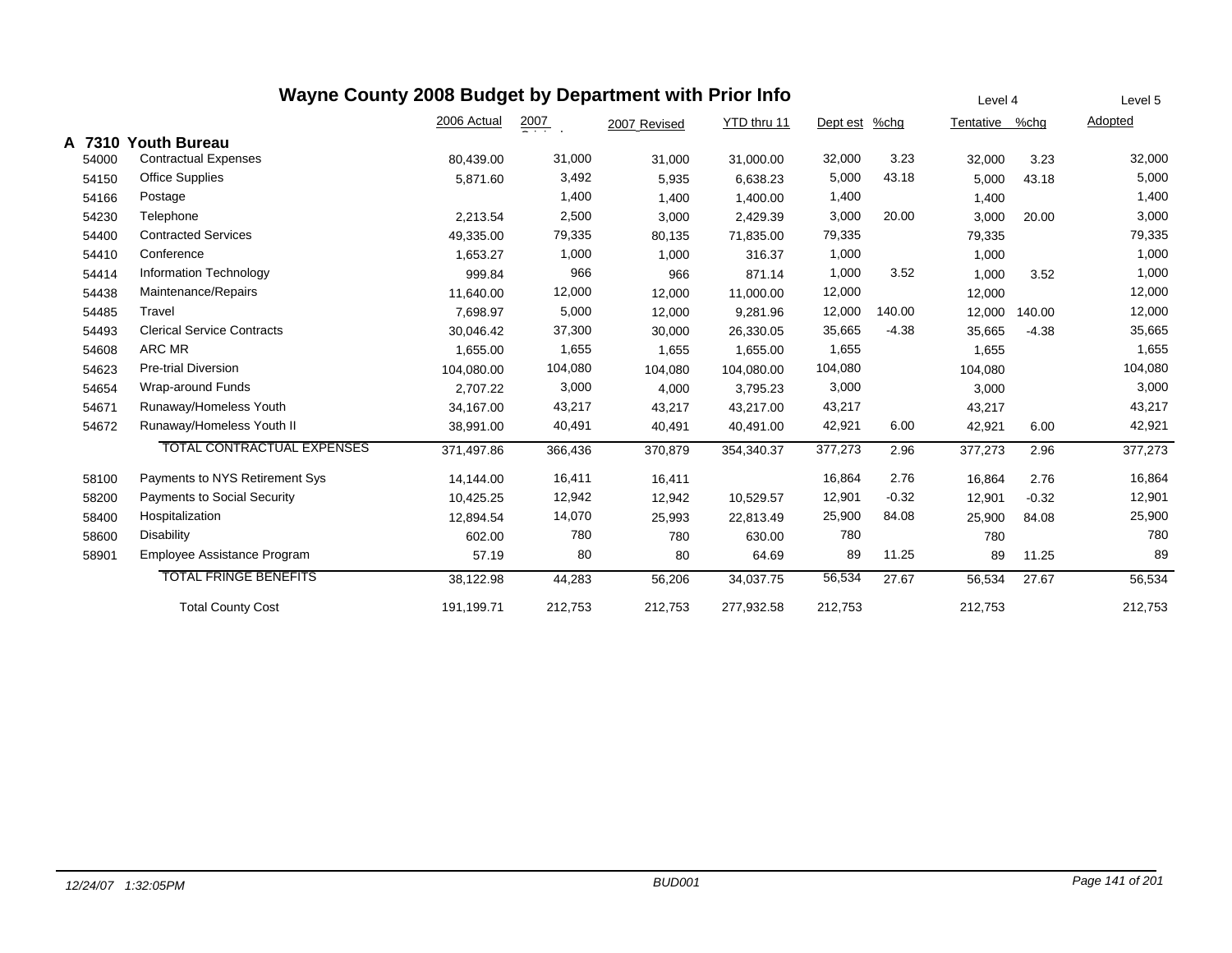|       | Wayne County 2008 Budget by Department with Prior Info |             |                  |              |              |               |           | Level 4        |           | Level 5   |
|-------|--------------------------------------------------------|-------------|------------------|--------------|--------------|---------------|-----------|----------------|-----------|-----------|
|       |                                                        | 2006 Actual | $\frac{2007}{2}$ | 2007 Revised | YTD thru 11  | Dept est %chg |           | Tentative %chg |           | Adopted   |
| 43716 | A 7311 Youth Program - Recreation<br>State Aid         |             | $-19,355$        | $-19,355$    | $-19,355.00$ | $-20,355$     | 5.17      | $-20,355$      | 5.17      | $-20,355$ |
| 43821 | <b>Youth Recreation</b>                                | $-320.00$   | $-300$           | $-300$       | $-224.00$    | $-300$        |           | $-300$         |           | $-300$    |
|       | <b>TOTAL REVENUES</b>                                  | $-320.00$   | $-19,655$        | $-19,655$    | $-19,579.00$ | $-20,655$     | 5.09      | $-20,655$      | 5.09      | $-20,655$ |
| 51459 | Director of Recreation                                 | 4,184.97    | 5,200            | 5,200        | 4,310.93     | 5,200         |           | 5,200          |           | 5,200     |
| 51461 | Lifeguard                                              | 28,370.35   | 30,620           | 30,620       | 29,515.00    | 30,620        |           | 30,620         |           | 30,620    |
| 51467 | Lifeguard in Charge                                    | 268.24      | 275              | 275          | 263.64       | 275           |           | 275            |           | 275       |
| 51906 | <b>Shift Differential</b>                              | 606.78      | 500              | 500          | 573.87       | 500           |           | 500            |           | 500       |
|       | <b>TOTAL PERSONAL SERVICES</b>                         | 33,430.34   | 36,595           | 36,595       | 34,663.44    | 36,595        |           | 36,595         |           | 36,595    |
| 52200 | Office Equipment                                       | 2,198.56    |                  |              |              |               |           |                |           |           |
|       | <b>TOTAL EQUIPMENT</b>                                 | 2,198.56    |                  |              |              |               |           |                |           |           |
| 54100 | Supplies & Materials                                   | 1,908.48    | 4,670            | 6,120        | 2,531.90     | 6,839         | 46.45     | 6,839          | 46.45     | 6,839     |
| 54166 | Postage                                                |             | 68               | 68           |              |               | $-100.00$ |                | $-100.00$ |           |
| 54230 | Telephone                                              |             | 999              | 999          |              |               | $-100.00$ |                | $-100.00$ |           |
| 54414 | Information Technology                                 | 20.00       |                  |              |              |               |           |                |           |           |
| 54485 | Travel                                                 | 412.07      | 402              | 402          | 224.54       | 300           | $-25.37$  | 300            | $-25.37$  | 300       |
| 54500 | Fees for Services- Non-employ                          | 1,000.00    | 1,000            | 1,000        | 1,000.00     | 1,000         |           | 1,000          |           | 1,000     |
|       | <b>TOTAL CONTRACTUAL EXPENSES</b>                      | 3,340.55    | 7,139            | 8,589        | 3,756.44     | 8,139         | 14.01     | 8,139          | 14.01     | 8,139     |
| 58100 | Payments to NYS Retirement Sys                         | 708.00      |                  |              |              |               |           |                |           |           |
| 58200 | <b>Payments to Social Security</b>                     | 2,557.40    | 2,799            | 2,799        | 2,651.84     | 2,799         |           | 2,799          |           | 2,799     |
| 58500 | Unemployment                                           | 3,067.29    |                  |              |              |               |           |                |           |           |
|       | <b>TOTAL FRINGE BENEFITS</b>                           | 6,332.69    | 2,799            | 2,799        | 2,651.84     | 2,799         |           | 2,799          |           | 2,799     |
|       | <b>Total County Cost</b>                               | 44,982.14   | 26,878           | 28,328       | 21,492.72    | 26,878        |           | 26,878         |           | 26,878    |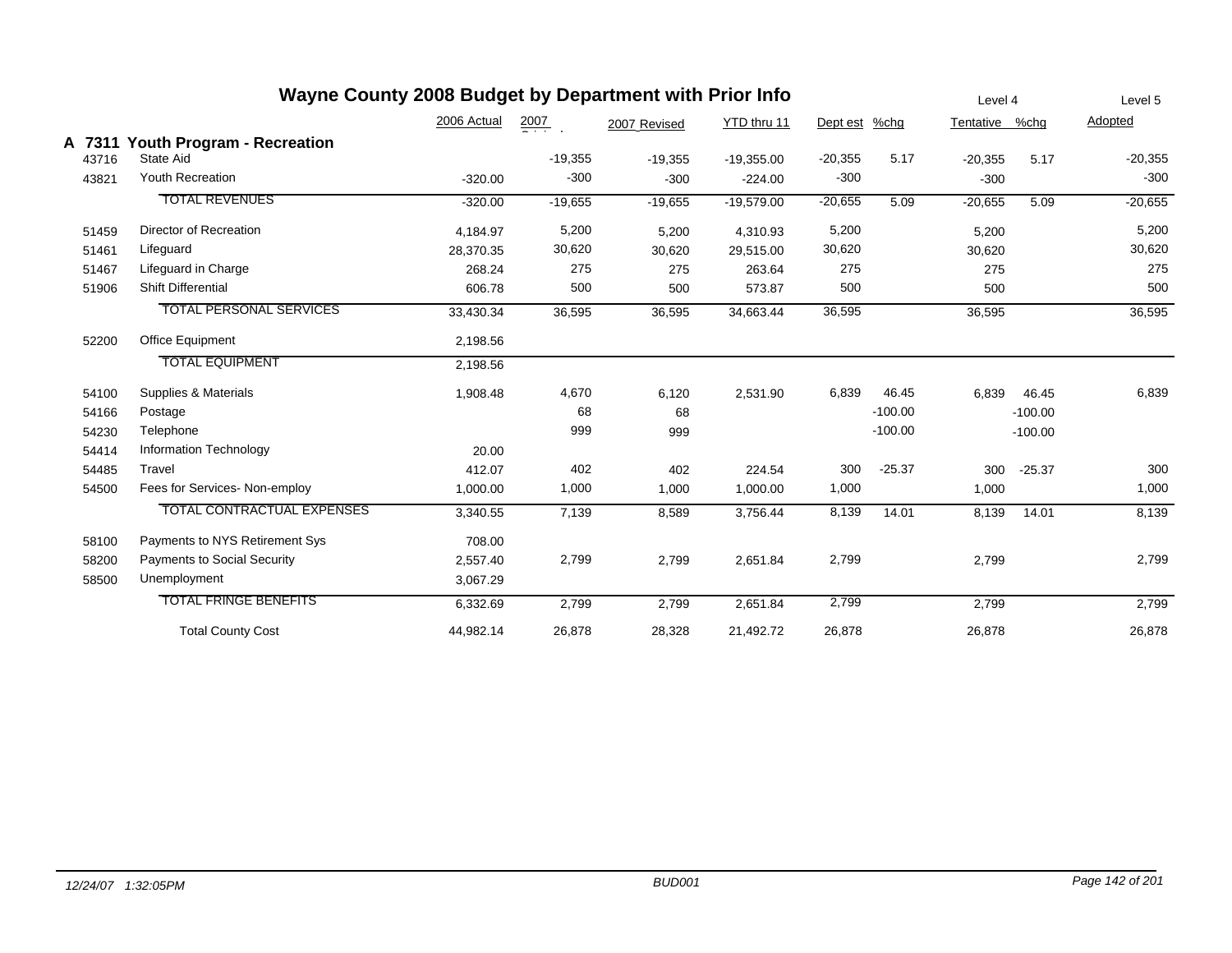| Wayne County 2008 Budget by Department with Prior Info |             | Level 4 | Level 5      |             |               |                |                |
|--------------------------------------------------------|-------------|---------|--------------|-------------|---------------|----------------|----------------|
|                                                        | 2006 Actual | 2007    | 2007 Revised | YTD thru 11 | Dept est %chg | Tentative %chg | <b>Adopted</b> |
| A 7312 Youth Programs-Other                            |             |         |              |             |               |                |                |
| <b>TOTAL REVENUES</b>                                  |             |         |              |             |               |                |                |
| TOTAL CONTRACTUAL EXPENSES                             |             |         |              |             |               |                |                |
| <b>Total County Cost</b>                               |             |         |              |             |               |                |                |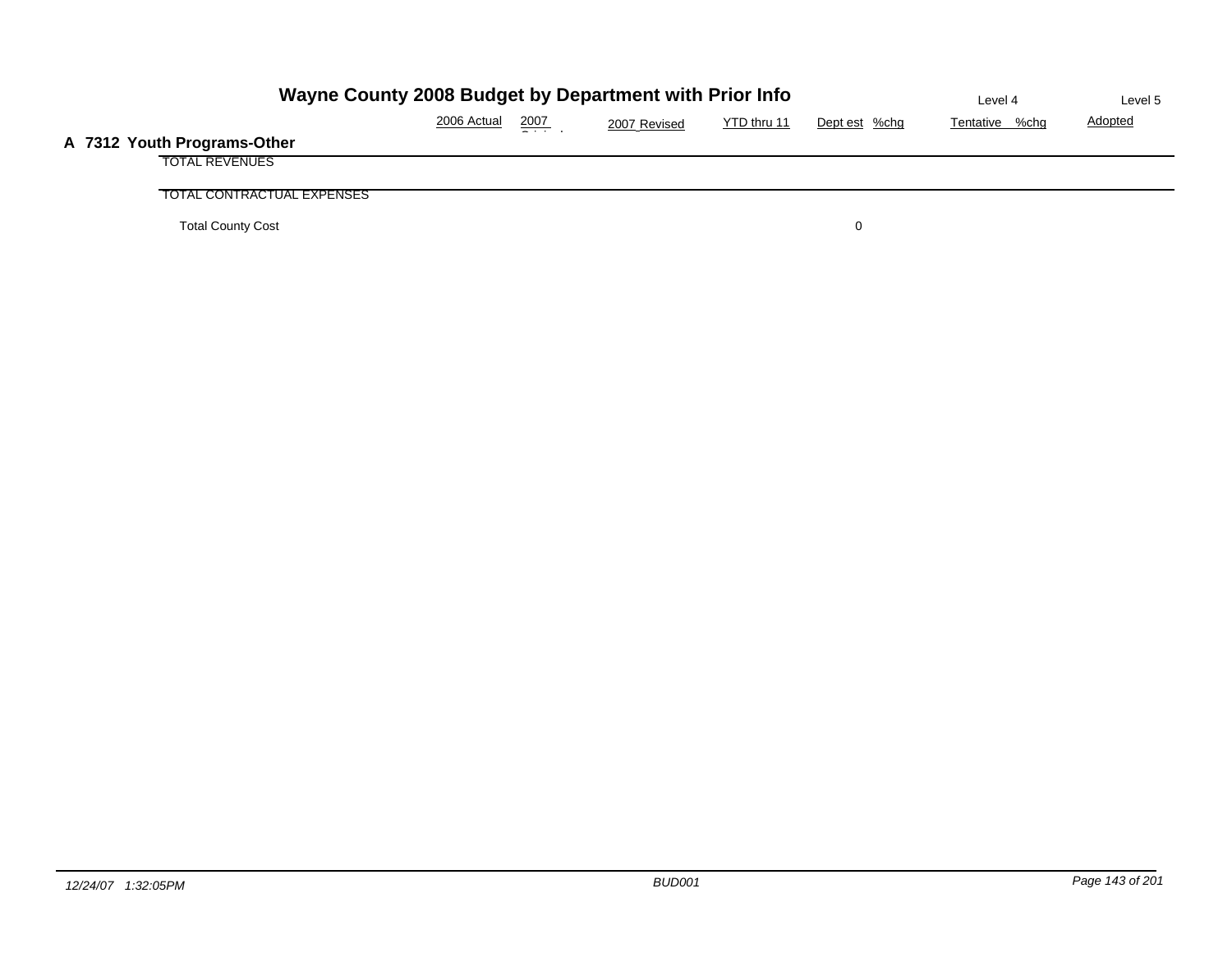|                         | Wayne County 2008 Budget by Department with Prior Info | Level 4     | Level 5       |              |             |               |      |                   |                |
|-------------------------|--------------------------------------------------------|-------------|---------------|--------------|-------------|---------------|------|-------------------|----------------|
|                         |                                                        | 2006 Actual | 2007<br>$  -$ | 2007 Revised | YTD thru 11 | Dept est %chg |      | %chg<br>Tentative | <b>Adopted</b> |
| A 7410 Library<br>54000 | <b>Contractual Expenses</b>                            | 94,365.00   | 94,365        | 94,365       | 94.365.00   | 97.196        | 3.00 | 94,365            | 94,365         |
|                         | TOTAL CONTRACTUAL EXPENSES                             | 94,365.00   | 94,365        | 94.365       | 94.365.00   | 97,196        | 3.00 | 94.365            | 94,365         |
|                         | <b>Total County Cost</b>                               | 94,365.00   | 94,365        | 94,365       | 94.365.00   | 97.196        | 3.00 | 94,365            | 94,365         |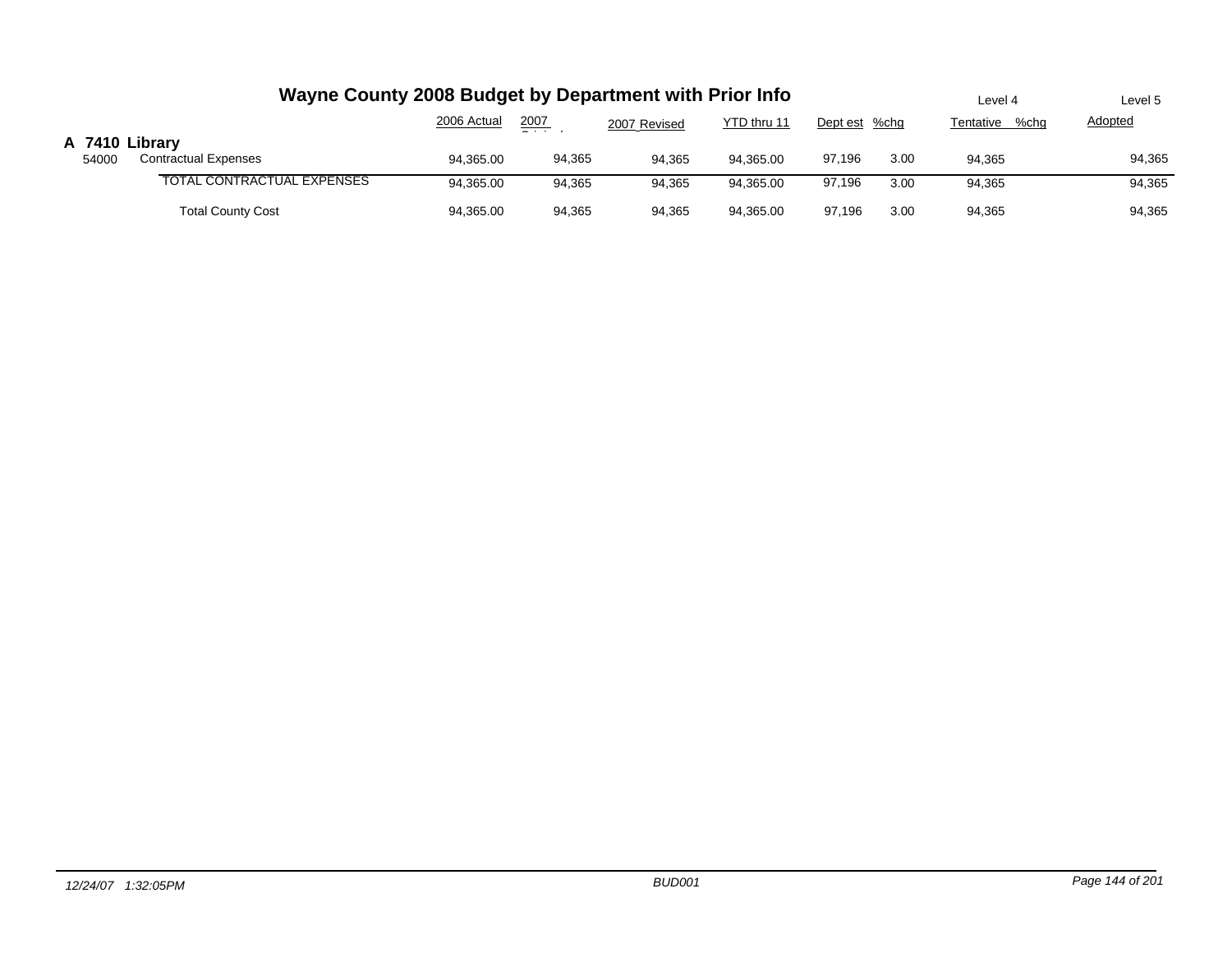|       | Wayne County 2008 Budget by Department with Prior Info |             | Level 4          |              | Level 5      |               |                |           |          |
|-------|--------------------------------------------------------|-------------|------------------|--------------|--------------|---------------|----------------|-----------|----------|
|       |                                                        | 2006 Actual | $\frac{2007}{2}$ | 2007 Revised | YTD thru 11  | Dept est %chg | Tentative %chg |           | Adopted  |
|       | A 7510 County Historian                                |             |                  |              |              |               |                |           |          |
| 42089 | Departmental Income                                    | $-4,178.07$ | $-3,000$         | $-3,000$     | $-2,971.85$  | $-3,000$      | $-3,000$       |           | $-3,000$ |
| 43709 | Preserve NY Grant                                      |             |                  | $-8,000$     | $-8,000.00$  |               |                |           |          |
|       | <b>TOTAL REVENUES</b>                                  | $-4,178.07$ | $-3,000$         | $-11,000$    | $-10,971.85$ | $-3,000$      | $-3,000$       |           | $-3,000$ |
| 51075 | County Historian                                       | 27,706.08   | 28,914           | 28,914       | 25,104.81    | 28,914        | 28,914         |           | 28,914   |
| 51105 | Clerk Typist - Part Time                               | 10,784.29   | 11,001           | 11,001       | 9,226.09     | 11,001        | 11,001         |           | 11,001   |
|       | <b>TOTAL PERSONAL SERVICES</b>                         | 38,490.37   | 39,915           | 39,915       | 34,330.90    | 39,915        | 39,915         |           | 39,915   |
| 52500 | Other Equipment                                        |             | 2,500            | 2,500        |              | 2,500         |                | $-100.00$ |          |
|       | <b>TOTAL EQUIPMENT</b>                                 |             | 2,500            | 2,500        |              | 2,500         |                | $-100.00$ |          |
| 54150 | <b>Office Supplies</b>                                 | 1,124.77    | 1,400            | 1,400        | 463.26       | 1,400         | 1,400          |           | 1,400    |
| 54166 | Postage                                                | 510.60      | 600              | 600          | 277.26       | 600           | 600            |           | 600      |
| 54210 | Gas                                                    | 1,180.29    | 1,800            | 1,800        | 832.45       | 1,800         | 1,800          |           | 1,800    |
| 54220 | Light & Power                                          | 1,173.68    | 1,000            | 1,000        | 1,231.25     | 1,000         | 1,000          |           | 1,000    |
| 54230 | Telephone                                              | 674.65      | 650              | 650          | 502.19       | 650           | 650            |           | 650      |
| 54240 | Water                                                  | 120.94      | 246              | 246          | 140.99       | 246           | 246            |           | 246      |
| 54408 | <b>Copier Expense</b>                                  |             |                  |              | 434.07       |               | 1,399          |           | 1,399    |
| 54410 | Conference                                             |             | 400              | 400          |              | 400           | 400            |           | 400      |
| 54414 | Information Technology                                 | 2,304.00    | 2,388            | 2,388        | 2,388.00     | 2,388         | 2,388          |           | 2,388    |
| 54424 | Equipment - Maint Contract                             | 434.07      | 1,800            | 1,800        | 1,160.00     | 1,800         | 1,800          |           | 1,800    |
| 54438 | Maintenance/Repairs                                    | 8,052.00    | 8,052            | 8,052        | 8,052.00     | 8,052         | 8,052          |           | 8,052    |
| 54442 | Micro Records                                          |             | 500              | 500          |              | 500           | 500            |           | 500      |
| 54460 | Promotion                                              |             | 2,500            | 2,500        |              | 2,500         | 2,500          |           | 2,500    |
| 54475 | Software                                               |             | 400              | 400          |              | 400           | 400            |           | 400      |
| 54476 | Preserve NY                                            |             |                  | 8,000        |              |               |                |           |          |
| 54478 | <b>Student History</b>                                 |             | 500              | 500          |              | 500           | 500            |           | 500      |
| 54483 | Training- Seminars & Schools                           | 966.31      | 300              | 300          |              | 300           | 300            |           | 300      |
| 54485 | Travel                                                 | 290.58      | 350              | 350          | 761.94       | 350           | 350            |           | 350      |
| 54521 | Record Storage                                         | 867.75      | 1,200            | 1,200        | 830.00       | 1,200         | 1,200          |           | 1,200    |
| 54600 | Misc                                                   | 70.00       | 500              | 500          | 34.00        | 500           | 500            |           | 500      |
|       | <b>TOTAL CONTRACTUAL EXPENSES</b>                      | 17,769.64   | 24,586           | 32,586       | 17,107.41    | 24,586        | 25,985         | 5.69      | 25,985   |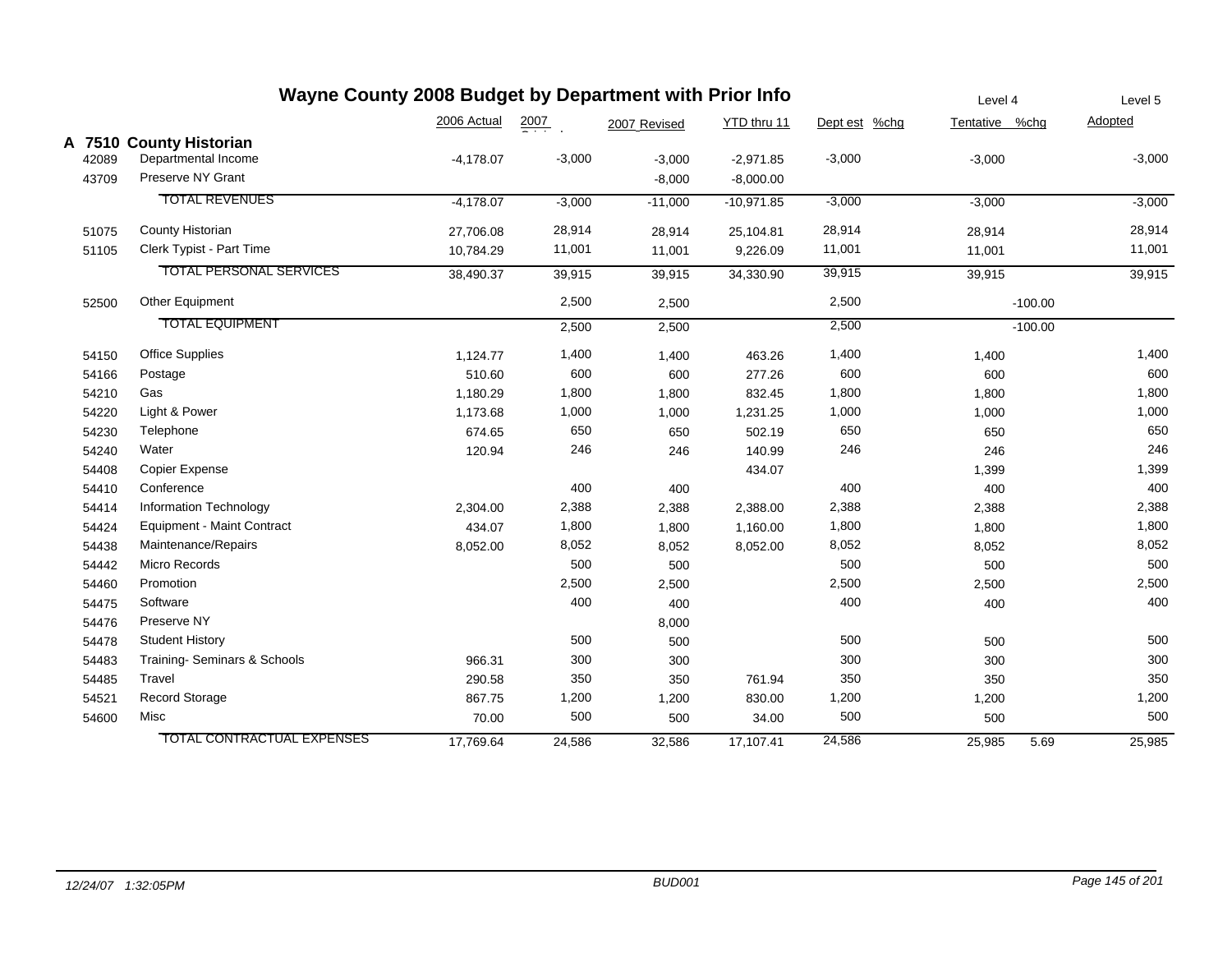|       | Wayne County 2008 Budget by Department with Prior Info |             |               |              |             |               |           |       | Level 5 |
|-------|--------------------------------------------------------|-------------|---------------|--------------|-------------|---------------|-----------|-------|---------|
|       |                                                        | 2006 Actual | 2007<br>- - - | 2007 Revised | YTD thru 11 | Dept est %chg | Tentative | %chg  | Adopted |
|       | A 7510 County Historian                                |             |               |              |             |               |           |       |         |
| 58100 | Payments to NYS Retirement Sys                         | 332.00      | 2,805         | 2,805        |             | 2,805         | 3.903     | 39.14 | 3,903   |
| 58200 | <b>Payments to Social Security</b>                     | 2,939.90    | 3,054         | 3,054        | 2,520.72    | 3,054         | 3,054     |       | 3,054   |
| 58600 | Disability                                             | 154.00      | 156           | 156          | 128.00      | 156           | 156       |       | 156     |
| 58901 | Employee Assistance Program                            | 22.88       | 24            | 24           | 25.88       | 24            | 27        | 12.50 | 27      |
|       | TOTAL FRINGE BENEFITS                                  | 3.448.78    | 6,039         | 6.039        | 2.674.60    | 6,039         | 7.140     | 18.23 | 7.140   |
|       | <b>Total County Cost</b>                               | 55,530.72   | 70.040        | 70.040       | 43.141.06   | 70.040        | 70.040    |       | 70.040  |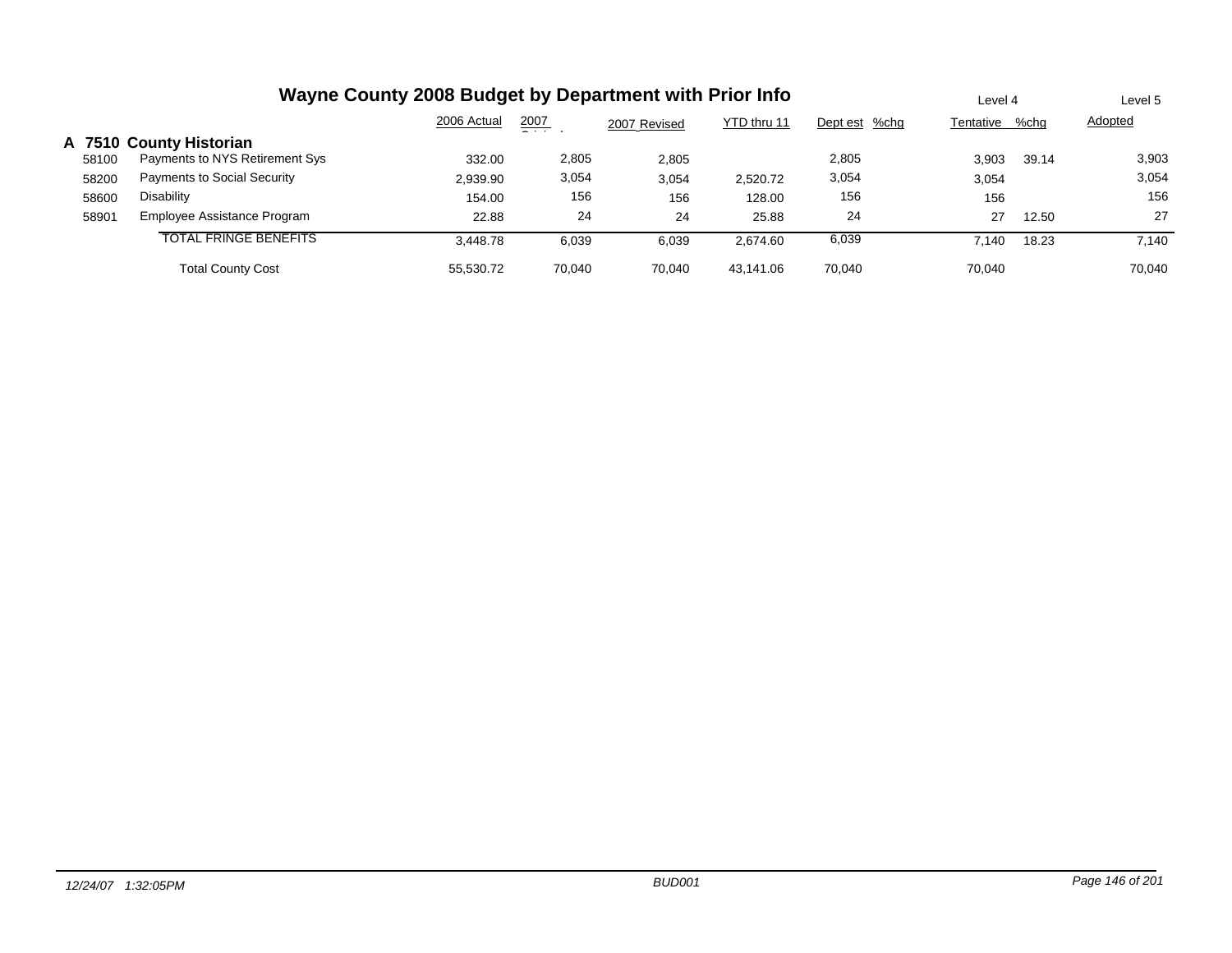|       | Wayne County 2008 Budget by Department with Prior Info   | Level 4     | Level 5       |              |             |               |                   |                |
|-------|----------------------------------------------------------|-------------|---------------|--------------|-------------|---------------|-------------------|----------------|
|       |                                                          | 2006 Actual | 2007<br>$  -$ | 2007 Revised | YTD thru 11 | Dept est %chg | Tentative<br>%chq | <b>Adopted</b> |
| 54000 | A 7520 Historical Society<br><b>Contractual Expenses</b> | 16.200.00   | 16,200        | 16.200       | 16.200.00   | $-100.00$     | 16.200            | 16,200         |
|       | TOTAL CONTRACTUAL EXPENSES                               | 16.200.00   | 16.200        | 16.200       | 16.200.00   | $-100.00$     | 16.200            | 16,200         |
|       | <b>Total County Cost</b>                                 | 16.200.00   | 16,200        | 16.200       | 16.200.00   | $0 - 100.00$  | 16,200            | 16,200         |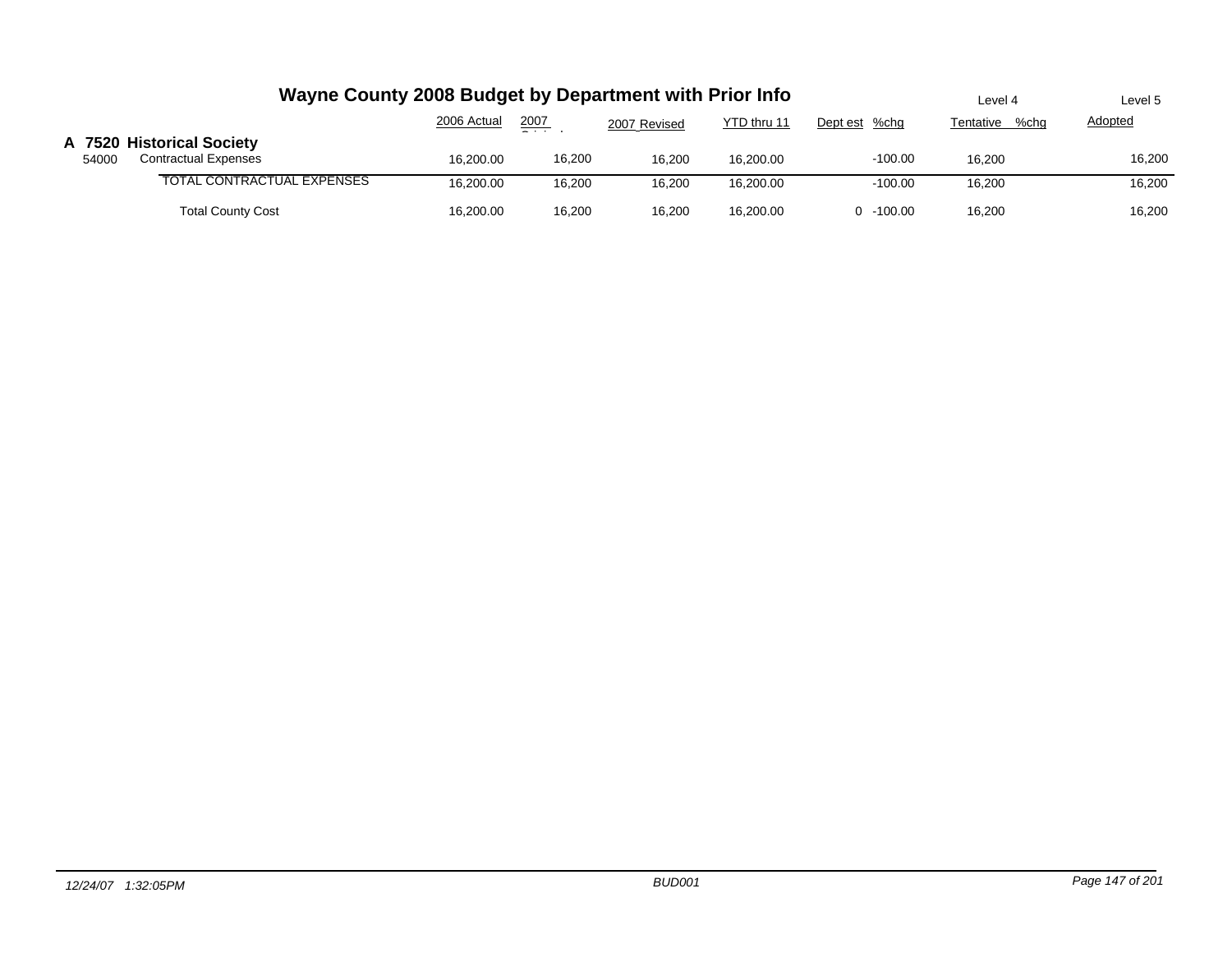|       | Wayne County 2008 Budget by Department with Prior Info     | Level 4     | Level 5        |              |             |               |                   |         |
|-------|------------------------------------------------------------|-------------|----------------|--------------|-------------|---------------|-------------------|---------|
|       |                                                            | 2006 Actual | 2007<br>$   -$ | 2007 Revised | YTD thru 11 | Dept est %chg | Tentative<br>%chg | Adopted |
| 54000 | A 7560 Council for the Arts<br><b>Contractual Expenses</b> |             |                |              |             | 25,000        |                   |         |
|       | TOTAL CONTRACTUAL EXPENSES                                 |             |                |              |             | 25,000        |                   |         |
|       | <b>Total County Cost</b>                                   |             |                |              |             | 25,000        |                   |         |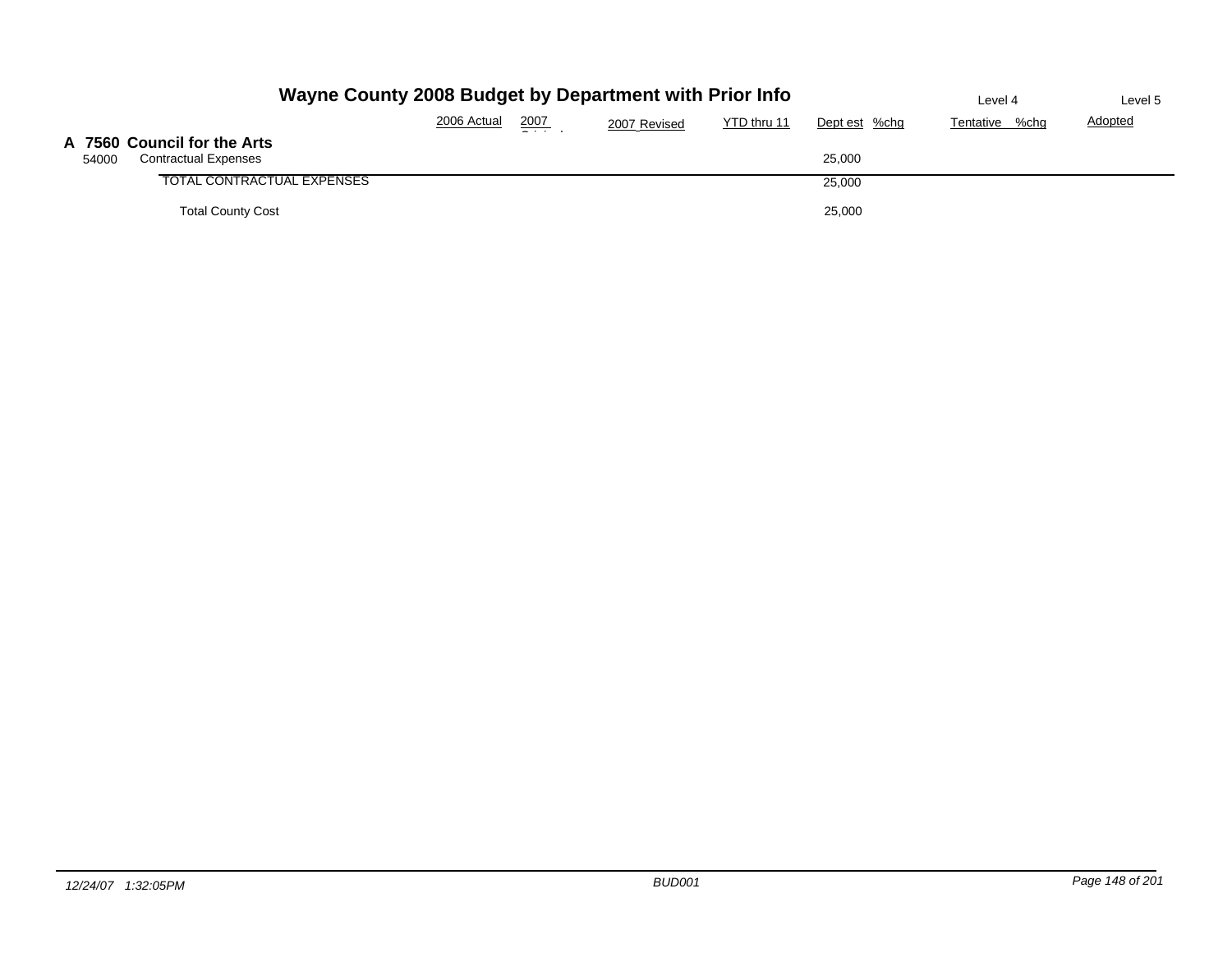|        |                                       | Wayne County 2008 Budget by Department with Prior Info |                  |              |               |            |           | Level 4    |           | Level 5    |
|--------|---------------------------------------|--------------------------------------------------------|------------------|--------------|---------------|------------|-----------|------------|-----------|------------|
|        |                                       | 2006 Actual                                            | $\frac{2007}{2}$ | 2007 Revised | YTD thru 11   | Dept est   | %chg      | Tentative  | %chq      | Adopted    |
| A 8020 | <b>Planning Board</b>                 |                                                        |                  |              |               |            |           |            |           |            |
| 41277  | <b>Planning Fees</b>                  | $-5,601.65$                                            | $-12,725$        | $-12,725$    | $-12,450.80$  | $-10,100$  | $-20.63$  | $-10,100$  | $-20.63$  | $-10,100$  |
| 41294  | Solid Waste Authority Fees            | $-24,750.00$                                           | $-27,000$        | $-27,000$    | $-24,750.00$  | $-11,250$  | $-58.33$  | $-11,250$  | $-58.33$  | $-11,250$  |
| 42096  | Local Aid - Harbor Management         |                                                        | $-30,354$        | $-30,354$    |               | $-22,134$  | $-27.08$  | $-22,134$  | $-27.08$  | $-22,134$  |
| 42098  | Snowmobile Registration Fees          | $-11,579.30$                                           |                  |              |               |            |           |            |           |            |
| 42211  | <b>Aquatic Harvesting Program</b>     |                                                        |                  |              |               | $-15,000$  |           |            |           |            |
| 43014  | <b>LGRMIF GIS Study</b>               | $-18,980.00$                                           | $-37,960$        | $-37,960$    |               |            | $-100.00$ |            | $-100.00$ |            |
| 43711  | <b>Aquatic Harvesting Program</b>     |                                                        |                  |              |               | $-51,000$  |           |            |           |            |
| 43713  | St Aid-Sodus Bay Harbor Manage        | $-13,058.50$                                           | $-16,942$        | $-16,942$    |               | $-16,942$  |           | $-16,942$  | 0.00      | $-16,942$  |
| 43714  | Snowmobile fund trail fees            | $-41.177.50$                                           | $-50,000$        | $-50,000$    | $-31,925.00$  | $-29,700$  | $-40.60$  | $-29,700$  | $-40.60$  | $-29,700$  |
| 43715  | <b>Clyde River Dredging</b>           |                                                        | $-19,954$        | $-19,954$    |               | $-6,302$   | $-68.42$  | $-6,302$   | $-68.42$  | $-6,302$   |
| 43721  | Savannah Elem School Study            |                                                        | $-74,400$        | $-74,400$    |               | $-74,400$  |           | $-74,400$  |           | $-74,400$  |
| 43725  | <b>GIS Administrator</b>              |                                                        |                  |              |               | $-29,188$  |           | $-29,189$  |           | $-29,189$  |
| 43726  | <b>GIS Tax Map Boundary</b>           |                                                        |                  |              |               | $-30,812$  |           | $-30,812$  |           | $-30,812$  |
| 44091  | <b>CDBG</b>                           | $-17,965.60$                                           | $-25,500$        | $-25,500$    | $-25,464.71$  | $-19,000$  | $-25.49$  | $-19,000$  | $-25.49$  | $-19,000$  |
| 44092  | <b>Erie Canal Parks</b>               |                                                        | $-76,528$        | $-76,528$    |               | $-76,528$  |           | $-76,528$  |           | $-76,528$  |
| 44093  | <b>SARE Planning Grant</b>            |                                                        | $-8,449$         | $-8,449$     | $-9,250.00$   |            | $-100.00$ |            | $-100.00$ |            |
| 44923  | Fed Aid-NDC Reuse Study               |                                                        | $-99,410$        | $-99,410$    |               |            | $-100.00$ |            | $-100.00$ |            |
|        | <b>TOTAL REVENUES</b>                 | $-133, 112.55$                                         | $-479,222$       | $-479,222$   | $-103,840.51$ | $-392,355$ | $-18.13$  | $-326,357$ | $-31.90$  | $-326,357$ |
| 51099  | Director of Planning                  | 84,331.49                                              | 61,587           | 61,587       | 52,674.85     | 61,586     | 0.00      | 61,586     | 0.00      | 61,586     |
| 51142  | Senior Clerk-Typist                   | 28,887.07                                              | 28,990           | 28,990       | 25,241.98     | 29,092     | 0.35      | 29,092     | 0.35      | 29,092     |
| 51342  | Senior Planner                        | 88.705.55                                              | 90,203           | 90,203       | 78.527.42     | 92,370     | 2.40      | 92,370     | 2.40      | 92,370     |
| 51532  | <b>Agricultural Devlop Specialist</b> | 45,443.73                                              | 47,140           | 47,140       | 40,785.33     | 47,139     | 0.00      | 47,139     | 0.00      | 47,139     |
| 51901  | <b>Personal Services</b>              |                                                        | 24,934           | 24,934       | 23,016.48     | 11,250     | $-54.88$  | 11,250     | $-54.88$  | 11,250     |
| 51903  | Non Positions                         |                                                        |                  |              |               | 22,500     |           | 22,500     |           | 22,500     |
|        | <b>TOTAL PERSONAL SERVICES</b>        | 247,367.84                                             | 252,854          | 252,854      | 220,246.06    | 263,937    | 4.38      | 263,937    | 4.38      | 263,937    |
| 52201  | <b>Computer Equipment</b>             | 1,596.69                                               | 2,629            | 2,629        | 3,215.39      | 850        | $-67.67$  | 850        | $-67.67$  | 850        |
|        | <b>TOTAL EQUIPMENT</b>                | 1.596.69                                               | 2,629            | 2.629        | 3.215.39      | 850        | $-67.67$  | 850        | $-67.67$  | 850        |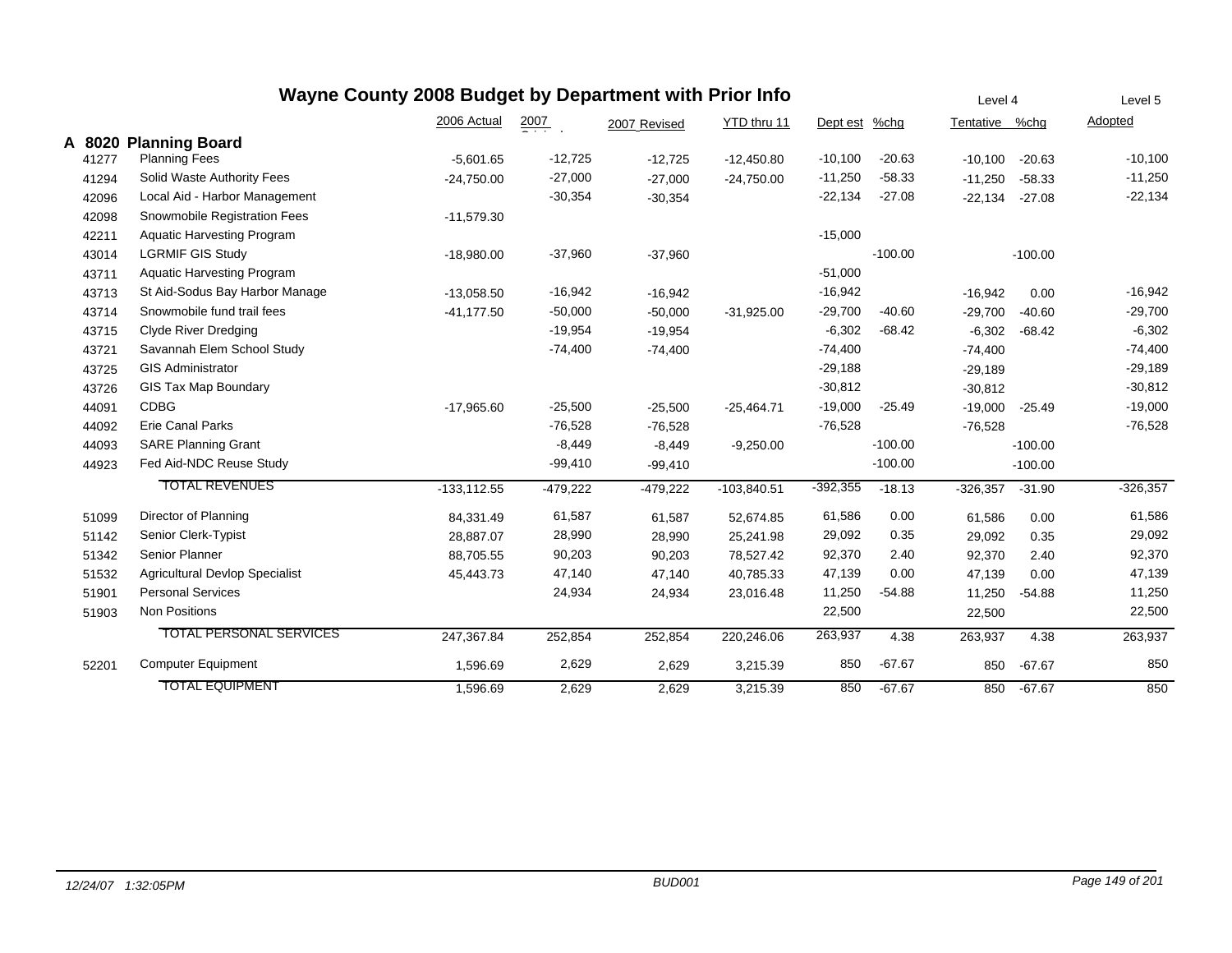| Wayne County 2008 Budget by Department with Prior Info |                                   |             |         |              |             |               |           |                | Level 4   |         |
|--------------------------------------------------------|-----------------------------------|-------------|---------|--------------|-------------|---------------|-----------|----------------|-----------|---------|
|                                                        |                                   | 2006 Actual | 2007    | 2007 Revised | YTD thru 11 | Dept est %chg |           | Tentative %chg |           | Adopted |
|                                                        | A 8020 Planning Board             |             |         |              |             |               |           |                |           |         |
| 54150                                                  | <b>Office Supplies</b>            | 1,951.41    | 2,000   | 2,000        | 1,477.07    | 2,000         |           | 2,000          |           | 2,000   |
| 54166                                                  | Postage                           | 1,983.63    | 2,000   | 2,000        | 1,171.78    | 2,000         |           | 2,000          |           | 2,000   |
| 54191                                                  | Snowmobile Expense                | 52,756.80   | 50,000  | 50,000       | 31,925.00   | 29,700        | $-40.60$  | 29,700         | $-40.60$  | 29,700  |
| 54192                                                  | <b>Erie Canal Parks</b>           |             | 79,528  | 79,528       |             | 77,128        | $-3.02$   | 77,128         | $-3.02$   | 77,128  |
| 54193                                                  | <b>Aquatic Harvesting Program</b> |             |         |              |             | 66,000        |           |                |           |         |
| 54194                                                  | GIS Tax Map Boundary              |             |         |              |             | 30,812        |           | 30,812         |           | 30,812  |
| 54210                                                  | Gas                               | 1,181.64    | 1,950   | 1,950        | 833.42      | 1,950         |           | 1,950          |           | 1,950   |
| 54220                                                  | Light & Power                     | 1,226.29    | 1,100   | 1,100        | 1,232.71    | 1,100         |           | 1,100          |           | 1,100   |
| 54230                                                  | Telephone                         | 2,434.68    | 3,000   | 3,000        | 1,926.51    | 3,000         |           | 3,000          |           | 3,000   |
| 54240                                                  | Water                             | 121.08      | 200     | 200          | 141.15      | 200           |           | 200            |           | 200     |
| 54403                                                  | <b>AG District Reviews</b>        | 1,139.73    | 2,500   | 2,500        | 2,208.49    | 5,000         | 100.00    | 5,000          | 100.00    | 5,000   |
| 54410                                                  | Conference                        | 155.00      | 720     | 720          | 40.00       | 2,705         | 275.69    | 2,705          | 275.69    | 2,705   |
| 54414                                                  | Information Technology            | 6,420.00    | 6,584   | 6,584        | 6,584.00    | 6,584         |           | 6,584          |           | 6,584   |
| 54418                                                  | Dues                              | 1,113.00    | 1,243   | 1,243        | 1,217.00    | 1,225         | $-1.45$   | 1,225          | $-1.45$   | 1,225   |
| 54438                                                  | Maintenance/Repairs               | 8,064.00    | 8,064   | 8,064        | 8,064.00    | 8,064         |           | 8,064          |           | 8,064   |
| 54456                                                  | Printing                          | 3,724.64    | 3,000   | 3,000        | 2,190.29    | 3,000         |           | 3,000          |           | 3,000   |
| 54472                                                  | Subscriptions                     | 779.14      | 821     | 821          | 570.40      | 735           | $-10.54$  | 735            | $-10.48$  | 735     |
| 54475                                                  | Software                          | 1,285.18    | 2,520   | 2,520        | 299.03      | 2,244         | $-10.95$  | 2,244          | $-10.95$  | 2,244   |
| 54485                                                  | Travel                            | 8,183.14    | 8,100   | 8,100        | 7,029.76    | 8,500         | 4.94      | 8,500          | 4.94      | 8,500   |
| 54537                                                  | <b>SARE Planning Grant</b>        | 801.00      | 8,449   | 8,449        | 6,510.96    |               | $-100.00$ |                | $-100.00$ |         |
| 54547                                                  | <b>Newark Develop Property</b>    |             | 99,410  | 99,410       |             |               | $-100.00$ |                | $-100.00$ |         |
| 54548                                                  | Harbor Management Plan            | 22,494.77   | 47,295  | 47,295       | 9,075.00    | 39,075        | $-17.38$  | 39,075         | $-17.38$  | 39,075  |
| 54551                                                  | <b>Clyde River Dredging</b>       | 15,595.90   | 19,954  | 19,954       | 13,854.48   | 6,302         | $-68.42$  | 6,302          | $-68.42$  | 6,302   |
| 54555                                                  | Savannah Elem School Study        |             | 74,400  | 74,400       |             | 72,400        | $-2.69$   | 72,400         | $-2.69$   | 72,400  |
| 54560                                                  | <b>LGRMIF GIS Study</b>           |             | 37,960  | 37,960       | 37,947.10   |               | $-100.00$ |                | $-100.00$ |         |
| 54600                                                  | Misc                              | 804.13      | 1,400   | 1,400        | 323.33      | 1,400         |           | 1,400          |           | 1,400   |
|                                                        | TOTAL CONTRACTUAL EXPENSES        | 132,215.16  | 462,198 | 462,198      | 134,621.48  | 371,123       | $-19.70$  | 305,124        | $-33.98$  | 305,124 |
| 58100                                                  | Payments to NYS Retirement Sys    | 24,063.00   | 22,548  | 22,548       |             | 25,637        | 13.70     | 21,637         | $-4.04$   | 21,637  |
| 58200                                                  | Payments to Social Security       | 18,502.03   | 17,238  | 17,238       | 16,669.60   | 16,585        | $-3.79$   | 16,586         | $-3.78$   | 16,586  |
| 58400                                                  | Hospitalization                   | 35,835.24   | 41,621  | 41,621       | 38,570.76   | 50,394        | 21.08     | 54,393         | 30.69     | 54,393  |
| 58600                                                  | <b>Disability</b>                 | 770.00      | 780     | 780          | 640.00      | 702           | $-10.00$  | 702            | $-10.00$  | 702     |
| 58901                                                  | Employee Assistance Program       | 75.49       | 80      | 80           | 85.39       | 89            | 10.79     | 89             | 11.25     | 89      |
|                                                        | <b>TOTAL FRINGE BENEFITS</b>      | 79,245.76   | 82,267  | 82,267       | 55,965.75   | 93,406        | 13.54     | 93,407         | 13.54     | 93,407  |
|                                                        | <b>Total County Cost</b>          | 327,312.90  | 320,726 | 320,726      | 310,208.17  | 336,962       | 5.06      | 336,961        | 5.06      | 336,961 |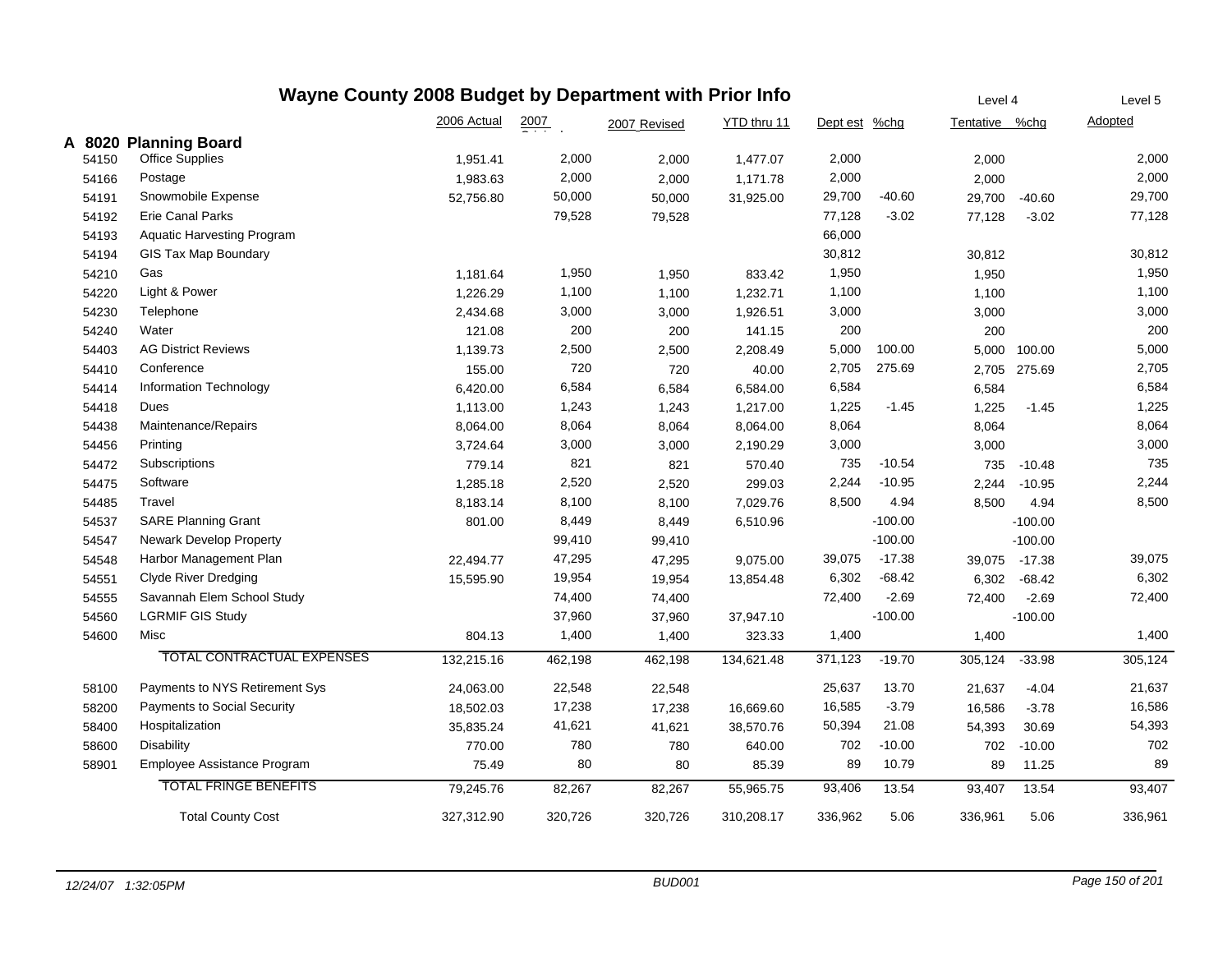|       | Wayne County 2008 Budget by Department with Prior Info       | Level 4     | Level 5 |              |             |               |                   |         |
|-------|--------------------------------------------------------------|-------------|---------|--------------|-------------|---------------|-------------------|---------|
|       |                                                              | 2006 Actual | 2007    | 2007 Revised | YTD thru 11 | Dept est %chg | %chq<br>Tentative | Adopted |
| 54400 | A 8025 Regional Planning Board<br><b>Contracted Services</b> | 9,970.00    | 9,970   | 9.970        | 9.970.00    | $-100.00$     | 9,970             | 9,970   |
|       | TOTAL CONTRACTUAL EXPENSES                                   | 9,970.00    | 9.970   | 9.970        | 9.970.00    | $-100.00$     | 9.970             | 9,970   |
|       | <b>Total County Cost</b>                                     | 9,970.00    | 9,970   | 9,970        | 9.970.00    | $0 - 100.00$  | 9,970             | 9,970   |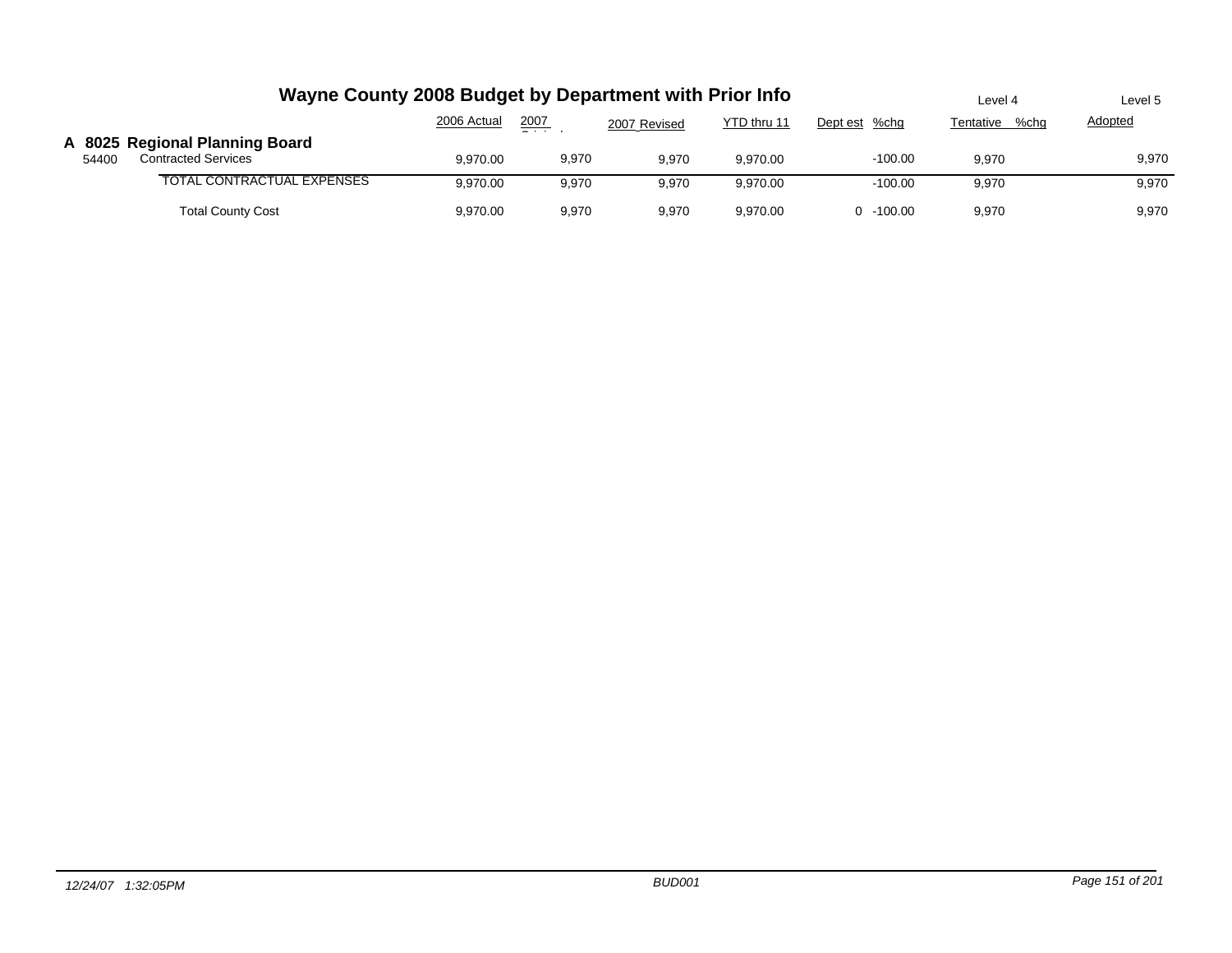|       | Wayne County 2008 Budget by Department with Prior Info       | Level 4      | Level 5 |              |             |               |                   |                |
|-------|--------------------------------------------------------------|--------------|---------|--------------|-------------|---------------|-------------------|----------------|
|       |                                                              | 2006 Actual  | 2007    | 2007 Revised | YTD thru 11 | Dept est %chg | %chq<br>Tentative | <b>Adopted</b> |
| 54000 | A 8160 Solid Waste Management<br><b>Contractual Expenses</b> | 1.044.371.00 | 969.371 | 969.371      | 969.371.00  | 969.371       | 969.371           | 969,371        |
|       | TOTAL CONTRACTUAL EXPENSES                                   | 1.044.371.00 | 969.371 | 969.371      | 969.371.00  | 969,371       | 969.371           | 969,371        |
|       | <b>Total County Cost</b>                                     | 1.044.371.00 | 969.371 | 969.371      | 969.371.00  | 969.371       | 969.371           | 969,371        |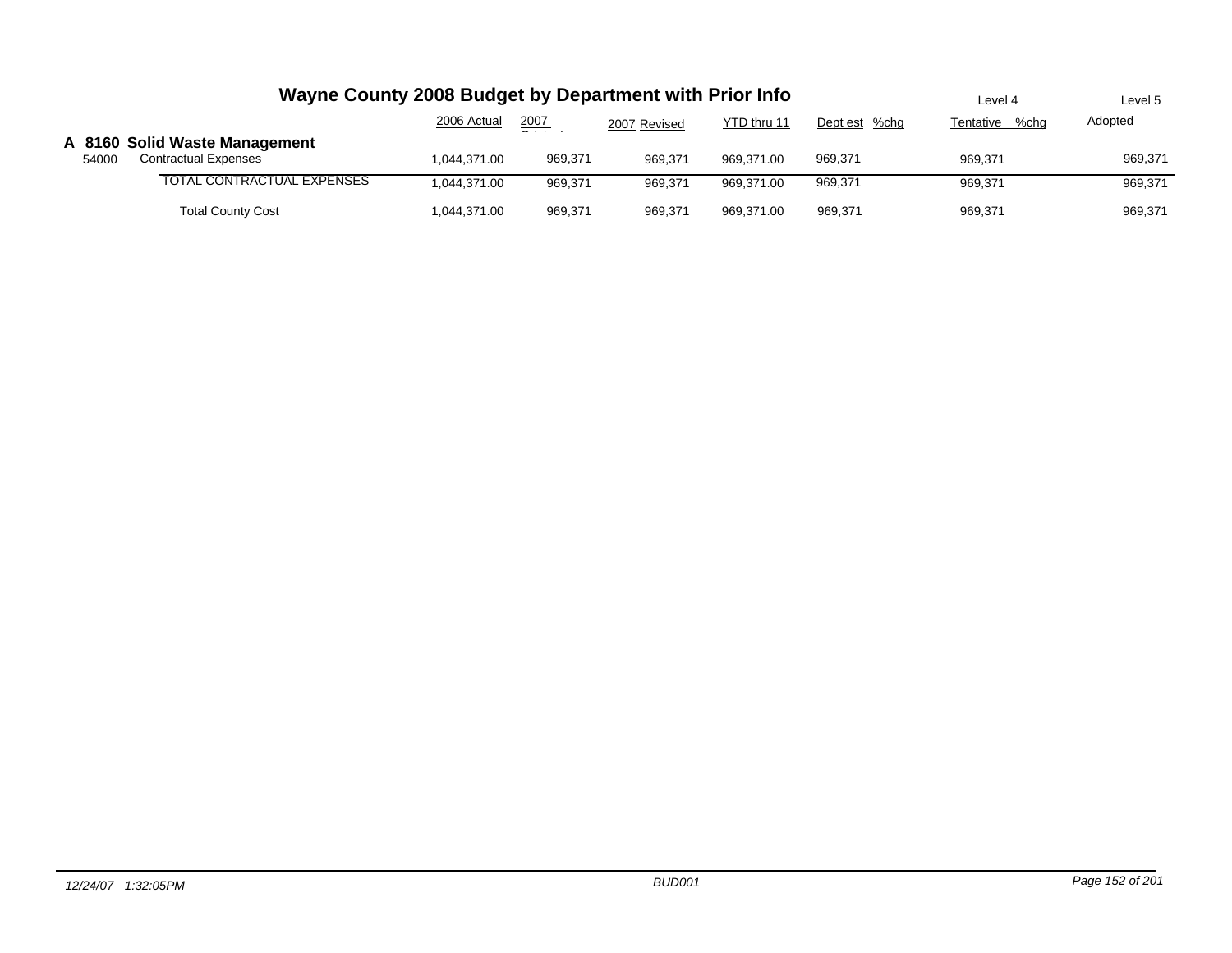|       | Wayne County 2008 Budget by Department with Prior Info      | Level 4      | Level 5   |              |              |                |                 |           |
|-------|-------------------------------------------------------------|--------------|-----------|--------------|--------------|----------------|-----------------|-----------|
|       |                                                             | 2006 Actual  | 2007      | 2007 Revised | YTD thru 11  | Dept est %chg  | Tentative %chg  | Adopted   |
| 43720 | A 8687 Economic Development Zone Admn<br><b>Empire Zone</b> | $-19,189.00$ | $-21,104$ | $-21,104$    | $-15,000.00$ | $-100.00$      | $-21,104$       | $-21,104$ |
|       | <b>TOTAL REVENUES</b>                                       | $-19,189.00$ | $-21,104$ | $-21,104$    | $-15,000.00$ | $-100.00$      | $-21,104$       | $-21,104$ |
| 51551 | <b>Empire Development Zone Coord</b>                        | 20,000.00    |           |              |              |                |                 |           |
|       | <b>TOTAL PERSONAL SERVICES</b>                              | 20,000.00    |           |              |              |                |                 |           |
|       | <b>TOTAL EQUIPMENT</b>                                      |              |           |              |              |                |                 |           |
| 54150 | <b>Office Supplies</b>                                      |              | 600       | 600          | 77.25        | $-100.00$      | $-100.00$       |           |
| 54166 | Postage                                                     |              | 200       | 200          |              | $-100.00$      | $-100.00$       |           |
| 54210 | Gas                                                         | 82.62        | 200       | 200          | 52.92        | $-100.00$      | $-100.00$       |           |
| 54220 | Light & Power                                               | 323.53       | 350       | 350          | 307.63       | $-100.00$      | $-100.00$       |           |
| 54230 | Telephone                                                   | 231.47       | 960       | 960          | 296.24       | $-100.00$      | $-100.00$       |           |
| 54240 | Water                                                       | 17.90        | 40        | 40           | 16.44        | $-100.00$      | $-100.00$       |           |
| 54410 | Conference                                                  | 380.00       | 3,100     | 3,100        |              | $-100.00$      | $-100.00$       |           |
| 54414 | Information Technology                                      | 1.242.00     | 1,400     | 1,400        | 1,400.00     | $-100.00$      | $-100.00$       |           |
| 54438 | Maintenance/Repairs                                         | 972.00       | 972       | 972          | 972.00       | $-100.00$      | $-100.00$       |           |
| 54456 | Printing                                                    |              | 250       | 250          |              | $-100.00$      | $-100.00$       |           |
| 54485 | Travel                                                      | 226.45       | 1,260     | 1,260        |              | $-100.00$      | $-100.00$       |           |
| 54493 | <b>Clerical Service Contracts</b>                           | 10,136.27    | 30,376    | 30,376       | 15,850.34    | $-100.00$      | 38.95<br>42,208 | 42,208    |
| 54520 | Consultants                                                 | 13,957.50    | 2,000     | 2,000        | 2,581.00     | $-100.00$      | $-100.00$       |           |
| 54541 | Marketing                                                   | 226.16       | 500       | 500          |              | $-100.00$      | $-100.00$       |           |
|       | <b>TOTAL CONTRACTUAL EXPENSES</b>                           | 27,795.90    | 42,208    | 42,208       | 21,553.82    | $-100.00$      | 42,208          | 42,208    |
| 58100 | Payments to NYS Retirement Sys                              | 1,236.00     |           |              |              |                |                 |           |
| 58901 | Employee Assistance Program                                 | 15.25        |           |              |              |                |                 |           |
|       | <b>TOTAL FRINGE BENEFITS</b>                                | 1,251.25     |           |              |              |                |                 |           |
|       | <b>Total County Cost</b>                                    | 29,858.15    | 21,104    | 21,104       | 6,553.82     | $-100.00$<br>0 | 21,104          | 21,104    |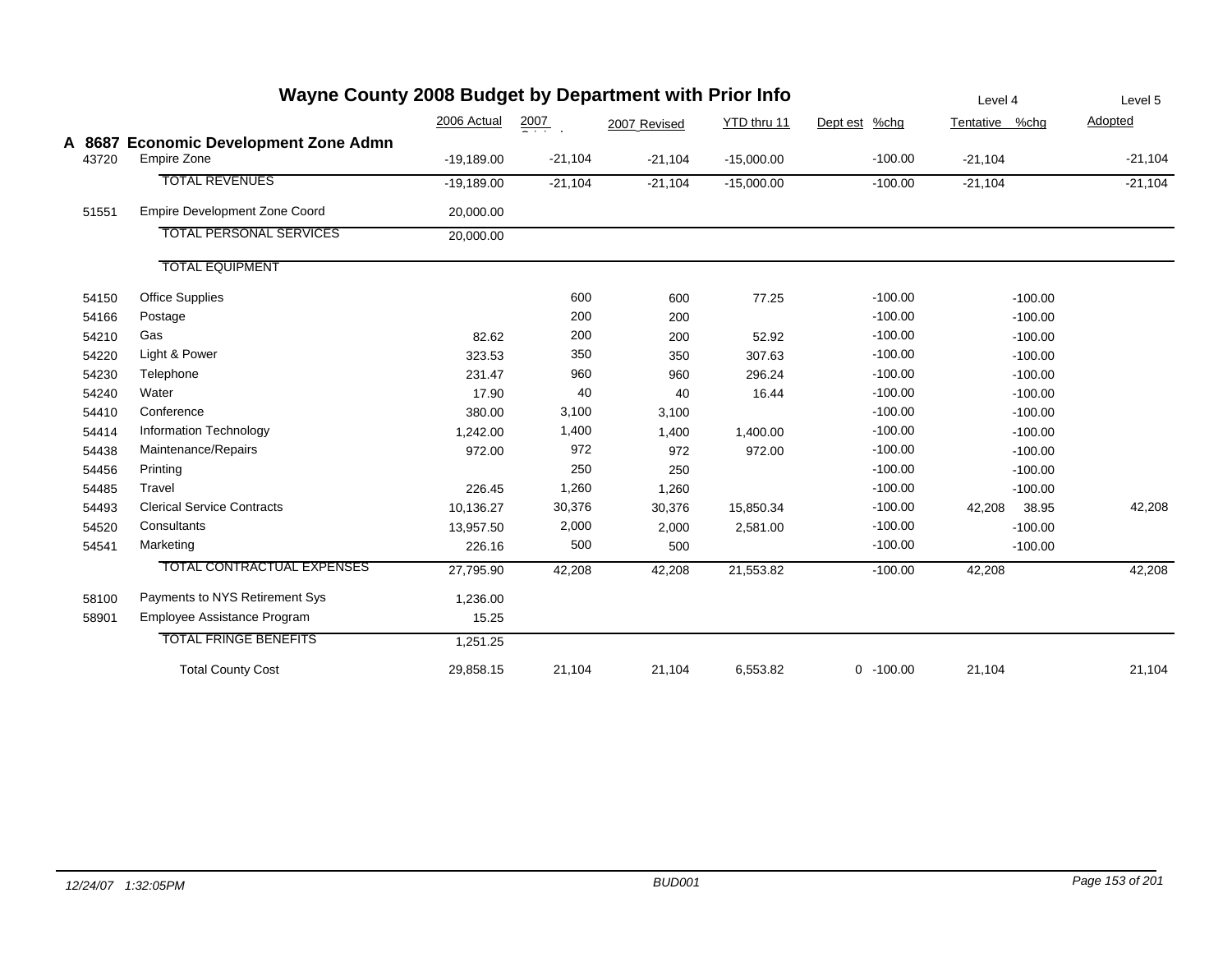|       | Wayne County 2008 Budget by Department with Prior Info       | Level 4     | Level 5       |              |             |               |                   |         |
|-------|--------------------------------------------------------------|-------------|---------------|--------------|-------------|---------------|-------------------|---------|
|       |                                                              | 2006 Actual | 2007<br>$  -$ | 2007 Revised | YTD thru 11 | Dept est %chg | %chq<br>Tentative | Adopted |
| 54000 | A 8720 Fish & Game Department<br><b>Contractual Expenses</b> | 1.377.00    | 1,377         | 1.377        | 1.377.00    | 1,377         | 1.377             | 1,377   |
|       | TOTAL CONTRACTUAL EXPENSES                                   | 1.377.00    | 1.377         | 1.377        | 1.377.00    | 1,377         | 1.377             | 1.377   |
|       | <b>Total County Cost</b>                                     | 1.377.00    | 1,377         | 1.377        | 1.377.00    | 1,377         | 1,377             | 1,377   |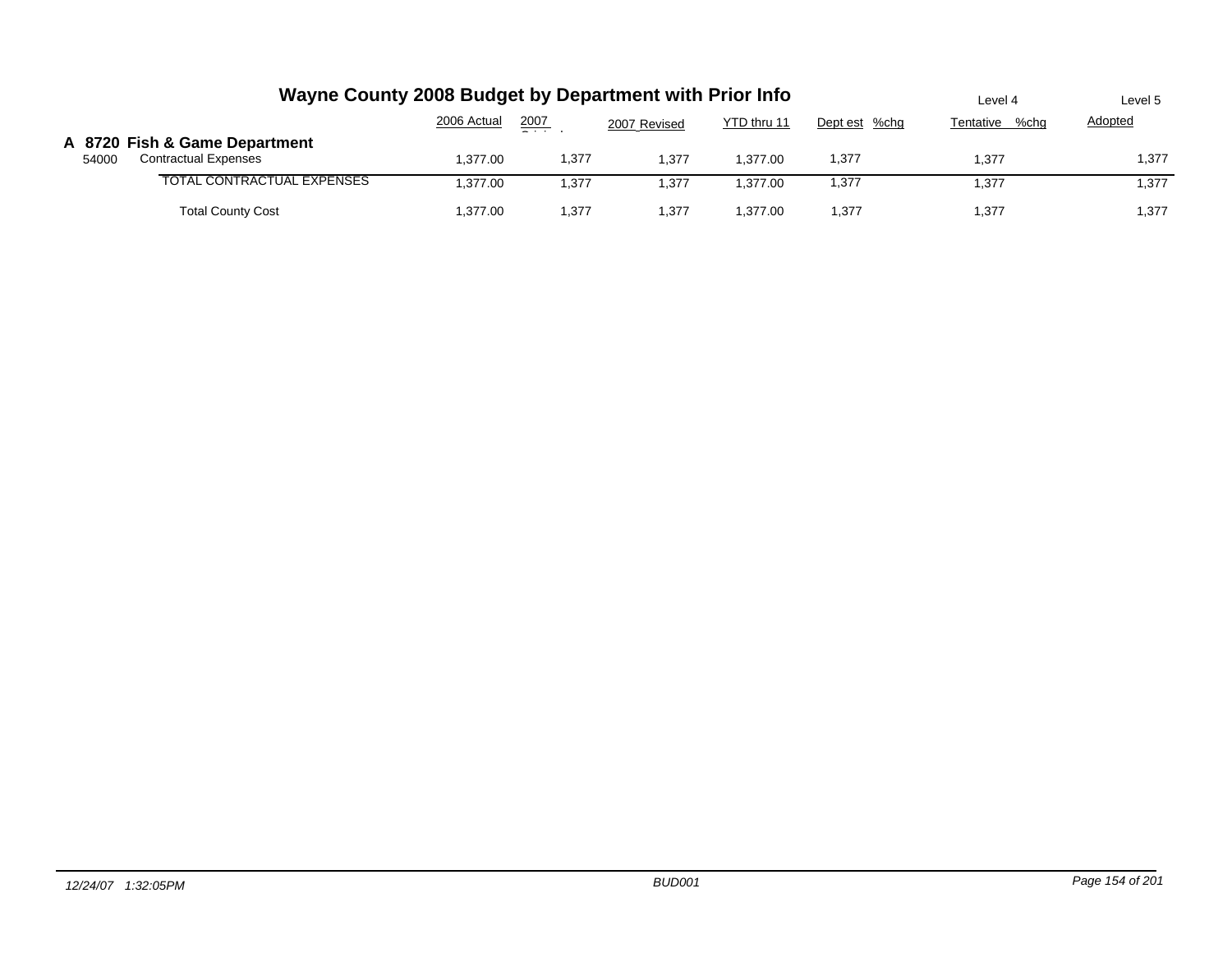|       | Wayne County 2008 Budget by Department with Prior Info | Level 4     | Level 5       |              |             |               |                   |                |
|-------|--------------------------------------------------------|-------------|---------------|--------------|-------------|---------------|-------------------|----------------|
|       |                                                        | 2006 Actual | 2007<br>$  -$ | 2007 Revised | YTD thru 11 | Dept est %chg | %chq<br>Tentative | <b>Adopted</b> |
|       | A 8730 Soil Conservation                               |             |               |              |             |               |                   |                |
| 54000 | <b>Contractual Expenses</b>                            | 184.475.01  | 184,475       | 184.475      | 205.680.50  | 184,475       | 184.475           | 184,475        |
| 54400 | <b>Contracted Services</b>                             | 50.000.00   | 80,000        | 80.000       | 39.373.42   | 80,000        | 80.000            | 80,000         |
|       | TOTAL CONTRACTUAL EXPENSES                             | 234.475.01  | 264.475       | 264,475      | 245.053.92  | 264,475       | 264,475           | 264,475        |
|       | <b>Total County Cost</b>                               | 234.475.01  | 264.475       | 264.475      | 245.053.92  | 264.475       | 264.475           | 264.475        |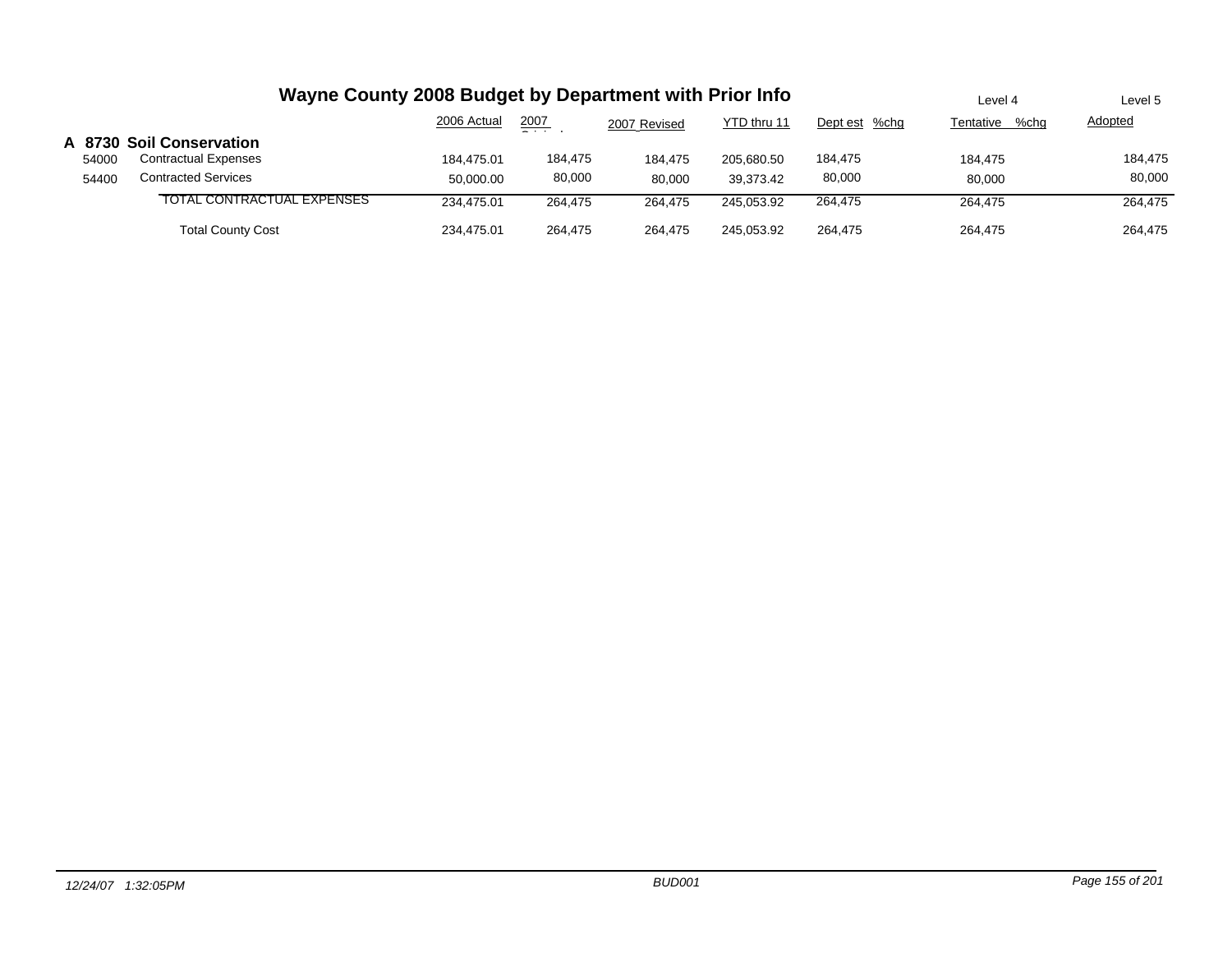| Wayne County 2008 Budget by Department with Prior Info                  | Level 4                  | Level 5      |             |                |                   |         |
|-------------------------------------------------------------------------|--------------------------|--------------|-------------|----------------|-------------------|---------|
|                                                                         | 2006 Actual<br>2007<br>_ | 2007 Revised | YTD thru 11 | Dept est %chg  | Tentative<br>%chq | Adopted |
| A 8752 Palmyra Union Ag Society<br><b>Contractual Expenses</b><br>54000 | 5,265                    | 5,265        |             | 23.46<br>6,500 | 5,265             | 5,265   |
| TOTAL CONTRACTUAL EXPENSES                                              | 5,265                    | 5,265        |             | 6,500<br>23.46 | 5,265             | 5,265   |
| <b>Total County Cost</b>                                                | 5,265                    | 5,265        |             | 23.46<br>6,500 | 5,265             | 5,265   |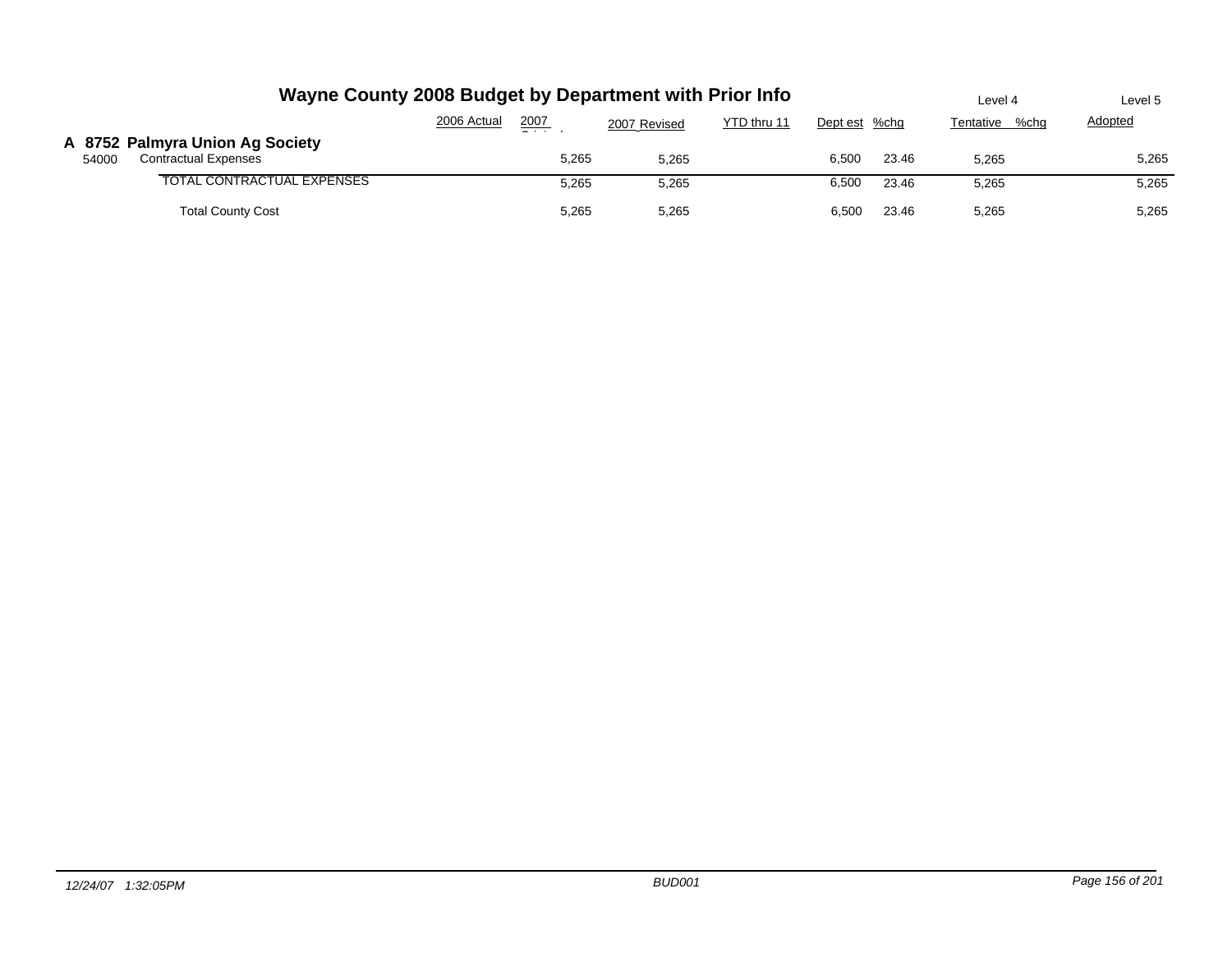|       | Wayne County 2008 Budget by Department with Prior Info      | Level 4           | Level 5        |         |            |         |      |         |         |
|-------|-------------------------------------------------------------|-------------------|----------------|---------|------------|---------|------|---------|---------|
|       |                                                             | %cha<br>Tentative | <b>Adopted</b> |         |            |         |      |         |         |
| 54000 | A 8754 County Extension Serv<br><b>Contractual Expenses</b> | 412.279.00        | 424.647        | 424.647 | 424.647.00 | 439.762 | 3.56 | 424.647 | 424.647 |
|       | TOTAL CONTRACTUAL EXPENSES                                  | 412.279.00        | 424.647        | 424.647 | 424.647.00 | 439.762 | 3.56 | 424.647 | 424.647 |
|       | <b>Total County Cost</b>                                    | 412,279.00        | 424,647        | 424.647 | 424.647.00 | 439.762 | 3.56 | 424.647 | 424,647 |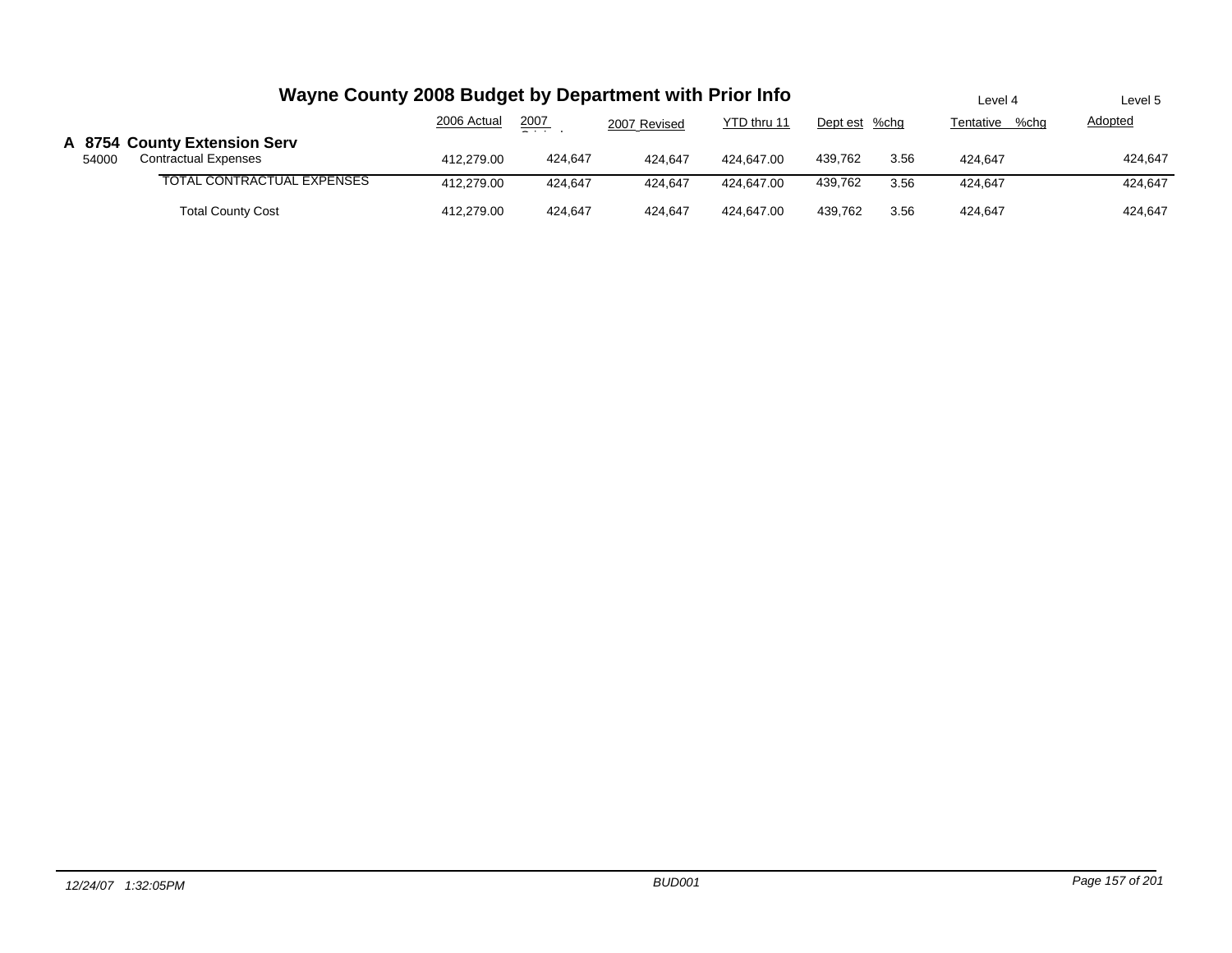| Wayne County 2008 Budget by Department with Prior Info | Level 4     | Level 5         |              |             |               |                |                |
|--------------------------------------------------------|-------------|-----------------|--------------|-------------|---------------|----------------|----------------|
|                                                        | 2006 Actual | 2007<br>- - - - | 2007 Revised | YTD thru 11 | Dept est %chg | Tentative %chg | <b>Adopted</b> |
| A 9030 Social Security                                 |             |                 |              |             |               |                |                |
| <b>TOTAL FRINGE BENEFITS</b>                           |             |                 |              |             |               |                |                |
| <b>Total County Cost</b>                               |             |                 |              |             |               |                |                |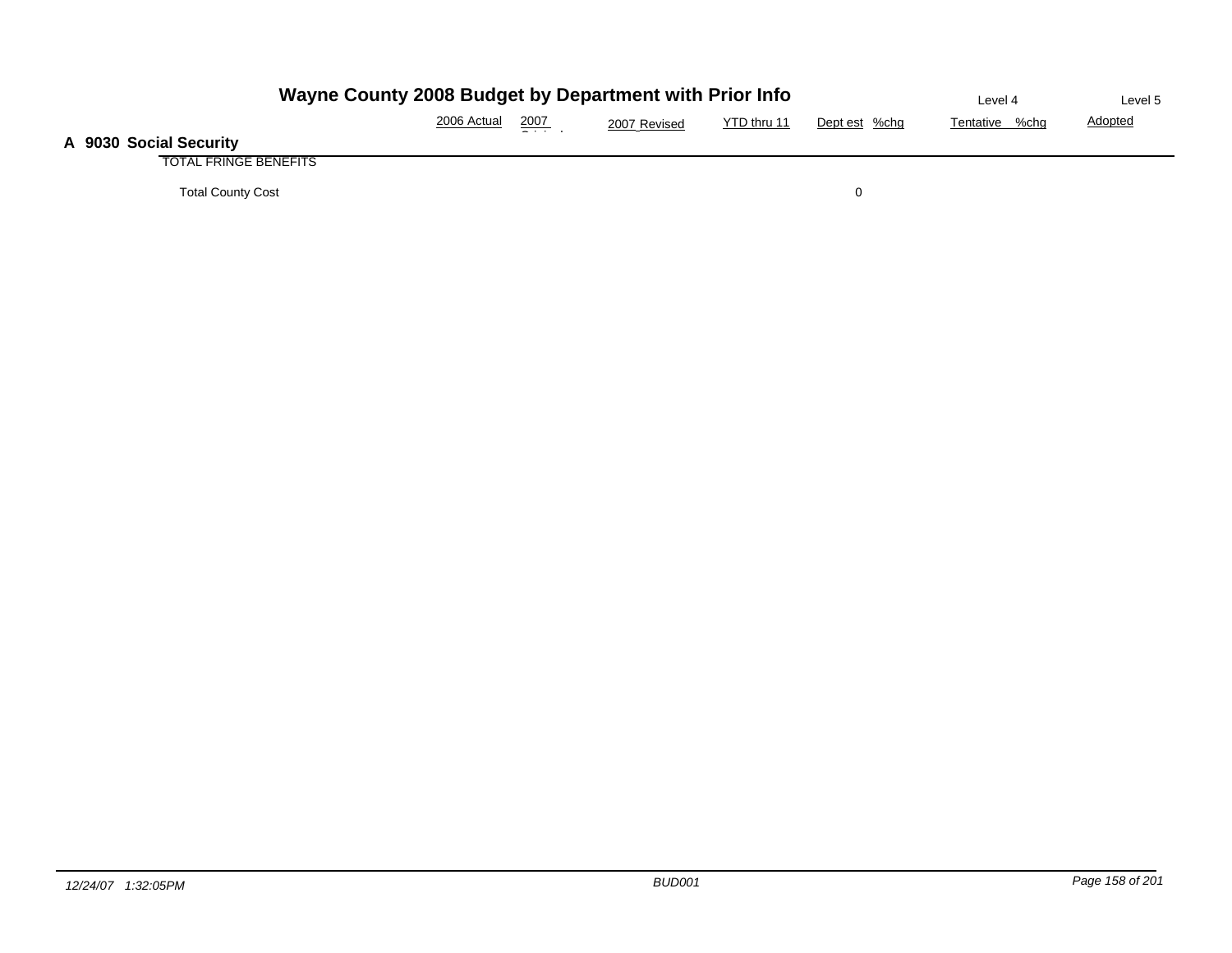| Wayne County 2008 Budget by Department with Prior Info | Level 4     | Level 5 |              |             |               |                |                |
|--------------------------------------------------------|-------------|---------|--------------|-------------|---------------|----------------|----------------|
|                                                        | 2006 Actual | 2007    | 2007 Revised | YTD thru 11 | Dept est %chg | Tentative %chg | <b>Adopted</b> |
| A 9040 Workmens Compensation Payments                  |             |         |              |             |               |                |                |
| <b>TOTAL FRINGE BENEFITS</b>                           |             |         |              |             |               |                |                |
| <b>Total County Cost</b>                               |             |         |              |             | $\Omega$      |                |                |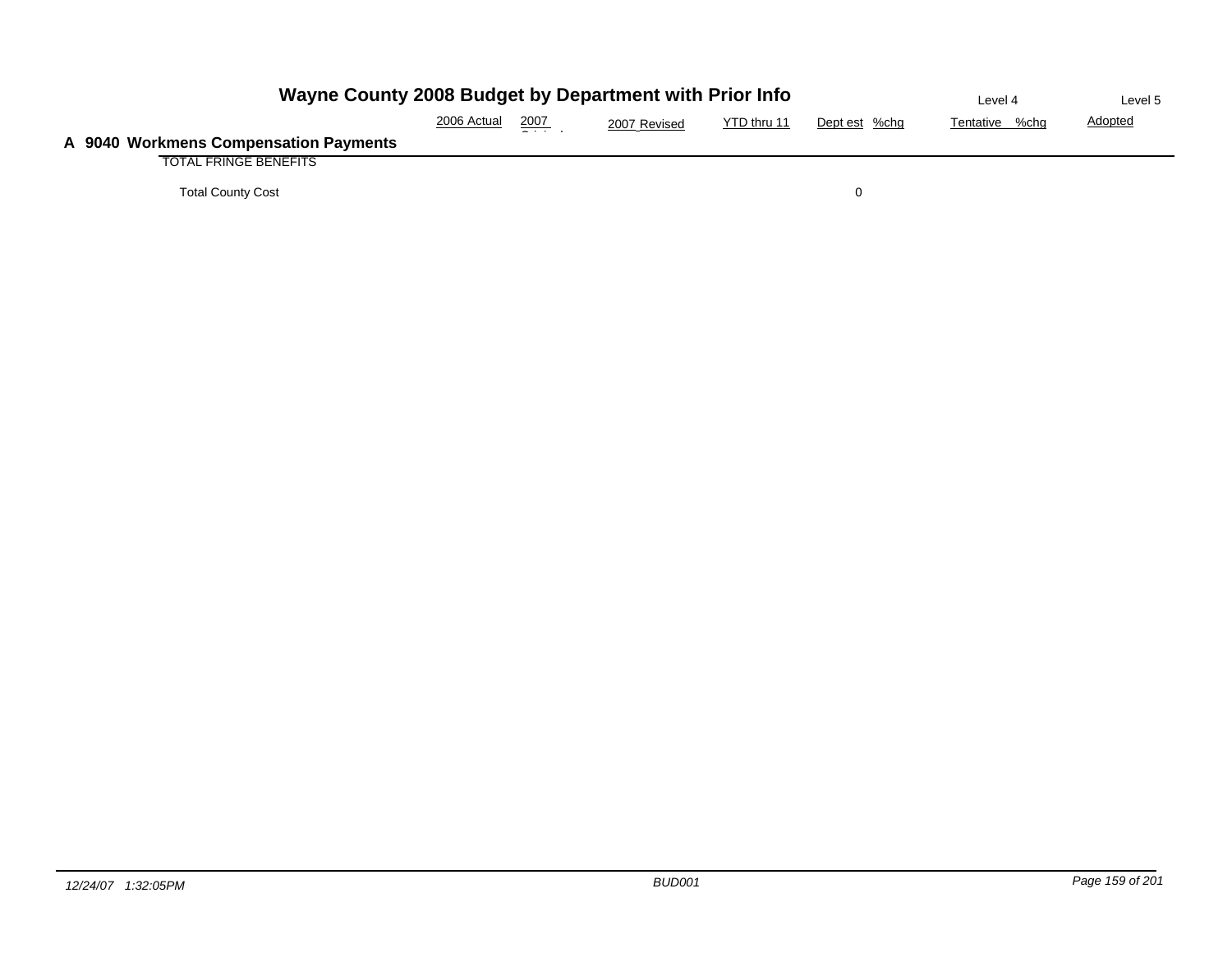|                 | Wayne County 2008 Budget by Department with Prior Info     | Level 4      | Level 5    |              |              |               |                   |            |
|-----------------|------------------------------------------------------------|--------------|------------|--------------|--------------|---------------|-------------------|------------|
|                 |                                                            | 2006 Actual  | 2007<br>_  | 2007 Revised | YTD thru 11  | Dept est %chg | Tentative<br>%chg | Adopted    |
| A 9050<br>42801 | <b>Unemployment Reserve</b><br>Interfund Reimb of Expenses | $-67.473.19$ | $-100,000$ | $-100,000$   | $-51.780.23$ | $-100.000$    | $-100.000$        | $-100.000$ |
|                 | <b>TOTAL REVENUES</b>                                      | -67.473.19   | $-100,000$ | $-100.000$   | $-51.780.23$ | $-100,000$    | $-100.000$        | $-100,000$ |
| 58000           | <b>Employee Benefits</b>                                   | 93.483.96    | 100,000    | 100.000      | 52.853.03    | 100,000       | 100.000           | 100,000    |
|                 | <b>TOTAL FRINGE BENEFITS</b>                               | 93,483.96    | 100,000    | 100,000      | 52,853.03    | 100,000       | 100.000           | 100,000    |
|                 | <b>Total County Cost</b>                                   | 26.010.77    |            |              | 1.072.80     | 0             |                   |            |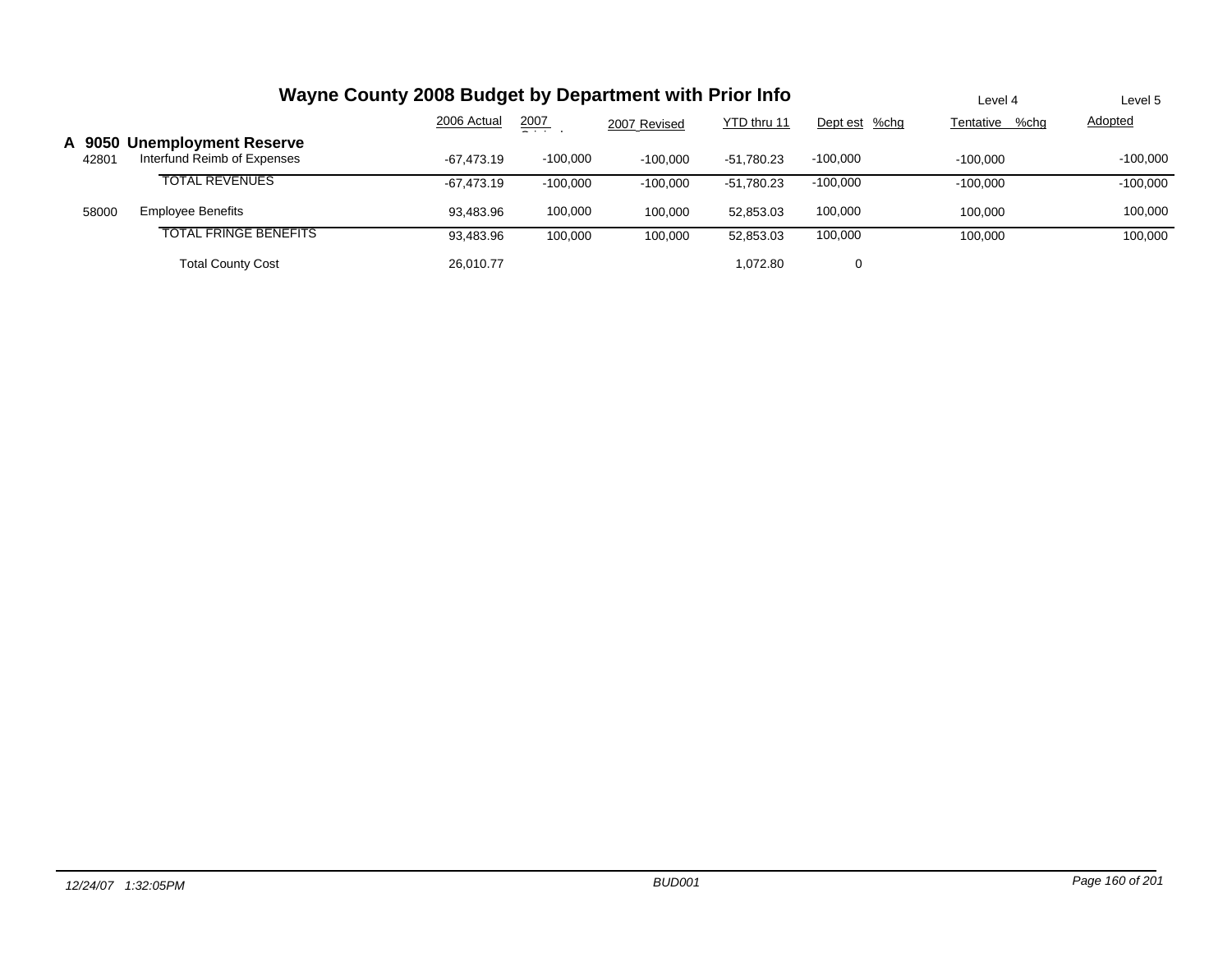| Wayne County 2008 Budget by Department with Prior Info | Level 4     | Level 5       |              |             |               |                |                |
|--------------------------------------------------------|-------------|---------------|--------------|-------------|---------------|----------------|----------------|
|                                                        | 2006 Actual | <u> 2007 </u> | 2007 Revised | YTD thru 11 | Dept est %chg | Tentative %chg | <b>Adopted</b> |
| A 9055 Disabillity                                     |             |               |              |             |               |                |                |
| <b>TOTAL FRINGE BENEFITS</b>                           |             |               |              |             |               |                |                |
| <b>Total County Cost</b>                               |             |               |              |             |               |                |                |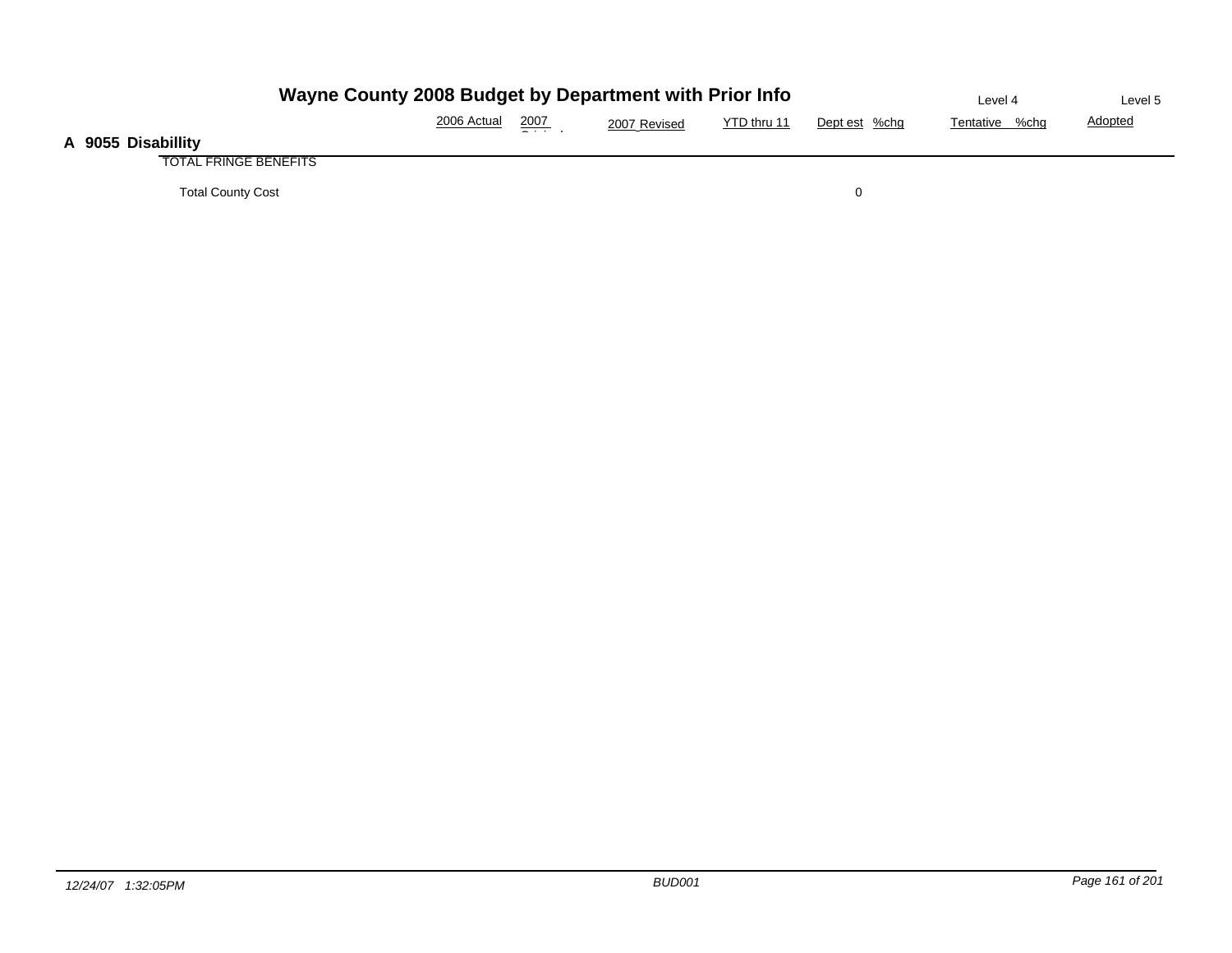|       | Wayne County 2008 Budget by Department with Prior Info | Level 4     |               | Level 5      |             |               |      |           |      |                |
|-------|--------------------------------------------------------|-------------|---------------|--------------|-------------|---------------|------|-----------|------|----------------|
|       |                                                        | 2006 Actual | 2007<br>- - - | 2007 Revised | YTD thru 11 | Dept est %chg |      | Tentative | %chg | <b>Adopted</b> |
|       | A 9060 Hospital & Medical Insurance                    |             |               |              |             |               |      |           |      |                |
|       | <b>TOTAL PERSONAL SERVICES</b>                         |             |               |              |             |               |      |           |      |                |
| 58100 | Payments to NYS Retirement Sys                         | 19,844.00   |               |              |             |               |      |           |      |                |
| 58400 | Hospitalization                                        | 908,339.83  | 937,000       | 937.000      | 781.770.51  | 1.016.665     | 8.50 | 1.016.665 | 8.50 | 1,016,665      |
|       | <b>TOTAL FRINGE BENEFITS</b>                           | 928.183.83  | 937.000       | 937.000      | 781.770.51  | 1,016,665     | 8.50 | 1.016.665 | 8.50 | 1,016,665      |
|       | <b>Total County Cost</b>                               | 928.183.83  | 937,000       | 937.000      | 781.770.51  | 1,016,665     | 8.50 | 1,016,665 | 8.50 | 1,016,665      |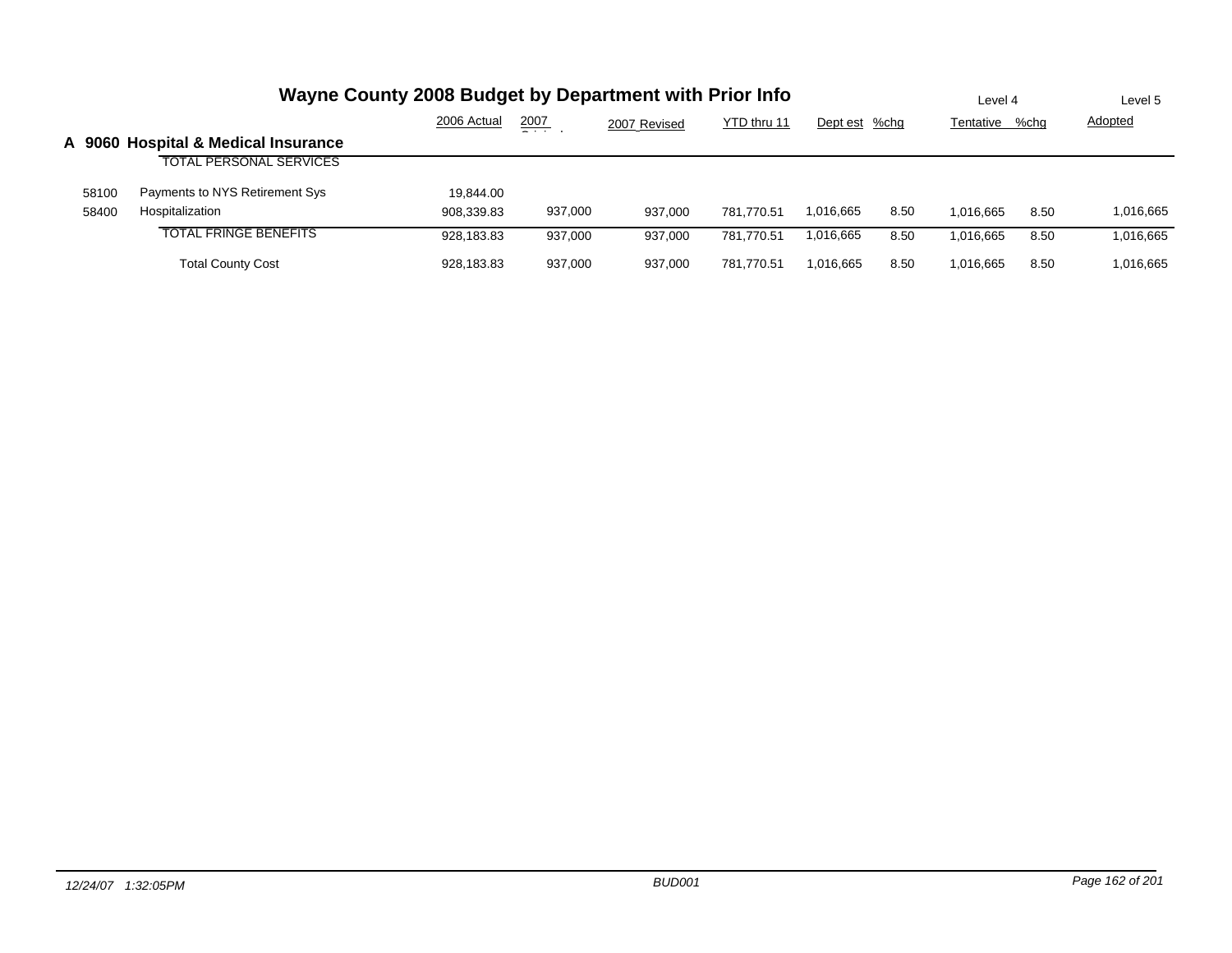|       | Wayne County 2008 Budget by Department with Prior Info | Level 4     | Level 5       |              |             |               |                |                |
|-------|--------------------------------------------------------|-------------|---------------|--------------|-------------|---------------|----------------|----------------|
|       |                                                        | 2006 Actual | 2007<br>$  -$ | 2007 Revised | YTD thru 11 | Dept est %chg | Tentative %chg | <b>Adopted</b> |
| 58800 | A 9080 Vacation<br>Vacation                            | 60,846.37   |               |              |             |               |                |                |
|       | <b>TOTAL FRINGE BENEFITS</b>                           | 60,846.37   |               |              |             |               |                |                |
|       | <b>Total County Cost</b>                               | 60,846.37   |               |              |             |               |                |                |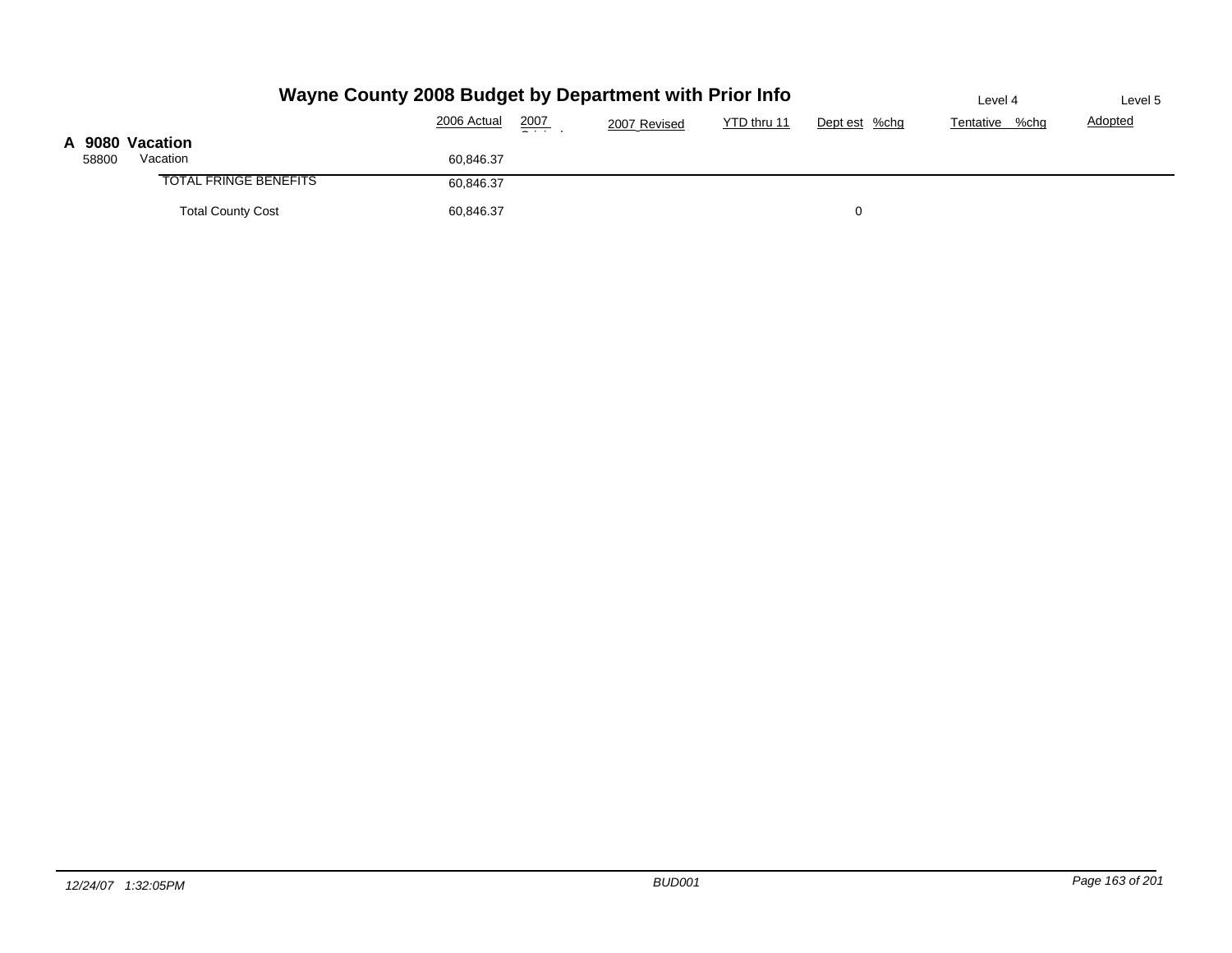|       | Wayne County 2008 Budget by Department with Prior Info | Level 4      | Level 5       |              |             |               |                |                |
|-------|--------------------------------------------------------|--------------|---------------|--------------|-------------|---------------|----------------|----------------|
|       |                                                        | 2006 Actual  | 2007<br>- - - | 2007 Revised | YTD thru 11 | Dept est %chg | Tentative %chg | <b>Adopted</b> |
| 58802 | A 9081 Sick Time/Hosp.<br>Sick Time/Hosp.              | $-12,928.21$ |               |              |             |               |                |                |
|       | <b>TOTAL FRINGE BENEFITS</b>                           | $-12,928.21$ |               |              |             |               |                |                |
|       | <b>Total County Cost</b>                               | $-12,928.21$ |               |              |             |               |                |                |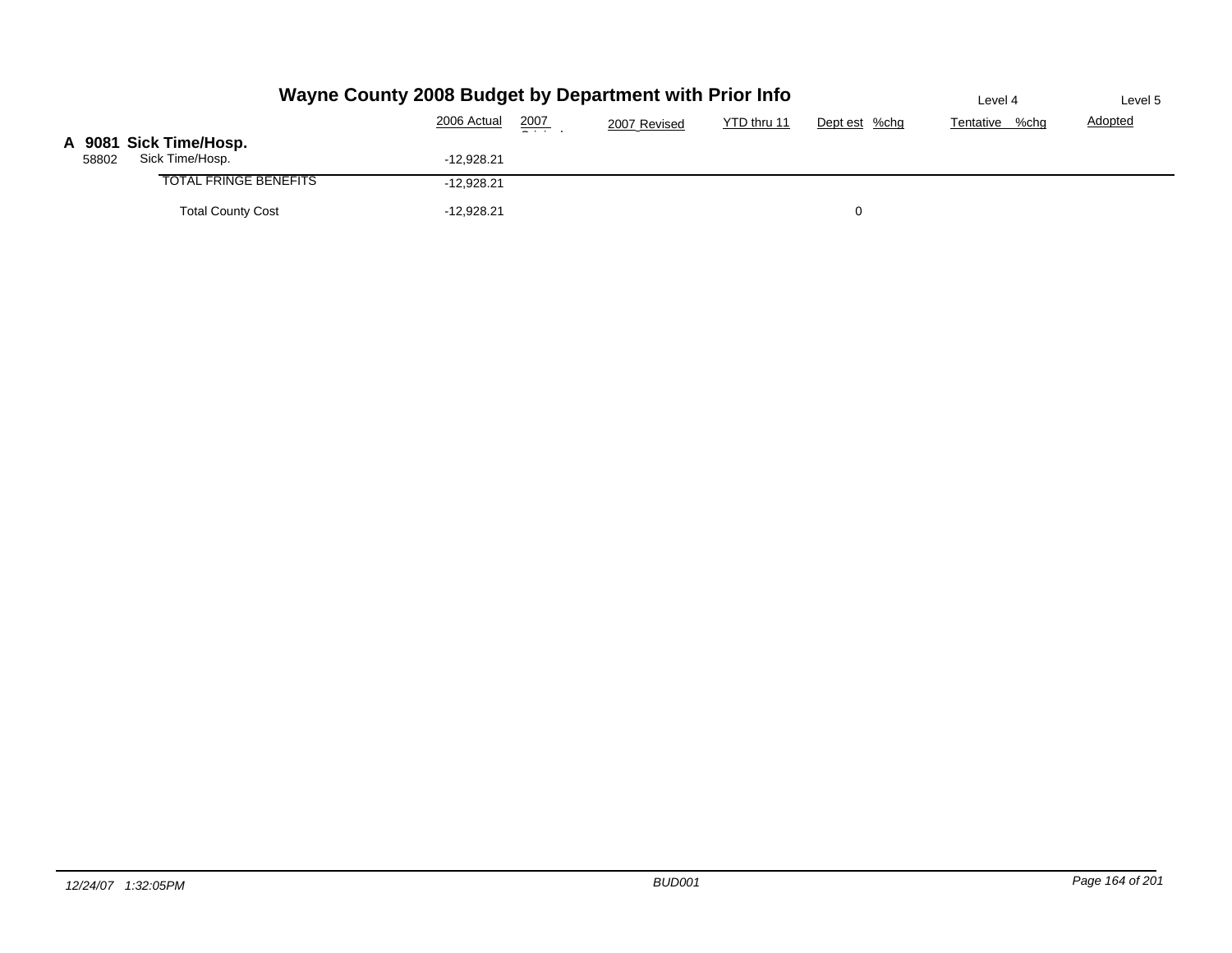|                     | Wayne County 2008 Budget by Department with Prior Info | Level 4     | Level 5       |              |             |               |                |                |
|---------------------|--------------------------------------------------------|-------------|---------------|--------------|-------------|---------------|----------------|----------------|
|                     |                                                        | 2006 Actual | 2007<br>$  -$ | 2007 Revised | YTD thru 11 | Dept est %chg | Tentative %chg | <b>Adopted</b> |
| A 9710 Serial Bonds |                                                        |             |               |              |             |               |                |                |
| 56000               | Principal on Indebtedness                              | 325,000.00  |               |              |             |               |                |                |
|                     | <b>TOTAL PRINCIPAL</b>                                 | 325,000.00  |               |              |             |               |                |                |
|                     | <b>Total County Cost</b>                               | 325,000.00  |               |              |             | 0             |                |                |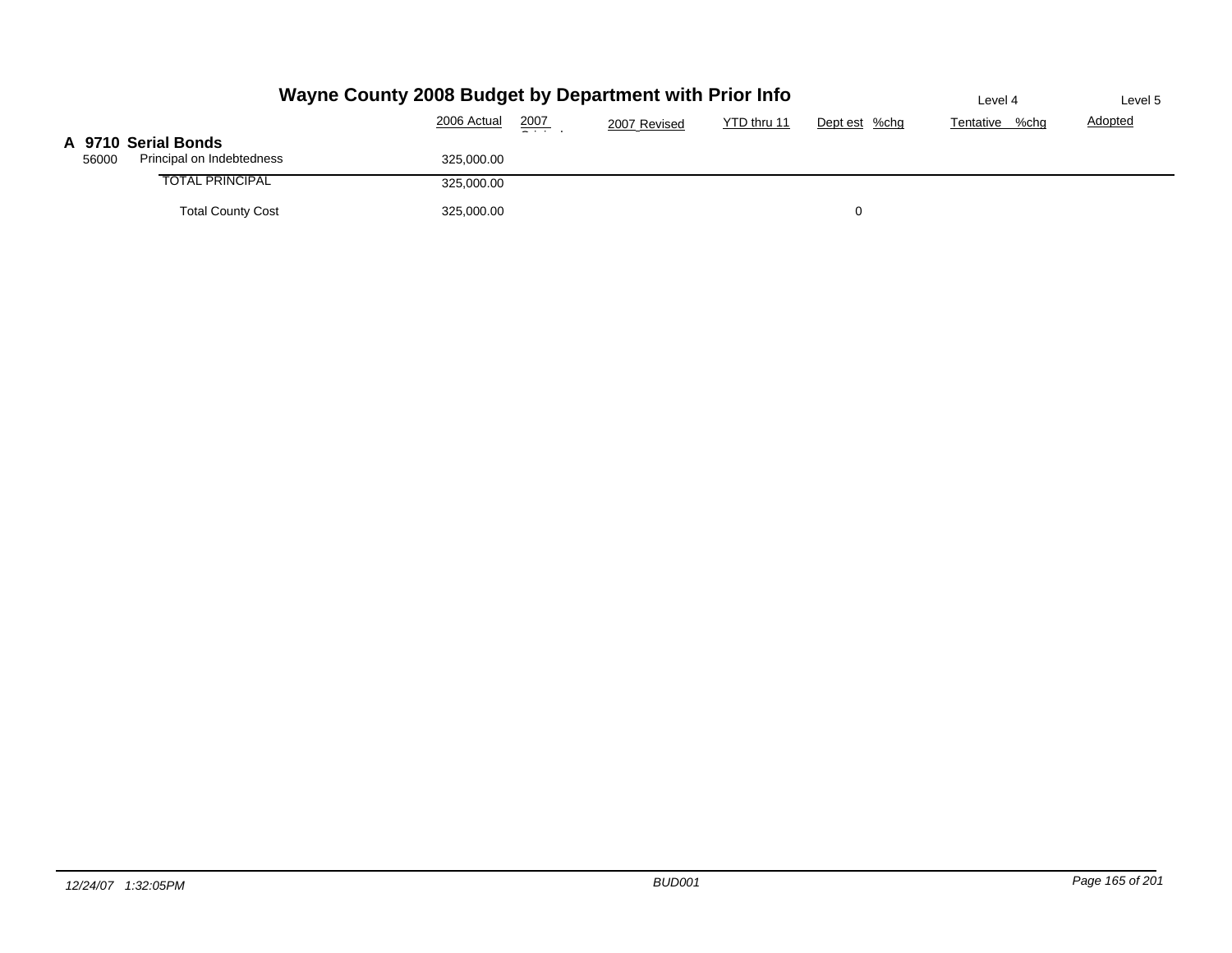|        | Wayne County 2008 Budget by Department with Prior Info                          |               |           |           |              |            |       |            |       | Level 5    |
|--------|---------------------------------------------------------------------------------|---------------|-----------|-----------|--------------|------------|-------|------------|-------|------------|
|        | 2007<br>2006 Actual<br>YTD thru 11<br>%chq<br>Dept est<br>2007 Revised<br>- - - |               |           |           |              |            |       |            |       | Adopted    |
| A 9901 | <b>Interfund Transfers</b>                                                      |               |           |           |              |            |       |            |       |            |
| 59300  | Fransfer - County Road                                                          | 5.946.774.00  | 5,944,440 | 5.949.440 | 5.685.000.00 | 9,409,203  | 58.29 | 7,336,851  | 23.42 | 7,336,851  |
| 59400  | Transfer - Machinery                                                            | 448.028.00    | 632,333   | 632,333   | 632,333.00   | 1,031,791  | 63.17 | 762,945    | 20.66 | 762,945    |
| 59500  | Fransfer - Nursing Home                                                         | 3,248,457.00  | 1,297,897 | 1,297,897 | 1,297,897.00 | 2,500,000  | 92.62 | 2,354,106  | 81.38 | 2,354,106  |
| 59700  | Transfer - Workmen's Comp                                                       | 1,061,760.00  | 1,092,414 | 1,092,414 | 1,092,414.00 | 1,327,153  | 21.49 | 1,327,153  | 21.49 | 1,327,153  |
| 59900  | Transfer - Comm Development                                                     | 23.835.00     |           |           |              |            |       |            |       |            |
|        | <b>TOTAL TRANSFERS</b>                                                          | 10.728.854.00 | 8.967.084 | 8.972.084 | 8,707,644.00 | 14,268,147 | 59.12 | 11.781.055 | 31.38 | 11,781,055 |
|        | <b>Total County Cost</b>                                                        | 10.728.854.00 | 8.967.084 | 8.972.084 | 8.707.644.00 | 14.268.147 | 59.12 | 11,781,055 | 31.38 | 11,781,055 |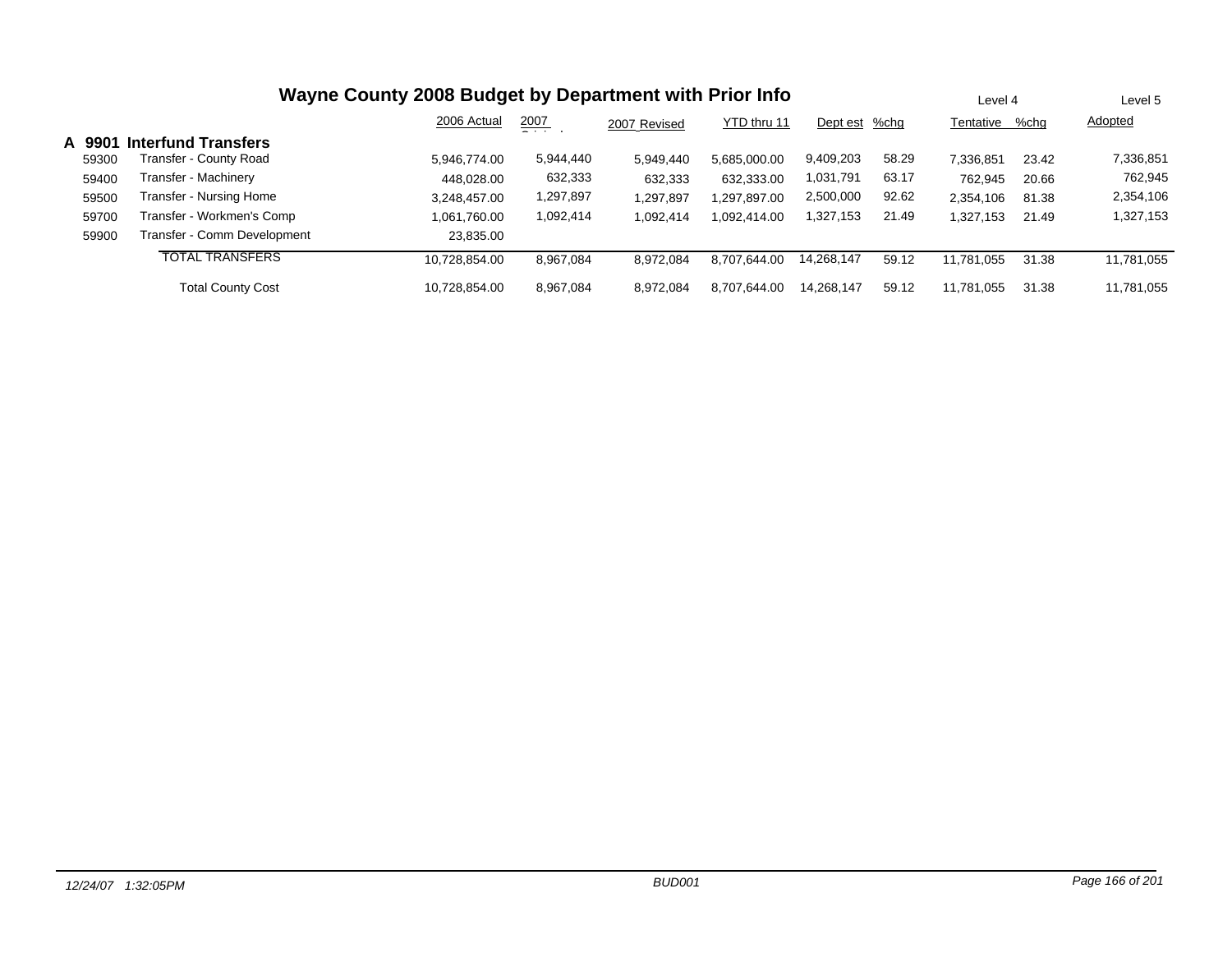|        | Wayne County 2008 Budget by Department with Prior Info | Level 4      |               | Level 5      |             |                |           |       |                |
|--------|--------------------------------------------------------|--------------|---------------|--------------|-------------|----------------|-----------|-------|----------------|
|        |                                                        | 2006 Actual  | 2007<br>- - - | 2007 Revised | YTD thru 11 | Dept est %chg  | Tentative | %chg  | <b>Adopted</b> |
| A 9950 | <b>Transfer to Capital Fund Proj</b>                   |              |               |              |             |                |           |       |                |
| 52774  | Building Renovation Cap. Proj.                         | 1.000.000.00 | 2,100,000     | 1.059.277    |             | $-100.00$      | 3.250.000 | 54.76 | 3,250,000      |
| 52782  | Route 31 Complex                                       |              |               | 203,000      |             |                |           |       |                |
|        | <b>TOTAL EQUIPMENT</b>                                 | 1.000.000.00 | 2.100.000     | 1,262,277    |             | $-100.00$      | 3,250,000 | 54.76 | 3,250,000      |
| 52772  | Nye Rd NYS/DOL                                         |              |               | 125.000      |             |                |           |       |                |
|        | TOTAL CONTRACTUAL EXPENSES                             |              |               | 125.000      |             |                |           |       |                |
|        | <b>Total County Cost</b>                               | 1.000.000.00 | 2.100.000     | 1,387,277    |             | $-100.00$<br>0 | 3.250.000 | 54.76 | 3,250,000      |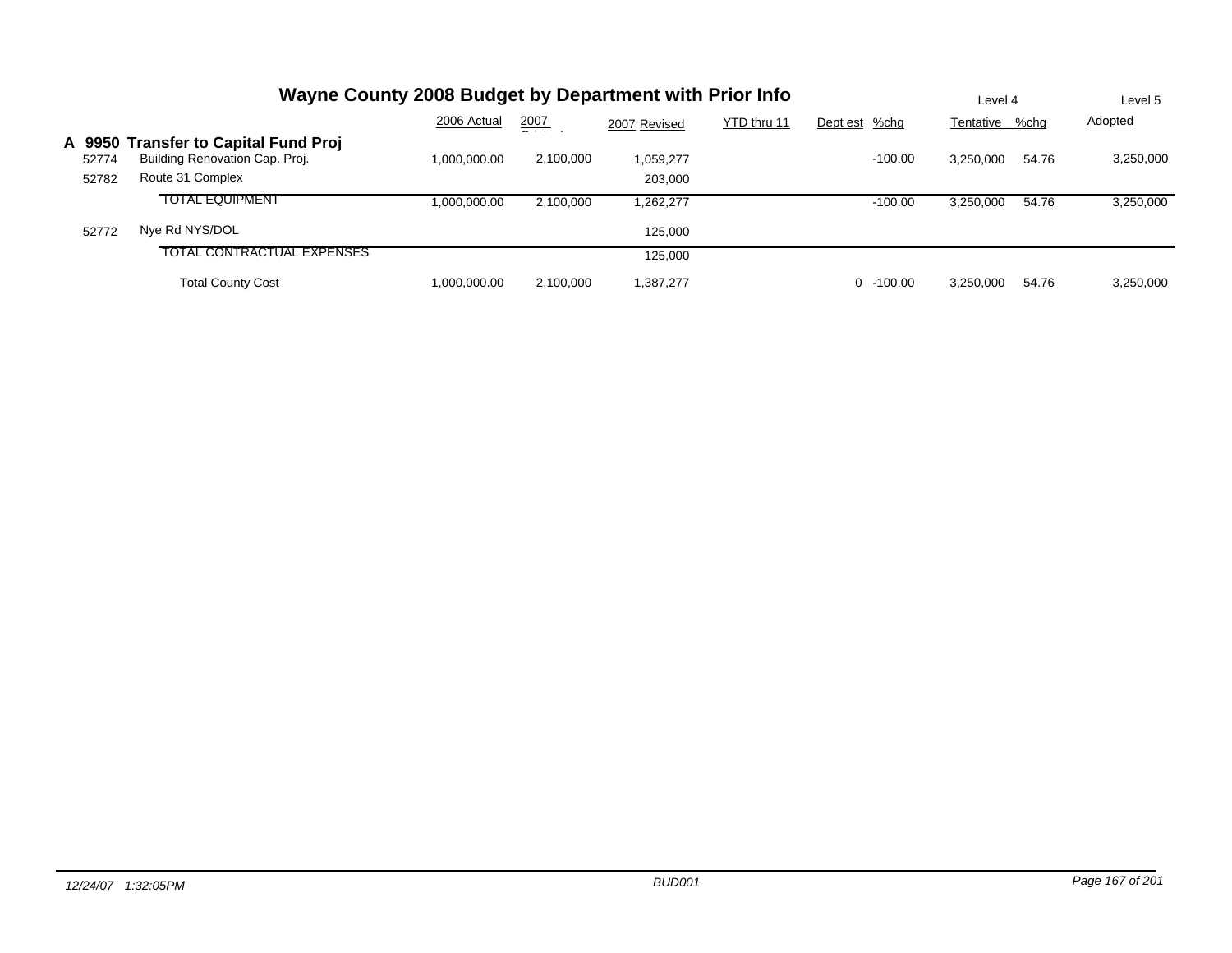|                | Wayne County 2008 Budget by Department with Prior Info                                         | Level 4     | Level 5 |              |             |               |                             |                      |
|----------------|------------------------------------------------------------------------------------------------|-------------|---------|--------------|-------------|---------------|-----------------------------|----------------------|
|                |                                                                                                | 2006 Actual | 2007    | 2007 Revised | YTD thru 11 | Dept est %chg | %chg<br>Tentative           | Adopted              |
| 59702<br>59703 | A 9962 Transfer to Reserve Fund<br><b>Transfer-Capital Reserve</b><br><b>Tax Stabilization</b> |             | 262,500 | 262.500      |             | $-100.00$     | 1,000,000 280.95<br>750.000 | 1,000,000<br>750.000 |
|                | <b>TOTAL TRANSFERS</b>                                                                         |             | 262.500 | 262,500      |             | $-100.00$     | 1.750.000 566.67            | 1,750,000            |
|                | <b>Total County Cost</b>                                                                       |             | 262.500 | 262.500      |             | $0 - 100.00$  | 1,750,000 566.67            | 1,750,000            |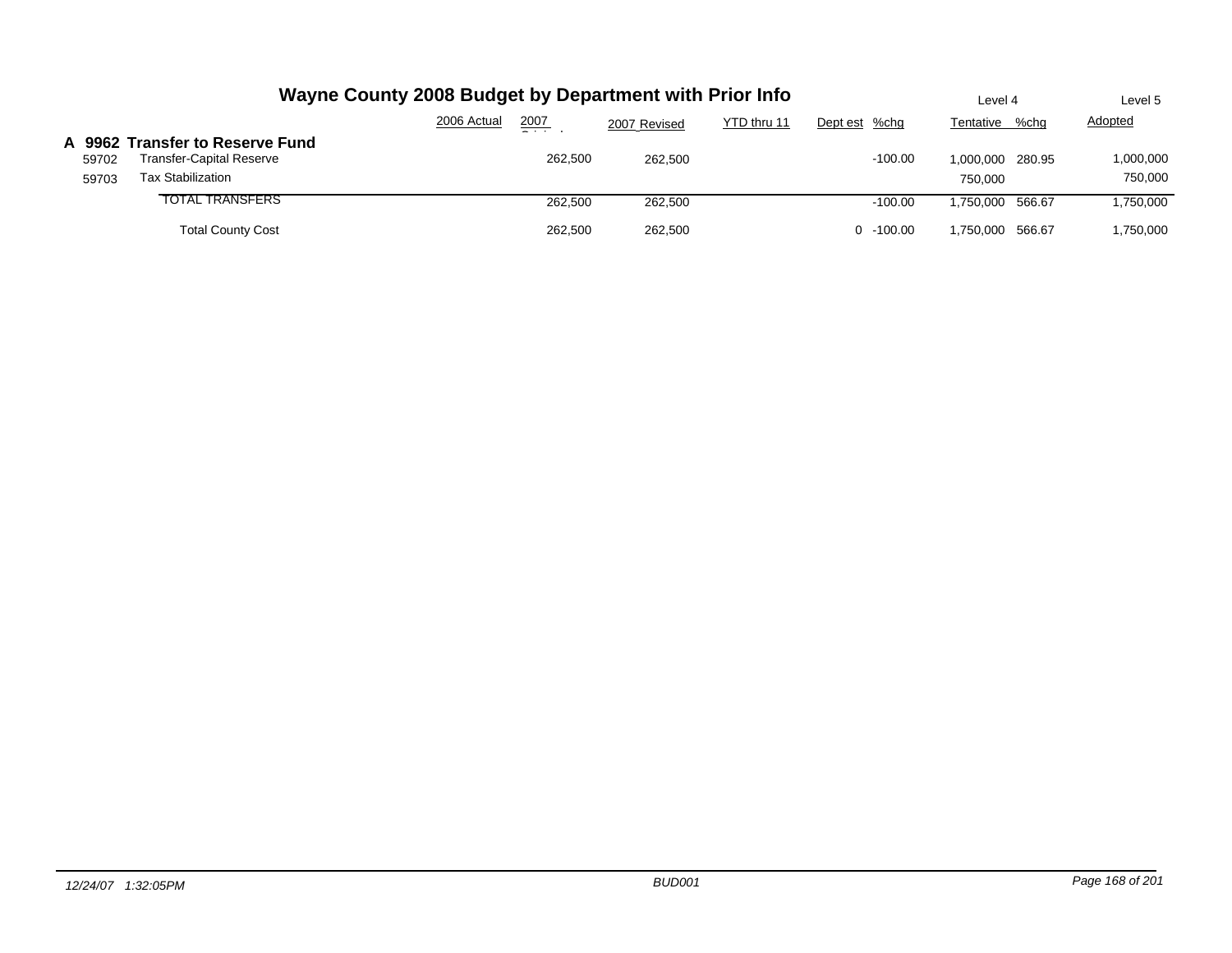|       | Wayne County 2008 Budget by Department with Prior Info |                 | Level 4            |               | Level 5                    |               |           |                |         |                 |
|-------|--------------------------------------------------------|-----------------|--------------------|---------------|----------------------------|---------------|-----------|----------------|---------|-----------------|
|       |                                                        | 2006 Actual     | $\frac{2007}{200}$ | 2007 Revised  | YTD thru 11                | Dept est %chg |           | Tentative %chg |         | Adopted         |
|       | A 9999 Other                                           |                 |                    |               |                            |               |           |                |         |                 |
| 41001 | <b>Real Property Taxes</b>                             | 35,642,427.26   | $-36,858,559$      | $-36,858,559$ | $-36, 154, 950.69$         |               | $-100.00$ | $-36,131,291$  | $-1.97$ | $-36, 131, 291$ |
| 41051 | Gain from Tax Sale or Property                         | $-116,252.37$   | $-115,000$         | $-115,000$    | -193,659.96                | $-115,000$    |           | $-115,000$     |         | $-115,000$      |
| 41081 | Payment in Lieu of Taxes                               | $-2,774,972.07$ | $-2,627,414$       | $-2,627,414$  | $-2,819,085.52$            | $-2,627,414$  |           | $-2,587,717$   | $-1.51$ | $-2,587,717$    |
| 41090 | Interest/Penalty - Real PTaxes                         | $-1,443,529.69$ | $-1,400,000$       | $-1,400,000$  | $-1,406,095.47$            | $-1,400,000$  |           | $-1,400,000$   |         | $-1,400,000$    |
| 41092 | Interest/Penalty - Contracts                           | -296,937.95     | $-220,000$         | $-220,000$    | $-304,614.34$              | $-220,000$    |           | $-250,000$     | 13.64   | $-250,000$      |
| 41110 | Sales & Use Tax                                        | 21,265,423.52   | $-21,000,000$      | $-21,000,000$ | -20,141,863.45 -22,000,000 |               | 4.76      | $-23,250,000$  | 10.71   | $-23,250,000$   |
| 41115 | Town Payment - Reduce Tax Levy                         | $-277,976.80$   | $-277,975$         | $-277,975$    | $-278,784.16$              | $-277,975$    |           | $-279,000$     | 0.37    | $-279,000$      |
| 42401 | <b>Interest Earnings</b>                               | $-1,856,742.21$ | $-1,400,000$       | $-1,400,000$  | $-2,742,716.27$            | $-1,800,000$  | 28.57     | $-1,900,000$   | 35.71   | $-1,900,000$    |
| 42402 | Interest on Reserve Accounts                           | $-508,846.69$   | $-300,000$         | $-300,000$    | $-308,902.22$              | $-250,000$    | $-16.67$  | $-275,000$     | $-8.33$ | $-275,000$      |
| 42403 | Discount on Retirement Payment                         | $-33,116.00$    |                    |               |                            |               |           |                |         |                 |
| 42410 | Rental on Real Property                                | $-7,709.93$     | $-8,000$           | $-8,000$      | $-1,113.87$                | $-8,000$      |           | $-8,000$       |         | $-8,000$        |
| 42540 | License for Games of Chance                            | $-232.08$       |                    |               | $-151.45$                  |               |           |                |         |                 |
| 42611 | Handicapped Parking                                    | $-132.50$       |                    |               | $-72.50$                   |               |           |                |         |                 |
| 42620 | <b>Fines &amp; Forteitures</b>                         | $-7,310.00$     |                    |               | $-14,900.00$               |               |           |                |         |                 |
| 42660 | Sales of Real Property                                 | $-500.00$       |                    |               | $-13,560.00$               |               |           |                |         |                 |
| 42665 | Sale of Surplus Equipment                              | $-82,516.63$    | $-10,000$          | $-10,000$     | $-26,981.76$               | $-12,500$     | 25.00     | $-12,500$      | 25.00   | $-12,500$       |
| 42680 | <b>Insurance Recoveries</b>                            | $-68,133.36$    | $-50,000$          | $-50,000$     | $-43,967.45$               | $-50,000$     |           | $-50,000$      |         | $-50,000$       |
| 42690 | Compensation for Loss- Tobacco                         | $-1,216,470.24$ | $-1,300,000$       | $-1,300,000$  | $-1,291,229.96$            | $-1,250,000$  | $-3.85$   | $-1,250,000$   | $-3.85$ | $-1,250,000$    |
| 42701 | Refund of Prior Yr Expenditure                         | $-86,919.36$    |                    |               | $-344.94$                  |               |           |                |         |                 |
| 42720 | OTB - Distributed Earnings                             | $-56,236.00$    | $-50,000$          | $-50,000$     | $-68,001.00$               | $-50,000$     |           | $-50,000$      |         | $-50,000$       |
| 42770 | <b>Miscellaneous Revenues</b>                          | -473,133.82     |                    |               | $-129,258.85$              |               |           |                |         |                 |
| 42777 | <b>Undistributed SocServ Revenue</b>                   | 25.05           |                    |               |                            |               |           |                |         |                 |
| 42801 | Interfund Reimb of Expenses                            | $-337,971.81$   | $-250,000$         | $-250,000$    | -436,167.54                | $-500,000$    | 100.00    | $-430,000$     | 72.00   | $-430,000$      |
| 43070 | Rail Infrastructure                                    | $-6,201.00$     |                    |               |                            |               |           |                |         |                 |
|       | <b>TOTAL REVENUES</b>                                  | -66,559,666.24  | $-65,866,948$      | $-65,866,948$ | -66,376,421.40             | $-30,560,889$ | $-53.60$  | $-67,988,508$  | 3.22    | $-67,988,508$   |
|       | TOTAL CONTRACTUAL EXPENSES                             |                 |                    |               |                            |               |           |                |         |                 |
| 58100 | Payments to NYS Retirement Sys                         | 1,193.00        |                    |               |                            |               |           |                |         |                 |
|       | <b>TOTAL FRINGE BENEFITS</b>                           | 1.193.00        |                    |               |                            |               |           |                |         |                 |
|       | <b>Total County Cost</b>                               | 66,558,473.24   | $-65,866,948$      | -65,866,948   | -66,376,421.40 -30,560,889 |               | $-53.60$  | $-67,988,508$  | 3.22    | $-67,988,508$   |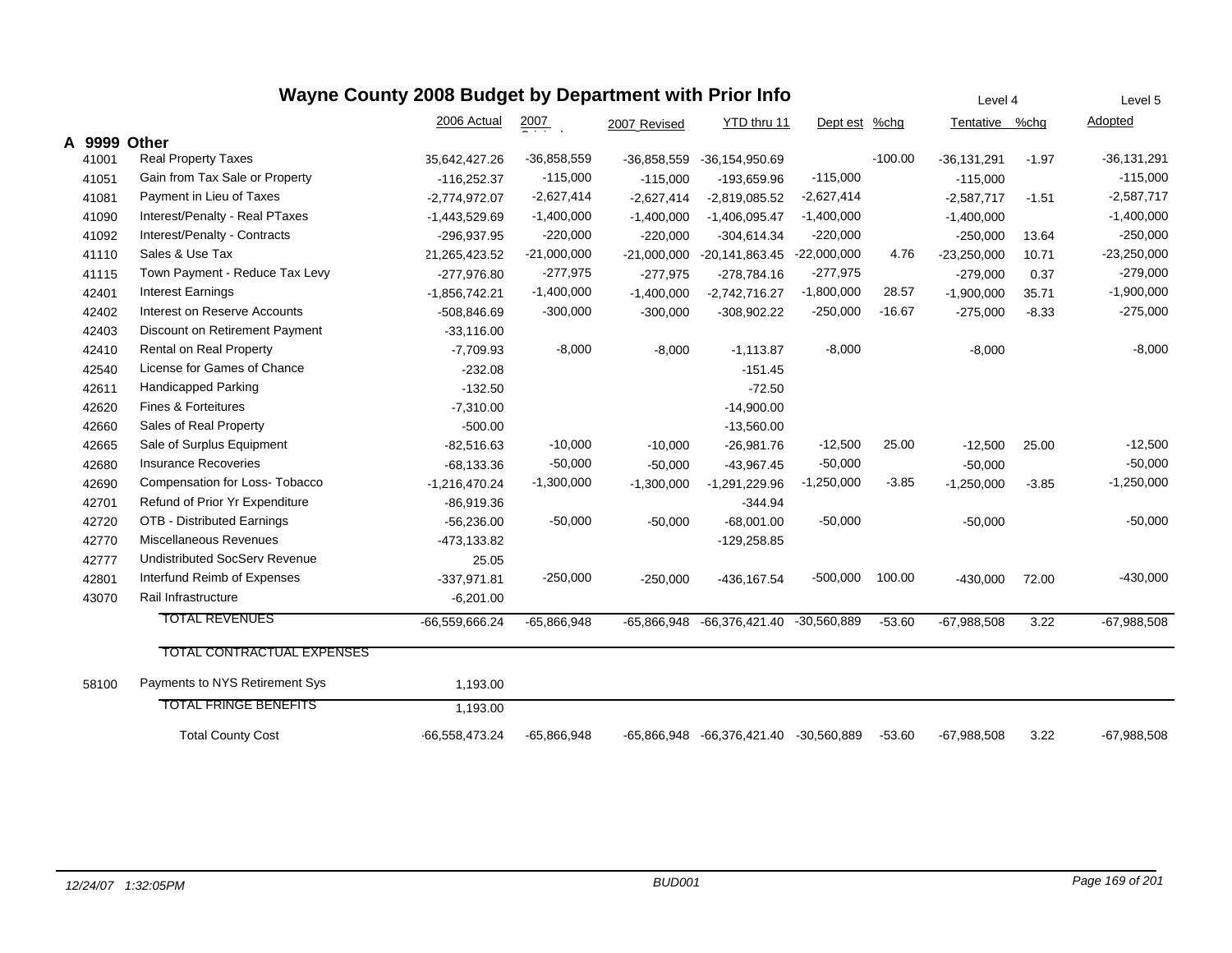|       |                                    | Wayne County 2008 Budget by Department with Prior Info |          |              | Level 4     |               |         |                | Level 5  |          |
|-------|------------------------------------|--------------------------------------------------------|----------|--------------|-------------|---------------|---------|----------------|----------|----------|
|       |                                    | 2006 Actual                                            | 2007     | 2007 Revised | YTD thru 11 | Dept est %chg |         | Tentative %chg |          | Adopted  |
|       | D 5010 Highway Administration      |                                                        |          |              |             |               |         |                |          |          |
| 42770 | Miscellaneous Revenues             | $-2,071.12$                                            | $-1,096$ | $-1,096$     | $-1,064.37$ | $-1,096$      |         | $-1,096$       |          | $-1,096$ |
| 42801 | Interfund Reimb of Expenses        | $-7,877.00$                                            | $-7,877$ | $-7,877$     | $-7,877.00$ | $-7,877$      |         | $-7,877$       |          | $-7,877$ |
|       | <b>TOTAL REVENUES</b>              | $-9,948.12$                                            | $-8,973$ | $-8,973$     | $-8,941.37$ | $-8,973$      |         | $-8,973$       |          | $-8,973$ |
| 51095 | Superintendent of Highways         | 69,904.17                                              | 71,980   | 71,980       | 62,680.86   | 76,434        | 6.19    | 71,434         | $-0.76$  | 71,434   |
| 51151 | Account Clerk-Typist (8hr)         | 31,266.83                                              | 31,622   | 31,622       | 27,534.04   | 31,746        | 0.39    | 31,746         | 0.39     | 31,746   |
| 51159 | Senior Acct Clerk/Typist (8hr)     | 32,500.52                                              | 32,870   | 32,870       | 28,619.73   | 33,037        | 0.51    | 33,037         | 0.51     | 33,037   |
|       | <b>TOTAL PERSONAL SERVICES</b>     | 133,671.52                                             | 136,472  | 136,472      | 118,834.63  | 141,217       | 3.48    | 136,217        | $-0.19$  | 136,217  |
| 52200 | Office Equipment                   |                                                        |          |              |             | 600           |         | 350            |          | 350      |
|       | <b>TOTAL EQUIPMENT</b>             |                                                        |          |              |             | 600           |         | 350            |          | 350      |
| 54150 | <b>Office Supplies</b>             | 1,910.87                                               | 2,200    | 2,200        | 2,070.69    | 2,200         |         | 2,200          |          | 2,200    |
| 54166 | Postage                            | 1,000.00                                               | 1,200    | 1,200        | 1,200.00    | 1,300         | 8.33    | 1,300          | 8.33     | 1,300    |
| 54230 | Telephone                          | 4,847.89                                               | 4,500    | 4,500        | 3,132.58    | 4,500         |         | 4,500          |          | 4,500    |
| 54300 | Insurance                          | 1,066.49                                               | 740      | 740          | 610.68      | 691           | $-6.62$ | 691            | $-6.62$  | 691      |
| 54402 | Advertising                        | 295.35                                                 | 200      | 200          | 336.67      | 300           | 50.00   | 300            | 50.00    | 300      |
| 54410 | Conference                         | 1,449.00                                               | 1,530    | 1,530        | 1,493.86    | 1,625         | 6.21    | 1,625          | 6.21     | 1,625    |
| 54414 | Information Technology             | 30,720.00                                              | 30,924   | 30,924       | 30,924.00   | 30,924        |         | 30,924         |          | 30,924   |
| 54418 | Dues                               | 250.00                                                 | 325      | 325          | 250.00      | 325           |         | 325            |          | 325      |
| 54424 | <b>Equipment - Maint Contract</b>  | 345.36                                                 |          |              | 124.74      |               |         |                |          |          |
| 54425 | Equipment - Maint & Repair         | 230.35                                                 |          |              |             |               |         |                |          |          |
| 54426 | Equipment - Rental                 | 1,464.03                                               | 1,800    | 1,800        | 2,200.11    | 1,800         |         | 1,800          |          | 1,800    |
| 54483 | Training-Seminars & Schools        |                                                        | 125      | 125          |             | 125           |         | 125            |          | 125      |
| 54485 | Travel                             | 104.15                                                 | 30       | 30           | 19.60       | 30            |         | 30             |          | 30       |
| 54600 | Misc                               | 314.50                                                 | 250      | 250          | 217.51      | 250           |         | 250            |          | 250      |
|       | TOTAL CONTRACTUAL EXPENSES         | 43,997.99                                              | 43,824   | 43,824       | 42,580.44   | 44,070        | 0.56    | 44,070         | 0.56     | 44,070   |
| 58100 | Payments to NYS Retirement Sys     | 14,738.00                                              | 13,138   | 13,138       |             | 14,121        | 7.48    | 11,774         | $-10.38$ | 11,774   |
| 58200 | <b>Payments to Social Security</b> | 9,734.92                                               | 10,361   | 10,361       | 8,636.87    | 10,804        | 4.28    | 10,379         | 0.17     | 10,379   |
| 58400 | Hospitalization                    | 27,961.44                                              | 31,317   | 31,317       | 30,272.16   | 32,865        | 4.94    | 34,658         | 10.67    | 34,658   |
| 58600 | <b>Disability</b>                  | 462.00                                                 | 468      | 468          | 384.00      | 468           |         | 468            |          | 468      |
| 58901 | Employee Assistance Program        | 45.75                                                  | 48       | 48           | 51.75       | 54            | 12.50   | 54             | 12.50    | 54       |
|       | <b>TOTAL FRINGE BENEFITS</b>       | 52,942.11                                              | 55,332   | 55,332       | 39,344.78   | 58,312        | 5.39    | 57,333         | 3.62     | 57,333   |
|       | <b>Total County Cost</b>           | 220,663.50                                             | 226,655  | 226,655      | 191,818.48  | 235,226       | 3.78    | 228,997        | 1.03     | 228,997  |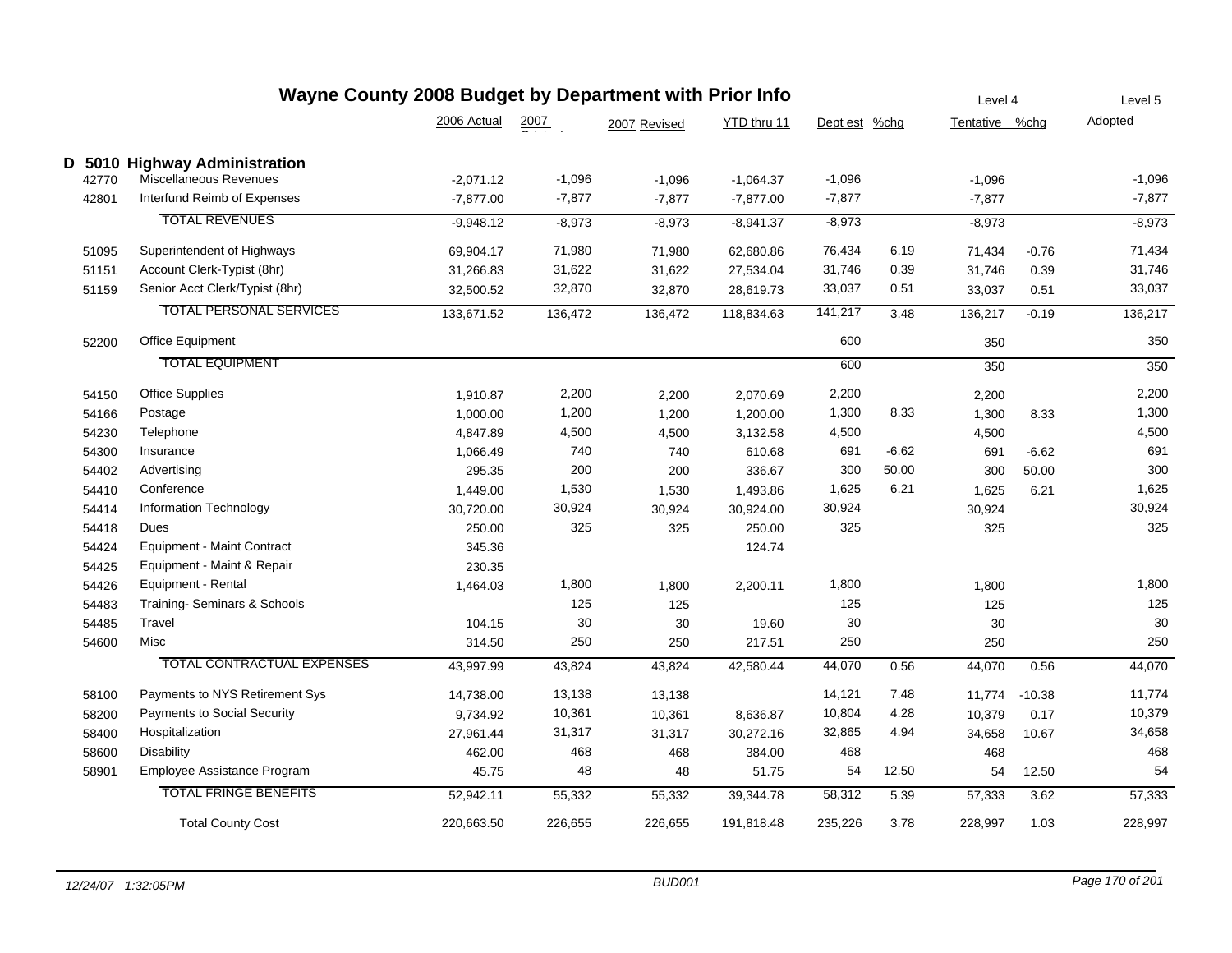|   |       |                                                    | Wayne County 2008 Budget by Department with Prior Info |                  |              |             |               |                | Level 4        |               | Level 5  |
|---|-------|----------------------------------------------------|--------------------------------------------------------|------------------|--------------|-------------|---------------|----------------|----------------|---------------|----------|
|   |       |                                                    | 2006 Actual                                            | $\frac{2007}{2}$ | 2007 Revised | YTD thru 11 | Dept est %chg |                | Tentative %chg |               | Adopted  |
| D | 42770 | 5020 Highway Engineering<br>Miscellaneous Revenues | $-1,250.00$                                            | $-1,500$         | $-1,500$     | $-325.00$   | $-1,500$      |                | $-1,500$       |               | $-1,500$ |
|   |       | <b>TOTAL REVENUES</b>                              | $-1,250.00$                                            | $-1,500$         | $-1,500$     | $-325.00$   | $-1,500$      |                | $-1,500$       |               | $-1,500$ |
|   | 51094 | Assistant Highway Supt                             |                                                        |                  | 46,562       | 23,601.52   | 70,000        |                | 70,000         |               | 70,000   |
|   | 51096 | <b>Highway Engineer</b>                            | 61,675.10                                              | 64,242           | 17,680       | 17.679.44   |               | $-100.00$      |                | $-100.00$     |          |
|   | 51230 | Engineer Technician- Seasonal                      | 7.621.19                                               | 8,500            | 15,500       | 12,333.45   | 8,500         |                | 8,500          |               | 8,500    |
|   | 51254 | Junior Engineer                                    | 41,124.13                                              | 43,641           | 43,641       | 40,884.16   | 45,610        | 4.51           | 43,474         | $-0.38$       | 43,474   |
|   | 51693 | Sr. Engineering Tech                               | 32,844.40                                              | 33,160           | 33,160       | 29,534.12   | 34,600        | 4.34           | 33,505         | 1.04          | 33,505   |
|   |       | <b>TOTAL PERSONAL SERVICES</b>                     | 143,264.82                                             | 149,543          | 156,543      | 124,032.69  | 158,710       | 6.13           | 155,479        | 3.97          | 155,479  |
|   | 52400 | Highway & Street Equipment                         |                                                        |                  | 1,221        | 1,220.63    | 2,500         |                | 2,125          |               | 2,125    |
|   |       | <b>TOTAL EQUIPMENT</b>                             |                                                        |                  | 1,221        | 1,220.63    | 2,500         |                | 2,125          |               | 2,125    |
|   | 54000 | <b>Contractual Expenses</b>                        |                                                        |                  | 5,000        | 5,000.00    |               |                |                |               |          |
|   | 54150 | <b>Office Supplies</b>                             | 999.44                                                 | 1,500            | 1,500        | 850.09      | 1,500         |                | 1,500          |               | 1,500    |
|   | 54300 | Insurance                                          | 570.07                                                 | 645              | 645          | 654.51      | 941           | 45.89          | 941            | 45.89         | 941      |
|   | 54483 | Training- Seminars & Schools                       | 717.15                                                 | 755              | 755          | 598.02      | 1,385         | 83.44          | 1,385          | 83.44         | 1,385    |
|   | 54485 | Travel                                             | 11.00                                                  | 50               | 50           | 6.55        | 50            |                | 50             |               | 50       |
|   | 54600 | Misc                                               | 44.38                                                  | 200              | 200          | 25.00       |               | 5,200 2,500.00 |                | 5,200 .500.00 | 5,200    |
|   |       | <b>TOTAL CONTRACTUAL EXPENSES</b>                  | 2,342.04                                               | 3,150            | 8,150        | 7,134.17    | 9,076         | 188.13         |                | 9,076 188.13  | 9,076    |
|   | 58100 | Payments to NYS Retirement Sys                     | 12,542.00                                              | 15,552           | 15,552       |             | 15,100        | $-2.91$        | 13,893         | $-10.67$      | 13,893   |
|   | 58200 | <b>Payments to Social Security</b>                 | 10,925.63                                              | 11,383           | 11,933       | 9,377.16    | 12,200        | 7.18           | 11,895         | 4.50          | 11,895   |
|   | 58400 | Hospitalization                                    | 9,768.24                                               | 10,941           | 10,941       | 10,217.39   | 15,734        | 43.81          | 16,539         | 51.17         | 16,539   |
|   | 58600 | <b>Disability</b>                                  | 462.00                                                 | 468              | 468          | 348.00      | 468           |                | 468            |               | 468      |
|   | 58901 | Employee Assistance Program                        | 45.75                                                  | 46               | 46           | 51.75       | 53            | 15.76          | 54             | 17.39         | 54       |
|   |       | <b>TOTAL FRINGE BENEFITS</b>                       | 33,743.62                                              | 38,390           | 38,940       | 19,994.30   | 43,555        | 13.45          | 42,849         | 11.62         | 42,849   |
|   |       | <b>Total County Cost</b>                           | 178,100.48                                             | 189,583          | 203,354      | 152,056.79  | 212,341       | 12.00          | 208,029        | 9.73          | 208,029  |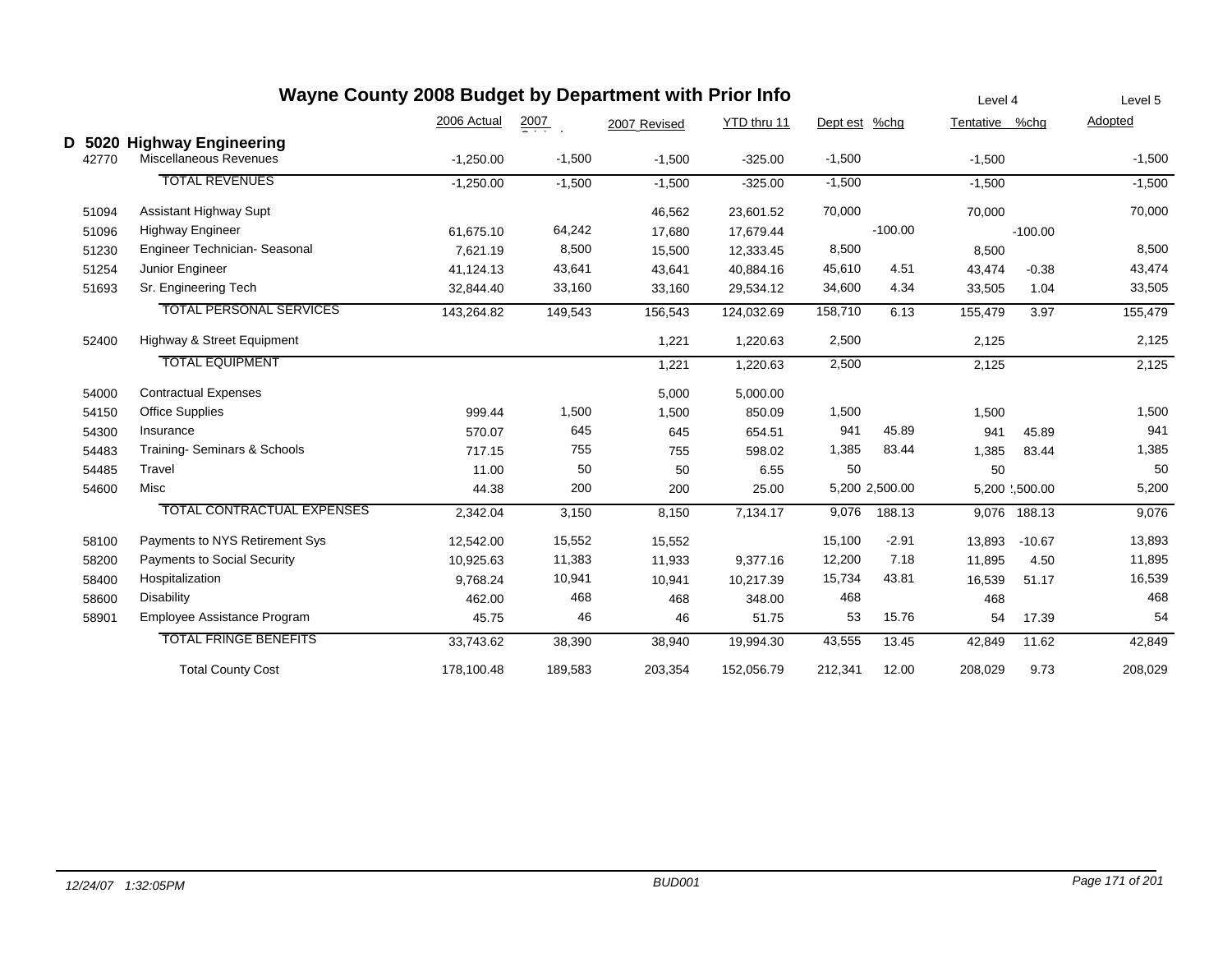|       | Wayne County 2008 Budget by Department with Prior Info |               |                  |              |              |           |         | Level 4   |      | Level 5   |
|-------|--------------------------------------------------------|---------------|------------------|--------------|--------------|-----------|---------|-----------|------|-----------|
|       |                                                        | 2006 Actual   | $\frac{2007}{2}$ | 2007 Revised | YTD thru 11  | Dept est  | $%$ chg | Tentative | %chg | Adopted   |
| D 511 | <b>Maintenance of Roads &amp; Bridges</b>              |               |                  |              |              |           |         |           |      |           |
| 42303 | Labor Reimbursement                                    | $-16, 164.35$ | $-13,000$        | $-13,000$    | $-4,655.22$  | $-13,000$ |         | $-13,000$ |      | $-13,000$ |
| 42304 | <b>Material Reimbursement</b>                          | $-13,196.34$  | $-14,000$        | $-14,000$    | $-9,542.37$  | $-14,000$ |         | $-14,000$ |      | $-14,000$ |
| 42305 | Sand                                                   | $-2,227.20$   |                  |              |              |           |         |           |      |           |
| 42307 | Stone                                                  | $-273.00$     |                  |              |              |           |         |           |      |           |
| 42416 | Rental of Equipment Other Govt                         | $-5,593.80$   | $-12,000$        | $-12,000$    | $-5,463.72$  | $-12,000$ |         | $-12,000$ |      | $-12,000$ |
|       | <b>TOTAL REVENUES</b>                                  | $-37,454.69$  | $-39,000$        | $-39,000$    | $-19,661.31$ | $-39,000$ |         | $-39,000$ |      | $-39,000$ |
| 51097 | General Highway Foreman                                | 50,197.82     | 51,805           | 51,805       | 41,788.30    | 53,454    | 3.18    | 53,454    | 3.18 | 53,454    |
| 51181 | Laborer- Seasonal                                      | 10,984.25     | 13,000           | 13,000       | 12,337.75    | 13,000    |         | 13,000    |      | 13,000    |
| 51212 | M E O #2                                               | 246,395.53    | 233,330          | 233,330      | 205,563.17   | 233,330   |         | 233,330   |      | 233,330   |
| 51213 | M E O #2- Seasonal                                     | 49,496.04     | 51,875           | 51,875       | 63,094.99    | 51,875    |         | 51,875    |      | 51,875    |
| 51214 | Sign Maintenance Worker                                | $-685.53$     |                  |              |              |           |         |           |      |           |
| 51244 | M E O #1                                               | 197,224.61    | 249,222          | 249,222      | 174,515.92   | 249,222   |         | 249,222   |      | 249,222   |
| 51268 | HEO                                                    | 343,655.62    | 408,194          | 408,194      | 307,347.07   | 408,194   |         | 408,194   |      | 408,194   |
| 51270 | Working Foreman                                        | 107.924.71    | 113,456          | 113,456      | 91.040.96    | 113,456   |         | 113,456   |      | 113,456   |
| 51315 | <b>Highway Construction Foreman</b>                    |               | 40,232           | 32,682       |              | 80,464    | 100.00  | 40,232    |      | 40,232    |
| 51468 | Licensed Pesticide Applicator                          | 5,552.00      | 8,500            | 8,500        | 4,064.00     | 8,500     |         | 8,500     |      | 8,500     |
| 51544 | <b>Highway Bridge Construction</b>                     | 18,396.86     | 42,402           | 42,402       | 23,278.50    | 42,402    |         | 42,402    |      | 42,402    |
| 51904 | Overtime                                               | 47,328.98     | 49,650           | 49,650       | 44,694.06    | 49,650    |         | 49,650    |      | 49,650    |
|       | <b>TOTAL PERSONAL SERVICES</b>                         | 1,076,470.89  | 1,261,666        | 1,254,116    | 967,724.72   | 1,303,547 | 3.32    | 1,263,315 | 0.13 | 1,263,315 |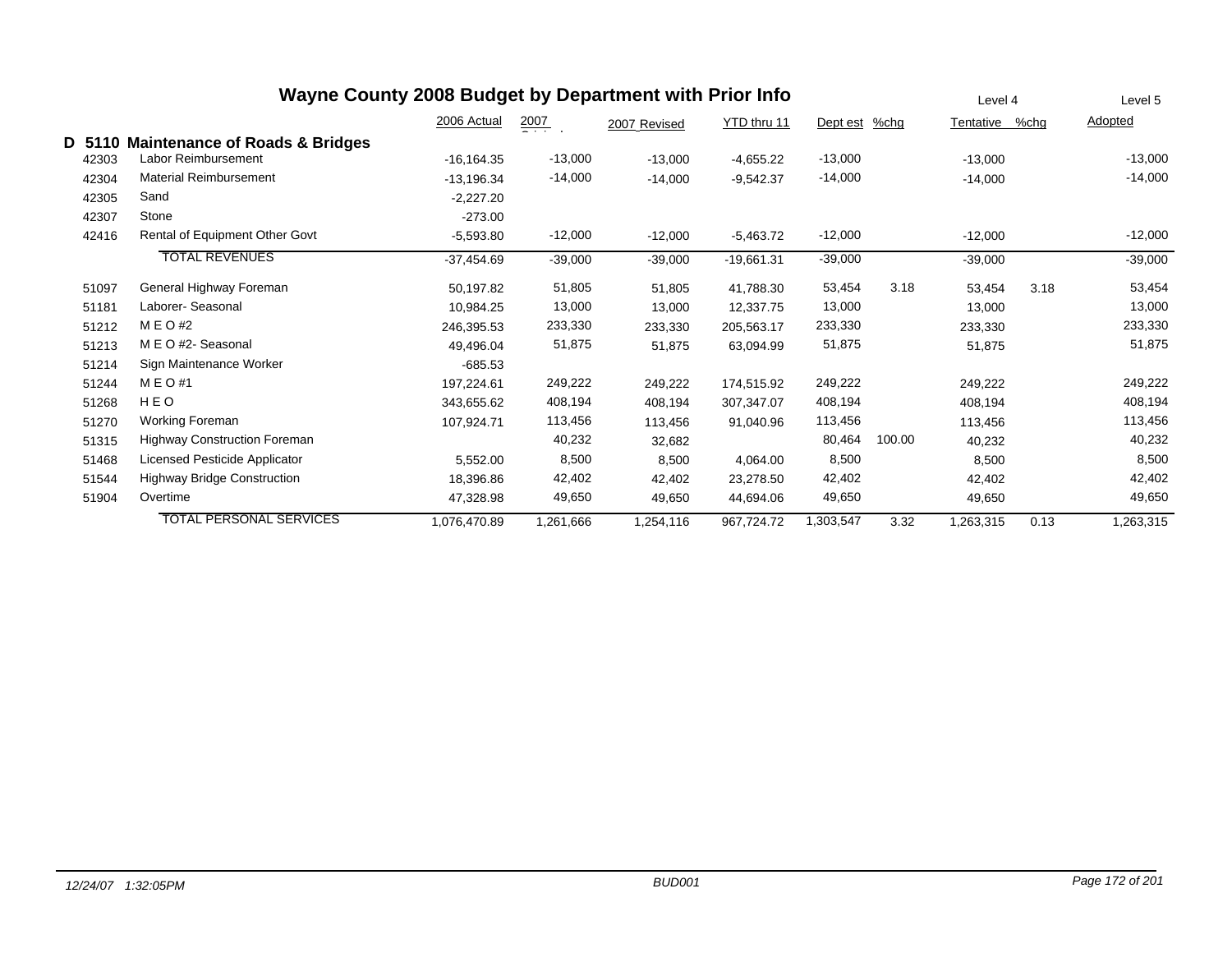|        | Wayne County 2008 Budget by Department with Prior Info | Level 4      |           | Level 5      |              |           |           |           |           |           |
|--------|--------------------------------------------------------|--------------|-----------|--------------|--------------|-----------|-----------|-----------|-----------|-----------|
|        |                                                        | 2006 Actual  | 2007      | 2007 Revised | YTD thru 11  | Dept est  | $%$ chg   | Tentative | %chg      | Adopted   |
| D 5110 | <b>Maintenance of Roads &amp; Bridges</b>              |              |           |              |              |           |           |           |           |           |
| 54100  | Supplies & Materials                                   | 20,583.94    | 21,000    | 21,000       | 22,455.22    | 25,000    | 19.05     | 25,000    | 19.05     | 25,000    |
| 54107  | <b>Bituminous Liquid</b>                               | 445,882.41   | 580,000   | 580,000      | 354,754.35   | 600,000   | 3.45      | 600,000   | 3.45      | 600,000   |
| 54108  | <b>Bituminous Stockpile</b>                            | 1,779.53     | 5,000     | 5,000        | 756.91       | 5,000     |           | 5,000     |           | 5,000     |
| 54109  | <b>Bituminous Hot Mix</b>                              | 164,153.58   | 150,000   | 150,000      | 150,362.51   | 200,000   | 33.33     | 200,000   | 33.33     | 200,000   |
| 54127  | Gabions                                                |              | 5,000     | 5,000        | 4,380.00     | 5,000     |           | 5,000     |           | 5,000     |
| 54130  | Gravel                                                 | 7,655.06     | 15,000    | 15,000       | 4,000.51     | 15,000    |           | 15,000    |           | 15,000    |
| 54132  | <b>Guide Rail &amp; Posts</b>                          | 4,028.75     | 15,000    | 15,000       |              | 15,000    |           | 15,000    |           | 15,000    |
| 54164  | Pipe & Pipe Arches                                     | 29,669.75    | 40,000    | 40,000       | 39,907.74    | 40,000    |           | 40,000    |           | 40,000    |
| 54175  | Stone                                                  | 74,032.92    | 105,000   | 105,000      | 29,299.76    | 110,000   | 4.76      | 110,000   | 4.76      | 110,000   |
| 54186  | <b>Trees</b>                                           | 11,138.00    | 12,500    | 12,500       | 12,920.00    | 12,500    |           | 12,500    |           | 12,500    |
| 54300  | Insurance                                              | 8,100.79     | 9,266     | 9,266        | 7,441.99     | 8,410     | $-9.24$   | 8,410     | $-9.24$   | 8,410     |
| 54407  | <b>Building Maintenance &amp; Repair</b>               | 259.15       | 25,000    | 25,000       | 14,096.00    | 25,000    |           | 25,000    |           | 25,000    |
| 54426  | Equipment - Rental                                     | 355,000.00   | 355,000   | 355,000      | 355,000.00   | 355,000   |           | 355,000   |           | 355,000   |
| 54429  | Fire Extinguisher Inspection                           | 350.00       | 350       | 350          | 359.00       | 360       | 2.86      | 360       | 2.86      | 360       |
| 54483  | Training- Seminars & Schools                           | 200.00       | 405       | 405          | 365.00       | 565       | 39.51     | 565       | 39.51     | 565       |
| 54485  | Travel                                                 |              | 20        | 20           |              |           | $-100.00$ |           | $-100.00$ |           |
| 54490  | Weed Spraying                                          | 6,424.00     | 10,000    | 10,000       | 2,660.20     | 8,500     | $-15.00$  | 8,500     | $-15.00$  | 8,500     |
| 54600  | Misc                                                   | 855.71       | 4,000     | 4,000        | 3,302.41     | 4,000     |           | 4,000     |           | 4,000     |
| 54689  | <b>Machinery Leasing</b>                               | 950.00       | 6,000     | 6,000        | 4,881.50     | 6,000     |           | 6,000     |           | 6,000     |
| 54783  | <b>Hazard Materials</b>                                | 160.00       |           |              |              |           |           |           |           |           |
| 54784  | <b>Drug Testing</b>                                    | 3,507.00     | 3,500     | 3,500        | 4,195.20     | 4,500     | 28.57     | 4,500     | 28.57     | 4,500     |
|        | <b>TOTAL CONTRACTUAL EXPENSES</b>                      | 1,134,730.59 | 1,362,041 | 1,362,041    | 1,011,138.30 | 1,439,835 | 5.71      | 1,439,835 | 5.71      | 1,439,835 |
| 58100  | Payments to NYS Retirement Sys                         | 144,497.00   | 136,704   | 136,704      |              | 146,250   | 6.98      | 120,025   | $-12.20$  | 120,025   |
| 58200  | Payments to Social Security                            | 106,640.56   | 109,657   | 109,657      | 98,203.40    | 110,868   | 1.10      | 107,790   | $-1.70$   | 107,790   |
| 58400  | Hospitalization                                        | 307,607.61   | 352,452   | 352,452      | 332,318.89   | 387,283   | 9.88      | 399,485   | 13.34     | 399,485   |
| 58500  | Unemployment                                           | 15,937.46    | 35,000    | 35,000       | 15,280.91    | 35,000    |           | 30,000    | $-14.29$  | 30,000    |
| 58600  | <b>Disability</b>                                      | 5,584.00     | 5,772     | 5,772        | 4,736.00     | 6,084     | 5.41      | 5,928     | 2.70      | 5,928     |
| 58901  | Employee Assistance Program                            | 579.50       | 672       | 672          | 672.75       | 693       | 3.13      | 675       | 0.45      | 675       |
|        | <b>TOTAL FRINGE BENEFITS</b>                           | 580.846.13   | 640,257   | 640,257      | 451,211.95   | 686,178   | 7.17      | 663,903   | 3.69      | 663,903   |
|        | <b>Total County Cost</b>                               | 2,754,592.92 | 3,224,964 | 3,217,414    | 2,410,413.66 | 3,390,560 | 5.13      | 3,328,053 | 3.20      | 3,328,053 |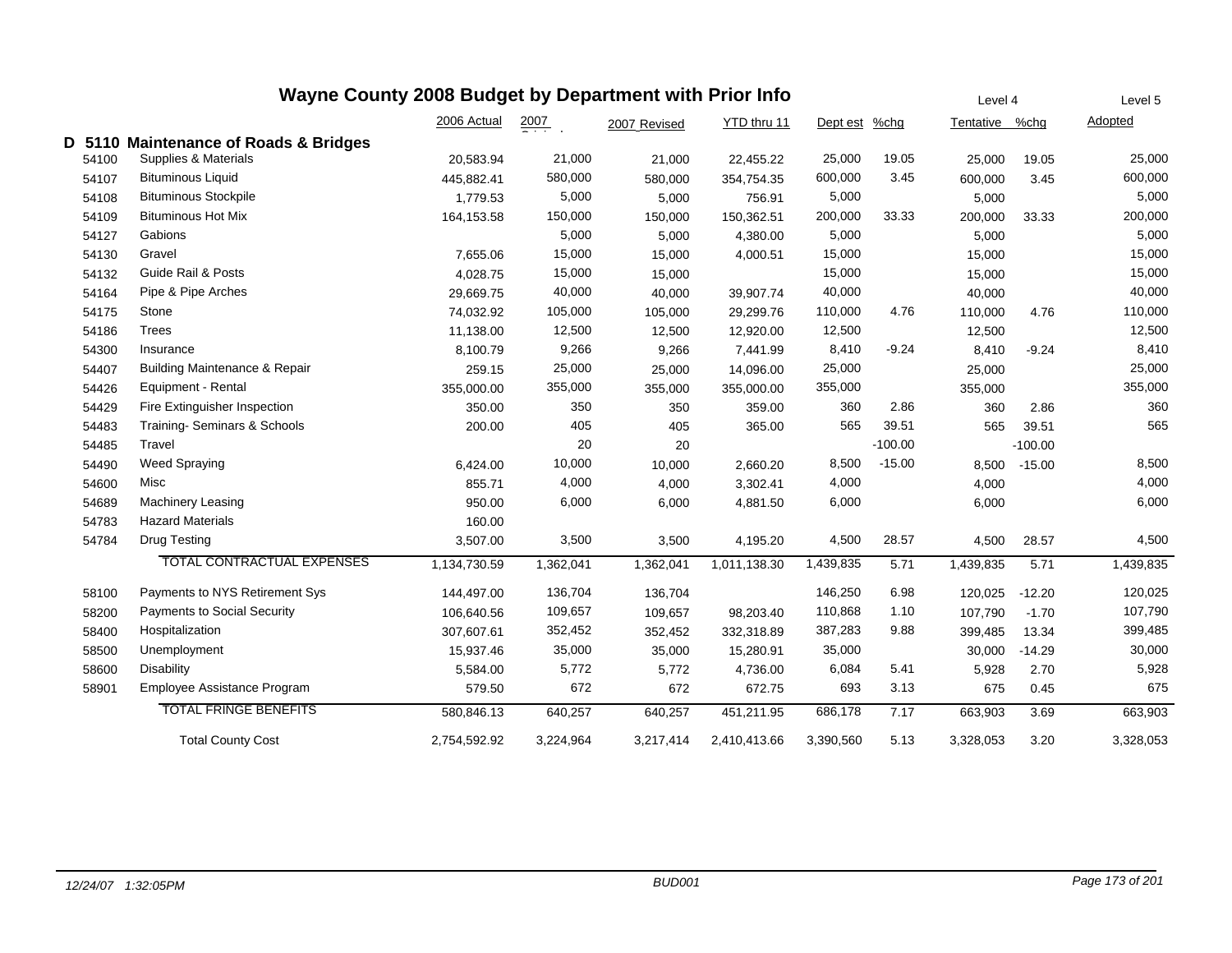|        |                                |                |            | Wayne County 2008 Budget by Department with Prior Info |               |               |          |                | Level 4  |            |  |
|--------|--------------------------------|----------------|------------|--------------------------------------------------------|---------------|---------------|----------|----------------|----------|------------|--|
|        |                                | 2006 Actual    | 2007       | 2007 Revised                                           | YTD thru 11   | Dept est %chg |          | Tentative %chg |          | Adopted    |  |
| D 5111 | Road Striping & Sign Maint     |                |            |                                                        |               |               |          |                |          |            |  |
| 42303  | Labor Reimbursement            | $-26,188.49$   | $-18,000$  | $-18,000$                                              | $-18,752.01$  | $-18,000$     |          | $-18,000$      |          | $-18,000$  |  |
| 42304  | <b>Material Reimbursement</b>  | $-150,266.13$  | $-107,000$ | $-107,000$                                             | $-102,630.96$ | $-120,000$    | 12.15    | $-120,000$     | 12.15    | $-120,000$ |  |
| 42416  | Rental of Equipment Other Govt | $-13,714.54$   | $-8,000$   | $-8,000$                                               | $-11,030.27$  | $-8,000$      |          | $-8,000$       |          | $-8,000$   |  |
|        | <b>TOTAL REVENUES</b>          | $-190, 169.16$ | $-133,000$ | $-133,000$                                             | $-132,413.24$ | $-146,000$    | 9.77     | $-146,000$     | 9.77     | $-146,000$ |  |
| 51214  | Sign Maintenance Worker        | 131,263.04     | 137,425    | 137,425                                                | 107,185.98    | 136,940       | $-0.35$  | 136,940        | $-0.35$  | 136,940    |  |
| 51547  | Sign Maintenance Foreman       | 40,477.65      | 41,596     | 41,596                                                 | 36,053.30     | 41,435        | $-0.39$  | 41,435         | $-0.39$  | 41,435     |  |
| 51904  | Overtime                       | 11,333.61      | 10,800     | 10,800                                                 | 12,029.35     | 11,000        | 1.85     | 11,000         | 1.85     | 11,000     |  |
|        | <b>TOTAL PERSONAL SERVICES</b> | 183,074.30     | 189,821    | 189,821                                                | 155,268.63    | 189,375       | $-0.23$  | 189,375        | $-0.23$  | 189,375    |  |
| 52200  | <b>Office Equipment</b>        |                |            |                                                        |               | 7,900         |          | 7,775          |          | 7,775      |  |
| 52201  | <b>Computer Equipment</b>      |                |            |                                                        |               | 250           |          | 250            |          | 250        |  |
|        | <b>TOTAL EQUIPMENT</b>         |                |            |                                                        |               | 8,150         |          | 8,025          |          | 8,025      |  |
| 54100  | Supplies & Materials           | 7,793.33       | 7,500      | 7,500                                                  | 7,807.74      | 7,500         |          | 7,500          |          | 7,500      |  |
| 54129  | Glass Beads                    | 43,200.00      | 50,000     | 50,000                                                 | 52,000.00     | 50,000        |          | 50,000         |          | 50,000     |  |
| 54160  | Paint - Road Striping          | 169,400.00     | 175,000    | 175,000                                                | 168,300.00    | 175,000       |          | 175,000        |          | 175,000    |  |
| 54171  | Sign Posts                     | 30,474.25      | 15,000     | 15,000                                                 | 14,357.76     | 15,000        |          | 15,000         |          | 15,000     |  |
| 54172  | Sign Blanks & Faces            | 37,639.67      | 35,000     | 35,000                                                 | 30,377.91     | 35,000        |          | 35,000         |          | 35,000     |  |
| 54300  | Insurance                      | 899.59         | 1,017      | 1,017                                                  | 916.38        | 362           | $-64.41$ | 362            | $-64.41$ | 362        |  |
| 54783  | <b>Hazard Materials</b>        | 4,508.28       | 4,000      | 4,000                                                  |               | 4,000         |          | 4,000          |          | 4,000      |  |
|        | TOTAL CONTRACTUAL EXPENSES     | 293,915.12     | 287,517    | 287,517                                                | 273.759.79    | 286,862       | $-0.23$  | 286,862        | $-0.23$  | 286,862    |  |
| 58100  | Payments to NYS Retirement Sys | 19,212.00      | 17,818     | 17,818                                                 |               | 18,900        | 6.07     | 15,383         | $-13.67$ | 15,383     |  |
| 58200  | Payments to Social Security    | 13,872.59      | 14,470     | 14,470                                                 | 12,532.52     | 14,490        | 0.14     | 14,490         | 0.14     | 14,490     |  |
| 58400  | Hospitalization                | 35,226.91      | 39,709     | 39,709                                                 | 40,217.28     | 44,095        | 11.05    | 47,612         | 19.90    | 47,612     |  |
| 58600  | <b>Disability</b>              | 770.00         | 780        | 780                                                    | 640.00        | 780           |          | 780            |          | 780        |  |
| 58901  | Employee Assistance Program    | 76.25          | 80         | 80                                                     | 86.25         | 90            | 12.50    | 90             | 12.50    | 90         |  |
|        | <b>TOTAL FRINGE BENEFITS</b>   | 69,157.75      | 72,857     | 72,857                                                 | 53,476.05     | 78,355        | 7.55     | 78,355         | 7.55     | 78,355     |  |
|        | <b>Total County Cost</b>       | 355,978.01     | 417,195    | 417,195                                                | 350,091.23    | 416,742       | $-0.11$  | 416,617        | $-0.14$  | 416,617    |  |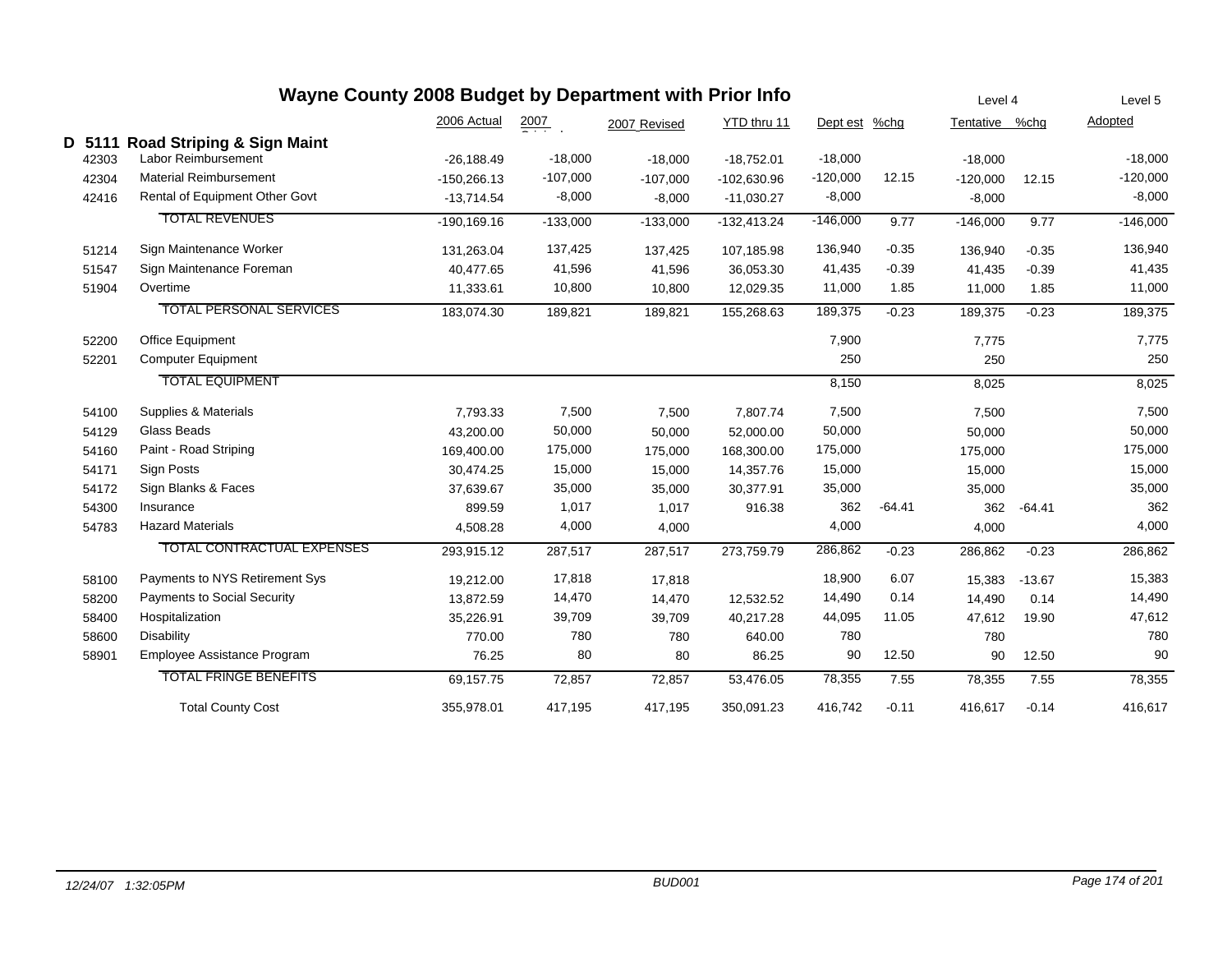|       |                                                           | Wayne County 2008 Budget by Department with Prior Info |                  |              |              |                  | Level 4   |       | Level 5   |
|-------|-----------------------------------------------------------|--------------------------------------------------------|------------------|--------------|--------------|------------------|-----------|-------|-----------|
|       |                                                           | 2006 Actual                                            | $\frac{2007}{2}$ | 2007 Revised | YTD thru 11  | Dept est<br>%chg | Tentative | %chg  | Adopted   |
| 43511 | D 5112 Road Construction<br>State Aid - Marchiselli Funds |                                                        |                  | $-55,000$    |              |                  |           |       |           |
| 44511 | Federal Aid - Marchiselli Fund                            |                                                        |                  | $-220,000$   |              |                  |           |       |           |
|       | <b>TOTAL REVENUES</b>                                     |                                                        |                  | $-275,000$   |              |                  |           |       |           |
| 52600 | <b>Highway Construction</b>                               |                                                        | 1,300,000        |              |              | 1,300,000        | 2,300,000 | 76.92 | 2,300,000 |
| 52660 | <b>Walworth Road Project</b>                              | 92,936.68                                              |                  | 255,769      | 255,768.50   |                  |           |       |           |
| 52662 | Lake Road Over Maxwell Creek                              | 30.794.57                                              |                  | 10,221       | 1,764.34     |                  |           |       |           |
| 52672 | Alderman Road Project                                     | 427,305.30                                             |                  | 740,301      | 733,613.08   |                  |           |       |           |
| 52678 | Signage Project                                           | 105,885.80                                             |                  | 278,456      | 7,933.16     |                  |           |       |           |
| 52684 | Wayneport Rd                                              |                                                        |                  | 352,735      | 33,218.57    |                  |           |       |           |
| 52685 | Misc. Culvert Project                                     |                                                        |                  | 139,516      | 139,516.37   |                  |           |       |           |
| 52686 | Creager Island-Clyde River Pro                            |                                                        |                  | 950,000      | 13,640.00    |                  |           |       |           |
| 52900 | <b>Bridge Construction</b>                                |                                                        | 200,000          | 150,000      |              | 200,000          | 200,000   |       | 200,000   |
| 52944 | Maple Avenue Bridge- T/O Pal                              |                                                        |                  | 101,230      |              |                  |           |       |           |
| 52945 | Lake Rd Over Bear Ck-T/O Ont                              |                                                        |                  | 125,978      |              |                  |           |       |           |
| 52955 | Leroy Island Bridge                                       | 50,661.38                                              |                  | 187,639      | 124,768.33   |                  |           |       |           |
| 52961 | Sodus Bay Bridge Project                                  | 1,106.00                                               |                  | 892,328      |              |                  |           |       |           |
| 52979 | Erie St Bridge                                            | 130,687.87                                             |                  | 2,846,708    | 1,011,448.26 |                  |           |       |           |
| 52987 | Sodus Center Bridge                                       |                                                        |                  | 165,000      | 53,746.40    |                  |           |       |           |
| 52988 | Misc Bridge Rehab Project                                 |                                                        |                  | 50,000       | 6,434.39     |                  |           |       |           |
|       | <b>TOTAL EQUIPMENT</b>                                    | 839,377.60                                             | 1,500,000        | 7,245,881    | 2,381,851.40 | 1,500,000        | 2,500,000 | 66.67 | 2,500,000 |
|       | <b>Total County Cost</b>                                  | 839,377.60                                             | 1,500,000        | 6,970,881    | 2,381,851.40 | 1,500,000        | 2,500,000 | 66.67 | 2,500,000 |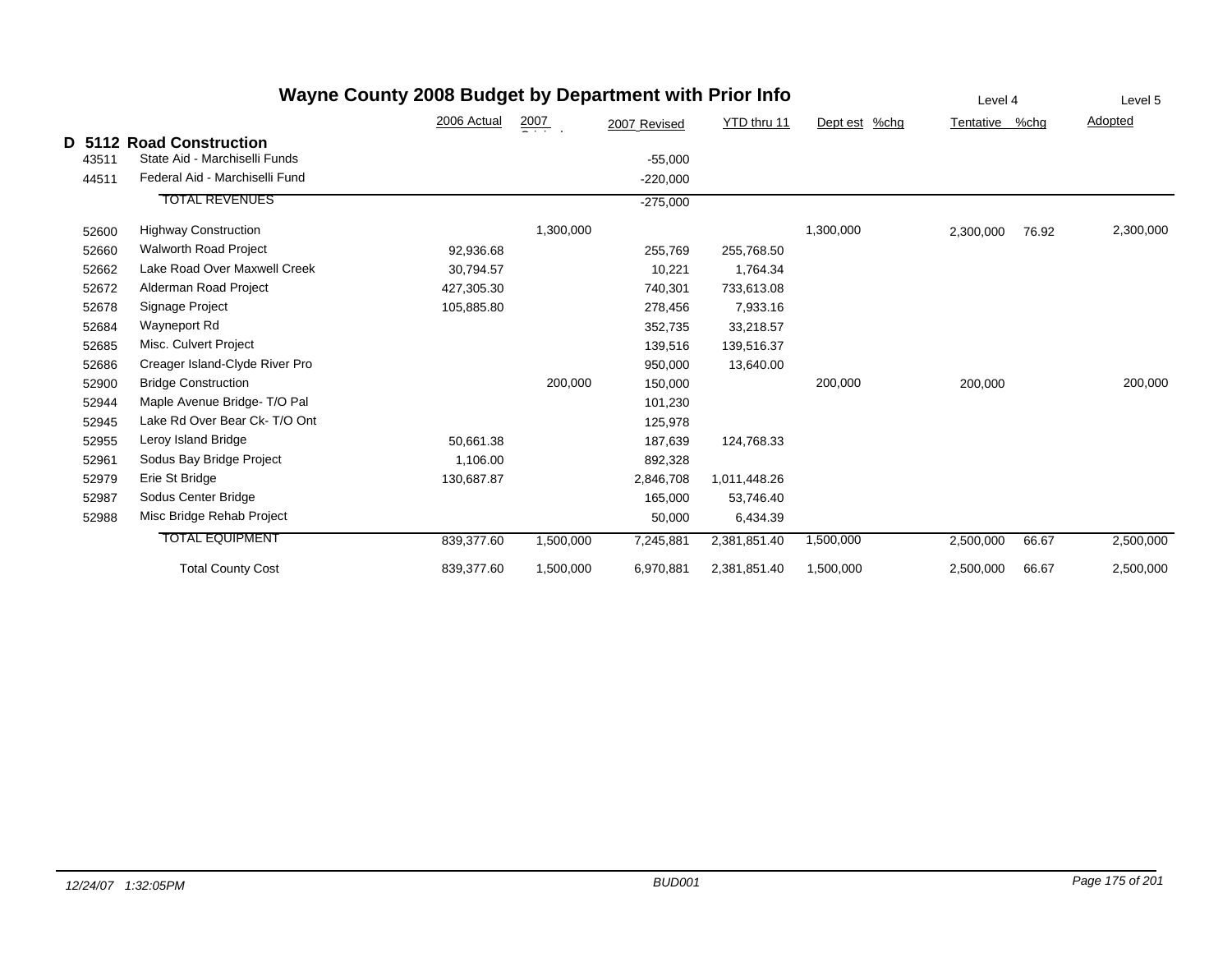| Wayne County 2008 Budget by Department with Prior Info |                                     |              |                  |              |              |               |           | Level 4   |           | Level 5   |
|--------------------------------------------------------|-------------------------------------|--------------|------------------|--------------|--------------|---------------|-----------|-----------|-----------|-----------|
|                                                        |                                     | 2006 Actual  | $\frac{2007}{2}$ | 2007 Revised | YTD thru 11  | Dept est %chg |           | Tentative | %chg      | Adopted   |
|                                                        | D 5142 Snow Removal - County        |              |                  |              |              |               |           |           |           |           |
|                                                        | <b>TOTAL REVENUES</b>               |              |                  |              |              |               |           |           |           |           |
| 51212                                                  | MEO#2                               | 1,395.28     | 5,500            | 5,500        | 8,058.77     | 5,500         |           | 5,500     |           | 5,500     |
| 51214                                                  | Sign Maintenance Worker             |              | 1,500            | 1,500        |              | 1,500         |           | 1,500     |           | 1,500     |
| 51244                                                  | M E O #1                            |              | 5,000            | 5,000        | 387.92       | 5,000         |           | 5,000     |           | 5,000     |
| 51268                                                  | HEO                                 | 20,764.76    | 16,380           | 16,380       | 9,698.58     | 19,380        | 18.32     | 19,380    | 18.32     | 19,380    |
| 51270                                                  | Working Foreman                     |              | 1,500            | 1,500        | 142.24       | 1,500         |           | 1,500     |           | 1,500     |
| 51298                                                  | Automotive Mechanic                 |              | 3,400            | 3,400        | 261.28       | 3,400         |           | 3,400     |           | 3,400     |
| 51315                                                  | <b>Highway Construction Foreman</b> |              | 1,400            | 1,400        |              | 1,400         |           | 1,400     |           | 1,400     |
| 51318                                                  | Automotive Mechanic Foreman         |              | 400              | 400          |              | 1,400         | 250.00    | 1,400     | 250.00    | 1,400     |
| 51543                                                  | Auto Body Technician                |              | 1,225            | 1,225        |              | 400           | $-67.35$  | 400       | $-67.35$  | 400       |
| 51547                                                  | Sign Maintenance Foreman            |              | 1,100            | 1,100        |              | 1,225         | 11.36     | 1,225     | 11.36     | 1,225     |
| 51904                                                  | Overtime                            |              | 3,300            | 3,300        |              |               | $-100.00$ |           | $-100.00$ |           |
|                                                        | <b>TOTAL PERSONAL SERVICES</b>      | 22,160.04    | 40,705           | 40,705       | 18,548.79    | 40,705        |           | 40,705    |           | 40,705    |
| 54300                                                  | Insurance                           | 184.78       | 239              | 239          | 101.24       | 271           | 13.39     | 271       | 13.39     | 271       |
| 54400                                                  | <b>Contracted Services</b>          | 1,299,755.60 | 1,906,309        | 1,906,309    | 1,906,308.22 | 1,906,309     |           | 1,906,309 |           | 1,906,309 |
|                                                        | <b>TOTAL CONTRACTUAL EXPENSES</b>   | 1,299,940.38 | 1,906,548        | 1,906,548    | 1,906,409.46 | 1,906,580     | 0.00      | 1,906,580 | 0.00      | 1,906,580 |
|                                                        | <b>Total County Cost</b>            | 1,322,100.42 | 1,947,253        | 1,947,253    | 1,924,958.25 | 1,947,285     | 0.00      | 1,947,285 | 0.00      | 1,947,285 |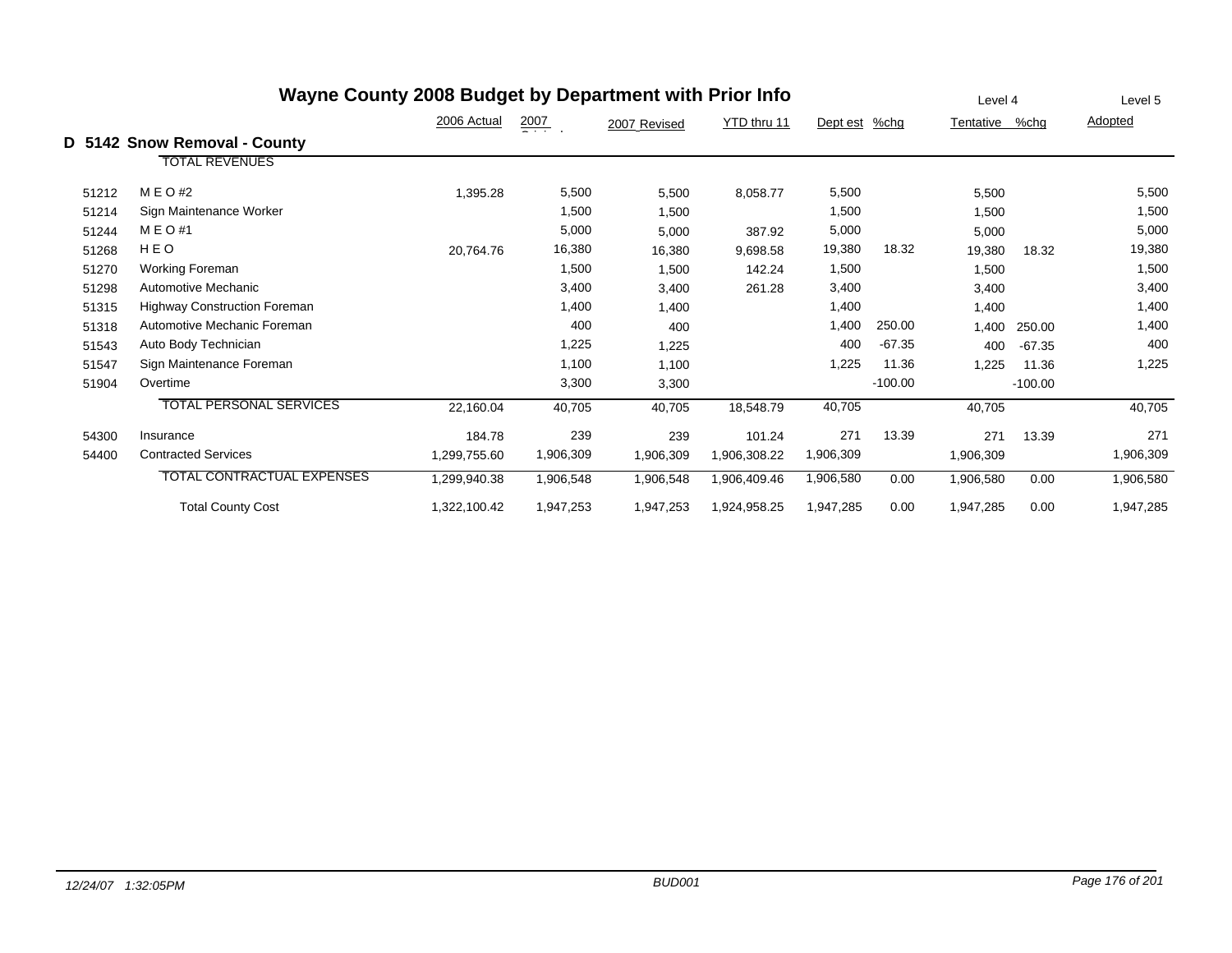|       | Wayne County 2008 Budget by Department with Prior Info | Level 4     | Level 5                                                                                                                                                                                                                                                                                                                                                                                                                                                                            |              |             |               |                   |                |
|-------|--------------------------------------------------------|-------------|------------------------------------------------------------------------------------------------------------------------------------------------------------------------------------------------------------------------------------------------------------------------------------------------------------------------------------------------------------------------------------------------------------------------------------------------------------------------------------|--------------|-------------|---------------|-------------------|----------------|
|       |                                                        | 2006 Actual | 2007<br>$\frac{1}{2} \left( \frac{1}{2} \right) \left( \frac{1}{2} \right) \left( \frac{1}{2} \right) \left( \frac{1}{2} \right) \left( \frac{1}{2} \right) \left( \frac{1}{2} \right) \left( \frac{1}{2} \right) \left( \frac{1}{2} \right) \left( \frac{1}{2} \right) \left( \frac{1}{2} \right) \left( \frac{1}{2} \right) \left( \frac{1}{2} \right) \left( \frac{1}{2} \right) \left( \frac{1}{2} \right) \left( \frac{1}{2} \right) \left( \frac{1}{2} \right) \left( \frac$ | 2007 Revised | YTD thru 11 | Dept est %chg | Tentative<br>%cha | <b>Adopted</b> |
|       | D 9040 Workmens Compensation Payments                  |             |                                                                                                                                                                                                                                                                                                                                                                                                                                                                                    |              |             |               |                   |                |
| 58300 | Workmens Comp                                          | -1,073.00   |                                                                                                                                                                                                                                                                                                                                                                                                                                                                                    |              |             |               | 12.500            | 12,500         |
|       | <b>TOTAL FRINGE BENEFITS</b>                           | $-1.073.00$ |                                                                                                                                                                                                                                                                                                                                                                                                                                                                                    |              |             |               | 12.500            | 12,500         |
|       | <b>Total County Cost</b>                               | $-1,073.00$ |                                                                                                                                                                                                                                                                                                                                                                                                                                                                                    |              |             | n             | 12.500            | 12.500         |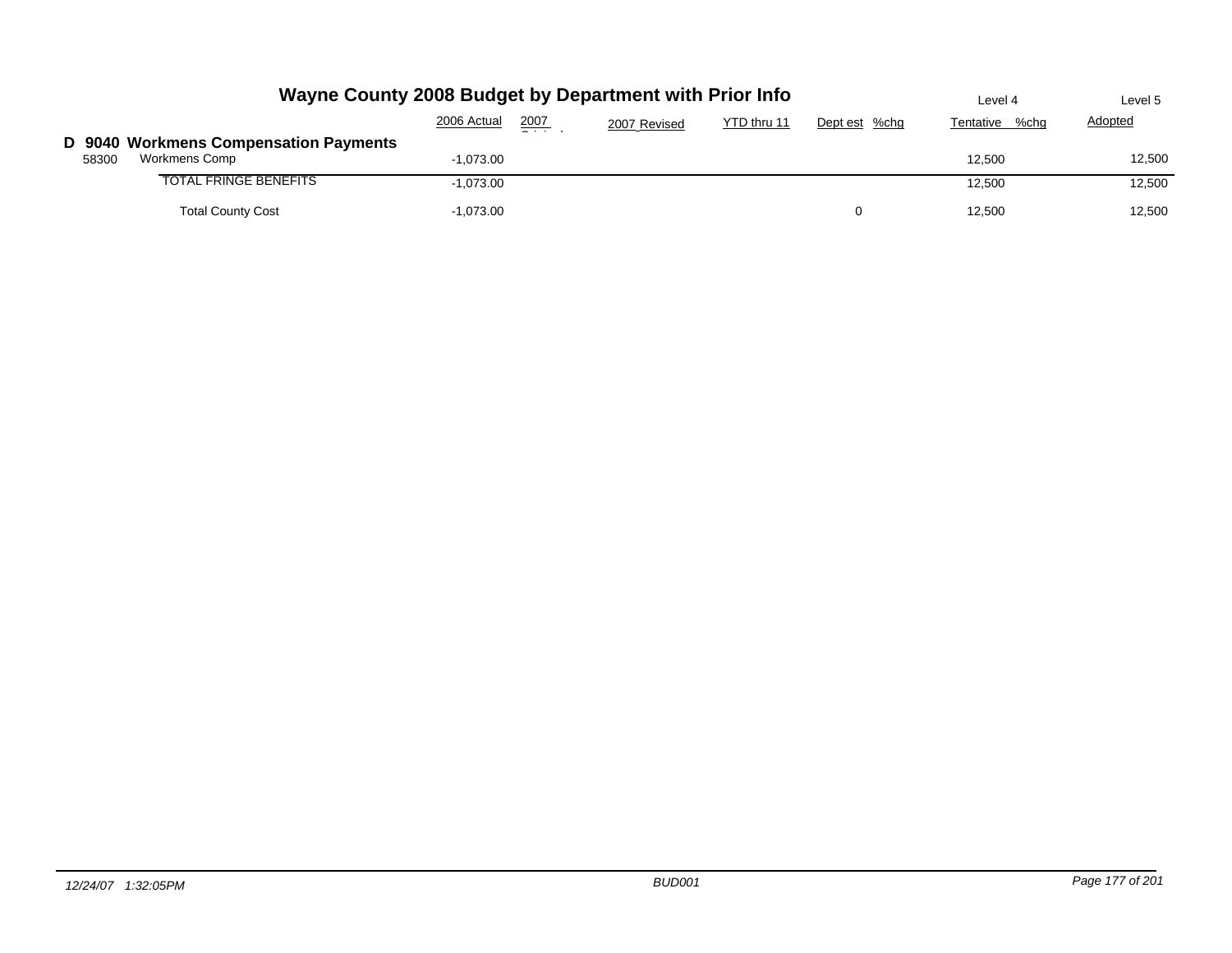|       |                                     | Wayne County 2008 Budget by Department with Prior Info |         |              |             |               | Level 4   |      | Level 5        |
|-------|-------------------------------------|--------------------------------------------------------|---------|--------------|-------------|---------------|-----------|------|----------------|
|       |                                     | 2006 Actual                                            | 2007    | 2007 Revised | YTD thru 11 | Dept est %chg | Tentative | %chg | <b>Adopted</b> |
|       | D 9060 Hospital & Medical Insurance |                                                        |         |              |             |               |           |      |                |
|       | <b>TOTAL PERSONAL SERVICES</b>      |                                                        |         |              |             |               |           |      |                |
| 58400 | Hospitalization                     | 320.505.18                                             | 423,339 | 423.339      | 327.455.00  | $-100.00$     | 424.919   | 0.37 | 424.919        |
|       | <b>TOTAL FRINGE BENEFITS</b>        | 320.505.18                                             | 423.339 | 423.339      | 327.455.00  | $-100.00$     | 424.919   | 0.37 | 424.919        |
|       | <b>Total County Cost</b>            | 320.505.18                                             | 423.339 | 423.339      | 327.455.00  | $0 - 100.00$  | 424.919   | 0.37 | 424.919        |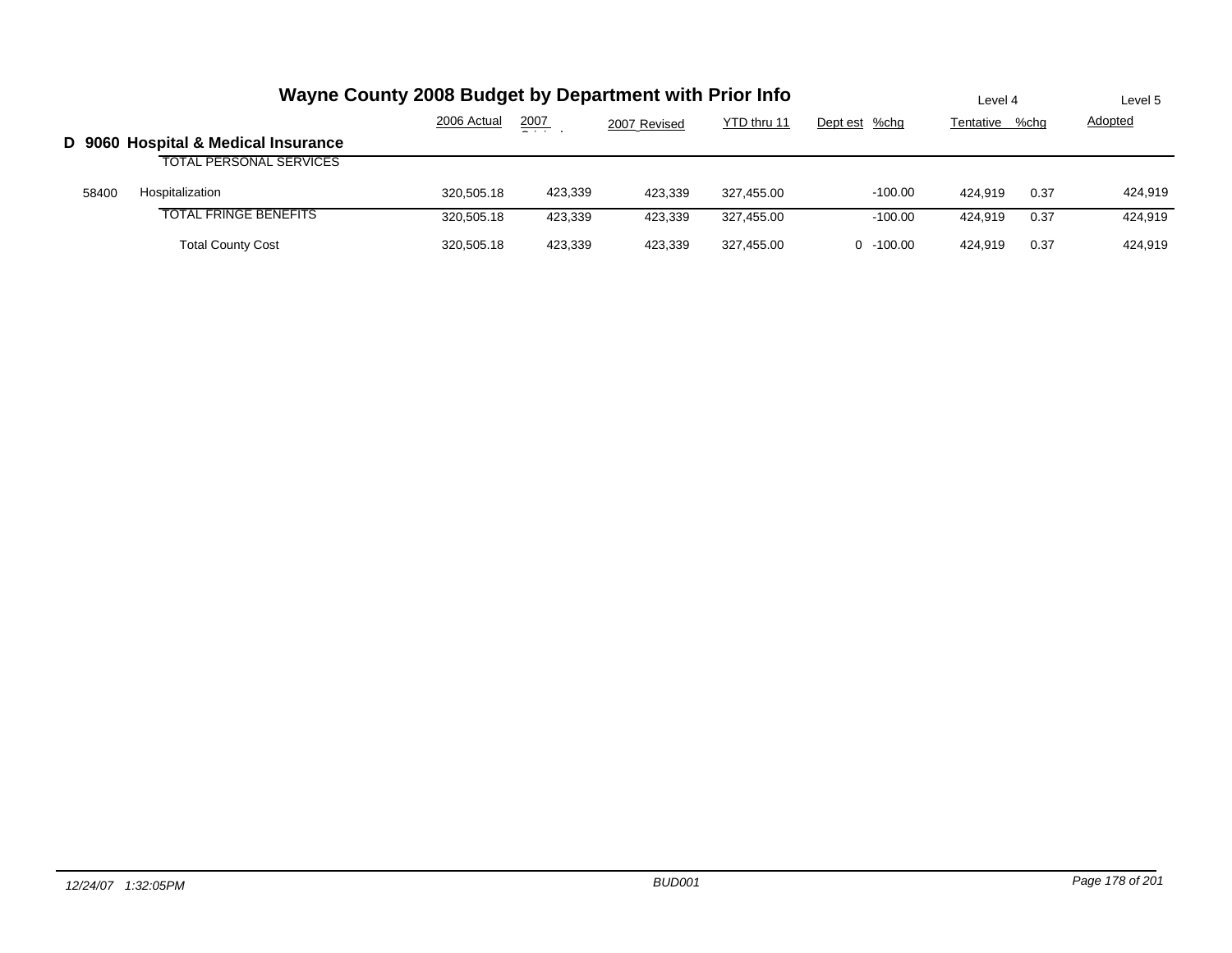|                 |                              | Wayne County 2008 Budget by Department with Prior Info |               |              |             |               | Level 4        | Level 5        |
|-----------------|------------------------------|--------------------------------------------------------|---------------|--------------|-------------|---------------|----------------|----------------|
|                 |                              | 2006 Actual                                            | 2007<br>$  -$ | 2007 Revised | YTD thru 11 | Dept est %chg | Tentative %chg | <b>Adopted</b> |
| D 9080 Vacation |                              |                                                        |               |              |             |               |                |                |
| 58800           | Vacation                     | 3,064.49                                               |               |              |             |               |                |                |
|                 | <b>TOTAL FRINGE BENEFITS</b> | 3,064.49                                               |               |              |             |               |                |                |
|                 | <b>Total County Cost</b>     | 3,064.49                                               |               |              |             |               |                |                |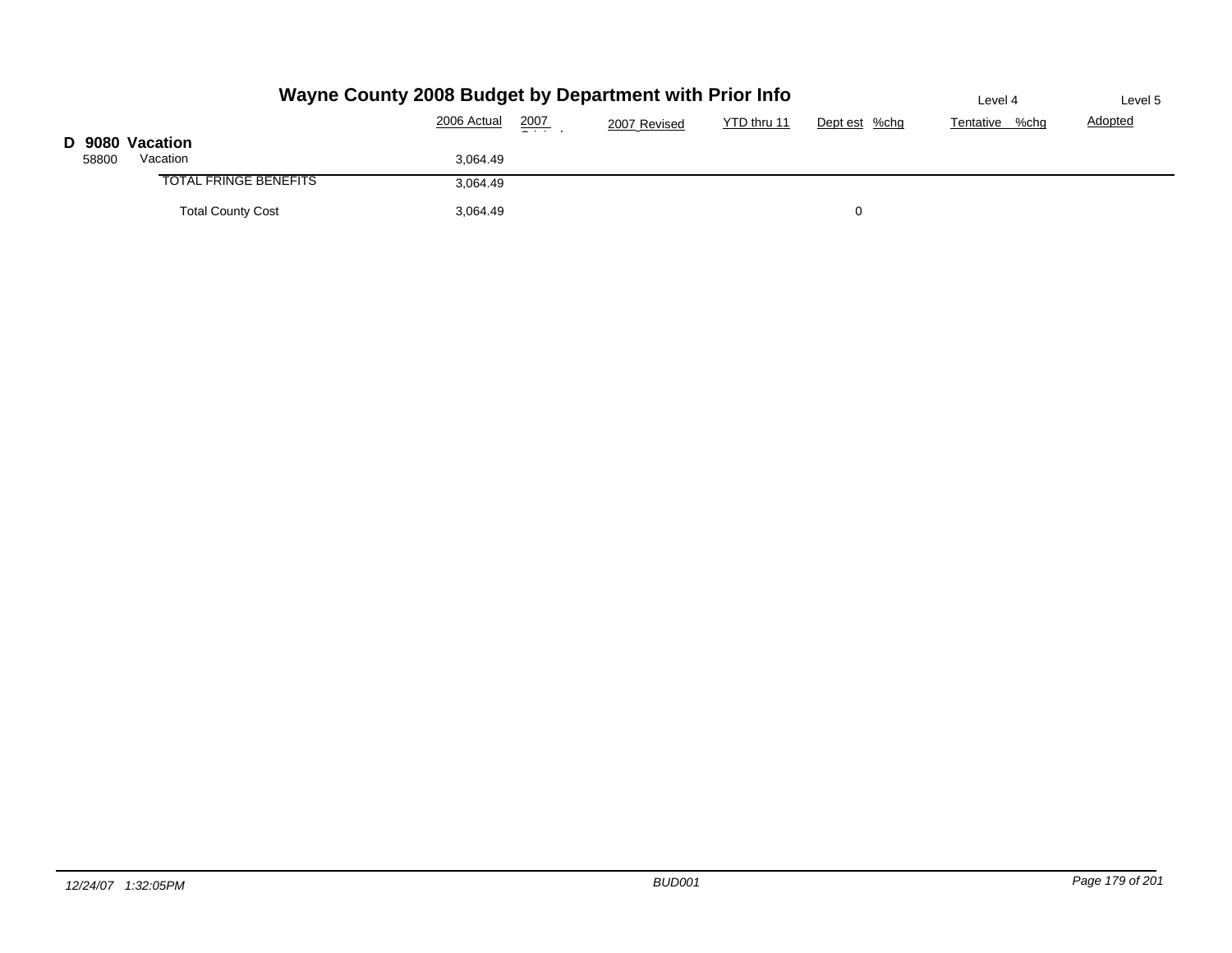|       |                                           | Wayne County 2008 Budget by Department with Prior Info |               |              |             |               | Level 4        | Level 5        |
|-------|-------------------------------------------|--------------------------------------------------------|---------------|--------------|-------------|---------------|----------------|----------------|
|       |                                           | 2006 Actual                                            | 2007<br>$  -$ | 2007 Revised | YTD thru 11 | Dept est %chg | Tentative %chg | <b>Adopted</b> |
| 58802 | D 9081 Sick Time/Hosp.<br>Sick Time/Hosp. | $-15,263.99$                                           |               |              |             |               |                |                |
|       | <b>TOTAL FRINGE BENEFITS</b>              | $-15,263.99$                                           |               |              |             |               |                |                |
|       | <b>Total County Cost</b>                  | $-15,263.99$                                           |               |              |             | 0             |                |                |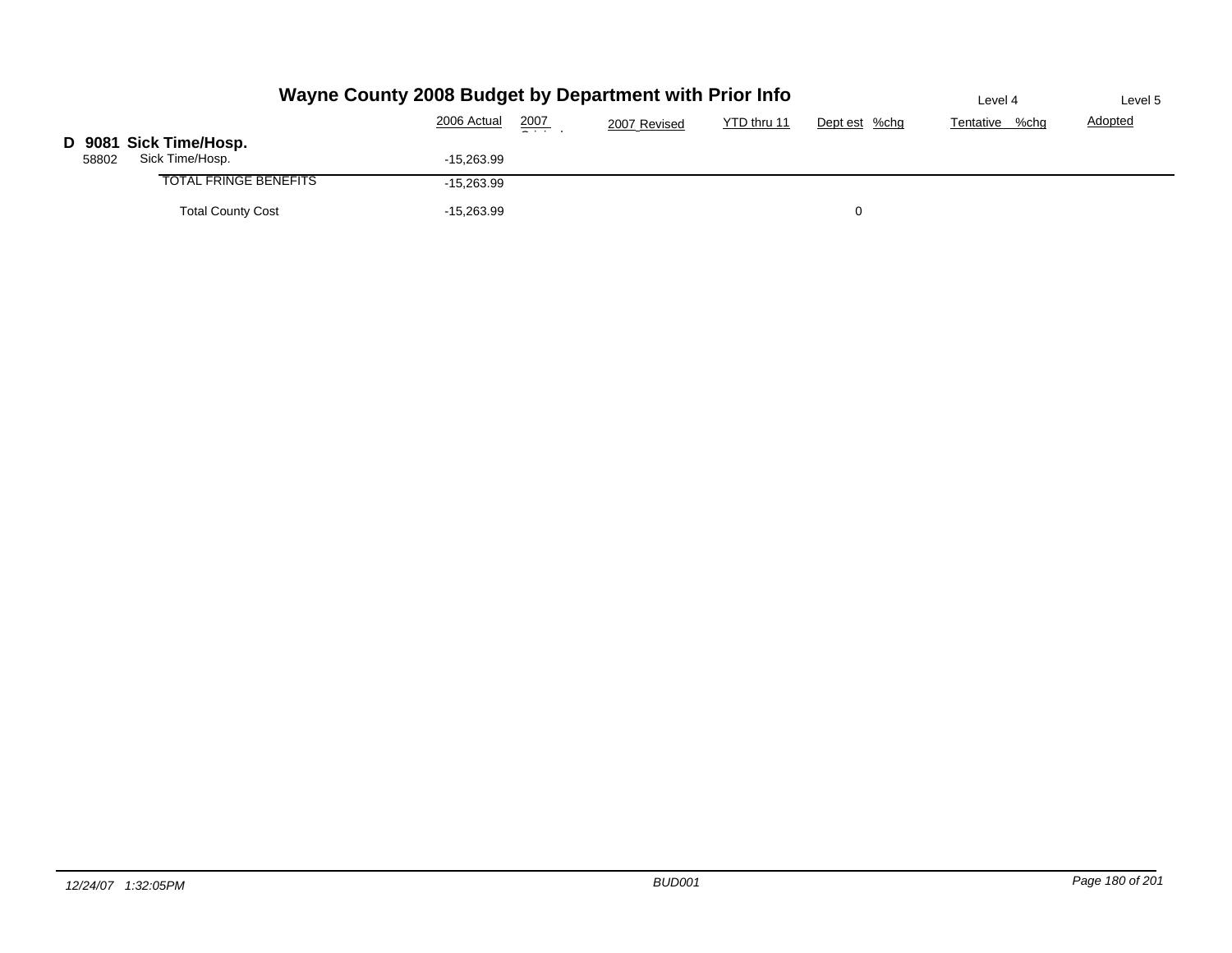| Wayne County 2008 Budget by Department with Prior Info | Level 4     | Level 5         |              |             |               |                |                |
|--------------------------------------------------------|-------------|-----------------|--------------|-------------|---------------|----------------|----------------|
|                                                        | 2006 Actual | 2007<br>_ _ _ _ | 2007 Revised | YTD thru 11 | Dept est %chg | Tentative %chg | <b>Adopted</b> |
| D 9901 Interfund Transfers                             |             |                 |              |             |               |                |                |
| <b>TOTAL TRANSFERS</b>                                 |             |                 |              |             |               |                |                |
| <b>Total County Cost</b>                               |             |                 |              |             |               |                |                |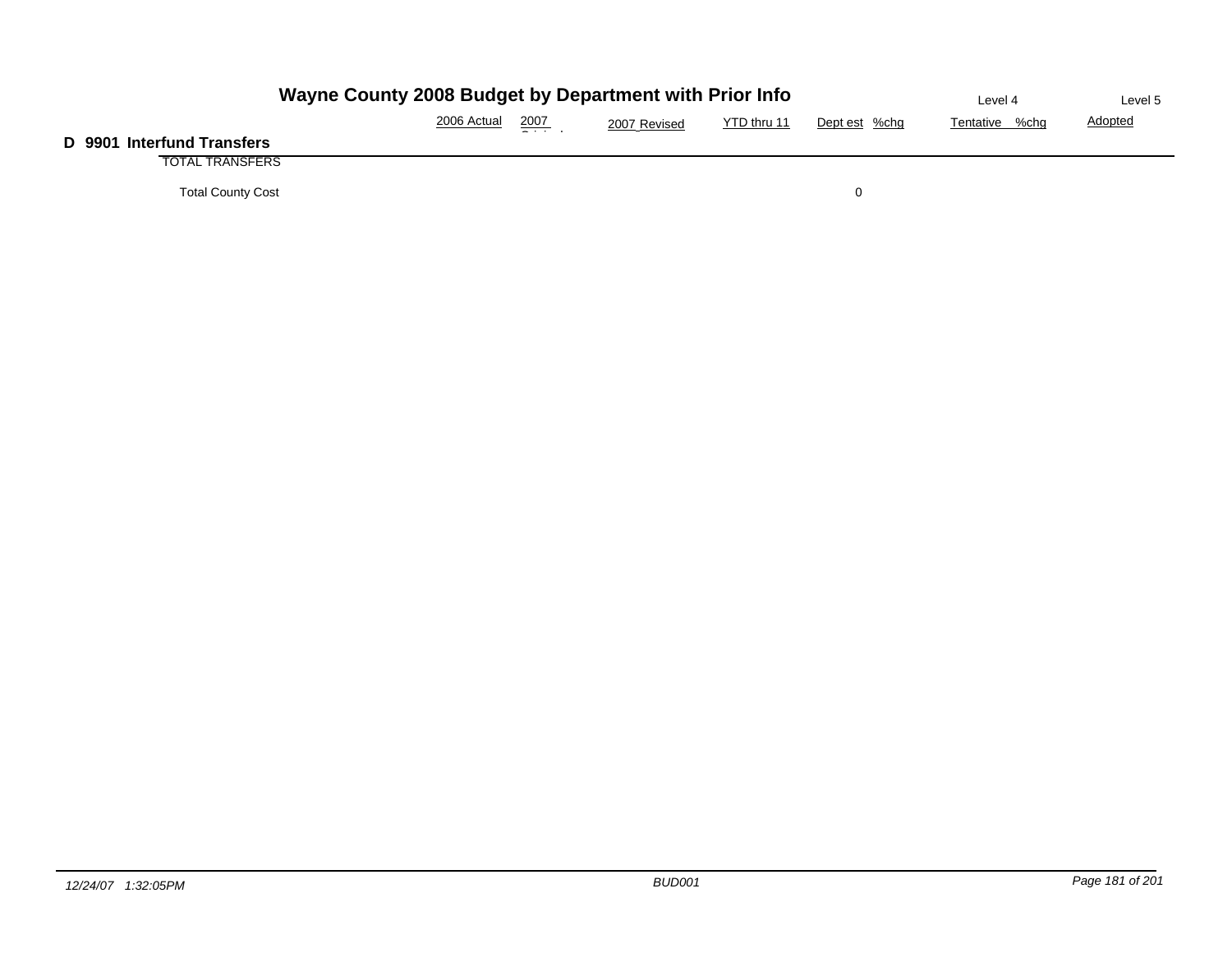| Wayne County 2008 Budget by Department with Prior Info | Level 4     | Level 5 |              |             |               |                |                |
|--------------------------------------------------------|-------------|---------|--------------|-------------|---------------|----------------|----------------|
|                                                        | 2006 Actual | 2007    | 2007 Revised | YTD thru 11 | Dept est %chg | Tentative %chg | <b>Adopted</b> |
| D 9950 Transfer to Capital Fund Proj                   |             |         |              |             |               |                |                |
| <b>TOTAL EQUIPMENT</b>                                 |             |         |              |             |               |                |                |
| <b>Total County Cost</b>                               |             |         |              |             |               |                |                |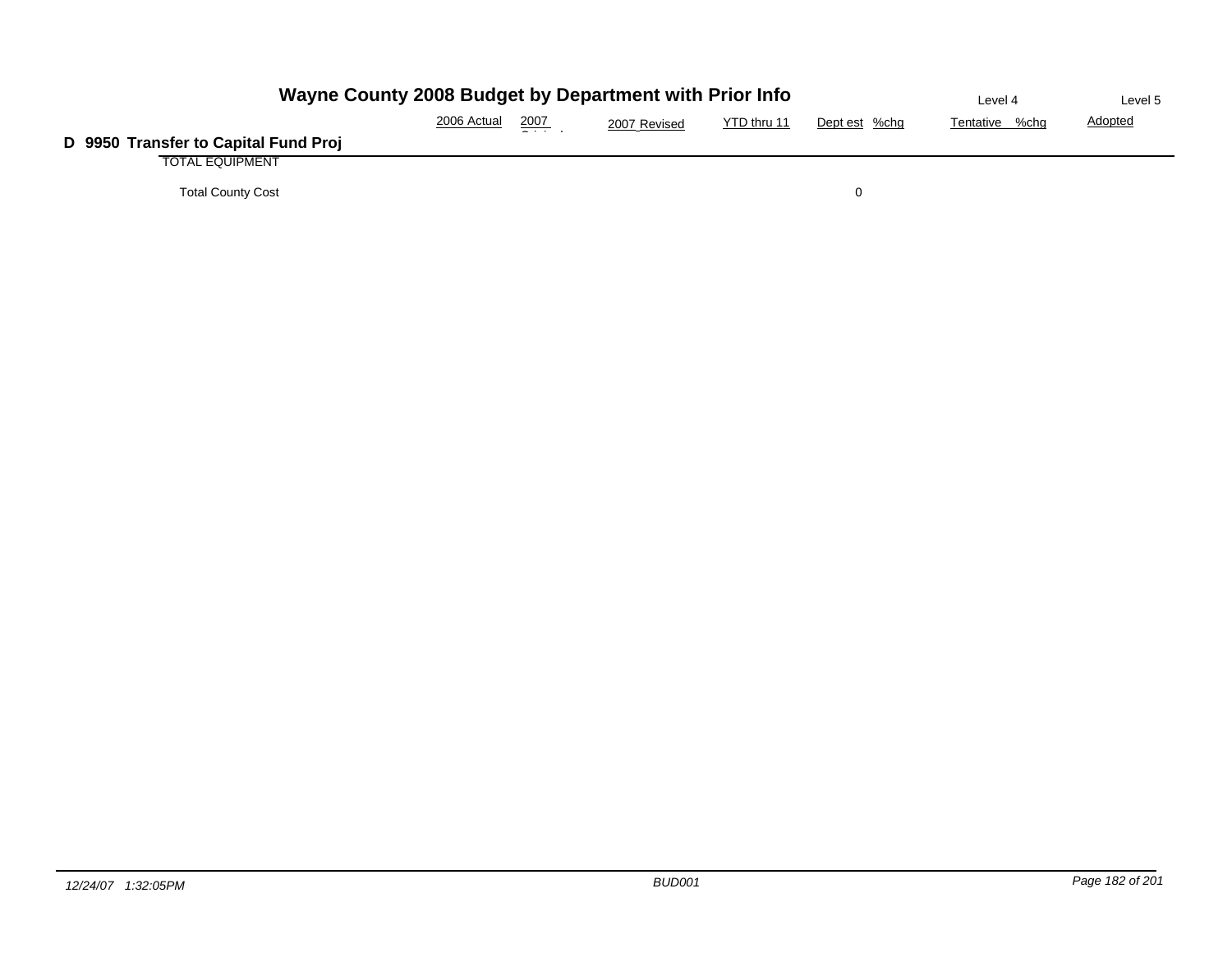|        | Wayne County 2008 Budget by Department with Prior Info |                 |                  |               |                 |           |           |              |           | Level 5      |
|--------|--------------------------------------------------------|-----------------|------------------|---------------|-----------------|-----------|-----------|--------------|-----------|--------------|
|        |                                                        | 2006 Actual     | $\frac{2007}{2}$ | 2007 Revised  | YTD thru 11     | Dept est  | %chg      | Tentative    | %chg      | Adopted      |
| D 9999 | Other                                                  |                 |                  |               |                 |           |           |              |           |              |
| 42401  | <b>Interest Earnings</b>                               | $-1,862.46$     |                  |               | -474.35         |           |           |              |           |              |
| 42653  | Misc Rd Participation Payment                          |                 | $-100,000$       | $-100,000$    |                 |           | $-100.00$ |              | $-100.00$ |              |
| 42654  | <b>Highway Permit Fees</b>                             | $-6,790.00$     | $-5,000$         | $-5,000$      | $-3,690.00$     | $-5,000$  |           | $-5,000$     |           | $-5,000$     |
| 42655  | <b>Minor Sales</b>                                     | $-582.00$       | $-1,000$         | $-1,000$      | $-1,034.50$     | $-1,000$  |           | $-1,000$     |           | $-1,000$     |
| 42680  | Insurance Recoveries                                   | $-1,326.00$     |                  |               | $-6,714.00$     |           |           |              |           |              |
| 42701  | Refund of Prior Yr Expenditure                         |                 |                  |               | $-6,431.25$     |           |           |              |           |              |
| 42770  | Miscellaneous Revenues                                 | $-2,324.60$     | $-5,000$         | $-5,000$      | $-8,976.50$     | $-5,000$  |           | $-5,000$     |           | $-5,000$     |
| 43501  | Consolidated Highway Aid                               | $-2,045,248.48$ | $-1,718,549$     | $-1,869,899$  | -1,286,656.94   | 1,718,549 | $-200.00$ | $-1,718,549$ |           | $-1,718,549$ |
| 43511  | State Aid - Marchiselli Funds                          | $-1,316.65$     |                  | $-454,050$    | -119,935.02     |           |           |              |           |              |
| 44511  | Federal Aid - Marchiselli Fund                         | -131,993.85     |                  | $-3,371,600$  | $-571,178.45$   |           |           |              |           |              |
| 44512  | Federal Aid-Walsh                                      |                 | $-155,000$       | $-155,000$    |                 |           | $-100.00$ |              | $-100.00$ |              |
| 45031  | Interfund Transfers                                    | $-5,946,774.00$ | -5,944,440       | $-5,949,440$  | $-5,685,000.00$ |           | $-100.00$ | $-7,336,851$ | 23.42     | $-7,336,851$ |
|        | <b>TOTAL REVENUES</b>                                  | $-8,138,218.04$ | $-7,928,989$     | $-11,910,989$ | $-7,690,091.01$ | 1,707,549 | -121.54   | $-9,066,400$ | 14.34     | $-9,066,400$ |
|        | <b>TOTAL FRINGE BENEFITS</b>                           |                 |                  |               |                 |           |           |              |           |              |
|        | <b>Total County Cost</b>                               | $-8,138,218.04$ | $-7,928,989$     | $-11,910,989$ | $-7,690,091.01$ | 1,707,549 | -121.54   | $-9,066,400$ | 14.34     | $-9,066,400$ |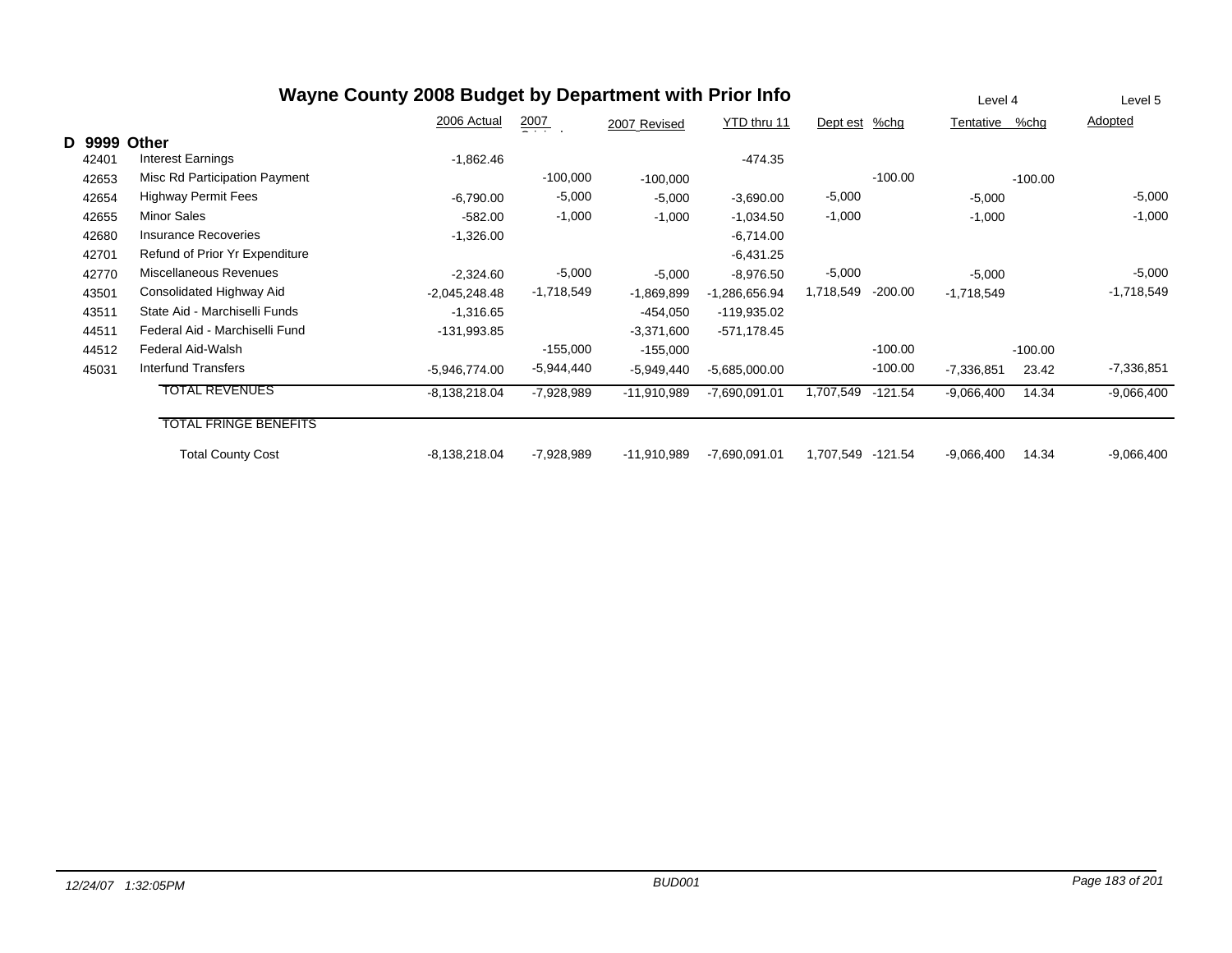| Wayne County 2008 Budget by Department with Prior Info |                                          |              |                  |              |               |               | Level 4   |                | Level 5   |            |
|--------------------------------------------------------|------------------------------------------|--------------|------------------|--------------|---------------|---------------|-----------|----------------|-----------|------------|
|                                                        |                                          | 2006 Actual  | $\frac{2007}{1}$ | 2007 Revised | YTD thru 11   | Dept est %chg |           | Tentative %chg |           | Adopted    |
|                                                        | DM 5130 Road Machinery                   |              |                  |              |               |               |           |                |           |            |
| 42303                                                  | Labor Reimbursement                      | $-400.00$    | $-200$           | $-200$       | $-750.00$     | $-300$        | 50.00     | $-300$         | 50.00     | $-300$     |
| 42304                                                  | <b>Material Reimbursement</b>            | -585,586.27  | $-400,000$       | $-515,000$   | $-537,142.06$ | $-400,000$    |           | $-450,000$     | 12.50     | $-450,000$ |
|                                                        | <b>TOTAL REVENUES</b>                    | -585,986.27  | $-400,200$       | $-515,200$   | -537,892.06   | $-400,300$    | 0.02      | $-450,300$     | 12.52     | $-450,300$ |
| 51298                                                  | Automotive Mechanic                      | 108,432.13   | 111,440          | 111,440      | 96,401.14     | 111,438       | 0.00      | 111,438        | 0.00      | 111,438    |
| 51318                                                  | Automotive Mechanic Foreman              | 41,945.82    | 42,100           | 42,100       | 36,656.70     | 42,100        |           | 42,100         |           | 42,100     |
| 51543                                                  | Auto Body Technician                     | 68,655.90    | 72,706           | 72,706       | 57,299.71     | 73,520        | 1.12      | 73,520         | 1.12      | 73,520     |
| 51904                                                  | Overtime                                 | 12,687.08    | 14,322           | 14,322       | 11,307.61     | 14,000        | $-2.25$   | 14,000         | $-2.25$   | 14,000     |
|                                                        | <b>TOTAL PERSONAL SERVICES</b>           | 231,720.93   | 240,568          | 240,568      | 201,665.16    | 241,058       | 0.20      | 241,058        | 0.20      | 241,058    |
| 52400                                                  | Highway & Street Equipment               | 187,484.13   | 273,000          | 273,000      | 151,356.58    | 450,000       | 64.84     | 240,000 -12.09 |           | 240,000    |
|                                                        | <b>TOTAL EQUIPMENT</b>                   | 187,484.13   | 273,000          | 273,000      | 151,356.58    | 450,000       | 64.84     | 240,000        | $-12.09$  | 240,000    |
| 54100                                                  | Supplies & Materials                     | 40,132.40    | 41,000           | 41,000       | 41,030.89     | 41,000        |           | 41,000         |           | 41,000     |
| 54121                                                  | Diesel Fuel                              | 493,341.26   | 430,000          | 530,000      | 464,102.00    | 530,000       | 23.26     | 530,000        | 23.26     | 530,000    |
| 54128                                                  | Gasoline- Oil- Lube                      | 330,814.60   | 320,000          | 335,000      | 311,157.54    | 380,000       | 18.75     | 380,000        | 18.75     | 380,000    |
| 54140                                                  | Kerosene                                 | 961.40       | 500              | 500          | 2,041.30      | 650           | 30.00     | 650            | 30.00     | 650        |
| 54167                                                  | Propane Gas                              | 5,483.89     | 6,500            | 6,500        | 4,435.45      | 6,350         | $-2.31$   | 6,350          | $-2.31$   | 6,350      |
| 54180                                                  | Tires                                    | 22,992.34    | 22,500           | 22,500       | 18,845.42     | 25,000        | 11.11     | 25,000         | 11.11     | 25,000     |
| 54187                                                  | Uniforms                                 | 5,323.32     | 4,500            | 4,500        | 5,323.01      | 4,500         |           | 4,500          |           | 4,500      |
| 54210                                                  | Gas                                      | 21,330.48    | 26,500           | 26,500       | 14,952.58     | 28,000        | 5.66      | 28,000         | 5.66      | 28,000     |
| 54220                                                  | Light & Power                            | 26,112.64    | 32,500           | 32,500       | 26,037.20     | 28,000        | $-13.85$  | 28,000         | $-13.85$  | 28,000     |
| 54230                                                  | Telephone                                | 5,997.31     | 7,000            | 7,000        | 6,224.97      | 7,000         |           | 7,000          |           | 7,000      |
| 54240                                                  | Water                                    | 7,309.72     | 5,000            | 5,000        | 4,556.95      | 7,000         | 40.00     | 7,000          | 40.00     | 7,000      |
| 54250                                                  | Refuse                                   | 1,244.64     | 1,300            | 1,300        | 784.62        | 1,300         |           | 1,300          |           | 1,300      |
| 54300                                                  | Insurance                                | 1,128.70     | 1,320            | 1,320        | 1,058.63      | 1,492         | 13.03     | 1,492          | 13.03     | 1,492      |
| 54400                                                  | <b>Contracted Services</b>               | 1,786.85     |                  |              |               |               |           |                |           |            |
| 54407                                                  | <b>Building Maintenance &amp; Repair</b> | 12,723.86    | 13,000           | 13,000       | 13,024.96     | 15,000        | 15.38     | 15,000         | 15.38     | 15,000     |
| 54424                                                  | <b>Equipment - Maint Contract</b>        | 602.53       | 1,680            | 1,680        | 148.50        |               | $-100.00$ |                | $-100.00$ |            |
| 54425                                                  | Equipment - Maint & Repair               | 122,863.30   | 121,000          | 121,000      | 107,645.41    | 125,000       | 3.31      | 125,000        | 3.31      | 125,000    |
| 54600                                                  | Misc                                     | 17,554.17    | 1,000            | 1,000        | 7,846.64      | 1,000         |           | 1,000          |           | 1,000      |
| 54783                                                  | <b>Hazard Materials</b>                  | 633.00       | 2,000            | 2,000        |               | 2,000         |           | 2,000          |           | 2,000      |
|                                                        | <b>TOTAL CONTRACTUAL EXPENSES</b>        | 1,118,336.41 | 1,037,300        | 1,152,300    | 1,029,216.07  | 1,203,292     | 16.00     | 1,203,292      | 16.00     | 1,203,292  |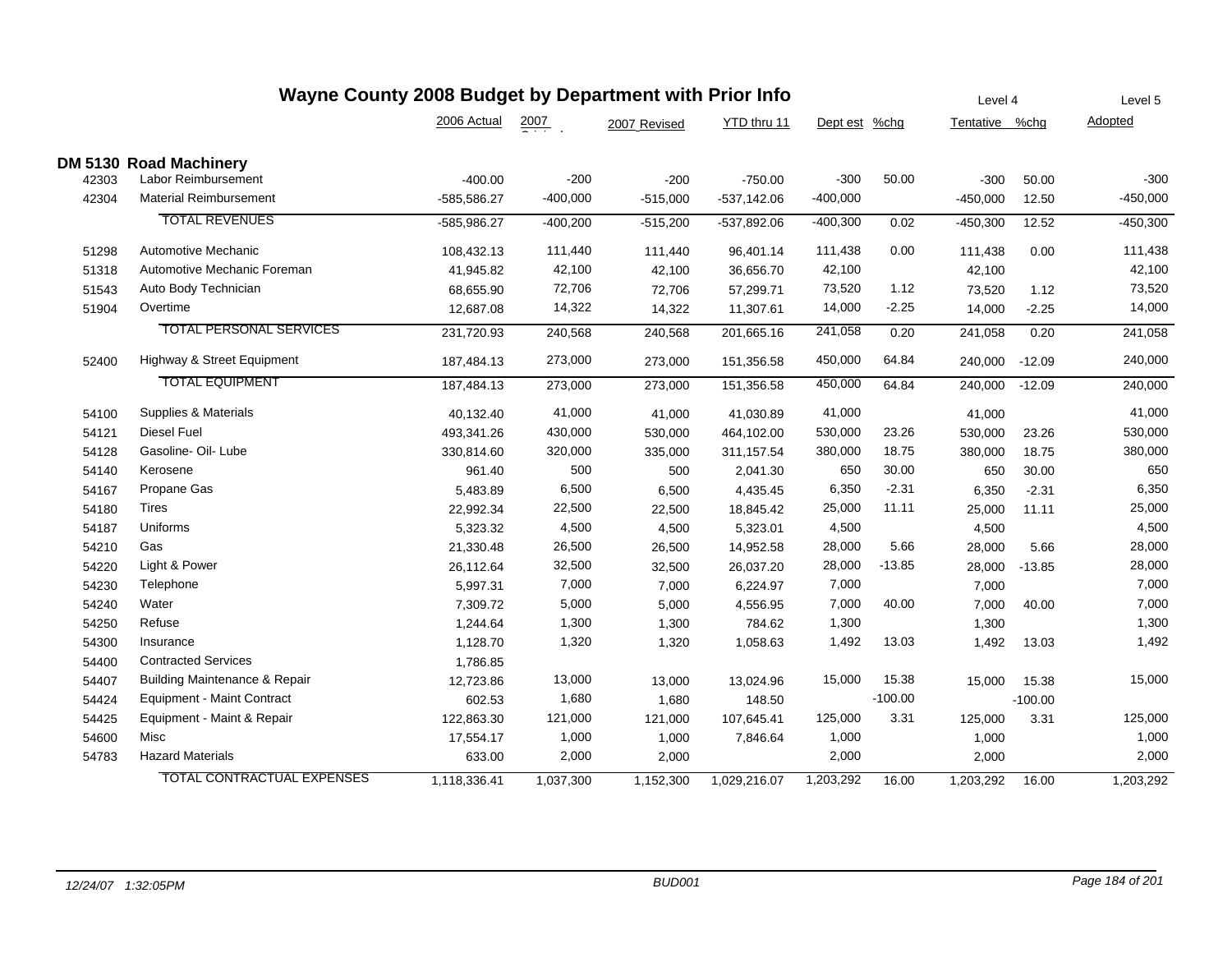| Wayne County 2008 Budget by Department with Prior Info |                                    |              |               |              |             |               |       |           | Level 4 |                |
|--------------------------------------------------------|------------------------------------|--------------|---------------|--------------|-------------|---------------|-------|-----------|---------|----------------|
|                                                        |                                    | 2006 Actual  | 2007<br>$  -$ | 2007 Revised | YTD thru 11 | Dept est %chg |       | Tentative | %chq    | <b>Adopted</b> |
|                                                        | <b>DM 5130 Road Machinery</b>      |              |               |              |             |               |       |           |         |                |
| 58100                                                  | Payments to NYS Retirement Sys     | 23.155.00    | 21,619        | 21.619       |             | 24.106        | 11.50 | 22.017    | 1.84    | 22,017         |
| 58200                                                  | <b>Payments to Social Security</b> | 17.498.40    | 18,208        | 18,208       | 15,348.99   | 18,441        | 1.28  | 18.441    | 1.28    | 18,441         |
| 58400                                                  | Hospitalization                    | 34.682.26    | 37,272        | 37,272       | 35,551.80   | 39,151        | 5.04  | 41.240    | 10.65   | 41,240         |
| 58600                                                  | Disability                         | 924.00       | 936           | 936          | 768.00      | 936           |       | 936       |         | 936            |
| 58901                                                  | Employee Assistance Program        | 91.50        | 96            | 96           | 103.50      | 107           | 11.46 | 107       | 11.46   | 107            |
|                                                        | <b>TOTAL FRINGE BENEFITS</b>       | 76.351.16    | 78.131        | 78.131       | 51.772.29   | 82,741        | 5.90  | 82.741    | 5.90    | 82.741         |
|                                                        | <b>Total County Cost</b>           | 1.027.906.36 | .228.799      | 1.228.799    | 896.118.04  | .576.791      | 28.32 | 1.316.791 | 7.16    | 1.316.791      |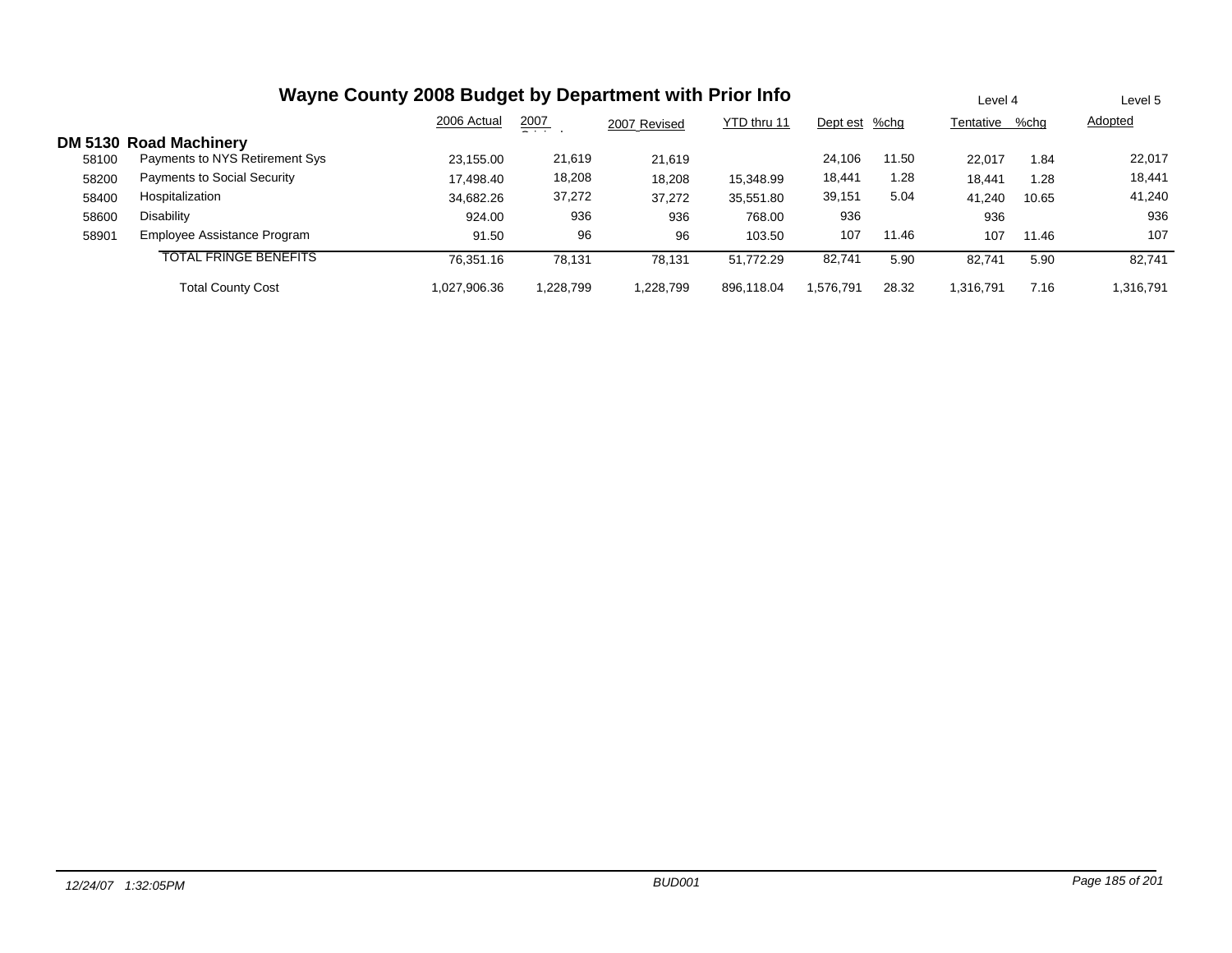|       | Wayne County 2008 Budget by Department with Prior Info  | Level 4     | Level 5 |              |             |               |                |                |
|-------|---------------------------------------------------------|-------------|---------|--------------|-------------|---------------|----------------|----------------|
|       |                                                         | 2006 Actual | 2007    | 2007 Revised | YTD thru 11 | Dept est %chg | Tentative %chg | <b>Adopted</b> |
|       | DM 9040 Workmens Compensation Payments<br>Workmens Comp |             |         |              |             |               |                |                |
| 58300 |                                                         | $-71.00$    |         |              |             |               |                |                |
|       | TOTAL FRINGE BENEFITS                                   | $-71.00$    |         |              |             |               |                |                |
|       | <b>Total County Cost</b>                                | $-71.00$    |         |              |             |               |                |                |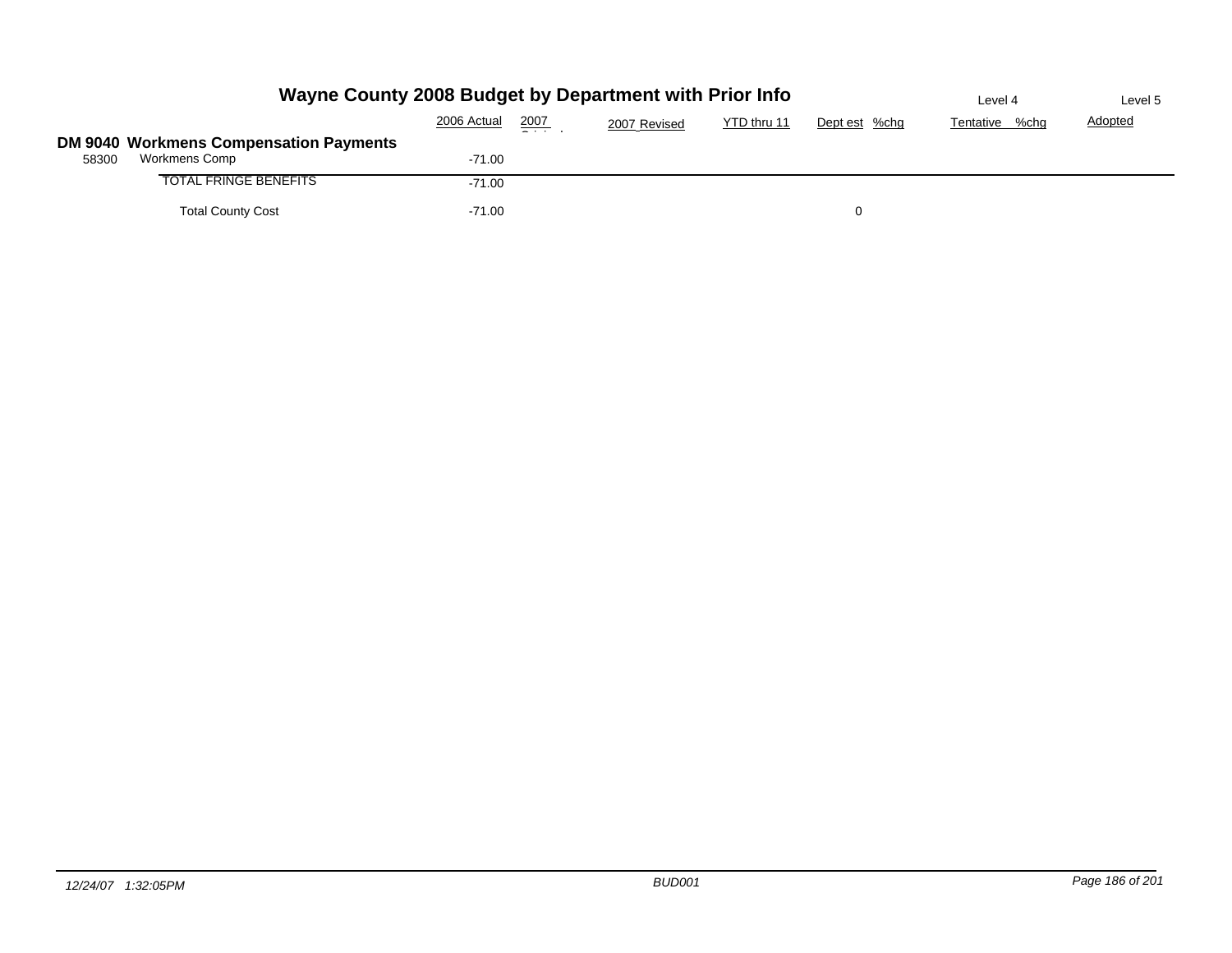|       | Wayne County 2008 Budget by Department with Prior Info | Level 4     |        | Level 5      |             |                |           |      |                |
|-------|--------------------------------------------------------|-------------|--------|--------------|-------------|----------------|-----------|------|----------------|
|       |                                                        | 2006 Actual | 2007   | 2007 Revised | YTD thru 11 | Dept est %chg  | Tentative | %chg | <b>Adopted</b> |
|       | DM 9060 Hospital & Medical Insurance                   |             |        |              |             |                |           |      |                |
|       | <b>TOTAL PERSONAL SERVICES</b>                         |             |        |              |             |                |           |      |                |
| 58400 | Hospitalization                                        | 27.234.37   | 38,034 | 38.034       | 31.773.25   | $-100.00$      | 41.154    | 8.20 | 41,154         |
|       | <b>TOTAL FRINGE BENEFITS</b>                           | 27.234.37   | 38,034 | 38.034       | 31.773.25   | $-100.00$      | 41.154    | 8.20 | 41.154         |
|       | <b>Total County Cost</b>                               | 27.234.37   | 38,034 | 38.034       | 31.773.25   | $-100.00$<br>0 | 41.154    | 8.20 | 41.154         |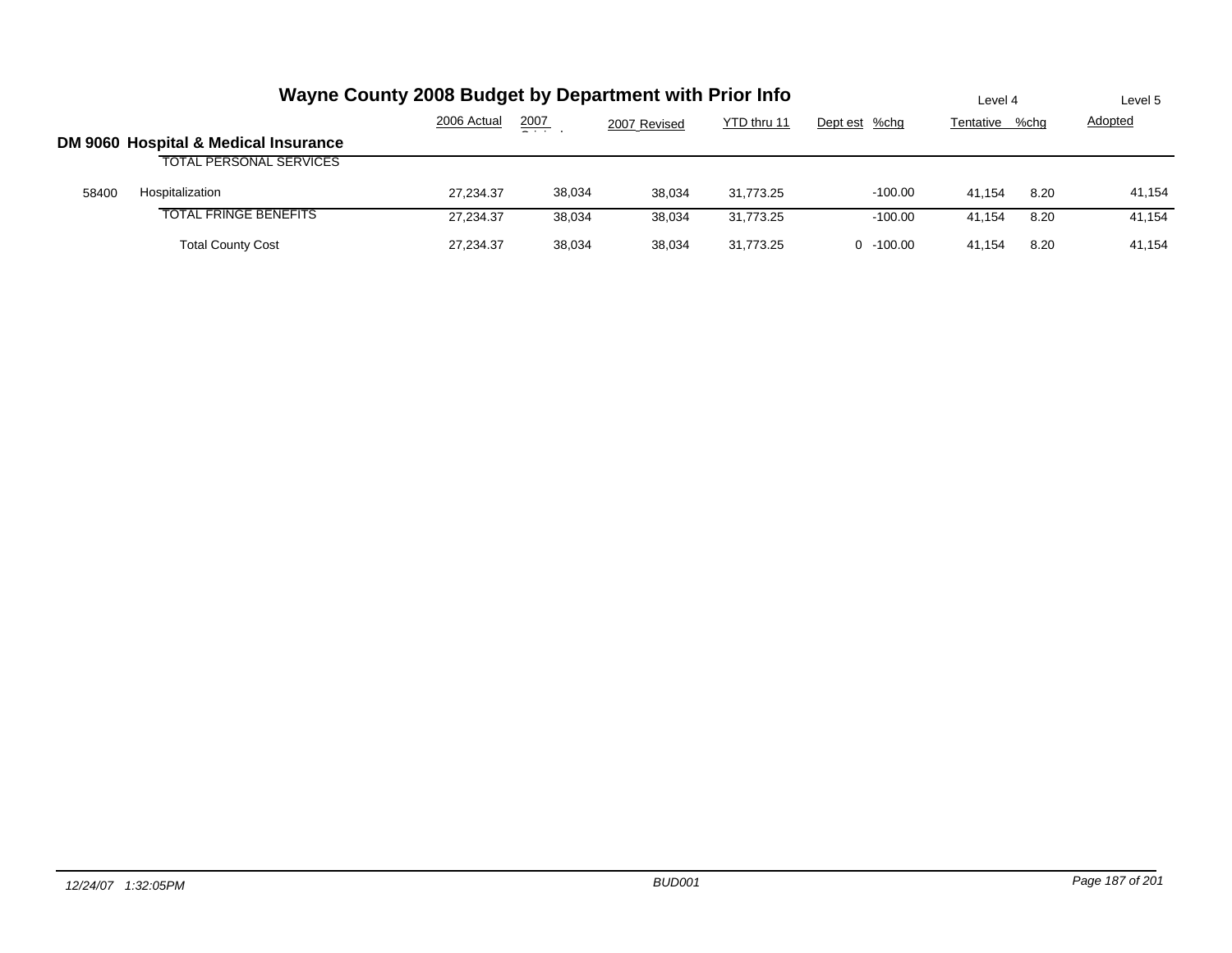|                  | Wayne County 2008 Budget by Department with Prior Info | Level 4     | Level 5         |              |             |               |                |                |
|------------------|--------------------------------------------------------|-------------|-----------------|--------------|-------------|---------------|----------------|----------------|
|                  |                                                        | 2006 Actual | 2007<br>- - - - | 2007 Revised | YTD thru 11 | Dept est %chg | Tentative %chg | <b>Adopted</b> |
| DM 9080 Vacation |                                                        |             |                 |              |             |               |                |                |
| 58800            | Vacation                                               | 3,152.10    |                 |              |             |               |                |                |
|                  | <b>TOTAL FRINGE BENEFITS</b>                           | 3,152.10    |                 |              |             |               |                |                |
|                  | <b>Total County Cost</b>                               | 3,152.10    |                 |              |             | 0             |                |                |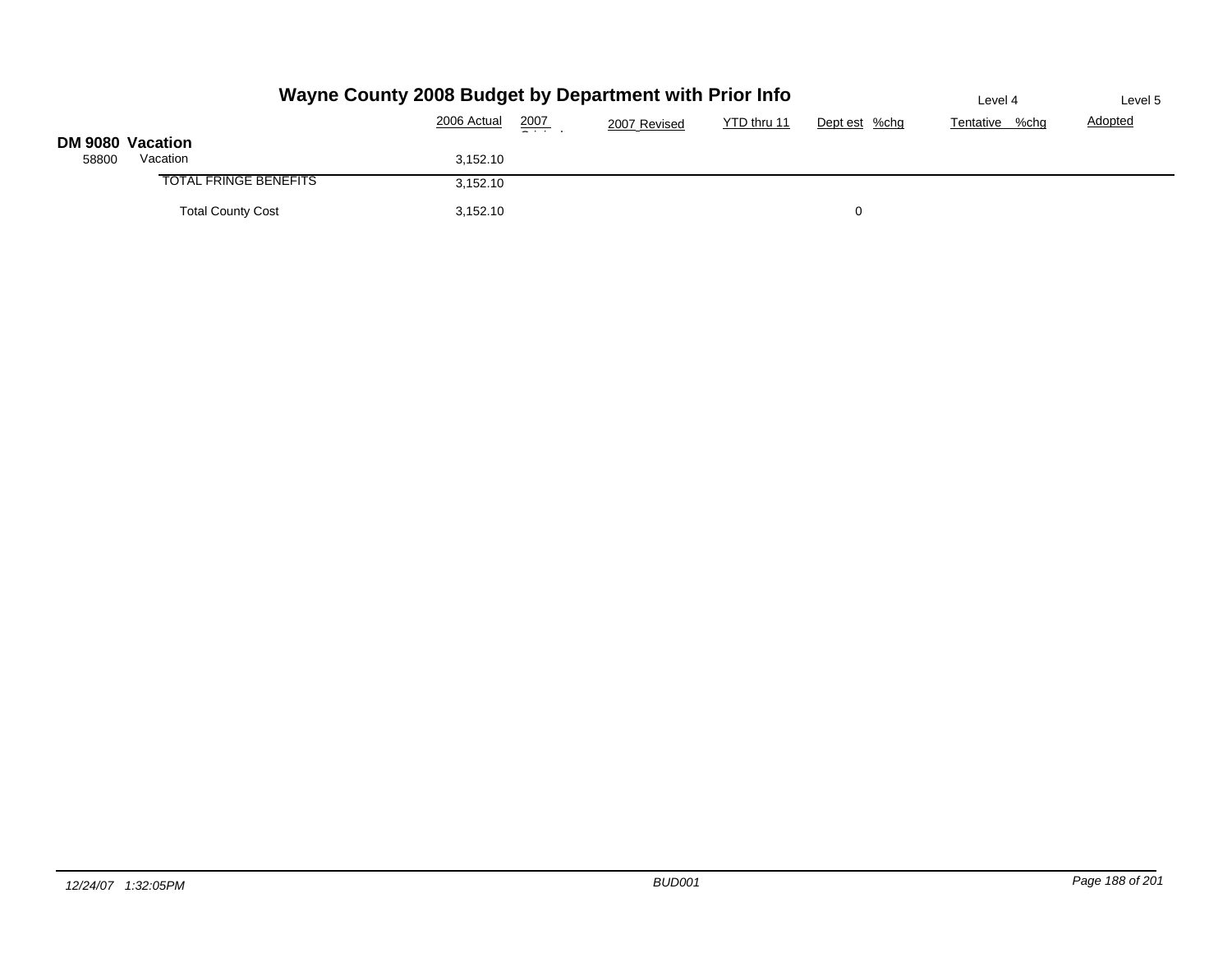| Wayne County 2008 Budget by Department with Prior Info | Level 4        | Level 5        |          |  |  |
|--------------------------------------------------------|----------------|----------------|----------|--|--|
|                                                        | Tentative %chg | <b>Adopted</b> |          |  |  |
| DM 9950 Transfer to Capital Fund Proj                  |                |                |          |  |  |
| <b>TOTAL EQUIPMENT</b>                                 |                |                |          |  |  |
| <b>Total County Cost</b>                               |                |                | $\Omega$ |  |  |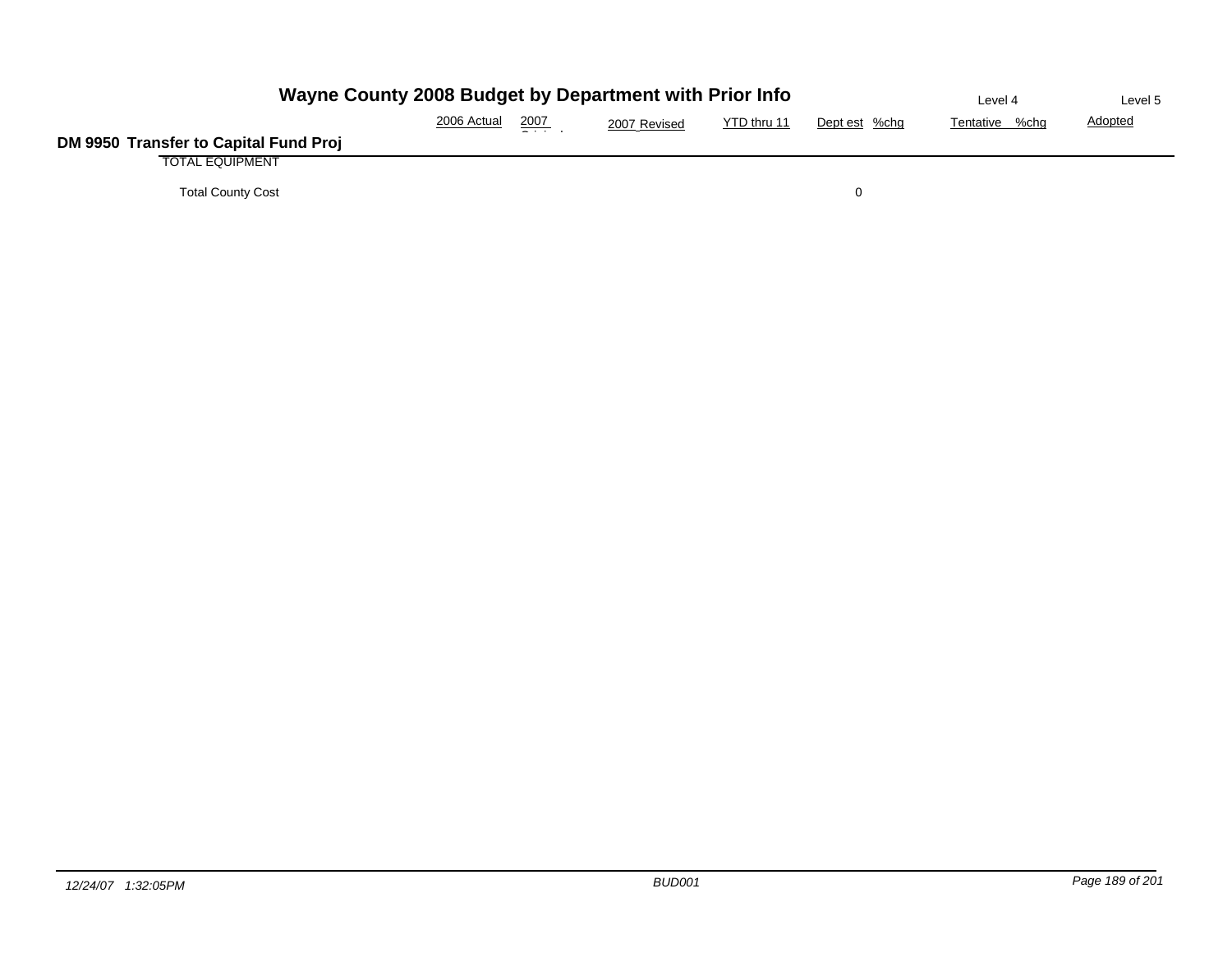|               | Wayne County 2008 Budget by Department with Prior Info |                 |                 |              |                 |               |           |              | Level 4  |              |
|---------------|--------------------------------------------------------|-----------------|-----------------|--------------|-----------------|---------------|-----------|--------------|----------|--------------|
|               |                                                        | 2006 Actual     | 2007<br>- - - - | 2007 Revised | YTD thru 11     | Dept est %chg |           | Tentative    | %chq     | Adopted      |
| DM 9999 Other |                                                        |                 |                 |              |                 |               |           |              |          |              |
| 42401         | Interest Earnings                                      | $-36.003.42$    | $-49,500$       | $-49.500$    | $-21.931.60$    |               | $-100.00$ | $-30.000$    | $-39.39$ | $-30,000$    |
| 42665         | Sale of Surplus Equipment                              | $-1,152.00$     | $-30,000$       | $-30,000$    | $-39,285.00$    | 10,000        | $-133.33$ | $-10.000$    | $-66.67$ | $-10,000$    |
| 42701         | Refund of Prior Yr Expenditure                         |                 |                 |              | $-17.52$        |               |           |              |          |              |
| 42822         | <b>Machinery Rental</b>                                | $-557.851.10$   | $-555,000$      | $-555,000$   | $-557.327.74$   | $-555,000$    |           | $-555,000$   |          | $-555,000$   |
| 45031         | <b>Interfund Transfers</b>                             | -448.028.00     | -632,333        | $-632,333$   | $-632,333.00$   |               | $-100.00$ | $-762.945$   | 20.66    | $-762,945$   |
|               | <b>TOTAL REVENUES</b>                                  | $-1.043.034.52$ | $-1,266,833$    | $-1,266,833$ | $-1.250.894.86$ | $-545,000$    | $-56.98$  | $-1,357,945$ | 7.19     | $-1,357,945$ |
|               | <b>Total County Cost</b>                               | $-1.043.034.52$ | $-1,266,833$    | $-1.266.833$ | $-1.250.894.86$ | $-545.000$    | -56.98    | $-1.357.945$ | 7.19     | $-1.357.945$ |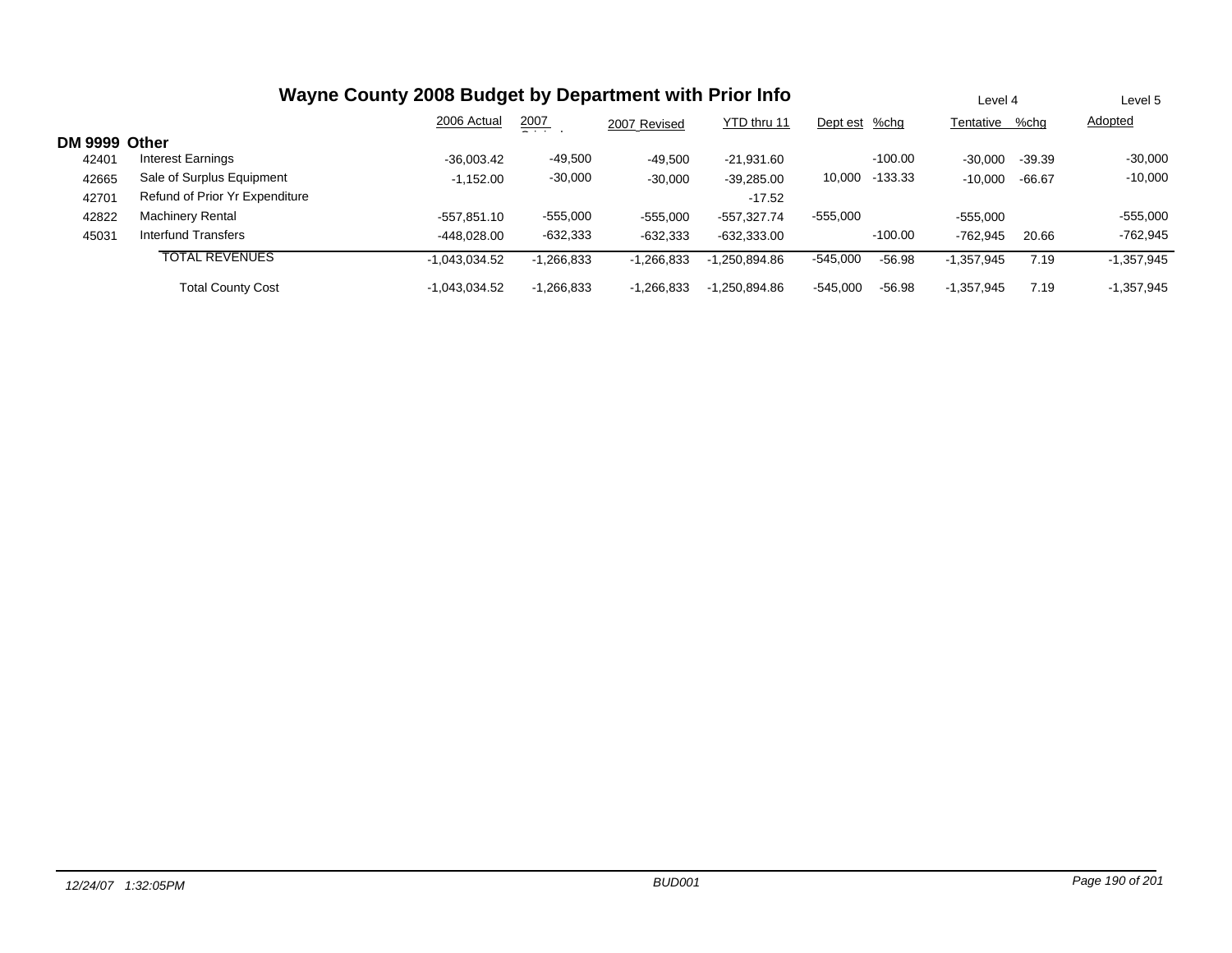| Wayne County 2008 Budget by Department with Prior Info |       |                                |                 |                  |              |                            |               |          | Level 5        |          |               |
|--------------------------------------------------------|-------|--------------------------------|-----------------|------------------|--------------|----------------------------|---------------|----------|----------------|----------|---------------|
|                                                        |       |                                | 2006 Actual     | $\frac{2007}{2}$ | 2007 Revised | YTD thru 11                | Dept est %chg |          | Tentative %chg |          | Adopted       |
|                                                        |       | E 6000 NH Combined             |                 |                  |              |                            |               |          |                |          |               |
|                                                        | 41892 | Nursing Home- Cafe/GST Meals   | $-38,955.58$    |                  |              | $-64,550.70$               |               |          |                |          |               |
|                                                        | 41896 | Cablevision                    | $-12,790.00$    | $-17,500$        | $-17,500$    | $-11,820.00$               | $-17,500$     |          | $-17,500$      |          | $-17,500$     |
|                                                        | 41897 | Sales Tax Income               | $-751.69$       |                  |              | $-611.76$                  |               |          |                |          |               |
|                                                        | 41898 | Cash Rec - Assessment Tax Rev  | -427,965.40     | -440,550         | $-440,550$   | $-313,601.40$              | $-445,000$    | 1.01     | $-445,000$     | 1.01     | $-445,000$    |
|                                                        | 42401 | <b>Interest Earnings</b>       | $-8,929.68$     |                  |              | $-16,642.67$               |               |          |                |          |               |
|                                                        | 42770 | Miscellaneous Revenues         | $-218.25$       | $-35,000$        | $-35,000$    | $-3.75$                    | $-35,000$     |          | $-35,000$      |          | $-35,000$     |
|                                                        | 42771 | <b>Public Nursing Home</b>     |                 | $-208,000$       | $-208,000$   | $-166,350.00$              | $-308,000$    | 48.08    | $-308,000$     | 48.08    | $-308,000$    |
|                                                        | 42801 | Interfund Reimb of Expenses    | -233,705.00     |                  |              |                            |               |          |                |          |               |
|                                                        | 43002 | Medicaid                       | 12,174,485.00   | $-8,406,030$     | $-8,406,030$ | $-9,376,515.00$            | $-8,526,360$  | 1.43     | $-8,526,360$   | 1.43     | $-8,526,360$  |
|                                                        | 43003 | Self Pay                       | $-2,913,290.00$ | $-3,228,425$     | $-3,228,425$ | $-2,095,410.00$            | $-2,788,600$  | $-13.62$ | $-2,788,600$   | $-13.62$ | $-2,788,600$  |
|                                                        | 43004 | Other Insurance                | $-55.00$        |                  |              |                            |               |          |                |          |               |
|                                                        | 43007 | Medicare A                     | $-705,600.00$   | $-1,656,000$     | $-1,656,000$ | -497,025.00                | $-1,637,100$  | $-1.14$  | $-1,637,100$   | $-1.14$  | $-1,637,100$  |
|                                                        | 43008 | Medicare B                     | $-122,898.25$   | $-300,000$       | $-300,000$   | $-25,905.93$               | $-150,000$    | $-50.00$ | $-150,000$     | $-50.00$ | $-150,000$    |
|                                                        | 43009 | <b>Patient Share-NAMI</b>      |                 | $-1,441,300$     | $-1,441,300$ |                            | $-1,462,920$  | 1.50     | $-1,462,920$   | 1.50     | $-1,462,920$  |
|                                                        | 43010 | Co-Insurance-Medicaid Revenue  | $-109,380.00$   |                  |              | $-84,690.00$               |               |          |                |          |               |
|                                                        | 43011 | CP-Insurance-Private Pay Rev.  | -454,225.00     |                  |              | $-333,375.00$              |               |          |                |          |               |
|                                                        | 43012 | <b>Hospice Revenue</b>         | -464,780.00     |                  |              | -432,975.00                |               |          |                |          |               |
|                                                        | 43013 | VA Revenue                     | $-201,865.00$   |                  |              | $-143,510.00$              |               |          |                |          |               |
|                                                        | 43015 | Commercial Insurance Rev.      | $-575,454.71$   | $-496,800$       | $-496,800$   | $-651,953.82$              | $-816,000$    | 64.25    | $-816,000$     | 64.25    | $-816,000$    |
|                                                        | 43016 | <b>Outpatient PT Revenue</b>   | $-38,485.65$    | $-50,000$        | $-50,000$    | $-43,183.23$               | $-55,000$     | 10.00    | $-55,000$      | 10.00    | $-55,000$     |
|                                                        | 43017 | <b>PPS Revenue</b>             | $-304,545.97$   |                  |              | -189,437.20                |               |          |                |          |               |
|                                                        | 43018 | <b>HCRA Grants</b>             | $-312,898.85$   |                  |              | $-169,891.63$              |               |          |                |          |               |
|                                                        | 43020 | <b>Respite Beds</b>            | $-43,725.00$    | $-54,100$        | $-54,100$    | $-15,400.00$               | $-54,100$     |          | $-54,100$      |          | $-54,100$     |
|                                                        | 43130 | Meals on Wheels                | $-29,792.28$    | $-35,000$        | $-35,000$    | $-30,104.95$               | $-35,000$     |          | $-35,000$      |          | $-35,000$     |
|                                                        | 44260 | Activities                     | $-1,177.91$     |                  |              |                            |               |          |                |          |               |
|                                                        | 45031 | <b>Interfund Transfers</b>     |                 | $-1,297,897$     | $-1,297,897$ | $-1,297,897.00$            | $-2,500,000$  | 92.62    | $-2,354,106$   | 81.38    | $-2,354,106$  |
|                                                        | 45061 | Cafeteria                      | $-8,561.17$     | $-50,000$        | $-50,000$    |                            | $-60,000$     | 20.00    | $-60,000$      | 20.00    | $-60,000$     |
|                                                        | 45095 | Vending Machine Commission Net | $-333.85$       |                  |              | $-107.19$                  |               |          |                |          |               |
|                                                        | 45096 | Misc. Income- IGT              | $-530,000.00$   |                  |              |                            |               |          |                |          |               |
|                                                        | 45176 | <b>Donated Commodities</b>     | $-385.52$       |                  |              |                            |               |          |                |          |               |
|                                                        | 49030 | Non-Operating Revenue          | $-46, 441.74$   |                  |              | $-25,443.96$               |               |          |                |          |               |
|                                                        | 49031 | Jail Revenue                   | -275,461.68     | $-330,000$       | $-330,000$   | $-208,499.17$              | $-300,000$    | $-9.09$  | $-300,000$     | $-9.09$  | $-300,000$    |
|                                                        | 49051 | Income From Investments        | $-5,879.99$     | $-5,000$         | $-5,000$     | $-2,899.06$                | $-5,000$      |          | $-5,000$       |          | $-5,000$      |
|                                                        |       | <b>TOTAL REVENUES</b>          | -20.043.038.17  | $-18.051.602$    |              | -18.051.602 -16.197.803.42 | $-19,195,580$ | 6.34     | $-19,049,686$  | 5.53     | $-19,049,686$ |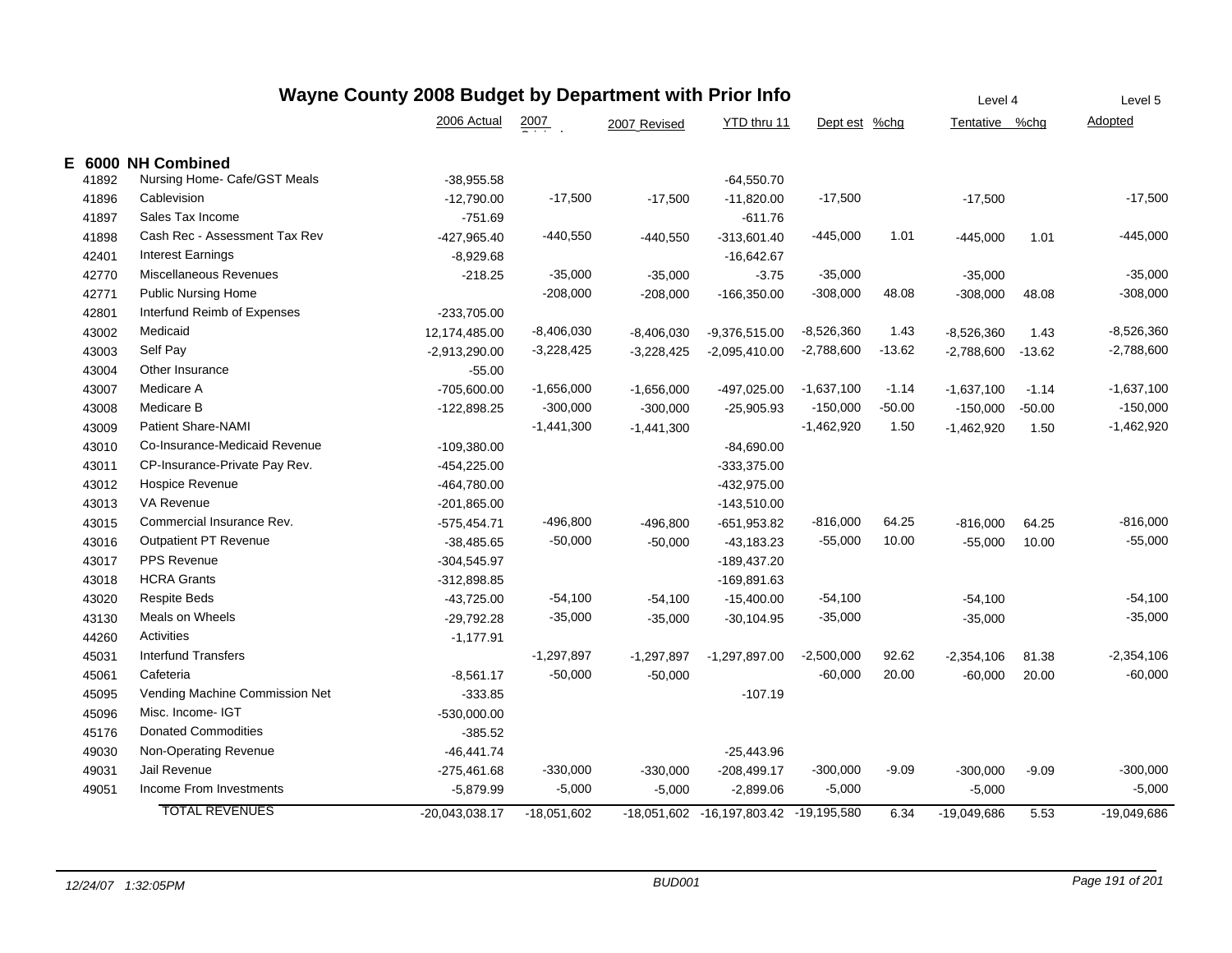| Wayne County 2008 Budget by Department with Prior Info |       |                                      |              |                  |              |              |               |          |                |          | Level 5   |
|--------------------------------------------------------|-------|--------------------------------------|--------------|------------------|--------------|--------------|---------------|----------|----------------|----------|-----------|
|                                                        |       |                                      | 2006 Actual  | $\frac{2007}{1}$ | 2007 Revised | YTD thru 11  | Dept est %chg |          | Tentative %chg |          | Adopted   |
|                                                        |       | E 6000 NH Combined                   |              |                  |              |              |               |          |                |          |           |
|                                                        | 51101 | Nursing Home Administrator           | 73,501.37    | 77,741           | 77,741       | 63,892.63    | 73,395        | $-5.59$  | 73,395         | $-5.59$  | 73,395    |
|                                                        | 51105 | Clerk Typist - Part Time             |              |                  |              | 7,048.67     | 10,767        |          | 10,767         |          | 10,767    |
|                                                        | 51113 | Director of Nursing (NH)             | 63,897.74    | 65,580           | 65,580       | 57,684.47    | 65,880        | 0.46     | 65,880         | 0.46     | 65,880    |
|                                                        | 51120 | Leisure Time Activity Director       | 33,563.58    | 33,138           | 33,138       | 29,022.64    | 33,258        | 0.36     | 33,258         | 0.36     | 33,258    |
|                                                        | 51141 | Housekeeper (NH)                     | 40,609.77    | 42,242           | 42,242       | 36,099.38    | 41,061        | $-2.80$  | 41,061         | $-2.80$  | 41,061    |
|                                                        | 51150 | <b>Assistant Director Nurse Serv</b> | 55,253.62    | 56,591           | 56,591       | 49,306.50    | 56,841        | 0.44     | 56,841         | 0.44     | 56,841    |
|                                                        | 51154 | Senior Account Clerk (7hr)           |              |                  |              | 11,003.11    | 28,815        |          | 28,815         |          | 28,815    |
|                                                        | 51155 | Coordinator of Nursing Trainin       | 50,062.28    | 50,275           | 50,275       | 44,113.18    | 50,675        | 0.80     | 50,675         | 0.80     | 50,675    |
|                                                        | 51161 | Supervising RN Prt Time              |              | 24,901           | 24,901       |              | 24,996        | 0.38     | 24,996         | 0.38     | 24,996    |
|                                                        | 51164 | Supervising RN (NH)                  | 386,834.17   | 328,796          | 328,796      | 385,676.80   | 324,274       | $-1.38$  | 324,274        | $-1.38$  | 324,274   |
|                                                        | 51182 | Comptroller (NH)                     | 50,359.27    | 52,059           | 52,059       | 44,045.76    | 50,839        | $-2.34$  | 50,839         | $-2.34$  | 50,839    |
|                                                        | 51205 | Assistant Housekeeper                | 32,710.20    | 33,447           | 33,447       | 29,341.31    | 33,567        | 0.36     | 33,567         | 0.36     | 33,567    |
|                                                        | 51211 | Cook Sub                             | 19,037.64    | 18,827           | 18,827       | 18,986.18    | 18,898        | 0.38     | 18,898         | 0.38     | 18,898    |
|                                                        | 51215 | Cook (Nursing Home)                  | 173,934.80   | 170,844          | 170,844      | 154,508.19   | 172,177       | 0.78     | 172,177        | 0.78     | 172,177   |
|                                                        | 51263 | Senior Social Work Assistant         | 46,728.12    | 37,936           | 37,936       | 39,734.73    | 38,074        | 0.36     | 38,074         | 0.36     | 38,074    |
|                                                        | 51264 | Social Work Assistant                | 63,729.25    | 66,975           | 66,975       | 60,391.47    | 67,430        | 0.68     | 67,430         | 0.68     | 67,430    |
|                                                        | 51265 | Social Worker Assistant-PT           | 3,764.69     |                  |              |              |               |          |                |          |           |
|                                                        | 51275 | <b>Physical Therapy Assistant</b>    | 44,372.16    | 44,875           | 44,875       | 39,405.20    | 45,044        | 0.38     | 45,044         | 0.38     | 45,044    |
|                                                        | 51280 | <b>Admissions Coordinator</b>        | 46,944.82    | 45,925           | 45,925       | 40,744.89    | 46,093        | 0.37     | 46,093         | 0.37     | 46,093    |
|                                                        | 51281 | Coordinator of Volunteer Serv        | 31,410.86    | 31,137           | 31,137       | 27,222.36    | 31,255        | 0.38     | 31,255         | 0.38     | 31,255    |
|                                                        | 51303 | <b>RPNurse Nursing Home</b>          | 417,493.10   | 415,571          | 415,571      | 385,921.91   | 498,503       | 19.96    | 498,503        | 19.96    | 498,503   |
|                                                        | 51310 | <b>RPNurse PartTime Nursing Home</b> | 57,538.23    | 58,931           | 58,931       | 81,953.47    | 72,932        | 23.76    | 72,932         | 23.76    | 72,932    |
|                                                        | 51400 | L P N (Nursing Home)                 | 1,266,960.34 | 1,174,939        | 1,174,939    | 1,107,436.01 | 1,245,946     | 6.04     | 1,212,818      | 3.22     | 1,212,818 |
|                                                        | 51401 | L P N- Part Time (NursingHome)       | 17,199.28    | 15,763           | 15,763       | 15,897.78    | 15,819        | 0.36     | 15,819         | 0.36     | 15,819    |
|                                                        | 51402 | L P N- Sub (Nursing Home)            | 13,180.50    | 16,350           | 16,350       | 8,408.57     | 16,409        | 0.36     | 16,409         | 0.36     | 16,409    |
|                                                        | 51403 | L P N-Temp (Nursing Home)            |              | 28,000           | 28,000       |              | 28,000        |          | 28,000         |          | 28,000    |
|                                                        | 51500 | <b>Nursing Assistant</b>             | 2,574,410.82 | 2,495,530        | 2,495,530    | 2,235,141.82 | 2,513,236     | 0.71     | 2,513,236      | 0.71     | 2,513,236 |
|                                                        | 51501 | Nursing Assistant-PartTime           | 130,499.80   | 129,433          | 129,433      | 129,454.12   | 94,172        | $-27.24$ | 94,172         | $-27.24$ | 94,172    |
|                                                        | 51502 | Nursing Assistant-Substitute         | 36,366.05    | 62,046           | 62,046       | 38,888.01    | 31,893        | -48.60   | 31,893         | $-48.60$ | 31,893    |
|                                                        | 51510 | <b>Activity Aide</b>                 | 85,279.12    | 84,529           | 84,529       | 76,142.33    | 83,181        | $-1.59$  | 83,181         | $-1.59$  | 83,181    |
|                                                        | 51553 | Activity Aide PT (NH)                | 18,852.18    | 21,805           | 21,805       | 15,705.96    | 21,888        | 0.38     | 21,888         | 0.38     | 21,888    |
|                                                        | 51554 | Rehab Therapy Aide                   | 21,616.62    | 28,344           | 28,344       | 23,689.39    | 28,451        | 0.38     | 28,451         | 0.38     | 28,451    |
|                                                        | 51600 | Administrative Secretary (NH)        | 32,603.75    | 32,891           | 32,891       | 28,864.56    | 32,891        |          | 32,891         |          | 32,891    |
|                                                        | 51605 | Senior Clerk-Typist (NH)             | 28,582.63    | 27,971           | 27,971       | 24,624.91    | 28,074        | 0.37     | 28,074         | 0.37     | 28,074    |
|                                                        | 51610 | Account Clerk (NH)                   | 105,911.76   | 105,136          | 105,136      | 81,594.49    | 79,978        | $-23.93$ | 79,978         | $-23.93$ | 79,978    |
|                                                        | 51615 | Principal Account Clerk (NH)         | 42,317.14    | 35,191           | 35,191       | 33,379.34    | 35,317        | 0.36     | 35,317         | 0.36     | 35,317    |
|                                                        | 51620 | Telephone Operator (NH)              | 27,910.78    | 27,389           | 27,389       | 24,142.66    | 27,488        | 0.36     | 27,488         | 0.36     | 27,488    |
|                                                        |       |                                      |              |                  |              |              |               |          |                |          |           |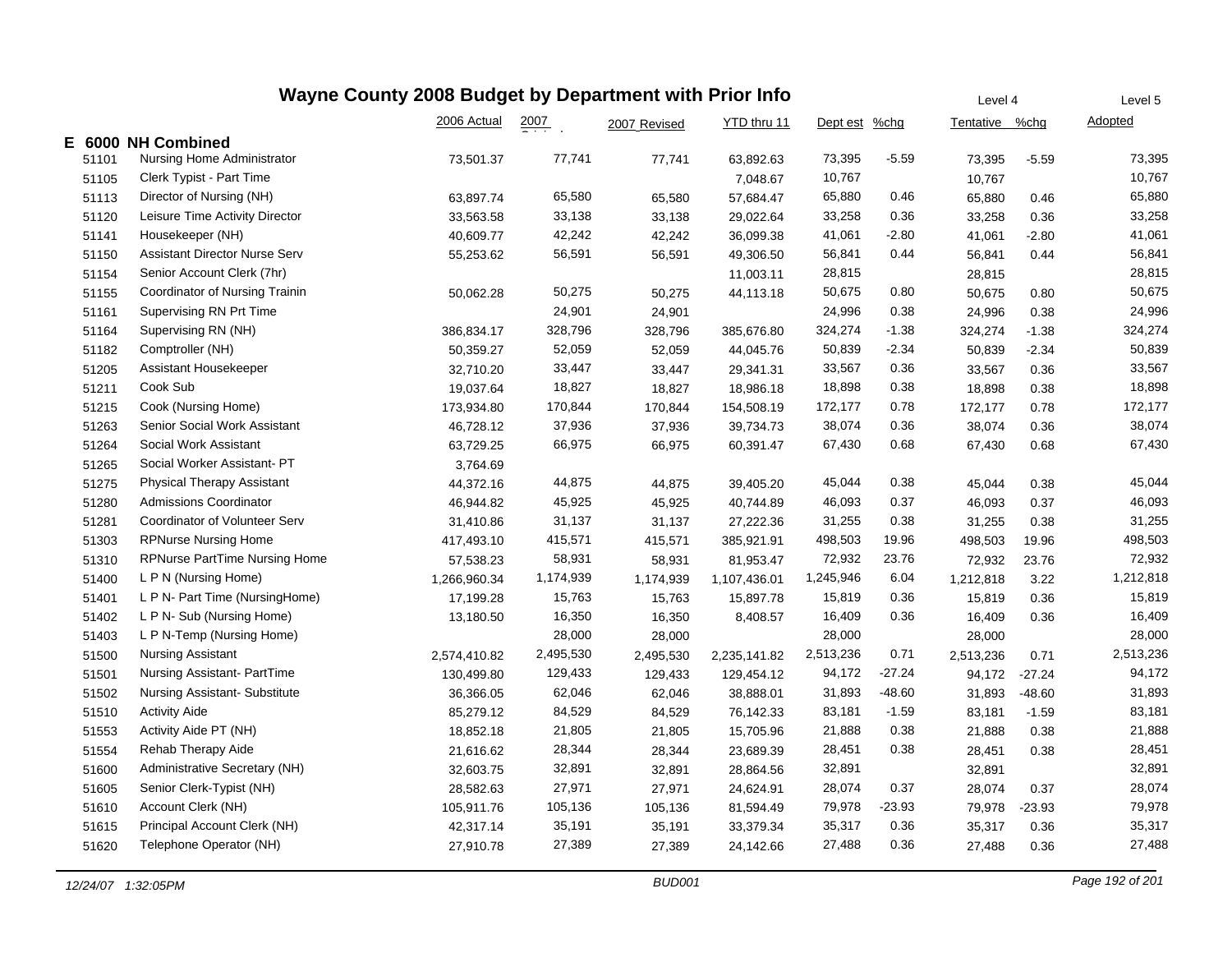|           |                                    | Wayne County 2008 Budget by Department with Prior Info |           |              |              |           |           | Level 4   |           | Level 5   |
|-----------|------------------------------------|--------------------------------------------------------|-----------|--------------|--------------|-----------|-----------|-----------|-----------|-----------|
|           |                                    | 2006 Actual                                            | 2007      | 2007 Revised | YTD thru 11  | Dept est  | $%$ chg   | Tentative | %chq      | Adopted   |
| E<br>6000 | <b>NH Combined</b>                 |                                                        |           |              |              |           |           |           |           |           |
| 51621     | Receptionist- PT (NH)              | 23,587.58                                              | 21,452    | 21,452       | 12,113.65    | 21,535    | 0.39      | 21,535    | 0.39      | 21,535    |
| 51622     | Clerk-Typist (NH)                  | 127,036.07                                             | 127,598   | 127,598      | 113,025.41   | 125,791   | $-1.42$   | 125,791   | $-1.42$   | 125,791   |
| 51623     | Receptionist (NH)                  | 14,869.00                                              | 21,445    | 21,445       | 21.088.80    | 24,528    | 14.38     | 24,528    | 14.38     | 24,528    |
| 51630     | Clerk- PartTime (Nursing Home)     |                                                        | 10,726    | 10,726       |              |           | $-100.00$ |           | $-100.00$ |           |
| 51650     | Medical Records Clerk (NH)         | 29,749.17                                              | 30,436    | 30,436       | 26,985.04    | 30,546    | 0.36      | 30,546    | 0.36      | 30,546    |
| 51660     | <b>Compliance Officer</b>          | 52,928.00                                              |           |              |              |           |           |           |           |           |
| 51730     | Asst Housekeeper                   | 1,683.12                                               |           |              |              |           |           |           |           |           |
| 51740     | Senior Cleaner                     | 49,609.59                                              |           |              |              |           |           |           |           |           |
| 51751     | <b>Building Maintenance Worker</b> | 26,766.11                                              |           |              |              |           |           |           |           |           |
| 51760     | Cleaner (NH)                       | 41,459.43                                              |           |              |              |           |           |           |           |           |
| 51761     | Cleaner- PT (NH)                   | 14,851.05                                              |           |              |              |           |           |           |           |           |
| 51762     | Cleaner- Sub (NH)                  | 6.216.75                                               |           |              |              |           |           |           |           |           |
| 51780     | <b>Stock Attendant</b>             | 30,960.74                                              | 28,354    | 28,354       | 24,830.20    | 28,454    | 0.35      | 28,454    | 0.35      | 28,454    |
| 51790     | Food Service Helper                | 182,022.93                                             | 206,923   | 206,923      | 158,801.09   | 199,961   | $-3.36$   | 199,961   | $-3.36$   | 199,961   |
| 51791     | Food Service Helper- PT            | 63,729.61                                              | 54,711    | 54,711       | 43.701.30    | 54,924    | 0.39      | 54,924    | 0.39      | 54,924    |
| 51800     | <b>Household Assistant</b>         | 642,709.06                                             | 673,817   | 673,817      | 582,996.07   | 660,179   | $-2.02$   | 660,179   | $-2.02$   | 660,179   |
| 51801     | Household Assistant- PartTime      | 236,795.41                                             | 158,732   | 158,732      | 233,356.87   | 170,147   | 7.19      | 170,147   | 7.19      | 170,147   |
| 51802     | Household Asst (grandfathered)     | 27,368.16                                              |           |              | 15,443.51    |           |           |           |           |           |
| 51803     | Household Asst- PT (Grdfather)     | 14,667.20                                              |           |              | 2,835.00     |           |           |           |           |           |
| 51903     | <b>Non Positions</b>               |                                                        |           |              |              | 139,637   |           | 25,946    |           | 25,946    |
| 51904     | Overtime                           |                                                        | 212,255   | 212,255      | 29.35        | 212,255   |           | 192,255   | $-9.42$   | 192,255   |
|           | <b>TOTAL PERSONAL SERVICES</b>     | 7,680,445.42                                           | 7,487,557 | 7,487,557    | 6,684,679.09 | 7,735,474 | 3.31      | 7,568,655 | 1.08      | 7,568,655 |
| 52000     | Equipment & Other Cap Outlay       | 1,950,484.00                                           | 62,130    | 62,130       | 26,047.10    | 378,225   | 508.76    | 233,225   | 275.38    | 233,225   |
|           | <b>TOTAL EQUIPMENT</b>             | 1,950,484.00                                           | 62,130    | 62.130       | 26.047.10    | 378,225   | 508.76    | 233,225   | 275.38    | 233,225   |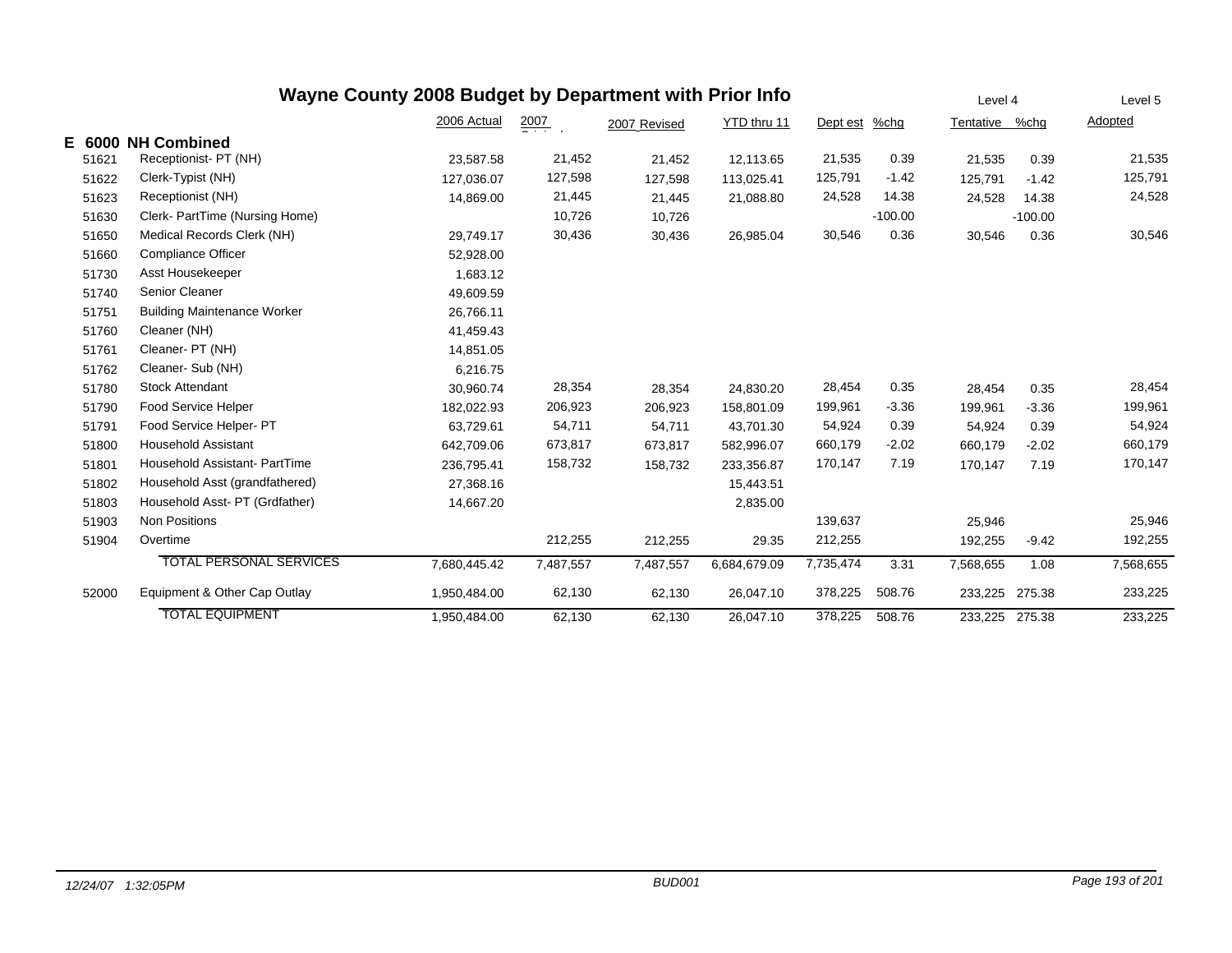## **Wayne County 2008 Budget by Department with Prior Info**

|    |       |                                | 2006 Actual   | $\frac{2007}{200}$ | 2007 Revised | YTD thru 11  | Dept est %chg |           | Tentative      | %chg     | Adopted    |
|----|-------|--------------------------------|---------------|--------------------|--------------|--------------|---------------|-----------|----------------|----------|------------|
| E. |       | 6000 NH Combined               |               |                    |              |              |               |           |                |          |            |
|    | 54800 | 5110 Recovery-Meals on Wheels  | $-27,053.80$  | $-30,000$          | $-30,000$    | $-35,103.97$ | $-30,000$     |           | $-30,000$      |          | $-30,000$  |
|    | 54801 | 2702 Medical Director Fee      | 28,712.00     | 31,920             | 31,920       | 26,600.00    | 31,920        |           | 31,920         |          | 31,920     |
|    | 54802 | 2703 Physician Care            | 31,472.76     |                    |              |              |               |           |                |          |            |
|    | 54803 | 2803 Dental Consultant Fees    | 28,925.14     | 32,000             | 32,000       | 26,835.60    | 32,000        |           | 32,000         |          | 32,000     |
|    | 54804 | 2803 Physical Therapist        | 103,141.87    | 100,000            | 100,000      | 150,828.75   | 164,000       | 64.00     | 164,000        | 64.00    | 164,000    |
|    | 54805 | 2804 Occupational Therapist    | 169,753.33    | 187,200            | 187,200      | 118,608.75   | 130,000       | $-30.56$  | 130,000        | $-30.56$ | 130,000    |
|    | 54806 | 2805 Speech Therapist          | 43,488.50     | 93,600             | 93,600       | 77,685.81    | 82,000        | $-12.39$  | 82,000         | $-12.39$ | 82,000     |
|    | 54807 | 2802 Podiatrist                | 4,752.00      | 7,000              | 7,000        | 3,542.00     | 7,000         |           | 7,000          |          | 7,000      |
|    | 54810 | 2901 Dietary Consultant        | 230,335.21    | 278,376            | 278,376      | 248,830.71   | 257,645       | $-7.45$   | 257,645        | $-7.45$  | 257,645    |
|    | 54811 | 2902 Pharmacist                | 12,210.00     | 15,000             | 15,000       | 9,295.00     | 15,000        |           | 15,000         |          | 15,000     |
|    | 54812 | 2904 Medical Records Consultan |               | 200                | 200          |              | 200           |           | 200            |          | 200        |
|    | 54813 | 2904 Social Work Consultant Fe | 2,459.13      | 2,000              | 2,000        | 2,884.00     | 1,000         | $-50.00$  | 44,369 .118.45 |          | 44,369     |
|    | 54814 | 2905 Clergy                    | 780.00        | 1,500              | 1,500        | 580.00       | 1,000         | $-33.33$  | 1,000          | $-33.33$ | 1,000      |
|    | 54815 | 3100 Audit                     | 16,450.00     | 20,000             | 20,000       | 24,325.00    | 13,255        | $-33.73$  | 38,255         | 91.28    | 38,255     |
|    | 54818 | 4400 Drugs                     | 254,457.38    | 330,000            | 330,000      | 197,066.14   | 300,000       | $-9.09$   | 300,000        | $-9.09$  | 300,000    |
|    | 54821 | 4900 PT Supplies & Materials   | 9,304.82      | 5,000              | 5,000        | 12,522.62    | 5,000         |           | 5,000          |          | 5,000      |
|    | 54822 | 4901 Medical & Nursing Supplie | 138,476.86    | 180,000            | 180,000      | 152,207.13   | 180,000       |           | 180,000        |          | 180,000    |
|    | 54824 | 4903 Pers Hygiene Products     |               |                    |              | $-22.96$     |               |           |                |          |            |
|    | 54825 | 4904 Syringes                  | 4,075.17      | 4,000              | 4,000        | 5,490.58     | 4,000         |           | 4,000          |          | 4,000      |
|    | 54826 | 4905 Incontinent Supplies      | 94,730.68     | 95,000             | 95,000       | 59,787.64    | 95,000        |           | 95,000         |          | 95,000     |
|    | 54827 | 4906 Speech Supplies&Material  |               | 1,000              | 1,000        |              | 1,000         |           | 1,000          |          | 1,000      |
|    | 54828 | 5001 Jail Meals                | 253,451.99    | 305,000            | 305,000      | 195,123.76   | 275,000       | $-9.84$   | 275,000        | $-9.84$  | 275,000    |
|    | 54830 | Over the counter drugs         |               |                    |              | 22,651.42    | 30,000        |           | 30,000         |          | 30,000     |
|    | 54836 | 5107 Nourishments              | 140.29        |                    |              |              |               |           |                |          |            |
|    | 54838 | 5110 Dietary Recovery - Jail   | $-251,934.28$ | $-300,000$         | $-300,000$   | -195,741.74  | $-300,000$    |           | $-300,000$     |          | $-300,000$ |
|    | 54839 | 5110 Meals on Wheels Expense   | 29,792.28     | 35,000             | 35,000       | 27,031.07    | 35,000        |           | 35,000         |          | 35,000     |
|    | 54849 | 5404 Janitorial Supplies       | 30,940.13     | 27,000             | 27,000       | 23,212.52    | 27,000        |           | 27,000         |          | 27,000     |
|    | 54850 | 5405 HSKG Supplies Recovery    | -42,761.65    | $-35,000$          | $-35,000$    | $-16,397.78$ | $-35,000$     |           | $-35,000$      |          | $-35,000$  |
|    | 54852 | 5410 Jail Hse Keeping Supplies | 22,009.68     | 25,000             | 25,000       | 13,375.41    | 25,000        |           | 25,000         |          | 25,000     |
|    | 54855 | 5505 Office Supplies           |               |                    |              | 33.34        |               |           |                |          |            |
|    | 54856 | 5502 Printing                  | 931.67        | 2,500              | 2,500        | 481.85       | 1,750         | $-30.00$  | 1,750          | $-30.00$ | 1,750      |
|    | 54857 | 5512 Office Supplies           | 15,423.58     | 18,850             | 18,850       | 14,257.47    | 18,300        | $-2.92$   | 18,300         | $-2.92$  | 18,300     |
|    | 54858 | 2806 Audiologist               | 267.00        | 1,000              | 1,000        | 606.70       | 1,000         |           | 1,000          |          | 1,000      |
|    | 54859 | 2903 Therapy Assistant         | 81,423.50     | 144,000            | 144,000      | 103,993.75   | 126,000       | $-12.50$  | 126,000        | $-12.50$ | 126,000    |
|    | 54860 | <b>Hospital Screener</b>       | 32,138.75     | 72,792             | 72,792       | 65,677.50    |               | $-100.00$ | 72,000         | $-1.09$  | 72,000     |
|    | 54862 | 5902 Household Furnishings     | 1,827.89      | 5,000              | 5,000        | 2,525.28     | 5,000         |           | 5,000          |          | 5,000      |
|    | 54863 | 5900 Non-Food                  | 98,085.09     | 122,666            | 122,666      | 53,067.08    | 75,000        | $-38.86$  | 75,000         | $-38.86$ | 75,000     |

Level 4

Level 5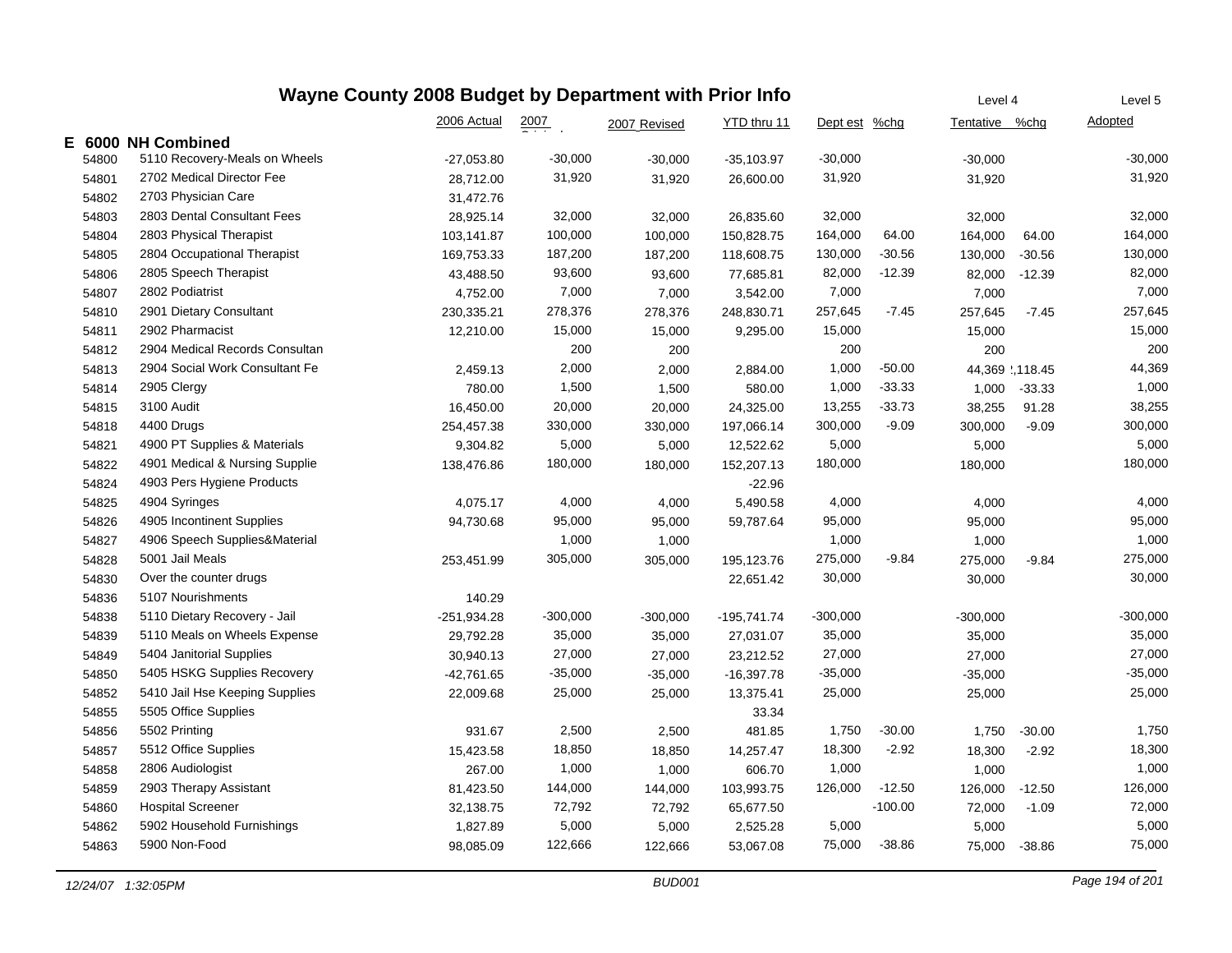|       | Wayne County 2008 Budget by Department with Prior Info | Level 4     | Level 5   |              |             |               |           |                |           |                |
|-------|--------------------------------------------------------|-------------|-----------|--------------|-------------|---------------|-----------|----------------|-----------|----------------|
|       |                                                        | 2006 Actual | 2007      | 2007 Revised | YTD thru 11 | Dept est %chg |           | Tentative %chq |           | <b>Adopted</b> |
|       | E 6000 NH Combined                                     |             |           |              |             |               |           |                |           |                |
| 54864 | 5904 Poly Bags                                         | 10,976.81   | 10,000    | 10,000       | 8,607.40    | 10,000        |           | 10,000         |           | 10,000         |
| 54865 | 5910 Laundry Supplies                                  | 20,972.49   | 25,000    | 25,000       | 12,007.42   | 25,000        |           | 25,000         |           | 25,000         |
| 54866 | 5916 Bldg Repair & Maintenance                         | 19,738.60   | 25,000    | 25,000       | 11,990.07   | 25,000        |           | 25,000         |           | 25,000         |
| 54868 | 5917 Equip Repair & Maint                              | 62,269.79   | 47,500    | 47,500       | 57,973.93   | 48,500        | 2.11      | 48,500         | 2.11      | 48,500         |
| 54869 | 5109 Food                                              | 549,373.84  | 693,224   | 693,224      | 615,106.50  | 650,000       | $-6.24$   | 650,000        | $-6.24$   | 650,000        |
| 54870 | 5111 Dietary Inventory Adj.                            | 2,104.71    |           |              |             |               |           |                |           |                |
| 54873 | 5940 Disposable Paper                                  | 63,488.39   | 62,000    | 62,000       | 57,616.66   | 62,000        |           | 62,000         |           | 62,000         |
| 54874 | 8900 Books & Periodicals                               | 3,356.96    | 3,800     | 3,800        | 2,972.60    | 3,800         |           | 3,800          |           | 3,800          |
| 54875 | 4906 Central Supply Adj.                               | $-3,470.06$ |           |              | 27.13       |               |           |                |           |                |
| 54876 | 5501 Xerox Supplies                                    | 4,410.50    | 5,000     | 5,000        | 2,771.21    | 5,000         |           | 5,000          |           | 5,000          |
| 54877 | 5952 Fire Inservice                                    | 2,798.12    | 3,000     | 3,000        | 1,516.54    | 3,000         |           | 3,000          |           | 3,000          |
| 54880 | 5951 Inservice                                         | 7,111.88    | 9,650     | 9,650        | 6,309.65    | 9,650         |           | 9,650          |           | 9,650          |
| 54883 | 5965 Activity Supplies                                 | 2,943.32    | 4,500     | 4,500        | 2,683.17    | 4,000         | $-11.11$  | 4,000          | $-11.11$  | 4,000          |
| 54884 | 5967 Newspapers                                        | 624.35      | 940       | 940          | 627.72      | 940           |           | 940            |           | 940            |
| 54886 | 5969 Recreational Trip-Resid.                          | 175.00      | 250       | 250          | 290.00      | 250           |           | 250            |           | 250            |
| 54887 | 5980 Misc. Expense                                     | 14,368.93   | 10,000    | 10,000       | 20,829.53   | 10,000        |           | 10,000         |           | 10,000         |
| 54888 | 0000 Non Oper. Expense                                 | 3,601.64    |           |              | 3,867.99    |               |           |                |           |                |
| 54890 | 6300 Main Purchase Services                            | 179,222.00  | 212,000   | 212,000      | 160,311.86  | 212,000       |           | 212,000        |           | 212,000        |
| 54892 | 6302 Elavator Service Contract                         | 5,940.00    | 7,000     | 7,000        | 6,118.20    | 7,000         |           | 7,000          |           | 7,000          |
| 54893 | 6303 Vehicle Maintenance                               | 8,514.83    | 10,000    | 10,000       | 3,856.41    | 10,000        |           | 10,000         |           | 10,000         |
| 54894 | 6304 Refuse Removal                                    | 17,830.65   | 18,000    | 18,000       | 12,871.73   | 18,000        |           | 18,000         |           | 18,000         |
| 54895 | 6305 Contracted Labor - HSKP                           |             | 220,354   | 220,354      |             | 250,000       | 13.45     | 250,000        | 13.45     | 250,000        |
| 54896 | 6306 Music Services                                    | 185.00      | 700       | 700          | 387.00      | 250           | $-64.29$  | 250            | $-64.29$  | 250            |
| 54897 | 6305 Contracted Labor                                  | 283,211.18  | 248,600   | 248,600      | 380,024.44  | 250,000       | 0.56      | 250,000        | 0.56      | 250,000        |
| 54898 | 6312 Service Contract                                  | 203.90      | 1,100     | 1,100        |             |               | $-100.00$ |                | $-100.00$ |                |
| 54900 | 6315 Service Contracts                                 | 1,299.20    | 1,500     | 1,500        | 917.00      | 1,500         |           | 1,500          |           | 1,500          |
| 54906 | AMORTIZATION EXPENSE                                   | 2,236.00    |           |              |             |               |           |                |           |                |
| 54907 | 6399 Special Projects                                  |             | 250       | 250          |             | 250           |           | 250            |           | 250            |
| 54908 | 6703 Data Processing                                   | 56,725.43   | 65,000    | 65,000       | 55,605.95   | 66,500        | 2.31      | 66,500         | 2.31      | 66,500         |
| 54909 | 0000 Depreciation                                      |             | 1,250,000 | 1,250,000    |             | 1,950,000     | 56.00     | 1,950,000      | 56.00     | 1,950,000      |
| 54911 | 7401 Electricity - NH                                  | 281,551.82  | 275,000   | 275,000      | 267,603.26  | 290,000       | 5.45      | 290,000        | 5.45      | 290,000        |
| 54913 | 7501 Gas-NH                                            | 112,235.26  | 125,000   | 125,000      | 86,745.26   | 160,000       | 28.00     | 160,000        | 28.00     | 160,000        |
| 54915 | 7601 Water - NH                                        | 21,243.52   | 26,000    | 26,000       | 15,268.32   | 26,000        |           | 26,000         |           | 26,000         |
| 54917 | 7701 Oil - NH                                          | 410.20      | 1,000     | 1,000        |             | 1,000         |           | 1,000          |           | 1,000          |
| 54918 | 8400 Telephone                                         | 36,708.70   | 32,000    | 32,000       | 28,077.12   | 36,000        | 12.50     | 36,000         | 12.50     | 36,000         |
| 54919 | 8800 Mileage/Travel                                    | 1,488.00    | 2,020     | 2,020        | 862.63      | 2,270         | 12.38     | 2,270          | 12.38     | 2,270          |
| 54920 | 9100 Postage                                           | 3,936.21    | 6,000     | 6,000        | 4,571.55    | 6,000         |           | 6,000          |           | 6,000          |
|       |                                                        |             |           |              |             |               |           |                |           |                |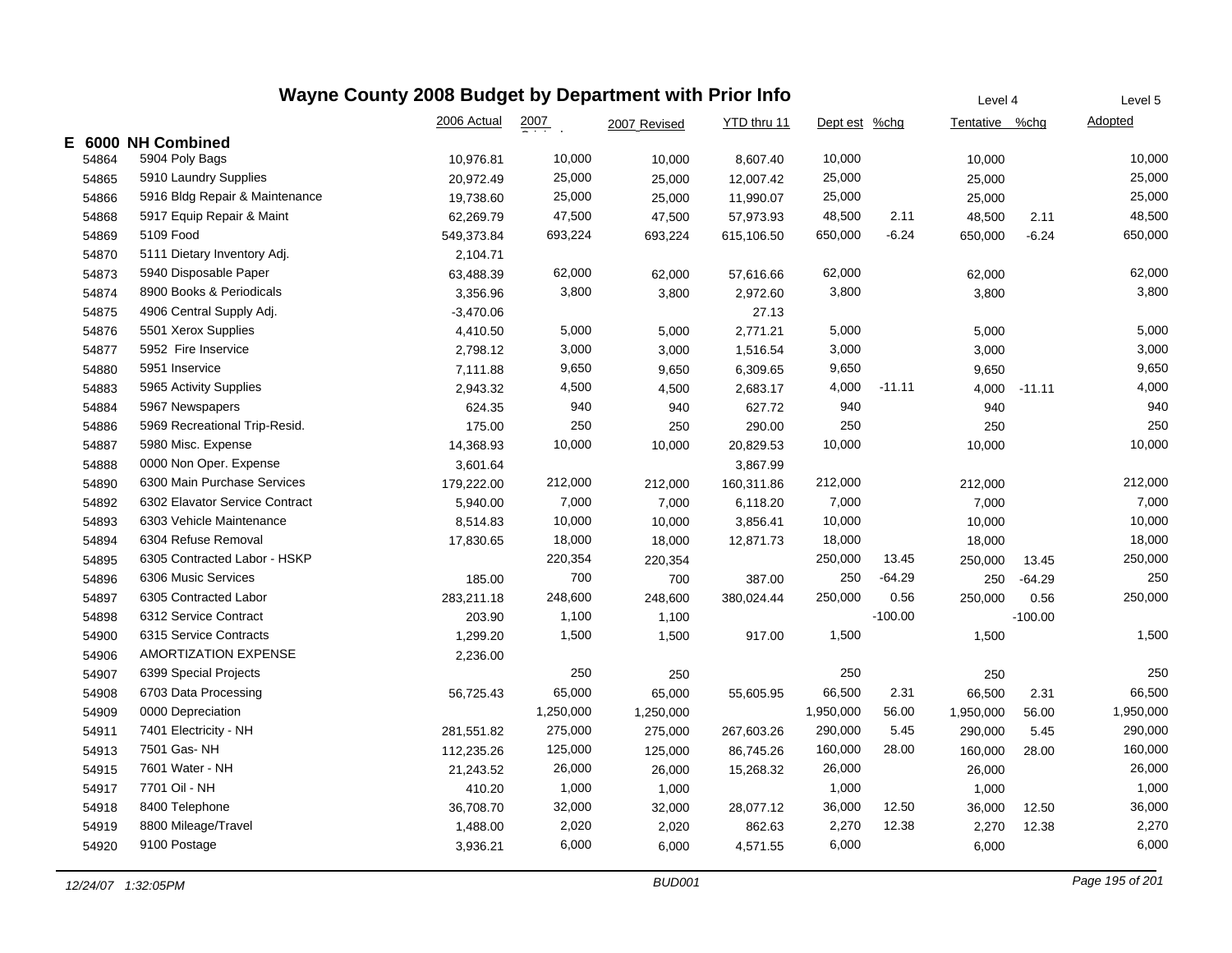|       | Wayne County 2008 Budget by Department with Prior Info | Level 4      |                    | Level 5      |              |               |           |                |           |           |
|-------|--------------------------------------------------------|--------------|--------------------|--------------|--------------|---------------|-----------|----------------|-----------|-----------|
|       |                                                        | 2006 Actual  | $\frac{2007}{200}$ | 2007 Revised | YTD thru 11  | Dept est %chg |           | Tentative %chg |           | Adopted   |
|       | E 6000 NH Combined                                     |              |                    |              |              |               |           |                |           |           |
| 54921 | 9101 Advertising - Bids                                |              | 150                | 150          | 37.78        | 150           |           | 150            |           | 150       |
| 54922 | 9102 Advertising - Help Wanted                         | 9,650.77     | 8,500              | 8,500        | 6,928.92     | 8,500         |           | 8,500          |           | 8,500     |
| 54923 | 9103 Advertising - Public Rela                         | 793.40       | 7,500              | 7,500        | 595.26       | 7,500         |           | 7,500          |           | 7,500     |
| 54924 | 9104 Employees Physicals                               | 511.05       | 1,500              | 1,500        | 348.00       | 1,500         |           | 1,500          |           | 1,500     |
| 54925 | 9105 Notary Fees                                       |              | 60                 | 60           |              | 60            |           | 60             |           | 60        |
| 54926 | 9201 F-30                                              | 4,118.00     |                    |              |              |               |           |                |           |           |
| 54927 | 9202 County Cost Allocation                            | 229,587.00   |                    |              |              |               |           |                |           |           |
| 54928 | 9203 Insurance                                         | 65,917.97    | 75,000             | 75,000       | 62,732.90    | 75,000        |           | 75,000         |           | 75,000    |
| 54930 | 6201 Medical Purchased Service                         | 34,205.06    | 32,500             | 32,500       | 73,250.55    | 32,500        |           | 32,500         |           | 32,500    |
| 54931 | 5801 Kitchen Utensils                                  | 15.76        |                    |              |              |               |           |                |           |           |
| 54932 | 2906 Psychiatrist                                      | 5,800.00     | 7,500              | 7,500        | 3,600.00     |               | $-100.00$ |                | $-100.00$ |           |
| 54933 | 2908 Account Consultant                                | 16,436.00    | 17,500             | 17,500       | 5,471.00     | 17,500        |           | 17,500         |           | 17,500    |
| 54935 | 4907 OT Supplies & Materials                           | 1,474.23     | 2,000              | 2,000        | 2,179.53     | 2,000         |           | 2,000          |           | 2,000     |
| 54937 | 9200 NYS Assessment                                    | 671,252.00   | 740,000            | 740,000      | 654,068.00   | 725,000       | $-2.03$   | 725,000        | $-2.03$   | 725,000   |
| 54938 | 7300 Medical Equipment Rental                          | 23,331.68    | 20,000             | 20,000       | 49,344.97    | 20,000        |           | 20,000         |           | 20,000    |
| 54939 | 7300 Office Equipment Rental                           | 9,840.30     | 10,000             | 10,000       | 9,490.97     | 11,000        | 10.00     | 11,000         | 10.00     | 11,000    |
| 54940 | 4908 Oxygen                                            | 21,783.80    | 35,000             | 35,000       | 25,043.30    | 30,000        | $-14.29$  | 30,000         | $-14.29$  | 30,000    |
| 54942 | 4909 Skin Care Program                                 | 39,815.94    | 35,000             | 35,000       | 59,751.68    | 35,000        |           | 35,000         |           | 35,000    |
| 54944 | 5925 Grounds Supplies                                  | 1,137.79     | 5,000              | 5,000        | 442.19       | 5,000         |           | 5,000          |           | 5,000     |
| 54945 | 9201 Dues & Assessments                                | 12,320.16    | 15,000             | 15,000       | 13,503.53    | 15,000        |           | 15,000         |           | 15,000    |
| 54946 | 3400 RN Nursing Fees                                   | 7,276.66     | 46,000             | 46,000       | 133,845.76   | 46,000        |           | 46,000         |           | 46,000    |
| 54947 | 3500 LPN Nursing Fees                                  | 3,830.77     |                    |              | 113,578.21   |               |           |                |           |           |
| 54948 | 92xx HCR Expense                                       | 20,602.06    | 50,000             | 50,000       |              |               | $-100.00$ |                | $-100.00$ |           |
| 54949 | 5110 Dietary Recovery-Other                            | $-20,668.81$ |                    |              | $-16,653.58$ |               |           |                |           |           |
| 54950 | 0000 Settlements/Arbitration                           | 477.59       | 2,500              | 2,500        |              | 2,500         |           | 2,500          |           | 2,500     |
| 54951 | 91xx Cablevision                                       | 20,220.00    | 25,000             | 25,000       | 23,715.09    | 26,000        | 4.00      | 26,000         | 4.00      | 26,000    |
| 55520 | 0000 Medicaid Contractual Allo                         | 4,779,967.81 |                    |              | 3,140,345.54 |               |           |                |           |           |
| 55529 | 0000 Hospice Contractual Allow                         | 179,064.88   |                    |              | 141,811.22   |               |           |                |           |           |
| 55530 | 0000 VA Contractual Allowance                          | 39,595.00    |                    |              | 24,710.00    |               |           |                |           |           |
|       | <b>TOTAL CONTRACTUAL EXPENSES</b>                      | 9,374,351.01 | 6,314,702          | 6,314,702    | 7,748,419.50 | 6,778,190     | 7.34      | 6,918,559      | 9.56      | 6,918,559 |
|       | <b>TOTAL PRINCIPAL</b>                                 |              |                    |              |              |               |           |                |           |           |
| 57000 | Interest on Indebtedness                               | 910,171.99   | 876,141            | 876,141      | 876,140.63   | 842,109       | $-3.88$   | 842,109        | $-3.88$   | 842,109   |
|       | <b>TOTAL INTEREST</b>                                  | 910,171.99   | 876,141            | 876,141      | 876,140.63   | 842,109       | $-3.88$   | 842,109        | $-3.88$   | 842,109   |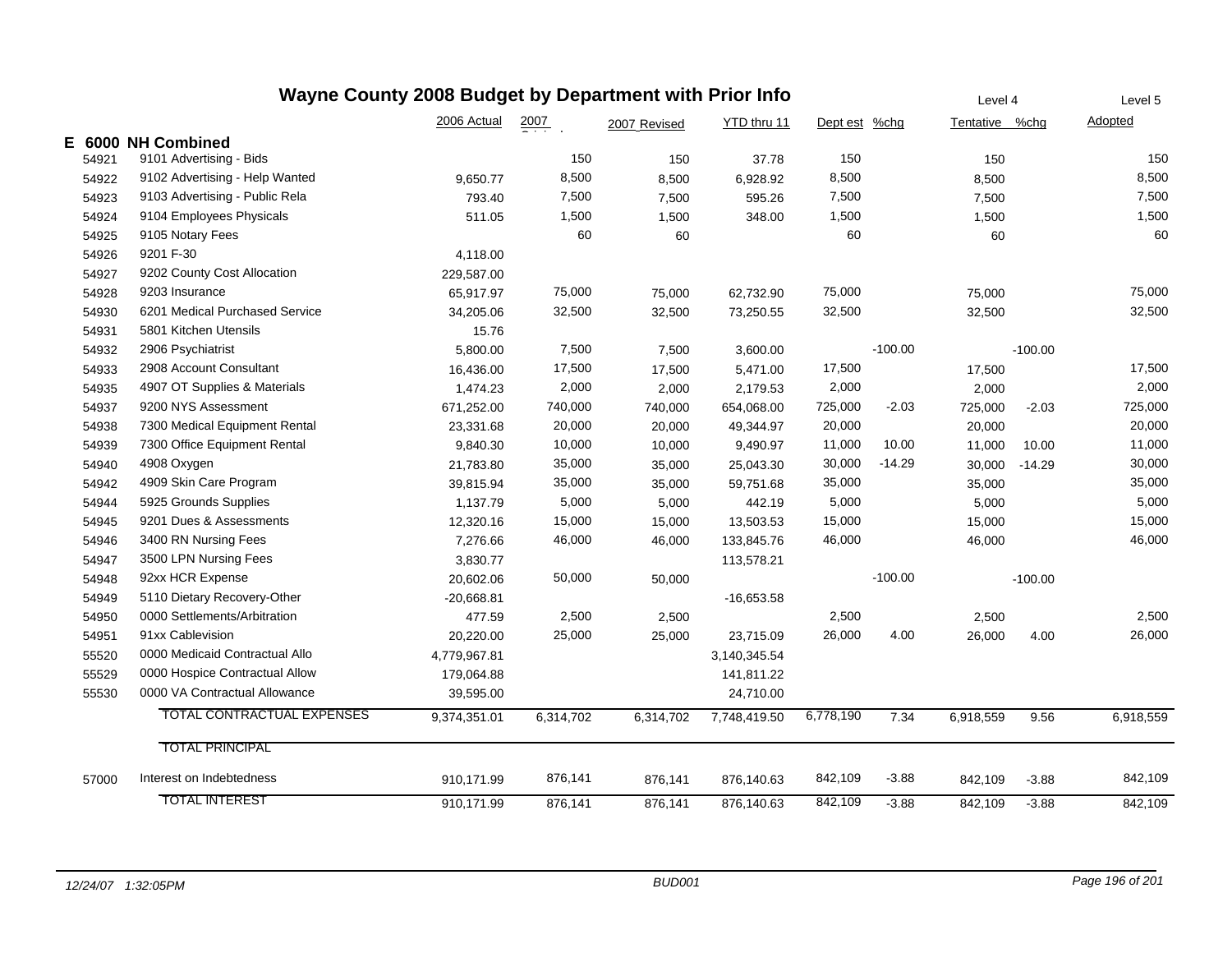| Wayne County 2008 Budget by Department with Prior Info |                                    |              |                    |              |              |           |          |           | Level 4  | Level 5   |  |
|--------------------------------------------------------|------------------------------------|--------------|--------------------|--------------|--------------|-----------|----------|-----------|----------|-----------|--|
|                                                        |                                    | 2006 Actual  | $\frac{2007}{200}$ | 2007 Revised | YTD thru 11  | Dept est  | %chg     | Tentative | %chq     | Adopted   |  |
| E 6000                                                 | <b>NH Combined</b>                 |              |                    |              |              |           |          |           |          |           |  |
| 58100                                                  | Payments to NYS Retirement Sys     | 731.046.00   | 673,266            | 673,266      | 172.842.00   | 725,643   | 7.78     | 708,961   | 5.30     | 708,961   |  |
| 58200                                                  | <b>Payments to Social Security</b> | 568,866.57   | 572,798            | 572,798      | 494.674.14   | 591,764   | 3.31     | 579,002   | 1.08     | 579,002   |  |
| 58300                                                  | <b>Workmens Comp</b>               | 295,294.32   | 275,000            | 275,000      | 337.327.72   | 275,000   |          | 330,000   | 20.00    | 330,000   |  |
| 58400                                                  | Hospitalization                    | 1,080,114.86 |                    |              | 1,212,418.93 |           |          |           |          |           |  |
| 58401                                                  | 1800 BS/BC                         | 544,553.72   | 1,731,070          | 1,731,070    | 346,428.85   | 1,814,098 | 4.80     | 1,814,098 | 4.80     | 1,814,098 |  |
| 58500                                                  | Unemployment                       | 10.901.45    | 20,000             | 20,000       | 7.024.70     | 15,000    | $-25.00$ | 15,000    | $-25.00$ | 15,000    |  |
| 58601                                                  | 9206 Disability                    | 34.384.00    | 34,944             | 34,944       | 27.654.00    | 35,568    | 1.79     | 35,568    | 1.79     | 35,568    |  |
| 58901                                                  | Employee Assistance Program        | 3.911.63     | 3,994              | 3,994        | 4.424.63     | 4,509     | 12.89    | 4,509     | 12.89    | 4,509     |  |
|                                                        | <b>TOTAL FRINGE BENEFITS</b>       | 3,269,072.55 | 3,311,072          | 3,311,072    | 2,602,794.97 | 3,461,582 | 4.55     | 3,487,138 | 5.32     | 3,487,138 |  |
|                                                        | <b>Total County Cost</b>           | 3,141,486.80 |                    |              | 1,740,277.87 | 0         |          |           |          |           |  |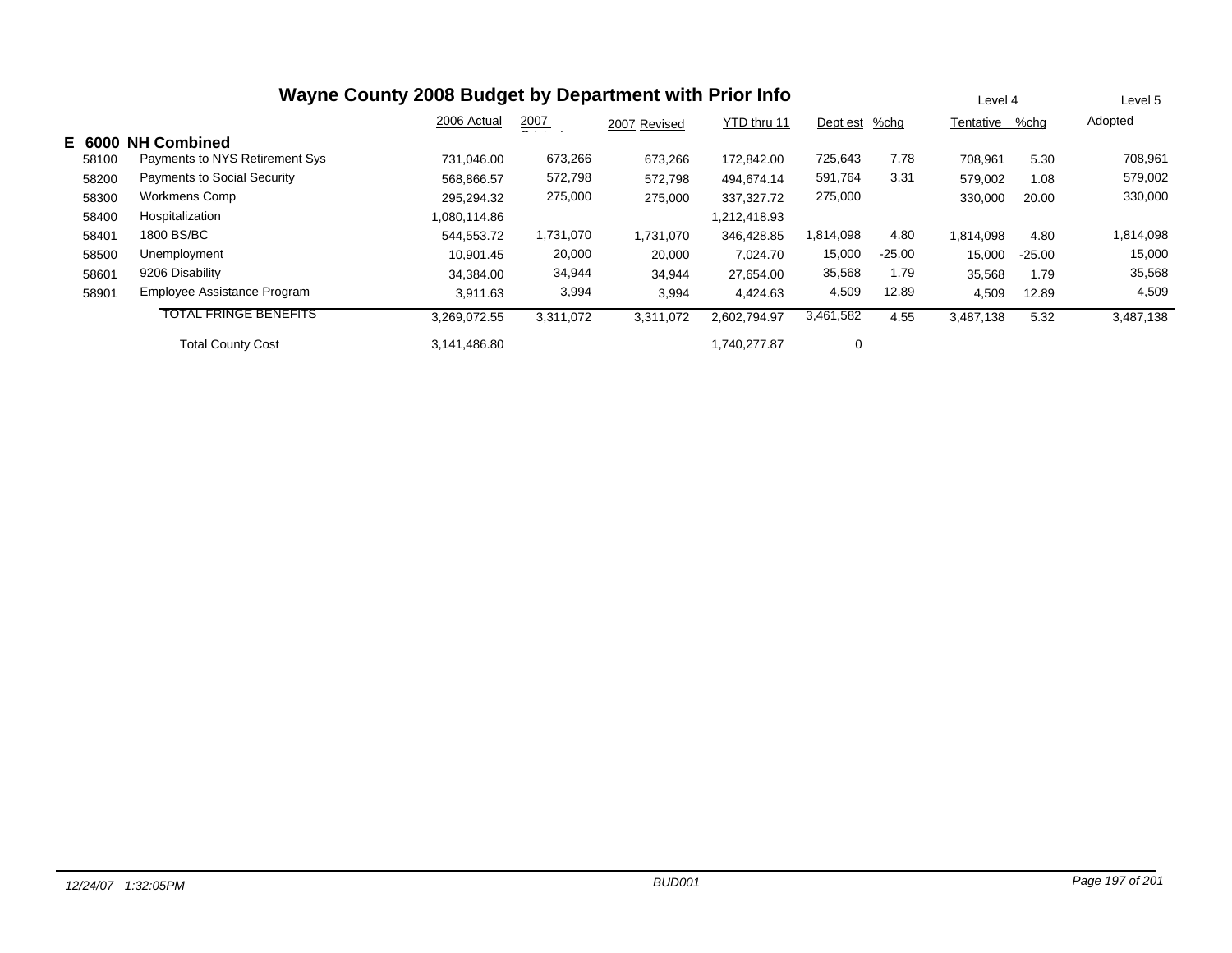|                                | Wayne County 2008 Budget by Department with Prior Info |      |              |             |               |                |                |  |  |  |
|--------------------------------|--------------------------------------------------------|------|--------------|-------------|---------------|----------------|----------------|--|--|--|
|                                | 2006 Actual                                            | 2007 | 2007 Revised | YTD thru 11 | Dept est %chg | Tentative %chg | <b>Adopted</b> |  |  |  |
| E 9060 Retirees                |                                                        |      |              |             |               |                |                |  |  |  |
| <b>TOTAL PERSONAL SERVICES</b> |                                                        |      |              |             |               |                |                |  |  |  |
| <b>Total County Cost</b>       |                                                        |      |              |             |               |                |                |  |  |  |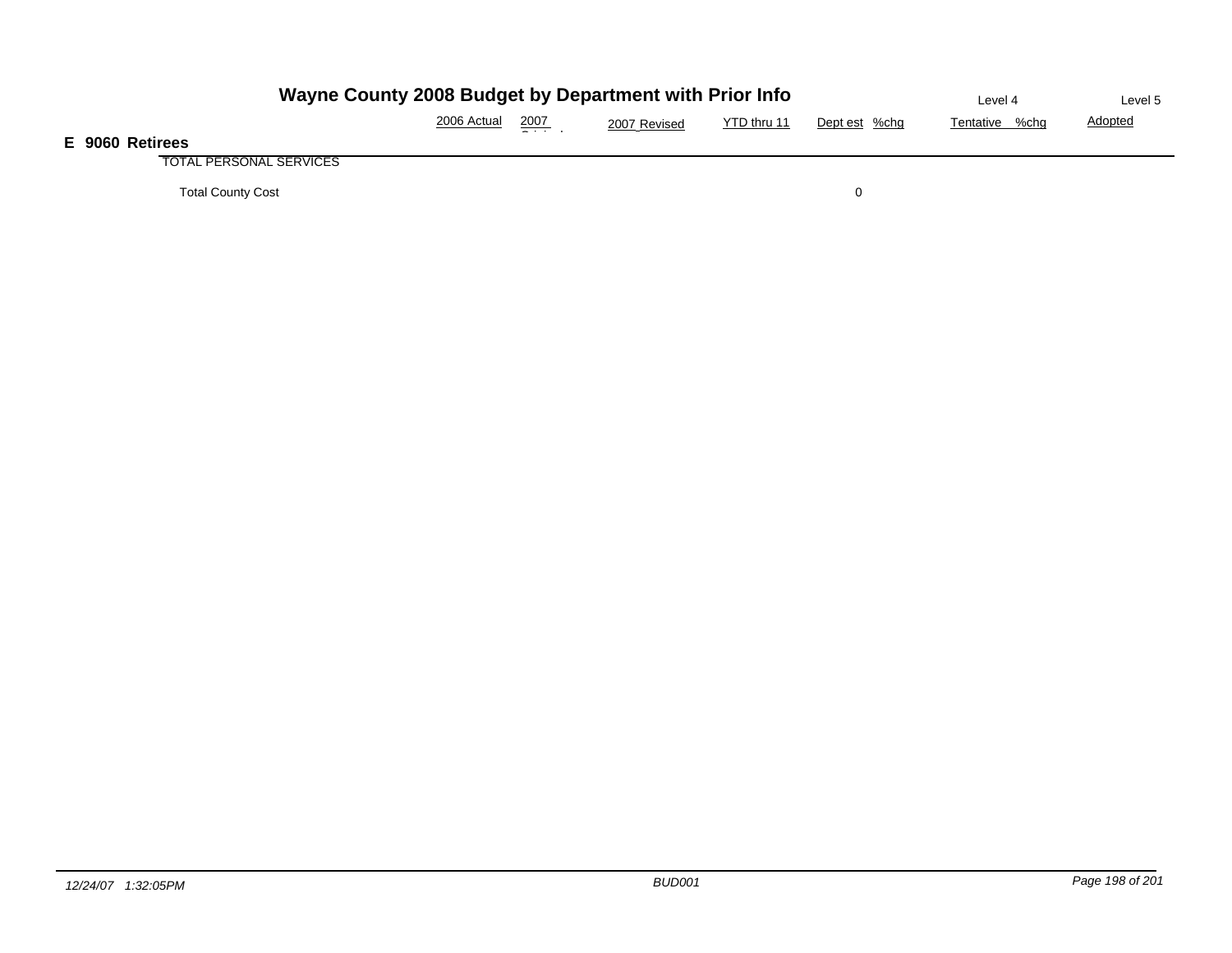| Wayne County 2008 Budget by Department with Prior Info |                             |                 |               |              |                 |               |          |              | Level 4  | Level 5      |
|--------------------------------------------------------|-----------------------------|-----------------|---------------|--------------|-----------------|---------------|----------|--------------|----------|--------------|
|                                                        |                             | 2006 Actual     | 2007<br>- - - | 2007 Revised | YTD thru 11     | Dept est %chg |          | Tentative    | %chg     | Adopted      |
| <b>S 0000</b>                                          | <b>Workmens Comp</b>        |                 |               |              |                 |               |          |              |          |              |
| 42222                                                  | WC - Participant Assessment | -795.118.67     | $-1,577,456$  | $-1,577,456$ | $-1.577.456.00$ | $-1,402,847$  | $-11.07$ | $-1,402,847$ | $-11.07$ | $-1,402,847$ |
| 42223                                                  | WC - Withdrawal Charges     |                 |               | $-181,080$   | $-181.080.00$   |               |          |              |          |              |
| 42401                                                  | <b>Interest Earnings</b>    | $-112.191.87$   |               | $-71,103$    | -70.901.68      |               |          |              |          |              |
| 42681                                                  | <b>WC - 15-8 Monies</b>     | -446.951.85     |               | $-627,457$   | $-657,616.17$   |               |          |              |          |              |
| 42770                                                  | Miscellaneous Revenues      |                 |               | $-986$       | $-985.21$       |               |          |              |          |              |
| 45031                                                  | Interfund Transfers         | $-1.061.760.00$ | $-1,092,414$  | $-1,092,414$ | $-1.092.414.00$ | $-1,327,153$  | 21.49    | $-1.327.153$ | 21.49    | $-1,327,153$ |
|                                                        | <b>TOTAL REVENUES</b>       | $-2.416.022.39$ | $-2,669,870$  | $-3.550.496$ | $-3,580,453.06$ | $-2,730,000$  | 2.25     | $-2.730.000$ | 2.25     | $-2,730,000$ |
|                                                        | <b>Total County Cost</b>    | $-2.416.022.39$ | $-2.669.870$  | $-3.550.496$ | $-3.580.453.06$ | $-2.730.000$  | 2.25     | $-2,730,000$ | 2.25     | $-2,730,000$ |

**S**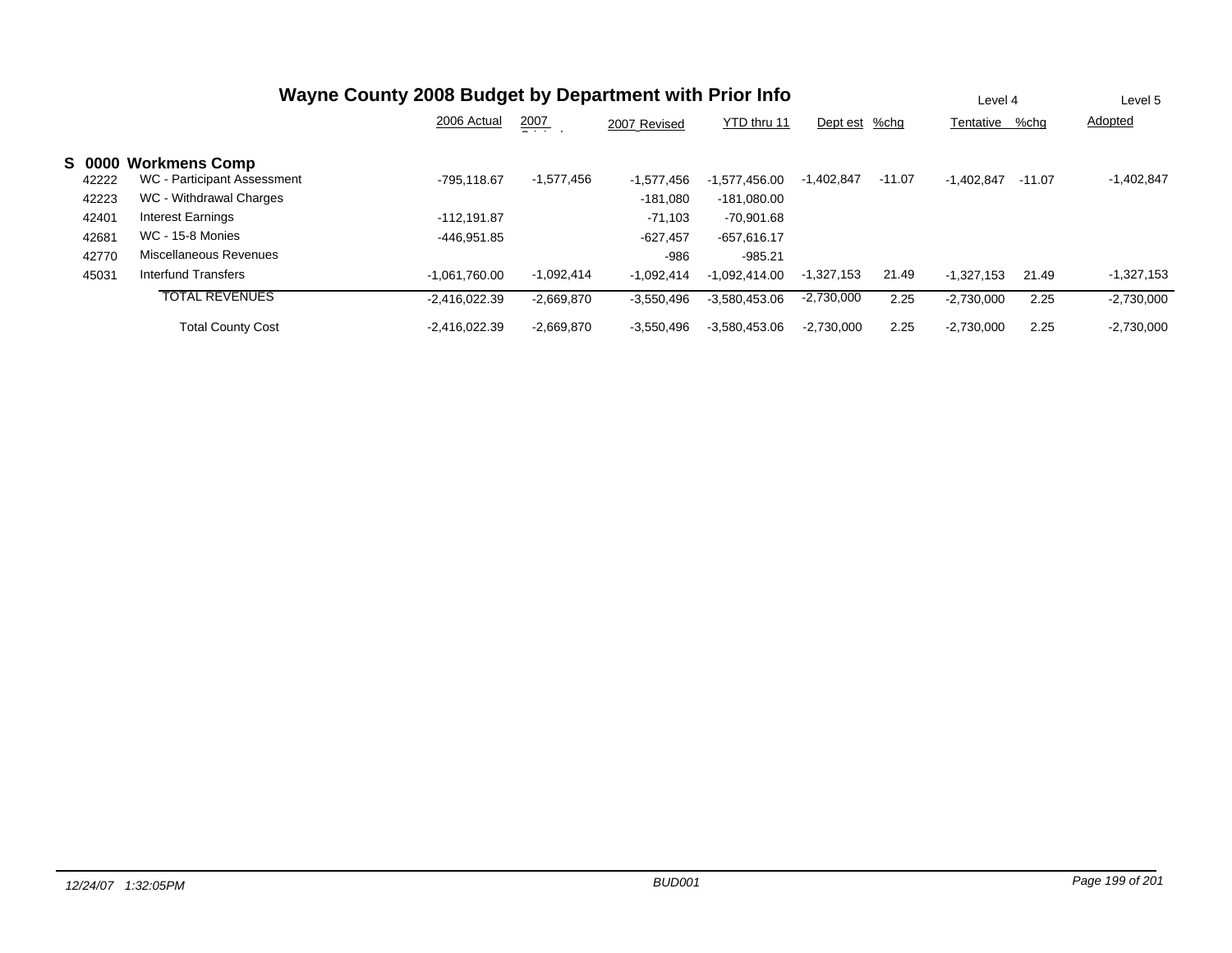| Wayne County 2008 Budget by Department with Prior Info |                             |              |               |              |             |               |          |           | Level 4  | Level 5 |
|--------------------------------------------------------|-----------------------------|--------------|---------------|--------------|-------------|---------------|----------|-----------|----------|---------|
|                                                        |                             | 2006 Actual  | 2007<br>- - - | 2007 Revised | YTD thru 11 | Dept est %chg |          | Tentative | %chg     | Adopted |
|                                                        | S 1710 Workmens Comp        |              |               |              |             |               |          |           |          |         |
| 54000                                                  | <b>Contractual Expenses</b> | $-54.948.52$ | 175.000       | 473.620      | 165.477.84  | 185.000       | 5.71     | 185.000   | 5.71     | 185,000 |
| 54001                                                  | WC - State Assessment       | 391.937.80   | 375,000       | 375,000      | 221.708.13  | 275,000       | $-26.67$ | 275,000   | $-26.67$ | 275,000 |
| 54003                                                  | WC - Excess Insurance       | 135.182.00   | 140,000       | 143.405      | 143.405.00  | 150,000       | 7.14     | 150.000   | 7.14     | 150,000 |
|                                                        | TOTAL CONTRACTUAL EXPENSES  | 472.171.28   | 690,000       | 992,025      | 530.590.97  | 610,000       | $-11.59$ | 610.000   | $-11.59$ | 610,000 |
|                                                        | <b>Total County Cost</b>    | 472.171.28   | 690,000       | 992.025      | 530.590.97  | 610.000       | $-11.59$ | 610.000   | $-11.59$ | 610,000 |